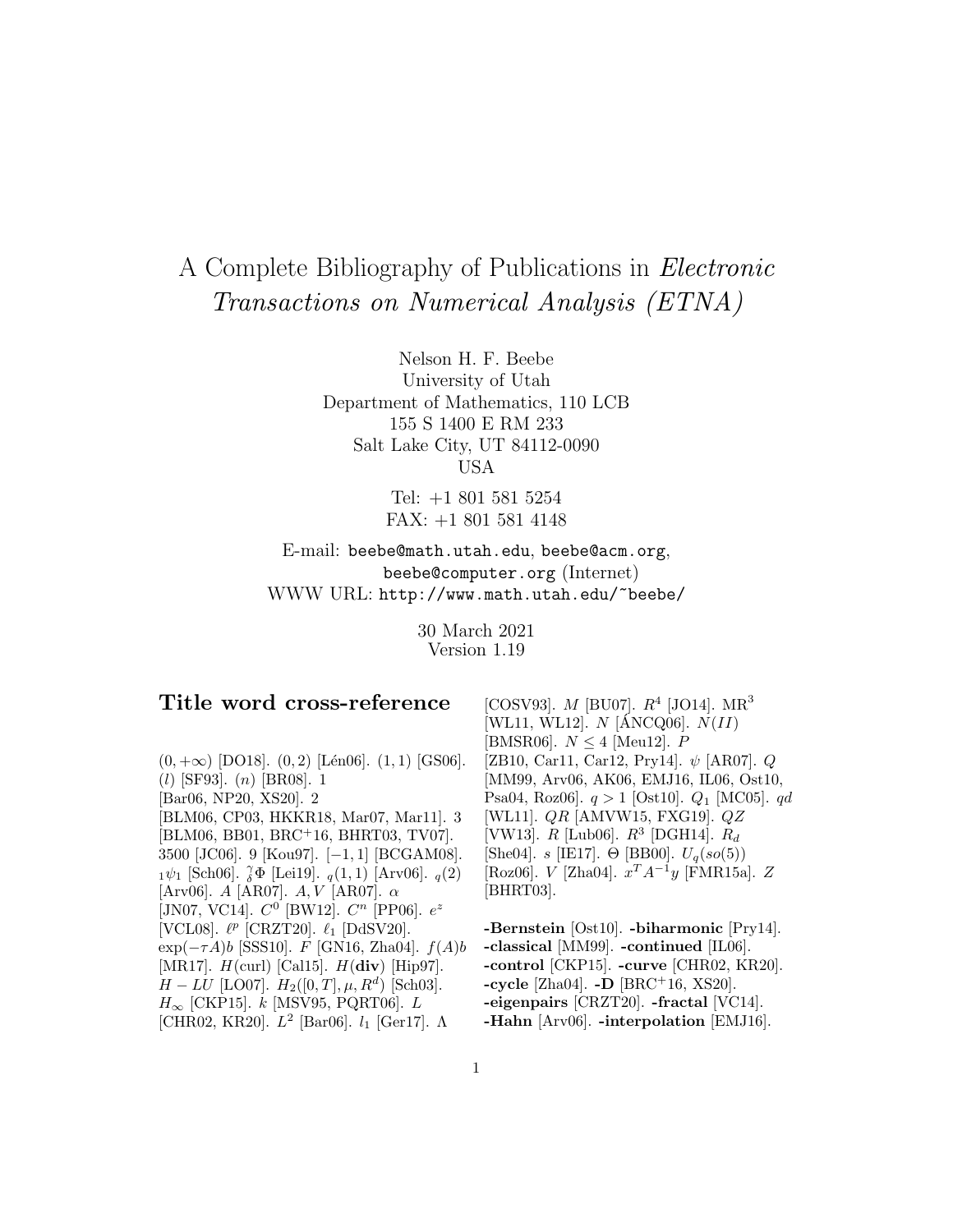**-matrices** [BU07]. **-methods** [BB00]. **-numerical** [Psa04]. **-orthogonal** [Roz06]. **-pinch** [BHRT03]. **-point** [Kou97]. **-polynomials** [AK06]. **-regular** [ZB10]. **-regularization** [Ger17]. **-smoothing** [GN16]. **-step** [IE17, MSV95]. **-th**  $[ANCQ06]$ . -type [DdSV20, Lén06, WL11, Lei19].

**/9** [dJvdPDV17].

**4th** [Mar07, Mar11].

**5-** [dJvdPDV17]. **5-/9-point** [dJvdPDV17].

**75th**  $[GOR+08]$ .

**9-point** [dJvdPDV17].

**a-posteriori** [Gat04]. **Abel** [MG14, Mok15, Mok16]. **Abel-type** [MG14]. **abstracts** [Ano09a, Ano10b, Ano13a, Ano14c, Ano15b, Ano15d, Ano16, Ano17b, Ano17c, Ano18c, Ano19a, Ano20c]. **accelerated** [BGP04, Che99, DdSV20, SSVS12]. **accelerating** [WNK18]. **Acceleration** [AS09, AS05a, BK13, Lóp16, Val19, WO97]. **Accumulation** [Ore10, NU05]. **accuracy** [Ful03, Ves96]. **accurate** [Bra00, EBJ21, MACI06, TC08, WLR02]. **ACMS** [HKKR18]. **acoustic** [HL20]. **action** [AS05a]. **adapted** [Val19]. **Adaptive** [BFK<sup>+</sup>10, DDS<sup>+</sup>18, JOT08, KKR18, MSV95, Wac13, BMS08a, BMM97, BRS08, CW16, FFK<sup>+</sup>15, Ful97, JG14, KCW18, KRR16, MR18, NP96, PD17, KNS19]. **Addendum** [BBF<sup>+</sup>00a]. **Additive** [BGyS21, MR18, Bre03, DHI03, FSS97, Han06, Mar07, MP08, Par21]. **Addressing** [BC05]. **ADI** [BMS08b, BKS15, Kür19]. **adjoint** [BFM12, GS15, GHS14, KK08, Neu16]. **admissible** [DTM17]. **ADMM** [FTRH20].

**ADMM-Softmax** [FTRH20]. **Advancing** [PLM03]. **against** [BP07]. **aggregation** [BDH15, Ema10, MMP09, NP19b, Not10]. **aggregation-based** [NP19b, Not10]. **aggregation/disaggregation** [MMP09]. **aggressive** [BFH<sup>+</sup>15, TV18]. **ahead** [GH94]. **air** [LHL<sup>+</sup>20]. **airfoil** [RFHS08]. **Alan** [Pot05]. **algebra** [AAS21, DENP09, FMR15a, Gau02, Sus07]. **Algebraic** [BBKL15, EMS09, NP19a, Pop08, AO10, ABM93, Aré09, Bra00, EMS13, HS08b, HJ09, JN07, JC06, KLRW19, KM96, KM07, LC14, LT18, Man03, MN08, Meu01, Not10, PMLFT09, PGH11, Rom07, Sch93]. **algebras** [Arv06, JO14, JO17, Opf15]. **algorithm** [ABM93, AMVW15, BEG15, BR14, Bar05, BK13, BP03, BW12, Bun97, BMX07, CL03, Die97, Dis97, Faß96, Faß07, For02, Gan04, HMRS04, HJ09, JC17, Kal20, Kou97, Kre05, LV08, LDB13a, LDB13b, LC14, Man08, Osb08, PPS18, Ste97b, Tif11, Tu05, Tu07, TW16, VW13, WNK18, WLHH18, WL11, WL12, YNYF15, ZC19]. **algorithmic** [Koe99]. **Algorithms** [LZ08a, Aur15, BR08, CW16, Cha11, CS94, DDR95, ENH10, Els05, FI20, GKM16, IN11, JVV12, KCW18, MR18, MH01, Pav99, PCP06, RKvdDA14, Ves96, ZX17]. **aligned** [Dis97]. **all-at-once** [GW19]. **Almost** [Ade17]. **along** [Dos08, Sch05]. **Alternating** [HNP10, WNK18, ZM13]. **Alternative** [Che06]. **American** [Oos03]. **American-style** [Oos03]. **AMG** [Ema10, GN16, Haa00]. **AMGr** [GN16]. **Amp`ere** [DG06, Nei14]. **amplitude** [GSW08]. **anaerobic** [SCCJC09]. **Analysis** [AR07, BSS09, BDH15, Bre03, CG18, ELT21, FCA21, FK08, HLP10, LMN10, NV19, Sch93, Xu06, AM11, Ahm19, AAS21, ACS00, AK10, BBD<sup>+</sup>08, BJR<sup>+</sup>09, BDR09, BF12, CMO18, CCDR08, CC00, Che97, DNV05, DN11, DSC08, FJMS06, For02, FH13, GS07, Gau02, GGM12, GO10, HHP13, HLNT18, HR14, JS18, Kin11, MB06, MC05, MH01, MX96,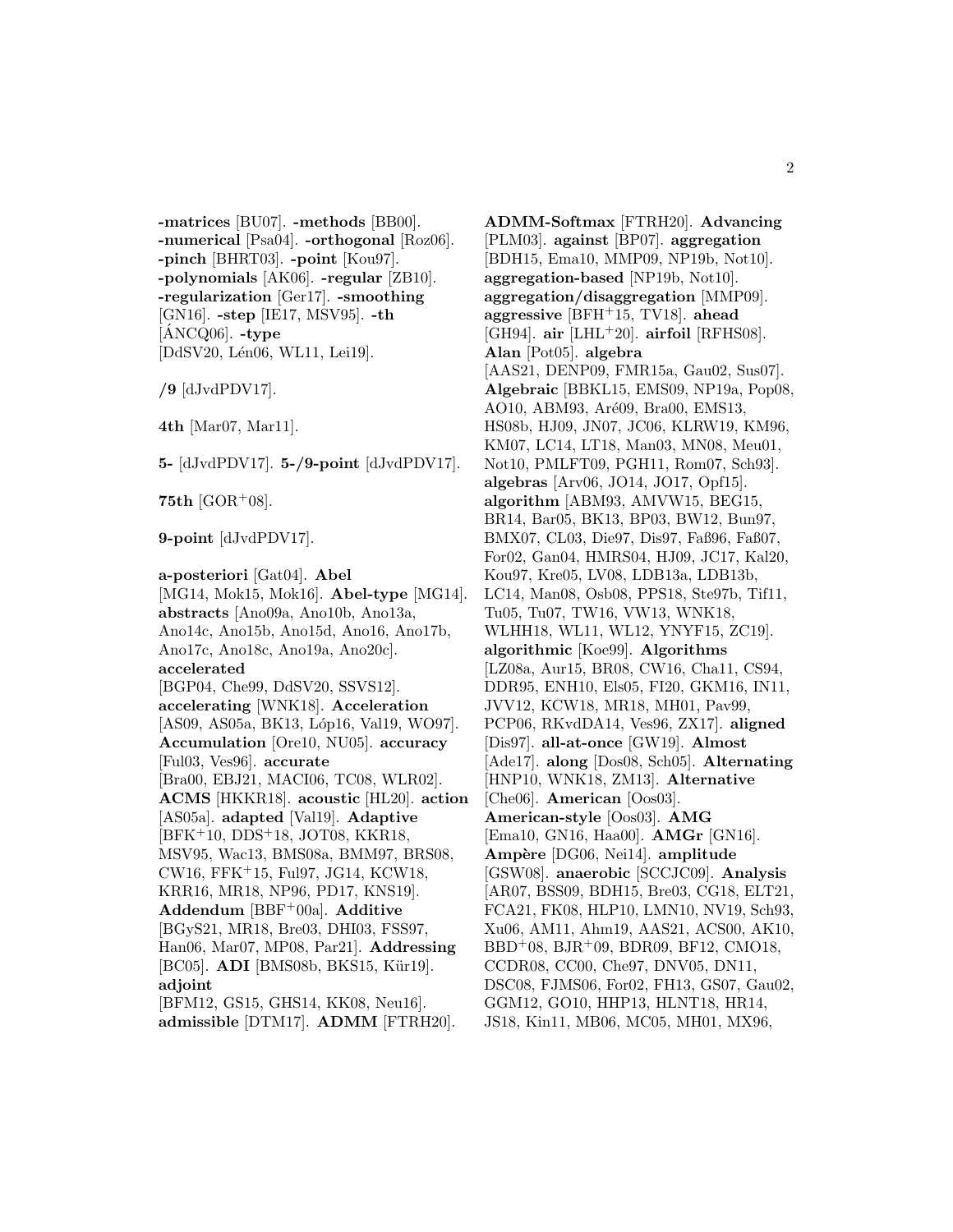MX97, MG14, NP19a, Nei14, PLM03, SAA09, SG94, WD08, XS20, YNYF15, Yan98]. **analytic** [DDPS20, JJ10, MY02, MR93, MPS18, Ost10]. **analytical** [ANCQ06]. ´ **Andoyer** [Bre94]. **Anger** [LP17]. **angle** [GMT16]. **anisotropic** [ADM07, BBKL15, CL03, DGP99, MC05, Mav97, NC06]. **annihilation** [Lor99]. **announcement** [PQRT06]. **ANSYS** [PLM03]. **anti** [Ahm19, Cab07]. **anti-palindromic** [Ahm19]. **anti-periodic** [Cab07]. **Any** [DTM17, Sch16]. **AOR** [FMP96]. **Apostol** [KS18]. **Apostol-type** [KS18]. **Appell** [LP08]. **Application** [OR11, ZK17, Bor09, CMM95, GW10, HLC10, KM08, KLS17, LP17, LKF08, Oos03, Sim10, LP08].

# **Applications**

[Bar11, BGSC20b, BGSC20a, BJR<sup>+</sup>09, BB01, BCDI15, BRC<sup>+</sup>16, BCDV06, CMP01, EMJ16, FXG19, FLMT05, FMR15a, KZ07, NNR99, OS98, RARP06, She10, YHL $+20$ , ZM13. **applied** [BDG04, DS11, EMS13, FS08, JO05, LR16, MST08, PGH11, TV07]. **approach** [AM06, Arv06, Bor09, DG06, FJMS06, FMSV08, FTRH20, GW10, HHP19, KKR20, KS18, MM99, MS08, PMLFT09, TMS97, Tif13]. **approximants** [Bar06, Zho06]. **Approximate** [Kür19, SV10a, BL08, CFM+10, ET09, LN10, MPV13, MPV15, WA08]. **Approximating** [Ash17, vBHS14, BR08]. **Approximation** [GSW08, GRS00, VCK08, Yam06a, AR09,

AMRT06, ABH17, BEG15, BY98, BK06, BLM06, BSS09, BCDO18, BEJ<sup>+</sup>18, BKK<sup>+</sup>18, Bor09, Del02, ER01, ERS17, Faß96, FFK<sup>+</sup>15, FP01, FMR15b, GCPP99, HLX14, LT14, Lub06, Man03, MJ11, Mas02, MMN18, Mok16, Nal19, NP20, Nav05, Ost10, Rap06, ST08, Sch03, SG98, VB95, VC15]. **Approximations** [BFdP<sup>+</sup>18, FLMT05, Fro09, Kha06, RV08, WA08]. **arbitrary** [LO13, LWH20]. **arcs** [BDD06]. **area** [Leo06, Leo09, VA09]. **argument** [GRS00].

**arguments** [Pea15]. **arising** [CCC07, DE06, EMS13, NB08a, NRS17, Woh00]. **arithmetic** [DDR95, Lau08]. **Arnoldi** [EMS09, EHJM17, GN13, HS97, HJ09, Mee98, Meu15]. **arrays** [Dam02]. **aspects** [FM02, SAA09]. **assessment** [BBD18]. **assignment** [CC00]. **associated** [Arv06, EV93, HS12, MS06, SG99, Sta02]. **asymptotes** [BEG15]. **Asymptotic** [AD04, BKS18, DB08, FLMT05, Kou97, Dam02, DT09]. **Asymptotics** [HC05, MFMGO05, Sta02, Man06]. **Asynchronous** [FSS97, BMPS95, SME02]. **atmospheric** [Auz18, RS21a, RS21b]. **atom** [RR07]. **atomic** [TT05]. **atoms** [ANCQ06]. ´ **Augmented** [Neu19, AVV14, DG06, Gat07, RS21a, RS21b, Zít08]. **automatic** [Sch08b]. **autonomous** [HHO14]. **average** [MR18]. **averaged** [DRST16]. **avoiding** [CKD15]. **aware** [Sil03]. **axisymmetric** [KMC11].

**B** [KK08, ZK17]. **B-spline** [KK08]. **B-splines** [ZK17]. **backward** [AD09, GJV13]. **bacteria** [SCCJC09]. **Bakhvalov** [NV19]. **Bakhvalov-type** [NV19]. **balancing** [BM05, Wat06a]. **balayage** [Göt06]. **ball** [BLM06, Xu06]. **Banach** [CMO18]. **bang** [Wac13]. **bang-bang** [Wac13]. **barrier** [NV19]. **barrier-function** [NV19]. **barycenter** [OR11]. **Barzilai** [HNP10]. **based** [Bar11, BHN13, BB08, BBK18, BDR09, BDH15, BFK<sup>+</sup>10, BD20, CP00, DK13, EL05, EHJM17, FCA21, Gat04, GSV12, GN16, Gut12, HKKR18, HRT08, HK14, HLP10, HLP15, HLC10, JC17, KL21, Kin11, KLRW19, KL18, Lam10, LMR15, MJ11, NP19b, NP96, Not10, Tif11, YG08]. **bases** [Fer05, MS06, PCP06]. **basic** [FM02]. **basis** [GSV12, HOR08, KCW18, KKR18, KKR20, LW06, WE13, WA08]. **BDDC** [BPS17, CW16, HKLW20a, HKLW20b, KCW18, KKR18, KLRW19, KKR20, PD17, Tu05, Tu07, TW16]. **Behavior**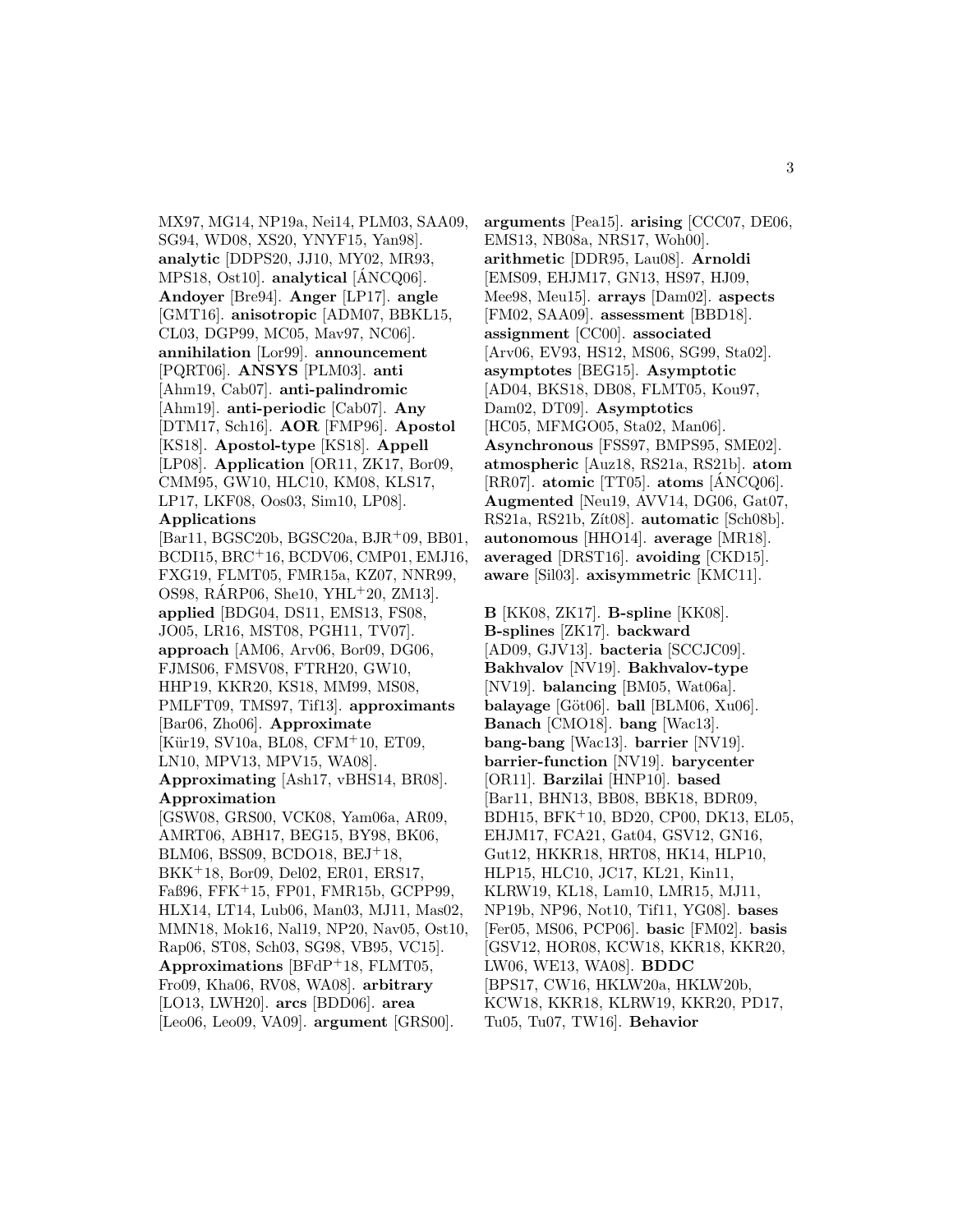[LM00, Böt04, DB08, KS06]. **behaviour** [FP01, GJV13]. **Beijing** [LHL<sup>+</sup>20]. **BEM** [HLP15, Kol12]. **BEM-based** [HLP15]. **Benchmarking** [Ema10]. **bending** [SG94]. **Beowulf** [FO03]. **Bernoulli** [HMRS04]. **Bernoulli-like** [HMRS04]. **Bernstein** [BCGAM08, DRST16, Gau10, Ita06, Lub06, Nal19, Ost10, WA08]. **Besov** [Tik05]. **Bessel** [Man06, Rap06, Ste02]. **best** [BLM06, Bar06, Kha06, Mas02, Ran07, Van07]. **beta** [BH20, LWH20]. **Beta-type** [LWH20]. **between** [Gau02, LMS09, Mee98, SK06, ZY13]. **beyond** [VW13]. **Bezoutians** [ER14]. **BFGS** [ABHK09, SHH<sup>+</sup>12]. **biased** [BCDO18]. **BiCGSTAB** [EJS03, SF93]. **bidiagonal** [WL12]. **bidiagonalization** [CHR02, HRT08, ZX17]. **Bidomain** [GGM12]. **bifurcation** [SY09]. **biharmonic** [BGS10, CPS18, KRZ16, Pry14, Zha04]. **bilinear** [FMR15a, Kim07b]. **binary** [KM08]. **Binet** [GM18]. **Binet-type** [GM18]. **Bingham** [AVV14]. **binomial** [JN10]. **bio** [LKF08]. **bio-heat-transfer-equation** [LKF08]. **biofilm** [DE06]. **Biorthogonal** [VVV19]. **Biot** [HK18]. **biperiodic** [HR14]. **birthday** [GOR<sup>+</sup>08, RS14]. **bisection** [DDR95, EH15]. **bisection-like** [DDR95]. **Bivariate** [BCDV06, MM09a]. **Block** [BGSC20b, BGSC20a, Bar15, BU07, CFM<sup>+</sup>10, FLS17, Val19, WL11, AHS17, ABA20, AK10, CS99, DN11, Dub01, ELT21, EJS03, EMS09, EHJM17, Fat98, GGM12, HK17, HJ09, HN08b, KN03, KLS17, Lam08b, MPV15, MZLG14, NZ14, SS09, Soo17, TZ17, TLF07, LZ08b]. **Block-proximal** [Val19]. **block-triangular** [GGM12]. **block-tridiagonal** [CS99]. **blocks** [Gre04, GS06]. **blow** [NB08b]. **blow-up** [NB08b]. **blur** [Bar05]. **bodies** [Kro06]. **Boltzmann** [CL03]. **Boosting** [PMLFT09]. **Borges** [JST18]. **Borsuk** [AFHM04]. **Borwein** [HNP10]. **Bouligand**

[CN19]. **bound** [COSV93]. **boundaries** [VK95]. **Boundary** [ET09, KL12, Ash17, BHN13, BK16, CF18, Che99, Che09, DB08, ER01, FFK<sup>+</sup>15, GN14, HJ08b, HL20, HLP10, KK08, Lam05, LMN10, Mar18, MST08, Nas15, Sch08a, SZ20]. **boundary-value** [Che09]. **bounded** [AR07]. **Bounds** [Sch02, Vos99, AD04, Bea98, BR08, CHR02, CGT05, CKP15, FSS18, Leo09, LR16, MPS18, PP08, TV18]. **Bregman** [DdSV20]. **broadcasting** [YHL<sup>+</sup>20]. **Bruijn** [COSV93]. **bubbly** [TV07]. **bucket** [AO10]. **bucket-sorted** [AO10]. **bulges** [Kre05]. **Cache** [DHK<sup>+</sup>00, Sil03]. **Calculation**

[Kan08, BL08, HLC10]. **calculations** [SK06]. **capabilities** [PLM03]. **Carath´eodory** [ST08]. **Cascadic** [LH12]. **case** [BGSC20b, BGSC20a, BL08, HS08a, HS08b, LDB13a, LDB13b, LT05, MX96, MX97, Ost10, TLF07, Wat06a]. **cases** [TT05]. **Cassini** [VK99]. **Cauchy** [BMP09, CR96, Drm15, JR02, JR04]. **Cauchy-like** [BMP09]. **Cayley** [AMVW17]. **CCFD** [FCA21]. **cell** [MM09b, VA09]. **Center** [Bra97]. **centrosymmetric** [ER14]. **certain** [ABBS07, Arv06, BMP09, Nov05]. **CFD** [Ema10]. **CG** [BK02, LT05]. **CGNE** [Neu19]. **chains** [BBD<sup>+</sup>08, BU07, BKK<sup>+</sup>18, CG18, FMSV08, HMRS04, Jac10, Tif11, Tif13]. **Chan** [Zei99]. **change** [KCW18]. **changing** [Fra21]. **channel** [Kan19a, Kan19b]. **Characteristics** [Tik05]. **characterization** [GS94]. **characterizing** [SS08]. **Chebyshev** [BK13, FP01, GN16, HH93, WR09]. **Chebyshev-like** [HH93]. **Chinese** [YHL<sup>+</sup>20]. **choice** [CW16, Kin11, Kin13, Wu03]. **Cholesky**  $[BBF+00a, BBF+00b, GMO4, RT05].$ **Cholesky-like** [BBF<sup>+</sup>00a, BBF<sup>+</sup>00b]. **CholeskyQR2** [YNYF15]. **Christoffel** [DK10]. **Ciarlet** [YG96]. **CIP** [Sch08a]. **circle** [Bar06, BDD06, BCDI15, CBGV05,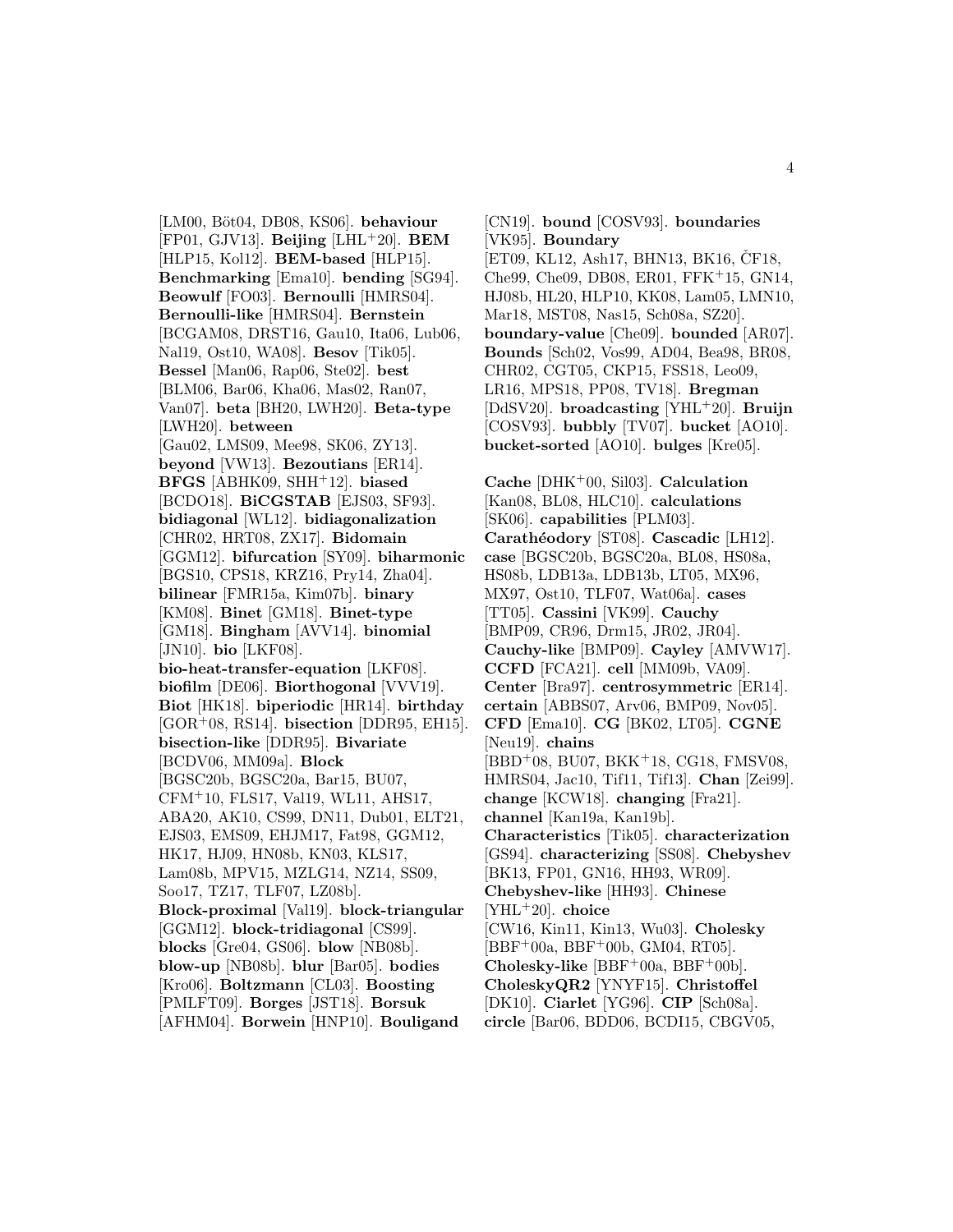Gau06, Gla08, MS14, SL12, Sin95]. **circles** [Ro¸s09]. **circuits** [KJ09]. **Circulant** [Ng97]. **circular** [CMR12]. **citation** [BDR09, BF12]. **citation-based** [BDR09]. **class** [ABBS07, ENH10, JG14, LT18, MFMGO05, Tik05]. **classical** [Gau02, HK18, LZ07, MM99, RS12]. **clusters** [FO03]. **Coarse** [KKR20, HKKR18, HKLW20a, HKLW20b, KRR16, KLRW19, MR18]. **Coarsening** [AO10, Bol08, Bra00, BFH<sup>+</sup>15, Dis97, Mav97, Spr02, TV18]. **coefficient** [Lam05, SCCJC09]. **coefficients** [LDB13a, LDB13b, LH12]. **Coercive** [SZ20]. **coin** [BCDO18]. **Collocation** [GSV12, JR04, JKM14, AS14, ACS00, ER01, JR02, KK08, KL12, LR16, PGH11, YG08, ZK17]. **column** [PCP06]. **Combinatorial** [PCP06, Tif13]. **combined** [BKK<sup>+</sup>18, PPN13, SSVS12]. **Communication** [BM05, CKD15]. **communication-avoiding** [CKD15]. **commutator** [ET09, Pea15]. **commuting** [She10]. **Comonotone** [VC15]. **compact** [GGCT09, PSC97, SSVS12]. **compact-WENO** [GGCT09]. **companion** [BDG04]. **Comparing** [Spr02]. **Comparison** [LMS09, Sta03, Ful97, JVV12, KRR16, LMM12, Mee98, RV08, VW97]. **complement** [KLS16, Zha00]. **complementarity** [Oos03]. **complete** [Meu12]. **completion** [LM20, RKvdDA14]. **complex** [AM11, BMX99, Ber04, KP13, KM17, PPS18, SF93, SHZF08, TT05, VCK08]. **complexity** [BMS08a]. **component** [HK14]. **composite** [SMS<sup>+</sup>19]. **compressible** [Ema10]. **compression** [MB06]. **Computation** [ACR99, Car12, HRV13, KMC11, Nar18, Bra97, KLS17, MS14, MVV09, MR93, MACI06, Nov05, Sch08b]. **computational** [SAA09]. **computations** [BC05, DS11, EH15, FO03, HS08b, KS00, ST02]. **computer** [NND06]. **Computing**

[AMVW17, JO07, LY14, MPV13, MPV15, SSS10, BFM20, IN11, JVV12, KQT13, KM08, LWH20, MV15, MH01, NNR99, OS15, PCP06, TC08, VVM09]. **concerning** [EP07]. **Condition** [AK10, MS06, BP07, DB08, Sim10, Zha01]. **Conditional** [AS14, BBK18, Dis97]. conditioned [Kin13, Peñ04]. **conditions** [BHN13, BKO17, ČF18, Che09, ET09, Gat07, HL20, MST08, Neu16, Sch08a]. **conductors** [BHRT03]. **confidence** [NO02]. **configurations** [vBHS14]. **confluent** [DT09, LR04]. **Conformal** [CMR12, LT94, SL16]. **conjecture** [KV95, Zei99]. **conjugate** [CKD15, Dub01, GJV13, KN03, NP96, ST02]. **connected** [CMR12, DK10, HS12, SL16]. **connections** [KKR20]. **considered** [Lau08]. **consistent** [Ar´e09, BKS18]. **consolidation** [HK18]. **constant** [COSV93, HR06, LDB13a]. **constitutive** [Mál08]. **constrained** [Bar05, Bar11, QvGvW<sup>+</sup>15, Ran07, VC14]. **constraining** [LMSY14]. **constraint** [CLRS04, JOT08, RZ12]. **constraints** [CW16, KCW18, LMM12, Ram08, RR10]. **Construction** [JST18, XBC19]. **constructions** [HR06]. **constructive** [BMFJ<sup>+</sup>06, MJ11]. **contemporary** [JVV12]. **contents** [Ano09a, Ano10b, Ano13a, Ano14c, Ano15b, Ano15d, Ano16, Ano17b, Ano17c, Ano18c, Ano19a, Ano20c]. **context** [LO13]. **continued** [IL06, Khr06, LB96]. **Continuous** [BB00, BMSR06, Fra21, CKP15, HJ09, KQT13, Lor99, Man06]. **continuous-time** [CKP15, HJ09]. **contour** [ST08]. **control** [CKP15, DSSS13, Kol12, PW13, Pea15, Wac13]. **controlled** [BKO17, DJ06a]. **convection** [BZ03, ELST18, FK08, Kou97, MST08, PSC97, PW13, RV08, WLR02]. **convection-diffusion** [ELST18, FK08, Kou97, MST08, PSC97, PW13, RV08, WLR02]. **Convergence**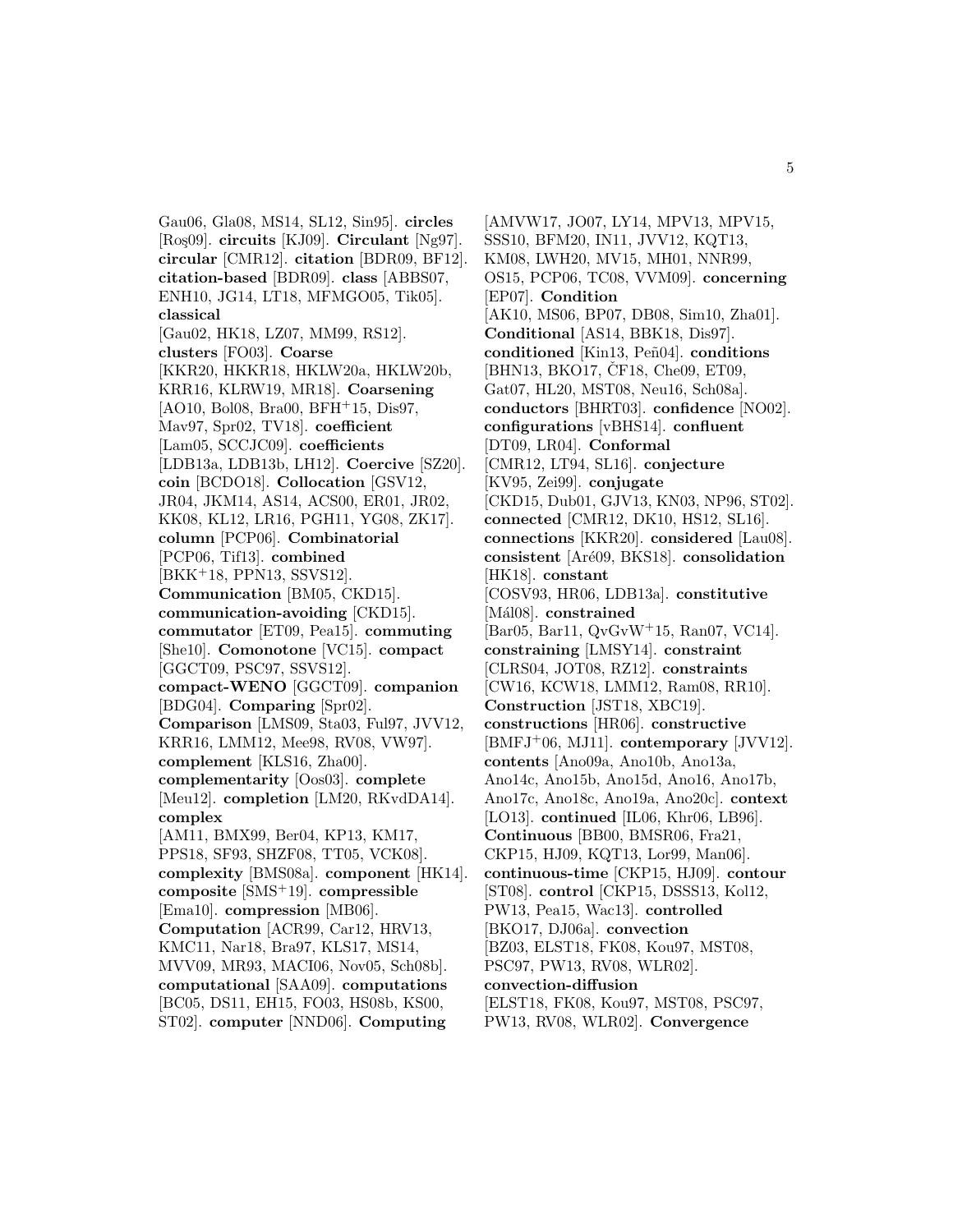[BEN94, Che09, ELST18, FS08, Ger17, HK17, HHP13, HP20, HR14, JS18, Kin11, KL18, MC05, MMP09, MG14, RR10, Yan98, Zha04, Ade17, BK02, Bog05, ENH10, EBJ21, Fat98, FFK<sup>+</sup>15, FP01, Fro09, Kin13, LT05, Mas06, MN08, NR14, OS98, Par21, PSS99, Sch16, SG94, Ste02, TV18]. **convergent** [BPP15, BMS08a, Bra06, HMRS04]. **converse** [CC97]. **convex** [BEG15, BSDMGFTR09, BSS09, For02, Kro06, RZ12]. **convolution** [NND06, Ng97, Yam06a]. **convolution-like** [Ng97]. **coordinate** [Gut12, Yam06b]. **coordinates** [SJ08, SSVS12]. **coquaternionic** [JO14]. **coquaternions** [JO17]. **correction** [GK14]. **correctness** [DDR95]. **corrector** [PPN13]. **countable** [AK06]. **counterexample** [SS08]. **Counting** [KP13]. **coupled** [GSV12, HJ16, HR14, HC06, NRS17]. **coupling** [GS07]. **course** [Gan08]. **CPU** [JO08]. **CPU-GPU** [JO08]. **Creating** [AH12]. **Creation** [Lor99]. **criteria** [ABBS07, AL08, HJV18]. **critical** [Kan08, Kan15, Kan19a, Kan19b]. **Cross** [BB08, GS16]. **Cross-Gramian** [BB08]. **Cross-points** [GS16]. **Crout** [LS05]. **Crouzeix** [LMR15]. **CT** [Bar11]. **Cubature** [OSLS20, Van19]. **cubic** [MYZ18, VC15]. **current** [AR07, Kol12]. **curvature** [CHR02]. **curve** [CHR02, KR20, Sch16]. **curved** [AR09]. **curvilinear** [Yam06b]. **cut** [SG99]. **cycle** [Zha04]. **cyclic** [HK17]. **cylinder** [SG99].

**D** [BLM06, BB01, BRC<sup>+</sup>16, BHRT03, CP03, HKKR18, Mar07, Mar11, TV07, XS20]. **DAE** [BKO17]. **DAE-index** [BKO17]. **damped** [ZY13]. **Darboux** [BD04]. **Darcy** [AM06, GS07, HJ16, LMS09]. **Data** [RKvdDA14, BB08, DdSV20, DdAR17, FFK<sup>+</sup>15, GK08, GK14, Sil03]. **data-sparse** [BB08]. **dataflow** [EL05]. **Davidson** [HN08a, SvdVM98, SS98]. **Davison** [Sad15]. **deblurring** [BHN13, BD20, HJ08a]. **Decay**

[BR08, FSS18]. **decaying** [PMLFT09]. **decomposition** [BBD18, BP03, BGyS21, CW16, CS94, Dub99, FXG19, FKSV07, Gan04, GS16, Haa00, HJV18, Hen94, KRZ16, LO07, LNG15, MM04, Pav99]. **Decompositional** [BBD+08]. **decompositions** [MR93, Peñ04, RY15, Ste95]. **decrease** [Dos08]. **dedicated** [GOR<sup>+</sup>08, RS14]. **Dedication** [Pot05]. **deferred** [GK14]. **deficient** [SGG15]. **defined** [Cot06]. **definite** [CMP01, FSS18, GMT16, LT05, LZ07, Pan19, ZB10]. **definition** [Kno08]. **deflated** [MZLG14, WE13]. **deflation** [CKD15, Gut12, KKR20, MX15, TV07]. **degenerate** [DE06]. **degree** [Bar06, Gla08, Ran07]. **delay** [CDN09, FMMS08, FL07, GN14, KS06]. **denoising** [BBK18, FCA21, FM02, LMSY14]. **dense** [Che99]. **dependency** [WD08]. **dependent** [BD17, HOR08, Lam08a]. **deposition** [MM09b]. **Derivation** [Lam08a]. **derivative** [AG19, Car11, Car12]. **derivatives** [BK06, LWH20, PQRT06]. **derived** [Gre04]. **descending** [TDLC09]. **descent** [AEEG08, LMM12, NZ14]. **described** [Mál08]. detection [FL07]. detective [Lau08]. **determinants** [Sch02]. **development** [GRS00, Pea15]. **developments** [FLMT05]. **devices** [SMS<sup>+</sup>19]. **DGFEM** [FK08]. **diagonal** [VVM09]. **Diameter** [Leo09, Leo06]. **difference** [ANACS07, Bra06, Cab07, CP00, CP03, FMR15b, Mar18, MS07, RR07, RV08, SK06]. **differences** [BRC<sup>+</sup>16]. **different** [DJJ11, LMS09, Zha01]. **differential** [Ar´e09, BSS16, Die97, EBJ21, FL07, GJV13, JN07, KS06, Khr06, KM96, KM07, LT18, MYZ18, MFMGO05, NRS17, Ore10, Sch93, Sch05, SCCJC09]. **differential-algebraic** [Aré09, JN07, KM96, KM07, LT18, Sch93].

**differentiation** [Aur15]. **diffusion**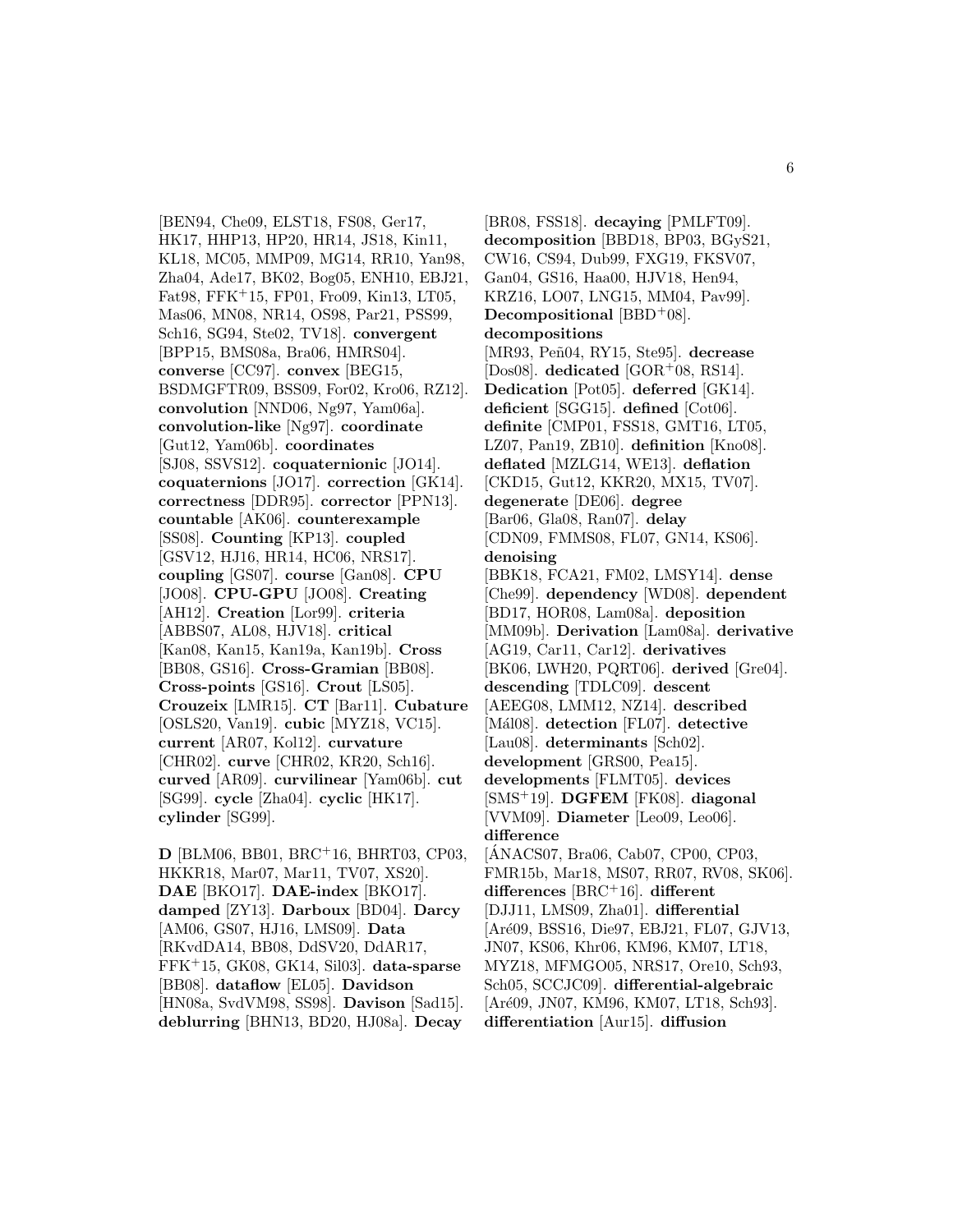[BZ03, BHRT03, BBKL15, DE06, ELST18, EG06, FK08, FMR15b, Kou97, LDB13a, LDB13b, LR16, LK21, MST08, PSC97, PW13, RV08, WLR02]. **dimensional** [ANCQ06, Bre03, HK14, NP20, RV08]. **dimensions** [Cal15, DG06, Hip97, Kim07a, KRR16, KL12]. **Direct** [CDN09, BFM20]. **directed** [CEHT10]. **direction** [ZM13]. **Directional** [Mav97]. **Dirichlet** [DG06, For02, GKM16, Gat07]. **disaggregation** [MMP09]. **Discontinuous** [EDG<sup>+</sup>15, Pry14, HLNT18, JS08, LDB13a, LDB13b, SMS<sup>+</sup>19, TW16]. **discrepancy** [VCL08]. **Discrete** [Bre04, Che99, DGH14, FKK10, LO13, AL09, BL06, Bor09, CR15, Faß96, Lor99, Pry14, STO08, VB95]. **Discretization** [Kin13, BHRT03, DE06, GS07, GS16, GLMT21, HL20, LMS97, Lis08, LMR15, Mar11, PSC97, Tu07, Wac13, WLR02]. **discretizations** [EDG<sup>+</sup>15, KM07, LMS09, Mar07, TW16, Woh00]. **discretized** [ELST18]. **discretizing** [Che94]. **disordered** [BFK<sup>+</sup>10]. **dispersion** [Kle08]. **Displacement** [CNP94, LM20]. **distance** [BBKL15, MS14, NPR08, Smi10]. **distributed** [AH03, FMR15b, Kol12]. **Distribution** [Pri06, Dam02, LMSY14, SK06, SK08]. **distributions** [Nar18, TT05]. **divergence** [NC06, Ste02]. **division** [AAS21]. **dLV** [IN11]. **Domain** [CS94, Pav99, AR07, AH12, BBD18, CW16, Dob12, GS16, Haa00, HJV18, HLX14, LO07, MRT03, Mit97, Xu18, Yam06b]. **domain-decomposition** [LO07]. **domain-robust** [Dob12]. **domains** [AR09, CMR12, DK10, EV93, KP13, Kol12, LMN10, SL16]. **Double** [GMT16, CDN09, LP08]. **downdating** [Bar15]. **DP** [Bre03, HKLW20a, HKLW20b, Kim07a, KCW18, KKR18, KKR20, Mar11]. **DR** [MZLG14]. **Dual** [AMRT06, BBK18, CMO18, CCC07, LV14, Par21, SM08].

**dynamic** [ABBS07, BC05, BRS08, DH07, EP07, KZ07]. **dynamical** [LR03, Man08, VCL08]. **dynamics** [OR11]. **Ed** [She06]. **eddy** [AR07, Kol12, NW03]. **Edge** [CKH14, LMR15, KL21, NP19a, NP19b]. **Edge-based** [LMR15]. **Edge-Preserving** [CKH14]. **effects** [APL04, Kan15, Kan19a, Kan19b]. **efficiency** [Gat04]. **Efficient** [BHN13, Ber04, Che94, FG17, GK14, KN03, QvGvW<sup>+</sup>15, SvdVM98, TV07, Van19, BKS15, CKD15, Cha11, HRT08, NN16, PV09, SGB07]. **Eigenfunction** [MYZ18]. **eigenfunctions** [PP06]. **eigenpairs** [CRZT20]. **eigenproblem** [FS08, Pan19]. **eigenproblems** [FMMS08, JG14, OS98, SvdVM98]. **eigenreduction** [Ves96]. **eigensolver** [TC08]. **eigensolvers** [KL21, Kny98]. **eigenstructure** [BFS08, CC00, Ita06]. **eigentriplets** [TC08]. **eigenvalue** [Ahm19, AR09, AH10, BMX99, BFS08, CRS94, CKV04, DDR95, EH15, HS97, HP08, KLS16, Kal20, KN03, KV13, KL18, MW02, NZ14, Sor98, SV10b, SS98, TLL15, TZ17, Var01, Vos99, WSS98, ZC19]. **eigenvalues** [AD04, Ash17, AMVW17, KP13, Lei19, MX15, MACI06, NNR99, VVM09]. **eigenvectors** [HS12]. **elastic** [GLMT21, KMC11]. **elasticity** [BBD18, CMM95, Gat07, Lis08, OR11]. **electric** [SMS<sup>+</sup>19]. **electro** [PV09]. **electro-physiology** [PV09].

**electrocardiology** [GGM12]. **electrochemical** [MM09b].

**electromagnetic** [HR14]. **electronic** [DS11, KJ09]. **electrostatic** [GAM05]. **Electrostatics** [Van07]. **Element** [HLP15, AMRT06, AM06, AL08, AD04,

**dual-mixed** [CMO18]. **Duality**

[AK06, LO13]. **duct** [HLC10]. **due** [Bre94].

7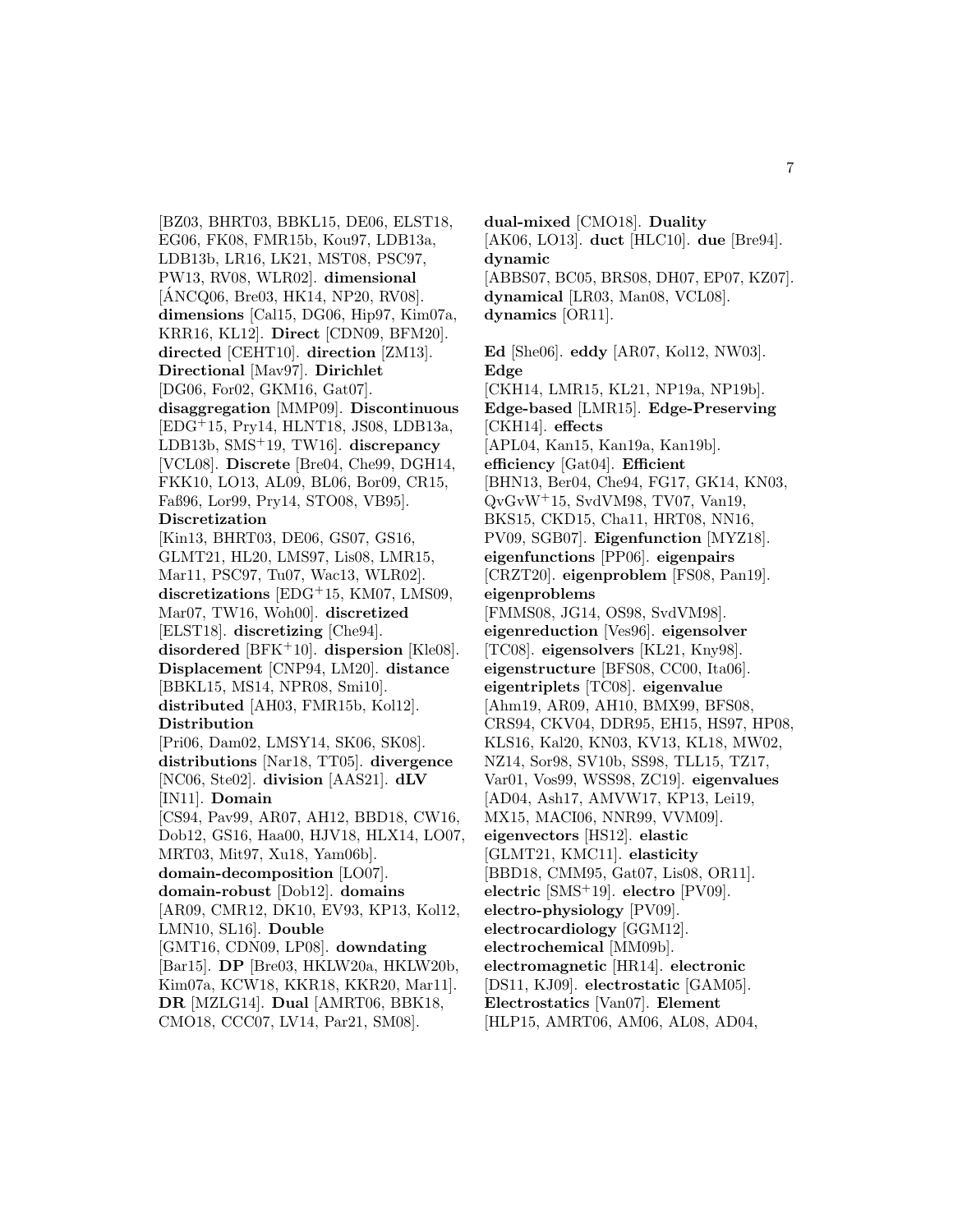BPP15, BMS08a, BB01, BRS08, CW96, Che99, DGP99, DHI03, FFK<sup>+</sup>15, GS16, Gat04, Gat07, HK14, HL20, HLP10, HLX14, Kim07b, KL12, KS00, LMN10, LMR15, MC05, Mar07, Mar11, Nei14, NC06, SJ08, SG94, SZ20, Tu07, Woh00, YG96, Zha04]. **elements** [Bun97, Che97, GH99, HK10, NP19a, NP19b, Sch08a]. **elimination** [HLC10, KL21, NU05]. **ellipses** [DDPS20]. **ellipses-a** [DDPS20]. **Elliptic** [VA09, AH04, AH10, BRC<sup>+</sup>16, Bog05, CP00, CS94, DG06, GJV13, Hoh06, LH12, LMR15, Mar07, NZ14, Nov05, TW16]. **Emden** [ABBS07]. **empirical** [LHL<sup>+</sup>20]. **endpoint** [Ill03]. **Energy** [GJV13, Pri06, Ran07, SSVS12]. **Enhanced** [ERS17]. **Enhancement** [Lam08b]. **ensemble** [SHH<sup>+</sup>12]. **entire** [Ped07]. **entrance** [SK06, SK08]. **entropies** [BFdP<sup>+</sup>18]. **entropy** [Man08, Raj08]. **equal** [Leo06, Leo09, LRL08]. **Equal-order** [LRL08]. **equally** [Ro¸s09]. **equation** [ANACS07, ACS00, AC06, BB00, BP21, ´ BMP09, Bol08, CL03, CQ01, DG06, DB08, DE06, EHJM17, EN08, FFK<sup>+</sup>15, FMR15b, FH13, HJV18, HJ09, KL12, LKF08, MACI06, NND06, Nei14, Pry14, RR07, RV08, SSVS12, ZK17]. **equations** [AHS17, ABJE15, ABBS07, ABM93, AS14, ADW15, Aré09, AM06, AH10, BZ03, BPP15, BBD18, BMS08b, BB14, BKS15, Boc97, BL97, BSS16, Cab07, CMM95, CR96, CCDR08, CDN09, Che94, Cot06, DH07, Die97, Dob12, DHI03, EMS13, EDG<sup>+</sup>15, ET09, EP07, EBJ21, FI20, FL07, GS07, Gan04, GSV12, GJV13, HMRS04, HHP13, HJ16, HL20, JN07, JR02, JR04, JKM14, KS06, KZ07, Kle08, Koe07, Kou97, KM96, KM07, LMS97, LDB13a, LDB13b, LMW20, LC14, LT18, LH12, MYZ18, MSV95, MFMGO05, MS08, MG14, Mok15, Mok16, NB08b, Nas15, Ng97, NRS17, Ore10, PV09, Per00, PGH11, Sch93, Sch05, SY09, SF93, Sta03, Sty08, WD08, YG08].

**equidistributed** [GN14]. **equilibrium** [BDD06, BCDO18]. **equispaced** [GK14]. **equivalence** [SM08]. **Error** [BY98, BB11, DJ06a, DDPS20, HK14, MH01, MPS18, SAA09, YG08, BMM97, CS14, DGP99, Ful03, Gat04, GJV13, KR20, LR16, MACI06, NV19, NC06, Ore10, PGH11, ST02, XS20, YNYF15]. **errors** [SME02]. **estimate** [YG08]. **estimated** [FKSV07]. **Estimates** [FMR15a, BB01, BB11, BMM97, DDPS20, Ful03, HK14, Kha06, MR17, XS20, ZN17]. **Estimating** [CS14, BCDO18]. **estimation** [AH03, BY98, FvdMS14, MACI06, NC06, PGH11, PT13, Psa04, ST02]. **Estimations** [BFM12]. **estimator** [KR20]. **estimators** [DGP99, Gat04, Man03]. **ETNA** [Ano20a]. **Euler** [BFdP<sup>+</sup>18, Khr06]. **European** [PPN13]. **Evaluating** [BDR09, Car11, ST08]. **Evaluation** [SG99, FG17, KS18, KM17, LW06, SJ08]. **even** [AM11]. **evolution** [AS14, Gan04, HOR08, HHP13, HLNT18, MS07]. **evolutionary** [GW19]. **exact** [Kha06]. **examples** [Zho06]. **existence** [AFHM04]. **exotic** [PPN13]. **expansion** [HR14, JN10, LZ07, MYZ18, SvdVM98]. **expansions** [LWH20, LW06, Mas06]. **Experiences** [Boc97]. **experimental** [CT03]. **experiments** [BJM99, Meu01]. **explained** [Gut10]. **Explicit** [BCDI15, APL04, BEG15, HOR08, JS18, MPV13, MPV15, PPN13]. **exploiting** [FJK<sup>+</sup>20]. **exponential** [BKS18, Dam02, FvdMS14, HHO14, KM17, Mas06, PT13, ST08, Sta02]. **exponential-type** [BKS18]. **exponentially** [Mar18]. **exponentials** [Böt04, KLS17, LR04, PMLFT09]. **exponents** [MH01]. **extended** [BEJ<sup>+</sup>18, HJ09, MPV13]. **extension** [CR15, JO14, MPS18, VW13]. **Extensions** [JN07, BCDV06, CS14, MPV15, Sch06]. **exterior** [HRV13, KL12]. **extraction**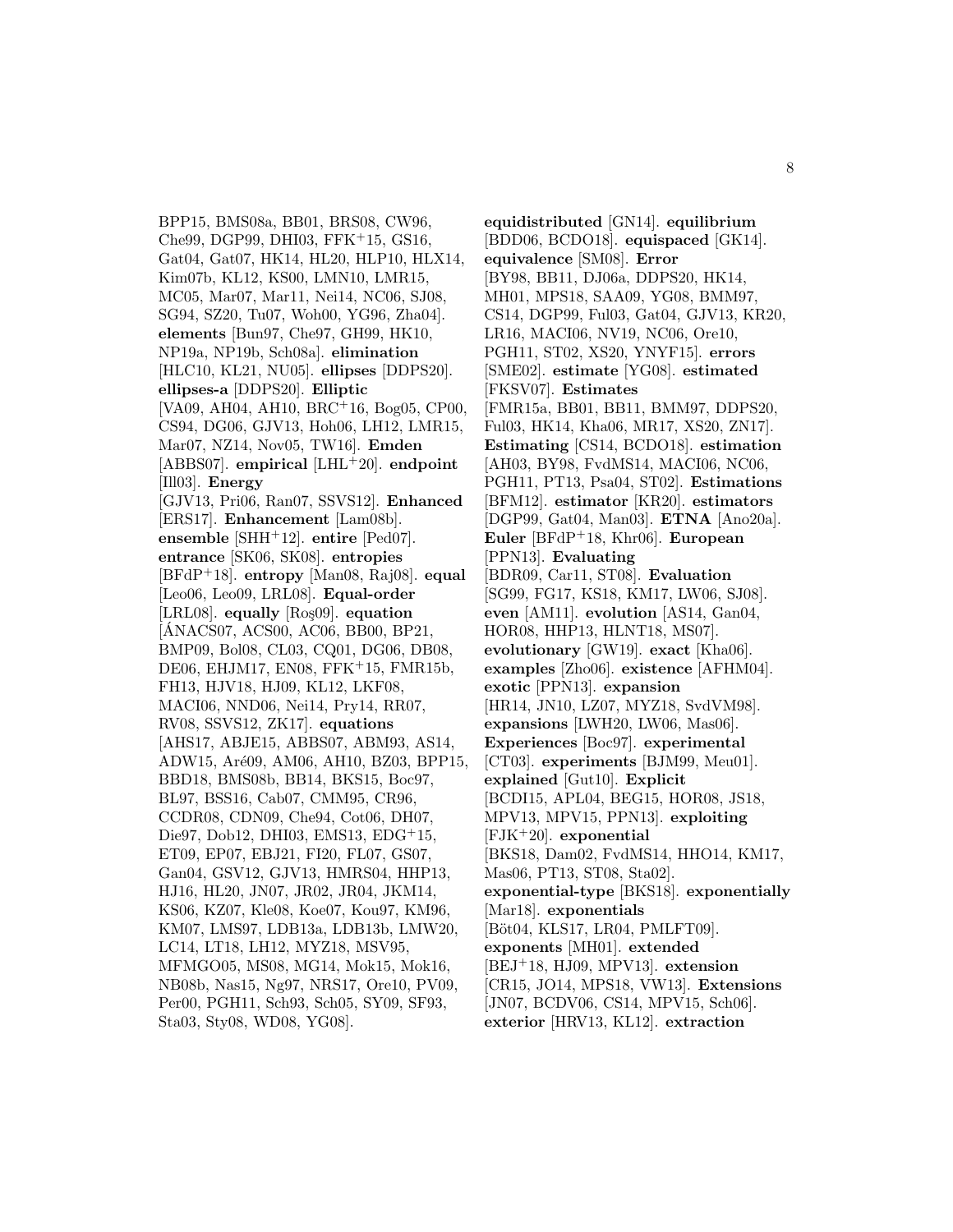[HP08]. **extrapolated** [CRZT20]. **extrapolation** [BFM12, DS11, EMS13, FMOS21, MR17]. **Extremal** [RS12, G¨ot06, HC05]. **extreme** [EV93]. **Faber** [EV93, HS97]. **factor** [DSC08]. **factored** [DH07]. **Factorization** [ANACS07, BY99, FXG19, GM04, HNP10, ´ Koe07, LS05, RT05, SAA09, SG06]. **factorization/solver** [VVM08]. **factorizations** [BBF<sup>+</sup>00a, BBF<sup>+</sup>00b, OB05, SGB07, WL11]. **Factors** [FO03, Kro06]. **Fast** [Aur15, AMVW15, BCR98, BMP09, JO05, KM17, LW06, Nas15, Ng94, PW13, PK08, TMS97, AC06, BHRT03, BP03, CCDR08, EH15, FGV09, LV08, SG06]. **FDM** [Ade17]. **Fej´er** [SL12, ST08, RS12]. **Fekete** [BL08, SV10a]. **FEM**

[Ade17, FKK10, HR14, Kol12]. **FEM-FDM** [Ade17]. **FETI** [Bre03, HKLW20a, HKLW20b, Kim07a, KCW18, KKR18, KKR20, Mar11]. **FETI-DP** [Bre03, HKLW20a, HKLW20b, Kim07a, KCW18, KKR18, KKR20, Mar11]. **FFT** [NP96]. **FFT-based** [NP96]. **FGMRES** [AD09]. **fidelities** [BB11]. **field** [BdPNdP14, HK18, KP13, Opf10, RR07, Tos00]. **Fields** [Hoc11]. **fifty** [Not16]. **Filter** [DSC08]. **filtering**  $[ABHK09, BP03, Bre16, NP96, SHH<sup>+</sup>12].$ **Finding** [PV05, BGP04, Jac10]. **Fine** [Sim06, dJvdPDV17]. **Fine-grain** [dJvdPDV17]. **Finite** [HL20, HLX14, AMRT06, AM06, AL08, AD04, BPP15, BMS08a, BB01, BRC<sup>+</sup>16,

BRS08, Bun97, CP00, CP03, CW96, Che97, DGP99, FMR15b, GS16, Gat04, Gat07, HK14, HLP10, HK10, Kim07b, KS00, LO13, LMN10, LMR15, LKF08, Mar07, Nei14,

NC06, Sch08a, SJ08, Sch16, SZ20, ST02, Tu07, Woh00, WLR02, YG96, HLP15, SK06]. **finite-element** [AM06]. **First** [CMM95,

BMM97, BDR09, CL03, LB96, Pav99]. **First-order** [CMM95, BMM97, CL03, LB96, Pav99]. **fitted** [KS06, KK08, Mar18]. **five** [RV08]. **five-point** [RV08]. **fixed** [CG18, JKM14, Van07]. **fixed-sized** [CG18]. **flexible** [MZLG14]. **Flip** [FXG19]. **Flip-flop** [FXG19]. **floating** [DDR95, SME02]. **flop** [FXG19]. **flow** [AL09, AMRT06, BKO17, Bir12, Dis97, DDS<sup>+</sup>18, HLX14, HLC10, Kan15, Kan19a, Kan19b, PSS99, RFHS08, SK06, SK08, TV07, Tu05, Tu07]. **flows** [CR09, Ema10, GGCT09, Kan08, LRL08, M´al08, STO08, Ste97a]. **fluid** [AVV14, AMRT06, CR09, OR11, SV10b, TDLC09, Vos03]. **fluid-solid** [SV10b, Vos03]. **fluids** [M´al08]. **flux** [HJ16]. **FOM** [Sch16, Soo17]. **footnote** [CS99]. **Forchheimer** [LMS09]. **form** [CMM95, Drm15, FMR15a, FGV09, HJ16, NC06, Wat06b]. **forms** [AK10, Zha01]. **formula** [BFdP<sup>+</sup>18, Bre94, Ill03, MPS18]. **formulae** [DDPS20, EMJ16, Not16, OSLS20]. **formulas** [BCDI15, CS14, RGVP99, Ro<sub>5</sub>09]. **formulated** [AR09]. **formulation** [AR07, BRC<sup>+</sup>16, CCC07, DHI03, HK18, KCW18, Tu05]. **formulations** [HJV18]. **FOSLS** [BMM97]. **four** [RV08]. **four-** [RV08]. **Fourier** [CQ01, HR14, LZ07, Man06, Ste02]. **Fourier-mode** [HR14]. **Fourth** [Kle08, BFR19, Han06, MYZ18, SSVS12]. **fourth-order** [BFR19, Han06, MYZ18, SSVS12]. **Fowler** [ABBS07]. **Fractal** [Nav05, Nal19, VC14, VC15]. **Fractional** [ZZW20, BSS16, Die97, EBJ21]. **fractions** [IL06, Khr06, LB96]. **frame** [BD20, GLMT21]. **framework** [Bre03, PD17]. **Fréchet** [Car11, Car12]. **Fredholm** [NNR99, YG08]. **free**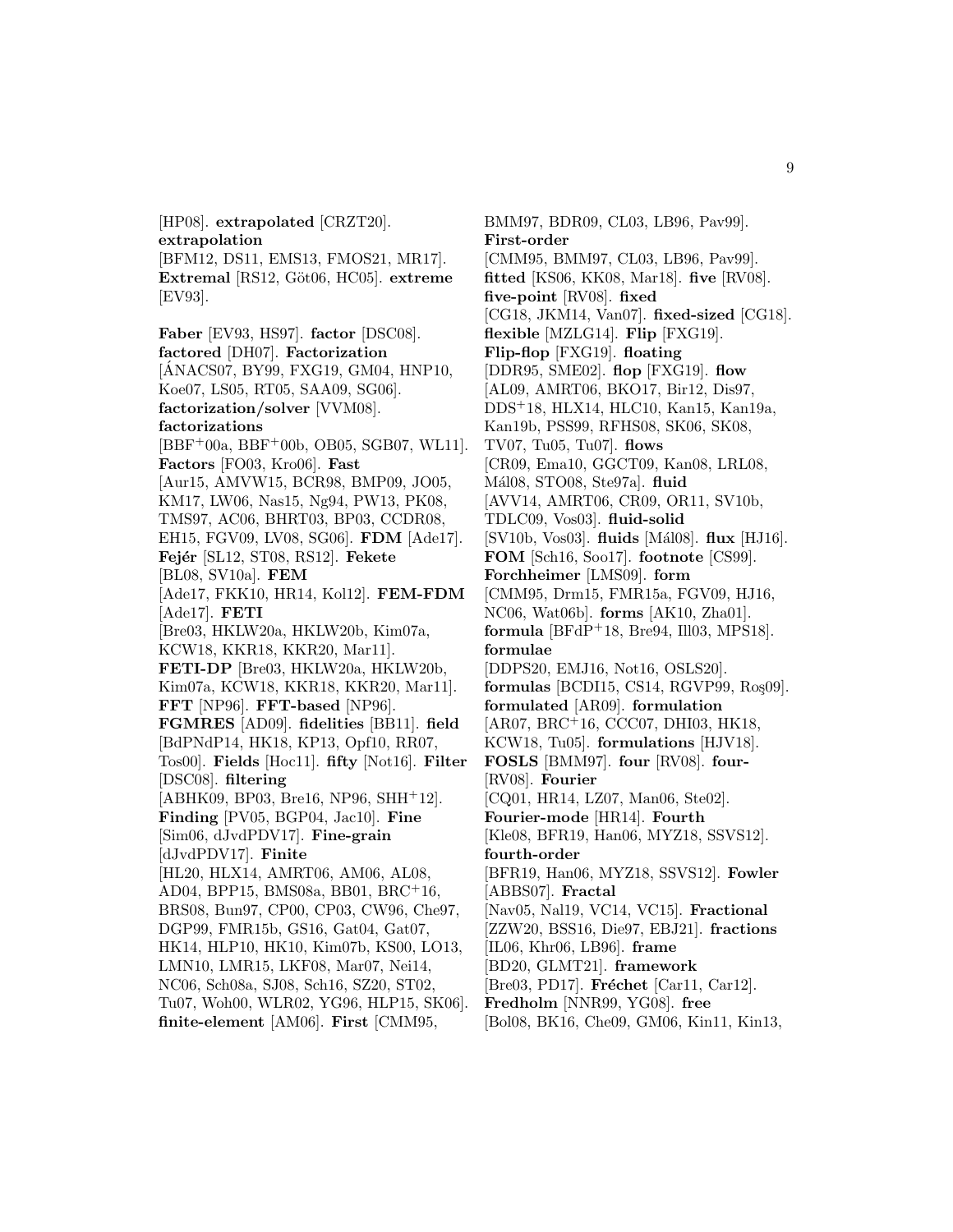LPS20, LY14, LT18, SV10b]. **frequency** [DNV05, DdAR17, Gan04]. **Freud** [GAM05]. **Freud-type** [GAM05]. **frog** [LMW20]. **frugal** [HKLW20a, HKLW20b]. **full** [Bor09, Mit97, Nal19, WLHH18]. **full-Newton** [Bor09]. **full-space** [WLHH18]. **fully** [HC06]. **function** [BMFJ<sup>+</sup>06, BEJ<sup>+</sup>18, Dos08, ERS17, LZ08a, LW06, LP08, NV19, Sta02, VK95]. **functional** [LMW20, Mas02, RZ12]. **functionals** [ABH17, CGM10, LMM12]. **functions**

[AEEG08, ANCQ06, BY98, BR08, Bre04, CFAN09, DT09, DDPS20, DJ06b, FM02, ´ Fro09, FLS17, GSV12, GRS00, HHP19, Kha06, Koe99, KS18, LWH20, LP17, Man06, MJ11, MPS18, Ost10, Ped07, Pri96, Rap06, RGVP99, RS12, ST08, Sch08b, Sch05, SG99, SG98, Sin95, Tik05, ZZW20, Zho06, Sha12]. **Future** [Ano20a].

**Galerkin** [BPS17, EG06, EDG<sup>+</sup>15, GW10, HHP13, HLNT18, JS08, Mok16, Pry14, SMS<sup>+</sup>19, TW16, Yam06b]. **gas** [DDS<sup>+</sup>18]. **Gauss** [ACR99, Ash17, Bra97, CS14, DRST16, Gau06, LWH20, Not16, Osb08, PR20, PPS18, Sil03]. **Gauss-type** [Gau06]. **Gaussian** [CDN09, DV12, DDPS20, OSLS20, Sin95, VV18]. **Gaussian-type** [DDPS20]. **GCDs** [WA08]. **GCV** [CNO08]. **Gegenbauer** [Kei08]. **Gene** [Gau02, GOR<sup>+</sup>08, Man08]. **General** [Bra00, Sch03, BB11, Dam02, Erh95, KMFO05, LMN10, Pop08, Soo16, Zho06]. **generalised** [FS08]. **generalization** [AEEG08, MJ11, PV09]. **Generalizations** [Hoc05, Bre94, MPS18]. **Generalized** [RARP06, AL09, BGSC20b, BGSC20a, ´ BFM20, BD17, DRST16, Kal20, KKR18, KKR20, KL18, LC14, MFMGO05, Nas15, OS15, SvdVM98, Sor98, Sty08]. **GeneRank** [BK13, SEH14]. **generated** [FGV09]. **Generating** [BSDMGFTR09, BKS15]. **generators** [Els05]. **generic** [JJ10].

**geometric** [JVV12, L´op16]. **George** [Pot05]. **Gerschgorin** [KV95, VK95]. **Gersgorin** [FKSV07, VK99, Var01, VCK08]. **Gersgorin-type** [VK99, Var01]. **Gershgorin** [CKV04]. **Gershgorin-type** [CKV04]. **GEW** [ZK17]. **ghost** [Van07]. **Gilbert** [BPP15]. **Givens** [JO05]. **GK** [WL12]. **global** [BBS19, BEJ<sup>+</sup>18, Gra16, KM96, LDB13a, LDB13b, Ore10]. **global-in-time** [LDB13a, LDB13b]. **globalized** [CR09]. **GMRES** [DGH14, DTM17, EMS09, Erh95, IE17, LZ08b, MZLG14, Meu12, Neu19, Sim10, Soo16, Soo17, TLF07, WE13, Zit08. **GMRES-Type** [DGH14, Neu19, Soo16]. **Golub** [Gau02, GOR<sup>+</sup>08, Man08, ZX17, ZC19]. **Google** [DN11]. **Google-like** [DN11]. **Gordon** [BKS18, GSV12]. **governing** [SV10b]. **GPU** [JO08, dJvdPDV17]. **GPU-type** [dJvdPDV17]. **graded** [Ste95]. **Gradient** [LMM12, LR03, BBK18, CKD15, Dos08, GJV13, KN03, Lam10, NP96, Pan19, ST02]. **gradients** [Dub01]. **grain** [dJvdPDV17]. **Gram** [Bar15]. **Gramian** [BB08]. **graph** [BFM20, Els05, NN16]. **graphics** [NND06]. **graphs** [BFdP<sup>+</sup>18, BF12, HS12]. **gravity** [MM09b]. **grid** [Bol08, DHK<sup>+</sup>00]. **grids** [ADM07, BSDMGFTR09, Bun97, GN14, LP09, VA09]. **group** [CL03, GK08, Ore10, Roz06]. **grouping** [Auz18]. **growing** [CG18]. **growth** [KM08, SCCJC09]. **Grüss** [MJ11].

**H** [Gau02]. **Hadamard** [KM08]. **Hahn** [Arv06]. **half** [BK06, CBGV05]. **half-line** [BK06, CBGV05]. **Halperin** [Lóp16]. **Hamiltonian** [ADW15, ABA20, BMX99, BFS08, Faß07, MW02, Wat06b]. **Hammerstein** [Mok16]. **hand** [BBS19, BK02, EJS03, JST05, LZ08b, MZLG14]. **Hankel** [Drm15, ER14, Ng94]. **harmful** [Wat06a]. **Harmonic** [Bea98, HP08,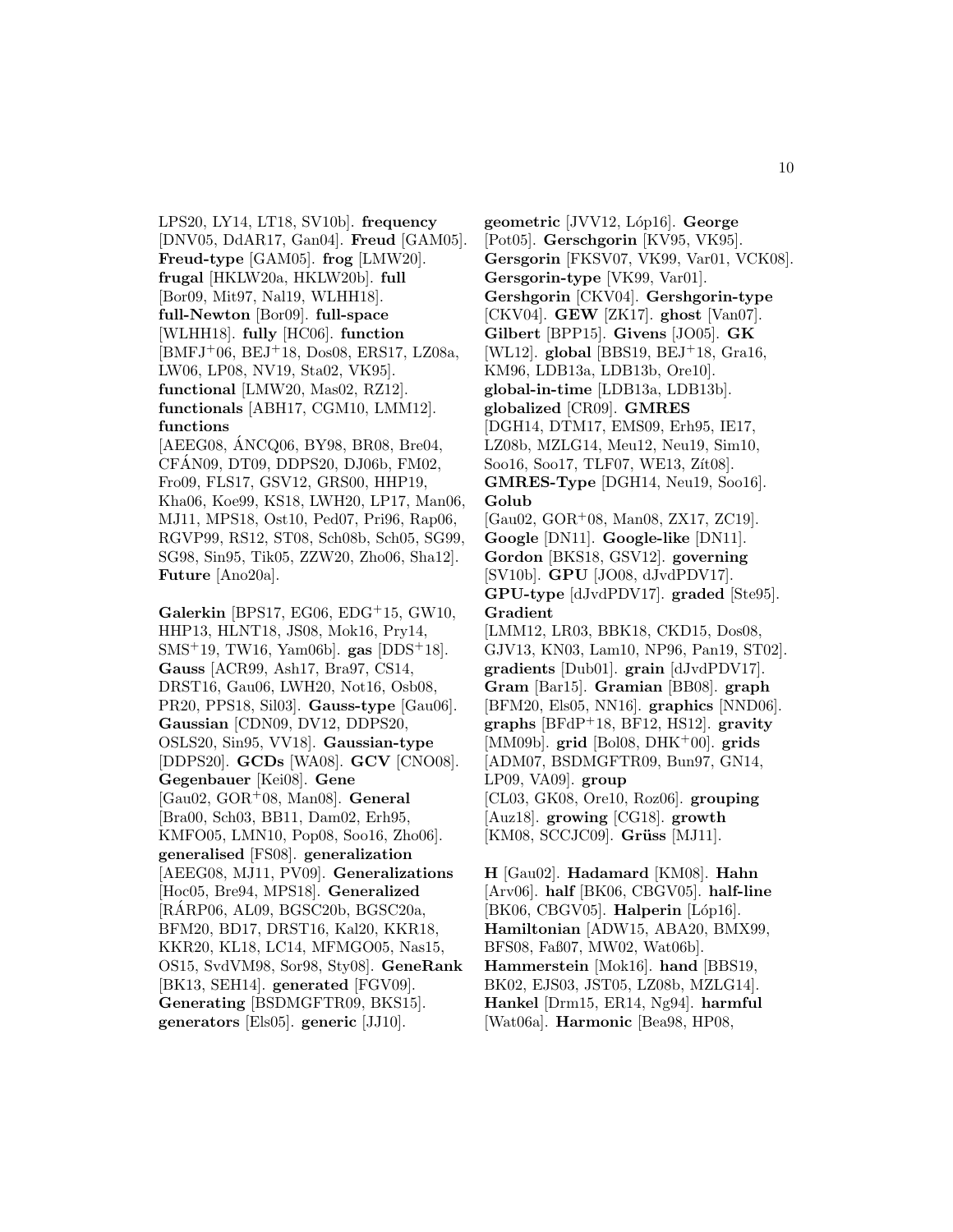DTM17, EDG<sup>+</sup>15, Hoc05, ZC19]. **having** [Ped07]. **heat** [HJV18, KJ09, LKF08, NB08b]. **Hellan** [KRZ16]. **Helmholtz** [EN08, KL12]. **help** [Ger17]. **Hermite** [Ash17, BCDI15, MM09a, MJM16, She04, Sta02, Sta06, VV18, ZZW20]. **Hermite-type** [BCDI15]. **Hermitian** [ABH17, CMP01, EH15, Fro09, FSS18, HS97, KL21, KL18, PP08, ZB10]. **Herrmann** [KRZ16]. **Hessenberg** [AHS17, JO05, TT05, VW13]. **Hessenberg-upper** [VW13]. **heterogeneous** [BHRT03, HKLW20a, HKLW20b, KKR18, KKR20]. **HHT** [JN07]. **HHT-** [JN07]. **Hierarchical** [Bol08, DFV09]. **hierarchy** [DDS<sup>+</sup>18]. **High** [CP00, Mar18, Mok15, Aré09, GK14, Kim07b, Lam08a, NP20, PSC97, Ste97a]. **high-dimensional** [NP20]. **High-order** [CP00, Mar18, Mok15, GK14, Kim07b, Lam08a]. **higher** [Bun97, Ng97, Sch08a]. **higher-order** [Ng97]. **highly** [Bra00, BFK<sup>+</sup>10, FLS20, GS06]. **Hilbert** [GHS14, MF06, Sch03, Yam06a]. **Homogeneous**  $[HM08a, \check{C}F18, Gat07, Yat06]$ . **homotopy** [ZY13]. **Householder** [SAA09]. **hull** [TLF07]. **hulls** [Gre04]. **hurricane** [Ful97]. **Hybrid** [GGCT09, AMRT06, Per00, Tu07, CNO08]. **hybridizable** [TW16]. **hydrogen** [RR07]. **hydrogenlike** [ANCQ06]. ´ **Hyper**  $[FFK<sup>+</sup>15]$ . **Hyper-singular**  $[FFK<sup>+</sup>15]$ . **hyperbolic** [HNS04]. **hypergeometric**  $\left[ \widehat{\text{ANACS}}$ , CF $\widehat{\text{ANO}}$ 9, Cot06, DT09, DJ06b, GRS00]. **hypergeometric-type**  $[ÁNACS07, CFÁN09]$ . **Hypergraph**  $[KL21]$ . **hypersingular** [DO18]. **hypocycloidal** [EV93]. **ideal** [She10, TLF07]. **identification**

[HHP19, KJ09]. **Identifying** [DdAR17, FMSV08, Tif11]. **IDR** [Gut10, Zem17]. **II** [FFK<sup>+</sup>15, FLS20, KV95,

Lui11, MX97, Sha12]. **III** [CG18, VK95]. **ill** [CN19, Kin11, Kin13, NR14, Neu19]. **ill-conditioned** [Kin13]. **ill-posed** [CN19, Kin11, NR14, Neu19]. **ILU** [BJM99, LS05]. **Image** [NO02, BHN13, BBK18, BD20, CCC07, FCA21, HJ08a, JC17, LMSY14, LPS20, ZM13]. **images** [Bar05, NO02]. **imaging** [Bar11, DENP09]. **imbalance** [NRS17]. **imbedding** [MRT03]. **Impact** [MM09b]. **implementation** [CT03]. **Implementing** [JO08]. **Implicit** [APL04, PPN13, AS09, FMR15b, LN10, M´al08, Sch93]. **Implicit-explicit** [PPN13]. **Implicitly** [BR14, CR09, Bre16, CRS94]. **Improved** [AS12, BGP04, CKP15, TV18, PPN13, WD08]. **Including** [DGH14, KS18, WR09]. **inclusion** [CKV04, Hoc11, Lei19, Var01]. **Incomplete** [BH20]. **incompressible** [BBD18, LRL08, Mál08, OR11, Per00, RFHS08, STO08]. **inconsistent** [HH93]. **Incremental** [KLS17]. **indefinite** [SG06]. **independent** [AO10, Kin13]. **index** [Aré09, BKO17]. **induced** [Nar18]. **inducing** [MH17]. **inequalities** [Bre04, LO13, MJ11, Mas02, Rap06]. **inequality** [Gau10, Ger17, KZ07, Yat06]. **inertia** [KV13]. **Inexact** [DSSS13, WSS98, BBMP06, FS08, HLC10, Yan98]. **inf** [LRL08]. **inf-sup** [LRL08]. **infants** [LKF08]. **infinite** [BEN94, MX15]. **influence** [Els05, Xu18]. **Information** [DGH14]. **initial** [Aré09, BK16, GN14, HJ08b, Lam05, Sch16, SZ20]. **initial-boundary** [BK16, HJ08b, Lam05]. **initial-boundary-value** [GN14]. **initialization** [BGP04]. **inner** [BEN94, BMSR06, Mee98, VB95]. **inner-outer** [BEN94]. **input** [CC00, MX96, MX97]. **integrable** [MJ11]. **integral** [CCDR08, CDN09, Che94, DJ06b, FFK<sup>+</sup>15, FLS20, HLP10, JR02, JR04, JKM14, MG14, Mok15, Mok16, Nas15, Ng97, PGH11, Sus07, YG08]. **integral-algebraic**

11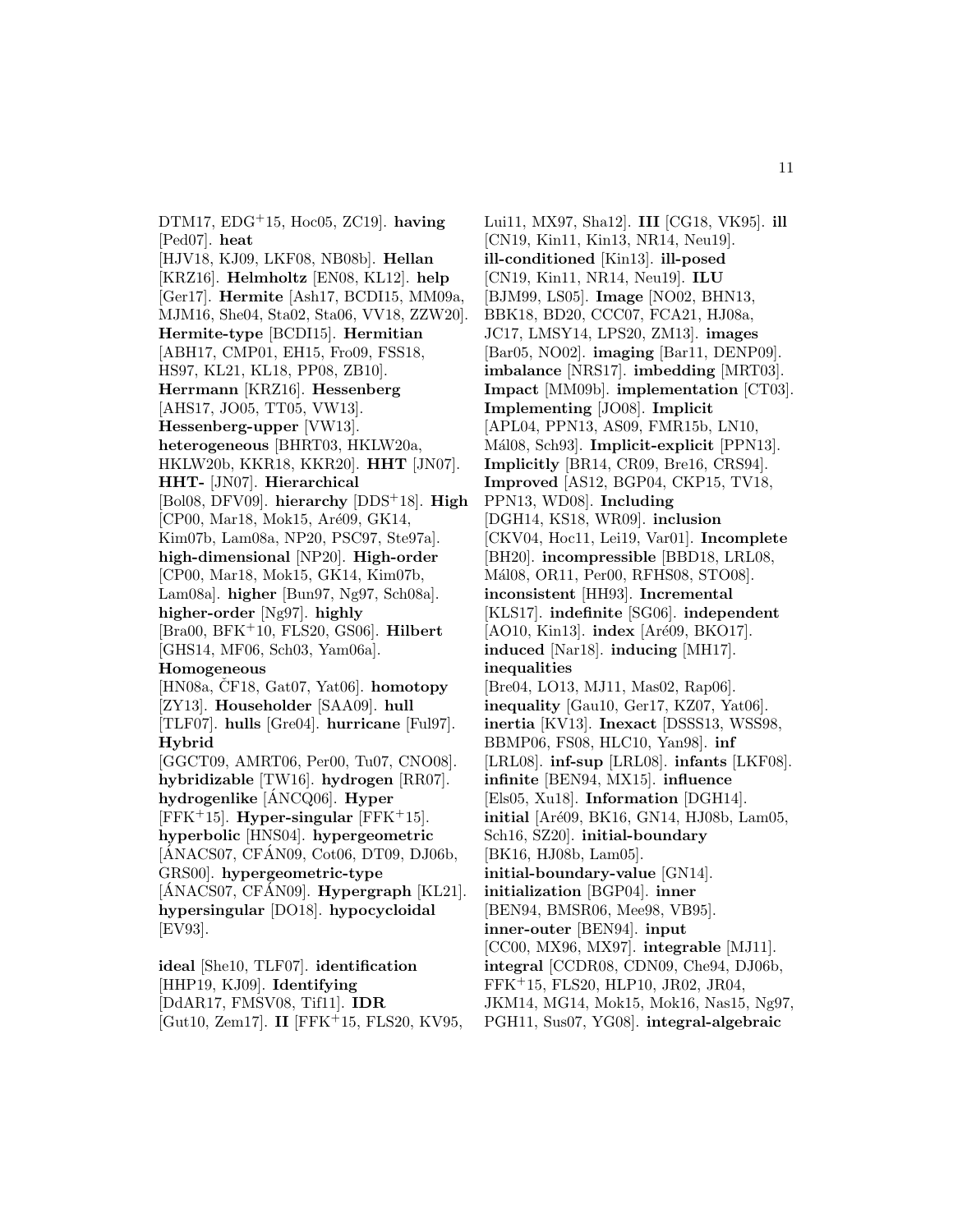[PGH11]. **integrals** [Car12, DO18, FLMT05, LP08, Nov05, ST08]. **integrands** [Atk04, Ill03]. **Integrating** [Sha12]. **integration** [DO18, Fra21, GK14, KL18]. **integration-based** [KL18]. **integrator** [HHO14]. **integrators** [BKS18, ST08]. **Interaction** [RFHS08, JS18]. **Interconnecting** [HLP15]. **interest** [HHP19]. **interface** [Ade17]. **intergrid** [Che97]. **interior** [BOS08, BGS10, BW12, BPS17, JO08]. **interlacing** [DJJ11]. **internal** [Ema10]. **Internality** [DRST16]. **interplay** [Gau02]. **interpolation** [BB14, BCDI15, BCDV06, Bre94, Dam02, Del02, EMJ16, GM06, GCPP99, Gla08, GPT11, GK08, KS18, Lén06, Lén10, LRL08, MM09a, Opf15, PMLFT09, She04, SV10a, Van07, VC14, ZZW20, vBHS14]. **interpolatory** [HNS04, RS12]. **interpretation** [GAM05, GJV13]. **interval** [BCGAM08, JR02, JR04]. **intervals** [BDD06]. **introduction** [FLMT05]. **invariance** [AO10]. **invariant** [KQT13, SS08]. **invariants** [KM96]. **Inverse** [BLM06, DGH14, BdPNdP14, CGM10, CFM+10, CN19, FS08, Göt06, LN10, LY14, PMLFT09]. **inverse-free** [LY14]. **inverses** [BFM20, FSS18, PCP06]. **Inversion** [ER14, DdAR17, LR04, MPV13, MPV15, RKvdDA14]. **invert** [Mee98]. **involved** [FO03]. **involving** [DT09, SF93]. **irreducible** [NPR08]. **irregular** [BSDMGFTR09, Cal15]. **Isogeometric** [CPS18, XS20, HLNT18]. **Isotropic** [NC06]. **issues** [MMP09]. **iterated** [BD17]. **iteration** [BMS08b, BDG04, Bre16, BEN94, CN19, Dub99, Fat98, FS08, Kür19, Lam08b, MS06, MSS15, NZ14, VVM09, WR09, Yan98]. **iterations** [CNP94, HJ08a, NP96, Pan19, Sch16, SME02, ZN17]. **Iterative** [CCC07, LNG15, NND06, Bar11, Bog05,

BW12, Che94, DN11, DSC08, JG14, KRR16, MSV95, MMP09, NNR99, Ng94, PW13, Sty08, ZB10].

**J** [ABA20]. **J-Lanczos** [ABA20]. **Jacobi** [SS98, DJJ11, Gau10, HK17, HN08a, KMFO05, SvdVM98]. **Jacobian** [NU05]. **Johnson** [KRZ16]. **Joint** [LO07, DdSV20]. **Jordan** [Gre04, TLF07]. **jump** [LH12].

**Kaczmarz** [Pop08]. **Kahan** [ZX17, ZC19]. **Kalman** [ABHK09, SHH<sup>+</sup>12]. **Kantorovich** [AFHM04]. **kernel** [Ita06, Nas15, LT94]. **kind** [Mok16, NNR99]. **kinetic** [HL20]. **Klein** [BKS18, GSV12]. **Korteweg** [Kle08]. **Kronecker** [BBD<sup>+</sup>08]. **Kronrod** [ACR99, MPS18, Not16]. **Krylov** [KNS19, BBS19, BSS09, BFS08, Cha11, DSSS13, EN08, FP01, FLS17, FJK<sup>+</sup>20, GS15, GNR15, GHS14, Gut12, Lam05, Lam08b, LY14, MPV13, MPV15, MS06, Meu17, VVV19, WLHH18, WO97, Wei94, ZN17]. **Kutta** [AS14, Bir12, GS94, LT18].

**L** [Pe˜n04]. **lacunary** [L´en10]. **Lagrange** [MRT03, WLHH18]. **Lagrangian** [DG06]. **Laguerre** [CC97, Mas02, MMN18, SSS10]. **Lam´e** [MFMGO05]. **Laminar** [Kan15, Kan19a, Kan19b, Kan08]. **Laminar-turbulent** [Kan15, Kan19a, Kan19b, Kan08]. **Lanczos** [ABA20, BY98, BEJ<sup>+</sup>18, Bre16, CRS94, CHR02, CNO08, Fro09, HRT08, Lam08b, Mee98, PPS18, TZ17, TC08, ZX17, ZC19]. **Lanczos-hybrid** [CNO08]. **Landau** [BPP15]. **Langenhop** [KZ07]. **Laplace** [LP08]. **Laplacian** [BFM20, EN08, NN16]. **Large** [ABHK09, LV14, NW03, ABJE15, AS09, AS12, ABH17, BMS08b, BFS08, BKS15, Böt04, CRS94, Cha11, HS97, HJ09, LY14, LR03, OS98, SG98, Sor98, WSS98]. **Large-eddy** [NW03]. **Large-scale** [ABHK09, LV14, ABJE15, BMS08b, BFS08, HJ09, LR03]. **larger** [Kre05]. **Larsen**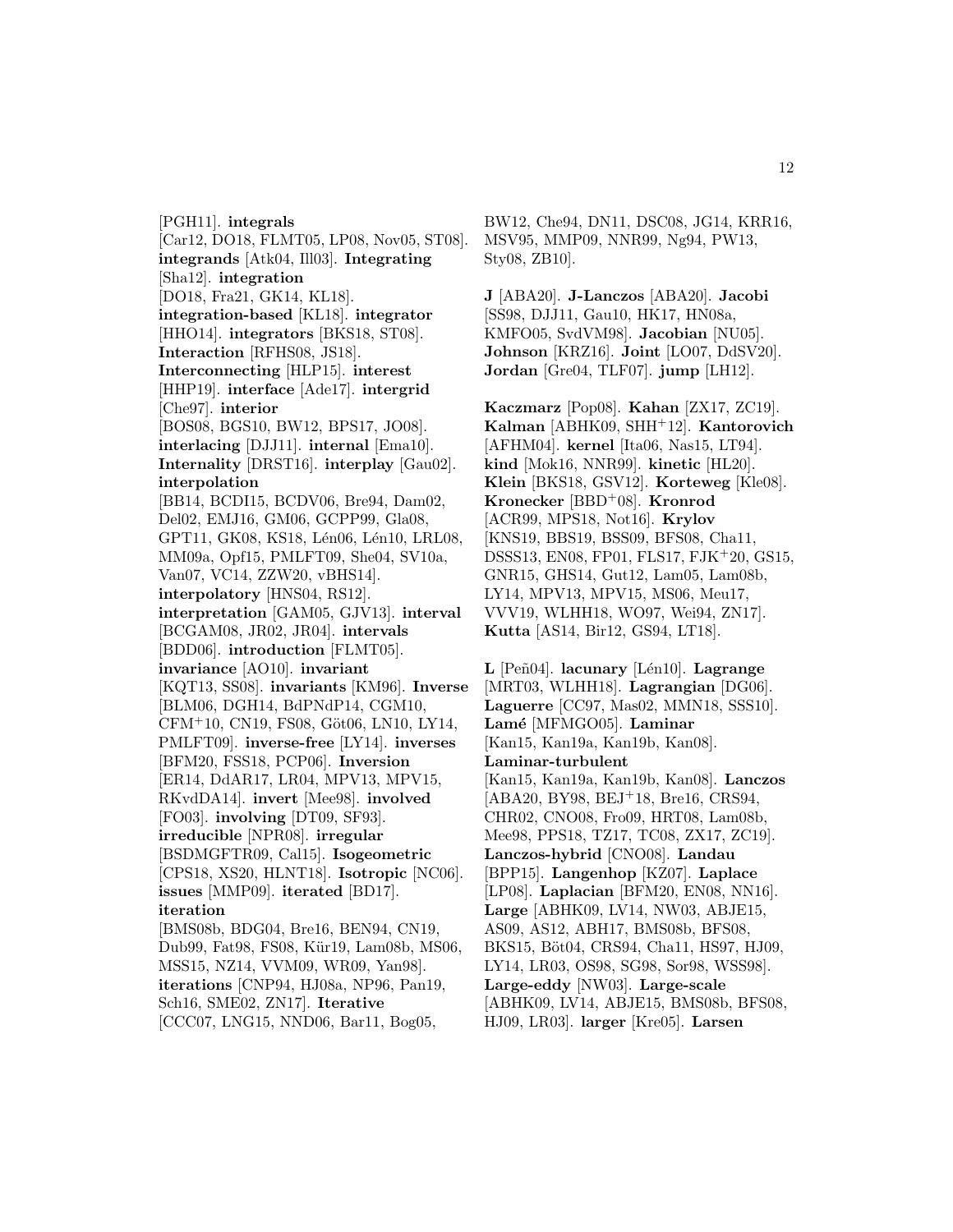[PV09]. laser [JS18]. latitudinal [Ros<sub>509]</sub>. **lattice** [ANACS07, Che09]. **lattices** [NP20]. **Laurent** [CGM10, CBGV05, Pri96]. **Laurent-type** [Pri96]. **Lavrentiev** [Neu16]. **law** [HS12, KV13, M´al08]. **layer** [KS06, KMC11, MM09b]. **layers** [Auz18]. **laying** [Sil03]. **LBB** [WD08]. **LDU** [Peñ04]. **Leap** [LMW20]. **Leap-frog** [LMW20]. **Least** [HJ16, Aco06, BMM97, BY99, Boc97, Bor09, CMM95, CNP94, CL03, Faß96, GPT11, KS00, LV08, LV14, MS08, Ng94, Osb08, Pav99, VB95, WNK18, ZM13]. **least-square** [Boc97]. **least-squares** [CL03, Faß96, GPT11, KS00, WNK18, ZM13]. **Left** [LZ07]. **Left-definite** [LZ07]. **Legendre** [BK16, LWH20, PGH11, SG99]. **Lehmann** [Bea98]. **Lehmer** [COSV93]. **Leja** [BCR98]. **lemma** [CGT05]. **lemniscatic** [SL16]. **level** [BBD18, Cal15, Han06, HLC10, Kin11, Kin13, KLRW19, LMS97, NP19a, TV18]. **level-free** [Kin11, Kin13]. **Levenberg** [CN19]. **Levinson** [GH94, VMV07]. **Levinson-** [GH94]. **Levinson-like** [VMV07]. **Lie** [Ore10]. **Lifshitz** [BPP15]. **like** [BBF<sup>+</sup>00a, BBF<sup>+</sup>00b, BGP04, BMP09, DN11, DDR95, HH93, HMRS04, LP09, M´al08, MVV09, Ng97, VMV07]. **limited** [ABHK09, SHH<sup>+</sup>12]. **line** [BK06, CBGV05, VA09]. **linear** [Aco06, Ade17, AS12, AS05a, BPP15, Ber04, CMM95, CGM10, CC00, CFM<sup>+</sup>10, Che94, DENP09, ER01, EJS03, Ema10, FMR15a, FJK<sup>+</sup>20, Gat07, Gau02, GSW08, GS06, HH93, HHP13, JST05, JO08, KQT13, Kin11, KM96, LB96, MSV95, MJ11, MZLG14, Meu17, MS08, Neu19, OR11, Oos03, Ore10, Par21, Pop08, SGG15, SF93, SHZF08, Soo16, SME02, Sta03, TLL15, TZ17, VMV07, ZB10, ZM13, ZC19]. **linearities** [NU05]. **linearly** [Sch93]. **link** [BF12]. **liquid** [BKO17]. **LMS** [NP96]. **Local** [BMM97, KM96, LRL08, Man03, APL04,

BEG15, EV93, Fat98, MST08]. **Locality**

[RT05]. **Localized** [Fer05, BGyS21]. **Locally** [HS12, BGSC20b, BGSC20a, KN03]. **location** [Meu15]. **logistic** [FTRH20]. **long** [Ste97b]. **Look** [GH94]. **Look-ahead** [GH94]. **loop** [BC05]. **Lothar** [RS14]. **Low** [BSS16, Sty08, BKK<sup>+</sup>18, GO10, HP20, Kle08, Kür19, LM20, SGB07, TDLC09, WA08]. **low-order** [HP20]. **Low-rank** [BSS16, Sty08, BKK+18, GO10, Kür19, LM20]. **lower** [AD04, Cab07, COSV93]. **LSQR** [BR14]. **LU** [BY99, SGB07]. **LU-factorizations** [SGB07]. **lumpings** [Jac10]. **Lyapunov** [BKS15, FH13, MH01, Sch05, Sty08]. **Lyapunov-type** [Sch05]. **Lyndon** [KS18].

**machines** [JOT08]. **Maclaurin** [BFdP<sup>+</sup>18]. **magnetic** [BHRT03, DdAR17, RR07]. **magnetostatic** [AG19]. **Majorization** [PP08]. **Man** [Sad15]. **manifold** [ER01]. **many** [Man06, RKvdDA14]. **Mapping** [CEHT10, CMR12, LT94, Lui11]. **mappings** [AH12, FP01]. **Maps** [Gra16, DK10, Rom07, SL16]. **Markov** [BBD<sup>+</sup>08, BU07, BKK<sup>+</sup>18, CR15, FMSV08, HMRS04, Jac10, Tif11, Tif13]. **Marquardt** [CN19]. **mass** [BKO17, WR09]. **massive** [BFH<sup>+</sup>15, TV18]. **matching** [GS07]. **Mathematical** [Mál08]. **Matlab** [Sha12]. **Matrices** [AR14, AAS21, ABA20, ABH17, Aur15, AMVW17, BSS09, BBF<sup>+</sup>00a, BBF<sup>+</sup>00b, BU07, BR08, BDG04, BMP09, BDH15, Böt04, BEN94, CMP01, DN11, Drm15, ELT21, EH15, Erh95, Faß07, FGV09, Fro09, FLS17, FSS18, HS12, HS02, HN08b, JO05, Kei08, KV95, KM08, LM20, LS05, LY14, LT05, LT14, LR04, MPV15, MSS15, MVV09, Opf10, PP08, She10, SG98, Sim10, SF93, Smi10, Ste95, Ste97b, VVM09, VVM08, VK95, XBC19]. **matricial** [GRS00]. **Matrix** [LM20, LB96, LR04, RY15, AHS17, AEEG08, ABJE15, AM11, ABH17, AK10, BJR<sup>+</sup>09, BEJ<sup>+</sup>18, BM05, BK16, CP03, Car11, Car12, CGT05, Dub99, EKPR19,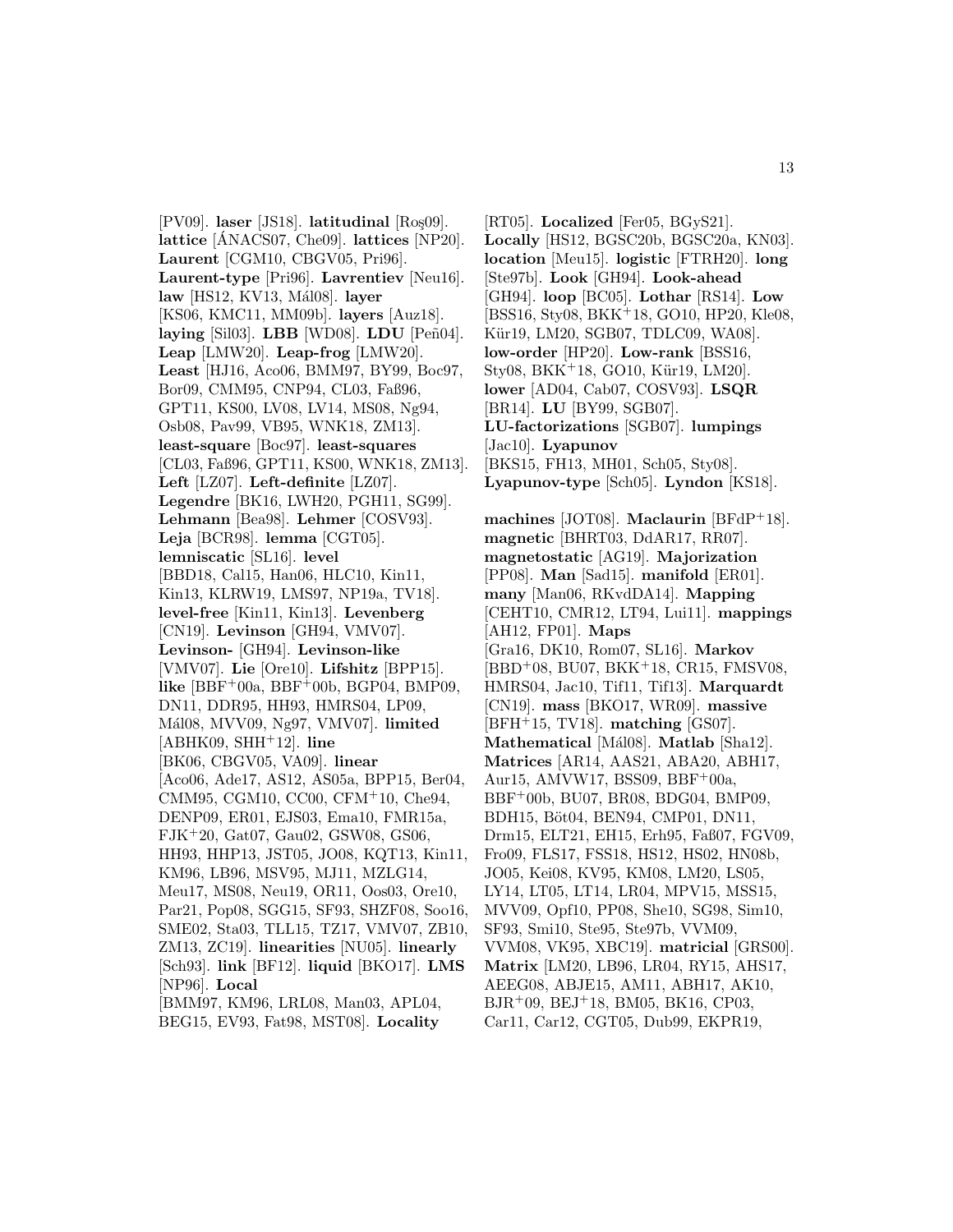EST06, ERS17, FI20, Fro09, FH13, GW10, GMT16, HNP10, HMRS04, Hoc11, JVV12, KLS17, LZ08a, MS14, MY02, MACI06, NPR08, Pan19, PV05, Psa04, QvGvW<sup>+</sup>15, ST08, SS08, Sin95, TMS97, TT05, TC08, VCK08, Vos99, WR09, Wat06b, WA08]. **matrix-free** [BK16]. **matrix-vector** [BM05]. **Max** [LT14]. **Max-min** [LT14]. **maximum** [FKK10, OS15]. **maximum/minimum** [OS15]. **Maxwell** [BPP15, EDG<sup>+</sup>15]. **MC** [FCA21]. **MC-based** [FCA21]. **MCMC** [BHN13]. **MCMC-based** [BHN13]. **mdLVs** [IN11]. **mean** [JVV12]. **meander** [LP09]. **meander-like** [LP09]. **means** [BDR09]. **measure** [BDD06, SL12]. **measurements** [RKvdDA14]. **measures** [BCGAM08, EST06, HC05, Man06]. **mechanics** [JN07]. **media** [AMRT06, Tu05, Tu07]. **Meixner** [dMPPR99]. **Mellin** [JKM14]. **membrane** [PV09]. **memory** [ABHK09, SHH<sup>+</sup>12]. **meromorphic** [BLM06]. **mesh** [ELST18, KS06, NV19]. **meshes** [BC09, CS94, DGP99, LO13, MC05, OR11]. **meta** [Jac10, Tif11]. **meta-stable** [Tif11]. **metastable** [FMSV08]. **method** [AEEG08, ABJE15, AS05a, ABA20, AH03, Ash17, ACS00, AH10, ABHK09, BZ03, Bar11, BMS08a, BFS08, BBK18, BEJ<sup>+</sup>18, BBMP06, BL97, BOS08, BGS10, BW12, BPS17, BGyS21, BK16, BD20, Cab07, CRS94, Cal15, CFAN09, CKD15, CW96, CR09, CQ01, ´ Che09, CNO08, CG18, DdSV20, DGP99, DSC08, Dub01, ELST18, ELT21, EKPR19, EH15, EL05, EG06, EHJM17, EN08, FCA21, Gat07, GJV13, HOR08, HS08b, HJ16, HK14, HS97, Hip97, HLP10, Jac10, JO07, JS18, JG14, JN07, JO08, JR02, JS08, KS06, KK08, Kim07b, KR20, KL12, KN03, KRZ16, LMS97, LMW20, LMN10, LY14, LP08, Lóp16, LP17, LKF08, LR03, MYZ18, Mar07, Mar11, Mee98, MZLG14, Meu17, Mit97, MACI06, MG14, Mok15, MP08, NND06, NN16].

**method** [NNR99, NC06, Not10, OS98, Par21, PV09, Per00, PR20, PGH11, Sad15, SMS<sup>+</sup>19, SSVS12, SvdVM98, STO08, ST02, TZ17, Woh00, Wu03, Yam06b, YG08, ZK17, ZY13, ZM13, Z´ıt08]. **methodology** [CL03]. **Methods** [DGH14, AMRT06, AM06, AD04, BEG15, BBS19, BB00, BSS09, BB14, BKS15, BFM20, BRS08, Boc97, Bog05, BDH15, BKK<sup>+</sup>18, BFH<sup>+</sup>15, BMPS95, CCDR08, CDN09, CMP01, CCC07, Che97, CRZT20, DN11, DSSS13, EDG<sup>+</sup>15, EMS09, EBJ21, FFK<sup>+</sup>15, FP01, FSS97, FLS17, FJK<sup>+</sup>20, Ful97, FMP96, Gan08, GS16, Gat04, GS15, GN13, GNR15, GW10, GSV12, GS94, GN16, GLMT21, GHS14, Gut12, HNP10, Han06, HK17, HKKR18, Hoh06, HLC10, JST05, JR04, Khr06, Kim07a, KKR18, KLRW19, KKR20, KS00, KL18, Lam05, Lam08a, Lam08b, LNG15, LT18, LM00, LMR15, MSV95, MMP09, MR93, MN08, NW03, NP19a, Nei14, Neu19, Ng94, Ore10, Pav99, PSS99, PPN13, Pry14, RT05, SG06, Sch05, SdS06, SGG15, Soo16, Sor98, SS98, SZ20, Sty08, TV07, TV18, Tos00]. **methods** [Val19, VVV19, VW97, Wei94, Xu18, ZB10, Zha04, HLP15, KNS19]. **MHD** [LMS97]. **Micchelli** [MPS18]. **microscopy** [EKPR19]. **microwave** [DENP09]. **mid** [Sch93]. **mid-point** [Sch93]. **Mimetic** [BC09, BRC<sup>+</sup>16]. **min** [LT14]. **min-max** [LT14]. **Minimal** [Gla08, KV95, VK95, ABJE15, PR20, VCK08]. **minimal-norm** [PR20]. **minimax** [BCDO18]. **Minimization** [HS08a, Wei94, Kin11, Par21, RZ12, SHZF08]. **minimization-based** [Kin11]. **minimizing** [Kür19]. **minimum** [Del02, Kan08, OS15, Vos99]. **minors** [KM08]. **MinRes** [Kol12]. **Miranda** [AFHM04]. **mixed** [AMRT06, AM06, AL08, AD09, Bra06, CMO18, Gat04, Gat07, HS08a, Han06, HJV18, HK10, JS08, LMN10, MST08, NC06, Tu05, YG96]. **mixed-hybrid** [AMRT06]. **mode** [HK14, HR14]. **Model**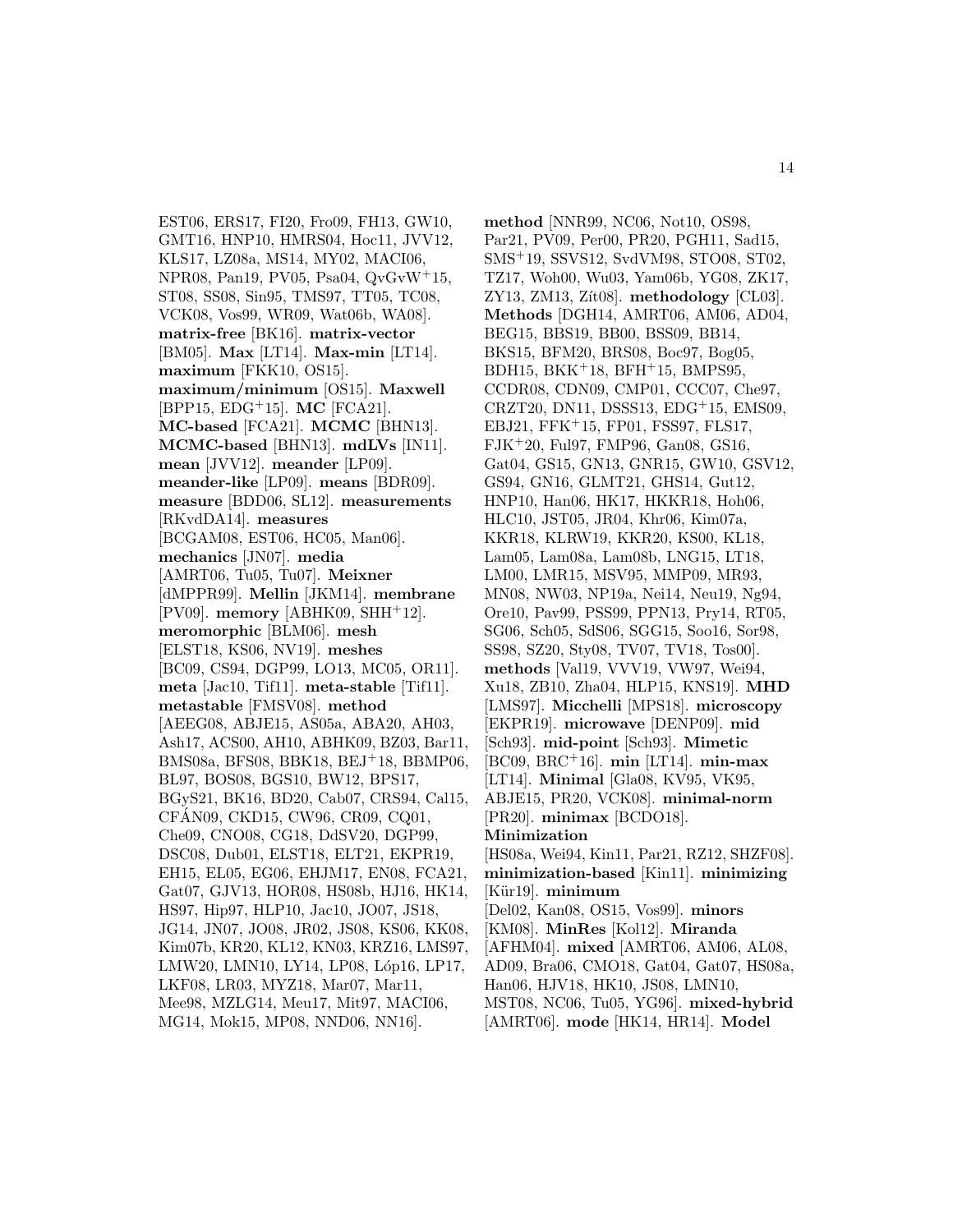[Auz18, BB08, BF12, Cha11, DDS<sup>+</sup>18, DHI03, EL05, HK18, LMS09, MJ11, PK08]. **Modeling** [GLMT21, DE06, Raj08]. **modelling** [NB08a]. **models** [BDR09, JC17, SCCJC09]. **modes** [KMC11]. **modification** [SL12]. **modifications** [GO10, KL21, SGB07]. **Modified** [SG94, DT09, Lam08a, Mok15, Rap06]. **moduli** [HRV13]. **Moment** [EST06]. **moments** [BFM12, Lam08a]. **Monge** [DG06, Nei14]. **monic** [Psa04]. **monomial** [FvdMS14]. **monomial-exponential** [FvdMS14]. **Monotone** [Fro09, VC15, Bog05, MP08]. **monotonicity** [CR15, VK95]. **Morley** [Mar07, Zha04]. **mortar** [CW96, GS07, Kim07a, Mar07, Mar11, Woh00]. **mortaring** [HJ08b]. **motion** [VCL08]. **moving** [BEG15, HLX14, RFHS08]. **MR** [LT05]. **MSC** [TMS97]. **MSC/NASTRAN** [TMS97]. **Mühlbach** [Bre94]. **Multi** [CQ01, GN13, CC00, CL03, DdAR17, FL07, MX97]. **multi-frequency** [DdAR17]. **multi-group** [CL03]. **multi-input** [CC00, MX97]. **Multi-parameter** [GN13]. **Multi-symplectic** [CQ01]. **multi-term** [FL07]. **Multidimensional** [HNS04, BGSC20a]. **multifrontal** [EL05]. **Multigrid** [AVV14, BKK<sup>+</sup>18, Dis97, FMOS21, Hip97, HS02, LT94, AO10, AH03, BZ03, BDH15, BL97, BFK<sup>+</sup>10, BD20, Bun97, CS94, CL03,  $Che97, Den97, DHK<sup>+</sup>00, Ful03, GW10,$ JC06, KLRW19, KN03, Kou97, LH12, LM00, Man03, Mit97, NW03, NN16, NP19a, NP19b, Not10, Oos03, PSC97, Per00, PSS99, Pop08, SSVS12, Ste97a, WO97, Woh00, Zha04]. **multiharmonic** [Kol12]. **Multilevel** [KNS19, KS00, LK21, MRT03, BBKL15, BFH<sup>+</sup>15, DSC08, EN08, Ful97, JC17, LW06, MN08, Meu01, QvGvW<sup>+</sup>15, Spr02, TMS97, VW97]. **multinomial** [FTRH20]. **multiparameter** [BF12, HP08]. **multipatch** [HLNT18]. **Multiple**

[VV18, BBS19, EJS03, JST05, LZ08b, MYZ18, MZLG14]. **multiplication** [BM05]. **multiplicative** [ELST18, ELT21]. **multipliers** [MRT03]. **multiply** [CMR12, DK10, SL16]. **multiresolution** [MB06]. **Multiscale** [HKKR18, Bra97, FM02, MR18]. **multishift** [ABM93]. **multisplitting** [BMPS95, FMP96]. **multivariate** [BP07, EKPR19, Kro06, PT13, Zho06, vBHS14]. **Müntz** [Mok16, Nal19].

**Nash** [BCDO18]. **Nash-equilibrium** [BCDO18]. **NASTRAN** [TMS97]. **nature** [BC05]. **Navier** [Boc97, ET09, Mav97, Per00]. **near** [Van07]. **nearly** [BFK<sup>+</sup>10, Smi10, Tif13, VA09]. **negative** [Boc97, Ped07]. **network** [AM06]. **networks** [BKO17, CEHT10, DDS<sup>+</sup>18]. **Neumann** [Lóp16, BHN13, BFdP+18, Che09, GKM16, KL12, Nas15, Tos00]. **Newbery** [Faß96]. **Newman** [COSV93]. **Newton** [BMS08b, WLHH18, BBMP06, Bor09, Bre94, HLC10, JO07, Kal20, NP96, Osb08, PR20, WE13, WSS98, ZY13]. **Newton-ADI** [BMS08b]. **Nikiforov** [CFAN09]. ´ **Nikol'skiı** [Tik05]. **Nitsche** [HJ08b]. **nodal** [SJ08]. **nodes** [Roş09]. **Noise** [HJ08a, Kin11, Kin13]. **Non** [FSS18, FMP96, GS07, dMPPR99, ACR99, AVV14, BC09, BKS18, CMO18, CN19, Dis97, Gat07, Haa00, HS97, HHO14, HLP10, Jac10, JJ10, MN08, Mok15, RZ12, Sim10, Sta03, XBC19, ZZW20, ZB10]. **non-aligned** [Dis97]. **non-autonomous** [HHO14]. **non-convex** [RZ12]. **non-generic** [JJ10]. **non-homogeneous** [Gat07]. **non-linear** [Sta03]. **Non-matching** [GS07]. **non-overlapping** [Haa00]. **non-positive** [ACR99]. **non-regularized** [AVV14]. **non-relativistic** [BKS18]. **non-reversible** [Jac10]. **non-selfadjoint** [XBC19]. **non-smooth** [CN19, Mok15, ZZW20]. **non-stagnation** [Sim10]. **Non-standard**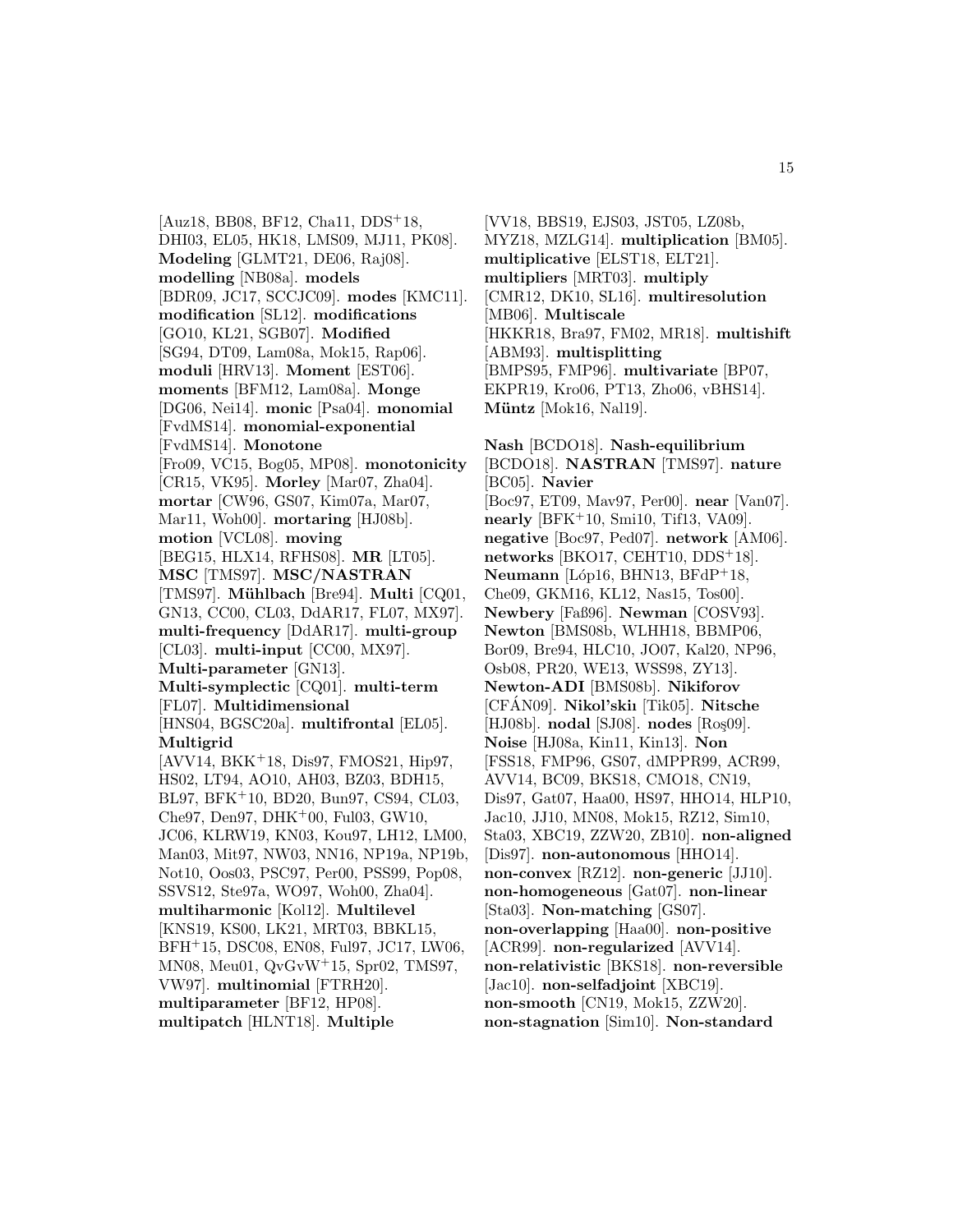[dMPPR99, CMO18, HLP10]. **Non-stationary** [FMP96]. **non-symmetric** [MN08]. **Non-Toeplitz** [FSS18]. **non-uniform** [BC09]. **Noncommutative** [Sch06]. **nonconforming** [AD04, Che97]. **nondivision** [Opf15]. **nonharmonic** [For02]. **nonlinear** [Ahm19, AS09, AG19, Bor09, CQ01, Che09, DENP09, DB08, FKK10, FK08, HP20, HLC10, JG14, Kle08, KS00, KV13, MP08, WO97]. **nonlinearity** [MYZ18]. **nonlocal** [APL04]. **nonnegative** [HNP10]. **nonnegatively** [Bar05, Bar11]. **nonnegativity** [CLRS04]. **nonoverlapping** [PV05]. **nonsmooth** [Sch08b]. **nonstandard** [BB01]. **nonsymmetric** [BP21, CFM<sup>+</sup>10, FS08, LZ08b, MSV95, NB08a]. **Nonuniform** [AR14]. **norm** [ABJE15, Boc97, CGT05, Del02, HS08a, PR20, SG98]. **normal** [BSS09, LT14, SK06, SK08, Smi10]. **normality** [NPR08, TT05]. **normally** [FKSV07]. **norms** [EH15, Kro06]. **note** [Aré09, BMX99, Faß96, Gat04, GW19, GHS14, Neu16, SS09, Ves96, Yat06, ZY13]. **null** [MVV09]. **number** [AK10, BP07, Els05, JO17, Kan08, Kan15, Kan19a, Kan19b, Ste97a, TDLC09]. **numbers** [KS18, MS06]. **Numerical** [ACS00, BBD18, BJM99, BFR19, CMO18, DENP09, KS18, MR93, Meu01, MACI06, NB08b, SY09, SK06, SK08, STO08, TDLC09, WD08, Zha01, ANCQ06, ABM93, ´ AH04, BMX99, CCDR08, Che09, DG06, DB08, Die97, FM02, FJK<sup>+</sup>20, Gau02, GN14, GJV13, Gre04, GLMT21, LMS09, LMM12, Psa04, Rap06, Sch03, Sch05, TLF07]. **numerically** [Aré09]. **numerics** [FL07].

**O** [BR08]. **Oblique** [JST05, Lam10]. **observer** [EHJM17]. **obstacle** [BRS08]. **obtain** [AD09]. **Obtaining** [CGT05]. **occasion** [GOR<sup>+</sup>08, RS14]. **occluded** [AC06]. **ocean** [DHI03]. **odd** [AM11]. **ODEs** [AS09, AS12]. **off** [SG99]. **old**

[OSLS20]. **once** [GW19]. **one** [AL09, EH15, Ill03, JO14, MS08, RV08, She06, Yam06b]. **one-dimensional** [RV08]. **one-sided** [JO14]. **onto** [AS05a, CMR12, SL16]. **Open** [BMFJ<sup>+</sup>06, HS08b]. **Operational** [Mok16, MG14]. **operator** [BD17, HS08a, JG14, KK08, Koe07, Lam10, NZ14]. **operator-dependent** [BD17]. **operators** [Aco06, ABH17, BFM12, Che97, FG17, HOR08, HLP10, Lor99, NNR99, NC06, RY09, Sus07]. **Optimal** [ADM07, Lis08, Ade17, Auz18, BMS08a, DSSS13, FFK<sup>+</sup>15, JST18, KN03, Kol12, Meu17, Neu16, SAA09, Wac13, vBHS14]. **Optimality** [NU05]. **Optimality-preserving** [NU05]. **optimization** [BSS09, DHK<sup>+</sup>00, JC17, LR03,  $QvGvW+15$ , WLHH18]. **optimization-based** [JC17]. **Optimized** [YHL<sup>+</sup>20, EDG<sup>+</sup>15, LDB13a, LDB13b, Xu18]. **Optimizing** [Bir12]. **optimum** [Dub99]. **option** [KLS17]. **options** [Oos03, PPN13]. **order** [ABBS07, BMM97, BFR19, BMSR06, Bun97, CMM95, CP00, Cha11, CL03, Die97, EH15, FMR15b, GK14, Han06, HHP13, HP20, Kim07b, Kle08, Lam08a, LB96, MYZ18, Mar07, Mar11, Mar18, Mok15, Ng97, NC06, PSC97, Pav99, PK08, Sch08a, Sch08b, SSVS12, TW16, Zho06, LRL08]. **orderings** [BJM99]. **ordinary** [MYZ18, Ore10, Sch05]. **Orthogonal** [Aco06, CBGV05, Gau99, IL06, Koe07, LP09, AK06, BGyS21, Che06, Cot06, FLMT05, GCPP99, GAM05, Koe99, Lor99, MM99, Nar18, RARP06, Roz06, SL12, Sch02, Sim06]. ´ **Orthogonality** [KMFO05, dMPPR99]. **Orthonormal** [VB95, MY02, Mas06]. **orthonormalization** [Zem17]. **Oscillation** [ABBS07, DH07]. **oscillators** [ANCQ06]. ´ **oscillatory** [FLS20, Sha12]. **Ostrowski** [MJ11]. **other** [JO14, Sch05]. **outer** [BEN94, LNG15]. **ovals** [VK99]. **over-penalized** [BOS08, BGS10].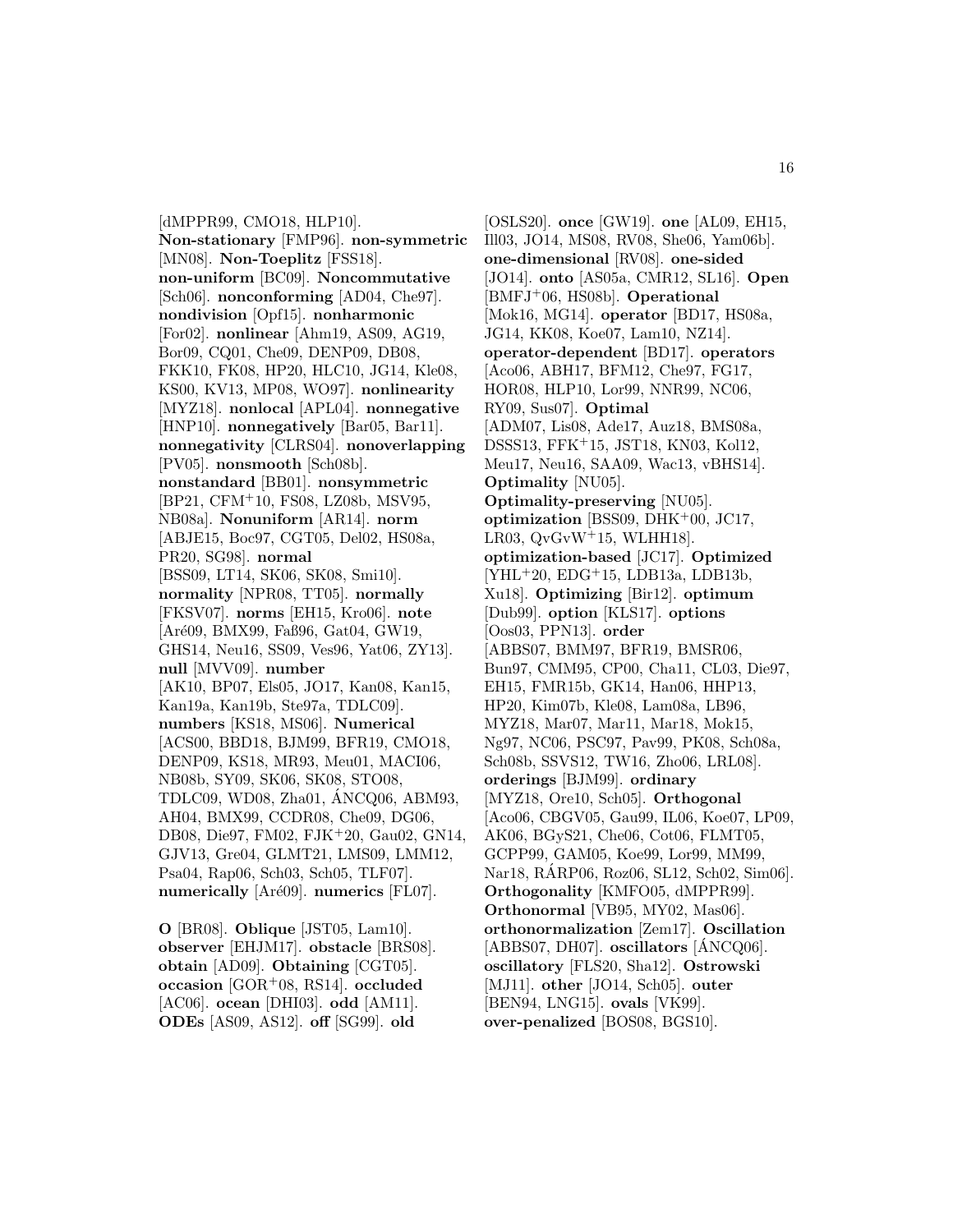# **overlapping**

[Cal15, Haa00, HKKR18, MP08]. **oversmoothing** [HP20]. **overview** [BFH<sup>+</sup>15]. **oxymoron** [Kny98].

Padé [BY98, GH94, Sta02, Sta06, Zho06]. **page** [Ano09b, Ano10c, Ano13b, Ano14d, Ano15c, Ano15e, Ano17d, Ano17e, Ano18d, Ano19b, Ano20d]. **pair** [COSV93]. **pairs** [GMT16, Pan19]. **palindromic** [Ahm19]. **pantograph** [BB00]. **parabolic** [Ade17, AS14, Bog05, DB08, DSSS13, FKK10, GKM16, GN14, HJ08b, HHO14, HLNT18, MP08, SG99]. **Parallel** [BMPS95, HC06, BZ03, BJM99, BM05, CMP01, CG18, DDR95, Erh95, FMP96, GW19, Haa00, HRT08, Mit97, SK06, SME02, VVM08, dJvdPDV17]. **Parallelism** [WE13]. **Parameter** [FvdMS14, HK18, KS06, KK08, PT13, AH03, BCDO18, BMS08b, BFR19, BD04, GN13, HOR08, HHP19, Kin11, Kin13, Kno08, LPS20, Pea15, Wu03]. **parameter-dependent** [HOR08]. **parameter-free** [LPS20]. **Parameter-robust** [HK18, Pea15]. **Parameter-uniform** [KS06, KK08]. **parameterizations** [YHL<sup>+</sup>20]. **parameterized** [SY09]. **parameters** [BKS15, ENH10, KMFO05, Kür19]. **parametric** [Ber04, MJ11]. **parametrized** [Faß07]. **Parareal** [DSSS13]. **Parareal-in-time** [DSSS13]. **Part** [CG18, FFK<sup>+</sup>15, LDB13a, LDB13b]. **partial** [GJV13, VCL08, Zem17]. **particular** [JKM14]. **partition** [Leo06, Mit97, VK95]. **partitioned** [KV95, TLL15, VK95]. **partitioning** [Els05, MH17]. **partitions** [Leo09]. **Past** [Ano20a]. **path** [Dos08, JJ10]. **PDE** [Lam08a, QvGvW<sup>+</sup>15, RKvdDA14]. **PDE-constrained** [QvGvW<sup>+</sup>15]. **PDEs** [GW19, Hoh06]. **penalized** [BOS08, BGS10]. **penalty** [BOS08, BGS10, BW12, BPS17, HP20]. **pencil** [EKPR19, VW13]. **pencils**

[BMX07, Hoc11, MX15]. **Performance** [BFM20, FO03, Xu18]. **perilous** [Lau08]. **period** [DV12]. **Periodic** [Rom07, Cab07, FL07, Hen94]. **permeability** [DdAR17]. **perspective** [Pry14]. **perspectives** [HS08b]. **Perturbation** [AM11, Ahm19, AAS21, CC00, SME02, TLL15, CKP15]. **perturbations** [CGM10]. **perturbed** [Bog05, Bra06, BFR19, ELST18, EG06, GN14, KS06, KK08, LR16, LK21, Mar18, XS20]. **PET** [Bar11]. **phase** [AL09, KL21, LP17]. **photosynthetic** [SCCJC09]. **physical** [BFK<sup>+</sup>10]. **physiology** [PV09]. **Pick** [Ped07]. **pictures** [Sim06]. **Piecewise** [ER01, Kim07b, Bre04, HR06]. **piecewise-constant** [HR06]. **pinch** [BHRT03]. **pipe** [Kan08, Kan15, SK08]. **pivoting** [LS05, SG06]. **placement** [MX96, MX97]. **plane** [LM00]. **plasma** [JS18]. **plate** [SG94]. **plates** [SK06]. **Play** [CKH14]. **Plug** [CKH14]. **Plug-and-Play** [CKH14]. **plus** [ER14, Ng94, VVM09]. **PML** [Lis08]. **POD** [HHP13]. **Poincaré** [Bre04, LO13]. **point** [BBS19, BL06, DDR95, GS06, GO10, HC06, JO08, KK08, Kou97, LO07, LN10, Mar18, NB08a, RV08, Sch93, SdS06, Sim10, SME02, Woh00, dJvdPDV17, vBHS14]. **points** [AK06, BCR98, BCDV06, BL08, EV93, GS16, JJ10, JO14, MS14, Rom07, SV10a]. **Poisson** [BB01, Bol08, Yam06b]. **polar** [Dub99, SSVS12]. **pole** [MX96, MX97, Van07]. **poles** [Van07]. **Pollaczeck** [MMN18]. **Pollaczeck-Laguerre** [MMN18]. **pollution** [LHL<sup>+</sup>20]. **polygonal** [LMN10]. **polygons** [For02]. **Polynomial** [Mas02, MMN18, MW02, Opf15, Ran07, SEH14, BGP04, Bre04, BFH<sup>+</sup>15, CGM10, FMMS08, Fer05, FP01, Gre04, HMRS04, JR02, MYZ18, MFMGO05, MV15, Nar18, SV10a, TV18, TLF07, VB95, vBHS14].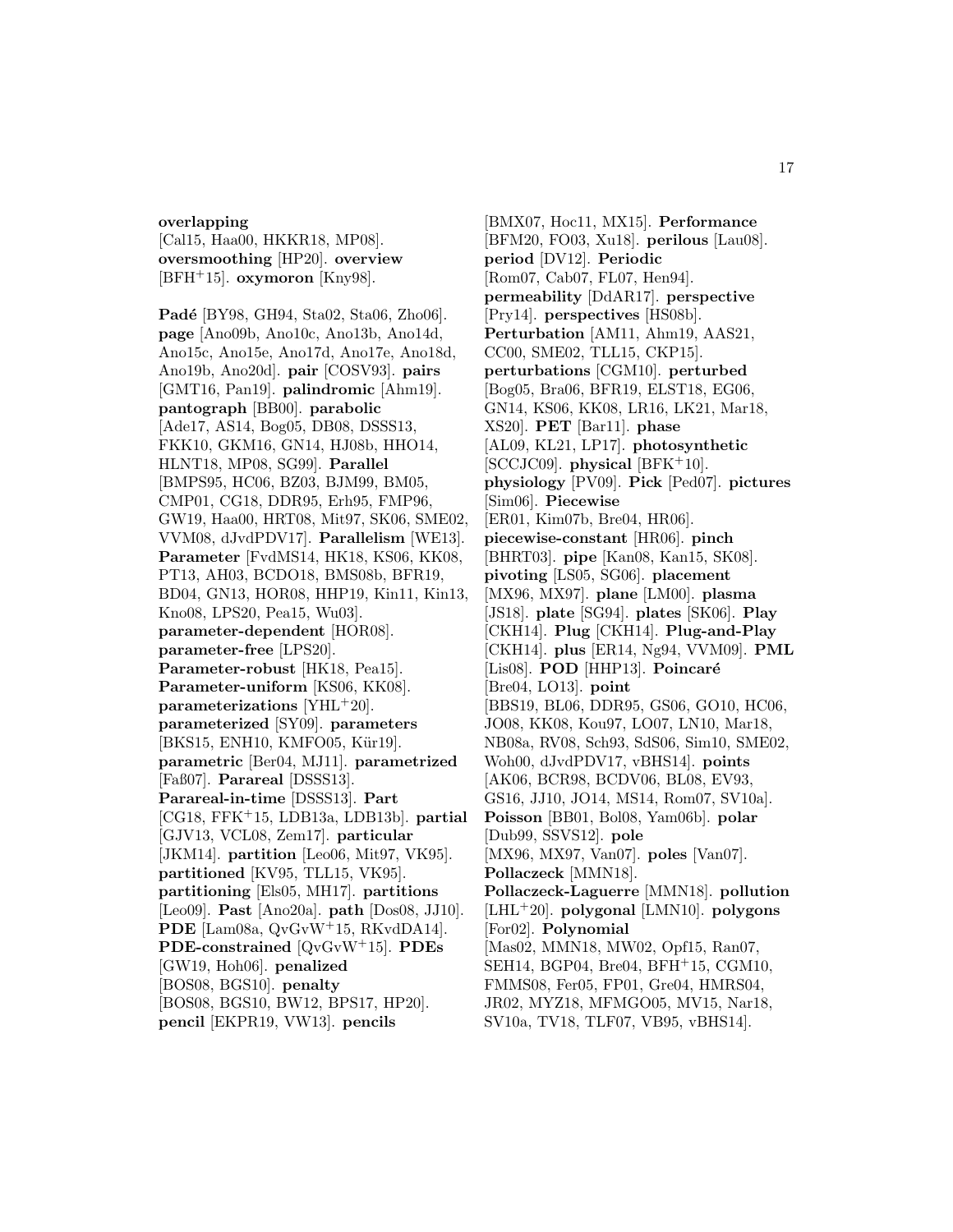#### **Polynomials**

[Opf10, AM11, Arv06, AK06, BH20, BP07, Che06, Cot06, CBGV05, DJJ11, EV93, Faß96, FLMT05, GCPP99, GAM05, Gau99, Gau10, GM18, GN16, GRS00, HC05, IL06, JO14, JO17, Kei08, Koe99, Koe07, Kro06, KS18, KMFO05, Lor99, MS14, MM99, MY02, MF06, Ost10, Psa04, RARP06, Roz06, SL12, ´ Sch02, SSS10, Sim06, Sta02, Sta06, VV18, VC15, WA08, Yat06, Zha01, dMPPR99]. **porous** [AMRT06, Tu05, Tu07]. **posed** [CN19, Kin11, NR14, Neu19]. **positive** [ACR99, BFM12, CMP01, FSS18, LT05, ZB10]. **Positivity** [IN11]. **possible** [DTM17, Sch16]. **posteriori** [DGP99, Gat04, HJV18, LR16, NC06, PGH11]. **potential** [AR07, AMRT06]. **power** [CRZT20, HS12, KS18, M´al08]. **power-law** [HS12]. **power-law-like** [Mál08]. **powers** [Böt04, BFM12]. **practice** [MMP09]. **precision** [AD09, Lau08, ST02]. **Preconditioned** [BBS19, GS15, Kny98, Pan19, CR09, EN08, LY14, NZ14]. **preconditioner** [BPS17, CW96, CNP94, DHI03, GGM12, Kim07a, LN10, LH12, Mar11]. **Preconditioners** [BY99, DK13, GS06, AK10, BBD18, BJM99, BU07, BBMP06, Bre03, BGyS21, CP00, CFM<sup>+</sup>10, Che99, CT03, CPS18, Dob12, ET09, GO10, GHS14, Han06, HC06, HLC10, KLRW19, KN03, LO07, LK21, MRT03, Meu01, Ng97, Pea15, QvGvW<sup>+</sup>15, SM08]. **Preconditioning** [CP03, HN08b, KLRW19, NB08a, SEH14, AVV14, Ber04, CMP01, GW19, HS02, Kim07b, Soo16, WR09, WSS98, Zha00]. **prediction** [Ful97]. **predictor** [AS12, PPN13]. **predictor-corrector** [PPN13]. **Preface** [Ano10a, Ano15a, Ano14a, Ano14b, Ano17a, Ano18a, Ano18b, Ano20b, GOR<sup>+</sup>08]. **premature** [LKF08]. **prescribed** [XBC19].

**Present** [Ano20a]. **Preserving**

[CKH14, BFS08, LC14, MX15, NU05]. **pressure** [CMM95, SK06, SK08]. **pricing** [KLS17, PPN13]. **primal** [BBK18, CW16, KCW18, SM08]. **primal-dual** [BBK18]. **primes** [Pri06]. **principle** [LPS20]. **principles** [FKK10, Sel02]. **Prior** [DGH14]. **Probability** [BCDO18, BP07]. **Probing** [SdS06]. **Problem** [SEH14, AR07, Ade17, AG19, AL09, AVV14, AMRT06, AH10, BLM06, BdPNdP14, BMS08b, Bra06, BGS10, CMO18, CGM10, Che09, CPS18, CKP15, CN19, DG06, EG06, HP08, KLRW19, KL12, KM08, Mar07, Mar11, MX96, MX97, PMLFT09, Pri06, QvGvW<sup>+</sup>15, RR07, RS12, SV10b, TZ17, Vos03, WLR02, Yam06b, Zha04, ZC19]. **Problems** [DGH14, Ahm19, AR09, AL08, AH03, Ash17, ADM07, AH04, BBS19, BMFJ<sup>+</sup>06, BB01, BMX99, BFS08, Bir12, BY99, BRC<sup>+</sup>16, BRS08, BL06, Bog05, Bor09, BBKL15, BFR19, BK16, CRS94, CP00, CS94, DSSS13, ELST18, FCA21, FKK10, FK08, FMR15a, GKM16, GS15, Göt06, GN14, GHS14, HKLW20a, HKLW20b, HJ08b, HS97, HHO14, HLNT18, HC06, KK08, KLS16, Kal20, KJ09, Kin11, Kin13, KKR18, KKR20, KN03, Kol12, KV13, KL18, KRZ16, Lam05, LV08, LO07, LN10, LMN10, LT14, LR16, Lis08, LMR15, Lub06, LR03, MR18, MM04, Mar18, MST08, Mav97, MW02, MS07, MP08, NR14, Neu19, NZ14, NB08a, Ng94, NRS17, Oos03, PW13, Pea15, PSS99, RKvdDA14, SdS06, Sor98, SZ20, TV07, TLL15, TMS97, Tos00, TW16, VK99]. **problems** [Wac13, WLHH18, WR09, Woh00, WSS98, XS20, ZM13, dJvdPDV17]. **process** [AHS17, BY98, Meu15]. **processes** [Raj08, Sch03]. **processors** [JC06, dJvdPDV17]. **producing** [Raj08]. **product** [ABH17, DO18, Drm15, LNG15, Ste97b, VB95]. **products** [BDR09, BEN94, BMSR06, GW10, GHS14,

Mee98, Ste95, Ste97b]. **programming**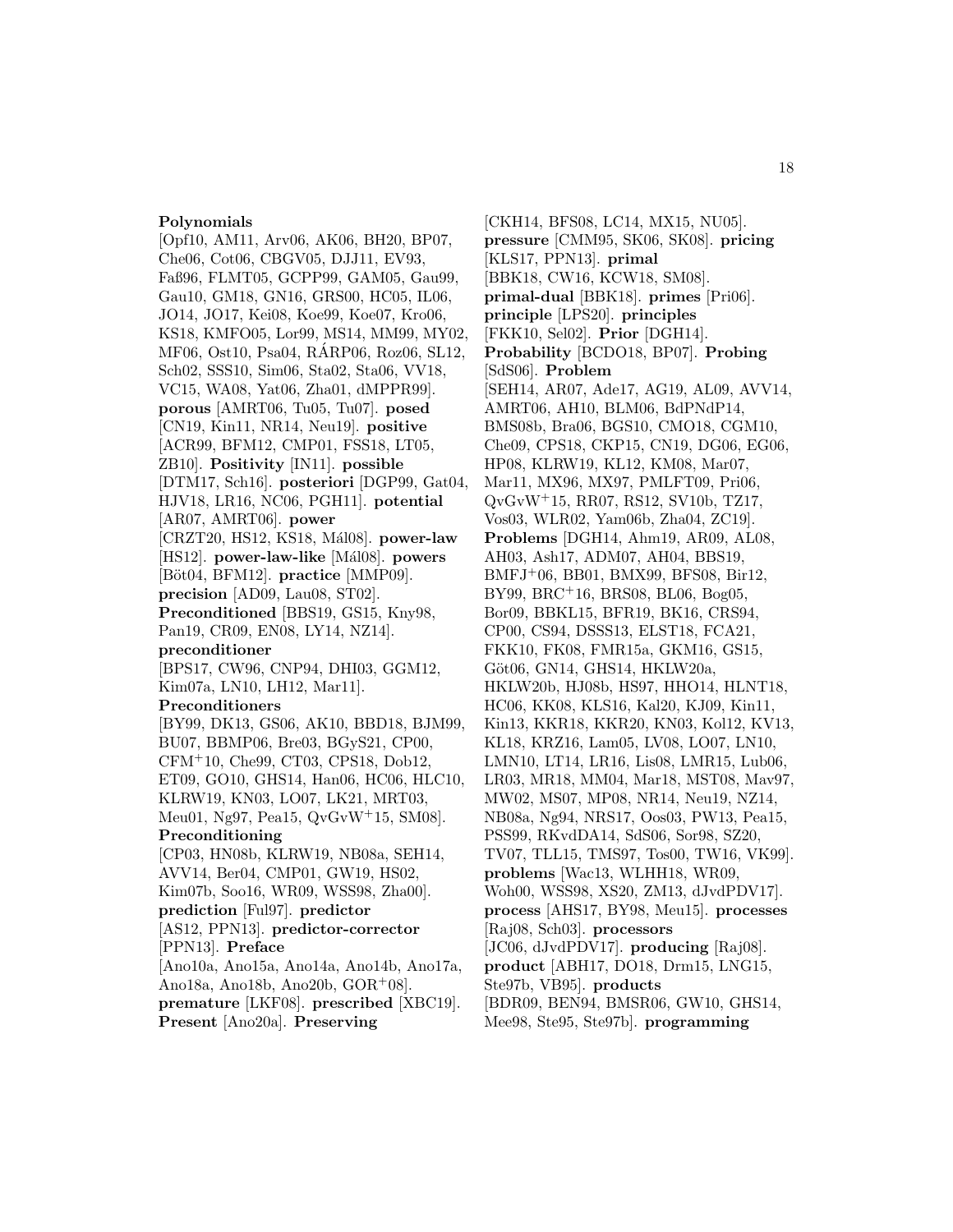[AM06]. **programs** [JO08]. **projected** [Dos08, HNP10, Sty08]. **projected-gradient** [Dos08]. **projecting** [AS05a]. **projection** [DJ06a, GNR15, JST05, KS00, Lam10, L´op16, LRL08, MST08, Osb08, STO08]. **projectors** [She10]. **Proof** [Zei99]. **propagation** [HJ08a, PK08]. **properties** [EMS09, FJK<sup>+</sup>20, KM07, Mál08, MY02, Ram08, Rap06, SMS<sup>+</sup>19, Wei94]. **property** [Pop08]. **proximal** [FG17, Val19]. **Pseudo** [Par21, Zho06]. **Pseudo-linear** [Par21]. **pseudo-multivariate** [Zho06]. **Pseudospectral** [Lui11, CQ01, EBJ21]. **pumps** [BKO17]. **pyramids** [GH99].

**Q** [Meu17]. **Q-OR** [Meu17]. **QR** [BGP04, BDG04, Kre05, MH01, OB05, Ste95, VVM08]. **QR-factorization** [VVM08]. **QR-factorization/solver** [VVM08]. **QR-like** [BGP04]. **Quadratic**  $[CF18, BFS08, Dos08, Fat98, FJK<sup>+</sup>20,$ MS14, MV15, Sta02, Sta06]. **quadratically** [HMRS04]. **Quadrature** [Atk04, AS05b, GM06, RGVP99, ACR99, BCGAM08, CS14, DV12, DNV05, DDPS20, ER01, Gau99, Gau06, Ill03, JST18, MJ11, MJM16, MPS18, Ng97, Not16, PPS18, Ro¸s09, Sin95, VV18, CDN09]. **Quadrature-free** [GM06]. **quadratures** [Che06, CBGV05]. **quadrilateral** [HK10]. **quadrilaterals** [HRV13]. **quality** [BSDMGFTR09]. **Quantum** [Arv06, Man08, Roz06]. **Quasi** [BBMP06, FFK<sup>+</sup>15, GM06, HK17, NR14, SHZF08, WLHH18]. **quasi-cyclic** [HK17]. **quasi-interpolation** [GM06]. **quasi-Lagrange** [WLHH18]. **Quasi-Newton** [BBMP06]. **Quasi-optimal** [FFK<sup>+</sup>15]. **quasi-residual** [SHZF08]. **quasi-solutions** [NR14]. **quasilinear** [MS07]. **quasiseparable** [EH15, VVM08]. **quaternion** [AAS21, CS99, JO05]. **quaternionic** [JO07]. **quaternions** [Opf10]. **question** [She06]. **questions** [HS08b].

**quotient** [Fat98, Hen94, OS98]. **QZ** [MS06, Sor98].

**radial** [ANCQ06, GSV12, LW06]. ´ **radiation** [Sta03]. **radii** [KQT13]. **radiosity** [ACS00, AC06, NND06]. **Ramanujan** [IL06, Sch06]. **Random** [SCCJC09, BP07, Els05]. **Randomized** [SGG15, EKPR19]. **range** [FJK<sup>+</sup>20, Psa04]. **rank** [BKK<sup>+</sup>18, BSS16, DS11, GO10, GM04, KL21, Kür19, LM20, MS08, NP20, SGG15, SGB07, Sty08, WA08]. **rank-** [NP20]. **rank-1** [KL21]. **rank-deficient** [SGG15]. **rank-one** [MS08]. **rate** [HHP19]. **rates** [EBJ21, FFK<sup>+</sup>15, Ger17, HP20, Kin13, NR14, Neu16, RR10]. **Rational** [BB14, Bar06, Bor09, FI20, Gla08, GPT11, GK14, Ill03, MPV15, Pri96, RGVP99, SL12, VVV19, Van07, VC14, Vos03]. **rationally** [FGV09]. **Raviart** [LMR15, YG96]. **Ray** [Pri96, BL97]. **Rayleigh** [Fat98, Hoc05, HP08, OS98]. **RCWA** [HS08b]. **reaction** [DE06, EG06, LR16, LK21]. **reaction-diffusion** [DE06, EG06, LK21]. **real** [BDD06, CBGV05, KM17, Mas02, MMN18, NPR08, TC08, XBC19]. **reconstructor** [RS21a, RS21b]. **Recovery** [AR14, DdSV20, Lam10]. **rectangles** [Hoh06]. **rectangular** [MC05, Pop08, SGB07]. **recurrence**  $[AMCQ06, CFAN09, Koe07, LB96].$ **recurrences** [GH94, Wei94]. **Recursive** [Nov05, Soo16]. **Recycling** [GS15]. **Reduced** [DS11, HOR08]. **Reducibility** [GS94]. **reduction** [Auz18, BB08, BFK<sup>+</sup>10, Cha11, FMOS21, FGV09, JOT08, PK08, Ran07, Wat06b]. **reduction-based** [BFK<sup>+</sup>10]. **reductions** [JO05]. **reference** [RT05]. **refined** [Hoc05, OR11, TC08]. **refinement** [BMM97, DDS<sup>+</sup>18]. **reflectors** [SS09]. **regimes** [BKS18]. **region**

[Bar05, FLS20, LHL<sup>+</sup>20]. **regions**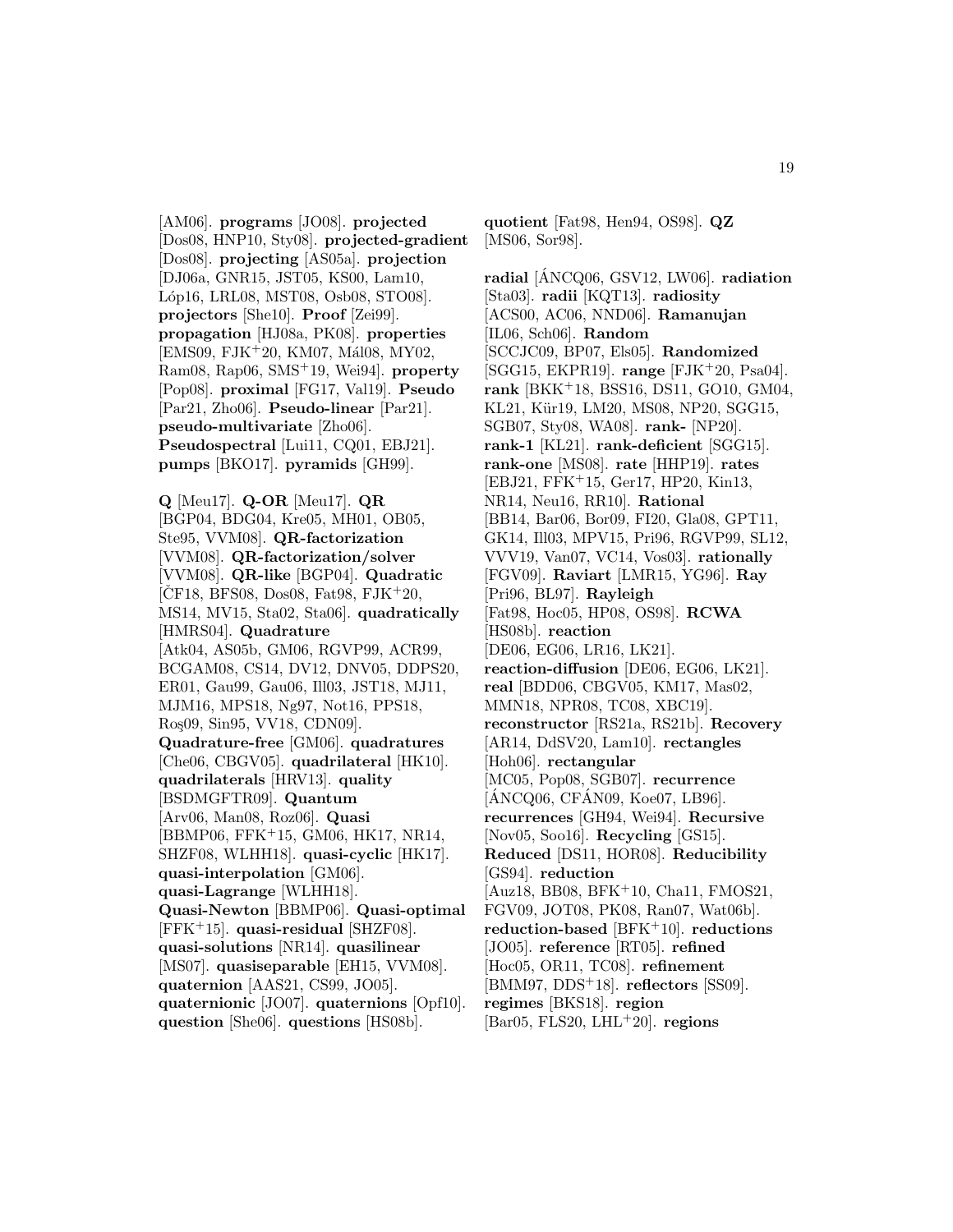**Regularization** [BL06, CKH14, Ram08, BD17, CLRS04, CNO08, DJ06a, GNR15, Ger17, HHP19, HP20, Kin13, Neu16, RR10, RY09, RY15, VW97, Wac13, Wu03]. **regularized** [AVV14, LV08, LV14, PR20, WNK18, ZM13]. **regularizers** [DdSV20]. **regularizing** [DSC08, HJ08a]. **Reichel** [RS14]. **related** [FMMS08, Gau06, Göt06, JO17, LB96, Ped07, RR07, Roz06, TT05]. **relation** [GN16, KM96, ZY13]. **relations** [ANCQ06, CFAN09, Mál08]. **relationship** [Soo17, VCL08]. **relativistic** [BKS18, GGCT09]. **relaxation** [ENH10, Gan04, GKM16, LM00, Pop08]. **remark** [Bar06]. **Remarks** [PP06, YG96, Z´ıt08]. **Remez** [Yat06]. **Remez-type** [Yat06]. **Renyi** [BFdP<sup>+</sup>18]. **representation** [DFV09, DJ06b]. **represented** [ABH17]. **research** [Bra97, Not16]. **Residual** [LPS20, ABJE15, CR09, Gat04, Kür19, LMSY14, SHZF08]. **residual-based** [Gat04]. **residual-minimizing** [Kür19]. **resolvent** [SG98]. **response** [TLL15, TZ17, ZC19]. **restarted** [Bre16, CRS94, HRT08, Sch16, ZN17, Zit08]. **Restarting** [SS98, BR14, WE13, ZC19]. **restoration** [Bar05, CCC07, LPS20, NO02, ZM13]. **restricted** [OB05]. **restriction** [PP06].

[BSDMGFTR09, Hoc11, LP09, Leo06]. **regression** [FTRH20]. **regular** [ZB10].

**result** [KRZ16]. **resultant** [WA08]. **results** [BCDV06, BBKL15, DDPS20, EP07, GK08, Gre04, HP20, MN08, PQRT06]. **retards** [LR03]. **Retooling** [Dub01]. **revealing** [FXG19, GM04]. **reversible** [Jac10, Tif13]. **revisited** [Arv06, LT14, LT18, Sad15, Sel02]. **Revisiting** [BdPNdP14, MV15, NP19b]. **Reynolds** [Kan08, Kan15, Kan19a, Kan19b, Ste97a, TDLC09]. **Riccati** [ABM93, BMS08b, BP21, BMP09, EMS13, HJ09, LC14]. **Richardson**

[FMOS21, MP08]. **Riemann** [MF06]. **right** [BBS19, BK02, EJS03, JST05, LZ08b, MZLG14]. **right-hand** [BBS19, BK02, EJS03, JST05, LZ08b, MZLG14]. **Ritz** [Bea98, DTM17, Hoc05, HP08, Meu15, PP08, ZN17]. **Rivlin** [MPS18]. **Robbins** [Zei99]. **Robust** [GPT11, LR16, BZ03, BGP04, BHRT03, Dob12, GN14, HRT08, HK18, Jac10, Kol12, Pea15]. **robustness** [WE13]. **role** [Sch08a]. **root** [BGP04, Car11, Car12]. **root-finding** [BGP04]. **roots** [Gra16, JO07, MV15]. **rotated** [MC05]. **rotating** [STO08]. **rotation** [GK08]. **rotations** [OB05]. **Roundoff** [YNYF15]. **row** [AS05a]. **RQ** [Yan98]. **RQ-iteration** [Yan98]. **RRB** [dJvdPDV17]. **RRB-solver** [dJvdPDV17]. **rule** [DO18, LWH20, Sch93]. **rules** [ACR99, Bar11, BCGAM08, DRST16, Gau06, JST18, Kin11, Kin13, LMM12, MJM16, Ng97, OSLS20, Van19]. **Runge** [AS14, Bir12, GS94, LT18]. **Rush** [PV09].

**saddle** [BBS19, BL06, GS06, GO10, HC06, LO07, LN10, NB08a, SdS06, Sim10, Woh00]. **saddle-point** [BL06, SdS06]. **Saff** [She06]. **sampling** [Ash17, BP07]. **satisfying**  $|\text{CF18}]$ . **Scalable** [JC06, MR18]. **scalar** [GHS14]. **scale** [ABJE15, ABHK09, BMS08b, BFS08, Cha11, HJ09, LV14, LR03, Sor98]. **scaled** [FG17]. **scales** [EP07]. **scattered** [GK08]. **scattering** [CL03, GSW08, HR14]. **scheduling** [BC05]. **scheme** [BPP15, Bra06, GGCT09, GN14, SSVS12]. **schemes** [AS09, AS12, ADW15, BC09, BEN94, CP00, HOR08, Mar18, MS07, WO97]. **Schmidt** [Bar15]. **Schrödinger** [BKS18, CQ01, GSV12, Kle08]. **Schur** [GH94, KLS16, Kal20, Wat06b, Zha00]. **Schur-type** [GH94]. **Schwarz** [Bre03, BGyS21, Cal15, CPS18, CG18, DK10, DHI03, ELST18, ELT21, EDG<sup>+</sup>15, FSS97, Gan08, Han06, HKKR18, HC06, LDB13a, LDB13b, LMR15, LK21, Mar07,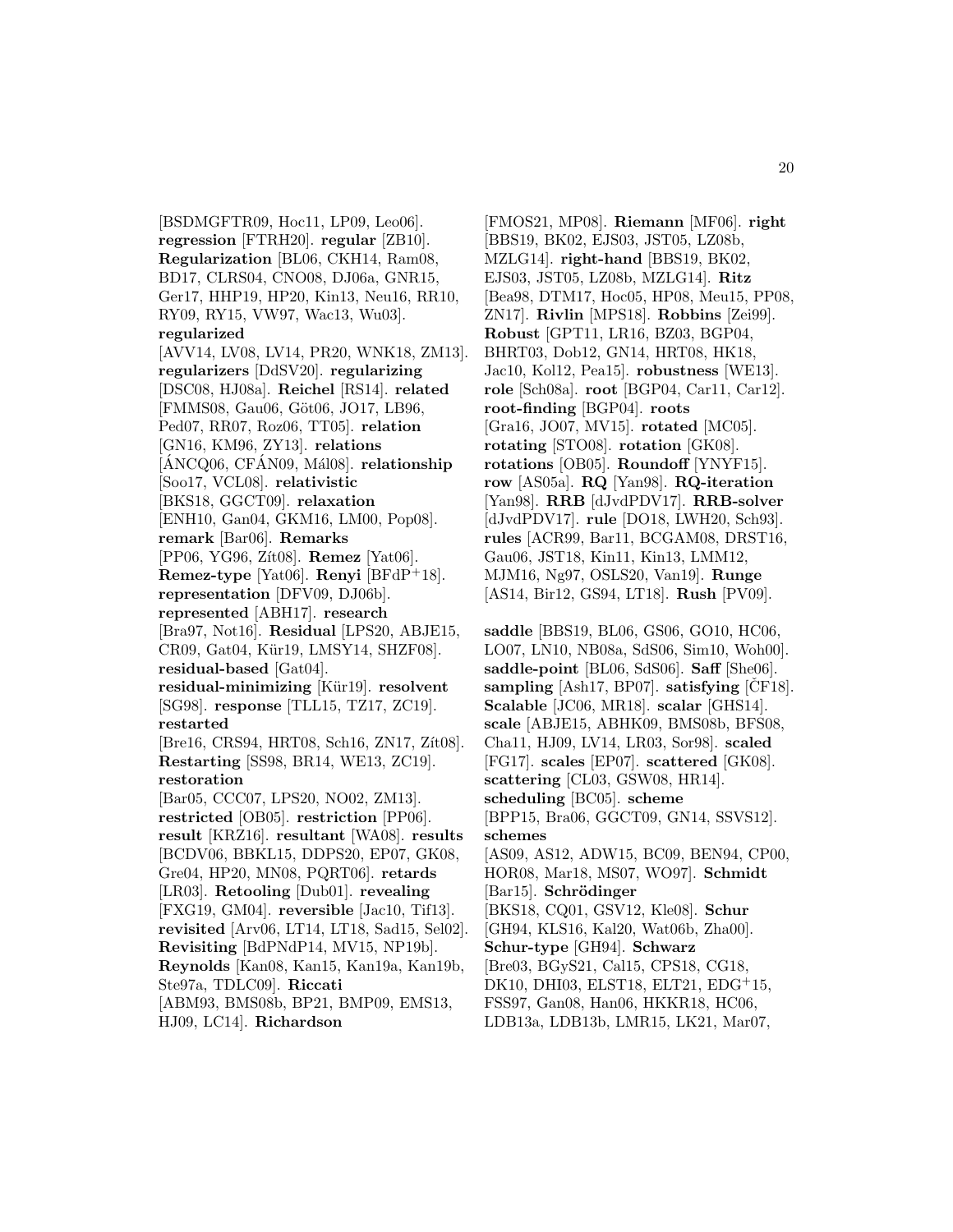MR18, MP08, Par21, Xu18]. **scientific** [BC05, BDR09, Bra97]. **second** [ABBS07, HHP13, LP08, Mok16, NNR99, NC06, Sch08b, TW16]. **second-order** [Sch08b, TW16]. **sections** [JN10]. **sector** [LZ08a]. **segmentation** [JC17]. **Seidel** [Sil03]. **selection** [BMS08b]. **Self** [BKS15, BFM12, EST06, GS15, GHS14, KK08]. **self-adjoint** [BFM12, GS15, GHS14, KK08]. **Self-generating** [BKS15]. **self-similar** [EST06]. **selfadjoint** [XBC19]. **Semi** [ENH10, LC14, WR09]. **Semi-convergence** [ENH10]. **semi-iteration** [WR09]. **semi-stabilizing** [LC14]. **semiaxis** [Mas02, MMN18]. **Semicoarsening** [Den97]. **semiconductor** [SMS<sup>+</sup>19]. **semiiteration** [HH93]. **semilinear** [AH04, Bog05, DB08, Gan04, HL20, NB08b]. **seminorms** [BD17]. **semiseparable** [Kei08, QvGvW<sup>+</sup>15, VVM09]. **sense** [JST18, MS08]. **sensitivities** [SJ08]. **sensivity** [BD04]. **Separable** [Osb08, Bor09, SY09]. **separation** [Gra16]. **sequences** [BGSC20b, BGSC20a, Ber04, CP03, DJJ11, Pri96]. **sequentially** [QvGvW<sup>+</sup>15]. **series** [DT09, For02, GRS00, KS18, LWH20, Ste02]. **set** [CKV04, DTM17, JST18, Lei19, OB05, VCK08]. **sets** [AO10, AK06, FKSV07, KV95, VK95]. **shallow** [DHI03]. **shape** [MH17]. **Sharp** [ZN17, Gau10]. **sharpness** [Var01, Yat06, VK95]. **shift** [BKS15, Kür19, Mee98]. **shift-invert** [Mee98]. **Shifted** [CRZT20, BDG04, EN08, SHZF08, Soo16]. **Shishkin** [ELST18]. **shocked** [HLC10]. **short** [CF18, Wei94]. **sided** [JO14]. **sides** [BBS19, BK02, EJS03, JST05, LZ08b, MZLG14]. **signal** [For02]. **Signorini** [BB01]. **similar** [EST06]. **Simple** [RY09]. **Simpler** [LZ08b]. **simplex** [Xu06]. **simplification** [LP08, LP17]. **simplified** [KR20]. **simulation** [DDS<sup>+</sup>18, GLMT21, NW03].

**simulations**

[BHRT03, Ema10, JS18, SMS<sup>+</sup>19]. **Simultaneous** [HHP19, VV18]. **sinc** [Hoh06, NND06, Yam06a, YG08, EG06, Yam06b]. **sinc-convolution** [NND06]. **single** [MX96]. **single-input** [MX96]. **Singular** [FKSV07, Atk04, BFK<sup>+</sup>10, Che94, FFK<sup>+</sup>15, FXG19, GS06, Hen94, Hoh06, IN11, JO14, JR02, JR04, JKM14, LY14, MS14, Man06, MM04, MR93, OS15]. **singularities** [JKM14]. **singularity** [Ill03]. **singularly** [Bog05, Bra06, BFR19, ELST18, EG06, GN14, KS06, KK08, LR16, LK21, Mar18, XS20]. **singularly-perturbed** [EG06]. **SIRT** [ENH10]. **sixtieth** [RS14]. **size** [LMM12]. **sized** [CG18]. **sizes** [Sch05]. **skew** [AM11, BMX99, BBF<sup>+</sup>00a, BBF<sup>+</sup>00b, BMX07]. **skew-Hamiltonian** [BMX99]. **skew-symmetric**  $[BBF+00a, BBF+00b, BMX07].$ **skew-symmetric/symmetric** [BMX07]. **slices** [BLM06]. **Slit** [DK10, CMR12]. **slope** [Sch08b]. **small** [FL07, Leo06]. **smooth** [CN19, LW06, Mok15, ZZW20]. **smoothed** [BDH15]. **smoother** [Sil03, Ste97a]. **smoothers** [Bir12, LM00]. **smoothing** [BFH<sup>+</sup>15, GN16, HNS04, Mav97, Pop08, RY09, TV18]. **Sobolev** [Bre04, BMSR06, GCPP99, PQRT06, RÁRP06. Softmax [FTRH20]. **Software** [Koe99]. **solid** [SV10b, Vos03]. **Solution** [Hoh06, NRS17, ABM93, AL09, AH04, AC06, BMX99, BP21, BMP09, Bol08, CR96, Che94, DG06, Die97, EHJM17, FKK10, FMR15b, GJV13, Kal20, KN03, KL18, Nas15, Neu19, Sta03, TMS97]. **solutions** [Aco06, BEG15, Cab07, DB08, FL07, HJ09, LC14, MYZ18, MFMGO05, Mok15, NB08b, NR14]. **solvability** [BKO17, MM09a]. **solver** [HRT08, Kol12, PLM03, VMV07, VVM08, dJvdPDV17]. **solvers** [BHRT03, BSS16, Gut12, PW13, Sta03]. **Solving**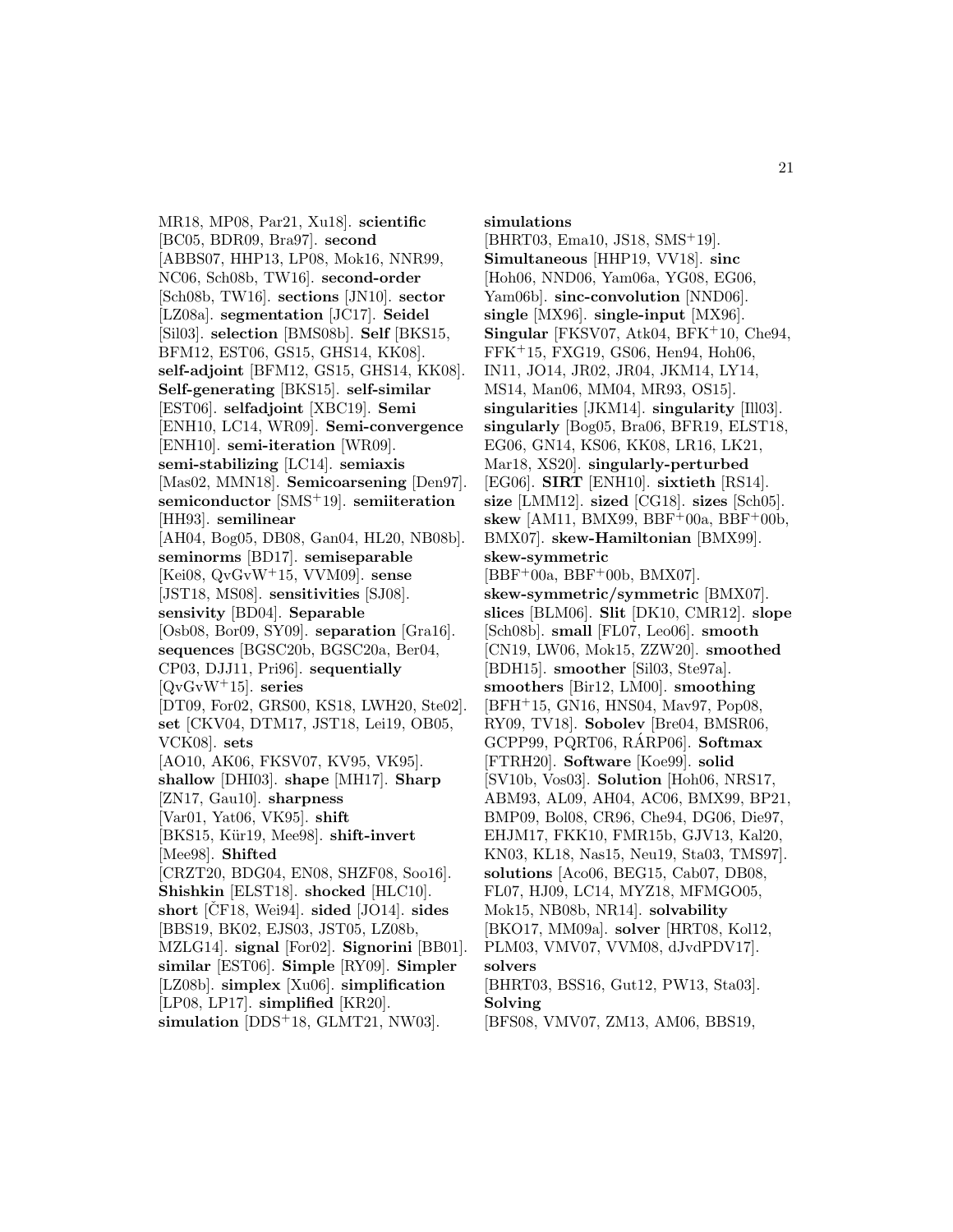MS08, NND06, Ng94, Pea15, PV09, SHZF08]. **Some** [BB01, Gre04, She10, Zit08, AH04, BSS09, DDR95, DJ06b, FKK10, Gat04, MS14, NB08b, PR20, Rom07, Sch08b, OSLS20]. **sonic** [Dis97]. **SOR** [HS08a]. **sorted** [AO10]. **source** [BLM06, MM04, Neu16]. **Space** [BRS08, AS14, Bol08, GHS14, Gut12, HJV18, HKKR18, HKLW20a, HKLW20b, HLNT18, MVV09, PCP06, Sch03, SZ20, WLHH18]. **space-time** [AS14, HJV18, HLNT18, SZ20]. **spaced** [Ro¸s09]. **spaces** [CMO18, HKKR18, KRR16, KKR20, MS06, MR18, Mas02, PQRT06, RARP06. **spacing** [VA09]. **Sparse** [AR14, BB08, BR08, BM05, Bun97, CFM<sup>+</sup>10, Che99, DdSV20, Erh95, GW10, LS05, PV05, PCP06, RT05, SG06, TMS97]. **Sparsity**

CCC07, CL03, CR09, EG06, EDG<sup>+</sup>15, GGCT09, HMRS04, KL12, LV08, Meu17,

[MH17, LMM12, Ram08, RR10, RZ12]. **Sparsity-inducing** [MH17]. **spatially** [JG14, LDB13a, LDB13b, Val19]. **Specht** [SG94]. **Special** [BJR<sup>+</sup>09, RS14, BK02, ELT21, HK14, Koe $99,$  KS18, GOR<sup>+</sup>08]. **SPECT** [Bar11]. **spectra** [XBC19]. **Spectral** [AR09, GGM12, Gut12, KLS16, AH10, Aur15, BK16, DHI03, HS08a, HJ16, Jac10, Kal20, KV95, Lam05, Lam08a, Lam08b, Mee98, PPN13, Vos03]. **spectrum** [FXG19, SF93]. **spectrum-revealing** [FXG19]. **sphere** [AS05b, BP03, Fer05, GM06, Leo06, Leo09, TDLC09, Yat06]. **Spherical** [Ros<sub>09</sub>, FM02, SSVS12]. **spheroidal** [MACI06]. **spin** [KM07]. **spin-stabilized** [KM07]. **spline**  $[CF18, KK08, Kha06, LR16]$ . **splines** [VC14, VC15, ZK17]. **split** [DdSV20]. **splitting** [CGT05, JS18, ZB10]. **square** [Boc97, RY09, VCK08]. **squares** [Aco06, BMM97, BY99, Bor09, CMM95, CNP94, CL03, Faß96, GPT11, HJ16, KS00, LV08, LV14, MS08, Ng94, Osb08, Pav99,

VB95, WNK18, ZM13]. **SR** [Faß07, SAA09]. **Stability** [BD04, CCDR08, GK08, KM07, Sch05, AS14, AD09, BFM20, FH13, HK18, Kou97, MV15, Ste97b]. **stabilizability** [KQT13]. **Stabilization** [MST08, BL06, LRL08, Sch08a]. **stabilized** [KM07]. **stabilizing** [LC14, RV08]. **Stable** [MB06, APL04, AMVW15, Jac10, LRL08, PSC97, Tif11]. **stage** [BMPS95, CMP01]. **Stagnation** [Soo17, Meu12, Sim10]. **staircase** [BMX07]. **standard** [Bre03, CMO18, HLP10, KL18, SvdVM98, dMPPR99]. **standing** [BL97]. **state** [DN11, Per00]. **states** [FMSV08, Jac10, Tif11]. **stationary** [FMP96, LMS97, LP17, RV08]. **statistically** [Bar11]. **Steady** [DN11, CR09, Per00]. **Steady-state** [DN11, Per00]. **steepest** [AEEG08, NZ14]. **stencil** [dJvdPDV17]. **step** [AL09, IE17, LMM12, MSV95, Sch05]. **stepped** [FJMS06]. **stepping** [Kle08]. **Stieltjes** [DJJ11]. **still** [Lub06]. **stochastic** [ADW15, BB00, BC05, DN11, LMW20, RKvdDA14, Sch03, Sch05]. **Stokes** [AL09, BBD18, Boc97, CMM95, Dob12, ET09, GS07, HJ16, Mav97, Pea15, Per00, WD08]. **Stopping** [AL08, Bar11, HJV18]. **story** [Lau08]. **strain** [Ran07]. **strangeness** [LT18]. **strangeness-free** [LT18]. **strategies** [Bre16, CP03, DDS<sup>+</sup>18, Spr02]. **strategy** [PSC97, SHZF08]. **stratified** [TDLC09]. **streaming** [GW10]. **Strong** [GM04, DK13, RR07]. **strongly** [TDLC09]. **Structural** [CFAN09]. **Structure** [MX15, BFS08, DS11, ELT21, LC14, MW02, QvGvW<sup>+</sup>15, Sim06]. **structure-preserving** [BFS08, LC14]. **Structured** [FMMS08, WA08, BBD<sup>+</sup>08, BSDMGFTR09, BC09, BKK<sup>+</sup>18, BMX07, DHK<sup>+</sup>00, LT18, MM04, MX15, NPR08, Smi10]. **structures** [FJMS06, GLMT21, HR14, SV10b]. **study**  $[AMCQ06, AC06, CT03, HS08b, LHL+20,$ SK06, SK08, STO08, TDLC09]. **style** [Oos03, PPN13]. **subdomains**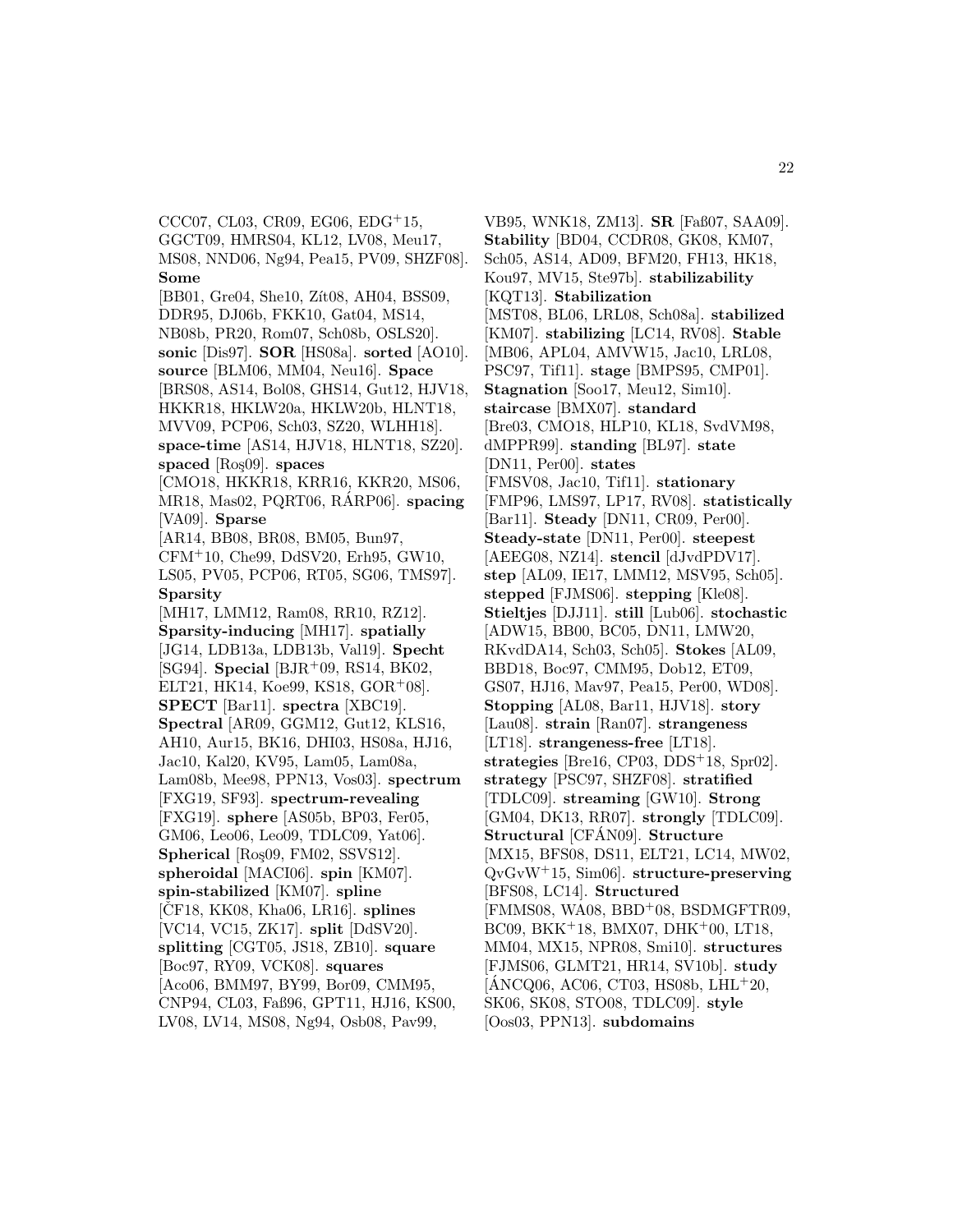[Cal15, CG18]. **Subgaussian** [AR14]. **subgraphs** [DK13]. **subimages** [NO02]. **subintervals** [DV12]. **subject** [SGB07]. **subspace** [BBS19, BSS09, BFS08, DdSV20, DSSS13, FP01, FLS17, GS15, GHS14, Lam05, Lam08b, LY14, MSS15, Meu17, SS08, VVV19, WO97, Wei94, ZN17]. **subspace-accelerated** [DdSV20]. **subspaces** [AS05a, MPV13, MPV15, SvdVM98]. **Substitution** [FI20]. **substructures** [PV05]. **substructuring** [BW12, KRR16, SM08]. **suitable** [dJvdPDV17]. **sum** [OS15, PMLFT09]. **summation** [Sch06]. **sums** [FvdMS14, KM17, PT13, VCL08]. **sup** [LRL08]. **Superlinear** [BK02]. **superresolution** [EKPR19]. **SUPG**  $[Kno08]$ . **support**  $[BDD06, CF18, JOT08]$ . **supported** [HS12]. **surface** [MB06, YHL<sup>+</sup>20]. **surfaces** [Atk04]. **survey** [DDPS20, JVV12, MMN18, Not16, RARP06]. ´ **SVD** [Cha11, Drm15, FMSV08, HRT08, JJ10, Ste97b, Tif11, WL12]. **SVD-based** [Tif11]. **SVD/Krylov** [Cha11]. **swallowtail** [FLS20]. **Sylvester** [ABJE15, BB14, BKS15, EHJM17, KV13, WA08]. **Sylvester-observer** [EHJM17]. **symbolic** [KL21]. **symmetric** [AM11, AMVW17, BBF<sup>+</sup>00a, BBF<sup>+</sup>00b, BB14, Ber04, BOS08, BGS10, BPS17, BMX07, CRS94, FGV09, KLS16, Kal20, KN03, LS05, LNG15, LT05, LK21, MPV15, MN08, SG06, SHZF08, SS98, Ves96, Vos99, WSS98]. **symmetric/symmetric** [BMX07]. **symmetrized** [BMSR06]. **symplectic** [ADW15, CQ01, GS94, MSS15, SS09, SAA09]. **synchronous** [BMPS95]. **synthesis** [HK14]. **system** [BMM97, CMM95, CL03, GGM12, JO08, Pav99]. **Systems** [Cot06, AS09, AS12, BKS18, BB08, Ber04, BFK<sup>+</sup>10, CR96, CC00, CFM<sup>+</sup>10, Cha11,

Che94, Che99, CS99, Den97, EJS03, Ema10, FMMS08, Fra21, FJK<sup>+</sup>20, GSW08, GS06,

GO10, HH93, JST05, KQT13, LB96, LZ08b, LK21, MSV95, MZLG14, MN08, Meu17, MS08, NN16, NB08a, Pop08, SG06, SGG15, SHZF08, Soo16, VMV07, ZB10]. **Szego** [DNV05, DRST16, LT94, MF06].

**T** [BP21]. **T-Riccati** [BP21]. **Table** [Ano09a, Ano10b, Ano13a, Ano14c, Ano15b, Ano15d, Ano16, Ano17b, Ano17c, Ano18c, Ano19a, Ano20c, GH94]. **tale** [Sim06]. **Tau** [MG14, Mok15]. **Taylor** [Sta06]. **Tearing** [HLP15]. **technique** [CKD15, KM08, NV19]. **techniques** [KLS16, SS98, WSS98]. **technology** [PLM03]. **Tensor** [BRC<sup>+</sup>16, BKK<sup>+</sup>18, CRZT20, Lei19, LNG15, OS15]. **tensor-structured** [BKK<sup>+</sup>18]. **tensors** [WNK18]. **term** [FL07, HP20]. **th**  $[\text{ÁNCQ06}, \text{Car11}, \text{Car12}].$  their [CS14, DRST16, EMJ16, FL07, GM18, GN16, GRS00, KM96, Man06, She10, Var01]. **theorem** [CR15, Gau06, LZ07, Lui11, PQRT06, CC97]. **theorems** [AFHM04, Gau06, GMT16, Nal19, Sch03, Var01]. **theoretical** [Gre04, Mee98]. **Theory**  $[FL07, LMM12, BMFJ<sup>+</sup>06, BGSC20b,$ BGSC20a, BSS09, EMS13, FM02, FS08, Gut12, MMP09, VCL08]. **thermal** [KJ09]. **Thick** [ZC19]. **thin** [MM09b]. **thin-layer** [MM09b]. **Three** [TT05, Hip97, HK18, Kim07a, KLRW19, KL12, Nei14, XBC19]. **three-field** [HK18]. **three-level** [KLRW19]. **Tianjin** [LHL<sup>+</sup>20]. **tidbits** [She10]. **Tikhonov** [BD17, CLRS04, GN13, GNR15, HP20, LMM12, Ram08, RZ12, RY15, Wu03]. **Time** [DE06, HLNT18, AS14, AL09, CKP15, EDG<sup>+</sup>15, EP07, FMOS21, FMMS08, FMR15b, Fra21, Gan08, HJV18, HJ09, KQT13, Kle08, Lam08a, LDB13a, LDB13b, SZ20, DSSS13]. **time-delay** [FMMS08]. **time-dependent** [Lam08a]. **Time-discretization** [DE06]. **time-harmonic** [EDG<sup>+</sup>15]. **time-invariant** [KQT13]. **Time-multipatch** [HLNT18].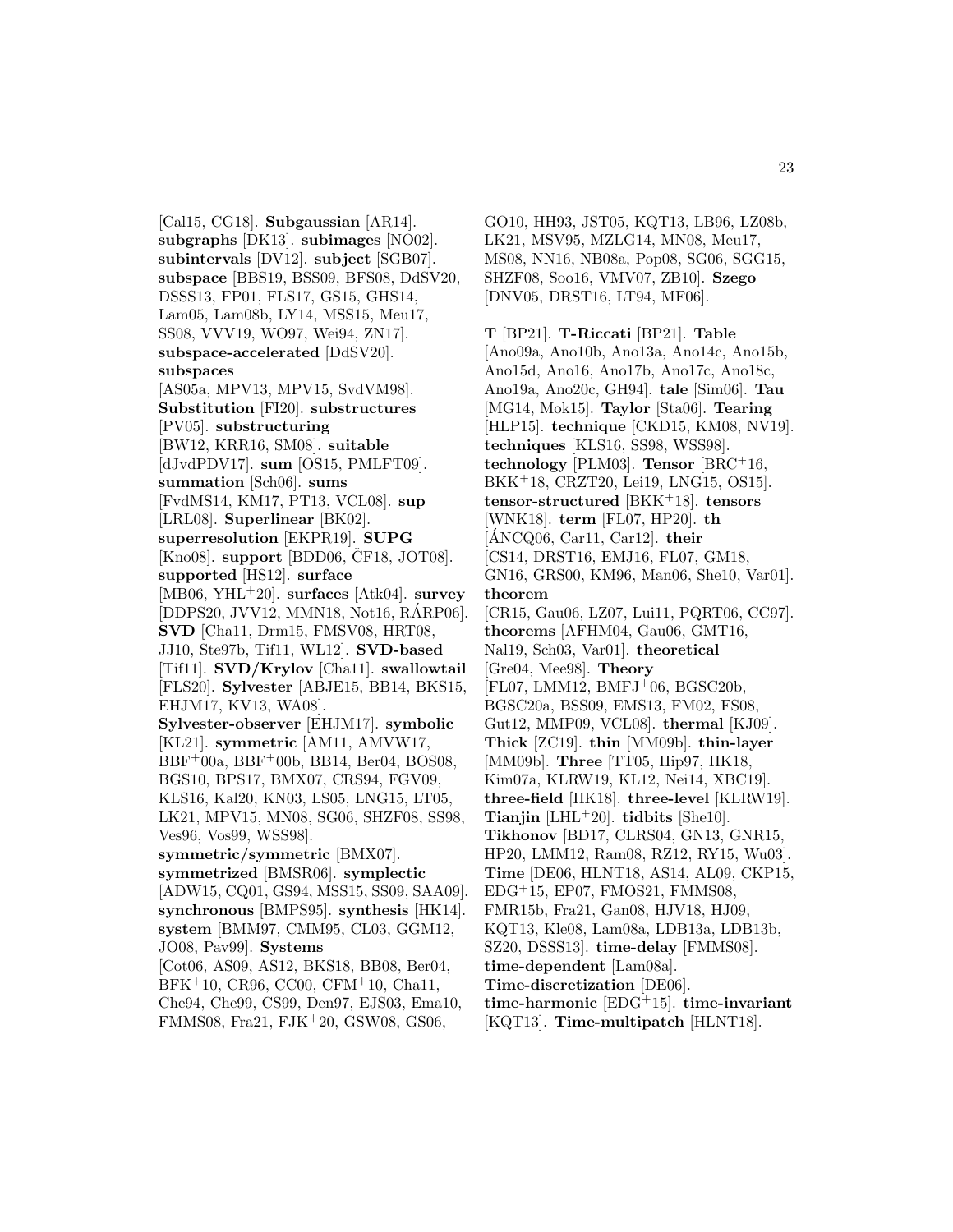**time-step** [AL09]. **time-stepping** [Kle08]. **Title** [Ano09b, Ano10c, Ano13b, Ano14d, Ano15c, Ano15e, Ano17d, Ano17e, Ano18d, Ano19b, Ano20d]. **Toeplitz** [BGSC20b, BGSC20a, BDH15, Böt04, CP00, CNP94, ER14, FGV09, FSS18, HS02, HN08b, LT05, MVV09, Ng94, Vos99]. **Toeplitz-like** [MVV09]. **Toeplitz-plus-Hankel** [Ng94, ER14]. **tomography** [Auz18, RS21a, RS21b]. **Topological** [AG19, BKO17]. **torsional** [KMC11]. **total** [BBK18, LV08, LV14, Par21, VW97]. **trace** [BFM12]. **track** [Ful97]. **training** [JOT08]. **trajectory** [WLHH18]. **transboundary** [LHL<sup>+</sup>20]. **Transfer** [SG98, BY98, Che97, LKF08]. **transform** [KJ09, Yam06a]. **transformation** [AMVW17, BD04, JO05, KKR18, KKR20, Mee98, YG08]. **transformation-of-basis** [KKR20]. **transformations** [SAA09, WL11]. **Transformed** [NP20]. **Transforming** [DFV09]. **transforms** [Che99]. **Transient** [Böt04]. **transition** [Kan08, Kan15, Kan19a, Kan19b]. **transmission** [LMN10]. **transmission/mixed** [LMN10]. **transport** [EMS13, Sta03]. **treatment** [BFR19]. **tree** [EL05]. **tree-based** [EL05]. **trends** [MY02]. **triangles** [MB06]. **triangular** [BU07, GGM12, KLS17, VW13]. **tribute** [Gau02]. **tridiagonal** [AMVW17, CS99, FGV09, FSS18, LT05, NPR08, XBC19]. **Trigonometric** [DV12, BP07, Faß96, Nav05]. **Truncated** [Sor98, DSSS13, MS06, Yan98]. **truncation** [Ful03, NV19, Xu18]. **truncations** [DRST16]. **trust** [Bar05]. **tuples** [Sch08b]. **Tur´an** [CS14]. **turbulent** [Auz18, Kan08, Kan15, Kan19a, Kan19b]. **Two** [Cha11, Han06, HLC10, Soo16, AL09, BBD18, BFR19, Bre03, BMPS95, Cal15, CMP01, CGT05, DG06, HK14, HHP19, KK08, KRR16, LMS97, Mar18, NP19a, Sim06, TV18]. **two-dimensional**

[Bre03, HK14]. **Two-level** [Han06, HLC10, BBD18, Cal15, LMS97, NP19a, TV18]. **two-parameter** [BFR19, HHP19]. **two-point** [KK08, Mar18]. **two-stage** [BMPS95, CMP01]. **Type** [DGH14, ANACS07, BKS18, BCDI15, Bra06, CFAN09, Cot06, CKV04, DdSV20, DDPS20, ´ Fra21, FJK<sup>+</sup>20, GAM05, Gau06, GM18, GH94, Ill03, JKM14, KS18, Lei19, Lén06, LWH20, MJ11, MST08, MG14, Neu19, NV19, Nov05, Pri96, RS12, Sch02, Sch05, Soo16, VK99, Var01, WL11, Yam06b, Yat06, dJvdPDV17]. **types** [Bog05].

**U** [Pe˜n04]. **unbounded** [Kol12]. **Uncertainty** [Sel02]. **unconditionally** [APL04]. **uncoupled** [Tif13]. **unidimensional** [BGSC20b]. **unified** [Nei14, PD17]. **Uniform** [Bog05, Del02, ANACS07, BC09, KS06, KK08, VA09]. ´ **Uniformly** [Bra06, WLR02]. **unilateral** [JO17]. **unimodular** [Gla08]. **union** [Hoh06]. **Unique** [MM09a]. **uniqueness** [Bar06]. **unit** [BDD06, CBGV05, Gla08, Leo06, Leo09, MS14, SL12, Sin95, Xu06]. **unitary** [AMVW15, DFV09]. **unitary-weight** [DFV09]. **univariate** [BL08]. **unknown** [Bar05]. **unsteady** [Bir12]. **unstructured** [CS94, DHK<sup>+</sup>00]. **unsymmetric** [EL05, SF93, SV10b, TC08]. **unweighted** [HS12]. **update** [SGB07]. **updating** [MS08]. **upper** [Cab07, VW13]. **use** [KJ09, Kre05, Yam06a]. **Using** [AD09, Ash17, ACS00, ABHK09, BEG15, BFdP<sup>+</sup>18, BFS08, CL03, CS14, DDS<sup>+</sup>18, For02, FH13, HNS04, Hoh06, KN03, Lam08a, Mit97, NP96, OB05, PMLFT09, PSC97, SHH<sup>+</sup>12, TMS97, Zha04]. **Uvarov**  $[CFANO9]$ .

**Vaidya** [CT03]. **validation** [BDR09]. **value** [Ash17, BK16, Che09, DTM17, FXG19, FKSV07, GN14, HJ08b, Hen94, KK08, Lam05, LMN10, MM04, Mar18, MR93, SZ20,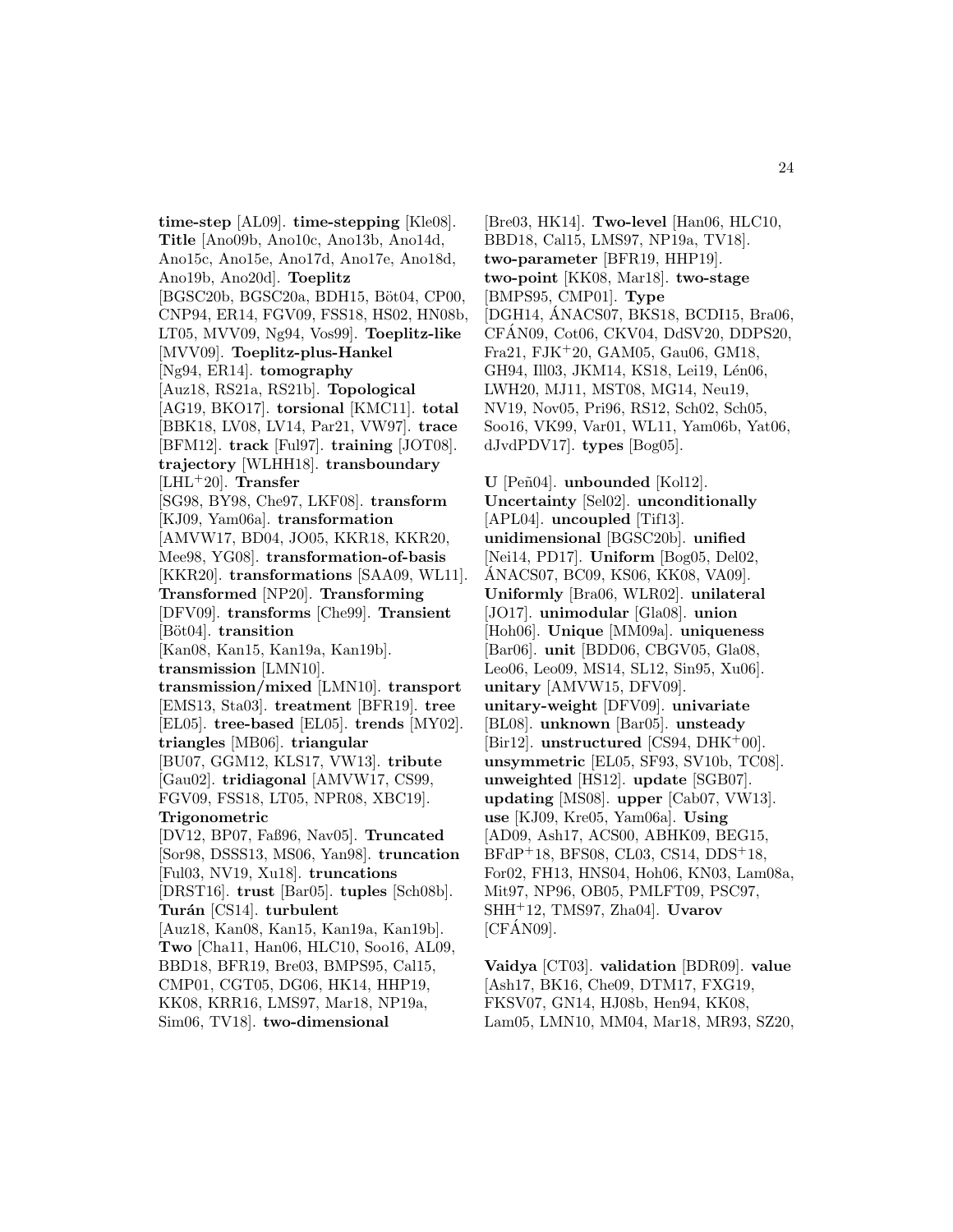#### *REFERENCES* 25

ZN17]. **valued** [JO05, Sin95]. **values** [Aré09, BdPNdP14, Hoc11, IN11, LY14, Meu15, OS15, PP08]. **Vandermonde** [Drm15, LR04, Opf10, Sch02]. **vanilla** [PPN13]. **Variable** [Lau08, AMRT06, Lam05, LDB13a, LDB13b, Osb08, Sch05]. **variable-coefficient** [Lam05]. **Variable-precision** [Lau08]. **variables** [Lor99]. **Variants** [Zem17, PR20]. **variation** [BBK18, Par21, VW97]. **variation-based** [BBK18]. **Variational** [LMSY14, SHH<sup>+</sup>12, BL06, Ger17, JC17, MH17, Pry14]. **variationally** [AR09]. **variations** [LZ07]. **various** [AK10]. **Varying** [IE17, HC05]. **Vector** [EMS13, MR17, BM05, JOT08, Tos00]. **vectors** [VB95]. **velocity** [CMM95, HJ16]. **velocity-flux** [HJ16]. **velocity-vorticity-pressure** [CMM95]. **Verified** [FH13]. **version** [EJS03, Erh95]. **versions** [LS05]. **versus** [Neu19]. **vertex** [KLRW19]. **vertex-based** [KLRW19]. **very** [ABH17, MM99]. **via** [AMVW17, BY98, BC05, BSS09, CHR02, FP01, LT94, MR17, SAA09, ST08, Yam06a]. **vibration** [FJMS06, Vos03]. **vibrations**  $[SV10b]$ . **view** [MF06]. **virtual**  $[YHL^+20]$ . **viscoelastic** [HLX14, NB08a]. **volatility** [HHP19]. **Volterra** [CCDR08, CDN09, MG14, PGH11, YG08]. **volume** [BJR<sup>+</sup>09, GOR<sup>+</sup>08, LO13, LMR15, LKF08, RS14, WLR02]. **vorticity** [CMM95]. **Vries** [Kle08]. **vs** [LRL08]. **wall** [Kan15, Kan19a, Kan19b]. **water**

[DHI03]. **Wave** [BL97, ANCQ06, HL20, ´ LMW20, MACI06, PK08]. **Wave-ray** [BL97]. **waveform** [Gan04, GKM16]. **wavelet** [BP03, Che99, ER01, RS21a, RS21b]. **wavelets** [CF18, HNS04, HR06]. **Weak** [ADW15]. **weakly** [BOS08, BGS10]. **Weber** [LP17]. **Weierstrass** [PQRT06]. **weight** [DFV09, OSLS20, RS12]. **Weighted**

[BK06, MJM16, ZX17, CNO08, FSS97, Lén06, Lén10, Lub06, PQRT06, Pri06, RARP06, SHZF08, SV10a, ZC19]. ´ **weighted-GCV** [CNO08]. **weights** [ACR99, Dam02, DRST16, Mas06, Mas02, MMN18]. well [Peñ04]. WENO [GGCT09]. **where** [Wat06a]. **while** [LMSY14]. **whiteness** [LPS20]. **Whitney** [GH99]. **window** [MF06]. **without** [BD04, Ger17, MPV13, MPV15]. **words** [KS18]. **work** [Koe99]. **works** [ST02]. **worst** [LT05, TLF07]. **worst-case** [LT05, TLF07].

**Xu** [BCDV06].

**years** [Ano20a, Not16]. **Yuen** [Zei99].

**Zeros** [EV93, JO14, JN10, CR15, COSV93, DJJ11, GAM05, GM18, JO17, Ped07, Sim06, VCL08]. **zonal** [GRS00].

# **References**

# **Ahmad:2021:PAM**

[AAS21] Sk. Safique Ahmad, Istkhar Ali, and Ivan Slapničar. Perturbation analysis of matrices over a quaternion division algebra. Electronic Transactions on Numerical Analysis (ETNA), 54:128–149, 2021. CO-DEN ???? ISSN 1068-9613 (print), 1097- 4067 (electronic). URL http://etna.mcs.kent. edu/vol.54.2021/pp128- 149.dir/pp128-149.pdf; http://etna.mcs.kent. edu/volumes/2021-2030/ vol54/abstract.php?vol= 54&pages=128-149.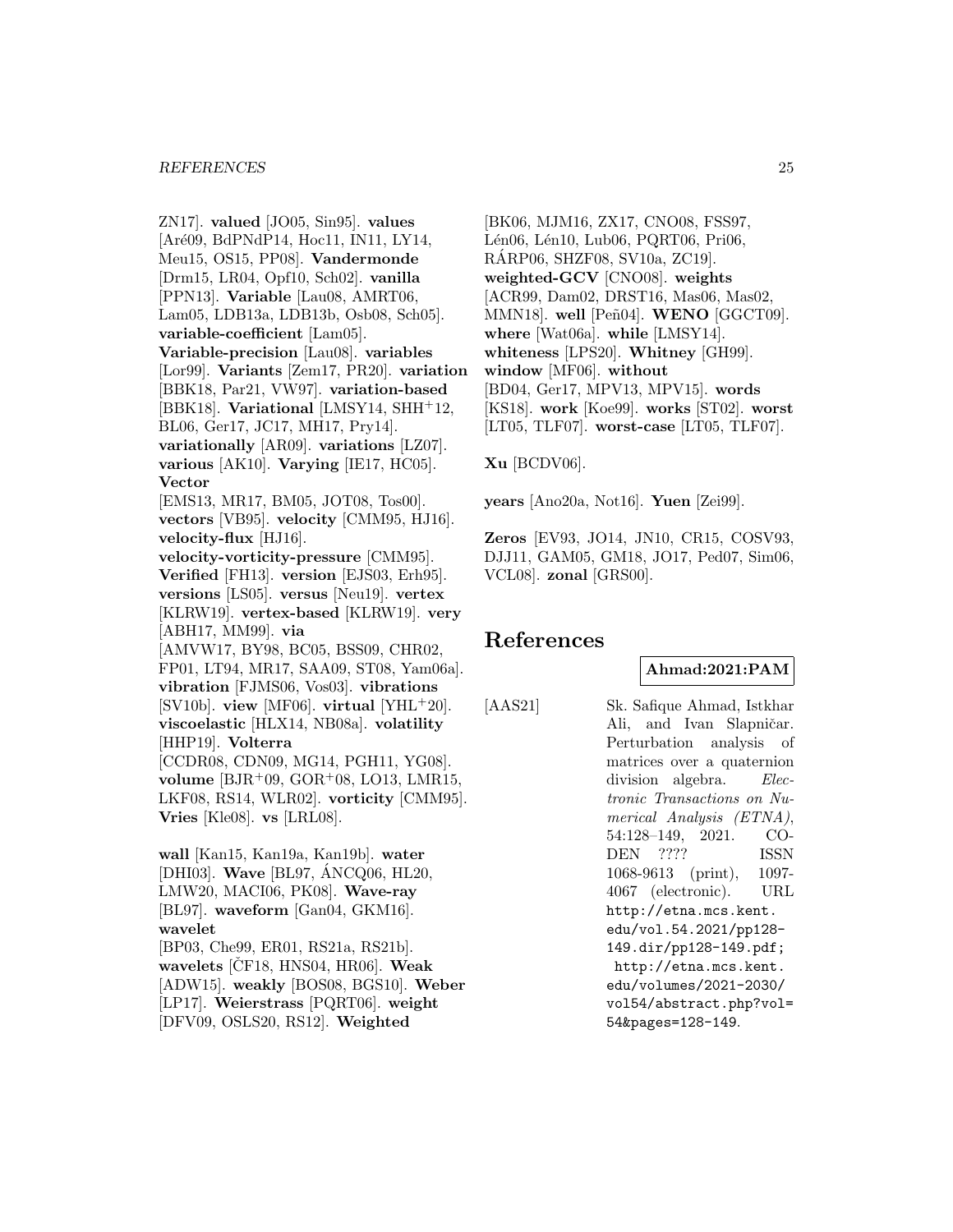[ABA20] Atika Archid, Abdeslem Hafid Bentbib, and Said Agoujil. A block J-Lanczos method for Hamiltonian matrices. Electronic Transactions on Numerical Analysis (ETNA), 52:26–42, 2020. CODEN ???? ISSN 1068-9613 (print), 1097- 4067 (electronic). URL http://etna.mcs.kent. edu/vol.52.2020/pp26- 42.dir/pp26-42.pdf; http://etna.mcs.kent. edu/volumes/2011-2020/ vol52/abstract.php?vol= 52&pages=26-42.

**Archid:2020:BJL**

#### **Akin-Bohner:2007:OCC**

[ABBS07] Elvan Akin-Bohner, Martin Bohner, and Samir H. Saker. Oscillation criteria for a certain class of second order Emden–Fowler dynamic equations. Electronic Transactions on Numerical Analysis (ETNA), 27:1–12, 2007. CODEN ???? ISSN 1068-9613 (print), 1097-4067 (electronic). URL http:// etna.mcs.kent.edu/vol. 27.2007/pp1-12.dir/pp1- 12.pdf.

# **August:2017:AFV**

[ABH17] Moritz August, Mari Carmen Bañuls, and Thomas Huckle. On the approximation of functionals of very large Hermitian matrices represented

as matrix product operators. Electronic Transactions on Numerical Analysis (ETNA), 46:215–232, 2017. CODEN ???? ISSN 1068-9613 (print), 1097- 4067 (electronic). URL http://etna.mcs.kent. edu/vol.46.2017/pp215- 232.dir/pp215-232.pdf; http://etna.mcs.kent. edu/volumes/2011-2020/ vol46/abstract.php?vol= 46&pages=215-232.

# **Auvinen:2009:LSK**

[ABHK09] H. Auvinen, J. M. Bardsley, H. Haario, and T. Kauranne. Largescale Kalman filtering using the limited memory BFGS method. Electronic Transactions on Numerical Analysis (ETNA), 35: 217–233, 2009. CODEN ???? ISSN 1068-9613 (print), 1097-4067 (electronic). URL http:// etna.mcs.kent.edu/vol. 35.2009/pp217-233.dir/ pp217-233.pdf.

# **Agoujil:2014:MRN**

[ABJE15] Said Agoujil, Abdeslem H. Bentbib, Khalide Jbilou, and Mostafa El Sadek. A minimal residual norm method for large-scale Sylvester matrix equations. Electronic Transactions on Numerical Analysis (ETNA), 43:45–59, 2014– 2015. CODEN ???? ISSN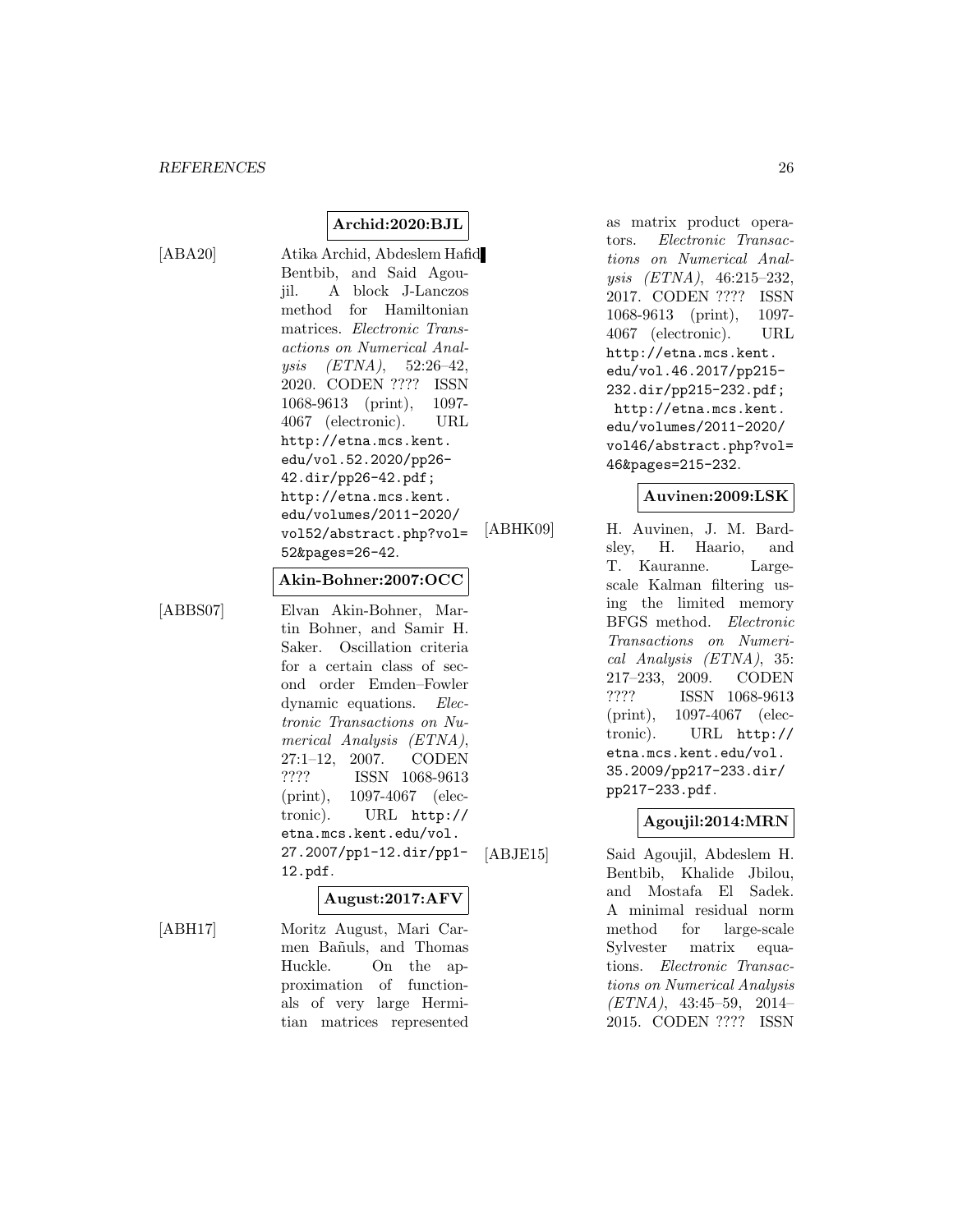#### *REFERENCES* 27

1068-9613 (print), 1097- 4067 (electronic). URL http://etna.mcs.kent. edu/vol.43.2014-2015/ pp45-59.dir/pp45-59.pdf; http://etna.mcs.kent. edu/vol.43.2014/pp45- 59.dir/pp45-59.pdf; http://etna.mcs.kent. edu/volumes/2011-2020/ vol43/abstract.php?vol= 43&pages=45-59.

# **Ammar:1993:MAN**

[ABM93] Gregory Ammar, Peter Benner, and Volker Mehrmann<sub>[ACR99]</sub> A multishift algorithm for the numerical solution of algebraic Riccati equations. Electronic Transactions on Numerical Analysis (ETNA), 1:33–48, 1993. CODEN ???? ISSN 1068-9613 (print), 1097- 4067 (electronic). URL http://etna.mcs.kent. edu/vol.1.1993/pp33-48. dir/pp33-48.pdf.

#### **Atkinson:2006:SFS**

[AC06] Kendall Atkinson and David [ACS00] Chien. A study of the fast solution of the occluded radiosity equation. Electronic Transactions on Numerical Analysis (ETNA), 23: 219–250, 2006. CODEN ???? ISSN 1068-9613 (print), 1097-4067 (electronic). URL http:// etna.mcs.kent.edu/vol. 23.2006/pp219-250.dir/ pp219-250.pdf.

# **Acosta:2006:OLS**

[Aco06] Eva Acosta. Orthogonal least squares solutions for linear operators. Electronic Transactions on Numerical Analysis (ETNA), 24:1–6, 2006. CODEN ???? ISSN 1068-9613 (print), 1097-4067 (electronic). URL http:// etna.mcs.kent.edu/vol. 24.2006/pp1-6.dir/pp1- 6.pdf.

# **Ammar:1999:CGK**

G. S. Ammar, D. Calvetti, and L. Reichel. Computation of Gauss–Kronrod quadrature rules with nonpositive weights. Electronic Transactions on Numerical Analysis (ETNA), 9:26–38, 1999. CODEN ???? ISSN 1068-9613 (print), 1097- 4067 (electronic). URL http://etna.mcs.kent. edu/vol.9.1999/pp26-38. dir/pp26-38.pdf.

# **Atkinson:2000:NAR**

Kendall Atkinson, David Da-Kwun Chien, and Jaehoon Seol. Numerical analysis of the radiosity equation using the collocation method. Electronic Transactions on Numerical Analysis (ETNA), 11: 94–120, 2000. CODEN ???? ISSN 1068-9613 (print), 1097-4067 (electronic). URL http:// etna.mcs.kent.edu/vol.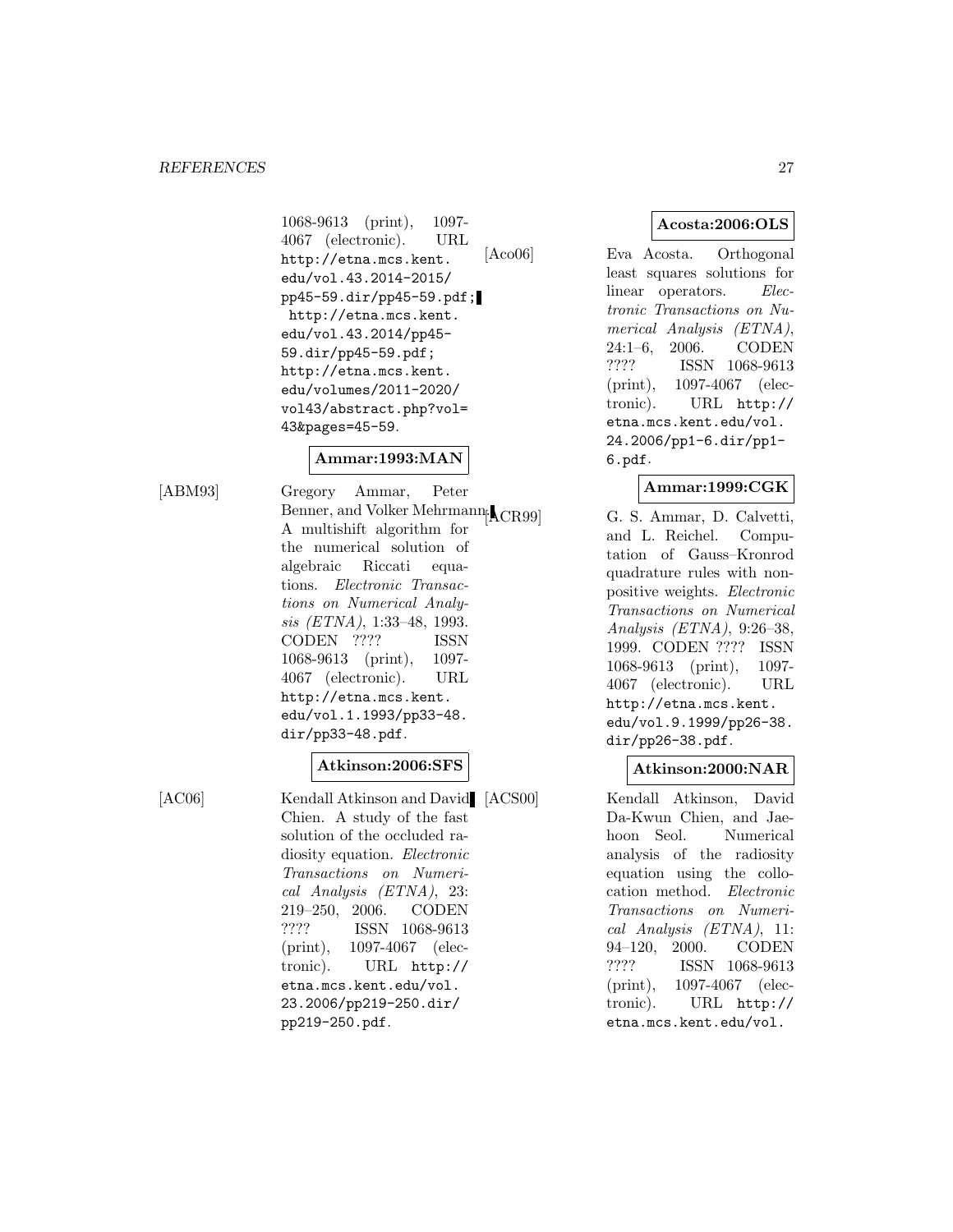11.2000/pp94-120.dir/ pp94-120.pdf.

# **Armentano:2004:ALB**

[AD04] María G. Armentano and Ricardo G. Durán. Asymptotic lower bounds for eigenvalues by nonconforming finite element methods. Electronic Transactions on Numerical Analysis (ETNA), 17:93–101, 2004. CODEN ???? ISSN 1068-9613 (print), 1097-4067 (electronic). URL http:// etna.mcs.kent.edu/vol. 17.2004/pp93-101.dir/ pp93-101.pdf.

# **Arioli:2008:UFO**

[AD09] M. Arioli and I. S. Duff. Using FGMRES to obtain backward stability in mixed precision. Electronic Transactions on Numerical Analysis (ETNA), 33: 31–44, 2008–2009. CO-DEN ???? ISSN 1068-9613 (print), 1097-4067 (electronic). URL http:// etna.mcs.kent.edu/vol. 33.2008-2009/pp31-44. dir/pp31-44.pdf.

# **Adewole:2017:AOC**

[Ade17] Matthew O. Adewole. Almost optimal convergence of FEM-FDM for a linear parabolic interface problem. Electronic Transactions on Numerical Analysis (ETNA), 46:337–358, 2017. CODEN ???? ISSN

1068-9613 (print), 1097- 4067 (electronic). URL http://etna.mcs.kent. edu/vol.46.2017/pp337- 358.dir/pp337-358.pdf; http://etna.mcs.kent. edu/volumes/2011-2020/ vol46/abstract.php?vol= 46&pages=337-358.

# **Asvadurov:2007:OGA**

[ADM07] S. Asvadurov, V. Druskin, and S. Moskow. Optimal grids for anisotropic problems. Electronic Transactions on Numerical Analysis  $(ETNA)$ , 26:55–81, 2007. CODEN ???? ISSN 1068-9613 (print), 1097- 4067 (electronic). URL http://etna.mcs.kent. edu/vol.26.2007/pp55- 81.dir/pp55-81.pdf.

# **Anton:2014:WSS**

[ADW15] Cristina Anton, Jian Deng, and Yau Shu Wong. Weak symplectic schemes for stochastic Hamiltonian equations. Electronic Transactions on Numerical Analysis (ETNA), 43:1–20, 2014– 2015. CODEN ???? ISSN 1068-9613 (print), 1097- 4067 (electronic). URL http://etna.mcs.kent. edu/vol.43.2014/pp1-20. dir/pp1-20.pdf; http: //etna.mcs.kent.edu/volumes/ 2011-2020/vol43/abstract. php?vol=43&pages=1-20.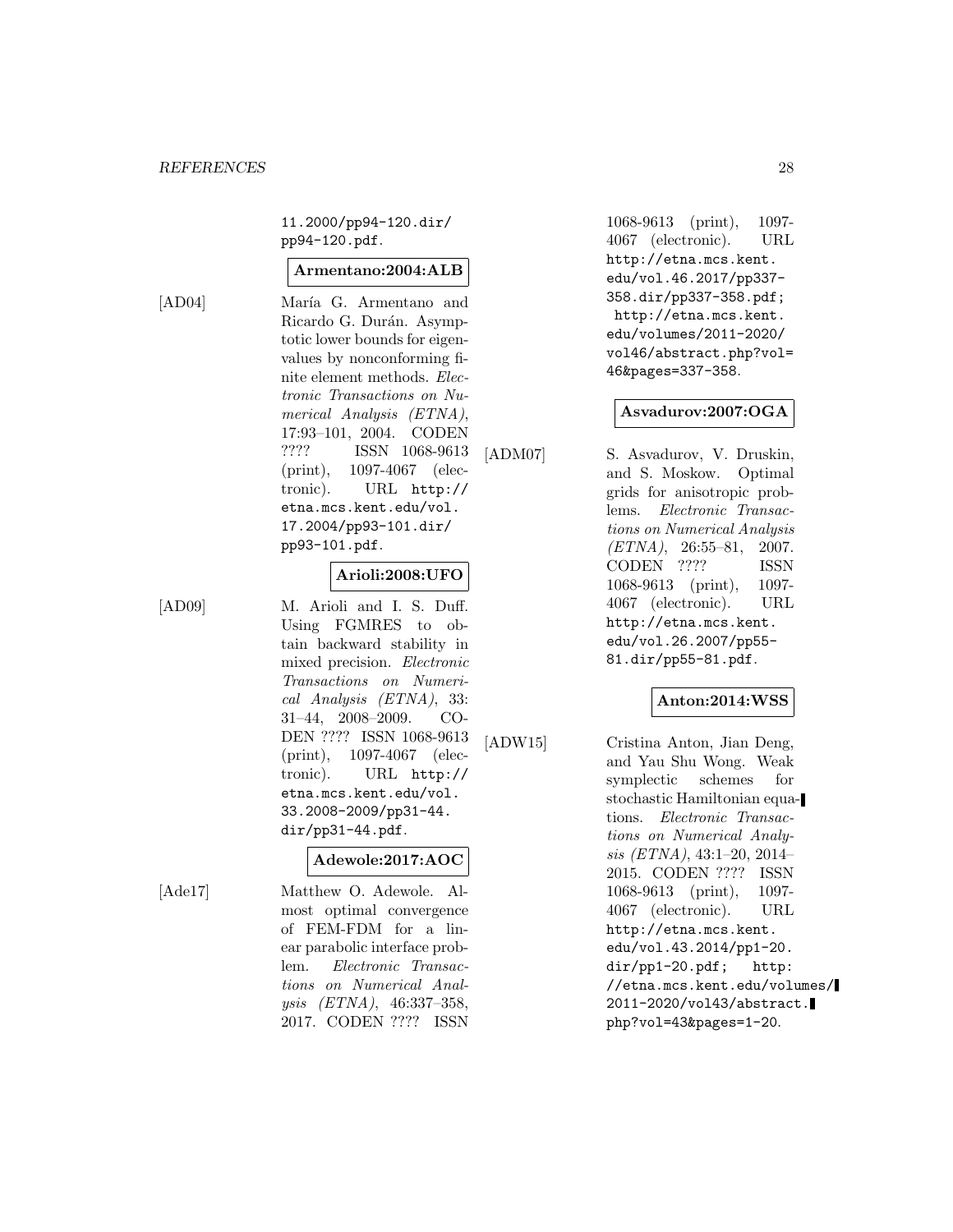# **Afanasjew:2007:GSD**

[AEEG08] M. Afanasjew, M. Eiermann, O. G. Ernst, and S. Güttel. A generalization of the steepest descent method for matrix functions. Electronic Transactions on Numerical Analysis (ETNA), 28: 206–222, 2007–2008. CO-DEN ???? ISSN 1068-9613 (print), 1097-4067 (electronic). URL http:// etna.mcs.kent.edu/vol. 28.2007-2008/pp206-222. dir/pp206-222.pdf. Special volume for Gene Golub.

# **Alefeld:2004:ETK**

[AFHM04] Götz Alefeld, Andreas Frommer, Gerhard Heindl, and Jan Mayer. On the existence theorems of Kantorovich, Miranda and Borsuk. Electronic Transactions on Numerical Analysis (ETNA), 17:102–111, 2004. CODEN ???? ISSN 1068- 9613 (print), 1097-4067 (electronic). URL http:/ /etna.mcs.kent.edu/vol. 17.2004/pp102-111.dir/ pp102-111.pdf.

# **Amstutz:2019:TDN**

[AG19] Samuel Amstutz and Peter Gangl. Topological derivative for the nonlinear magnetostatic problem. Electronic Transactions on Numerical Analysis (ETNA), 51:169–218, 2019. CODEN ???? ISSN

1068-9613 (print), 1097- 4067 (electronic). URL http://etna.mcs.kent. edu/vol.51.2019/pp169- 218.dir/pp169-218.pdf; http://etna.mcs.kent. edu/volumes/2011-2020/ vol51/abstract.php?vol= 51&pages=169-218.

# **Ascher:2003:MMD**

[AH03] U. M. Ascher and E. Haber. A multigrid method for distributed parameter estimation problems. Electronic Transactions on Numerical Analysis (ETNA), 15:1–17, 2003. CODEN ???? ISSN 1068-9613 (print), 1097-4067 (electronic). URL http:// etna.mcs.kent.edu/vol. 15.2003/pp1-17.dir/pp1- 17.pdf.

# **Atkinson:2004:NSS**

[AH04] Kendall Atkinson and Weimin Han. On the numerical solution of some semilinear elliptic problems. Electronic Transactions on Numerical Analysis (ETNA), 17:206–217, 2004. CODEN ???? ISSN 1068-9613 (print), 1097-4067 (electronic). URL http:// etna.mcs.kent.edu/vol. 17.2004/pp206-217.dir/ pp206-217.pdf.

# **Atkinson:2010:SME**

[AH10] Kendall Atkinson and Olaf Hansen. A spectral method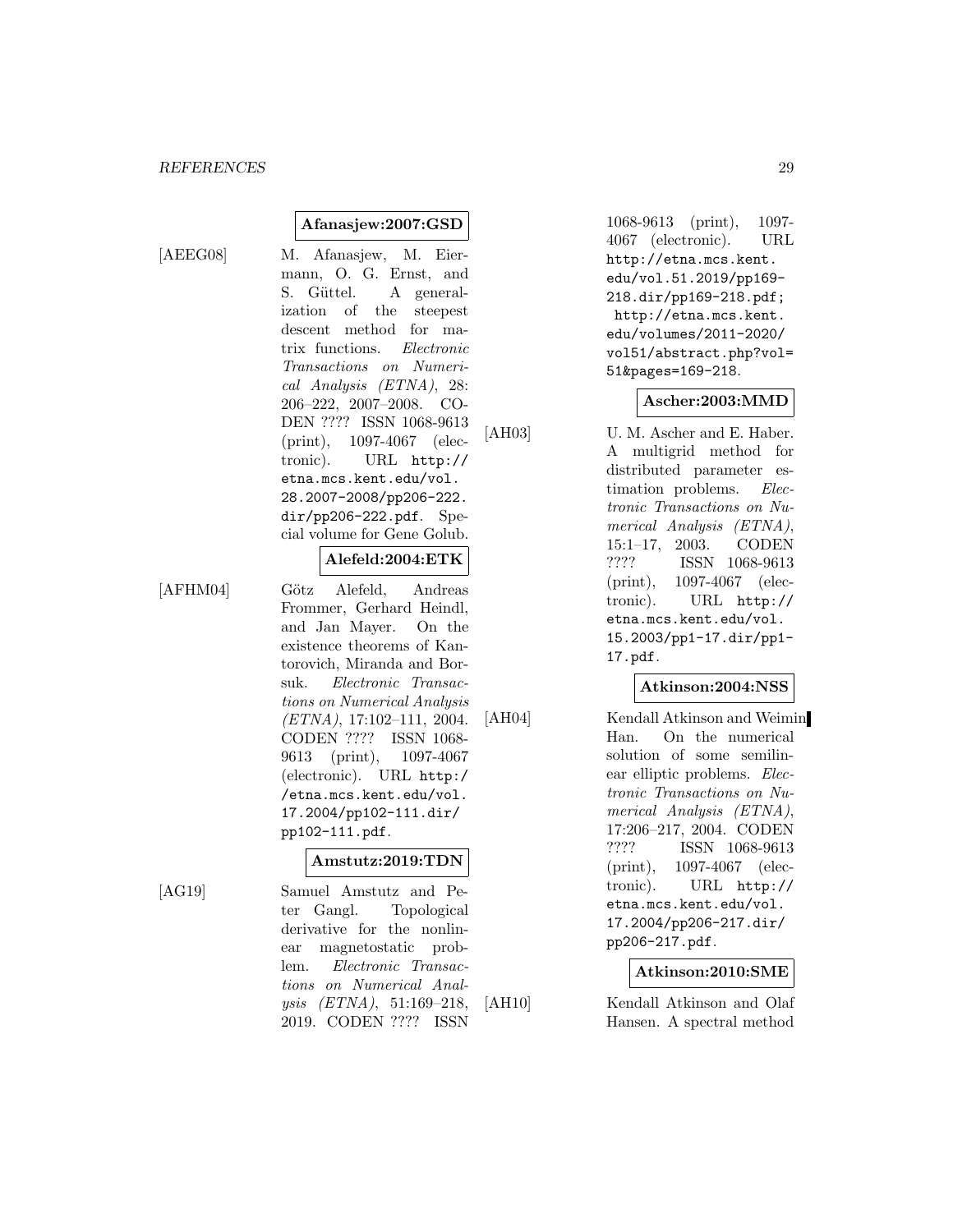for the eigenvalue problem for elliptic equations. Electronic Transactions on Numerical Analysis (ETNA), 37:386–412, 2010. CODEN ???? ISSN 1068-9613 (print), 1097-4067 (electronic).

# **Atkinson:2012:CDM**

[AH12] Kendall Atkinson and Olaf Hansen. Creating domain mappings. Electronic Transactions on Numerical Analysis (ETNA), 39: 202–230, 2012. CODEN ???? ISSN 1068-9613 (print), 1097-4067 (electronic). URL http:// etna.mcs.kent.edu/vol. 39.2012/pp202-230.dir/.

# **Ahmad:2019:PAP**

[Ahm19] Sk. Safique Ahmad. Perturbation analysis for palindromic and anti-palindromic nonlinear eigenvalue problems. Electronic Transactions on Numerical Analysis  $(ETNA)$ , 51:151-168, 2019. CODEN ???? ISSN 1068-9613 (print), 1097- 4067 (electronic). URL http://etna.mcs.kent. edu/vol.51.2019/pp151- 168.dir/pp151-168.pdf; http://etna.mcs.kent. edu/volumes/2011-2020/ vol51/abstract.php?vol= 51&pages=151-168.

# **Addam:2017:BHP**

[AHS17] M. Addam, M. Heyouni,

and H. Sadok. The block Hessenberg process for matrix equations. Electronic Transactions on Numerical Analysis (ETNA), 46:460–473, 2017. CO-DEN ???? ISSN 1068-9613 (print), 1097- 4067 (electronic). URL http://etna.mcs.kent. edu/vol.46.2017/pp460- 473.dir/pp460-473.pdf; http://etna.mcs.kent. edu/volumes/2011-2020/ vol46/abstract.php?vol= 46&pages=460-473.

# **Atakishiyev:2006:DPO**

[AK06] N. M. Atakishiyev and U. Klimyk. Duality of q-polynomials, orthogonal on countable sets of points. Electronic Transactions on Numerical Analysis (ETNA), 24:108–180, 2006. CODEN ???? ISSN 1068- 9613 (print), 1097-4067 (electronic). URL http:/ /etna.mcs.kent.edu/vol. 24.2006/pp108-180.dir/ pp108-180.pdf.

# **Axelsson:2009:CNA**

[AK10] Owe Axelsson and János Karátson. Condition number analysis for various forms of block matrix preconditioners. Electronic Transactions on Numerical Analysis (ETNA), 36: 168–194, 2009–2010. CO-DEN ???? ISSN 1068-9613 (print), 1097-4067 (elec-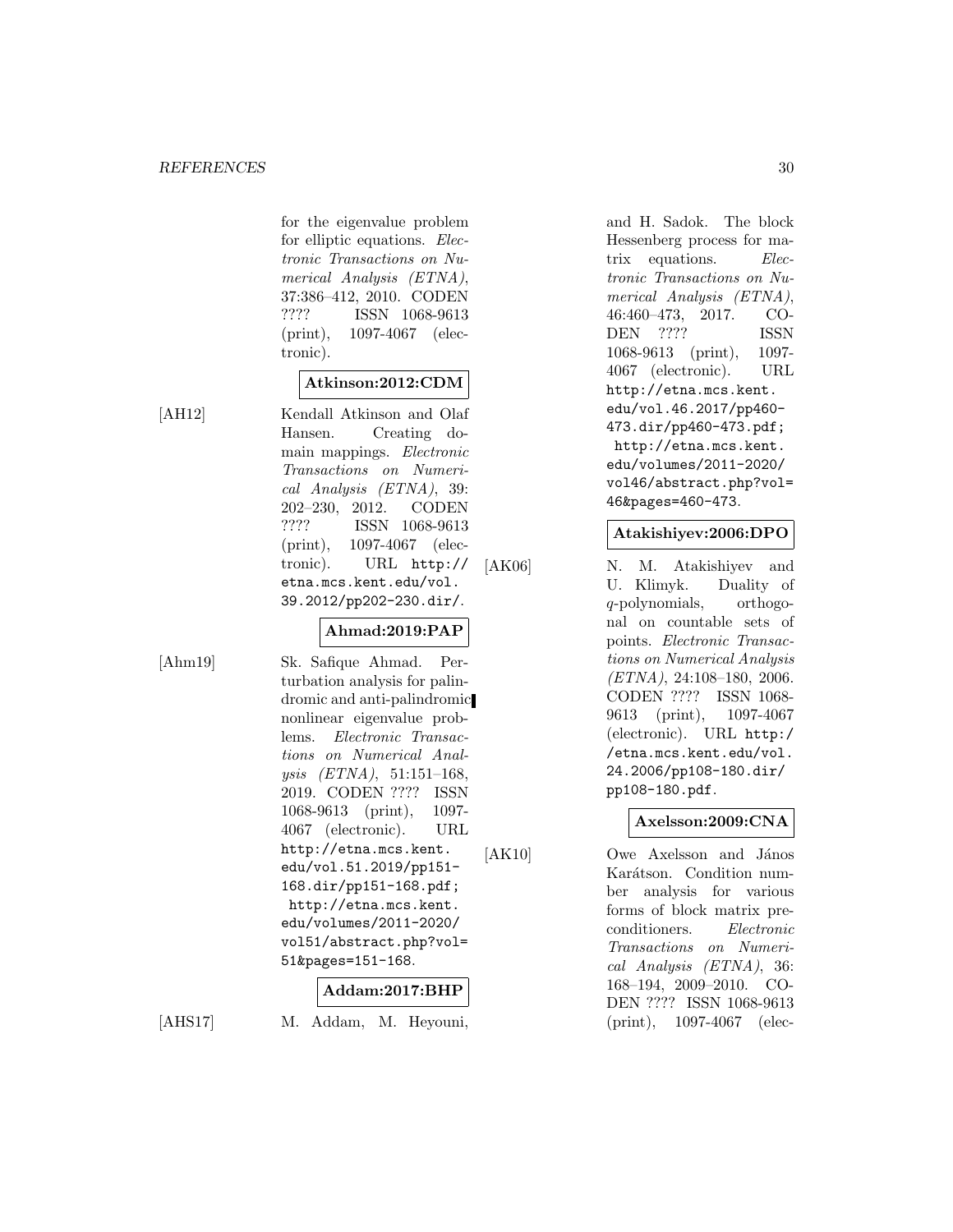tronic). URL http:// etna.mcs.kent.edu/vol. 36.2009-2010/pp168-194. dir/pp168-194.pdf; http: //etna.mcs.kent.edu/volumes/ 2001-2010/vol36/abstract. php?vol=36&pages=168- 194.

**Arioli:2007:SCM**

[AL08] M. Arioli and D. Loghin. Stopping criteria for mixed finite element problems. Electronic Transactions on Numerical Analysis (ETNA), 29:178–192, 2007–2008. CODEN ???? ISSN 1068- 9613 (print), 1097-4067 (electronic). URL http:/ /etna.mcs.kent.edu/vol. 29.2007-2008/pp178-192. dir/pp178-192.pdf.

# **Angulo:2008:DSG**

[AL09] Wilfredo Angulo and Hilda López. On the discrete solution of the generalized Stokes problem in one time-step for two phase flow. Electronic Transactions on Numerical Analysis (ETNA), 34: 170–186, 2008–2009. CO-DEN ???? ISSN 1068-9613 (print), 1097-4067 (electronic). URL http:// etna.mcs.kent.edu/vol. 34.2008-2009/pp170-186. dir/pp170-186.pdf.

# **Arioli:2006:NPA**

[AM06] M. Arioli and G. Manzini. A network programming approach in solving Darcy's equations by mixed finiteelement methods. Electronic Transactions on Numerical Analysis (ETNA), 22:41–70, 2006. CO-DEN ???? ISSN 1068-9613 (print), 1097- 4067 (electronic). URL http://etna.mcs.kent. edu/vol.22.2006/pp41- 70.dir/pp41-70.pdf.

# **Ahmad:2011:PAC**

Sk. Safique Ahmad and Volker Mehrmann. Perturbation analysis for complex symmetric, skew symmetric, even and odd matrix polynomials. Electronic Transactions on Numerical Analysis (ETNA), 38: 275–302, 2011. CODEN ???? ISSN 1068-9613 (print), 1097-4067 (electronic). URL http:// etna.mcs.kent.edu/vol. 38.2011/pp275-302.dir/ pp275-302.pdf.

# **Arioli:2006:DVM**

[AMRT06] M. Arioli, J. Maryška, M. Rozložník, and M. Tůma. Dual variable methods for mixed-hybrid finite element approximation of the potential fluid flow problem in porous media. Electronic Transactions on Numerical Analysis (ETNA), 22:17–40, 2006. CODEN ???? ISSN 1068-9613 (print), 1097- 4067 (electronic). URL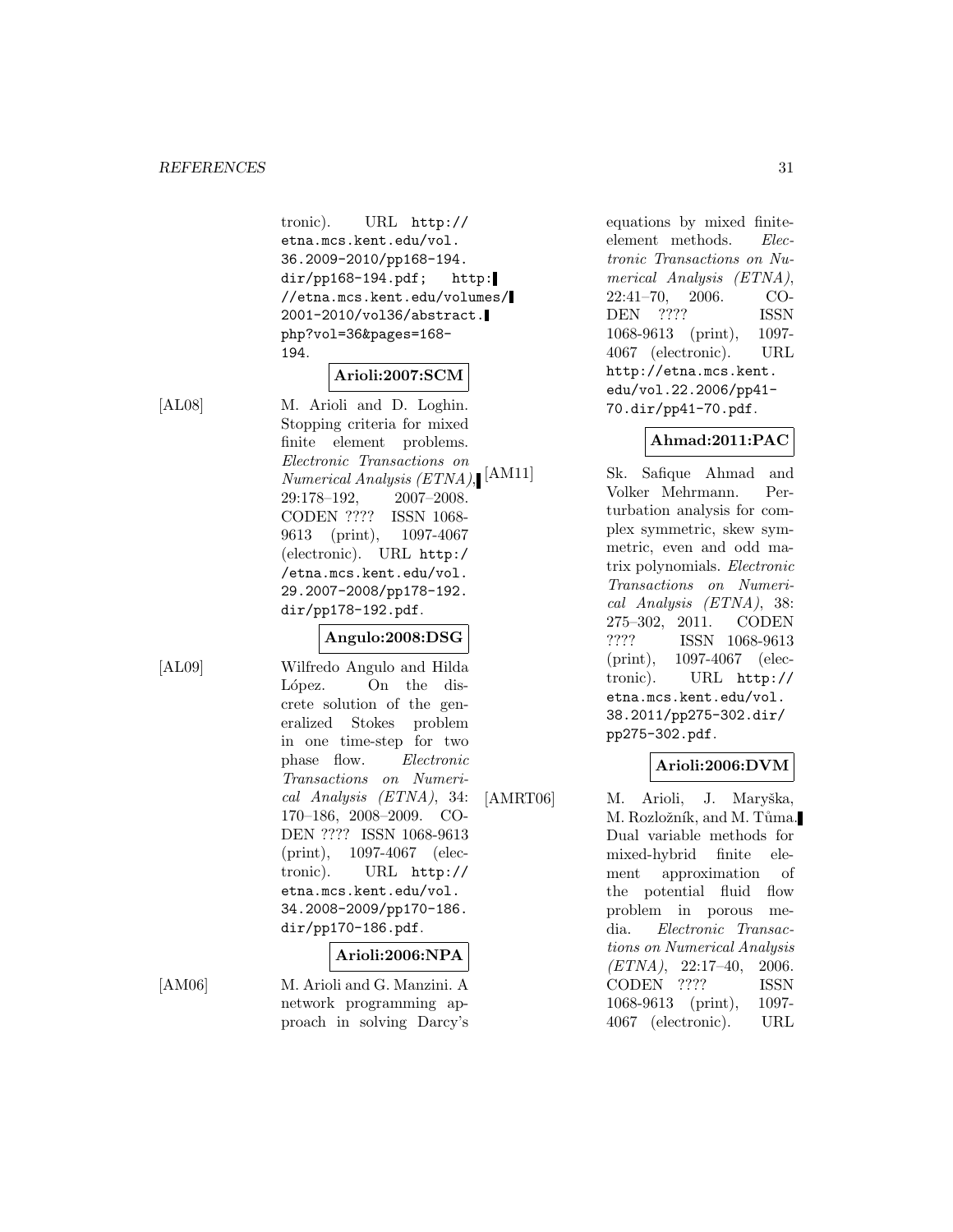http://etna.mcs.kent. edu/vol.22.2006/pp17- 40.dir/pp17-40.pdf.

# **Aurentz:2015:FSU**

[AMVW15] Jared L. Aurentz, Thomas Mach, Raf Vandebril, and David S. Watkins. Fast and stable unitary QR algorithm. Electronic Transactions on Numerical Analysis (ETNA), 44:327–341, 2015. CODEN ???? ISSN 1068-9613 (print), 1097- 4067 (electronic). URL http://etna.mcs.kent. edu/vol.44.2015/pp327- 341.dir/pp327-341.pdf; http://etna.mcs.kent. edu/volumes/2011-2020/ vol44/abstract.php?vol= 44&pages=327-341.

# **Aurentz:2017:CES**

[AMVW17] Jared L. Aurentz, Thomas Mach, Raf Vandebril, and David S. Watkins. Computing the eigenvalues of symmetric tridiagonal matrices via a Cayley transformation. Electronic Transactions on Numerical Analysis (ETNA), 46:447–459, 2017. CODEN ???? ISSN 1068-9613 (print), 1097- 4067 (electronic). URL http://etna.mcs.kent. edu/vol.46.2017/pp447- 459.dir/pp447-459.pdf; http://etna.mcs.kent. edu/volumes/2011-2020/ vol46/abstract.php?vol= 46&pages=447-459.

#### **Alvarez-Nodarse:2007:FHT**

 $[\hat{\text{ANACS}}07]$  R.  $\hat{\text{Alvarez-Nodarse}}$ , N. M. Atakishiyev, and R. S. Costas-Santos. Factorization of the hypergeometrictype difference equation on the uniform lattice. Electronic Transactions on Numerical Analysis (ETNA), 27:34–50, 2007. CO-DEN ???? ISSN 1068-9613 (print), 1097- 4067 (electronic). URL http://etna.mcs.kent. edu/vol.27.2007/pp34- 50.dir/pp34-50.pdf.

# **Alvarez-Nodarse:2006:RRR**

 $[\text{ANCQ06}]$  R.  $\text{Alvarez-Nodarse}, \text{ J. L.}$ Cardoso, and N. R. Quintero. On recurrence relations for radial wave functions for the N-th dimensional oscillators and hydrogenlike atoms: analytical and numerical study. Electronic Transactions on Numerical Analysis (ETNA), 24:7–23, 2006. CODEN ???? ISSN 1068-9613 (print), 1097-4067 (electronic). URL http:// etna.mcs.kent.edu/vol. 24.2006/pp7-23.dir/pp7- 23.pdf.

# **Anonymous:2009:TCAa**

[Ano09a] Anonymous. Table of contents and abstracts. Electronic Transactions on Numerical Analysis (ETNA), 35:??, 2009. CODEN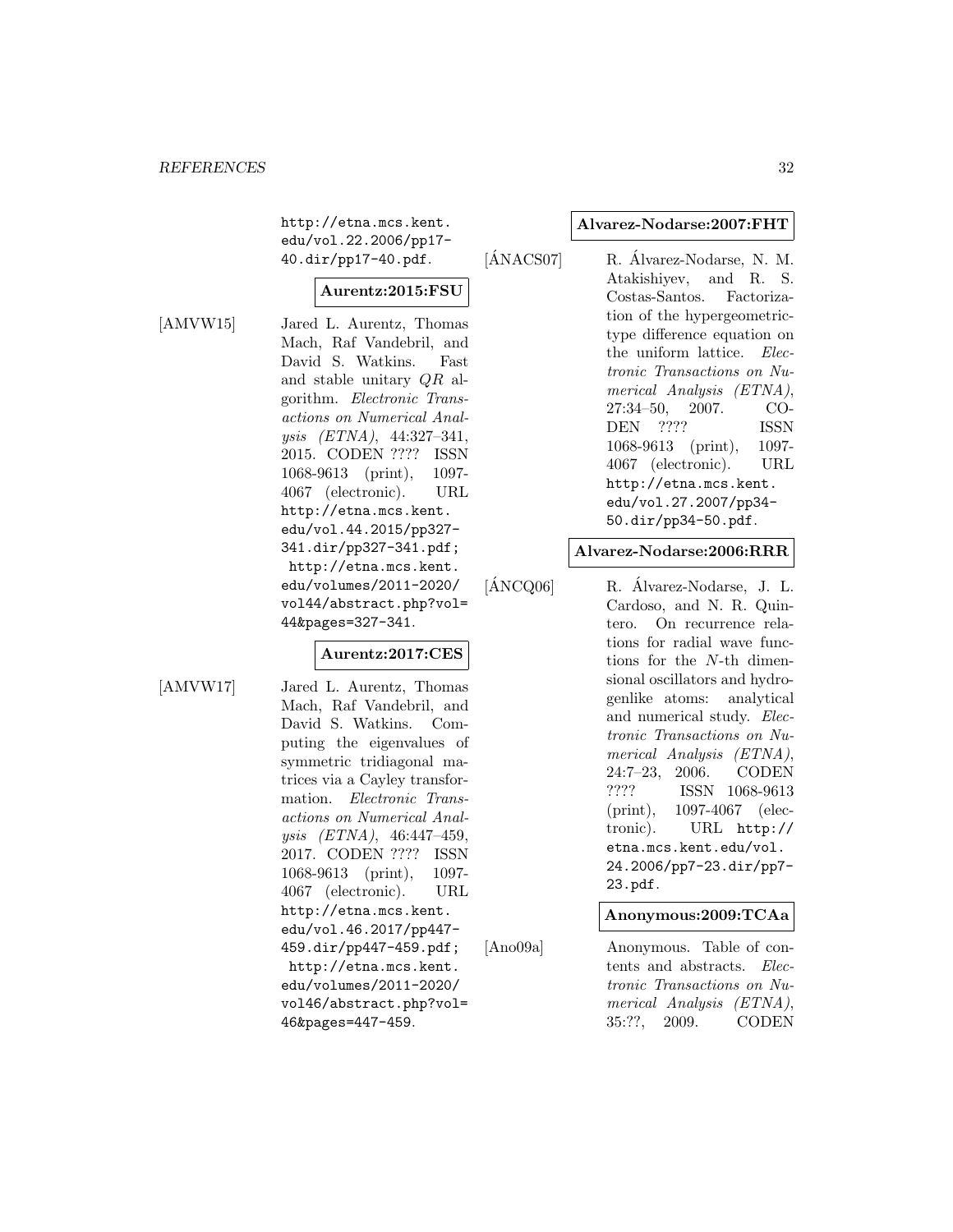#### *REFERENCES* 33

???? ISSN 1068-9613 (print), 1097-4067 (electronic). URL http:// etna.mcs.kent.edu/vol. 35.2009/contents.pdf.

# **Anonymous:2009:TPa**

[Ano09b] Anonymous. Title page. Electronic Transactions on Numerical Analysis (ETNA), 35:??, 2009. CODEN ???? ISSN 1068-9613 (print), 1097-4067 (electronic). URL http:// etna.mcs.kent.edu/vol. 35.2009/title\_page.pdf.

# **Anonymous:2009:P**

[Ano10a] Anonymous. Preface. Electronic Transactions on Numerical Analysis (ETNA), 36:??, 2009–2010. CODEN ???? ISSN 1068-9613 (print), 1097-4067 (electronic). URL http:// etna.mcs.kent.edu/vol. 36.2009-2010/preface. pdf.

# **Anonymous:2009:TCAb**

[Ano10b] Anonymous. Table of contents and abstracts. Electronic Transactions on Numerical Analysis (ETNA), 36:??, 2009–2010. CODEN ???? ISSN 1068-9613 (print), 1097-4067 (electronic). URL http:// etna.mcs.kent.edu/vol. 36.2009-2010/contents. pdf.

#### **Anonymous:2009:TPb**

[Ano10c] Anonymous. Title page. Electronic Transactions on Numerical Analysis (ETNA), 36:??, 2009–2010. CO-DEN ???? ISSN 1068-9613 (print), 1097- 4067 (electronic). URL http://etna.mcs.kent. edu/vol.36.2009-2010/ title\_page.pdf.

# **Anonymous:2013:TCA**

[Ano13a] Anonymous. Table of contents and abstracts. Electronic Transactions on Numerical Analysis (ETNA), 40:??, 2013. CODEN ???? ISSN 1068-9613 (print), 1097-4067 (electronic).

# **Anonymous:2013:TP**

[Ano13b] Anonymous. Title page. Electronic Transactions on Numerical Analysis (ETNA), 40:??, 2013. CODEN ???? ISSN 1068-9613 (print), 1097-4067 (electronic).

# **Anonymous:2014:Pa**

[Ano14a] Anonymous. Preface. Electronic Transactions on Numerical Analysis (ETNA), 42:??, 2014. CODEN ???? ISSN 1068-9613 (print), 1097-4067 (electronic). URL http:// etna.mcs.kent.edu/vol. 42.2014/preface.pdf.

# **Anonymous:2014:Pb**

[Ano14b] Anonymous. Preface. Electronic Transactions on Nu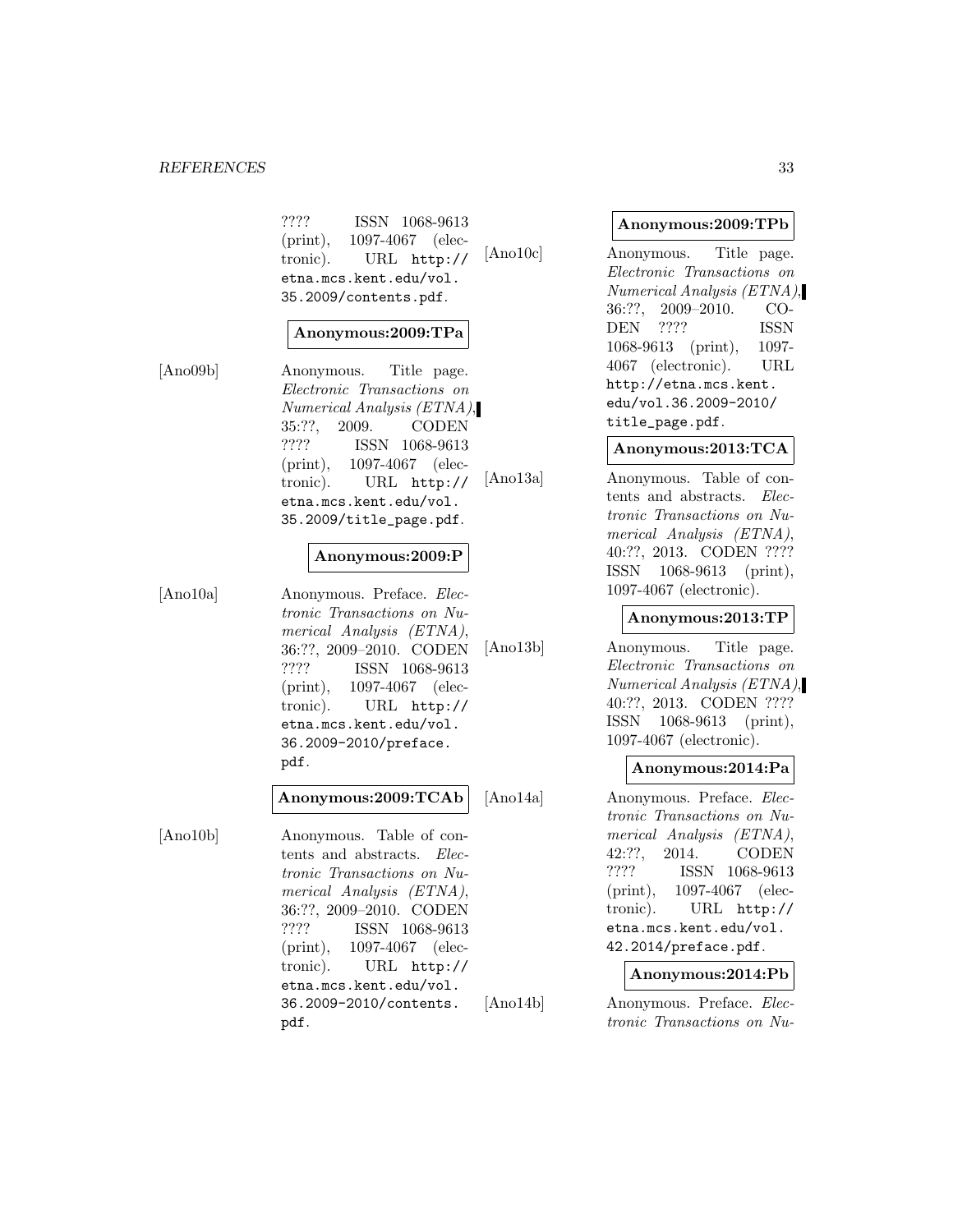merical Analysis (ETNA), 42:??, 2014. CODEN ???? ISSN 1068-9613 (print), 1097-4067 (electronic). URL http:// etna.mcs.kent.edu/vol. 42.2014/preface.pdf.

# **Anonymous:2014:TCAa**

[Ano14c] Anonymous. Table of contents and abstracts. Electronic Transactions on Numerical Analysis (ETNA), 41:??, 2014. CODEN ???? ISSN 1068-9613 (print), 1097-4067 (electronic). URL http:// etna.mcs.kent.edu/vol. 41.2014/contents.pdf.

# **Anonymous:2014:TPa**

[Ano14d] Anonymous. Title page. Electronic Transactions on Numerical Analysis (ETNA), 41:??, 2014. CODEN ???? ISSN 1068-9613 (print), 1097-4067 (electronic). URL http:// etna.mcs.kent.edu/vol. 41.2014/title\_page.pdf.

# **Anonymous:2014:P**

[Ano15a] Anonymous. Preface. Electronic Transactions on Numerical Analysis (ETNA), 43:??, 2014–2015. CODEN ???? ISSN 1068-9613 (print), 1097-4067 (electronic). URL http:// etna.mcs.kent.edu/vol. 43.2014-2015/preface. pdf.

# **Anonymous:2014:TCAb**

[Ano15b] Anonymous. Table of contents and abstracts. Electronic Transactions on Numerical Analysis (ETNA), 43:??, 2014–2015. CODEN ???? ISSN 1068-9613 (print), 1097-4067 (electronic). URL http:// etna.mcs.kent.edu/vol. 43.2014-2015/contents. pdf.

# **Anonymous:2014:TPb**

[Ano15c] Anonymous. Title page. Electronic Transactions on Numerical Analysis (ETNA), 43:??, 2014–2015. CO-DEN ???? ISSN 1068-9613 (print), 1097- 4067 (electronic). URL http://etna.mcs.kent. edu/vol.43.2014-2015/ title\_page.pdf.

#### **Anonymous:2015:TCA**

[Ano15d] Anonymous. Table of contents and abstracts. Electronic Transactions on Numerical Analysis (ETNA), 44:??, 2015. CODEN ???? ISSN 1068-9613 (print), 1097-4067 (electronic). URL http:// etna.mcs.kent.edu/vol. 44.2015/contents.pdf.

# **Anonymous:2015:TP**

[Ano15e] Anonymous. Title page. Electronic Transactions on Numerical Analysis (ETNA), 44:??, 2015. CODEN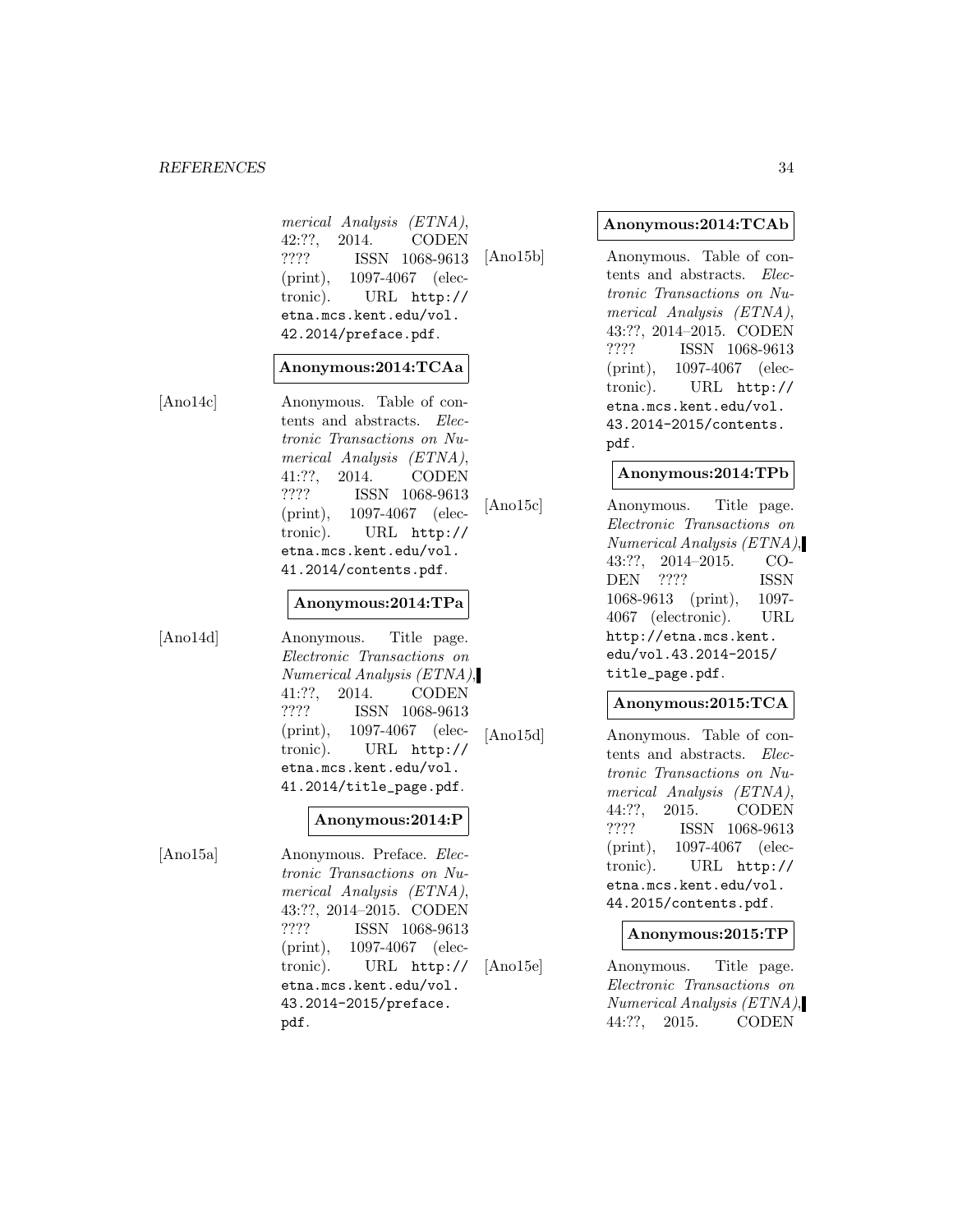#### *REFERENCES* 35

???? ISSN 1068-9613 (print), 1097-4067 (electronic). URL http:// etna.mcs.kent.edu/vol. 44.2015/title\_page.pdf.

# **Anonymous:2016:TCA**

[Ano16] Anonymous. Table of contents and abstracts. Electronic Transactions on Numerical Analysis (ETNA), 45:??, 2016. CODEN ???? ISSN 1068-9613 (print), 1097-4067 (electronic). URL http:// etna.mcs.kent.edu/vol. 45.2016/contents.pdf.

# **Anonymous:2017:P**

[Ano17a] Anonymous. Preface. Electronic Transactions on Numerical Analysis (ETNA), 47:??, 2017. CODEN ???? ISSN 1068-9613 (print), 1097-4067 (electronic). URL http:// etna.mcs.kent.edu/vol. 47.2017/preface.pdf.

### **Anonymous:2017:TCAa**

[Ano17b] Anonymous. Table of contents and abstracts. Electronic Transactions on Numerical Analysis (ETNA), 46:??, 2017. CODEN ???? ISSN 1068-9613 (print), 1097-4067 (electronic). URL http:// etna.mcs.kent.edu/vol. 46.2017/contents.pdf.

#### **Anonymous:2017:TCAb**

[Ano17c] Anonymous. Table of contents and abstracts. Electronic Transactions on Numerical Analysis (ETNA), 47:??, 2017. CODEN ???? ISSN 1068-9613 (print), 1097-4067 (electronic). URL http:// etna.mcs.kent.edu/vol. 47.2017/contents.pdf.

# **Anonymous:2017:TPa**

[Ano17d] Anonymous. Title page. Electronic Transactions on Numerical Analysis (ETNA), 46:??, 2017. CODEN ???? ISSN 1068-9613 (print), 1097-4067 (electronic). URL http:// etna.mcs.kent.edu/vol. 46.2017/title\_page.pdf.

# **Anonymous:2017:TPb**

[Ano17e] Anonymous. Title page. Electronic Transactions on Numerical Analysis (ETNA), 47:??, 2017. CODEN ???? ISSN 1068-9613 (print), 1097-4067 (electronic). URL http:// etna.mcs.kent.edu/vol. 47.2017/title\_page.pdf.

#### **Anonymous:2018:Pa**

[Ano18a] Anonymous. Preface. Electronic Transactions on Numerical Analysis (ETNA), 49:??, 2018. CODEN ???? ISSN 1068-9613 (print), 1097-4067 (electronic). URL http://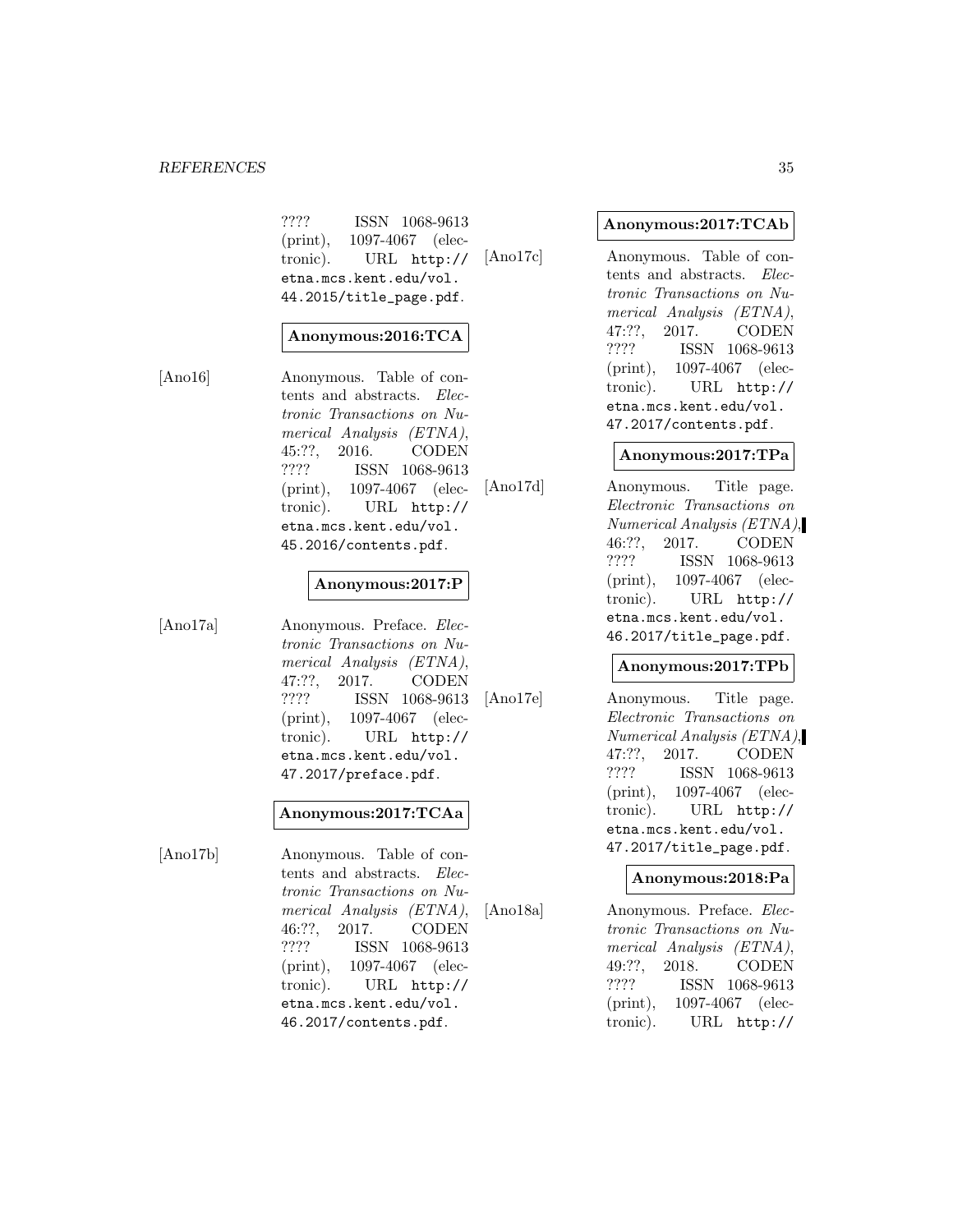etna.mcs.kent.edu/vol. 49.2018/preface.pdf.

#### **Anonymous:2018:Pb**

[Ano18b] Anonymous. Preface. Electronic Transactions on Numerical Analysis (ETNA), 50:??, 2018. CODEN ???? ISSN 1068-9613 (print), 1097-4067 (electronic). URL http:// etna.mcs.kent.edu/vol. 50.2018/preface.pdf.

# **Anonymous:2018:TCA**

[Ano18c] Anonymous. Table of contents and abstracts. Electronic Transactions on Numerical Analysis (ETNA), 50:??, 2018. CODEN ???? ISSN 1068-9613 (print), 1097-4067 (electronic). URL http:// etna.mcs.kent.edu/vol. 50.2018/contents.pdf.

# **Anonymous:2018:TP**

[Ano18d] Anonymous. Title page. Electronic Transactions on Numerical Analysis (ETNA), 50:??, 2018. CODEN ???? ISSN 1068-9613 (print), 1097-4067 (electronic). URL http:// etna.mcs.kent.edu/vol. 50.2018/title\_page.pdf.

# **Anonymous:2019:TCA**

[Ano19a] Anonymous. Table of contents and abstracts. Electronic Transactions on Numerical Analysis (ETNA), 51:??, 2019. CODEN

???? ISSN 1068-9613 (print), 1097-4067 (electronic). URL http:// etna.mcs.kent.edu/vol. 51.2019/contents.pdf.

# **Anonymous:2019:TP**

[Ano19b] Anonymous. Title page. Electronic Transactions on Numerical Analysis (ETNA), 51:??, 2019. CODEN ???? ISSN 1068-9613 (print), 1097-4067 (electronic). URL http:// etna.mcs.kent.edu/vol. 51.2019/title\_page.pdf.

# **Anonymous:2020:YEP**

[Ano20a] Anonymous. 25 years of ETNA: Past, present, and future. Electronic Transactions on Numerical Analysis (ETNA), 53:??, 2020. CO-DEN ???? ISSN 1068-9613 (print), 1097-4067 (electronic). URL http:// etna.mcs.kent.edu/vol. 53.2020/ETNAhistory.pdf.

# **Anonymous:2020:P**

[Ano20b] Anonymous. Preface. Electronic Transactions on Numerical Analysis (ETNA), 53:??, 2020. CODEN ???? ISSN 1068-9613 (print), 1097-4067 (electronic). URL http:// etna.mcs.kent.edu/vol. 53.2020/preface.pdf.

#### **Anonymous:2020:TCA**

[Ano20c] Anonymous. Table of contents and abstracts. Elec-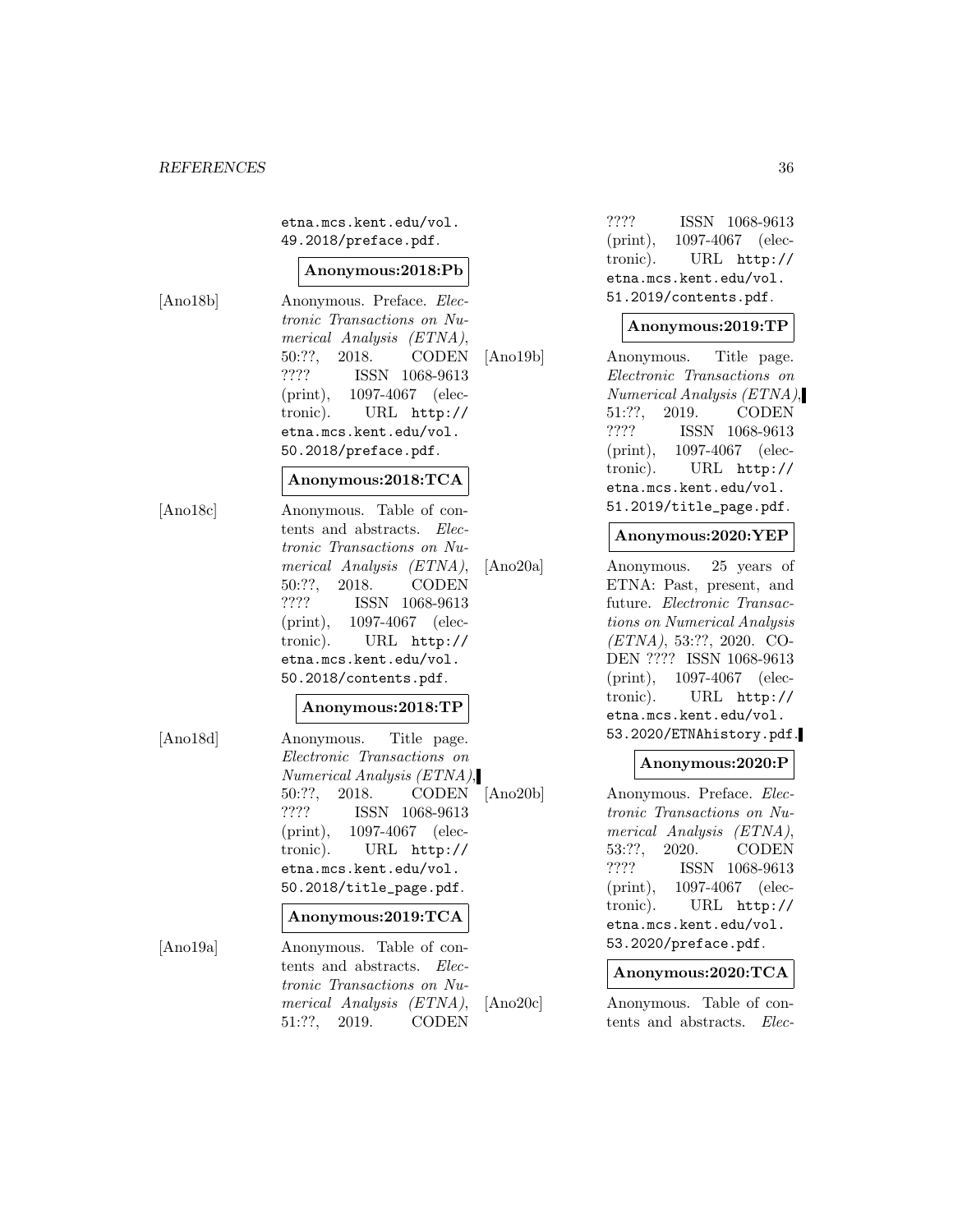tronic Transactions on Numerical Analysis (ETNA), 53:??, 2020. CODEN ???? ISSN 1068-9613 (print), 1097-4067 (electronic). URL http:// etna.mcs.kent.edu/vol. 53.2020/contents.pdf.

#### **Anonymous:2020:TP**

[Ano20d] Anonymous. Title page. Electronic Transactions on Numerical Analysis (ETNA), 53:??, 2020. CODEN ???? ISSN 1068-9613 (print), 1097-4067 (electronic). URL http:// etna.mcs.kent.edu/vol. 53.2020/title\_page.pdf.

#### **Alber:2010:CIB**

[AO10] David M. Alber and Luke N.

Olson. Coarsening invariance and bucket-sorted independent sets for algebraic multigrid. Electronic Transactions on Numerical Analysis (ETNA), 37:367–385, 2010. CODEN ???? ISSN 1068-9613 (print), 1097- 4067 (electronic).

#### **Anitescu:2004:ILE**

[APL04] Mihai Anitescu, Faranak Pahlevani, and William J. Layton. Implicit for local effects and explicit for nonlocal effects is unconditionally stable. Electronic Transactions on Numerical Analysis (ETNA), 18:174–187, 2004. CODEN ???? ISSN 1068- 9613 (print), 1097-4067

(electronic). URL http:/ /etna.mcs.kent.edu/vol. 18.2004/pp174-187.dir/ pp174-187.pdf.

#### **Acevedo:2007:APF**

[AR07] Ramiro Acevedo and Rodolfo Rodríguez. Analysis of the  $A, V - A - \psi$  potential formulation for the eddy current problem in a bounded domain. Electronic Transactions on Numerical Analysis (ETNA), 26:270–284, 2007. CODEN ???? ISSN 1068-9613 (print), 1097-4067 (electronic). URL http:// etna.mcs.kent.edu/vol. 26.2007/pp270-284.dir/ pp270-284.pdf.

#### **Alonso:2009:SAV**

[AR09] Ana Alonso and Anahí Dello Russo. Spectral approximation of variationally formulated eigenvalue problems on curved domains. Electronic Transactions on Numerical Analysis  $(ETNA)$ , 35:69-87, 2009. CODEN ???? ISSN 1068-9613 (print), 1097- 4067 (electronic). URL http://etna.mcs.kent. edu/vol.35.2009/pp69- 87.dir/pp69-87.pdf.

# **Ayaz:2014:NSR**

[AR14] Ulaş Ayaz and Holger Rauhut. Nonuniform sparse recovery with subgaussian matrices. Electronic Trans-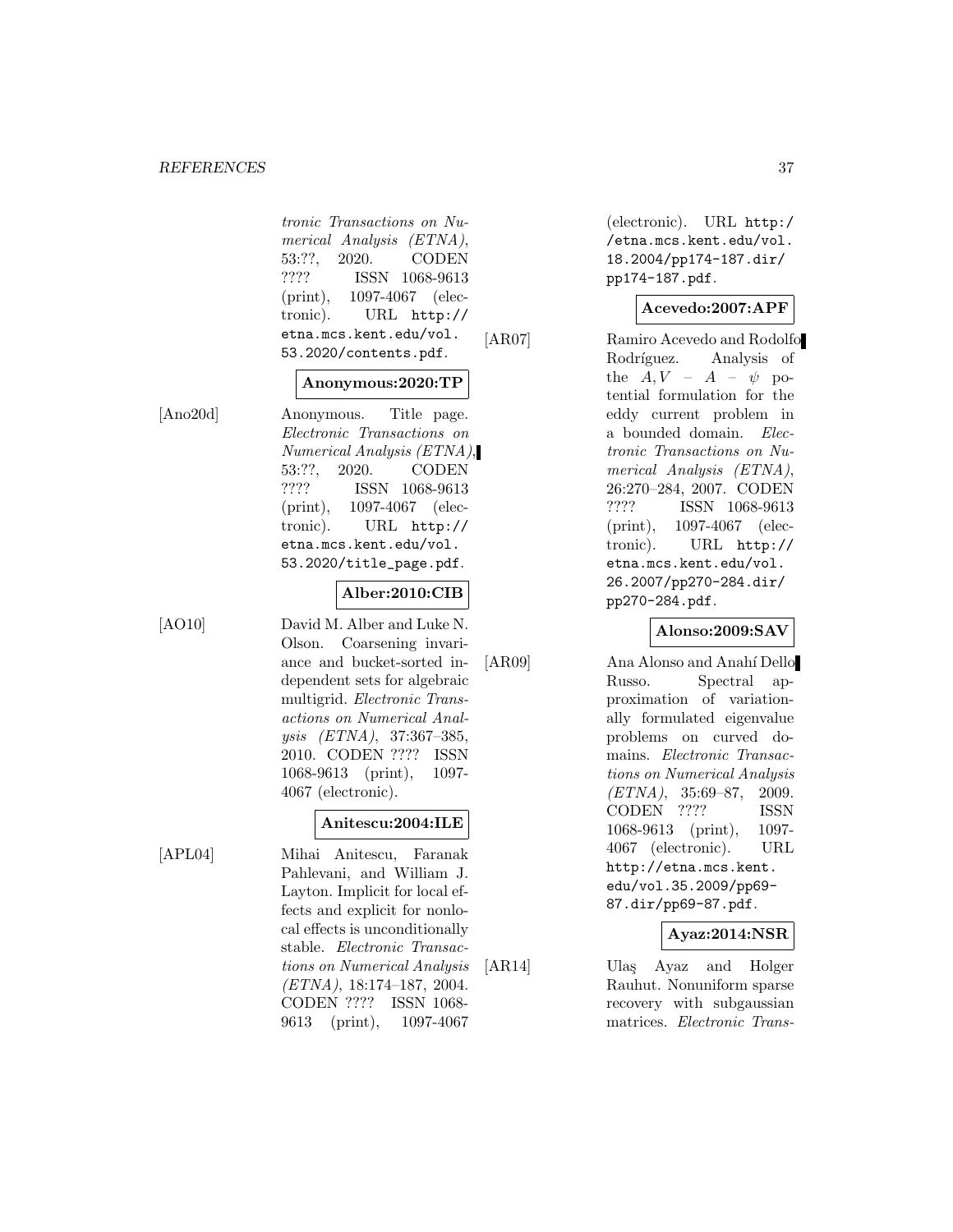#### *REFERENCES* 38

actions on Numerical Analysis (ETNA), 41:167–178, 2014. CODEN ???? ISSN 1068-9613 (print), 1097- 4067 (electronic). URL http://etna.mcs.kent. edu/vol.41.2014/pp167- 178.dir/pp167-178.pdf; http://etna.mcs.kent. edu/volumes/2011-2020/ vol41/abstract.php?vol= 41&pages=167-178.

# **Arevalo:2008:NNC**

[Aré09] Carmen Arévalo. A note on numerically consistent initial values for high index differential-algebraic equations. Electronic Transactions on Numerical Analysis (ETNA), 34: 14–19, 2008–2009. CO-DEN ???? ISSN 1068-9613 (print), 1097-4067 (electronic). URL http:// etna.mcs.kent.edu/vol. 34.2008-2009/pp14-19. dir/pp14-19.pdf.

# **Arvesu:2006:QAS**

[Arv06] Jorge Arvesú. Quantum algebras  $su_q(2)$  and  $su_q(1,1)$  associated with certain q-Hahn polynomials: a revisited approach. Electronic Transactions on Numerical Analysis  $(ETNA), 24:24-44, 2006.$ CODEN ???? ISSN 1068-9613 (print), 1097- 4067 (electronic). URL http://etna.mcs.kent.

edu/vol.24.2006/pp24- 44.dir/pp24-44.pdf.

### **Appleby:2005:LAR**

[AS05a] Glenn Appleby and Dennis C. Smolarski. A linear acceleration row action method for projecting onto subspaces. Electronic Transactions on Numerical Analysis (ETNA), 20:253–275, 2005. CODEN ???? ISSN 1068-9613 (print), 1097-4067 (electronic). URL http:// etna.mcs.kent.edu/vol. 20.2005/pp253-275.dir/ pp253-275.pdf.

**Atkinson:2005:QS**

[AS05b] Kendall Atkinson and Alvise Sommariva. Quadrature over the sphere. Electronic Transactions on Numerical Analysis (ETNA), 20: 104–118, 2005. CODEN ???? ISSN 1068-9613 (print), 1097-4067 (electronic). URL http:// etna.mcs.kent.edu/vol. 20.2005/pp104-118.dir/ pp104-118.pdf.

#### **AlSayedAli:2009:AIS**

[AS09] Mouhamad Al Sayed Ali and Miloud Sadkane. Acceleration of implicit schemes for large systems of nonlinear ODEs. Electronic Transactions on Numerical Analysis (ETNA), 35: 104–117, 2009. CODEN ???? ISSN 1068-9613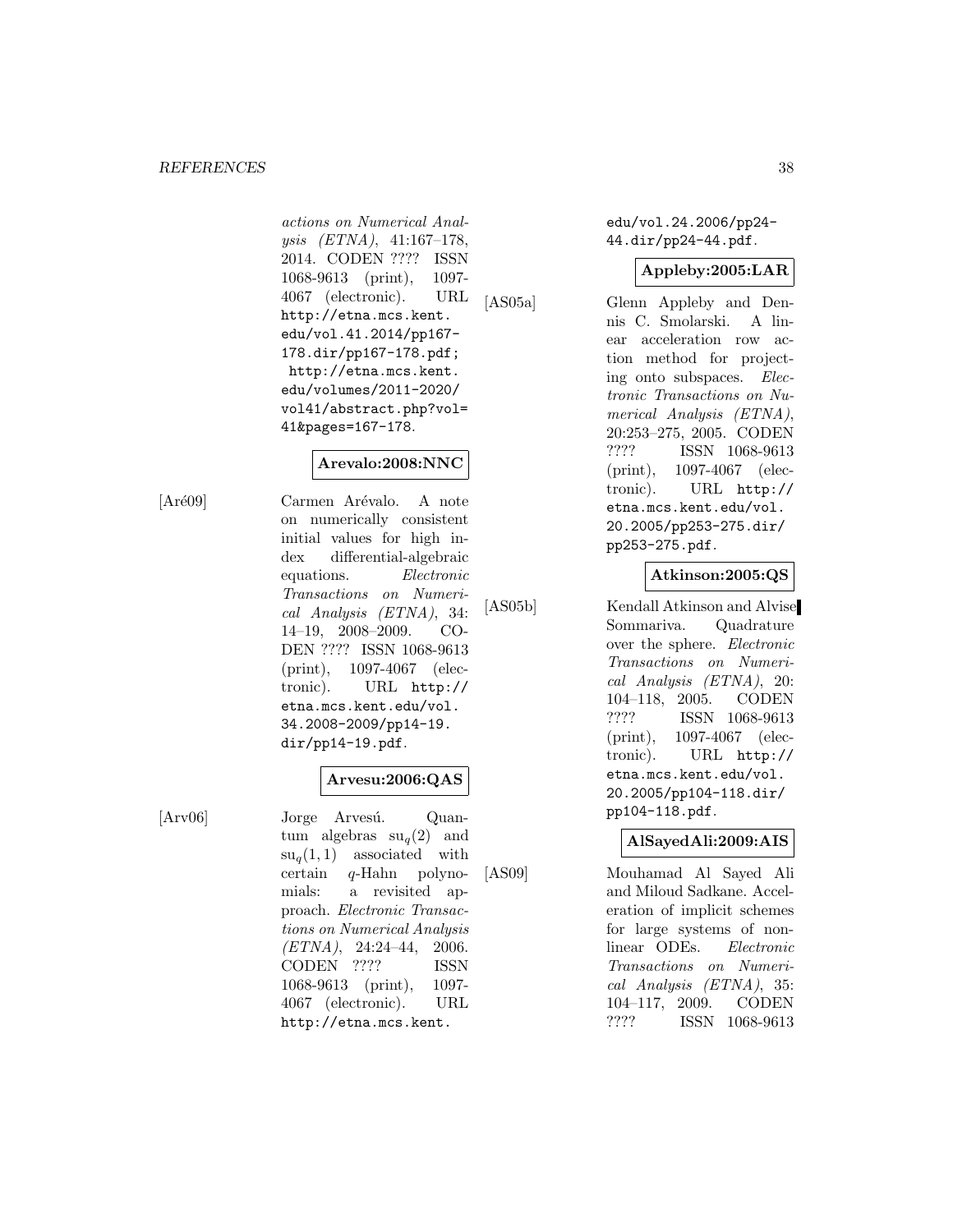(print), 1097-4067 (electronic). URL http:// etna.mcs.kent.edu/vol. 35.2009/pp104-117.dir/ pp104-117.pdf.

#### **AlSayedAli:2012:IPS**

[AS12] Mouhamad Al Sayed Ali and Miloud Sadkane. Improved predictor schemes for large systems of linear ODEs. Electronic Transactions on Numerical Analysis (ETNA), 39:253–270, 2012. CODEN ???? ISSN 1068- 9613 (print), 1097-4067 (electronic). URL http:/ /etna.mcs.kent.edu/vol. 39.2012/pp253-270.dir/.

#### **Andreev:2014:CST**

[AS14] Roman Andreev and Julia Schweitzer. Conditional space-time stability of collocation Runge–Kutta for parabolic evolution equations. Electronic Transactions on Numerical Analysis  $(ETNA)$ , 41:62-80, 2014. CODEN ???? ISSN 1068-9613 (print), 1097- 4067 (electronic). URL http://etna.mcs.kent. edu/vol.41.2014/pp62- 80.dir/pp62-80.pdf; http://etna.mcs.kent. edu/volumes/2011-2020/ vol41/abstract.php?vol= 41&pages=62-80.

#### **Asharabi:2017:AEB**

[Ash17] Rashad M. Asharabi. Approximating eigenvalues of boundary value problems by using the Hermite–Gauss sampling method. Electronic Transactions on Numerical Analysis (ETNA), 46:359–374, 2017. CO-DEN ???? ISSN 1068-9613 (print), 1097- 4067 (electronic). URL http://etna.mcs.kent. edu/vol.46.2017/pp359- 374.dir/pp359-374.pdf; http://etna.mcs.kent. edu/volumes/2011-2020/ vol46/abstract.php?vol= 46&pages=359-374.

# **Atkinson:2004:QSI**

[Atk04] Kendall Atkinson. Quadrature of singular integrands over surfaces. Electronic Transactions on Numerical Analysis (ETNA), 17: 133–150, 2004. CODEN ???? ISSN 1068-9613 (print), 1097-4067 (electronic). URL http:// etna.mcs.kent.edu/vol. 17.2004/pp133-150.dir/ pp133-150.pdf.

# **Aurentz:2015:FAS**

[Aur15] Jared L. Aurentz. Fast algorithms for spectral differentiation matrices. *Elec*tronic Transactions on Numerical Analysis (ETNA), 44:281–288, 2015. CO-DEN ???? ISSN 1068-9613 (print), 1097- 4067 (electronic). URL http://etna.mcs.kent. edu/vol.44.2015/pp281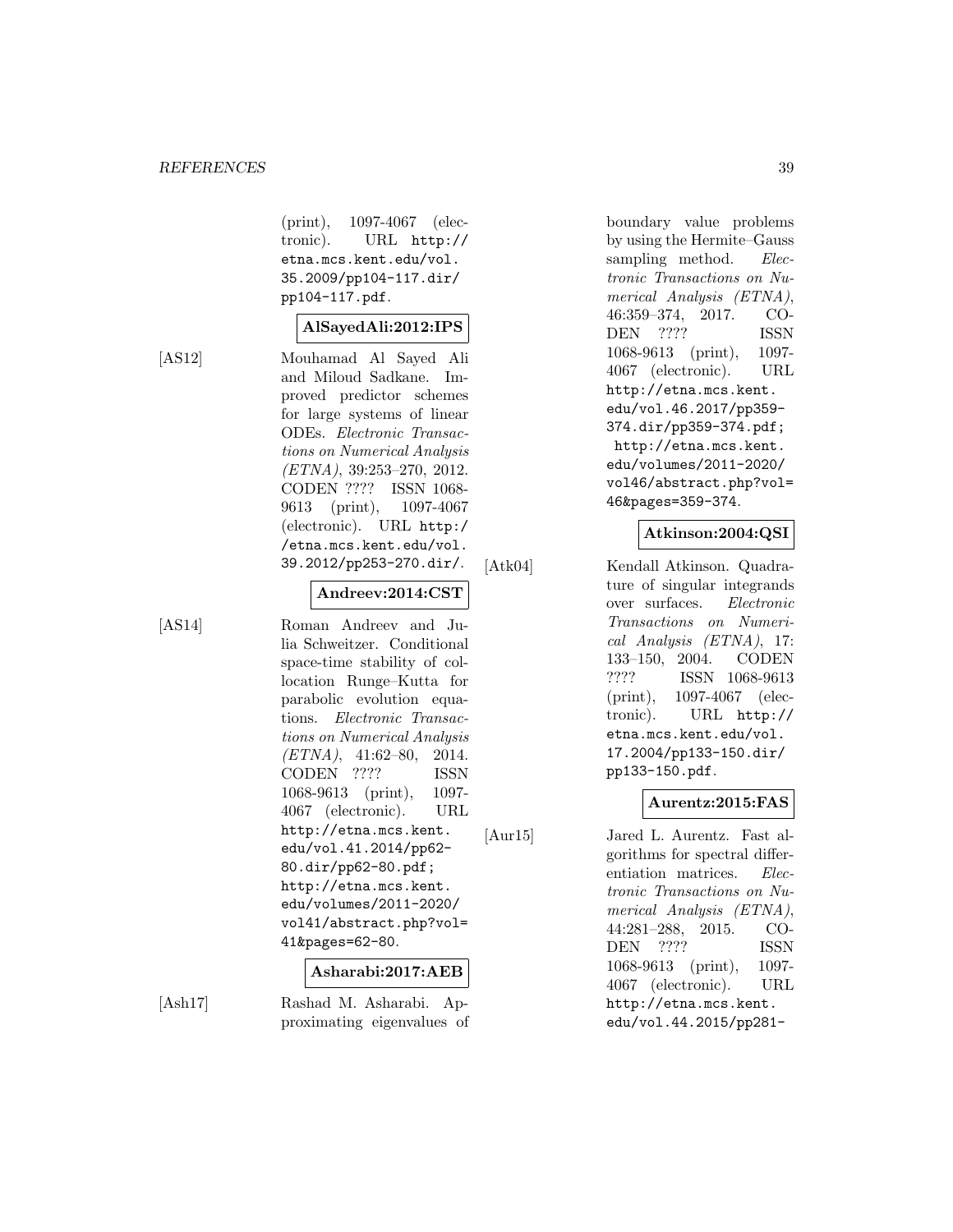288.dir/pp281-288.pdf; http://etna.mcs.kent. edu/volumes/2011-2020/ vol44/abstract.php?vol= 44&pages=281-288.

# **Auzinger:2018:MRA**

[Auz18] Günter Auzinger. Model reduction in atmospheric tomography by optimal grouping of turbulent layers. Electronic Transactions on Numerical Analysis (ETNA), 48:286–309, 2018. CODEN ???? ISSN 1068-9613 (print), 1097- 4067 (electronic). URL http://etna.mcs.kent. edu/vol.48.2018/pp286- 309.dir/pp286-309.pdf; http://etna.mcs.kent. edu/volumes/2011-2020/ vol48/abstract.php?vol= 48&pages=286-309.

#### **Aposporidis:2014:MPN**

[AVV14] Alexis Aposporidis, Panayot S. Vassilevski, and Alessandro Veneziani. Multigrid preconditioning of the non-regularized augmented Bingham fluid problem. Electronic Transactions on Numerical Analysis  $(ETNA)$ , 41:42-61, 2014. CODEN ???? ISSN 1068-9613 (print), 1097- 4067 (electronic). URL http://etna.mcs.kent. edu//vol.41.2014/pp42- 61.dir/pp42-61.pdf.

# **Bardsley:2005:NCT**

[Bar05] Johnathan M. Bardsley. A nonnegatively constrained trust region algorithm for the restoration of images with an unknown blur. Electronic Transactions on Numerical Analysis (ETNA), 20:139–153, 2005. CODEN ???? ISSN 1068-9613 (print), 1097-4067 (electronic). URL http:// etna.mcs.kent.edu/vol. 20.2005/pp139-153.dir/ pp139-153.pdf.

#### **Baratchart:2006:RUB**

[Bar06] L. Baratchart. A remark on uniqueness of best rational approximants of degree 1 in  $L^2$  of the circle. Electronic Transactions on Numerical Analysis  $(ETNA)$ , 25:54-66, 2006. CODEN ???? ISSN 1068-9613 (print), 1097- 4067 (electronic). URL http://etna.mcs.kent. edu/vol.25.2006/pp54- 66.dir/pp54-66.pdf.

# **Bardsley:2011:ANC**

[Bar11] Johnathan M. Bardsley. Applications of a nonnegatively constrained iterative method with statistically based stopping rules to CT, PET, and SPECT imaging. Electronic Transactions on Numerical Analysis (ETNA), 38:34–43, 2011. CODEN ???? ISSN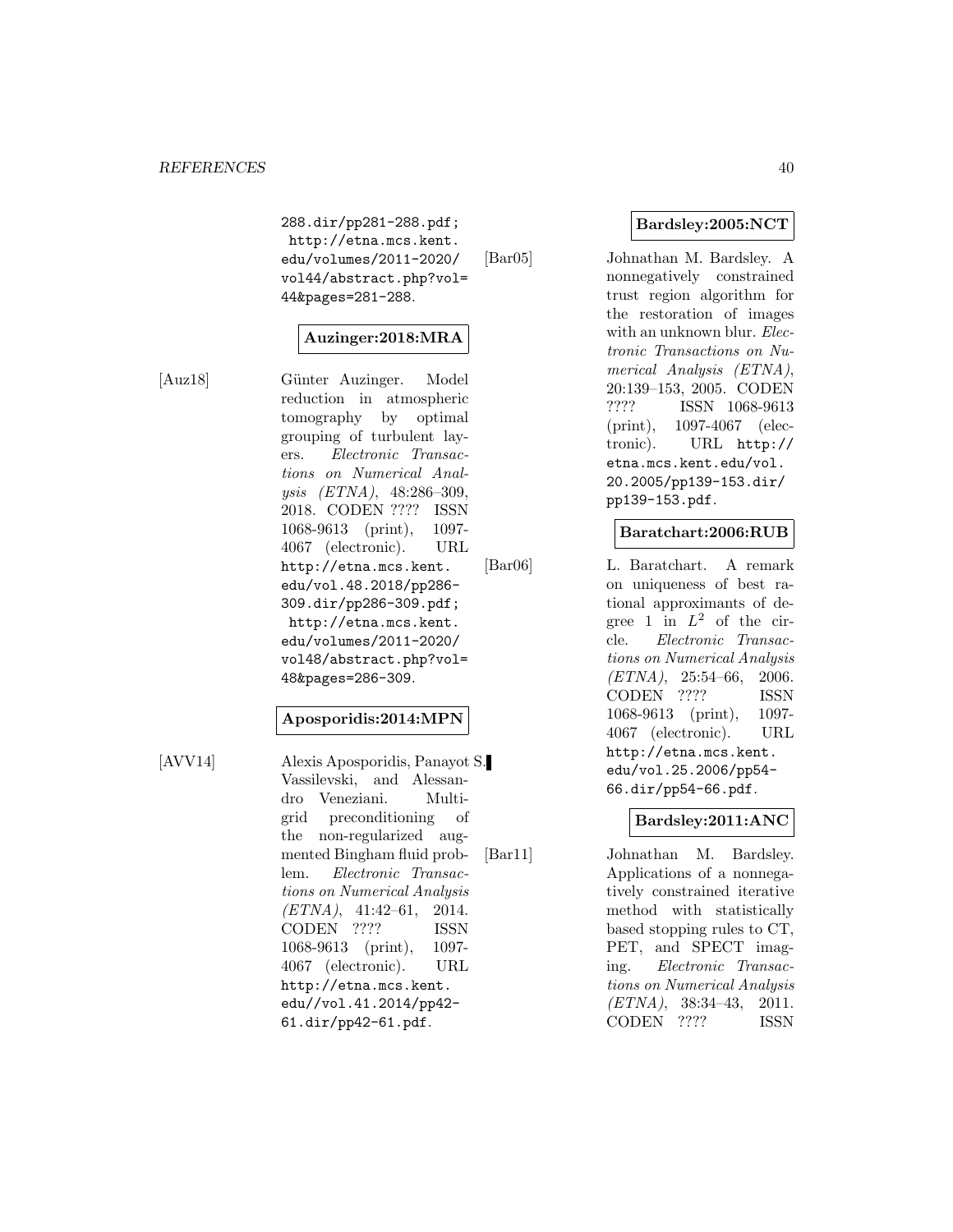1068-9613 (print), 1097- 4067 (electronic).

# **Barlow:2014:BGS**

[Bar15] Jesse L. Barlow. Block Gram–Schmidt downdating. Electronic Transactions on Numerical Analysis (ETNA), 43:163–187, 2014– 2015. CODEN ???? ISSN 1068-9613 (print), 1097- 4067 (electronic). URL http://etna.mcs.kent. edu/vol.43.2014/pp163- 187.dir/pp163-187.pdf; http://etna.mcs.kent. edu/volumes/2011-2020/ vol43/abstract.php?vol= 43&pages=163-187.

#### **Baker:2000:CMS**

[BB00] Christopher T. H. Baker and Evelyn Buckwar. Continuous Θ-methods for the stochastic pantograph equation. Electronic Transactions on Numerical Analysis (ETNA), 11:131–151, 2000. CODEN ???? ISSN 1068- 9613 (print), 1097-4067 (electronic). URL http:/ /etna.mcs.kent.edu/vol. 11.2000/pp131-151.dir/ pp131-151.pdf.

#### **BenBelgacem:2001:SNF**

[BB01] Faker Ben Belgacem and Susanne C. Brenner. Some nonstandard finite element estimates with applications to 3D Poisson and Signorini problems. Electronic Transactions on Numeri-

cal Analysis (ETNA), 12: 134–148, 2001. CODEN ???? ISSN 1068-9613 (print), 1097-4067 (electronic). URL http:// etna.mcs.kent.edu/vol. 12.2001/pp134-148.dir/ pp134-148.pdf.

#### **Baur:2008:CGB**

[BB08] Ulrike Baur and Peter Benner. Cross-Gramian based model reduction for datasparse systems. Electronic Transactions on Numerical Analysis (ETNA), 31: 256–270, 2008. CODEN ???? ISSN 1068-9613 (print), 1097-4067 (electronic). URL http:// etna.mcs.kent.edu/vol. 31.2008/pp256-270.dir/ pp256-270.pdf.

# **Benning:2011:EEG**

[BB11] Martin Benning and Martin Burger. Error estimates for general fidelities. Electronic Transactions on Numerical Analysis (ETNA), 38:44–68, 2011. CODEN ???? ISSN 1068-9613 (print), 1097-4067 (electronic).

#### **Benner:2014:RIM**

[BB14] Peter Benner and Tobias Breiten. Rational interpolation methods for symmetric Sylvester equations. Electronic Transactions on Numerical Analysis (ETNA), 42:147–164,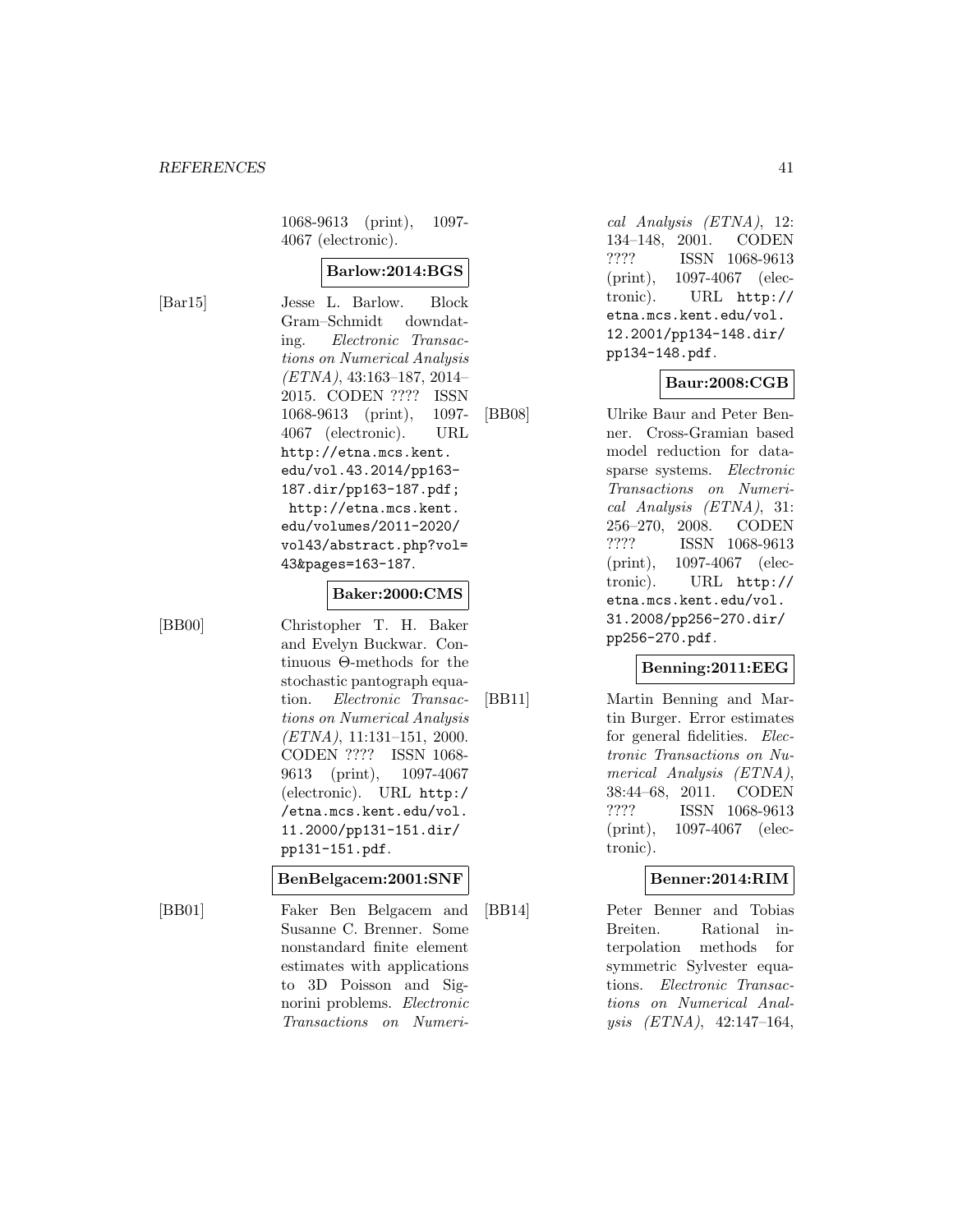2014. CODEN ???? ISSN 1068-9613 (print), 1097- 4067 (electronic). URL http://etna.mcs.kent. edu/vol.42.2014/pp147- 164.dir/pp147-164.pdf; http://etna.mcs.kent. edu/volumes/2011-2020/ vol42/abstract.php?vol= 42&pages=147-164.

# **Bao:2008:DAK**

 $[BBD+08]$  Yujuan Bao, Ilker N. Bozkurt, Tugrul Dayar, Xiaobai Sun, and Kishor S. Trivedi. Decompositional analysis of Kronecker structured Markov chains. Electronic Transactions on Numerical Analysis (ETNA), 31:271–294, 2008. CODEN ???? ISSN 1068-9613 (print), 1097-4067 (electronic). URL http:// etna.mcs.kent.edu/vol. 31.2008/pp271-294.dir/ pp271-294.pdf.

### **Barrenechea:2018:NAT**

[BBD18] Gabriel R. Barrenechea, Michał Bosy, and Victorita Dolean. Numerical assessment of two-level domain decomposition preconditioners for incompressible Stokes and elasticity equations. Electronic Transactions on Numerical Analysis (ETNA), 49:41–63, 2018. CODEN ???? ISSN 1068-9613 (print), 1097- 4067 (electronic). URL http://etna.mcs.kent.

edu/vol.49.2018/pp41- 63.dir/pp41-63.pdf; http://etna.mcs.kent. edu/volumes/2011-2020/ vol49/abstract.php?vol= 49&pages=41-63.

# **Benner:2000:ACL**

[BBF<sup>+</sup>00a] Peter Benner, Ralph Byers, Heike Fassbender, Volker Mehrmann, and David Watkins. Addendum to Cholesky-like factorizations of skew-symmetric matrices. Electronic Transactions on Numerical Analysis (ETNA), 11:93A, 2000. CODEN ???? ISSN 1068-9613 (print), 1097- 4067 (electronic). URL http://etna.mcs.kent. edu/vol.11.2000/pp93A. dir/pp93A.pdf.

# **Benner:2000:CLF**

[BBF<sup>+</sup>00b] Peter Benner, Ralph Byers, Heike Fassbender, Volker Mehrmann, and David Watkins. Choleskylike factorizations of skewsymmetric matrices. Electronic Transactions on Numerical Analysis (ETNA), 11:85–93, 2000. CO-DEN ???? ISSN 1068-9613 (print), 1097- 4067 (electronic). URL http://etna.mcs.kent. edu/vol.11.2000/pp85- 93.dir/pp85-93.pdf.

#### **Bentbib:2018:CGM**

[BBK18] Abdeslem Hafid Bentbib,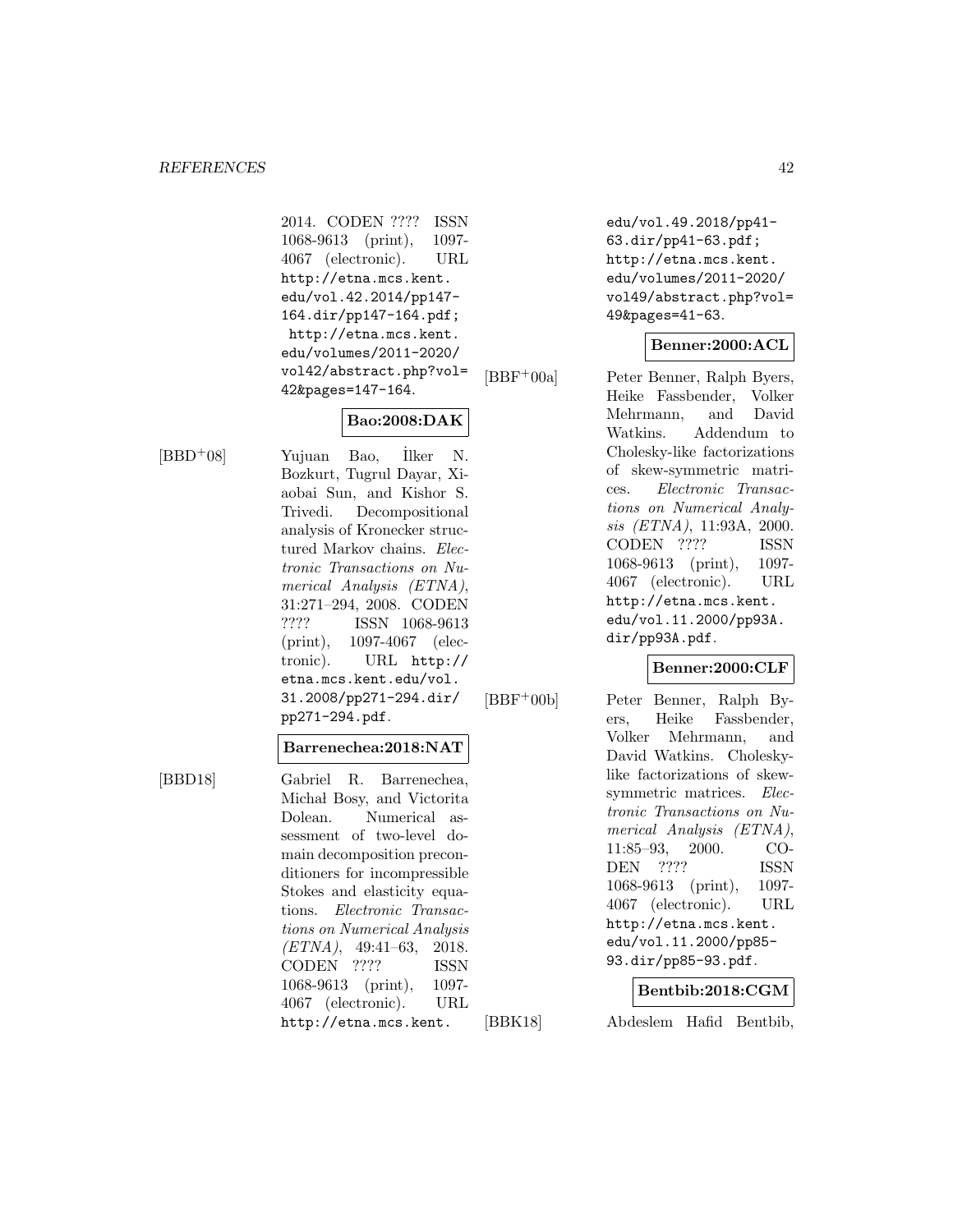Abderrahman Bouhamidi, and Karim Kreit. A conditional gradient method for primal-dual total variationbased image denoising. Electronic Transactions on Numerical Analysis (ETNA), 48:310–328, 2018. CO-DEN ???? ISSN 1068-9613 (print), 1097- 4067 (electronic). URL http://etna.mcs.kent. edu/vol.48.2018/pp310- 328.dir/pp310-328.pdf; http://etna.mcs.kent. edu/volumes/2011-2020/ vol48/abstract.php?vol= 48&pages=310-328.

#### **Brandt:2015:ADA**

[BBKL15] Achi Brandt, James Brannick, Karsten Kahl, and Irene Livshits. Algebraic distance for anisotropic diffusion problems: multilevel results. Electronic Transactions on Numerical Analysis (ETNA), 44:472–496, 2015. CODEN ???? ISSN 1068-9613 (print), 1097- 4067 (electronic). URL http://etna.mcs.kent. edu/vol.44.2015/pp472- 496.dir/pp472-496.pdf; http://etna.mcs.kent. edu/volumes/2011-2020/ vol44/abstract.php?vol= 44&pages=472-496.

#### **Bergamaschi:2006:QNP**

[BBMP06] L. Bergamaschi, R. Bru, A. Martínez, and M. Putti. Quasi-Newton preconditioners for the inexact Newton method. Electronic Transactions on Numerical Analysis (ETNA), 23:76–87, 2006. CO-DEN ???? ISSN 1068-9613 (print), 1097- 4067 (electronic). URL http://etna.mcs.kent. edu/vol.23.2006/pp76- 87.dir/pp76-87.pdf.

#### **Badahmane:2019:PGK**

[BBS19] A. Badahmane, A. H. Bentbib, and H. Sadok. Preconditioned global Krylov subspace methods for solving saddle point problems with multiple right-hand sides. Electronic Transactions on Numerical Analysis (ETNA), 51:495–511, 2019. CODEN ???? ISSN 1068-9613 (print), 1097- 4067 (electronic). URL http://etna.mcs.kent. edu/vol.51.2019/pp495- 511.dir/pp495-511.pdf; http://etna.mcs.kent. edu/volumes/2011-2020/ vol51/abstract.php?vol= 51&pages=495-511.

#### **Banicescu:2005:ASN**

[BC05] Ioana Banicescu and Ricolindo L. Cariño. Addressing the stochastic nature of scientific computations via dynamic loop scheduling. Electronic Transactions on Numerical Analysis (ETNA), 21:66–80, 2005. CODEN ???? ISSN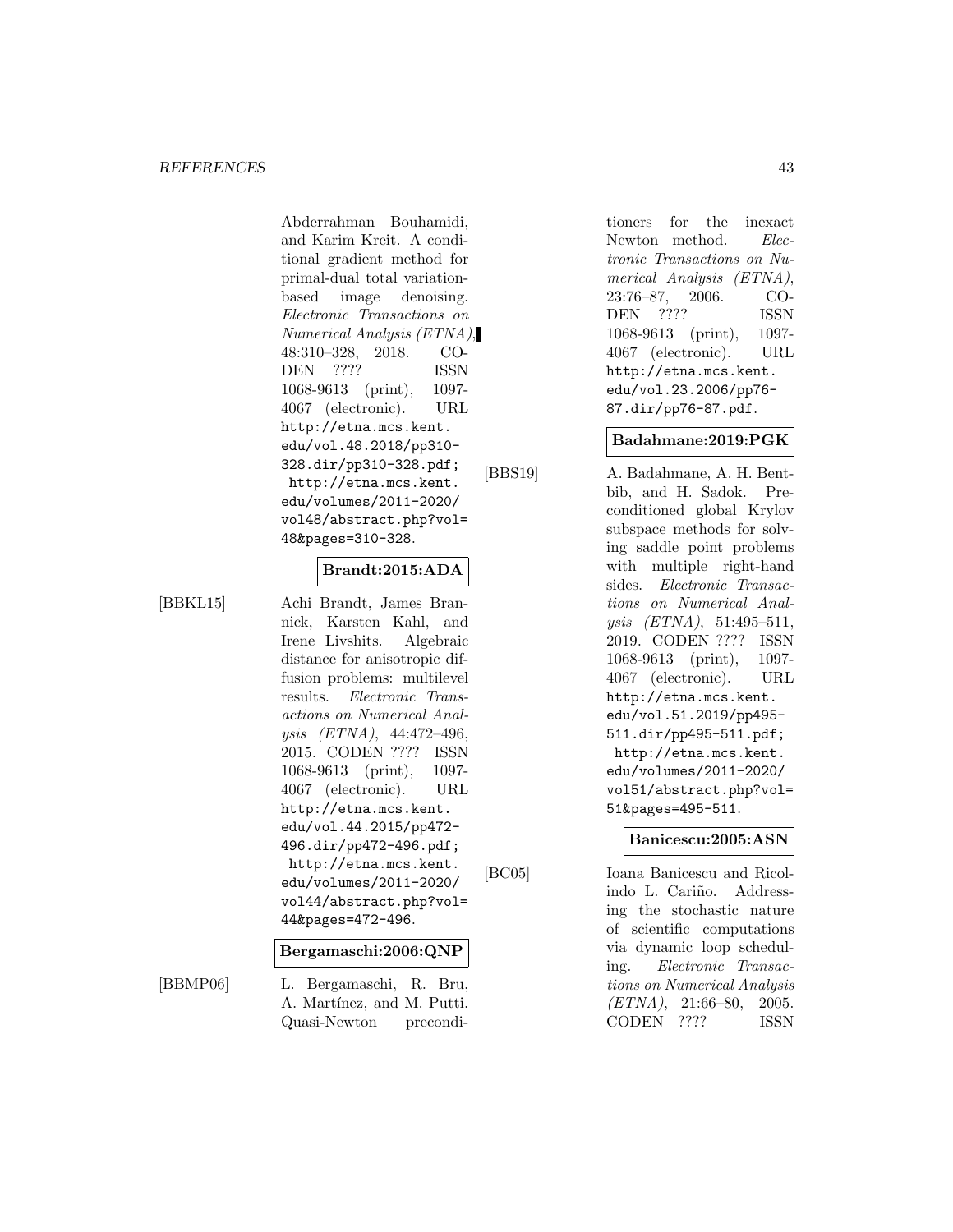1068-9613 (print), 1097- 4067 (electronic). URL http://etna.mcs.kent. edu/vol.21.2005/pp66- 80.dir/pp66-80.pdf.

# **Batista:2008:MSN**

[BC09] E. D. Batista and J. E. Castillo. Mimetic schemes on non-uniform structured meshes. Electronic Transactions on Numerical Analysis (ETNA), 34:152–162, 2008– 2009. CODEN ???? ISSN 1068-9613 (print), 1097- 4067 (electronic). URL http://etna.mcs.kent. edu/vol.34.2008-2009/ pp152-162.dir/pp152-162. pdf.

#### **Berriochoa:2015:EFH**

[BCDI15] Elías Berriochoa, Alicia Cachafeiro, Jaime Díaz, and Jesús Illán. Explicit formulas for Hermite-type interpolation on the circle and applications. Electronic Transactions on Numerical Analysis (ETNA), 44:140–152, 2015. CO-DEN ???? ISSN 1068-9613 (print), 1097- 4067 (electronic). URL http://etna.mcs.kent. edu/vol.44.2015/pp140- 152.dir/pp140-152.pdf; http://etna.mcs.kent. edu/volumes/2011-2020/ vol44/abstract.php?vol= 44&pages=140-152.

[BCGAM08] Elías Berriochoa, Alicia Cachafeiro, José M. García-Amor, and Francisco Marcellán. New quadrature

**Benko:2018:PMA**

[BCDO18] David Benko, Dan Coroian, Peter Dragnev, and Ramón Orive. Probability, minimax approximation, and Nash-equilibrium. Estimating the parameter of a biased coin. Electronic Transactions on Numerical Analysis (ETNA), 50:109–128, 2018. CODEN ???? ISSN 1068-9613 (print), 1097- 4067 (electronic). URL http://etna.mcs.kent. edu/vol.50.2018/pp109- 128.dir/pp109-128.pdf; http://etna.mcs.kent. edu/volumes/2011-2020/ vol50/abstract.php?vol= 50&pages=109-128.

### **Bos:2006:BIX**

[BCDV06] Len Bos, Marco Caliari, Stefano De Marchi, and Marco Vianello. Bivariate interpolation at Xu points: results, extensions and applications. Electronic Transactions on Numerical Analysis (ETNA), 25:1–16, 2006. CODEN ???? ISSN 1068-9613 (print), 1097-4067 (electronic). URL http:// etna.mcs.kent.edu/vol. 25.2006/pp1-16.dir/pp1- 16.pdf.

**Berriochoa:2008:NQR**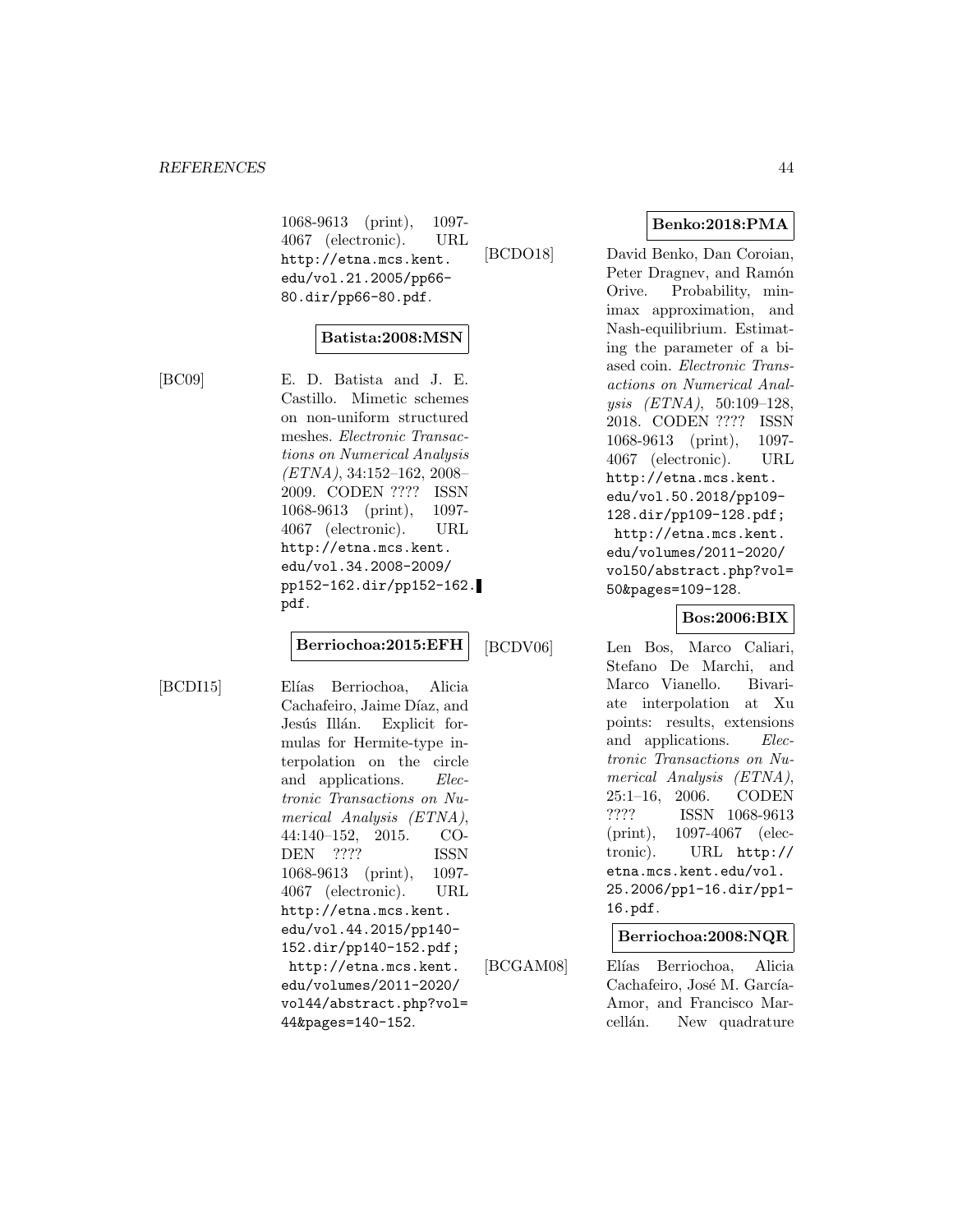rules for Bernstein measures on the interval  $[-1, 1]$ . Electronic Transactions on Numerical Analysis (ETNA), 30:278–290, 2008. CODEN ???? ISSN 1068-9613 (print), 1097-4067 (electronic). URL http:// etna.mcs.kent.edu/vol. 30.2008/pp278-290.dir/ pp278-290.pdf.

# **Baglama:1998:FLP**

[BCR98] J. Baglama, D. Calvetti, and L. Reichel. Fast Leja points. Electronic Transactions on Numerical Analysis (ETNA), 7:124–140, 1998. CODEN ???? ISSN 1068- 9613 (print), 1097-4067 (electronic). URL http:/ /etna.mcs.kent.edu/vol. 7.1998/pp124-140.dir/ pp124-140.pdf. Large scale eigenvalue problems (Argonne, IL, 1997).

# **Bueno:2004:SSD**

[BD04] M. Isabel Bueno and Froilán M. Dopico. Stability and sensivity of Darboux transformation without parameter. Electronic Transactions on Numerical Analysis (ETNA), 18: 101–136, 2004. CODEN ???? ISSN 1068-9613 (print), 1097-4067 (electronic). URL http:// etna.mcs.kent.edu/vol. 18.2004/pp101-136.dir/ pp101-136.pdf.

**Bianchi:2017:GIT**

[BD17] Davide Bianchi and Marco Donatelli. On generalized iterated Tikhonov regularization with operatordependent seminorms. Electronic Transactions on Numerical Analysis (ETNA), 47:73–99, 2017. CO-DEN ???? ISSN 1068-9613 (print), 1097- 4067 (electronic). URL http://etna.mcs.kent. edu/vol.47.2017/pp73- 99.dir/pp73-99.pdf; http://etna.mcs.kent. edu/volumes/2011-2020/ vol47/abstract.php?vol= 47&pages=73-99.

# **Buccini:2020:MFB**

[BD20] Alessandro Buccini and Marco Donatelli. A multigrid frame based method for image deblurring. Electronic Transactions on Numerical Analysis (ETNA), 53:283–312, 2020. CO-DEN ???? ISSN 1068-9613 (print), 1097- 4067 (electronic). URL http://etna.mcs.kent. edu/vol.53.2020/pp283- 312.dir/pp283-312.pdf; http://etna.mcs.kent. edu/volumes/2011-2020/ vol53/abstract.php?vol= 53&pages=283-312.

# **Benko:2006:SEM**

[BDD06] D. Benko, S. B. Damelin, and P. D. Dragnev. On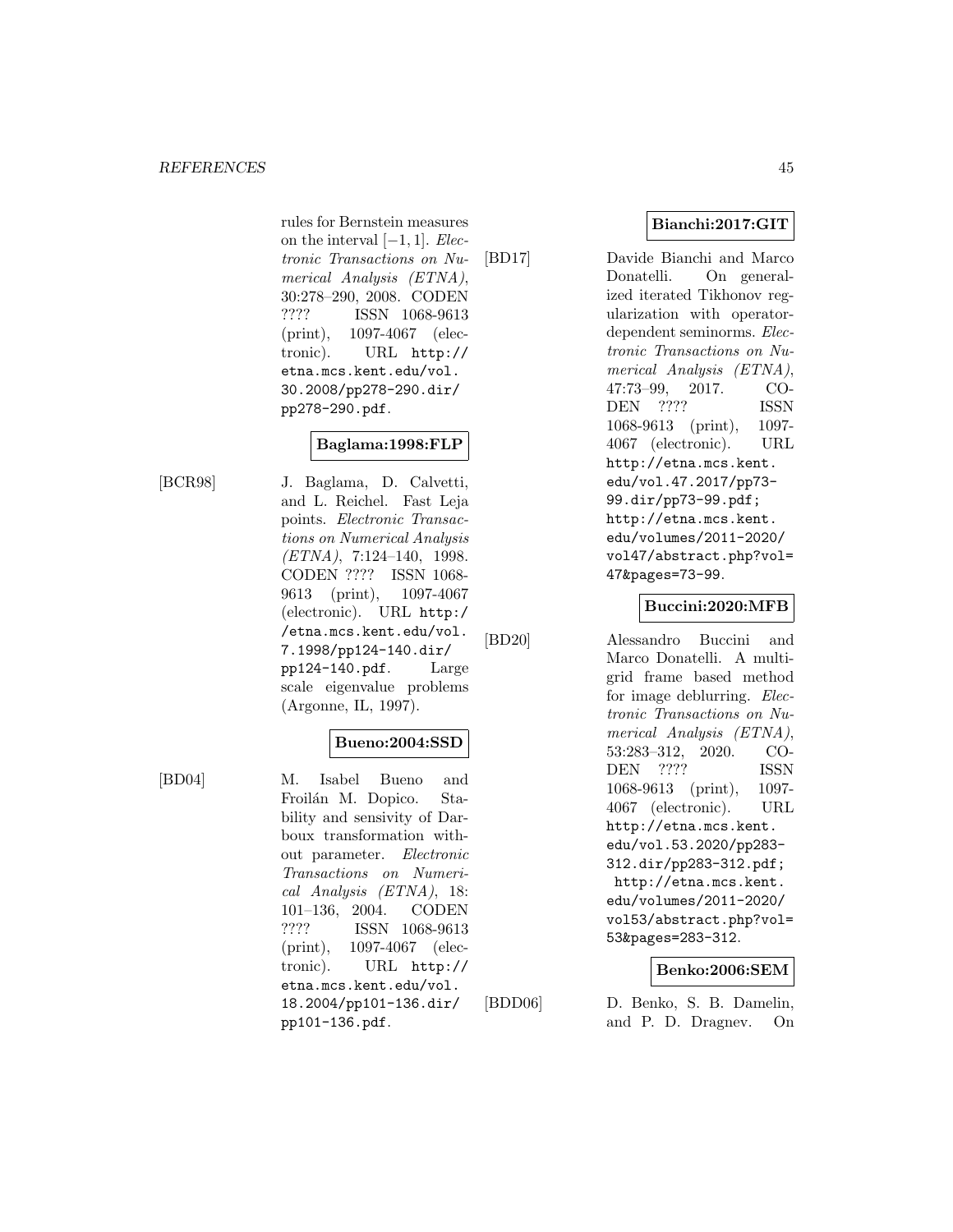the support of the equilibrium measure for arcs of the unit circle and for real intervals. Electronic Transactions on Numerical Analysis  $(ETNA), 25:27-40, 2006.$ CODEN ???? ISSN 1068-9613 (print), 1097- 4067 (electronic). URL http://etna.mcs.kent. edu/vol.25.2006/pp27- 40.dir/pp27-40.pdf.

# **Bini:2004:SQI**

[BDG04] Dario A. Bini, Francesco Daddi, and Luca Gemignani. On the shifted QR iteration applied to companion matrices. Electronic Transactions on Numerical Analysis (ETNA), 18:137–152, 2004. CODEN ???? ISSN 1068- 9613 (print), 1097-4067 (electronic). URL http:/ /etna.mcs.kent.edu/vol. 18.2004/pp137-152.dir/ pp137-152.pdf.

# **Bolten:2015:ASA**

[BDH15] Matthias Bolten, Marco Donatelli, and Thomas Huckle. Analysis of smoothed aggregation multigrid methods based on Toeplitz matrices. Electronic Transactions on Numerical Analysis (ETNA), 44:25–52, 2015. CO-DEN ???? ISSN 1068-9613 (print), 1097- 4067 (electronic). URL http://etna.mcs.kent. edu/vol.44.2015/pp2552.dir/pp25-52.pdf; http://etna.mcs.kent. edu/volumes/2011-2020/ vol44/abstract.php?vol= 44&pages=25-52.

# **Bebiano:2014:RIF**

[BdPNdP14] Natália Bebiano, João da Providência, Ana Nata, and João P. da Providência. Revisiting the inverse field of values problem. Electronic Transactions on Numerical Analysis (ETNA), 42:1–12, 2014. CODEN ???? ISSN 1068-9613 (print), 1097-4067 (electronic). URL http:// etna.mcs.kent.edu/vol. 42.2014/pp1-12.dir/pp1- 12.pdf; http://etna. mcs.kent.edu/volumes/ 2011-2020/vol42/abstract. php?vol=42&pages=1-12.

## **Bini:2008:ESP**

[BDR09] Dario A. Bini, Gianna M. Del Corso, and Francesco Romani. Evaluating scientific products by means of citation-based models: a first analysis and validation. Electronic Transactions on Numerical Analysis (ETNA), 33:1–16, 2008– 2009. CODEN ???? ISSN 1068-9613 (print), 1097- 4067 (electronic). URL http://etna.mcs.kent. edu/vol.33.2008-2009/ pp1-16.dir/pp1-16.pdf.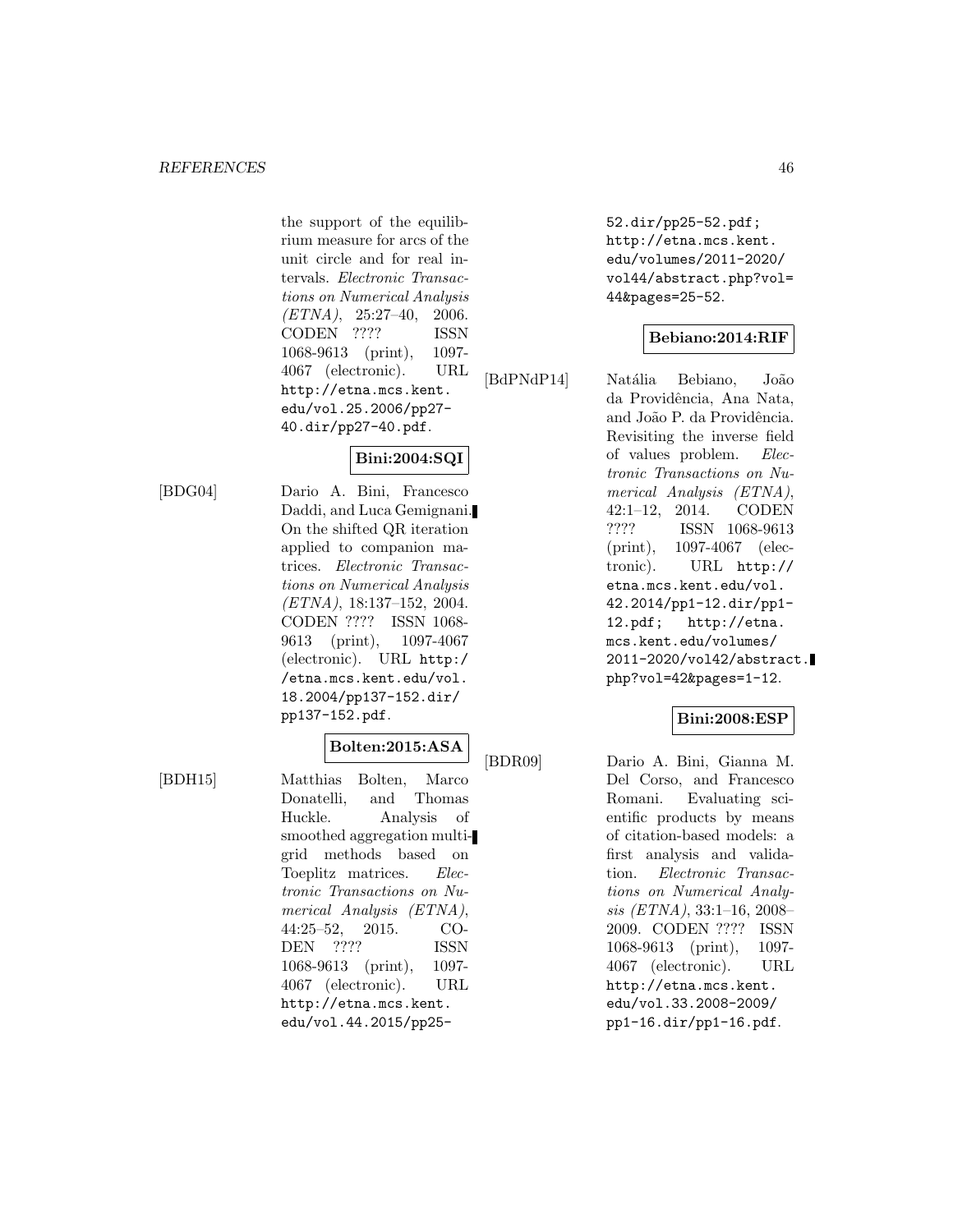# [Bea98] Christopher Beattie. Harmonic Ritz and Lehmann bounds. Electronic Transactions on Numerical Analysis (ETNA), 7:18–39, 1998. CODEN ???? ISSN 1068-9613 (print), 1097- 4067 (electronic). URL http://etna.mcs.kent. edu/vol.7.1998/pp18-39. dir/pp18-39.pdf. Large scale eigenvalue problems (Argonne, IL, 1997).

**Beattie:1998:HRL**

#### **Bachar:2014:MAA**

[BEG15] Mostafa Bachar, Thierry Estebenet, and Allal Guessab. A moving asymptotes algorithm using new local convex approximation methods with explicit solutions. Electronic Transactions on Numerical Analysis (ETNA), 43:21–44, 2014– 2015. CODEN ???? ISSN 1068-9613 (print), 1097- 4067 (electronic). URL http://etna.mcs.kent. edu/vol.43.2014/pp21- 44.dir/pp21-44.pdf; http://etna.mcs.kent. edu/volumes/2011-2020/ vol43/abstract.php?vol= 43&pages=21-44.

# **Bentbib:2018:EGL**

 $[BEJ<sup>+</sup>18]$  A. H. Bentbib, M. El Ghomari, C. Jagels, K. Jbilou, and L. Reichel. The extended global Lanczos method for matrix function approximation. Electronic Transactions on Numerical Analysis (ETNA), 50:144–163, 2018. CO-DEN ???? ISSN 1068-9613 (print), 1097- 4067 (electronic). URL http://etna.mcs.kent. edu/vol.50.2018/pp144- 163.dir/pp144-163.pdf; http://etna.mcs.kent. edu/volumes/2011-2020/ vol50/abstract.php?vol= 50&pages=144-163.

#### **Bru:1994:CIP**

[BEN94] Rafael Bru, L. Elsner, and M. Neumann. Convergence of infinite products of matrices and inner-outer iteration schemes. Electronic Transactions on Numerical Analysis (ETNA), 2: 183–193, 1994. CODEN ???? ISSN 1068-9613 (print), 1097-4067 (electronic). URL http:// etna.mcs.kent.edu/vol. 2.1994/pp183-193.dir/ pp183-193.pdf.

# **Bertaccini:2004:EPS**

[Ber04] Daniele Bertaccini. Efficient preconditioning for sequences of parametric complex symmetric linear systems. Electronic Transactions on Numerical Analysis (ETNA), 18:49–64, 2004. CODEN ???? ISSN 1068-9613 (print), 1097- 4067 (electronic). URL http://etna.mcs.kent.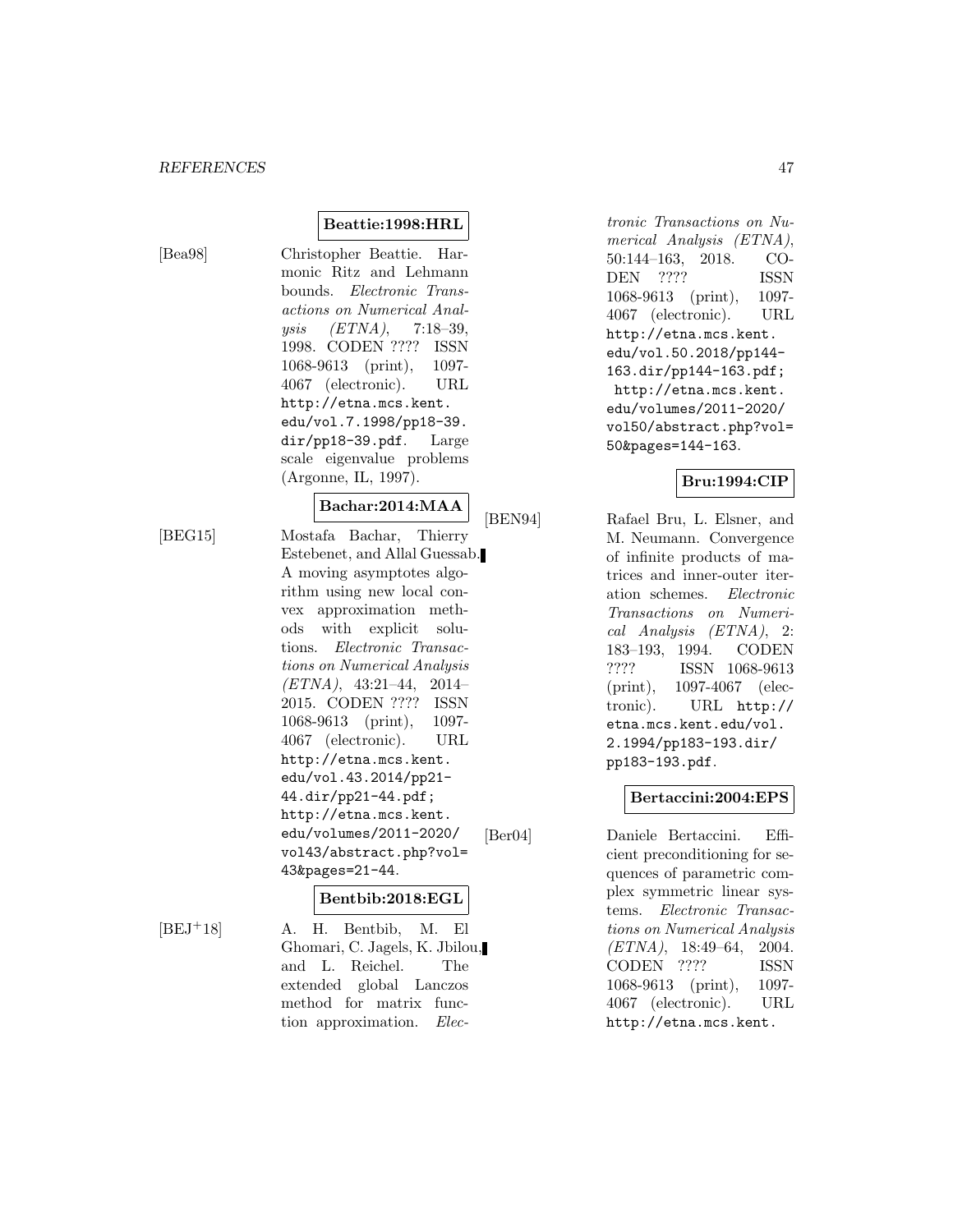edu/vol.18.2004/pp49- 64.dir/pp49-64.pdf.

### **Bozzo:2012:MML**

[BF12] Enrico Bozzo and Dario Fasino. A multiparameter model for link analysis of citation graphs. Electronic Transactions on Numerical Analysis (ETNA), 39:464–475, 2012. CO-DEN ???? ISSN 1068-9613 (print), 1097- 4067 (electronic). URL http://etna.mcs.kent. edu/vol.39.2012/pp464- 475.dir/pp464-475.pdf; http://etna.mcs.kent. edu/volumes/2011-2020/ vol39/abstract.php?vol= 39&pages=464-475.

#### **Bebiano:2018:ANR**

[BFdP<sup>+</sup>18] Natália Bebiano, Susana Furtado, João da Providência, Wei-Ru Xu, and João P. da Providência. Approximations for von Neumann and Renyi entropies of graphs using the Euler– Maclaurin formula. Electronic Transactions on Numerical Analysis (ETNA), 48:227–242, 2018. CO-DEN ???? ISSN 1068-9613 (print), 1097- 4067 (electronic). URL http://etna.mcs.kent. edu/vol.48.2018/pp227- 242.dir/pp227-242.pdf; http://etna.mcs.kent. edu/volumes/2011-2020/

vol48/abstract.php?vol= 48&pages=227-242.

#### **Brousek:2015:OMM**

 $[BFH<sup>+</sup>15]$  Jan Brousek, Pavla Franková, Milan Hanuš, Hana Kopincová, Roman Kužel, Radek Tezaur, Petr Vaněk, and Zbyněk Vastl. An overview of multilevel methods with aggressive coarsening and massive polynomial smoothing. Electronic Transactions on Numerical Analysis (ETNA), 44:401–442, 2015. CODEN ???? ISSN 1068-9613 (print), 1097- 4067 (electronic). URL http://etna.mcs.kent. edu/vol.44.2015/pp401- 442.dir/pp401-442.pdf; http://etna.mcs.kent. edu/volumes/2011-2020/ vol44/abstract.php?vol= 44&pages=401-442.

#### **Brannick:2010:ARB**

[BFK<sup>+</sup>10] J. Brannick, A. Frommer, K. Kahl, S. MacLachlan, and L. Zikatanov. Adaptive reduction-based multigrid for nearly singular and highly disordered physical systems. Electronic Transactions on Numerical Analysis (ETNA), 37:276–295, 2010. CODEN ???? ISSN 1068-9613 (print), 1097- 4067 (electronic).

**Brezinski:2012:ETP**

[BFM12] Claude Brezinski, Paraskevi Fika, and Marilena Mitrouli.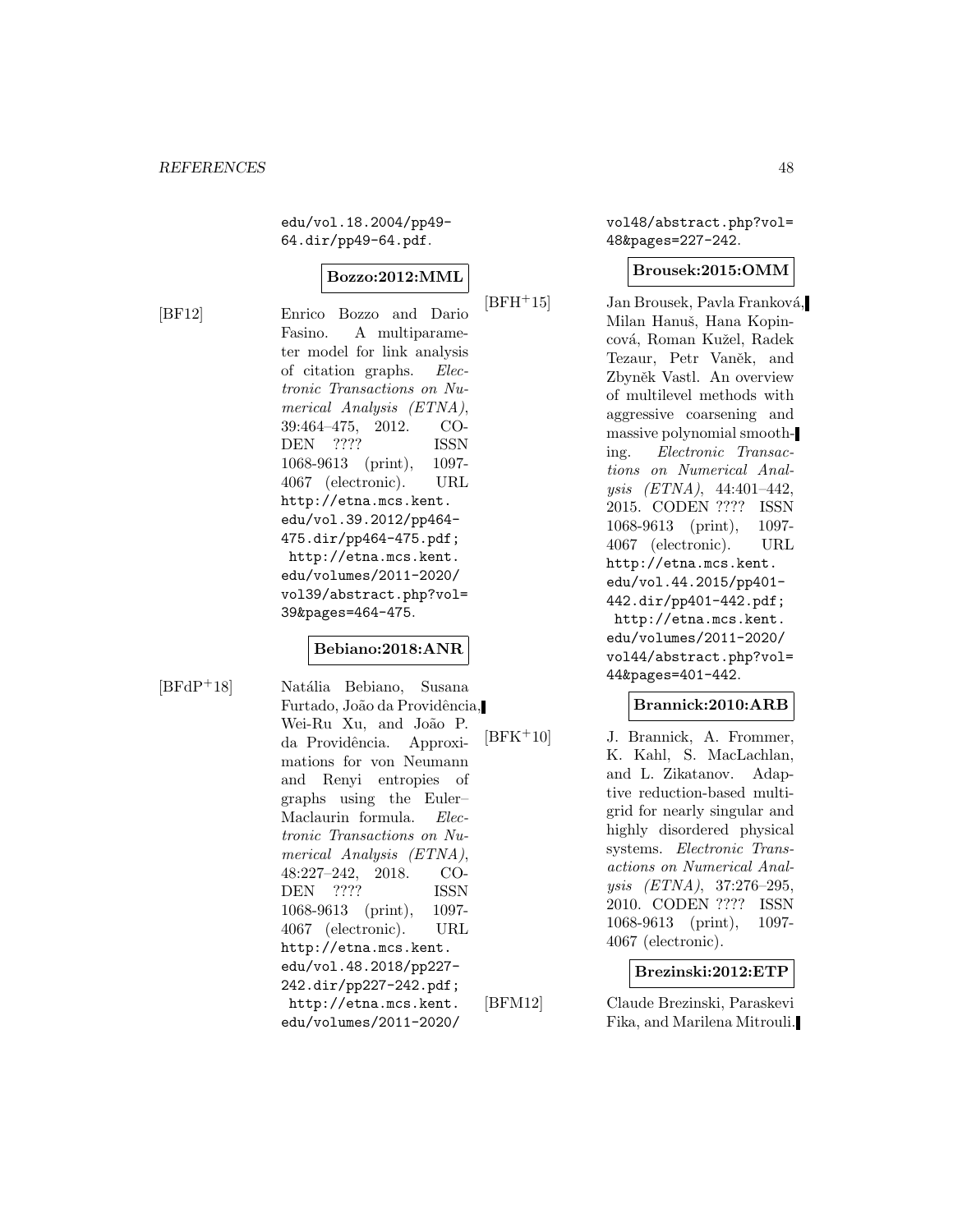Estimations of the trace of powers of positive selfadjoint operators by extrapolation of the moments. Electronic Transactions on Numerical Analysis (ETNA), 39:144–155, 2012. CODEN ???? ISSN 1068- 9613 (print), 1097-4067 (electronic). URL http:/ /etna.mcs.kent.edu/vol. 39.2012/pp144-155.dir/.

# **Benzi:2020:PSD**

[BFM20] Michele Benzi, Paraskevi Fika, and Marilena Mitrouli. Performance and stability of direct methods for computing generalized inverses of the graph Laplacian. Electronic Transactions on Numerical Analysis (ETNA), 53:439–458, 2020. CODEN ???? ISSN 1068-9613 (print), 1097- 4067 (electronic). URL http://etna.mcs.kent. edu/vol.53.2020/pp439- 458.dir/pp439-458.pdf; http://etna.mcs.kent. edu/volumes/2011-2020/ vol53/abstract.php?vol= 53&pages=439-458.

# **Brdar:2019:NTS**

[BFR19] Mirjana Brdar, Sebastian Franz, and Hans-Görg Roos. Numerical treatment of singularly perturbed fourth-order two-parameter problems. Electronic Transactions on Numerical Analysis  $(ETNA)$ , 51:50-62,

2019. CODEN ???? ISSN 1068-9613 (print), 1097- 4067 (electronic). URL http://etna.mcs.kent. edu/vol.51.2019/pp50- 62.dir/pp50-62.pdf; http://etna.mcs.kent. edu/volumes/2011-2020/ vol51/abstract.php?vol= 51&pages=50-62.

# **Benner:2007:SLS**

[BFS08] Peter Benner, Heike Fassbender, and Martin Stoll. Solving large-scale quadratic eigenvalue problems with Hamiltonian eigenstructure using a structurepreserving Krylov subspace method. Electronic Transactions on Numerical Analysis (ETNA), 29: 212–229, 2007–2008. CO-DEN ???? ISSN 1068-9613 (print), 1097-4067 (electronic). URL http:// etna.mcs.kent.edu/vol. 29.2007-2008/pp212-229. dir/pp212-229.pdf.

# **Bini:2004:IIA**

[BGP04] Dario A. Bini, Luca Gemignani, and Victor Y. Pan. Improved initialization of the accelerated and robust QR-like polynomial rootfinding. Electronic Transactions on Numerical Analysis (ETNA), 17:195–205, 2004. CODEN ???? ISSN 1068- 9613 (print), 1097-4067 (electronic). URL http:/ /etna.mcs.kent.edu/vol.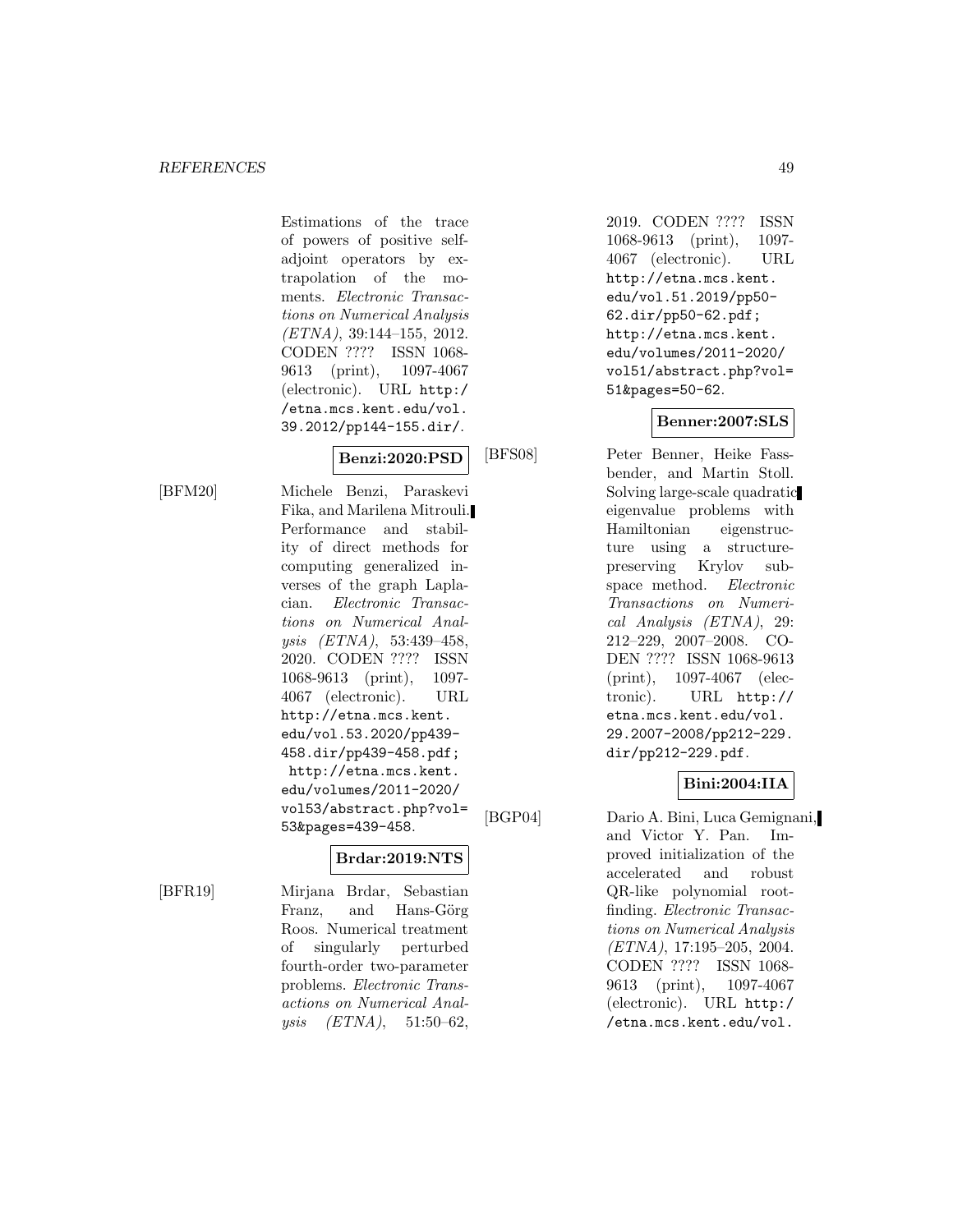17.2004/pp195-205.dir/ pp195-205.pdf.

# **Brenner:2010:WPS**

[BGS10] Susanne C. Brenner, Thirupathi Gudi, and Li-Yeng Sung. A weakly overpenalized symmetric interior penalty method for the biharmonic problem. Electronic Transactions on Numerical Analysis (ETNA), 37:214–238, 2010. CODEN ???? ISSN 1068-9613 (print), 1097-4067 (electronic). URL http:// etna.mcs.kent.edu/vol. 37.2010/pp214-238.dir/ pp214-238.pdf.

#### **Barbarino:2020:BGLb**

[BGSC20a] Giovanni Barbarino, Carlo Garoni, and Stefano Serra-Capizzano. Block generalized locally Toeplitz sequences: theory and applications in the multidimensional case. Electronic Transactions on Numerical Analysis (ETNA), 53:113–216, 2020. CO-DEN ???? ISSN 1068-9613 (print), 1097- 4067 (electronic). URL http://etna.mcs.kent. edu/vol.53.2020/pp113- 216.dir/pp113-216.pdf; http://etna.mcs.kent. edu/volumes/2011-2020/ vol53/abstract.php?vol= 53&pages=113-216.

#### **Barbarino:2020:BGLa**

[BGSC20b] Giovanni Barbarino, Carlo Garoni, and Stefano Serra-Capizzano. Block generalized locally Toeplitz sequences: theory and applications in the unidimensional case. Electronic Transactions on Numerical Analysis (ETNA), 53:28–112, 2020. CO-DEN ???? ISSN 1068-9613 (print), 1097- 4067 (electronic). URL http://etna.mcs.kent. edu/vol.53.2020/pp28- 112.dir/pp28-112.pdf; http://etna.mcs.kent. edu/volumes/2011-2020/ vol53/abstract.php?vol= 53&pages=28-112.

#### **Brenner:2021:ASP**

[BGyS21] Susanne C. Brenner, José C. Garay, and Li yeng Sung. Additive Schwarz preconditioners for a localized orthogonal decomposition method. Electronic Transactions on Numerical Analysis (ETNA), 54:234–255, 2021. CODEN ???? ISSN 1068-9613 (print), 1097- 4067 (electronic). URL http://etna.mcs.kent. edu/vol.54.2021/pp234- 255.dir/pp234-255.pdf; http://etna.mcs.kent. edu/volumes/2021-2030/ vol54/abstract.php?vol= 54&pages=234-255.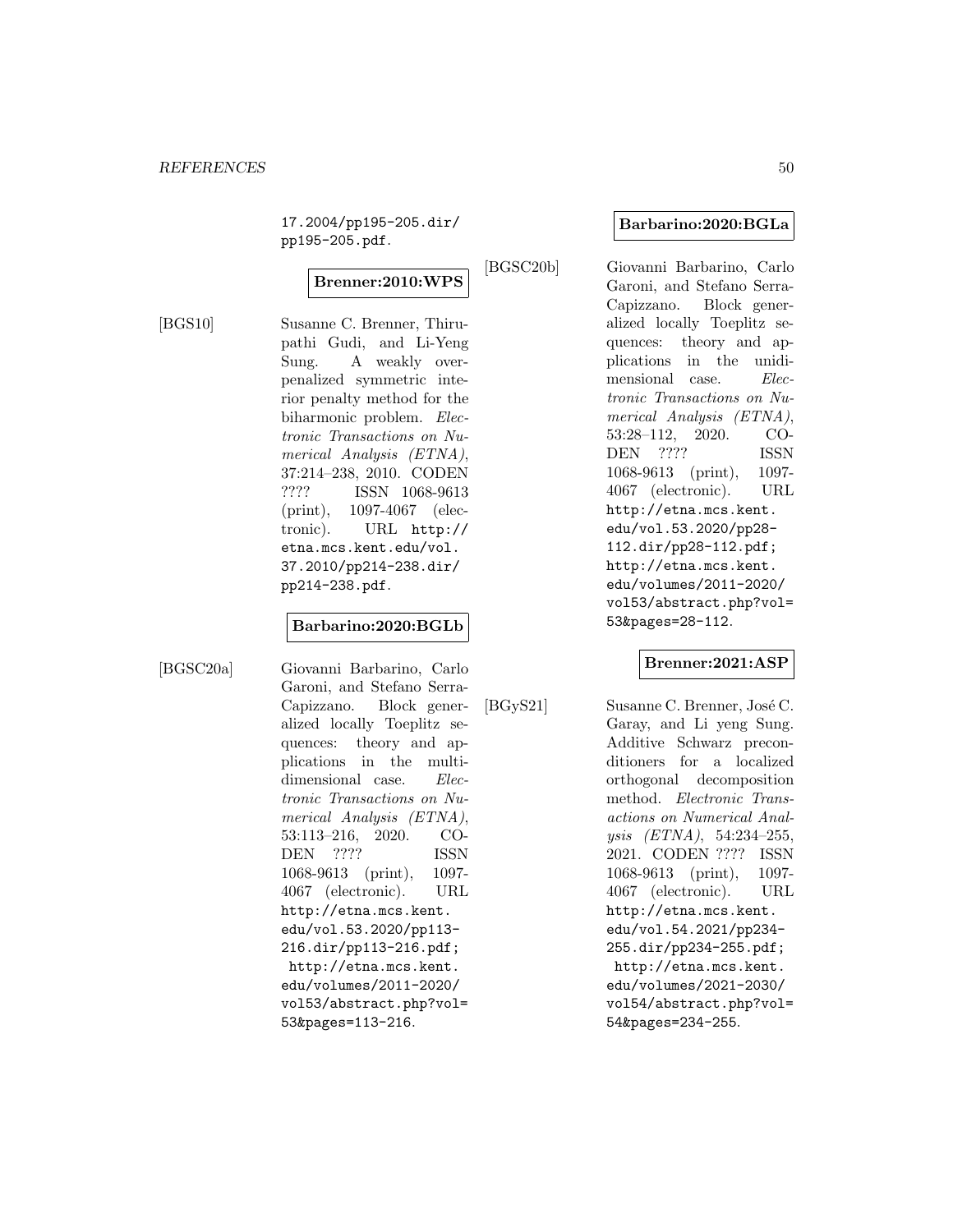#### **Bello-Hernandez:2020:IBP**

[BH20] Manuel Bello-Hernández. Incomplete beta polynomials. Electronic Transactions on Numerical Analysis (ETNA), 52:195–202, 2020. CODEN ???? ISSN 1068-9613 (print), 1097- 4067 (electronic). URL http://etna.mcs.kent. edu/vol.52.2020/pp195- 202.dir/pp195-202.pdf; http://etna.mcs.kent. edu/volumes/2011-2020/ vol52/abstract.php?vol= 52&pages=195-202.

#### **Bardsley:2013:EMB**

[BHN13] Johnathan M. Bardsley, Marylesa Howard, and James G. Nagy. Efficient MCMC-based image deblurring with Neumann boundary conditions. Electronic Transactions on Numerical Analysis (ETNA), 40:476–488, 2013. CODEN ???? ISSN 1068-9613 (print), 1097-4067 (electronic). URL http:// etna.mcs.kent.edu//vol. 40.2013/pp476-488.dir/ pp476-488.pdf.

# **Bochev:2003:TRP**

[BHRT03] Pavel B. Bochev, Jonathan J. Hu, Allen C. Robinson, and Raymond S. Tuminaro. Towards robust 3D Z-pinch simulations: discretization and fast solvers for magnetic diffusion in heterogeneous conductors. Electronic Transactions on Numerical Analysis (ETNA), 15:186–210, 2003. CODEN ???? ISSN 1068-9613 (print), 1097-4067 (electronic). URL http:// etna.mcs.kent.edu/vol. 15.2003/pp186-210.dir/ pp186-210.pdf.

#### **Birken:2012:ORK**

[Bir12] Philipp Birken. Optimizing Runge–Kutta smoothers for unsteady flow problems. Electronic Transactions on Numerical Analysis (ETNA), 39:298–312, 2012. CODEN ???? ISSN 1068- 9613 (print), 1097-4067 (electronic). URL http:/ /etna.mcs.kent.edu/vol. 39.2012/pp298-312.dir/.

# **Benzi:1999:NEP**

[BJM99] Michele Benzi, Wayne Joubert, and Gabriel Mateescu. Numerical experiments with parallel orderings for ILU preconditioners. Electronic Transactions on Numerical Analysis  $(ETNA)$ , 8:88-114, 1999. CODEN ???? ISSN 1068- 9613 (print), 1097-4067 (electronic). URL http:/ /etna.mcs.kent.edu/vol. 8.1999/pp88-114.dir/pp88- 114.pdf.

#### **Beckermann:2008:SVM**

[BJR<sup>+</sup>09] Bernhard Beckermann, Khalide Jbilou, Lothar Reichel, Yousef Saad, Miloude Sad-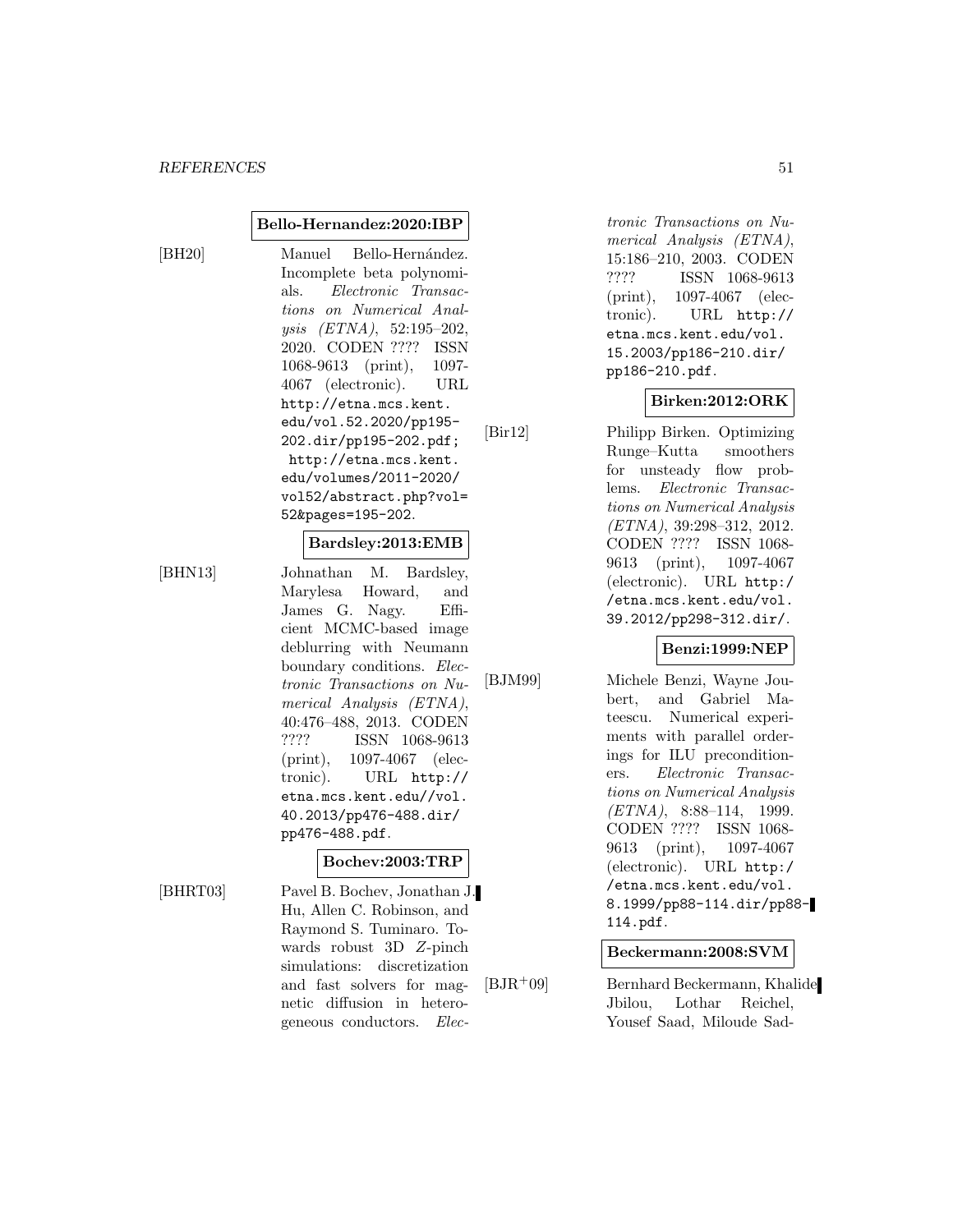kane, and Ahmed Salam. Special volume on matrix analysis and applications. Electronic Transactions on Numerical Analysis (ETNA), 33:vii, 2008/2009. CODEN ???? ISSN 1068-9613 (print), 1097- 4067 (electronic).

# **Beckermann:2002:SCC**

[BK02] Bernhard Beckermann and Arno B. J. Kuijlaars. Superlinear CG convergence for special right-hand sides. Electronic Transactions on Numerical Analysis (ETNA), 14:1–19, 2002. CODEN ???? ISSN 1068- 9613 (print), 1097-4067 (electronic). URL http:/ /etna.mcs.kent.edu/vol. 14.2002/pp1-19.dir/pp1- 19.pdf.

# **Balazs:2006:WAD**

[BK06] Katherine Balázs and Theodore Kilgore. Weighted approximation of derivatives on the half-line. Electronic Transactions on Numerical Analysis (ETNA), 25: 121–128, 2006. CODEN ???? ISSN 1068-9613 (print), 1097-4067 (electronic). URL http:// etna.mcs.kent.edu/vol. 25.2006/pp121-128.dir/ pp121-128.pdf.

# **Benzi:2013:CAG**

[BK13] Michele Benzi and Verena Kuhlemann. Chebyshev acceleration of the GeneRank algorithm. Electronic Transactions on Numerical Analysis (ETNA), 40: 311–320, 2013. CODEN ???? ISSN 1068-9613 (print), 1097-4067 (electronic). URL http:// etna.mcs.kent.edu//vol. 40.2013/pp311-320.dir/ pp311-320.pdf.

# **Brumm:2016:MFL**

[BK16] Bernd Brumm and Emil Kieri. A matrix-free Legendre spectral method for initial-boundary value problems. Electronic Transactions on Numerical Analysis (ETNA), 45:283–304, 2016. CODEN ???? ISSN 1068-9613 (print), 1097- 4067 (electronic). URL http://etna.mcs.kent. edu/vol.45.2016/pp283- 304.dir/pp283-304.pdf; http://etna.mcs.kent. edu/volumes/2011-2020/ vol45/abstract.php?vol= 45&pages=283-304.

# **Bolten:2018:MMC**

[BKK<sup>+</sup>18] Matthias Bolten, Karsten Kahl, Daniel Kressner, Francisco Macedo, and Sonja Sokolović. Multigrid methods combined with low-rank approximation for tensor-structured Markov chains. Electronic Transactions on Numerical Analysis (ETNA), 48:348–361, 2018. CODEN ???? ISSN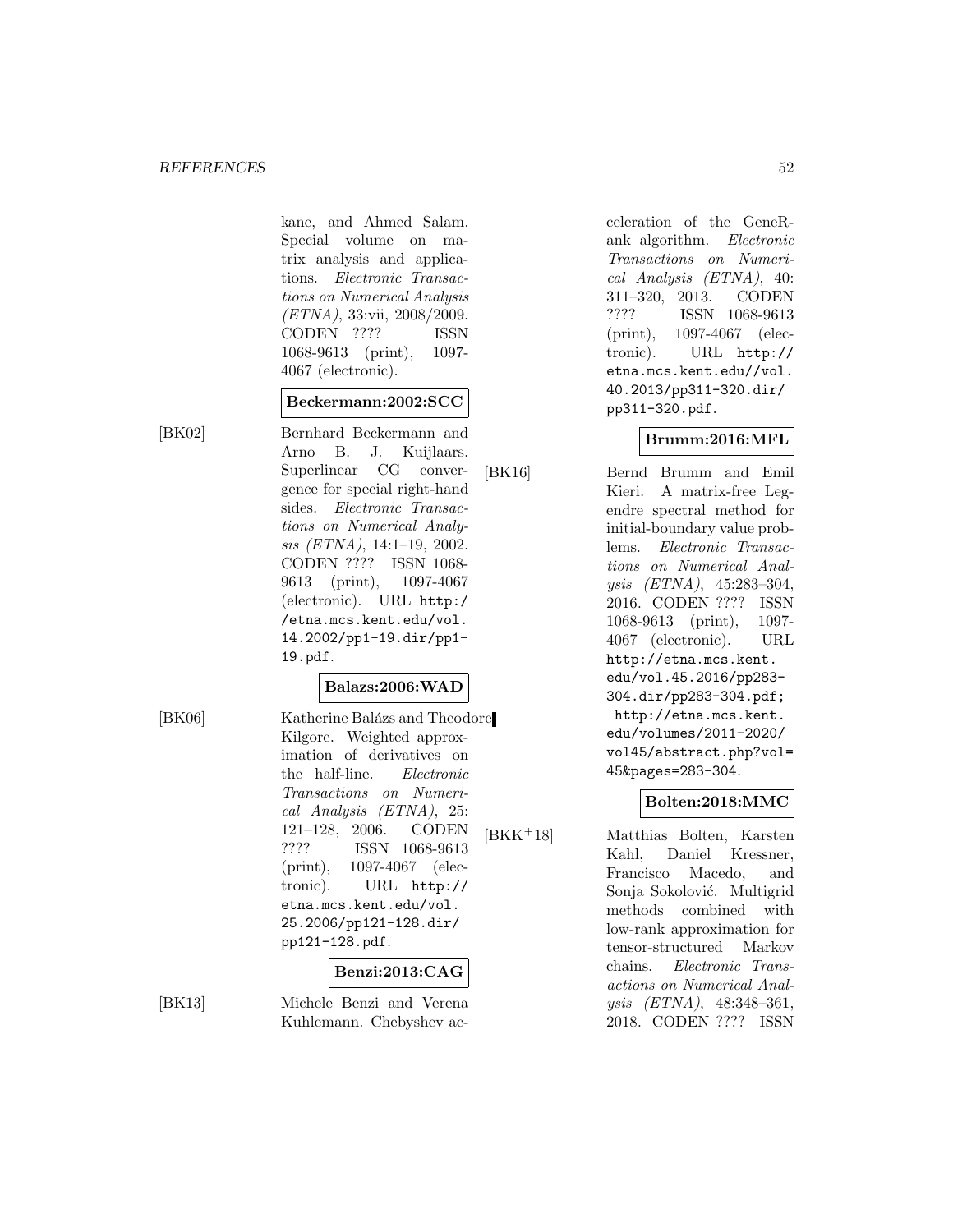1068-9613 (print), 1097- 4067 (electronic). URL http://etna.mcs.kent. edu/vol.48.2018/pp348- 361.dir/pp348-361.pdf; http://etna.mcs.kent. edu/volumes/2011-2020/ vol48/abstract.php?vol= 48&pages=348-361.

# **Baum:2017:TSD**

[BKO17] Ann-Kristin Baum, Michael Kolmbauer, and Günter Offner. Topological solvability and DAE-index conditions for mass flow controlled pumps in liquid flow networks. Electronic Transactions on Numerical Analysis (ETNA), 46:394–423, 2017. CODEN ???? ISSN 1068-9613 (print), 1097- 4067 (electronic). URL http://etna.mcs.kent. edu/vol.46.2017/pp394- 423.dir/pp394-423.pdf; http://etna.mcs.kent. edu/volumes/2011-2020/ vol46/abstract.php?vol= 46&pages=394-423.

#### **Benner:2014:SGE**

[BKS15] Peter Benner, Patrick Kürschner, and Jens Saak. Self-generating and efficient shift parameters in ADI methods for large Lyapunov and Sylvester equations. Electronic Transactions on Numerical Analysis (ETNA), 43:142–162, 2014– 2015. CODEN ???? ISSN 1068-9613 (print), 10974067 (electronic). URL http://etna.mcs.kent. edu/vol.43.2014/pp142- 162.dir/pp142-162.pdf; http://etna.mcs.kent. edu/volumes/2011-2020/ vol43/abstract.php?vol= 43&pages=142-162.

# **Baumstark:2018:ACE**

[BKS18] Simon Baumstark, Georgia Kokkala, and Katharina Schratz. Asymptotic consistent exponential-type integrators for Klein–Gordon– Schrödinger systems from relativistic to non-relativistic regimes. Electronic Transactions on Numerical Analysis (ETNA), 48:63–80, 2018. CODEN ???? ISSN 1068-9613 (print), 1097- 4067 (electronic). URL http://etna.mcs.kent. edu/vol.48.2018/pp63- 80.dir/pp63-80.pdf; http://etna.mcs.kent. edu/volumes/2011-2020/ vol48/abstract.php?vol= 48&pages=63-80.

# **Brandt:1997:WRM**

[BL97] A. Brandt and I. Livshits. Wave-ray multigrid method for standing wave equations. Electronic Transactions on Numerical Analysis (ETNA), 6:162–181, 1997. CODEN ???? ISSN 1068- 9613 (print), 1097-4067 (electronic). URL http:/ /etna.mcs.kent.edu/vol. 6.1997/pp162-181.dir/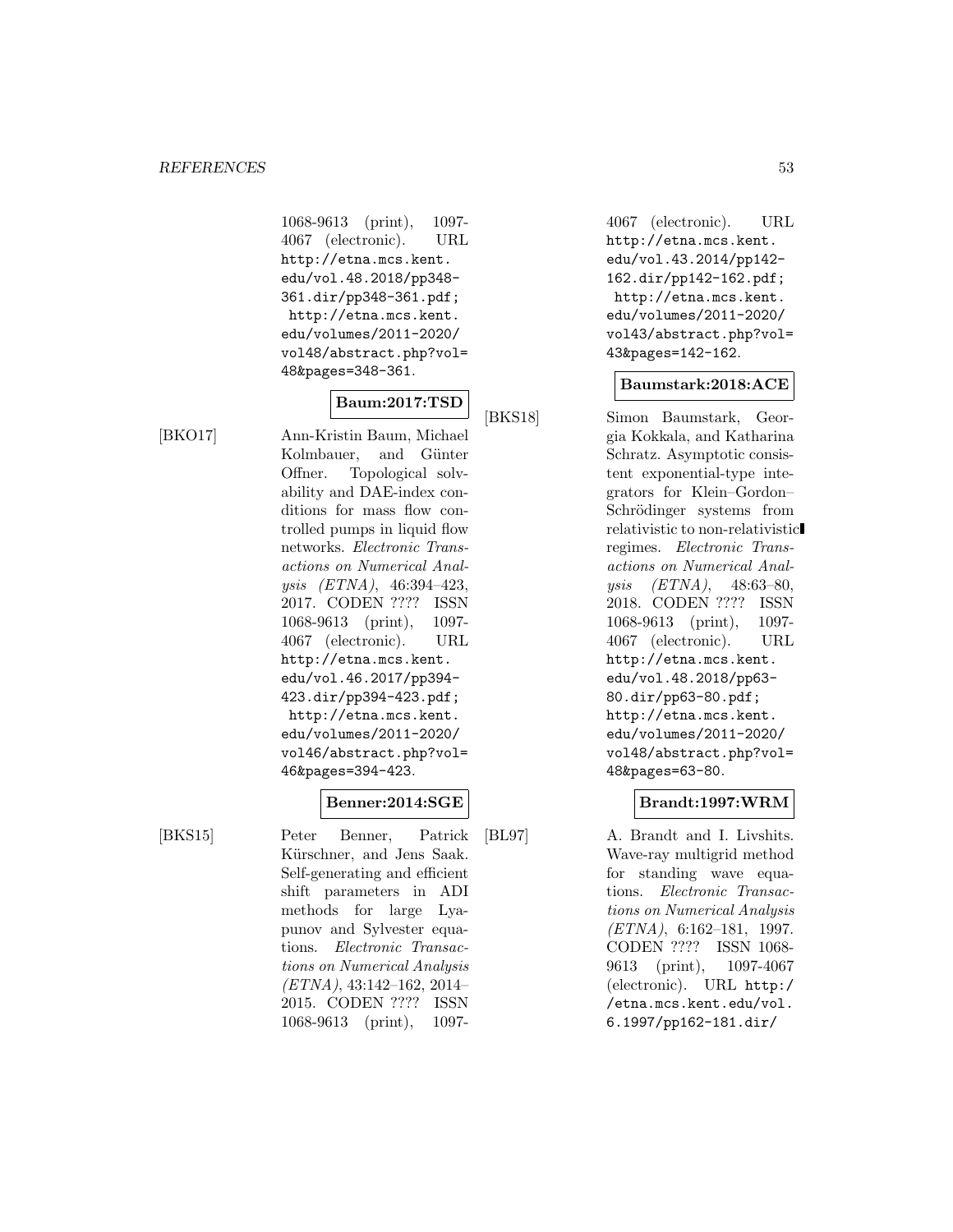pp162-181.pdf. Special issue on multilevel methods (Copper Mountain, CO, 1997).

#### **Bochev:2006:RSD**

[BL06] P. B. Bochev and R. B. Lehoucq. Regularization and stabilization of discrete saddle-point variational problems. Electronic Transactions on Numerical Analysis (ETNA), 22: 97–113, 2006. CODEN ???? ISSN 1068-9613 (print), 1097-4067 (electronic). URL http:// etna.mcs.kent.edu/vol. 22.2006/pp97-113.dir/ pp97-113.pdf.

# **Bos:2008:CAF**

[BL08] L. P. Bos and N. Levenberg. On the calculation of approximate Fekete points: the univariate case. Electronic Transactions on Numerical Analysis (ETNA), 30:377–397, 2008. CODEN ???? ISSN 1068-9613 (print), 1097-4067 (electronic). URL http:// etna.mcs.kent.edu/vol. 30.2008/pp377-397.dir/ pp377-397.pdf.

#### **Baratchart:2006:ISP**

[BLM06] L. Baratchart, J. Leblond, and J.-P. Marmorat. Inverse source problem in a 3D ball from best meromorphic approximation on 2D slices. Electronic Transactions on Numerical Analysis (ETNA), 25:41–53, 2006. CODEN ???? ISSN 1068-9613 (print), 1097- 4067 (electronic). URL http://etna.mcs.kent. edu/vol.25.2006/pp41- 53.dir/pp41-53.pdf.

# **Bisseling:2005:CBP**

[BM05] Rob H. Bisseling and Wouter Meesen. Communication balancing in parallel sparse matrix-vector multiplication. Electronic Transactions on Numerical Analysis (ETNA), 21:47–65, 2005. CODEN ???? ISSN 1068-9613 (print), 1097- 4067 (electronic). URL http://etna.mcs.kent. edu/vol.21.2005/pp47- 65.dir/pp47-65.pdf.

#### **Baratchart:2006:OPC**

 $[BMFJ<sup>+</sup>06]$  L. Baratchart, A. Martínez-Finkelshtein, D. Jimenez, D. S. Lubinsky, H. N. Mhaskar, I. Pritsker, M. Putinar, N. Stylianopoulos, V. Totik, P. Varju, and Y. Xu. Open problems in constructive function theory. Electronic Transactions on Numerical Analysis (ETNA), 25:511–525, 2006. CODEN ???? ISSN 1068- 9613 (print), 1097-4067 (electronic). URL http:/ /etna.mcs.kent.edu/vol. 25.2006/pp511-525.dir/ pp511-525.pdf.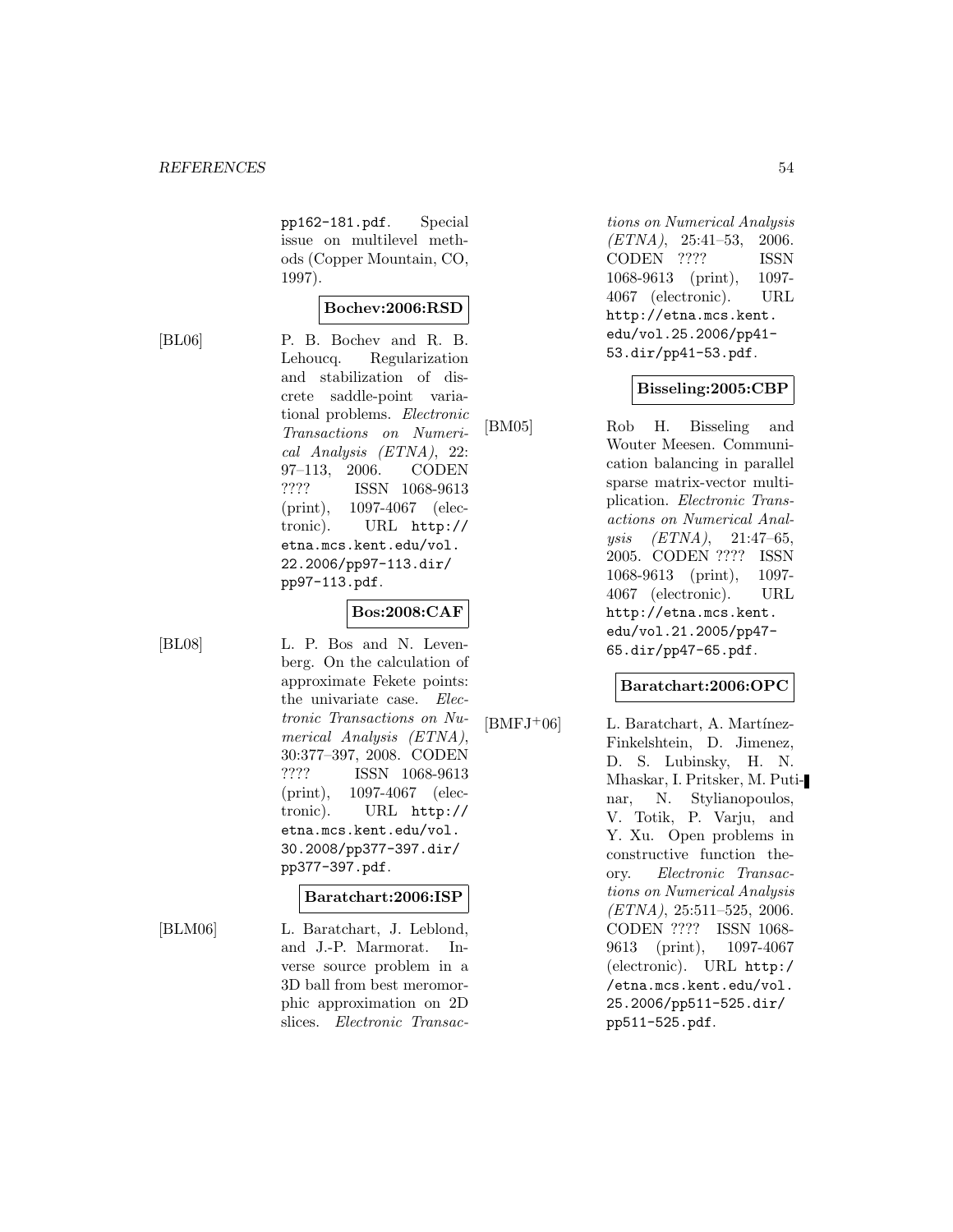[BMM97] Markus Berndt, Thomas A. Manteuffel, and Stephen F. McCormick. Local error estimates and adaptive refinement for firstorder system least squares (FOSLS). Electronic Transactions on Numerical Analysis (ETNA), 6:35–43, 1997. CODEN ???? ISSN 1068-9613 (print), 1097- 4067 (electronic). URL http://etna.mcs.kent. edu/vol.6.1997/pp35-43. dir/pp35-43.pdf. Special issue on multilevel methods (Copper Mountain, CO, 1997).

**Berndt:1997:LEE**

#### **Bini:2008:FSC**

[BMP09] Dario A. Bini, Beatrice Meini, and Federico Poloni. Fast solution of a certain Riccati equation through Cauchy-like matrices. Electronic Transactions on Numerical Analysis (ETNA), 33:84–104, 2008–2009. CO-DEN ???? ISSN 1068-9613 (print), 1097-4067 (electronic). URL http:// etna.mcs.kent.edu/vol. 33.2008-2009/pp84-104. dir/pp84-104.pdf.

# **Bru:1995:PSA**

[BMPS95] Rafael Bru, Violeta Migallón, José Penadés, and Daniel B. Szyld. Parallel, synchronous and asynchronous two-stage multisplitting methods. *Elec*- tronic Transactions on Numerical Analysis (ETNA), 3:24–38, 1995. CO-DEN ???? ISSN 1068-9613 (print), 1097- 4067 (electronic). URL http://etna.mcs.kent. edu/vol.3.1995/pp24-38. dir/pp24-38.pdf.

# **Becker:2008:CAF**

[BMS08a] Roland Becker, Shipeng Mao, and Zhong-Ci Shi. A convergent adaptive finite element method with optimal complexity. Electronic Transactions on Numerical Analysis (ETNA), 30:291–304, 2008. CODEN ???? ISSN 1068-9613 (print), 1097-4067 (electronic). URL http:// etna.mcs.kent.edu/vol. 30.2008/pp291-304.dir/ pp291-304.pdf.

# **Benner:2007:PSP**

[BMS08b] Peter Benner, Hermann Mena, and Jens Saak. On the parameter selection problem in the newton-ADI iteration for large-scale Riccati equations. Electronic Transactions on Numerical Analysis (ETNA), 29: 136–149, 2007–2008. CO-DEN ???? ISSN 1068-9613 (print), 1097-4067 (electronic). URL http:// etna.mcs.kent.edu/vol. 29.2007-2008/pp136-149. dir/pp136-149.pdf.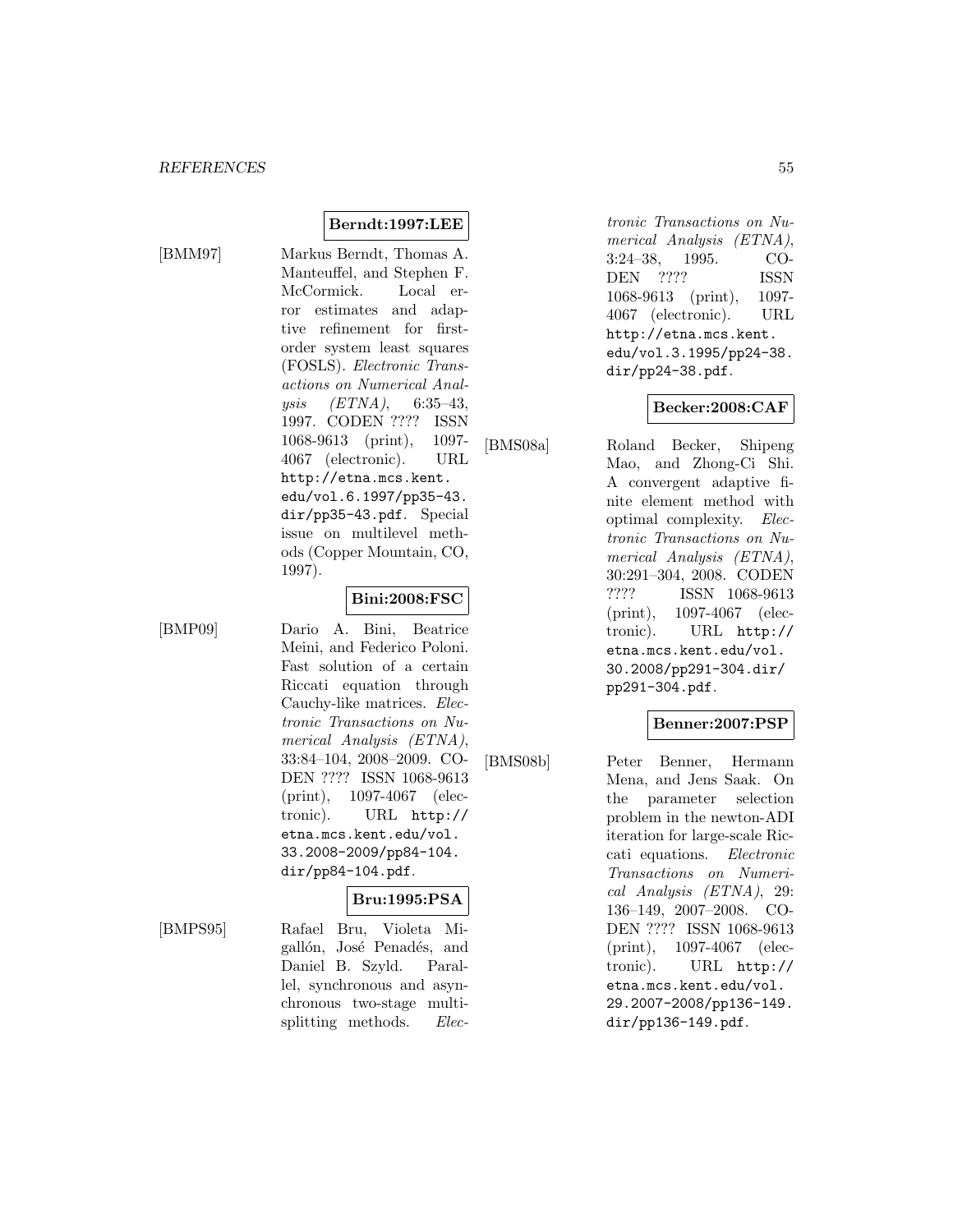**Bueno:2006:CSS**

[BMSR06] M. Isabel Bueno, Francisco Marcellán, and Jorge Sánchez-Ruiz. Continuous symmetrized Sobolev inner products of order N(II). Electronic Transactions on Numerical Analysis  $(ETNA)$ , 24:55-65, 2006. CODEN ???? ISSN 1068-9613 (print), 1097- 4067 (electronic). URL http://etna.mcs.kent. edu/vol.24.2006/pp55- 65.dir/pp55-65.pdf.

#### **Benner:1999:NNS**

[BMX99] Peter Benner, Volker Mehrmann, and Hongguo Xu. A note on the numerical solution of complex Hamiltonian and skew-Hamiltonian eigenvalue problems. Electronic Transactions on Numerical Analysis (ETNA), 8:115–126, 1999. CODEN ???? ISSN 1068-9613 (print), 1097-4067 (electronic). URL http:// etna.mcs.kent.edu/vol. 8.1999/pp115-126.dir/ pp115-126.pdf.

# **Byers:2007:SSA**

[BMX07] Ralph Byers, Volker Mehrmann, and Hongguo Xu. A structured staircase algorithm for skew-symmetric/ symmetric pencils. Electronic Transactions on Numerical Analysis (ETNA), 26:1–33, 2007. CODEN ???? ISSN 1068-9613

(print), 1097-4067 (electronic). URL http:// etna.mcs.kent.edu/vol. 26.2007/pp1-33.dir/pp1- 33.pdf.

#### **Bochev:1997:ENN**

[Boc97] P. Bochev. Experiences with negative norm least-square methods for the Navier–Stokes equations. Electronic Transactions on Numerical Analysis (ETNA), 6:44–62, 1997. CODEN ???? ISSN 1068-9613 (print), 1097- 4067 (electronic). URL http://etna.mcs.kent. edu/vol.6.1997/pp44-62. dir/pp44-62.pdf. Special issue on multilevel methods (Copper Mountain, CO, 1997).

#### **Boglaev:2005:UCM**

[Bog05] Igor Boglaev. Uniform convergence of monotone iterative methods for semilinear singularly perturbed problems of elliptic and parabolic types. Electronic Transactions on Numerical Analysis (ETNA), 20: 86–103, 2005. CODEN ???? ISSN 1068-9613 (print), 1097-4067 (electronic). URL http:// etna.mcs.kent.edu/vol. 20.2005/pp86-103.dir/ pp86-103.pdf.

#### **Bolten:2007:HGC**

[Bol08] Matthias Bolten. Hierar-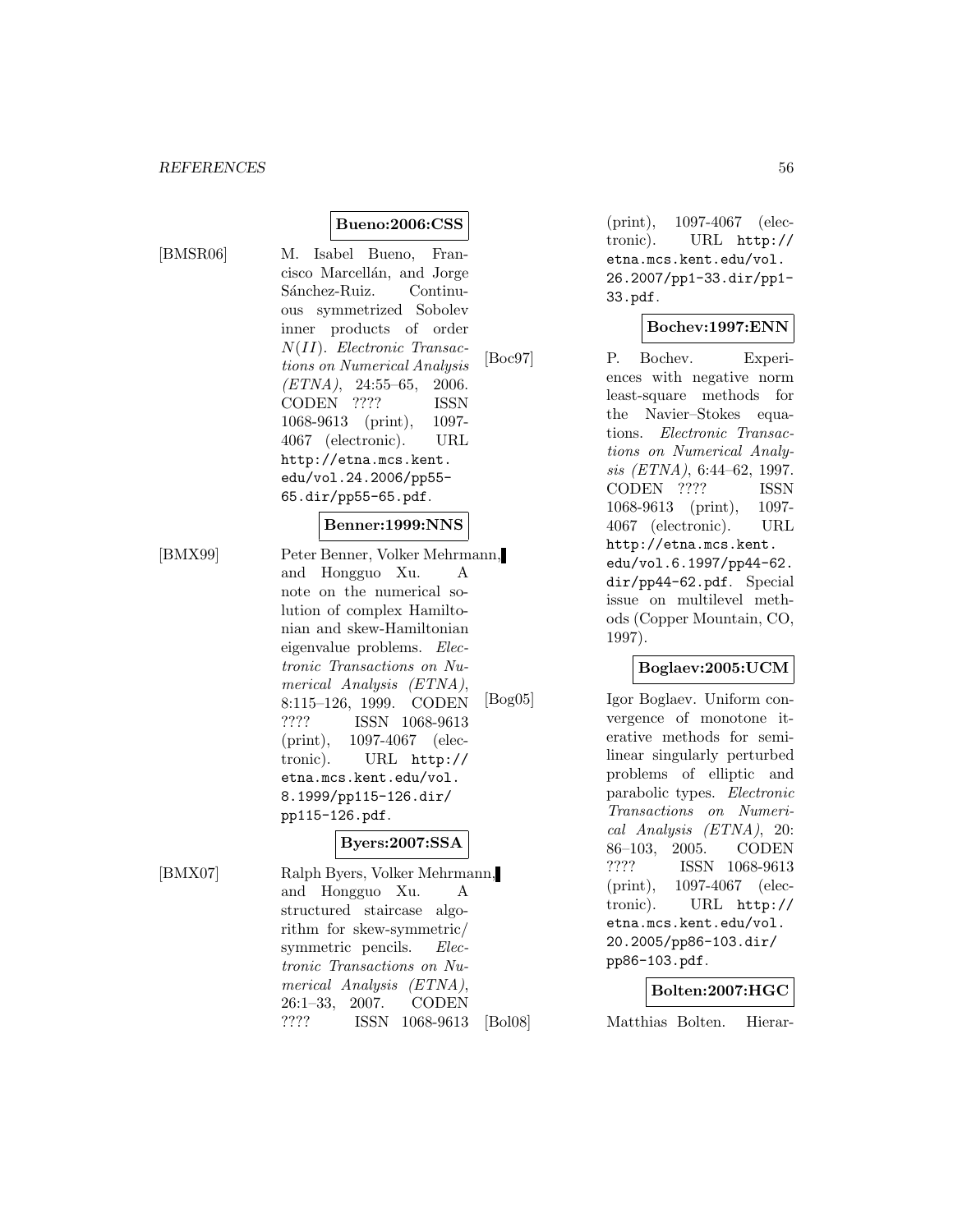chical grid coarsening for the solution of the Poisson equation in free space. Electronic Transactions on Numerical Analysis (ETNA), 29:70–80, 2007–2008. CO-DEN ???? ISSN 1068-9613 (print), 1097-4067 (electronic). URL http:// etna.mcs.kent.edu/vol. 29.2007-2008/pp70-80. dir/pp70-80.pdf.

# **Borges:2009:FNA**

[Bor09] Carlos F. Borges. A full-Newton approach to separable nonlinear least squares problems and its application to discrete least squares rational approximation. Electronic Transactions on Numerical Analysis  $(ETNA)$ , 35:57-68, 2009. CODEN ???? ISSN 1068-9613 (print), 1097- 4067 (electronic). URL http://etna.mcs.kent. edu/vol.35.2009/pp57- 68.dir/pp57-68.pdf.

#### **Brenner:2008:WPS**

[BOS08] Susanne C. Brenner, Luke Owens, and Li-Yeng Sung. A weakly over-penalized symmetric interior penalty method. Electronic Transactions on Numerical Analysis (ETNA), 30:107–127, 2008. CODEN ???? ISSN 1068-9613 (print), 1097- 4067 (electronic). URL http://etna.mcs.kent.

edu/vol.30.2008/pp107- 127.dir/pp107-127.pdf.

#### **Bottcher:2004:TBP**

[Böt04] Albrecht Böttcher. Transient behavior of powers and exponentials of large Toeplitz matrices. Electronic Transactions on Numerical Analysis (ETNA), 18:1–41, 2004. CODEN ???? ISSN 1068-9613 (print), 1097-4067 (electronic). URL http:// etna.mcs.kent.edu/vol. 18.2004/pp1-41.dir/pp1- 41.pdf.

# **Bohme:2003:FAF**

[BP03] Martin Böhme and Daniel Potts. A fast algorithm for filtering and wavelet decomposition on the sphere. Electronic Transactions on Numerical Analysis (ETNA), 16:70–93, 2003. CO-DEN ???? ISSN 1068-9613 (print), 1097- 4067 (electronic). URL http://etna.mcs.kent. edu/vol.16.2003/pp70- 93.dir/pp70-93.pdf.

# **Bottcher:2007:PAC**

[BP07] Albrecht Böttcher and Daniel Potts. Probability against condition number and sampling of multivariate trigonometric random polynomials. Electronic Transactions on Numerical Analysis (ETNA), 26:178–189, 2007. CODEN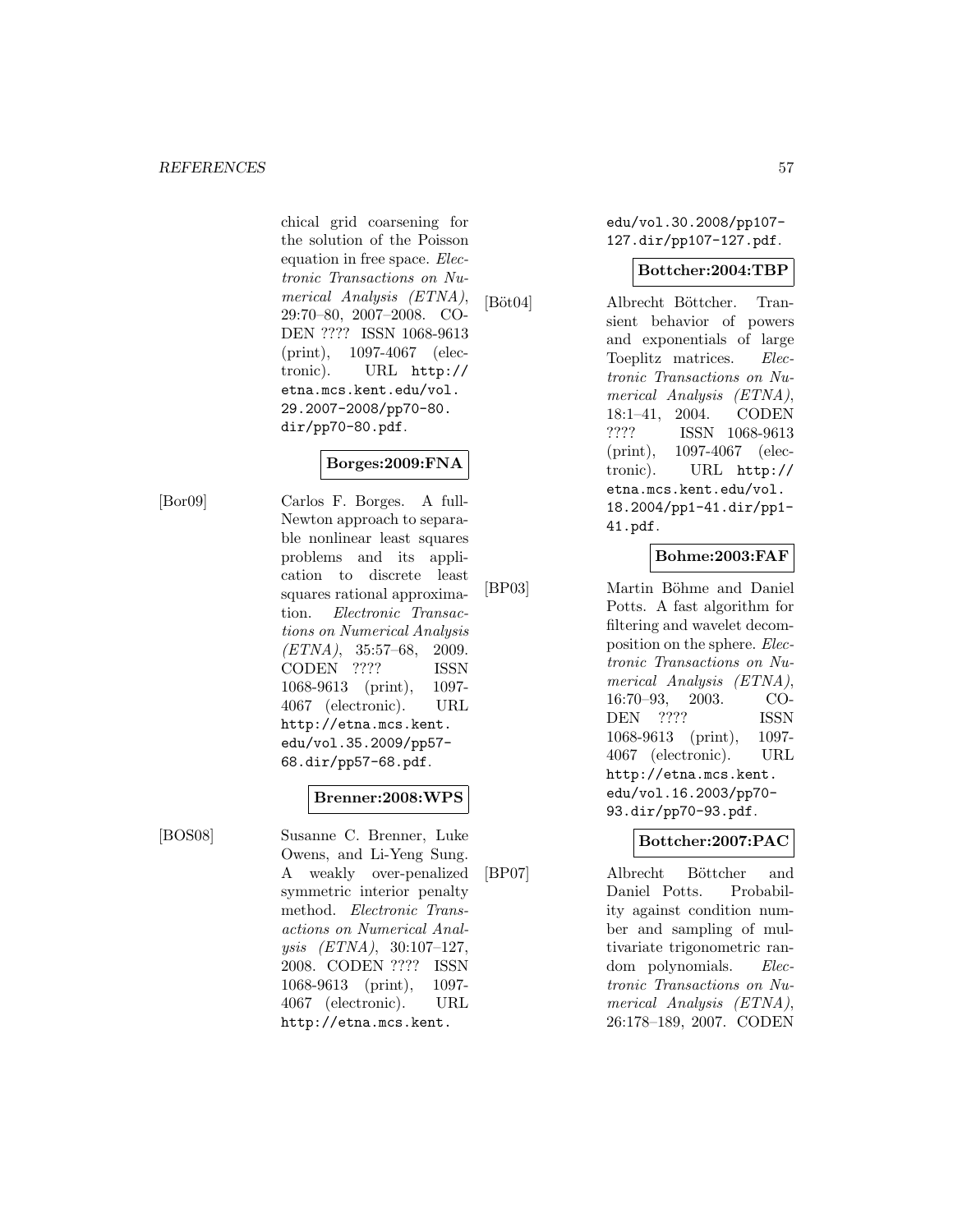???? ISSN 1068-9613 (print), 1097-4067 (electronic). URL http:// etna.mcs.kent.edu/vol. 26.2007/pp178-189.dir/ pp178-189.pdf.

# **Benner:2021:SNR**

[BP21] Peter Benner and Davide Palitta. On the solution of the nonsymmetric T-Riccati equation. Electronic Transactions on Numerical Analysis  $(ETNA)$ , 54:68-88, 2021. CODEN ???? ISSN 1068-9613 (print), 1097- 4067 (electronic). URL http://etna.mcs.kent. edu/vol.54.2021/pp68- 88.dir/pp68-88.pdf; http://etna.mcs.kent. edu/volumes/2021-2030/ vol54/abstract.php?vol= 54&pages=68-88.

# **Banas:2015:CLF**

[BPP15] Lubomir Baňas, Marcus Page, and Dirk Praetorius. A convergent linear finite element scheme for the Maxwell–Landau–Lifshitz– Gilbert equations. Electronic Transactions on Numerical Analysis (ETNA), 44:250–270, 2015. CO-DEN ???? ISSN 1068-9613 (print), 1097- 4067 (electronic). URL http://etna.mcs.kent. edu/vol.44.2015/pp250- 270.dir/pp250-270.pdf; http://etna.mcs.kent.

edu/volumes/2011-2020/ vol44/abstract.php?vol= 44&pages=250-270.

#### **Brenner:2017:BPS**

[BPS17] Susanne C. Brenner, Eun-Hee Park, and Li-Yeng Sung. A BDDC preconditioner for a symmetric interior penalty Galerkin method. Electronic Transactions on Numerical Analysis (ETNA), 46:190–214, 2017. CODEN ???? ISSN 1068-9613 (print), 1097- 4067 (electronic). URL http://etna.mcs.kent. edu/vol.46.2017/pp190- 214.dir/pp190-214.pdf; http://etna.mcs.kent. edu/volumes/2011-2020/ vol46/abstract.php?vol= 46&pages=190-214.

#### **Benzi:2007:DBA**

[BR08] Michele Benzi and Nader Razouk. Decay bounds and  $O(n)$  algorithms for approximating functions of sparse matrices. Electronic Transactions on Numerical Analysis (ETNA), 28: 16–39, 2007–2008. CO-DEN ???? ISSN 1068-9613 (print), 1097-4067 (electronic). URL http:// etna.mcs.kent.edu/vol. 28.2007-2008/pp16-39. dir/pp16-39.pdf. Special volume for Gene Golub.

# **Baglama:2014:IRL**

[BR14] James Baglama and Daniel J. Richmond. Implicitly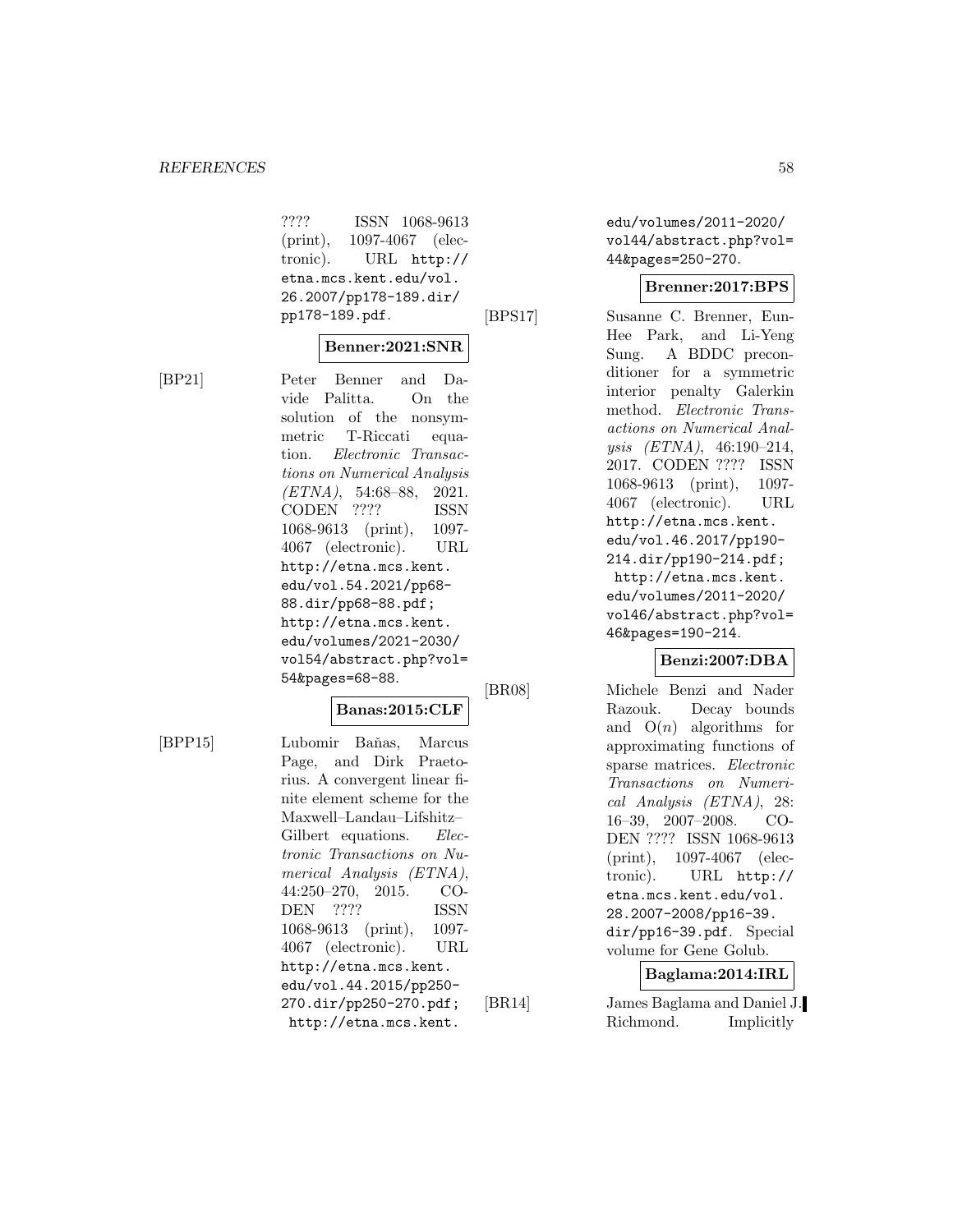restarting the LSQR algorithm. Electronic Transactions on Numerical Analysis (ETNA), 42:85–105, 2014. CODEN ???? ISSN 1068-9613 (print), 1097- 4067 (electronic). URL http://etna.mcs.kent. edu/vol.42.2014/pp85- 105.dir/pp85-105.pdf; http://etna.mcs.kent. edu/volumes/2011-2020/ vol42/abstract.php?vol= 42&pages=85-105.

# **Brandt:1997:GCR**

[Bra97] Achi Brandt. The Gauss Center research in multiscale scientific computation. Electronic Transactions on Numerical Analysis (ETNA), 6:1–34, 1997. CO-DEN ???? ISSN 1068-9613 (print), 1097-4067 (electronic). URL http:// etna.mcs.kent.edu/vol. 6.1997/pp1-34.dir/pp1- 34.pdf. Special issue on multilevel methods (Copper Mountain, CO, 1997).

#### **Brandt:2000:GHA**

[Bra00] Achi Brandt. General highly accurate algebraic coarsening. Electronic Transactions on Numerical Analysis (ETNA), 10: 1–20, 2000. CODEN ???? ISSN 1068-9613 (print), 1097-4067 (electronic). URL http:// etna.mcs.kent.edu/vol. 10.2000/pp1-20.dir/pp120.pdf. Multilevel methods (Copper Mountain, CO, 1999).

# **Brayanov:2006:UCD**

[Bra06] Iliya A. Brayanov. Uniformly convergent difference scheme for singularly perturbed problem of mixed type. Electronic Transactions on Numerical Analysis (ETNA), 23:288–303, 2006. CODEN ???? ISSN 1068- 9613 (print), 1097-4067 (electronic). URL http:/ /etna.mcs.kent.edu/vol. 23.2006/pp288-303.dir/ pp288-303.pdf.

# **Blanco:2016:TFD**

[BRC<sup>+</sup>16] J. Blanco, O. Rojas, C. Chacón, J. M. Guevara-Jordan, and J. Castillo. Tensor formulation of 3- D mimetic finite differences and applications to elliptic problems. Electronic Transactions on Numerical Analysis (ETNA), 45:457–475, 2016. CODEN ???? ISSN 1068-9613 (print), 1097- 4067 (electronic). URL http://etna.mcs.kent. edu/vol.45.2016/pp457- 475.dir/pp457-475.pdf; http://etna.mcs.kent. edu/volumes/2011-2020/ vol45/abstract.php?vol= 45&pages=457-475.

#### **Brezinski:1994:GNI**

[Bre94] C. Brezinski. The generalizations of Newton's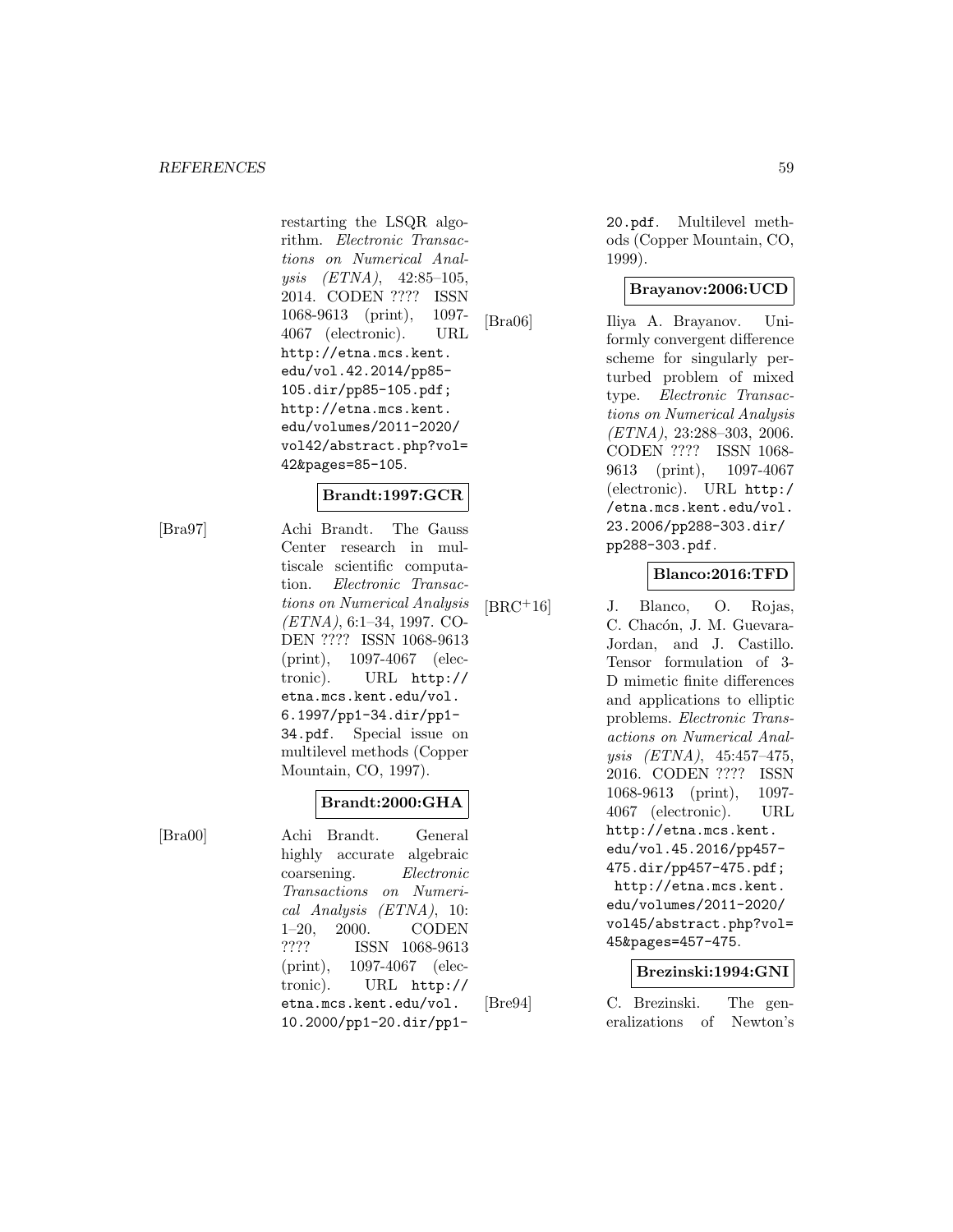interpolation formula due to Mühlbach and Andoyer. Electronic Transactions on Numerical Analysis (ETNA), 2:130–137, 1994. CODEN ???? ISSN 1068- 9613 (print), 1097-4067 (electronic). URL http:/ /etna.mcs.kent.edu/vol. 2.1994/pp130-137.dir/ pp130-137.pdf.

# **Brenner:2003:ATD**

[Bre03] Susanne C. Brenner. Analysis of two-dimensional FETI-DP preconditioners by the standard additive Schwarz framework. Electronic Transactions on Numerical Analysis (ETNA), 16:165–185, 2003. CODEN ???? ISSN 1068-9613 (print), 1097-4067 (electronic). URL http:// etna.mcs.kent.edu/vol. 16.2003/pp165-185.dir/ pp165-185.pdf.

#### **Brenner:2004:DSP**

[Bre04] Susanne C. Brenner. Discrete Sobolev and Poincaré inequalities for piecewise polynomial functions. Electronic Transactions on Numerical Analysis (ETNA), 18:42–48, 2004. CO-DEN ???? ISSN 1068-9613 (print), 1097- 4067 (electronic). URL http://etna.mcs.kent. edu/vol.18.2004/pp42- 48.dir/pp42-48.pdf.

**Breuer:2016:NFS**

[Bre16] Alex Breuer. New filtering strategies for implicitly restarted Lanczos iteration. Electronic Transactions on Numerical Analysis  $(ETNA)$ , 45:16-32, 2016. CODEN ???? ISSN 1068-9613 (print), 1097- 4067 (electronic). URL http://etna.mcs.kent. edu/vol.45.2016/pp16- 32.dir/pp16-32.pdf; http://etna.mcs.kent. edu/volumes/2011-2020/ vol45/abstract.php?vol= 45&pages=16-32.

# **Blum:2008:SAF**

[BRS08] Heribert Blum, Andreas Rademacher, and Andreas Schröder. Space adaptive finite element methods for dynamic obstacle problems. Electronic Transactions on Numerical Analysis (ETNA), 32:162–172, 2008. CODEN ???? ISSN 1068- 9613 (print), 1097-4067 (electronic). URL http:/ /etna.mcs.kent.edu/vol. 32.2008/pp162-172.dir/ pp162-172.pdf.

#### **Barrera-Sanchez:2008:GQS**

[BSDMGFTR09] P. Barrera-Sánchez, F. J. Domínguez-Mota, G. González-Flores, and J. G. Tinoco-Ruiz. Generating quality structured convex grids on irregular regions. Electronic Transactions on Numerical Analysis (ETNA),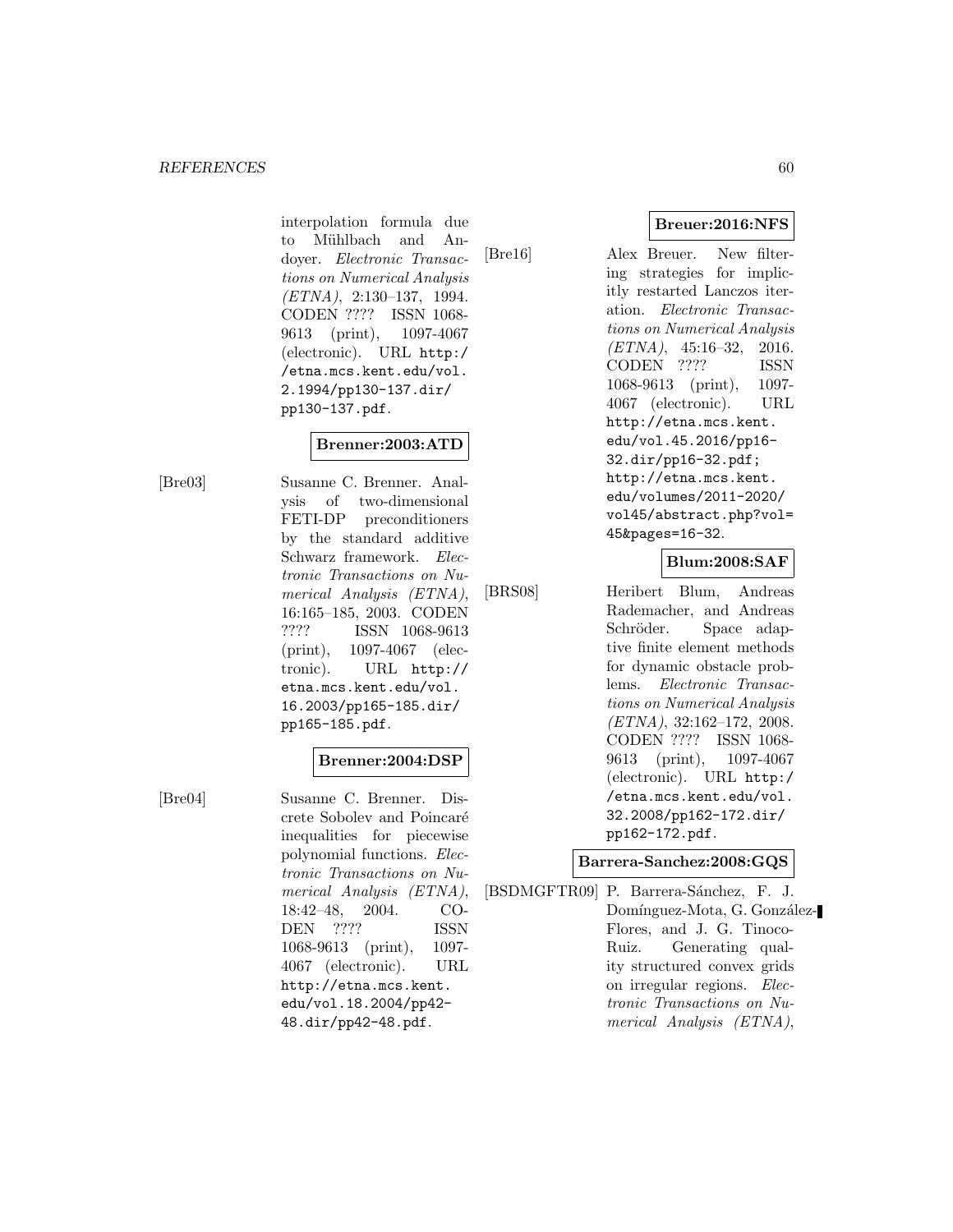34:76–89, 2008–2009. CO-DEN ???? ISSN 1068-9613 (print), 1097-4067 (electronic). URL http:// etna.mcs.kent.edu/vol. 34.2008-2009/pp76-89. dir/pp76-89.pdf.

# **Bellalij:2008:ASK**

[BSS09] M. Bellalij, Y. Saad, and H. Sadok. Analysis of some Krylov subspace methods for normal matrices via approximation theory and convex optimization. Electronic Transactions on Numerical Analysis (ETNA), 33:17–30, 2008–2009. CO-DEN ???? ISSN 1068-9613 (print), 1097-4067 (electronic). URL http:// etna.mcs.kent.edu/vol. 33.2008-2009/pp17-30. dir/pp17-30.pdf.

# **Breiten:2016:LRS**

[BSS16] Tobias Breiten, Valeria Simoncini, and Martin Stoll. Low-rank solvers for fractional differential equations. Electronic Transactions on Numerical Analysis (ETNA), 45:107–132, 2016. CODEN ???? ISSN 1068-9613 (print), 1097- 4067 (electronic). URL http://etna.mcs.kent. edu/vol.45.2016/pp107- 132.dir/pp107-132.pdf; http://etna.mcs.kent. edu/volumes/2011-2020/ vol45/abstract.php?vol= 45&pages=107-132.

**Benzi:2007:BTP**

[BU07] Michele Benzi and Bora Uçar. Block triangular preconditioners for M-matrices and Markov chains. Electronic Transactions on Numerical Analysis (ETNA), 26:209–227, 2007. CODEN ???? ISSN 1068-9613 (print), 1097-4067 (electronic). URL http:// etna.mcs.kent.edu/vol. 26.2007/pp209-227.dir/ pp209-227.pdf.

# **Bungartz:1997:MAH**

[Bun97] Hans-Joachim Bungartz. A multigrid algorithm for higher order finite elements on sparse grids. Electronic Transactions on Numerical Analysis (ETNA), 6:63–77, 1997. CODEN ???? ISSN 1068-9613 (print), 1097- 4067 (electronic). URL http://etna.mcs.kent. edu/vol.6.1997/pp63-77. dir/pp63-77.pdf. Special issue on multilevel methods (Copper Mountain, CO, 1997).

# **Brenner:2012:ISA**

[BW12] Susanne C. Brenner and Kening Wang. An iterative substructuring algorithm for a  $C^0$  interior penalty method. Electronic Transactions on Numerical Analysis (ETNA), 39: 313–332, 2012. CODEN ???? ISSN 1068-9613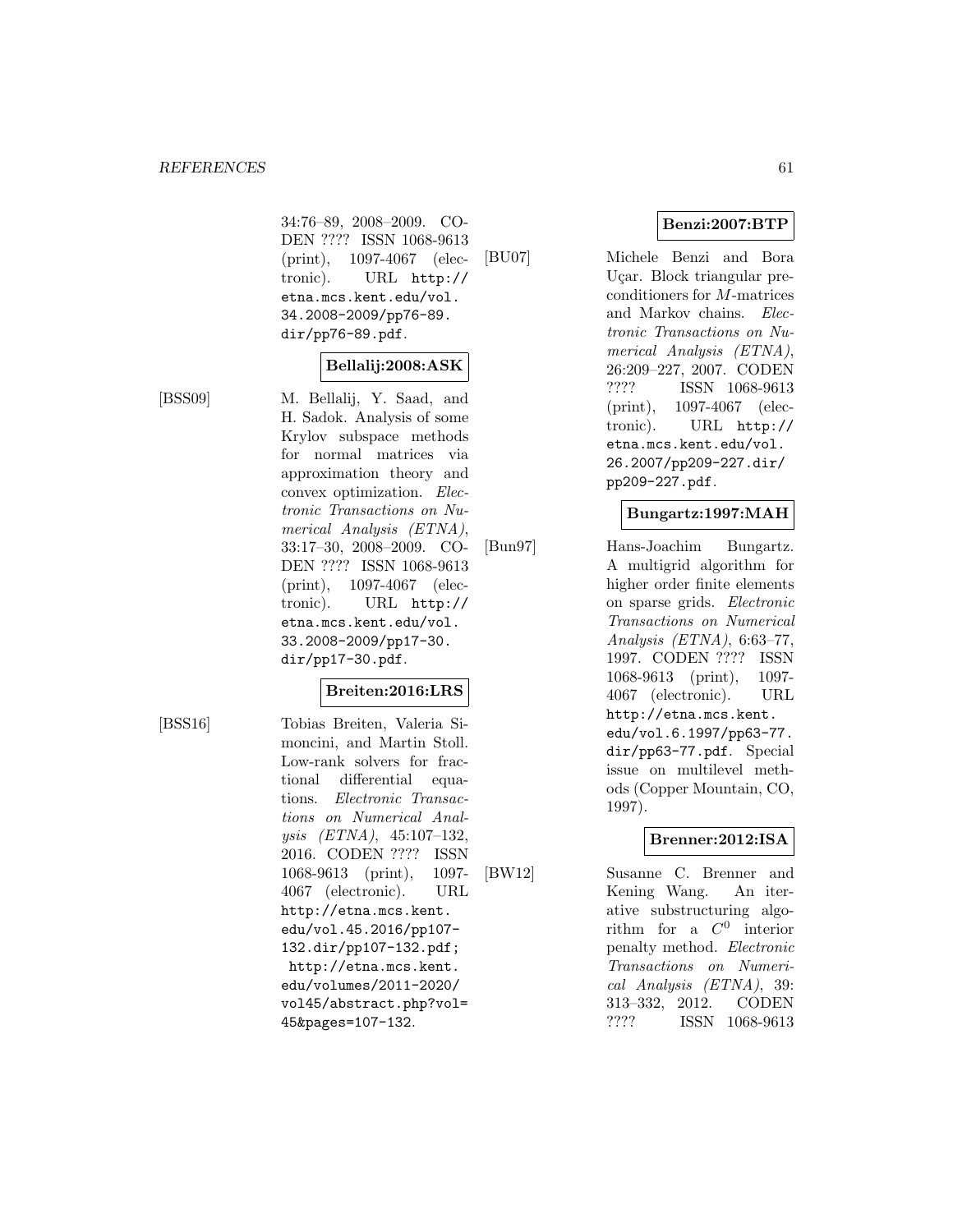(print), 1097-4067 (electronic). URL http:// etna.mcs.kent.edu/vol. 39.2012/pp313-332.dir/.

#### **Bai:1998:EEP**

[BY98] Zhaojun Bai and Qiang Ye. Error estimation of the Padé approximation of transfer functions via the Lanczos process. Electronic Transactions on Numerical Analysis (ETNA), 7:1–17, 1998. CODEN ???? ISSN 1068-9613 (print), 1097-4067 (electronic). URL http:// etna.mcs.kent.edu/vol. 7.1998/pp1-17.dir/pp1- 17.pdf. Large scale eigenvalue problems (Argonne, IL, 1997).

# **Bjorck:1999:PLS**

[BY99] A. Björck and J. Y. Yuan. Preconditioners for least squares problems by LU factorization. Electronic Transactions on Numerical Analysis (ETNA), 8:26–35, 1999. CODEN ???? ISSN 1068-9613 (print), 1097- 4067 (electronic). URL http://etna.mcs.kent. edu/vol.8.1999/pp26-35. dir/pp26-35.pdf.

#### **Bader:2003:RPM**

[BZ03] Michael Bader and Christoph Zenger. A robust and parallel multigrid method for convection diffusion equations. Electronic Transactions on Numerical Analysis (ETNA), 15:122–131, 2003. CODEN ???? ISSN 1068- 9613 (print), 1097-4067 (electronic). URL http:/ /etna.mcs.kent.edu/vol. 15.2003/pp122-131.dir/ pp122-131.pdf.

# **Cabada:2007:MLU**

[Cab07] Alberto Cabada. The method of lower and upper solutions for periodic and anti-periodic difference equations. Electronic Transactions on Numerical Analysis (ETNA), 27:13–25, 2007. CO-DEN ???? ISSN 1068-9613 (print), 1097- 4067 (electronic). URL http://etna.mcs.kent. edu/vol.27.2007/pp13- 25.dir/pp13-25.pdf.

# **Calvo:2015:TLO**

[Cal15] Juan G. Calvo. A twolevel overlapping Schwarz method for  $H(\text{curl})$  in two dimensions with irregular subdomains. Electronic Transactions on Numerical Analysis (ETNA), 44:497–521, 2015. CO-DEN ???? ISSN 1068-9613 (print), 1097- 4067 (electronic). URL http://etna.mcs.kent. edu/vol.44.2015/pp497- 521.dir/pp497-521.pdf; http://etna.mcs.kent. edu/volumes/2011-2020/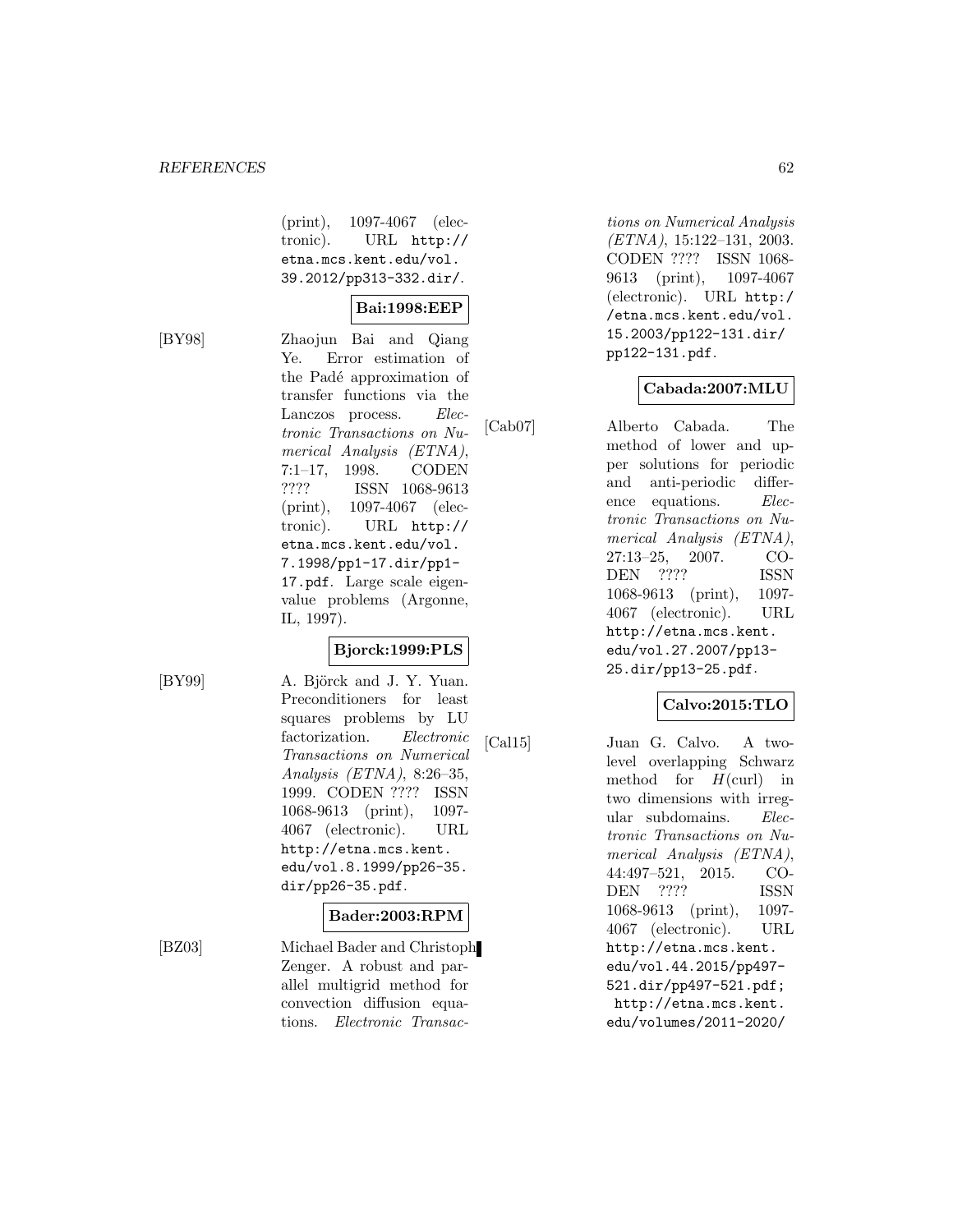vol44/abstract.php?vol= 44&pages=497-521.

#### **Cardoso:2011:EFD**

[Car11] João R. Cardoso. Evaluating the Fréchet derivative of the matrix  $p$  th root. *Elec*tronic Transactions on Numerical Analysis (ETNA), 38:202–217, 2011. CODEN ???? ISSN 1068-9613 (print), 1097-4067 (electronic).

#### **Cardoso:2012:CMT**

[Car12] Jo˜ao R. Cardoso. Computation of the matrix p th root and its Fréchet derivative by integrals. Electronic Transactions on Numerical Analysis (ETNA), 39:414–436, 2012. CODEN ???? ISSN 1068-9613 (print), 1097- 4067 (electronic). URL http://etna.mcs.kent. edu/vol.39.2012/pp414- 436.dir/pp414-436.pdf; http://etna.mcs.kent. edu/volumes/2011-2020/ vol39/abstract.php?vol= 39&pages=414-436.

#### **Cruz-Barroso:2005:OLP**

[CBGV05] Ruymán Cruz-Barroso and Pablo González-Vera. Orthogonal Laurent polynomials and quadratures on the unit circle and the real halfline. Electronic Transactions on Numerical Analysis (ETNA), 19:113–134, 2005. CODEN ???? ISSN 1068- 9613 (print), 1097-4067

(electronic). URL http:/ /etna.mcs.kent.edu/vol. 19.2005/pp113-134.dir/ pp113-134.pdf.

# **Craven:1997:CLT**

[CC97] Thomas Craven and George Csordas. On a converse of Laguerre's Theorem. Electronic Transactions on Numerical Analysis (ETNA), 5:7–17, 1997. CODEN ???? ISSN 1068-9613 (print), 1097-4067 (electronic). URL http:// etna.mcs.kent.edu/vol. 5.1997/pp7-17.dir/pp7- 17.pdf.

# **Cawood:2000:PAE**

[CC00] M. E. Cawood and C. L. Cox. Perturbation analysis for eigenstructure assignment of linear multi-input systems. Electronic Transactions on Numerical Analysis (ETNA), 11:25–42, 2000. CODEN ???? ISSN 1068-9613 (print), 1097- 4067 (electronic). URL http://etna.mcs.kent. edu/vol.11.2000/pp25- 42.dir/pp25-42.pdf.

#### **Chan:2007:IMS**

[CCC07] Tony F. Chan, Ke Chen, and Jamylle L. Carter. Iterative methods for solving the dual formulation arising from image restoration. Electronic Transactions on Numerical Analysis (ETNA), 26:299–311, 2007.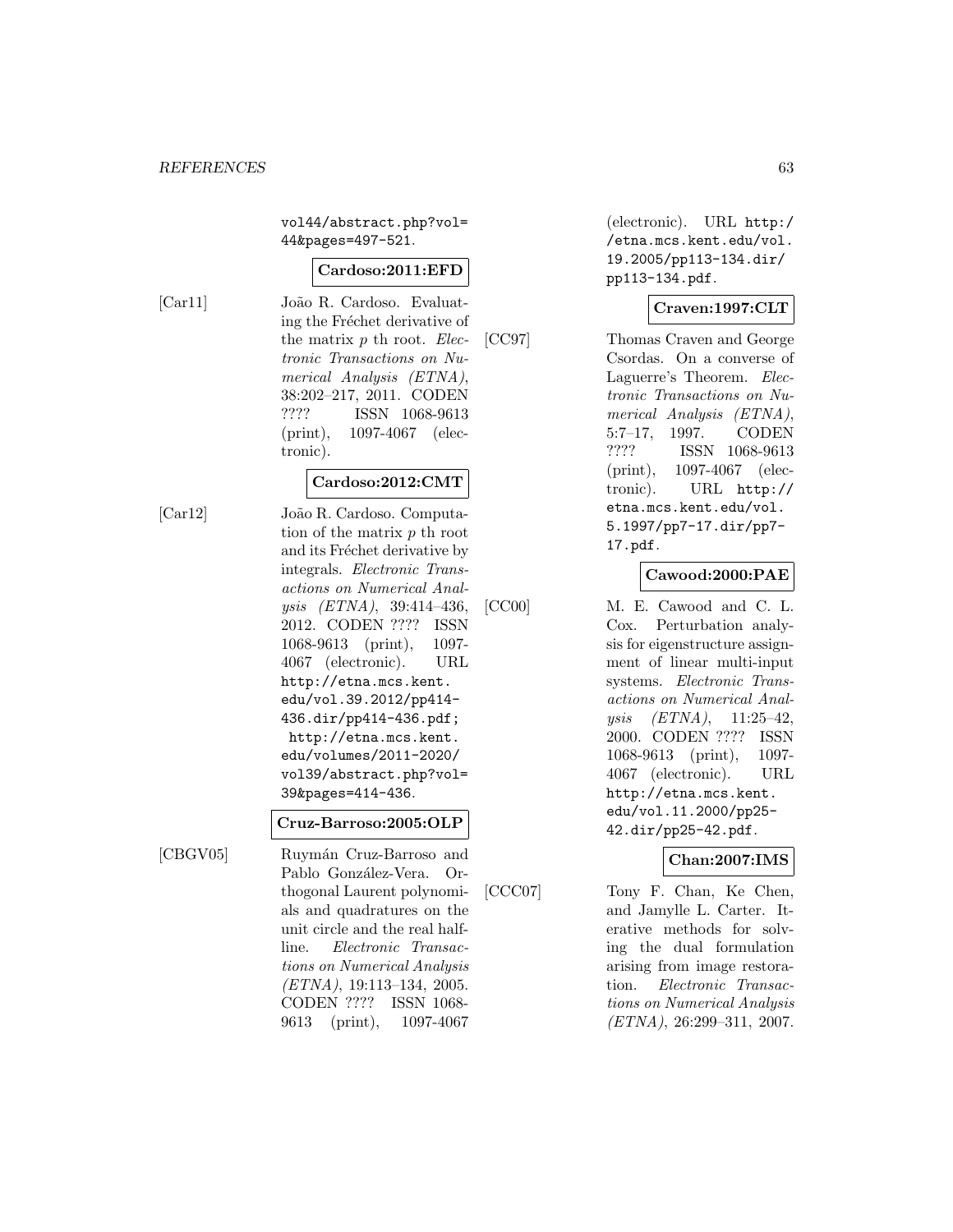CODEN ???? ISSN 1068- 9613 (print), 1097-4067 (electronic). URL http:/ /etna.mcs.kent.edu/vol. 26.2007/pp299-311.dir/ pp299-311.pdf.

#### **Capobianco:2008:SAF**

[CCDR08] G. Capobianco, D. Conte, I. Del Prete, and E. Russo. Stability analysis of fast numerical methods for Volterra integral equations. Electronic Transactions on Numerical Analysis (ETNA), 30:305–322, 2008. CODEN ???? ISSN 1068- 9613 (print), 1097-4067 (electronic). URL http:/ /etna.mcs.kent.edu/vol. 30.2008/pp305-322.dir/ pp305-322.pdf.

# **Cardone:2009:GDQ**

[CDN09] Angelamaria Cardone, Ida Del Prete, and Claudia Nitsch. Gaussian Direct Quadrature methods for double delay Volterra integral equations. Electronic Transactions on Numerical Analysis (ETNA), 35: 201–216, 2009. CODEN ???? ISSN 1068-9613 (print), 1097-4067 (electronic). URL http:// etna.mcs.kent.edu/vol. 35.2009/pp201-216.dir/ pp201-216.pdf.

# **Crofts:2010:MDN**

[CEHT10] Jonathan J. Crofts, Ernesto Estrada, Desmond J. Higham, and Alan Taylor. Mapping directed networks. Electronic Transactions on Numerical Analysis (ETNA), 37:337–350, 2010. CODEN ???? ISSN 1068-9613 (print), 1097-4067 (electronic).

#### **Cerna:2018:QSW**

[CF18] Dana Cerná and Václav Finěk. Quadratic spline wavelets with short support satisfying homogeneous boundary conditions. Electronic Transactions on Numerical Analysis (ETNA), 48:15–39, 2018. CODEN ???? ISSN 1068-9613 (print), 1097- 4067 (electronic). URL http://etna.mcs.kent. edu/vol.48.2018/pp15- 39.dir/pp15-39.pdf; http://etna.mcs.kent. edu/volumes/2011-2020/ vol48/abstract.php?vol= 48&pages=15-39.

#### **Cardoso:2009:SRR**

[CFÁN09] J. L. Cardoso, C. M. Fernandes, and R. Alvarez-Nodarse. Structural and recurrence relations for hypergeometric-type functions by Nikiforov–Uvarov method. Electronic Transactions on Numerical Analysis (ETNA), 35:17–39, 2009. CODEN ???? ISSN 1068-9613 (print), 1097- 4067 (electronic). URL http://etna.mcs.kent.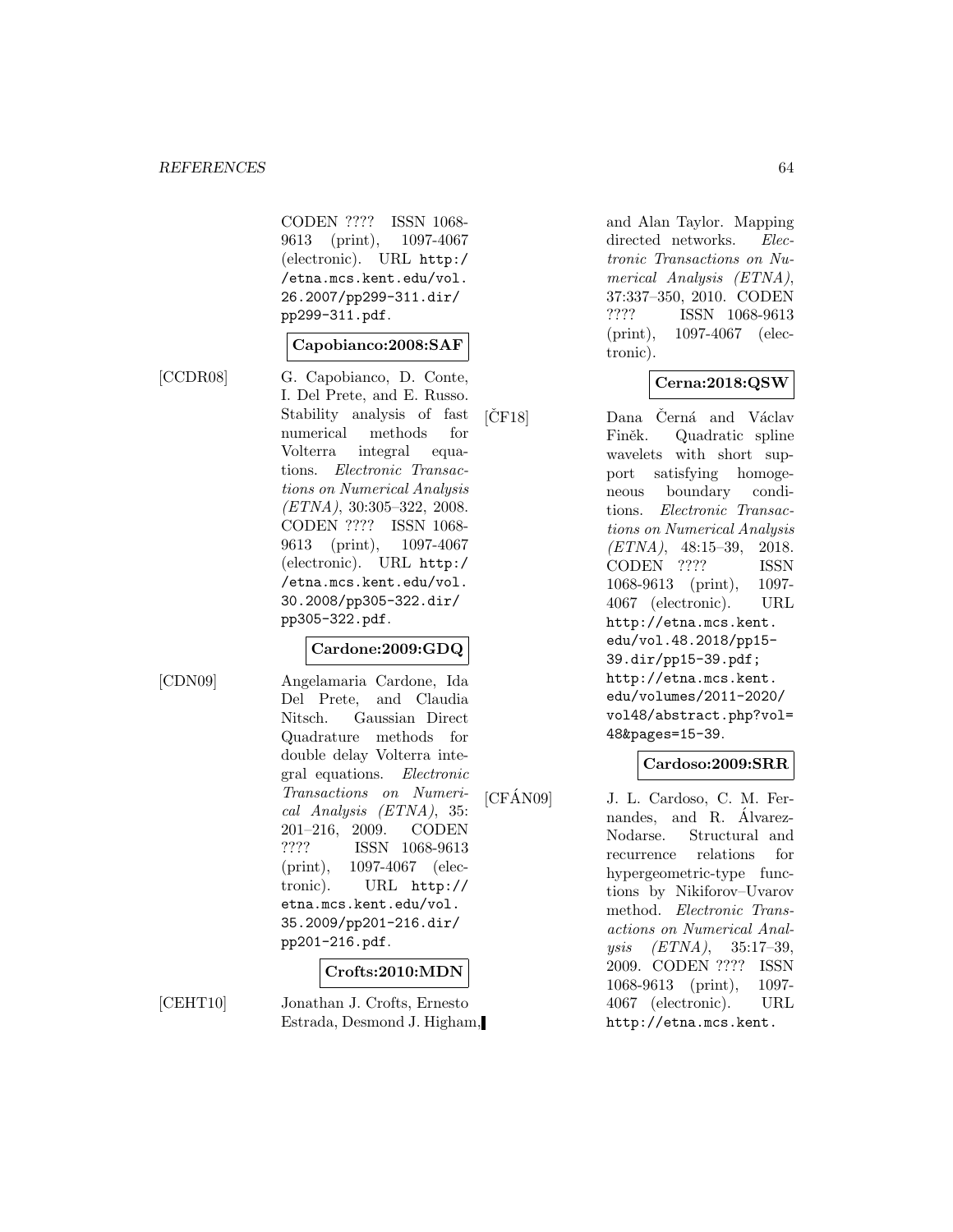edu/vol.35.2009/pp17- 39.dir/pp17-39.pdf.

# **Cerdan:2010:BAI**

 $[CFM+10]$  J. Cerdán, T. Faraj, N. Malla, J. Marín, and J. Mas. Block approximate inverse preconditioners for sparse nonsymmetric linear systems. Electronic Transactions on Numerical Analysis (ETNA), 37:23–40, 2010. CODEN ???? ISSN 1068-9613 (print), 1097- 4067 (electronic). URL http://etna.mcs.kent. edu/vol.37.2010/pp23- 40.dir/pp23-40.pdf.

#### **Ciaramella:2018:APS**

[CG18] Gabriele Ciaramella and Martin J. Gander. Analysis of the parallel Schwarz method for growing chains of fixed-sized subdomains: Part III. Electronic Transactions on Numerical Analysis (ETNA), 49:210–243, 2018. CODEN ???? ISSN 1068-9613 (print), 1097- 4067 (electronic). URL http://etna.mcs.kent. edu/vol.49.2018/pp210- 243.dir/pp210-243.pdf; http://etna.mcs.kent. edu/volumes/2011-2020/ vol49/abstract.php?vol= 49&pages=210-243.

# **Castillo:2009:LPP**

[CGM10] Kenier Castillo, Luis Garza, and Francisco Marcellán. Laurent polynomial perturbations of linear functionals. An inverse problem. Electronic Transactions on Numerical Analysis (ETNA), 36:83–98, 2009– 2010. CODEN ???? ISSN 1068-9613 (print), 1097- 4067 (electronic). URL http://etna.mcs.kent. edu/vol.36.2009-2010/ pp83-98.dir/pp83-98.pdf.

# **Chen:2005:OBT**

[CGT05] Doron Chen, John R. Gilbert, and Sivan Toledo. Obtaining bounds on the two norm of a matrix from the splitting lemma. Electronic Transactions on Numerical Analysis (ETNA), 21:28–46, 2005. CO-DEN ???? ISSN 1068-9613 (print), 1097- 4067 (electronic). URL http://etna.mcs.kent. edu/vol.21.2005/pp28- 46.dir/pp28-46.pdf.

# **Chahlaoui:2011:TES**

[Cha11] Younès Chahlaoui. Two efficient SVD/Krylov algorithms for model order reduction of large scale systems. Electronic Transactions on Numerical Analysis (ETNA), 38:113–145, 2011. CODEN ???? ISSN 1068-9613 (print), 1097- 4067 (electronic).

#### **Chen:1994:EIS**

[Che94] Ke Chen. Efficient iterative solution of lin-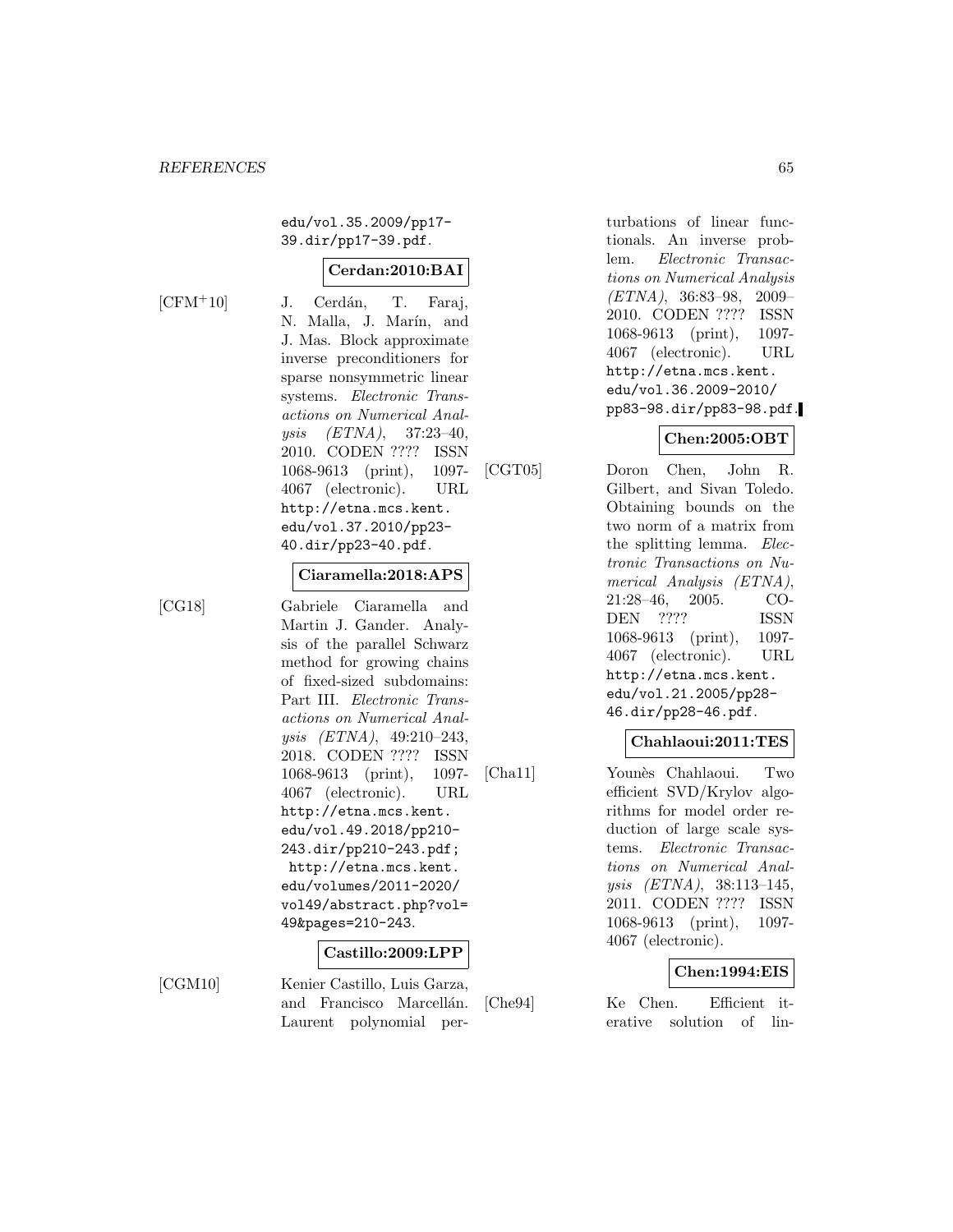ear systems from discretizing singular integral equations. Electronic Transactions on Numerical Analysis (ETNA), 2:76–91, 1994. CODEN ???? ISSN 1068-9613 (print), 1097- 4067 (electronic). URL http://etna.mcs.kent. edu/vol.2.1994/pp76-91. dir/pp76-91.pdf.

# **Chen:1997:AIT**

[Che97] Zhangxin Chen. The analysis of intergrid transfer operators and multigrid methods for nonconforming finite elements. Electronic Transactions on Numerical Analysis (ETNA), 6:78–96, 1997. CODEN ???? ISSN 1068-9613 (print), 1097- 4067 (electronic). URL http://etna.mcs.kent. edu/vol.6.1997/pp78-96. dir/pp78-96.pdf. Special issue on multilevel methods (Copper Mountain, CO, 1997).

# **Chen:1999:DWT**

[Che99] Ke Chen. Discrete wavelet transforms accelerated sparse preconditioners for dense boundary element systems. Electronic Transactions on Numerical Analysis  $(ETNA)$ , 8:138-153, 1999. CODEN ???? ISSN 1068- 9613 (print), 1097-4067 (electronic). URL http:/ /etna.mcs.kent.edu/vol.

8.1999/pp138-153.dir/ pp138-153.pdf.

# **Chelyshkov:2006:AOP**

[Che06] Vladimir S. Chelyshkov. Alternative orthogonal polynomials and quadratures. Electronic Transactions on Numerical Analysis (ETNA), 25:17–26, 2006. CO-DEN ???? ISSN 1068-9613 (print), 1097- 4067 (electronic). URL http://etna.mcs.kent. edu/vol.25.2006/pp17- 26.dir/pp17-26.pdf.

# **Chernov:2009:CLN**

[Che09] I. A. Chernov. Convergence of a lattice numerical method for a boundaryvalue problem with free boundary and nonlinear Neumann boundary conditions. Electronic Transactions on Numerical Analysis  $(ETNA)$ , 35:40-56, 2009. CODEN ???? ISSN 1068-9613 (print), 1097- 4067 (electronic). URL http://etna.mcs.kent. edu/vol.35.2009/pp40- 56.dir/pp40-56.pdf.

# **Calvetti:2002:CCB**

[CHR02] D. Calvetti, P. C. Hansen, and L. Reichel. Lcurve curvature bounds via Lanczos bidiagonalization. Electronic Transactions on Numerical Analysis (ETNA), 14:20–35, 2002. CODEN ???? ISSN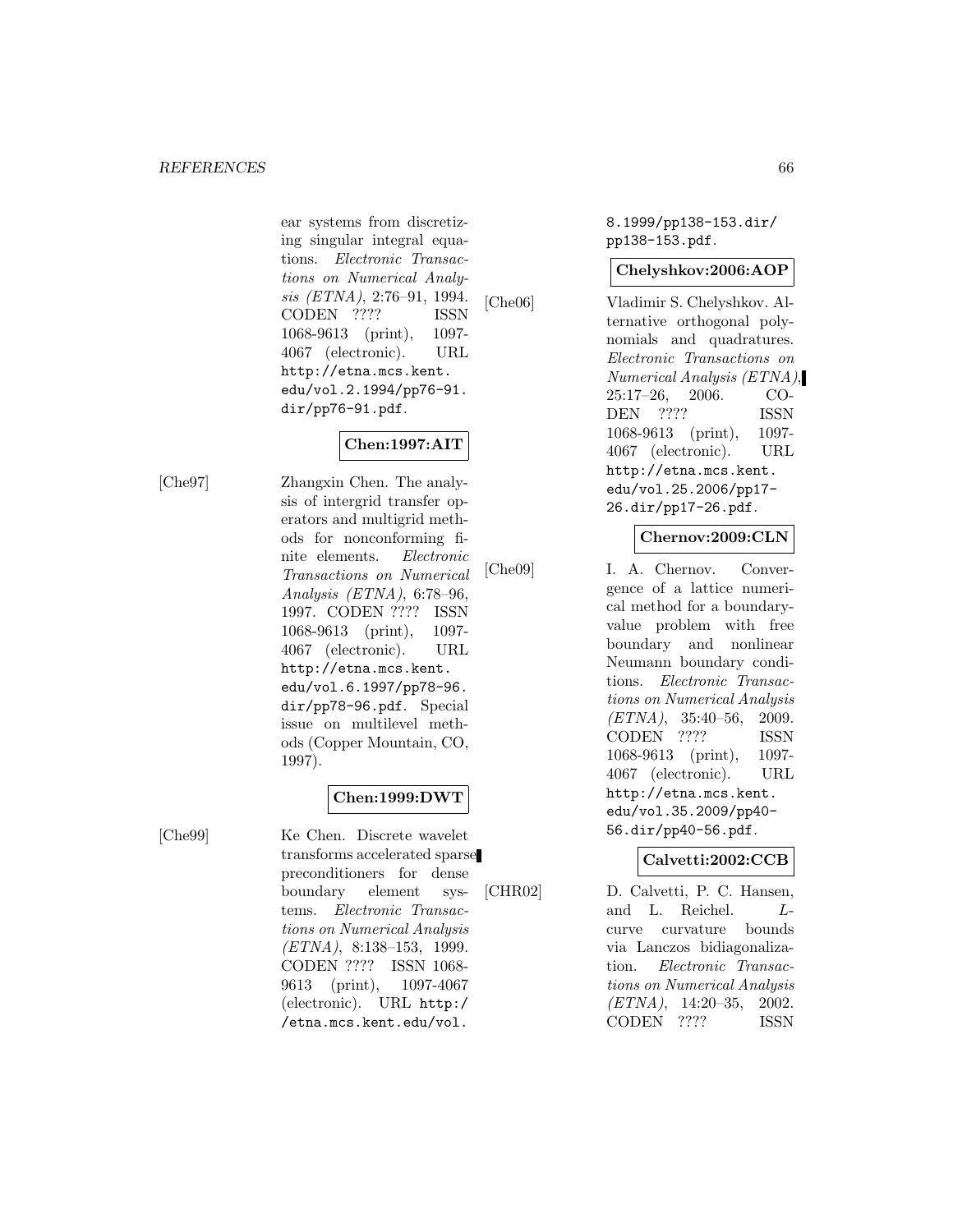1068-9613 (print), 1097- 4067 (electronic). URL http://etna.mcs.kent. edu/vol.14.2002/pp20- 35.dir/pp20-35.pdf.

$$
\fbox{Carson:} 2014{:} \text{EDT}
$$

[CKD15] Erin Carson, Nicholas Knight, and James Demmel. An efficient deflation technique for the communication-avoiding conjugate gradient method. Electronic Transactions on Numerical Analysis (ETNA), 43:125–141, 2014–2015. CODEN ???? ISSN 1068-9613 (print), 1097- 4067 (electronic). URL http://etna.mcs.kent. edu/vol.43.2014/pp125- 141.dir/pp125-141.pdf; http://etna.mcs.kent. edu/volumes/2011-2020/ vol43/abstract.php?vol= 43&pages=125-141.

# **Chen:2014:PPE**

[CKH14] Donghui Chen, Misha E. Kilmer, and Per Christian Hansen. "Plug-and-Play" edge-preserving regularization. Electronic Transactions on Numerical Analysis (ETNA), 41:465–477, 2014. CODEN ???? ISSN 1068-9613 (print), 1097- 4067 (electronic). URL http://etna.mcs.kent. edu/vol.41.2014/pp465- 477.dir/pp465-477.pdf; http://etna.mcs.kent. edu/volumes/2011-2020/

vol41/abstract.php?vol= 41&pages=465-477.

# **Christov:2014:IPB**

[CKP15] Nicolai D. Christov, Mihail M. Konstantinov, and Petko Hr. Petkov. Improved perturbation bounds for the continuous-time  $H_{\infty}$ control problem. Electronic Transactions on Numerical Analysis (ETNA), 43: 90–99, 2014–2015. CO-DEN ???? ISSN 1068-9613 (print), 1097- 4067 (electronic). URL http://etna.mcs.kent. edu/vol.43.2014/pp90- 99.dir/pp90-99.pdf; http://etna.mcs.kent. edu/volumes/2011-2020/ vol43/abstract.php?vol= 43&pages=90-99.

# **Cvetkovic:2004:NGT**

[CKV04] Ljiljana Cvetkovic, Vladimir Kostic, and Richard S. Varga. A new Geršhgorintype eigenvalue inclusion set. Electronic Transactions on Numerical Analysis  $(ETNA)$ , 18:73-80, 2004. CODEN ???? ISSN 1068-9613 (print), 1097- 4067 (electronic). URL http://etna.mcs.kent. edu/vol.18.2004/pp73- 80.dir/pp73-80.pdf.

# **Chang:2003:MAS**

[CL03] B. Chang and B. Lee. A multigrid algorithm for solving the multi-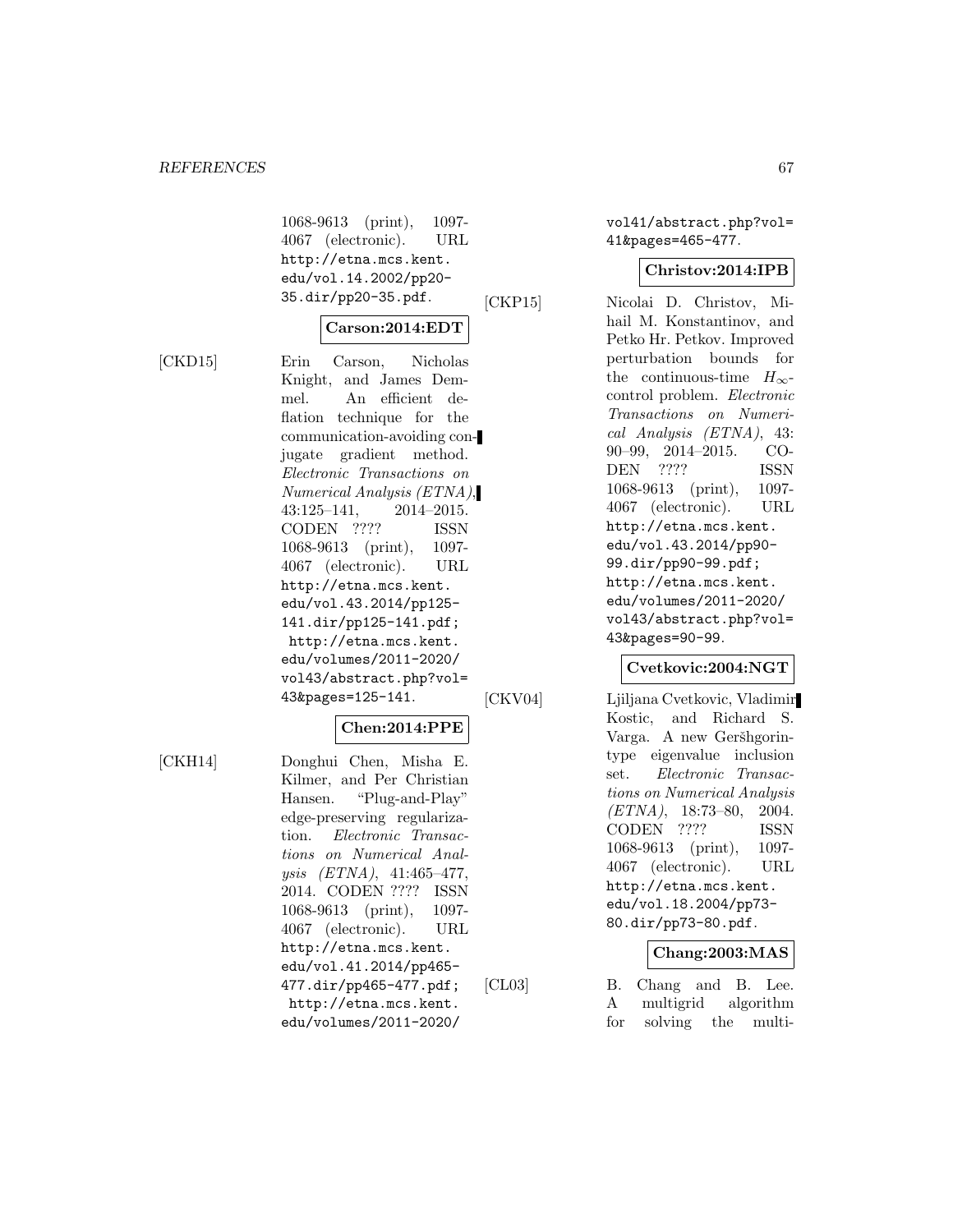group, anisotropic scattering Boltzmann equation using first-order system leastsquares methodology. Electronic Transactions on Numerical Analysis (ETNA), 15:132–151, 2003. CODEN ???? ISSN 1068-9613 (print), 1097-4067 (electronic). URL http:// etna.mcs.kent.edu/vol. 15.2003/pp132-151.dir/ pp132-151.pdf.

#### **Calvetti:2004:TRN**

[CLRS04] Daniela Calvetti, Bryan Lewis, Lothar Reichel, and Fiorella Sgallari. Tikhonov regularization with nonnegativity constraint. Electronic Transactions on Numerical Analysis (ETNA), 18:153–173, 2004. CODEN ???? ISSN 1068-9613 (print), 1097-4067 (electronic). URL http:// etna.mcs.kent.edu/vol. 18.2004/pp153-173.dir/ pp153-173.pdf.

# **Cai:1995:FOS**

[CMM95] Zhiqiang Cai, Thomas A. Manteuffel, and Stephen F. McCormick. First-order system least squares for velocity-vorticity-pressure form of the Stokes equations, with application to linear elasticity. Electronic Transactions on Numerical Analysis (ETNA), 3: 150–159, 1995. CODEN ???? ISSN 1068-9613

(print), 1097-4067 (electronic). URL http:// etna.mcs.kent.edu/vol. 3.1995/pp150-159.dir/ pp150-159.pdf.

# **Camano:2018:NAD**

[CMO18] Jessika Camaño, Cristian Muñoz, and Ricardo Oyarzúa. Numerical analysis of a dual-mixed problem in non-standard Banach spaces. Electronic Transactions on Numerical Analysis (ETNA), 48:114–130, 2018. CODEN ???? ISSN 1068-9613 (print), 1097- 4067 (electronic). URL http://etna.mcs.kent. edu/vol.48.2018/pp114- 130.dir/pp114-130.pdf; http://etna.mcs.kent. edu/volumes/2011-2020/ vol48/abstract.php?vol= 48&pages=114-130.

# **Castel:2001:PTS**

[CMP01] M. Jesús Castel, Violeta Migallón, and José Penadés. On parallel two-stage methods for Hermitian positive definite matrices with applications to preconditioning. Electronic Transactions on Numerical Analysis  $(ETNA)$ , 12:88-112, 2001. CODEN ???? ISSN 1068- 9613 (print), 1097-4067 (electronic). URL http:/ /etna.mcs.kent.edu/vol. 12.2001/pp88-112.dir/ pp88-112.pdf.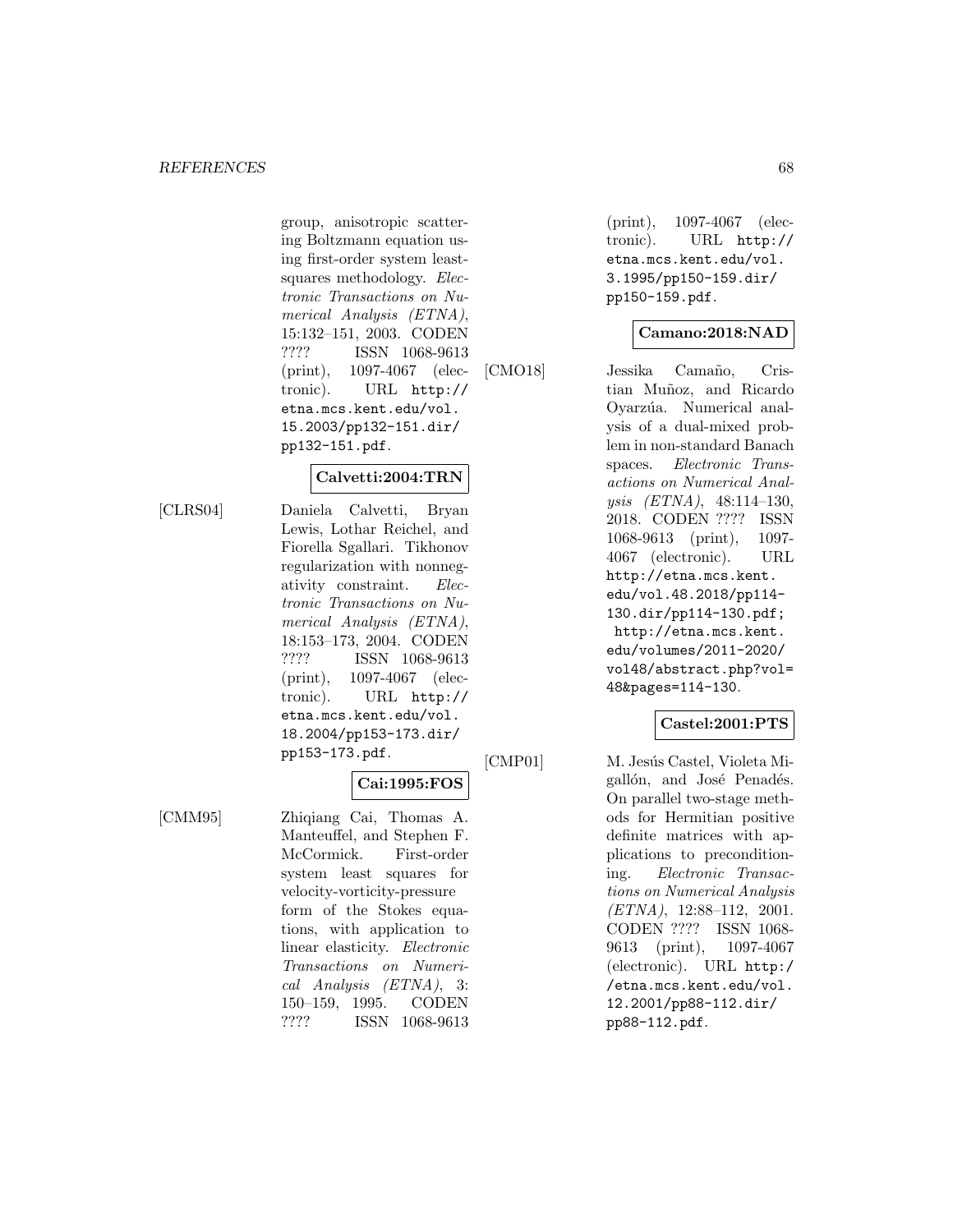### **Czapla:2012:CMC**

[CMR12] Roman Czapla, Vladimir Mityushev, and Natalia Rylko. Conformal mapping of circular multiply connected domains onto slit domains. Electronic Transactions on Numerical Analysis  $(ETNA), 39:286-297, 2012.$ CODEN ???? ISSN 1068- 9613 (print), 1097-4067 (electronic). URL http:/ /etna.mcs.kent.edu/vol. 39.2012/pp286-297.dir/.

#### **Clason:2019:BLM**

[CN19] Christian Clason and Vu Huu Nhu. Bouligand–Levenberg– Marquardt iteration for a non-smooth ill-posed inverse problem. Electronic Transactions on Numerical Analysis (ETNA), 51:274–314, 2019. CO-DEN ???? ISSN 1068-9613 (print), 1097- 4067 (electronic). URL http://etna.mcs.kent. edu/vol.51.2019/pp274- 314.dir/pp274-314.pdf; http://etna.mcs.kent. edu/volumes/2011-2020/ vol51/abstract.php?vol= 51&pages=274-314.

#### **Chung:2007:WGM**

[CNO08] Julianne Chung, James G. Nagy, and Dianne P. O'Leary. A weighted-GCV method for Lanczos-hybrid regularization. Electronic Transactions on Numerical Analysis (ETNA), 28:

149–167, 2007–2008. CO-DEN ???? ISSN 1068-9613 (print), 1097-4067 (electronic). URL http:// etna.mcs.kent.edu/vol. 28.2007-2008/pp149-167. dir/pp149-167.pdf. Special volume for Gene Golub.

# **Chan:1994:DPT**

[CNP94] Raymond H. Chan, James G. Nagy, and Robert J. Plemmons. Displacement preconditioner for Toeplitz least squares iterations. Electronic Transactions on Numerical Analysis (ETNA), 2:44–56, 1994. CODEN ???? ISSN 1068-9613 (print), 1097- 4067 (electronic). URL http://etna.mcs.kent. edu/vol.2.1994/pp44-56. dir/pp44-56.pdf.

# **Csordas:1993:NLP**

[COSV93] G. Csordas, A. M. Odlyzko, W. Smith, and R. S. Varga. A new Lehmer pair of zeros and a new lower bound for the de Bruijn–Newman constant Λ. Electronic Transactions on Numerical Analysis (ETNA), 1:104–111, 1993. CODEN ???? ISSN 1068- 9613 (print), 1097-4067 (electronic). URL http:/ /etna.mcs.kent.edu/vol. 1.1993/pp104-111.dir/ pp104-111.pdf.

#### **Cotfas:2006:SOP**

[Cot06] Nicolae Cotfas. Systems of orthogonal poly-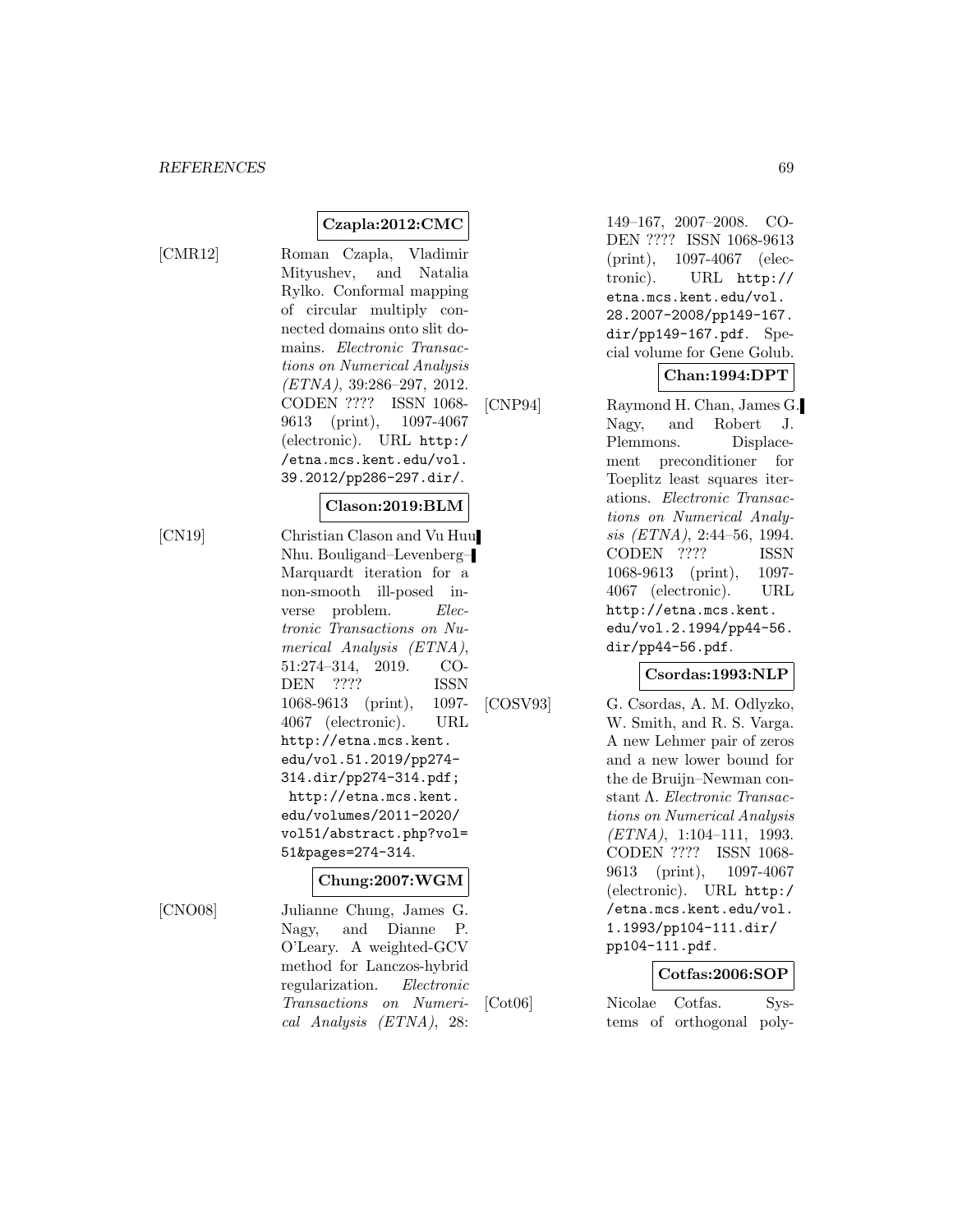#### **REFERENCES** 70

nomials defined by hypergeometric type equations. Electronic Transactions on Numerical Analysis  $(ETNA)$ , 24:45-54, 2006. CODEN ???? ISSN 1068-9613 (print), 1097- 4067 (electronic). URL http://etna.mcs.kent. edu/vol.24.2006/pp45- 54.dir/pp45-54.pdf.

### **Capizzano:2000:HOF**

[CP00] Stefano Serra Capizzano and Cristina Tablino Possio. High-order finite difference schemes and Toeplitz based preconditioners for elliptic problems. Electronic Transactions on Numerical Analysis (ETNA), 11:55–84, 2000. CODEN ???? ISSN 1068-9613 (print), 1097- 4067 (electronic). URL http://etna.mcs.kent. edu/vol.11.2000/pp55- 84.dir/pp55-84.pdf.

# **Capizzano:2003:PSF**

[CP03] Stefano Serra Capizzano and Cristina Tablino Possio. Preconditioning strategies for 2D finite difference matrix sequences. Electronic Transactions on Numerical Analysis (ETNA), 16:1–29, 2003. CODEN ???? ISSN 1068-9613 (print), 1097-4067 (electronic). URL http:// etna.mcs.kent.edu/vol. 16.2003/pp1-29.dir/pp1- 29.pdf.

# **Cho:2018:ISP**

[CPS18] D. Cho, L. F. Pavarino, and S. Scacchi. Isogeometric Schwarz preconditioners for the biharmonic problem. Electronic Transactions on Numerical Analysis (ETNA), 49:81–102, 2018. CODEN ???? ISSN 1068-9613 (print), 1097- 4067 (electronic). URL http://etna.mcs.kent. edu/vol.49.2018/pp81- 102.dir/pp81-102.pdf; http://etna.mcs.kent. edu/volumes/2011-2020/ vol49/abstract.php?vol= 49&pages=81-102.

# **Chen:2001:MSF**

[CQ01] Jing-Bo Chen and Meng-Zhao Qin. Multi-symplectic Fourier pseudospectral method for the nonlinear Schrödinger equation. Electronic Transactions on Numerical Analysis (ETNA), 12:193–204, 2001. CODEN ???? ISSN 1068-9613 (print), 1097- 4067 (electronic). URL http://etna.mcs.kent. edu/vol.12.2001/pp193- 204.dir/pp193-204.pdf.

# **Calvetti:1996:SCS**

[CR96] D. Calvetti and L. Reichel. On the solution of Cauchy systems of equations. Electronic Transactions on Numerical Analysis (ETNA), 4:125–137, 1996. CODEN ???? ISSN 1068-9613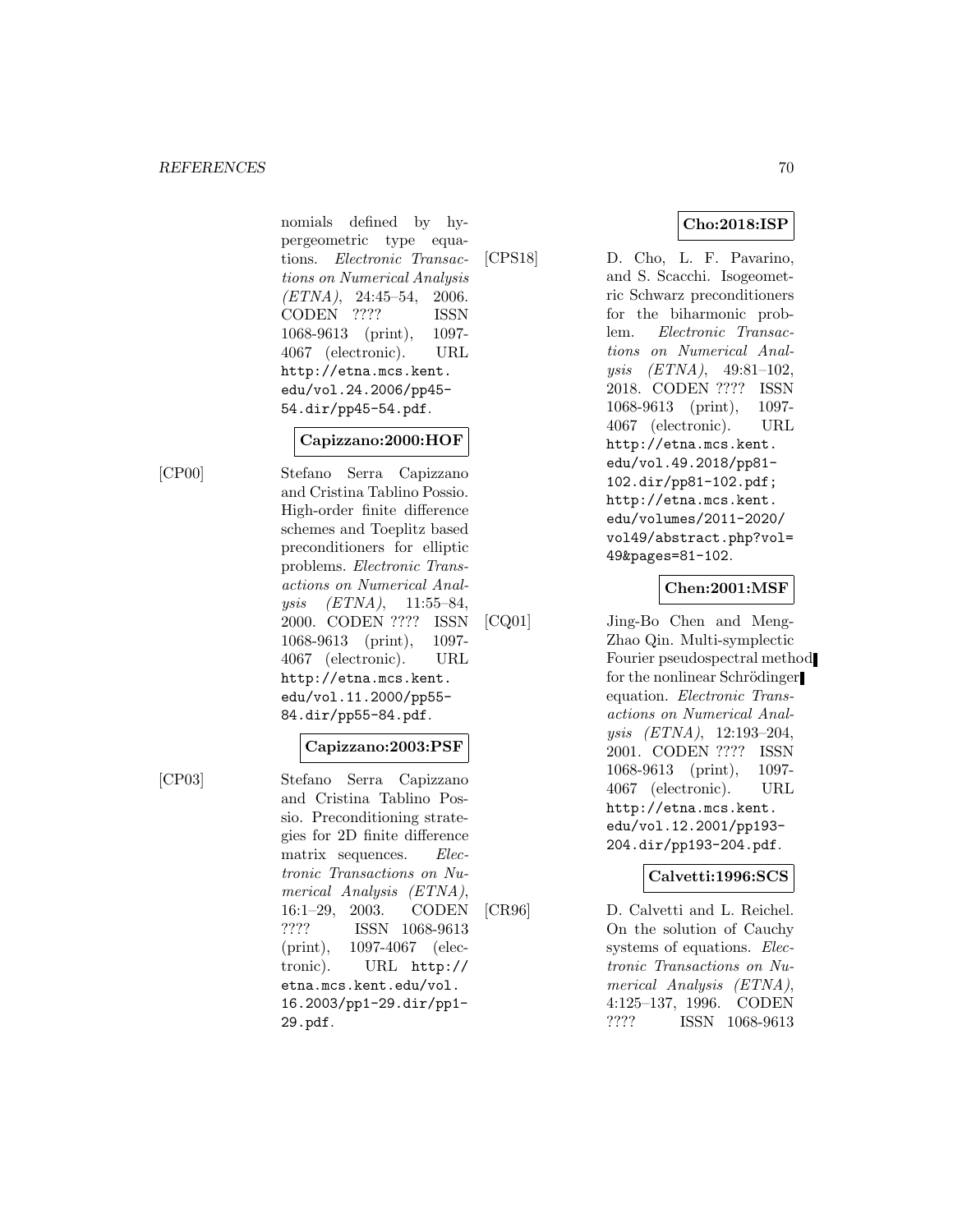(print), 1097-4067 (electronic). URL http:// etna.mcs.kent.edu/vol. 4.1996/pp125-137.dir/ pp125-137.pdf.

# **Chehab:2008:IPG**

[CR09] Jean-Paul Chehab and Marcos Raydan. Implicitly preconditioned and globalized residual method for solving steady fluid flows. Electronic Transactions on Numerical Analysis (ETNA), 34:136–151, 2008–2009. CODEN ???? ISSN 1068- 9613 (print), 1097-4067 (electronic). URL http:/ /etna.mcs.kent.edu/vol. 34.2008-2009/pp136-151. dir/pp136-151.pdf.

# **Castillo:2015:DEM**

[CR15] Kenier Castillo and Fernando R. Rafaeli. On the discrete extension of Markov's theorem on monotonicity of zeros. Electronic Transactions on Numerical Analysis (ETNA), 44:271–280, 2015. CO-DEN ???? ISSN 1068-9613 (print), 1097- 4067 (electronic). URL http://etna.mcs.kent. edu/vol.44.2015/pp271- 280.dir/pp271-280.pdf; http://etna.mcs.kent. edu/volumes/2011-2020/ vol44/abstract.php?vol= 44&pages=271-280.

# **Calvetti:1994:IRL**

[CRS94] D. Calvetti, L. Reichel, and D. C. Sorensen. An implicitly restarted Lanczos method for large symmetric eigenvalue problems. Electronic Transactions on Numerical Analysis (ETNA), 2:1–21, 1994. CODEN ???? ISSN 1068-9613 (print), 1097-4067 (electronic). URL http:// etna.mcs.kent.edu/vol. 2.1994/pp1-21.dir/pp1- 21.pdf.

# **Cipolla:2020:SEP**

[CRZT20] Stefano Cipolla, Michela Redivo-Zaglia, and Francesco Tudisco. Shifted and extrapolated power methods for tensor  $\ell^p$ -eigenpairs. Electronic Transactions on Numerical Analysis (ETNA), 53:1–27, 2020. CODEN ???? ISSN 1068-9613 (print), 1097-4067 (electronic). URL http:// etna.mcs.kent.edu/vol. 53.2020/pp1-27.dir/pp1- 27.pdf; http://etna. mcs.kent.edu/volumes/ 2011-2020/vol53/abstract. php?vol=53&pages=1-27.

# **Chan:1994:DDM**

[CS94] Tony F. Chan and Barry F. Smith. Domain decomposition and multigrid algorithms for elliptic problems on unstructured meshes. Electronic Transactions on Numerical Analysis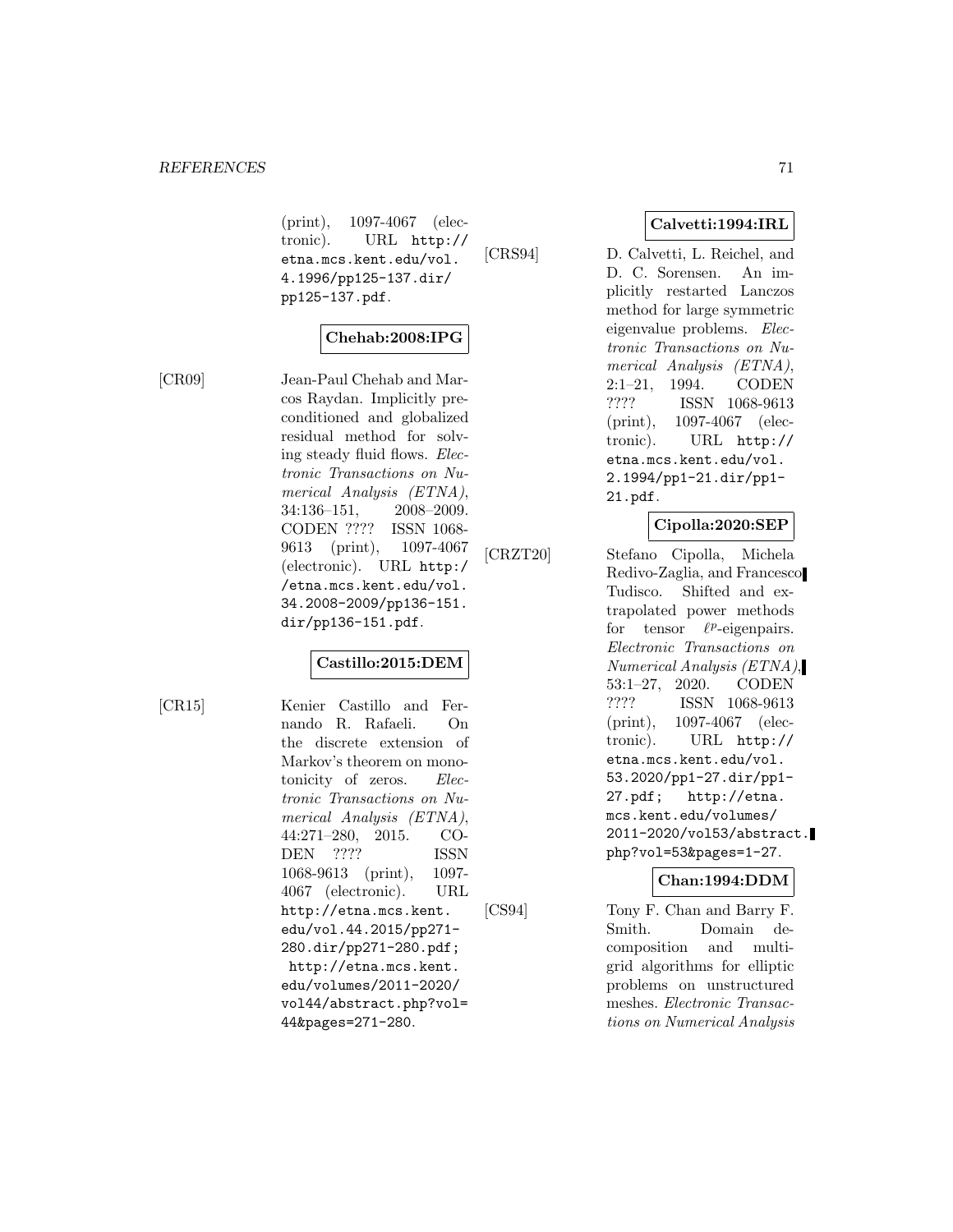(ETNA), 2:171–182, 1994. CODEN ???? ISSN 1068- 9613 (print), 1097-4067 (electronic). URL http:/ /etna.mcs.kent.edu/vol. 2.1994/pp171-182.dir/ pp171-182.pdf.

# **Costa:1999:FQB**

[CS99] Cecília Costa and Rogério Serôdio. A footnote on quaternion block-tridiagonal systems. Electronic Transactions on Numerical Analysis (ETNA), 9:53–55, 1999. CODEN ???? ISSN 1068-9613 (print), 1097- 4067 (electronic). URL http://etna.mcs.kent. edu/vol.9.1999/pp53-55. dir/pp53-55.pdf.

#### **Cvetkovic:2014:EEG**

[CS14] Aleksandar S. Cvetković and Miodrag M. Spalević. Estimating the error of Gauss–Turán quadrature formulas using their extensions. Electronic Transactions on Numerical Analysis (ETNA), 41:1–12, 2014. CODEN ???? ISSN 1068- 9613 (print), 1097-4067 (electronic). URL http:/ /etna.mcs.kent.edu/vol. 41.2014/pp1-12.dir/pp1- 12.pdf; http://etna. mcs.kent.edu/volumes/ 2011-2020/vol41/abstract. php?vol=41&pages=1-12.

# **Chen:2003:VPI**

[CT03] Doron Chen and Sivan

Toledo. Vaidya's preconditioners: implementation and experimental study. Electronic Transactions on Numerical Analysis (ETNA), 16:30–49, 2003. CODEN ???? ISSN 1068-9613 (print), 1097- 4067 (electronic). URL http://etna.mcs.kent. edu/vol.16.2003/pp30- 49.dir/pp30-49.pdf.

# **Casarin:1996:PMF**

[CW96] Mario A. Casarin and Olof B. Widlund. A preconditioner for the mortar finite element method. Electronic Transactions on Numerical Analysis (ETNA), 4:75–88, 1996. CODEN ???? ISSN 1068-9613 (print), 1097- 4067 (electronic). URL http://etna.mcs.kent. edu/vol.4.1996/pp75-88. dir/pp75-88.pdf.

# **Calvo:2016:ACP**

[CW16] Juan G. Calvo and Olof B. Widlund. An adaptive choice of primal constraints for BDDC domain decomposition algorithms. Electronic Transactions on Numerical Analysis (ETNA), 45:524–544, 2016. CODEN ???? ISSN 1068-9613 (print), 1097- 4067 (electronic). URL http://etna.mcs.kent. edu/vol.45.2016/pp524- 544.dir/pp524-544.pdf; http://etna.mcs.kent.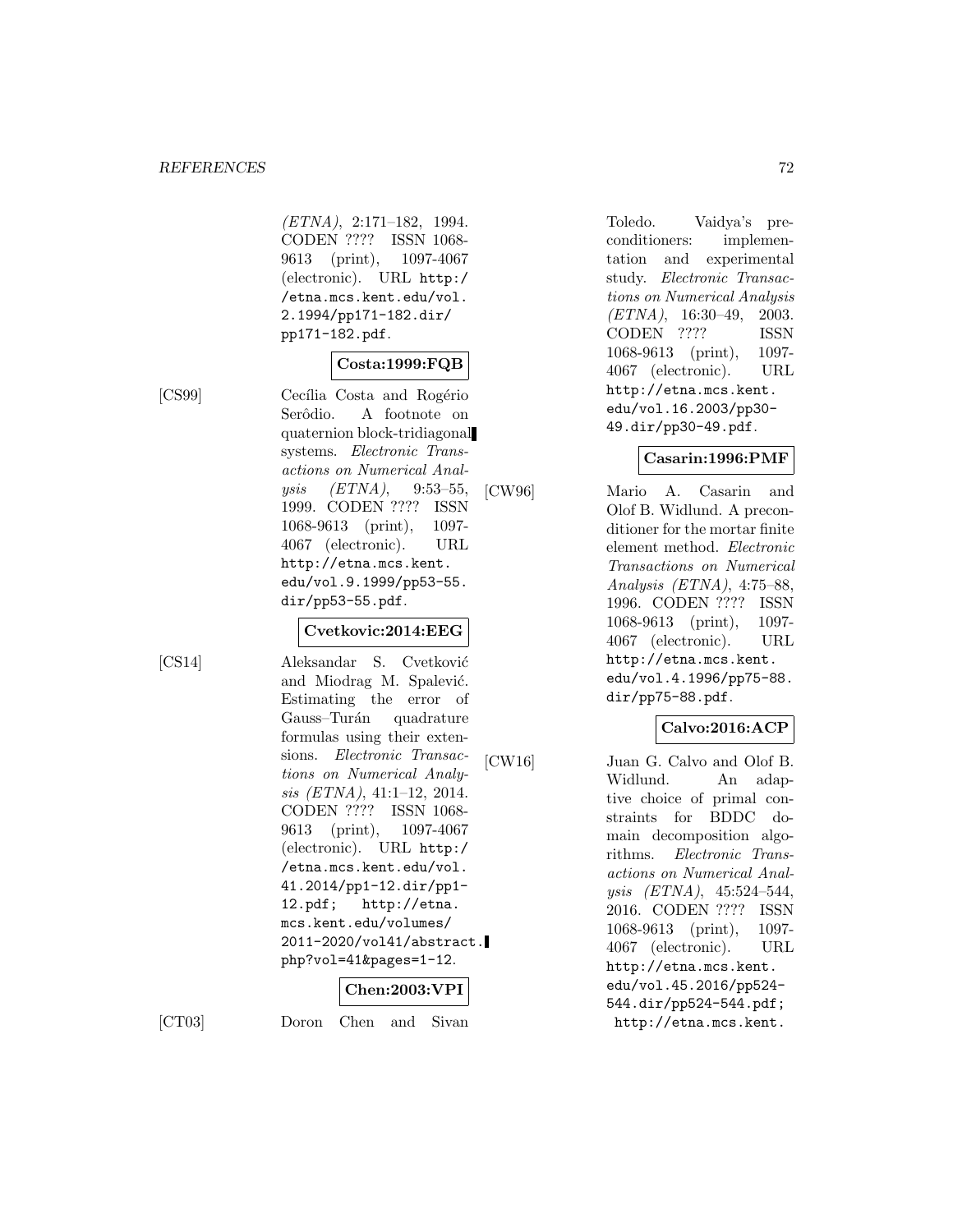edu/volumes/2011-2020/ vol45/abstract.php?vol= 45&pages=524-544.

#### **Damelin:2002:ADG**

[Dam02] S. B. Damelin. The asymptotic distribution of general interpolation arrays for exponential weights. Electronic Transactions on Numerical Analysis (ETNA), 13:12–21, 2002. CO-DEN ???? ISSN 1068-9613 (print), 1097- 4067 (electronic). URL http://etna.mcs.kent. edu/vol.13.2002/pp12- 21.dir/pp12-21.pdf.

#### **Diabate:2008:ABN**

[DB08] Nabongo Diabate and Théodore K. Boni. Asymptotic behavior for numerical solutions of a semilinear parabolic equation with a nonlinear boundary condition. Electronic Transactions on Numerical Analysis (ETNA), 30:237–246, 2008. CODEN ???? ISSN 1068-9613 (print), 1097-4067 (electronic). URL http:// etna.mcs.kent.edu/vol. 30.2008/pp237-246.dir/ pp237-246.pdf.

## **Deidda:2017:IMP**

[DdAR17] Gian Piero Deidda, Patricia Díaz de Alba, and Giuseppe Rodriguez. Identifying the magnetic permeability in multi-frequency EM data inversion. Electronic Transactions on Numerical Analysis (ETNA), 47:1–17, 2017. CODEN ???? ISSN 1068-9613 (print), 1097-4067 (electronic). URL http:// etna.mcs.kent.edu/vol. 47.2017/pp1-17.dir/pp1- 17.pdf; http://etna. mcs.kent.edu/volumes/ 2011-2020/vol47/abstract. php?vol=47&pages=1-17.

## **Djukic:2020:EEG**

[DDPS20] D. Lj. Djukić, R. M. Mutavdžić Djukić, A. V. Pejčev, and M. M. Spalević. Error estimates of Gaussiantype quadrature formulae for analytic functions on ellipses-a survey of recent results. Electronic Transactions on Numerical Analysis (ETNA), 53:352–382, 2020. CODEN ???? ISSN 1068-9613 (print), 1097- 4067 (electronic). URL http://etna.mcs.kent. edu/vol.53.2020/pp352- 382.dir/pp352-382.pdf; http://etna.mcs.kent. edu/volumes/2011-2020/ vol53/abstract.php?vol= 53&pages=352-382.

# **Demmel:1995:CSB**

[DDR95] James W. Demmel, Inderjit Dhillon, and Huan Ren. On the correctness of some bisection-like parallel eigenvalue algorithms in floating point arithmetic. Electronic Transactions on Nu-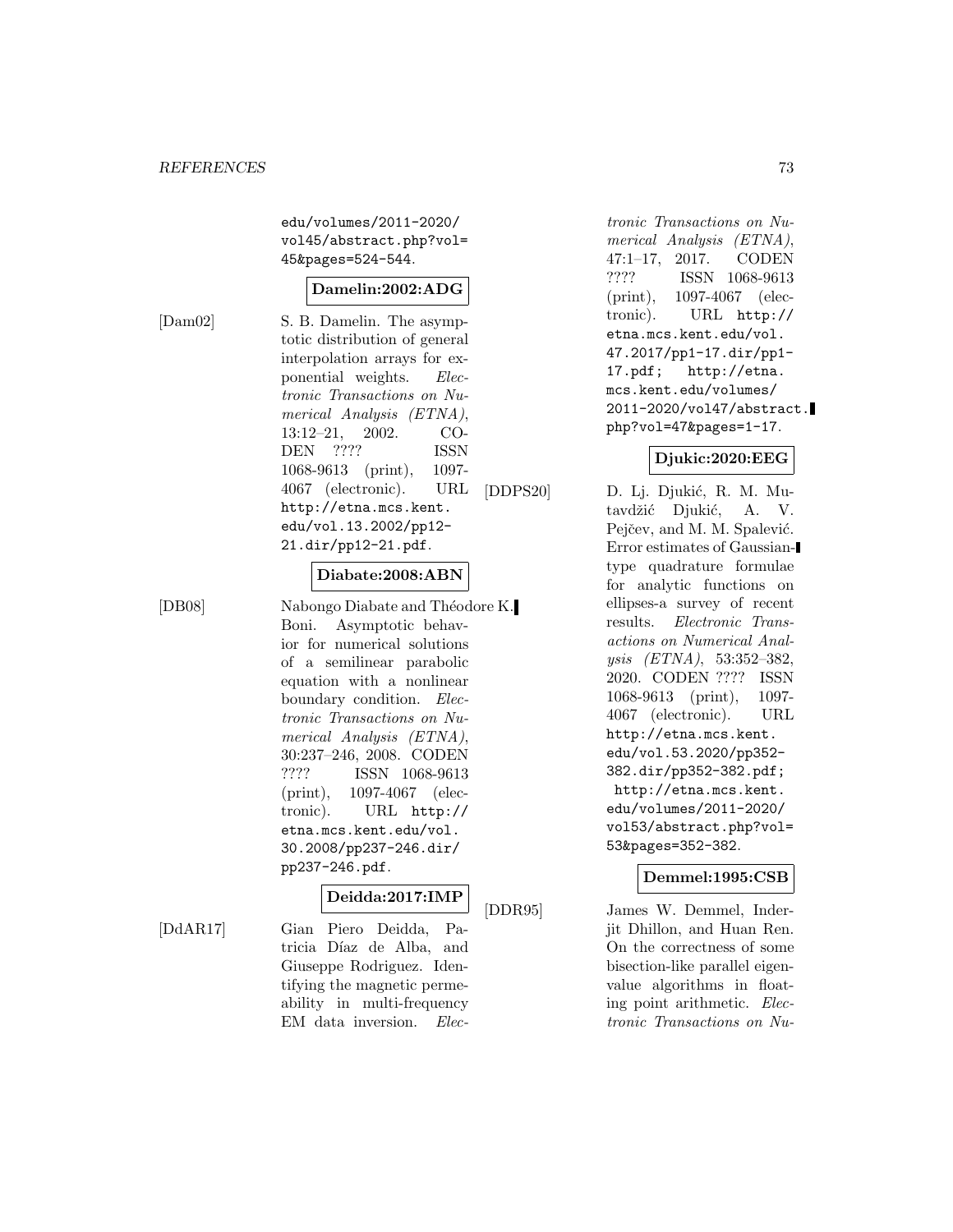merical Analysis (ETNA), 3:116–149, 1995. CODEN ???? ISSN 1068-9613 (print), 1097-4067 (electronic). URL http:// etna.mcs.kent.edu/vol. 3.1995/pp116-149.dir/ pp116-149.pdf.

## **Domschke:2018:ARS**

[DDS<sup>+</sup>18] Pia Domschke, Aseem Dua, Jeroen J. Stolwijk, Jens Lang, and Volker Mehrmann. Adaptive refinement strategies for the simulation of gas flow in networks using a model hierarchy. Electronic Transactions on Numerical Analysis (ETNA), 48:97–113, 2018. CODEN ???? ISSN 1068-9613 (print), 1097- 4067 (electronic). URL http://etna.mcs.kent. edu/vol.48.2018/pp97- 113.dir/pp97-113.pdf; http://etna.mcs.kent. edu/volumes/2011-2020/ vol48/abstract.php?vol= 48&pages=97-113.

#### **DeSimone:2020:SAS**

[DdSV20] Valentina De Simone, Daniela di Serafino, and Marco Viola. A subspace-accelerated split Bregman method for sparse data recovery with joint  $\ell_1$ -type regularizers. Electronic Transactions on Numerical Analysis (ETNA), 53:406–425, 2020. CODEN ???? ISSN 1068-9613 (print), 10974067 (electronic). URL http://etna.mcs.kent. edu/vol.53.2020/pp406- 425.dir/pp406-425.pdf; http://etna.mcs.kent. edu/volumes/2011-2020/ vol53/abstract.php?vol= 53&pages=406-425.

#### **Duvnjak:2006:TDD**

[DE06] Antonija Duvnjak and Hermann J. Eberl. Timediscretization of a degenerate reaction-diffusion equation arising in biofilm modeling. Electronic Transactions on Numerical Analysis (ETNA), 23:15–37, 2006. CODEN ???? ISSN 1068-9613 (print), 1097- 4067 (electronic). URL http://etna.mcs.kent. edu/vol.23.2006/pp15- 37.dir/pp15-37.pdf.

#### **Delvos:2002:UAM**

[Del02] Franz-Jürgen Delvos. Uniform approximation by minimum norm interpolation. Electronic Transactions on Numerical Analysis  $(ETNA)$ , 14:36-44, 2002. CODEN ???? ISSN 1068-9613 (print), 1097- 4067 (electronic). URL http://etna.mcs.kent. edu/vol.14.2002/pp36- 44.dir/pp36-44.pdf.

#### **Dendy:1997:SMS**

[Den97] J. E. Dendy, Jr. Semicoarsening multigrid for systems. Electronic Transac-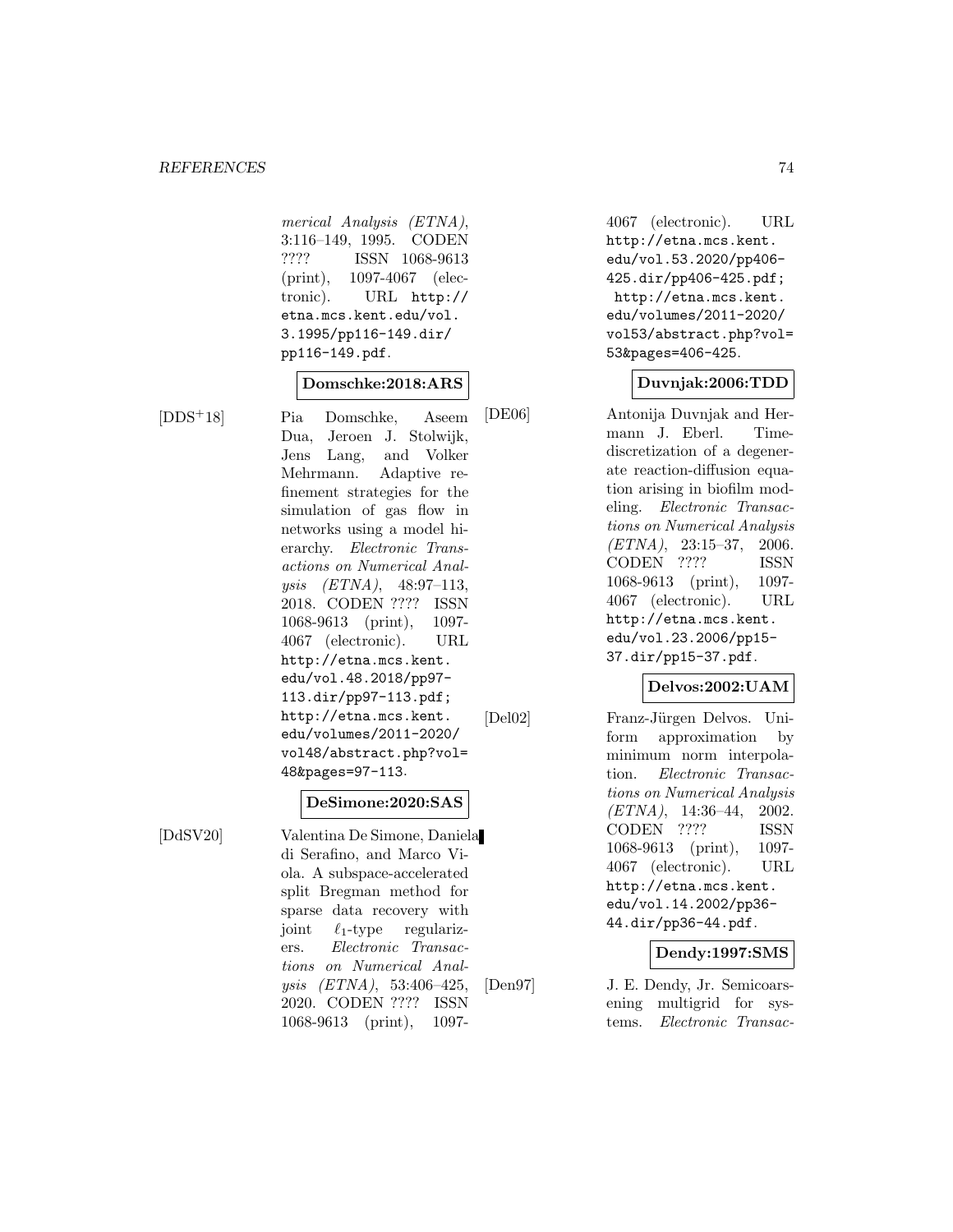#### *REFERENCES* 75

tions on Numerical Analysis  $(ETNA)$ , 6:97-105, 1997. CODEN ???? ISSN 1068- 9613 (print), 1097-4067 (electronic). URL http:/ /etna.mcs.kent.edu/vol. 6.1997/pp97-105.dir/pp97- 105.pdf. Special issue on multilevel methods (Copper Mountain, CO, 1997).

#### **DiBenedetto:2008:NLA**

[DENP09] Fabio Di Benedetto, Claudio Estatico, James G. Nagy, and Matteo Pastorino. Numerical linear algebra for nonlinear microwave imaging. Electronic Transactions on Numerical Analysis (ETNA), 33: 105–125, 2008–2009. CO-DEN ???? ISSN 1068-9613 (print), 1097-4067 (electronic). URL http:// etna.mcs.kent.edu/vol. 33.2008-2009/pp105-125. dir/pp105-125.pdf.

#### **Delvaux:2008:THU**

[DFV09] Steven Delvaux, Katrijn Frederix, and Marc Van Barel. Transforming a hierarchical into a unitaryweight representation. Electronic Transactions on Numerical Analysis (ETNA), 33:163–188, 2008–2009. CODEN ???? ISSN 1068- 9613 (print), 1097-4067 (electronic). URL http:/ /etna.mcs.kent.edu/vol. 33.2008-2009/pp163-188. dir/pp163-188.pdf.

**Dean:2006:ALA**

[DG06] E. J. Dean and R. Glowinski. An augmented Lagrangian approach to the numerical solution of the Dirichlet problem for the elliptic Monge–Ampère equation in two dimensions. Electronic Transactions on Numerical Analysis (ETNA), 22:71–96, 2006. CO-DEN ???? ISSN 1068-9613 (print), 1097- 4067 (electronic). URL http://etna.mcs.kent. edu/vol.22.2006/pp71- 96.dir/pp71-96.pdf.

**Dong:2014:IPI**

[DGH14] Yiqiu Dong, Henrik Garde, and Per Christian Hansen.  $R^3$ GMRES: Including prior information in GMREStype methods for discrete inverse problems. Electronic Transactions on Numerical Analysis (ETNA), 42:136–146, 2014. CO-DEN ???? ISSN 1068-9613 (print), 1097- 4067 (electronic). URL http://etna.mcs.kent. edu/vol.42.2014/pp136- 146.dir/pp136-146.pdf; http://etna.mcs.kent. edu/volumes/2011-2020/ vol42/abstract.php?vol= 42&pages=136-146.

## **Dobrowolski:1999:PEE**

[DGP99] Manfred Dobrowolski, Steffen Gräf, and Christoph Pflaum. On a posteriori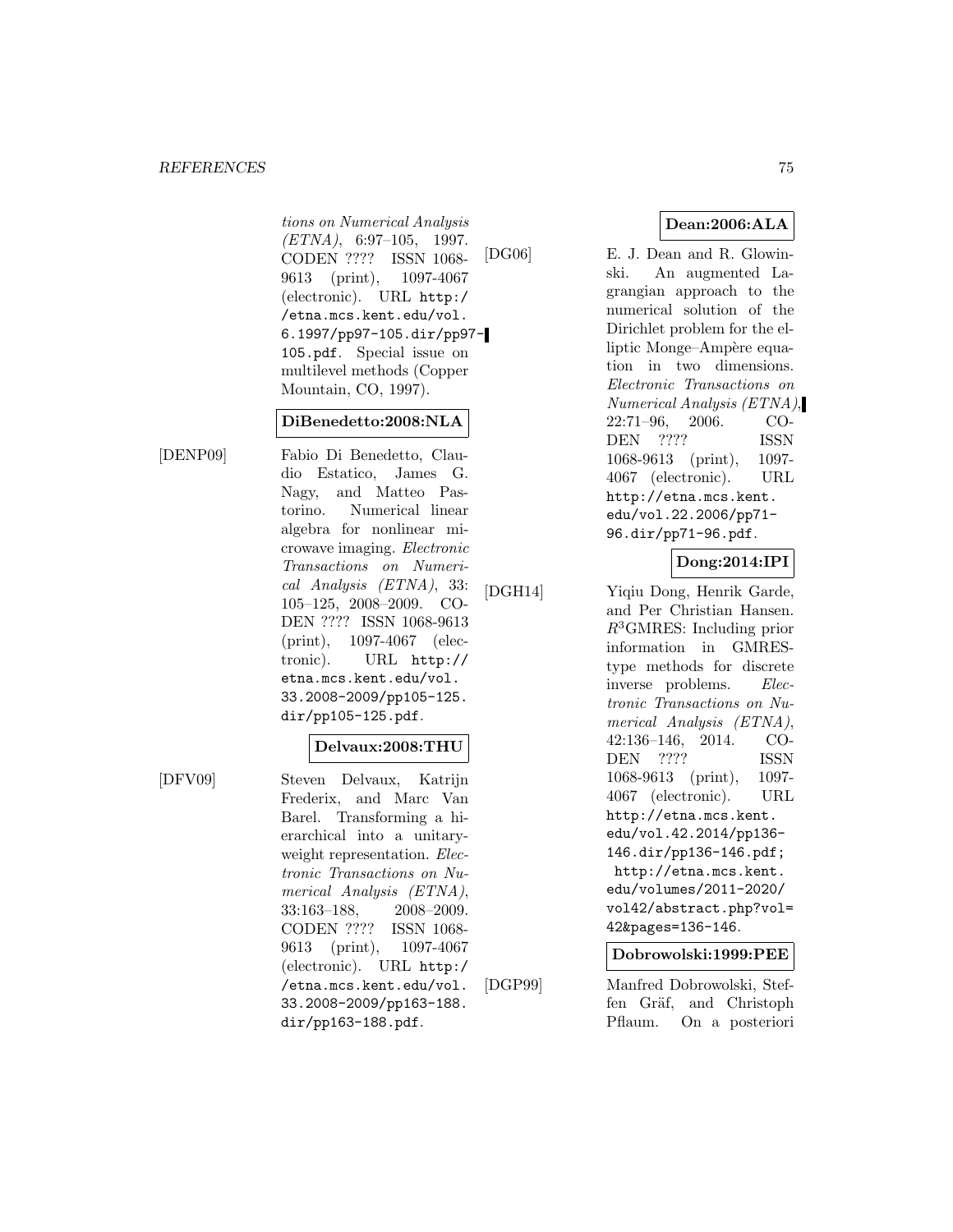error estimators in the finite element method on anisotropic meshes. Electronic Transactions on Numerical Analysis (ETNA), 8:36–45, 1999. CO-DEN ???? ISSN 1068-9613 (print), 1097- 4067 (electronic). URL http://etna.mcs.kent. edu/vol.8.1999/pp36-45. dir/pp36-45.pdf.

## **DeVries:2007:OFD**

[DH07] J. DeVries and A. Hulme. Oscillation of factored dynamic equations. Electronic Transactions on Numerical Analysis (ETNA), 27:26–33, 2007. CO-DEN ???? ISSN 1068-9613 (print), 1097- 4067 (electronic). URL http://etna.mcs.kent. edu/vol.27.2007/pp26- 33.dir/pp26-33.pdf.

# **Douglas:2003:ASP**

[DHI03] Craig C. Douglas, Gundolf Haase, and Mohamed Iskandarani. An additive Schwarz preconditioner for the spectral element ocean model formulation of the shallow water equations. Electronic Transactions on Numerical Analysis (ETNA), 15:18–28, 2003. CODEN ???? ISSN 1068-9613 (print), 1097- 4067 (electronic). URL http://etna.mcs.kent.

edu/vol.15.2003/pp18- 28.dir/pp18-28.pdf.

## **Douglas:2000:COS**

[DHK<sup>+</sup>00] Craig C. Douglas, Jonathan Hu, Markus Kowarschik, Ulrich Rüde, and Christian Weiss. Cache optimization for structured and unstructured grid multigrid. Electronic Transactions on Numerical Analysis  $(ETNA)$ , 10:21-40, 2000. CODEN ???? ISSN 1068-9613 (print), 1097- 4067 (electronic). URL http://etna.mcs.kent. edu/vol.10.2000/pp21- 40.dir/pp21-40.pdf. Multilevel methods (Copper Mountain, CO, 1999).

#### **Diethelm:1997:ANS**

[Die97] Kai Diethelm. An algorithm for the numerical solution of differential equations of fractional order. Electronic Transactions on Numerical Analysis (ETNA), 5:1–6, 1997. CO-DEN ???? ISSN 1068-9613 (print), 1097-4067 (electronic). URL http:// etna.mcs.kent.edu/vol. 5.1997/pp1-6.dir/pp1-6. pdf.

## **Diskin:1997:MAC**

[Dis97] Boris Diskin. Multigrid algorithm with conditional coarsening for the nonaligned sonic flow. Electronic Transactions on Nu-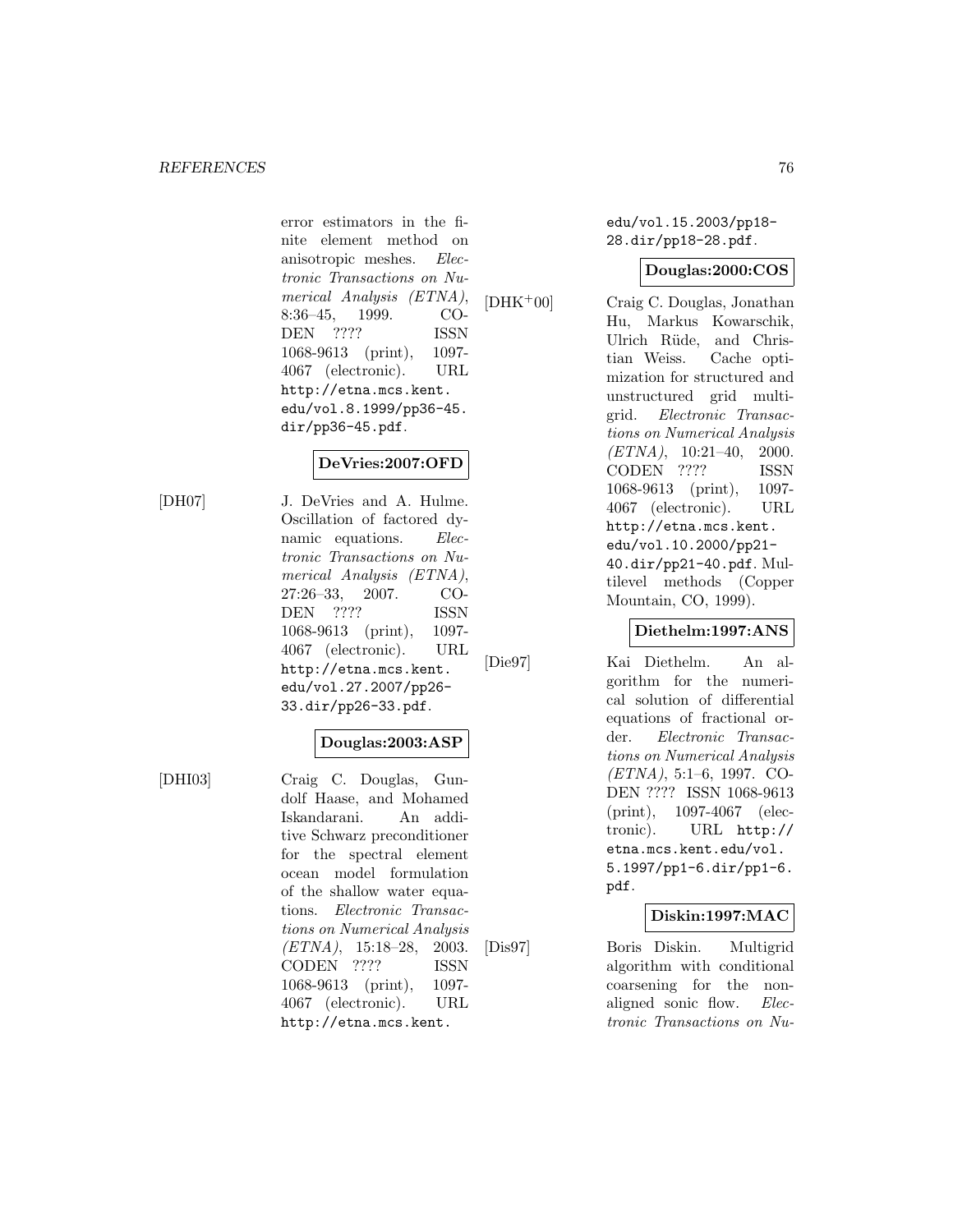merical Analysis (ETNA), 6:106–119, 1997. CODEN ???? ISSN 1068-9613 (print), 1097-4067 (electronic). URL http:// etna.mcs.kent.edu/vol. 6.1997/pp106-119.dir/ pp106-119.pdf. Special issue on multilevel methods (Copper Mountain, CO, 1997).

# **Dahmen:2006:ECR**

[DJ06a] Wolfgang Dahmen and Markus Jürgens. Error controlled regularization by projection. Electronic Transactions on Numerical Analysis (ETNA), 25:67–100, 2006. CODEN ???? ISSN 1068-9613 (print), 1097-4067 (electronic). URL http:// etna.mcs.kent.edu/vol. 25.2006/pp67-100.dir/ pp67-100.pdf.

## **Driver:2006:IRS**

[DJ06b] K. A. Driver and S. J. Johnston. An integral representation of some hypergeometric functions. Electronic Transactions on Numerical Analysis (ETNA), 25:115–120, 2006. CODEN ???? ISSN 1068-9613 (print), 1097-4067 (electronic). URL http:// etna.mcs.kent.edu/vol. 25.2006/pp115-120.dir/ pp115-120.pdf.

# **Driver:2011:SIZ**

[DJJ11] K. Driver, A. Jooste, and K. Jordaan. Stieltjes interlacing of zeros of Jacobi polynomials from different sequences. Electronic Transactions on Numerical Analysis (ETNA), 38: 317–326, 2011. CODEN ???? ISSN 1068-9613 (print), 1097-4067 (electronic). URL http:// etna.mcs.kent.edu/vol. 38.2011/pp317-326.dir/ pp317-326.pdf.

## **deJong:2017:FGP**

[dJvdPDV17] Martijn de Jong, Auke van der Ploeg, Auke Ditzel, and Kees Vuik. Fine-grain parallel RRB-solver for 5- /9-point stencil problems suitable for GPU-type processors. Electronic Transactions on Numerical Analysis (ETNA), 46:375–393, 2017. CODEN ???? ISSN 1068-9613 (print), 1097- 4067 (electronic). URL http://etna.mcs.kent. edu/vol.46.2017/pp375- 393.dir/pp375-393.pdf; http://etna.mcs.kent. edu/volumes/2011-2020/ vol46/abstract.php?vol= 46&pages=375-393.

#### **DeLillo:2009:SMS**

[DK10] Thomas K. DeLillo and Everett H. Kropf. Slit maps and Schwarz–Christoffel maps for multiply connected domains. Electronic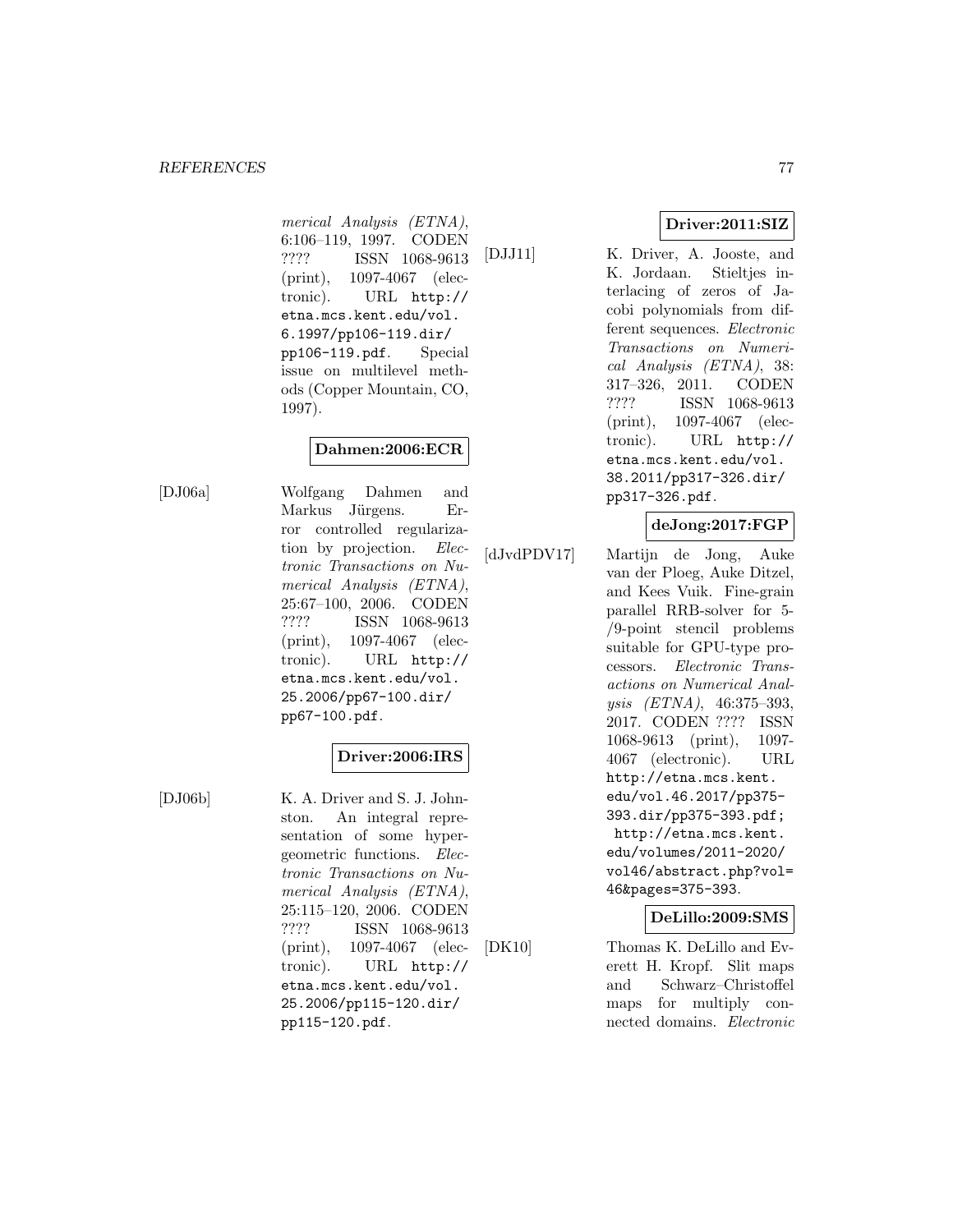#### *REFERENCES* 78

Transactions on Numerical Analysis (ETNA), 36: 195–223, 2009–2010. CO-DEN ???? ISSN 1068-9613 (print), 1097-4067 (electronic). URL http:// etna.mcs.kent.edu/vol. 36.2009-2010/pp195-223. dir/pp195-223.pdf; http: //etna.mcs.kent.edu/volumes/ 2001-2010/vol36/abstract. php?vol=36&pages=195- 223.

# **Duff:2013:PBS**

[DK13] Iain S. Duff and Kamer Kaya. Preconditioners based on strong subgraphs. Electronic Transactions on Numerical Analysis (ETNA), 40:225–248, 2013. CODEN ???? ISSN 1068- 9613 (print), 1097-4067 (electronic). URL http:// etna.mcs.kent.edu//vol. 40.2013/pp225-248.dir/ pp225-248.pdf.

#### **deMorales:1999:NSO**

[dMPPR99] María Álvarez de Morales, Teresa E. Pérez, Miguel A. Piñar, and André Ronveaux. Non-standard orthogonality for Meixner polynomials. Electronic Transactions on Numerical Analysis (ETNA), 9: 1–25, 1999. CODEN ???? ISSN 1068-9613 (print), 1097-4067 (electronic). URL http:// etna.mcs.kent.edu/vol. 9.1999/pp1-25.dir/pp1- 25.pdf.

## **Dayar:2011:SSA**

[DN11] Tugrul Dayar and Gökçe N. Noyan. Steady-state analysis of Google-like stochastic matrices with block iterative methods. Electronic Transactions on Numerical Analysis (ETNA), 38:69– 97, 2011. CODEN ???? ISSN 1068-9613 (print), 1097-4067 (electronic).

## **Daruis:2005:SQF**

[DNV05] Leyla Daruis, Olav Njåstad, and Walter Van Assche. Szegő quadrature and frequency analysis. Electronic Transactions on Numerical Analysis (ETNA), 19:48–57, 2005. CO-DEN ???? ISSN 1068-9613 (print), 1097- 4067 (electronic). URL http://etna.mcs.kent. edu/vol.19.2005/pp48- 57.dir/pp48-57.pdf.

## **DeBonis:2018:PIR**

[DO18] Maria Carmela De Bonis and Donatella Occorsio. A product integration rule for hypersingular integrals on  $(0, +\infty)$ . Electronic Transactions on Numerical Analysis (ETNA), 50:129–143, 2018. CODEN ???? ISSN 1068-9613 (print), 1097- 4067 (electronic). URL http://etna.mcs.kent. edu/vol.50.2018/pp129- 143.dir/pp129-143.pdf; http://etna.mcs.kent. edu/volumes/2011-2020/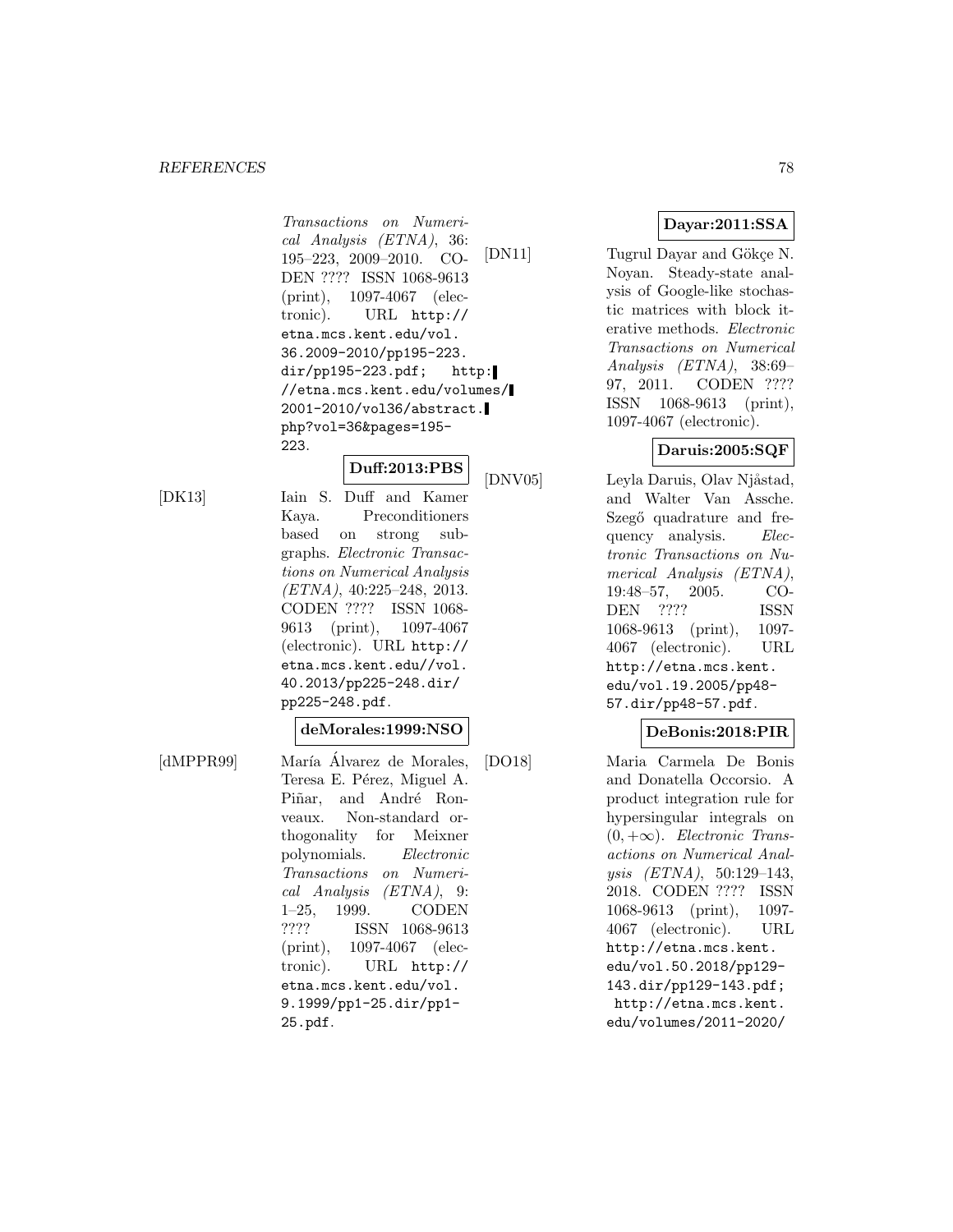vol50/abstract.php?vol= 50&pages=129-143.

#### **Dobrowolski:2012:DRP**

[Dob12] Manfred Dobrowolski. On domain-robust preconditioners for the Stokes equations. Electronic Transactions on Numerical Analysis  $(ETNA)$ , 39:60-74, 2012. CODEN ???? ISSN 1068- 9613 (print), 1097-4067 (electronic). URL http:/ /etna.mcs.kent.edu/vol. 39.2012/pp60-74.dir.

#### **Dostal:2008:DQF**

[Dos08] Zdeněk Dostál. On the decrease of a quadratic function along the projectedgradient path. Electronic Transactions on Numerical Analysis (ETNA), 31:25–29, 2008. CO-DEN ???? ISSN 1068-9613 (print), 1097- 4067 (electronic). URL http://etna.mcs.kent. edu/vol.31.2008/pp25- 29.dir/pp25-29.pdf.

# **Drmac:2015:SHM**

[Drm15] Zlatko Drmač. SVD of Hankel matrices in Vandermonde–Cauchy product form. Electronic Transactions on Numerical Analysis (ETNA), 44:593–623, 2015. CODEN ???? ISSN 1068-9613 (print), 1097- 4067 (electronic). URL http://etna.mcs.kent. edu/vol.44.2015/pp593623.dir/pp593-623.pdf; http://etna.mcs.kent. edu/volumes/2011-2020/ vol44/abstract.php?vol= 44&pages=593-623.

## **Djukic:2016:IGA**

[DRST16] D. Lj. Djukić, L. Reichel, M. M. Spalević, and J. D. Tomanović. Internality of generalized averaged Gauss rules and their truncations for Bernstein–Szegő weights. *Electronic Trans*actions on Numerical Analysis (ETNA), 45:405–419, 2016. CODEN ???? ISSN 1068-9613 (print), 1097- 4067 (electronic). URL http://etna.mcs.kent. edu/vol.45.2016/pp405- 419.dir/pp405-419.pdf; http://etna.mcs.kent. edu/volumes/2011-2020/ vol45/abstract.php?vol= 45&pages=405-419.

# **Duminil:2011:RRE**

[DS11] Sébastien Duminil and Hassane Sadok. Reduced rank extrapolation applied to electronic structure computations. Electronic Transactions on Numerical Analysis (ETNA), 38:347–362, 2011. CODEN ???? ISSN 1068- 9613 (print), 1097-4067 (electronic). URL http:/ /etna.mcs.kent.edu/vol. 38.2011/pp347-362.dir/ pp347-362.pdf.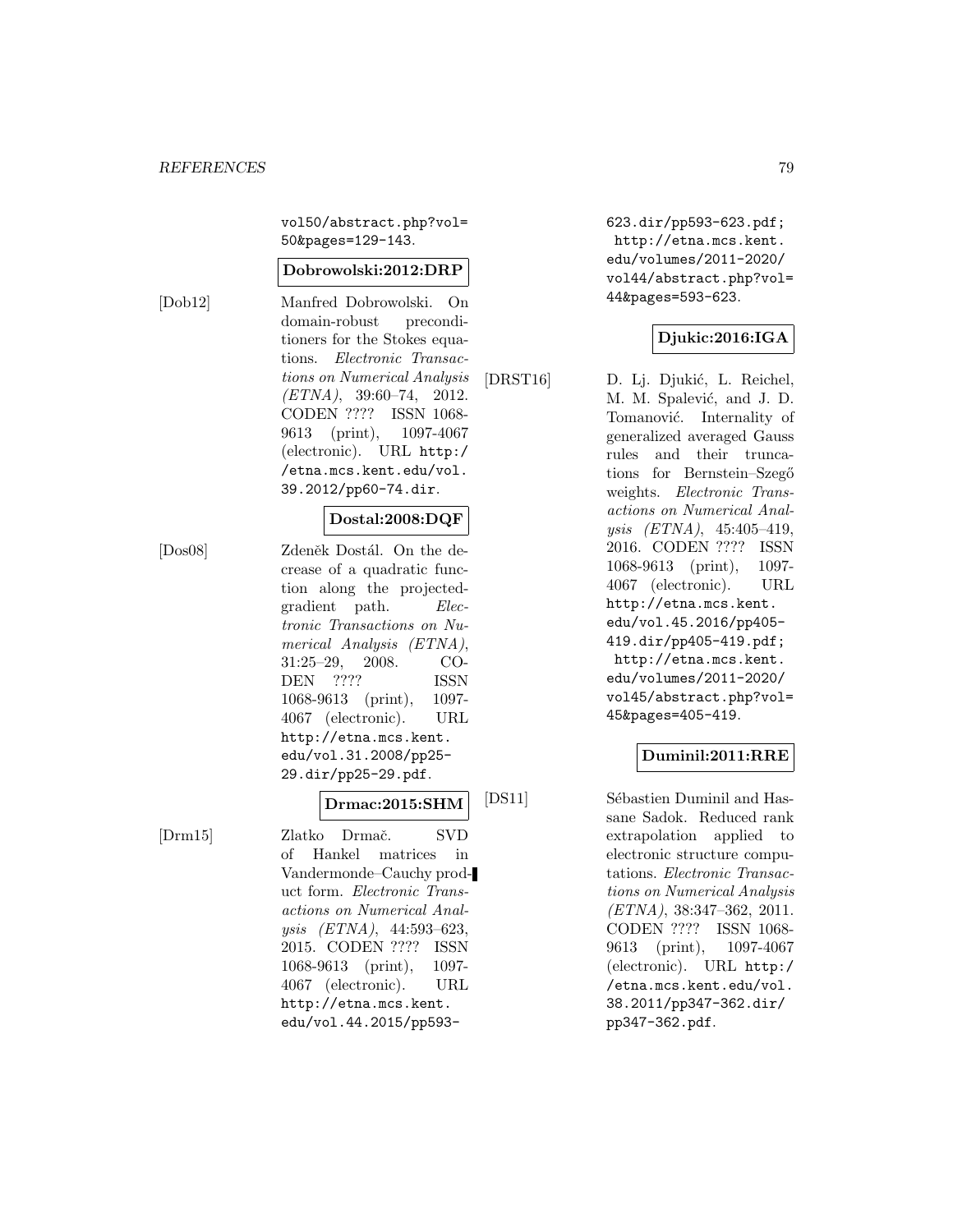[DSC08] Marco Donatelli and Stefano Serra-Capizzano. Filter factor analysis of an iterative multilevel regularizing method. Electronic Transactions on Numerical Analysis (ETNA), 29: 163–177, 2007–2008. CO-DEN ???? ISSN 1068-9613 (print), 1097-4067 (electronic). URL http:// etna.mcs.kent.edu/vol. 29.2007-2008/pp163-177. dir/pp163-177.pdf.

**Donatelli:2007:FFA**

**Du:2013:ITP**

[DSSS13] Xiuhong Du, Marcus Sarkis, Christian E. Schaerer, and Daniel B. Szyld. Inexact and truncated Parareal-intime Krylov subspace methods for parabolic optimal control problems. Electronic Transactions on Numerical Analysis (ETNA), 40:36–57, 2013. CO-DEN ???? ISSN 1068-9613 (print), 1097- 4067 (electronic). URL http://etna.mcs.kent. edu/vol.40.2013/pp36- 57.dir/pp36-57.pdf; http://etna.mcs.kent. edu/volumes/2011-2020/ vol40/abstract.php?vol= 40&pages=36-57.

# **Deano:2009:MAS**

[DT09] Alfredo Deaño and Nico M. Temme. On modified asymptotic series involving confluent hypergeometric functions. Electronic Transactions on Numerical Analysis (ETNA), 35: 88–103, 2009. CODEN ???? ISSN 1068-9613 (print), 1097-4067 (electronic). URL http:// etna.mcs.kent.edu/vol. 35.2009/pp88-103.dir/ pp88-103.pdf.

## **Du:2017:AHR**

[DTM17] Kui Du, Jurjen Duintjer Tebbens, and Gérard Meurant. Any admissible harmonic Ritz value set is possible for GM-RES. Electronic Transactions on Numerical Analysis  $(ETNA)$ , 47:37-56, 2017. CODEN ???? ISSN 1068-9613 (print), 1097- 4067 (electronic). URL http://etna.mcs.kent. edu/vol.47.2017/pp37- 56.dir/pp37-56.pdf; http://etna.mcs.kent. edu/volumes/2011-2020/ vol47/abstract.php?vol= 47&pages=37-56.

## **Dubrulle:1999:OIM**

[Dub99] A. A. Dubrulle. An optimum iteration for the matrix polar decomposition. Electronic Transactions on Numerical Analysis (ETNA), 8:21–25, 1999. CODEN ???? ISSN 1068-9613 (print), 1097- 4067 (electronic). URL http://etna.mcs.kent.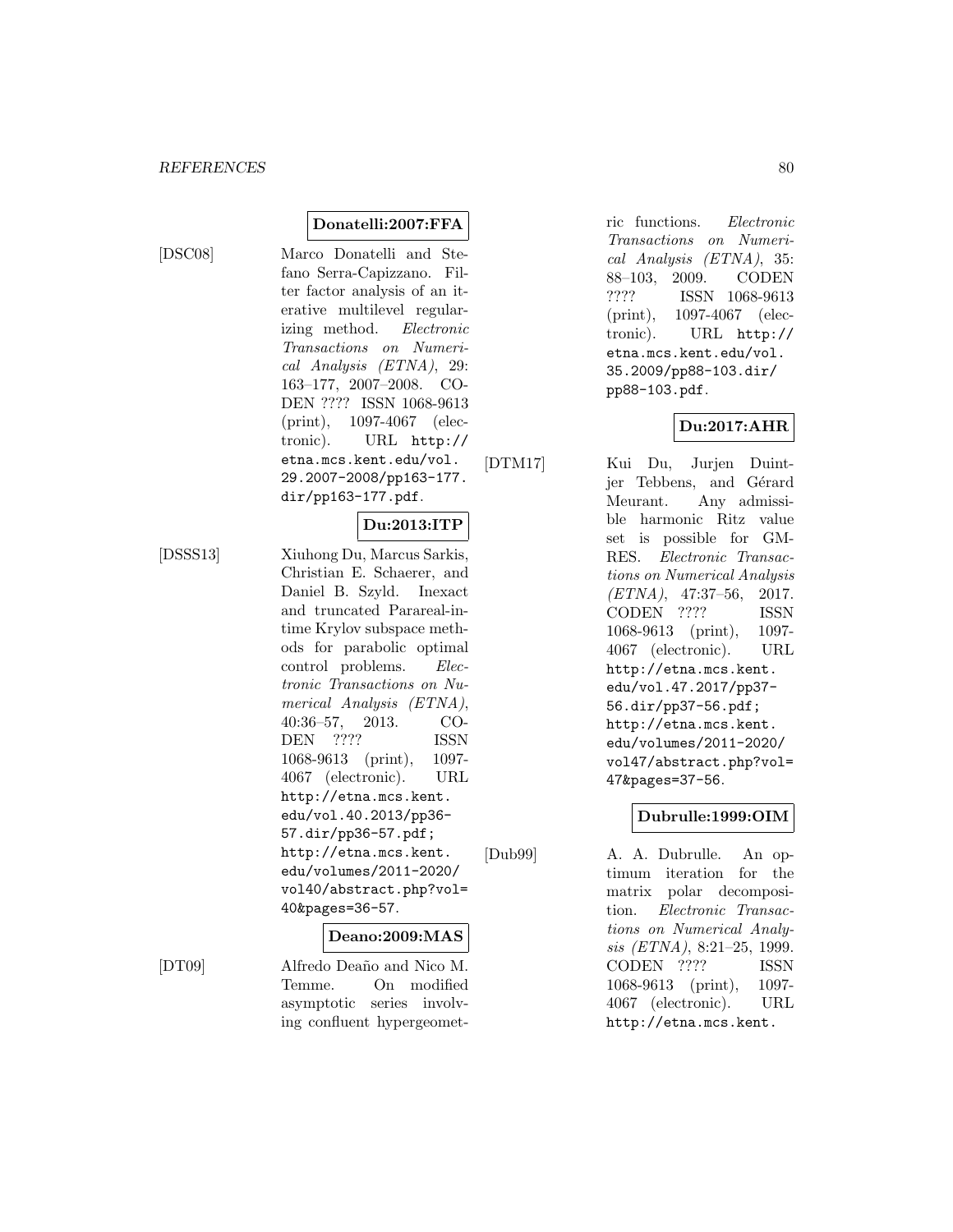edu/vol.8.1999/pp21-25. dir/pp21-25.pdf.

#### **Dubrulle:2001:RMB**

[Dub01] A. A. Dubrulle. Retooling the method of block conjugate gradients. Electronic Transactions on Numerical Analysis (ETNA), 12:216–233, 2001. CODEN ???? ISSN 1068-9613 (print), 1097-4067 (electronic). URL http:// etna.mcs.kent.edu/vol. 12.2001/pp216-233.dir/ pp216-233.pdf.

## **DaFies:2012:TGQ**

[DV12] Gaspare Da Fies and Marco Vianello. Trigonometric Gaussian quadrature on subintervals of the period. Electronic Transactions on Numerical Analysis  $(ETNA), 39:102-112, 2012.$ CODEN ???? ISSN 1068- 9613 (print), 1097-4067 (electronic). URL http:/ /etna.mcs.kent.edu/vol. 39.2012/pp102-112.dir/.

# **Erfani:2021:NFP**

[EBJ21] Shervan Erfani, Esmail Babolian, and Shahnam Javadi. New fractional pseudospectral methods with accurate convergence rates for fractional differential equations. Electronic Transactions on Numerical Analysis (ETNA), 54:150–175, 2021. CO-DEN ???? ISSN

1068-9613 (print), 1097- 4067 (electronic). URL http://etna.mcs.kent. edu/vol.54.2021/pp150- 175.dir/pp150-175.pdf; http://etna.mcs.kent. edu/volumes/2021-2030/ vol54/abstract.php?vol= 54&pages=150-175.

#### **ElBouajaji:2015:DGD**

[EDG<sup>+</sup>15] Mohamed El Bouajaji, Victorita Dolean, Martin J. Gander, Stéphane Lanteri, and Ronan Perrussel. Discontinuous Galerkin discretizations of optimized Schwarz methods for solving the timeharmonic Maxwell's equations. Electronic Transactions on Numerical Analysis (ETNA), 44:572–592, 2015. CODEN ???? ISSN 1068-9613 (print), 1097- 4067 (electronic). URL http://etna.mcs.kent. edu/vol.44.2015/pp572- 592.dir/pp572-592.pdf; http://etna.mcs.kent. edu/volumes/2011-2020/ vol44/abstract.php?vol= 44&pages=572-592.

#### **El-Gamel:2006:SGM**

[EG06] Mohamed El-Gamel. The Sinc–Galerkin method for solving singularly-perturbed reaction-diffusion problem. Electronic Transactions on Numerical Analysis (ETNA), 23:129–140, 2006. CODEN ???? ISSN 1068-9613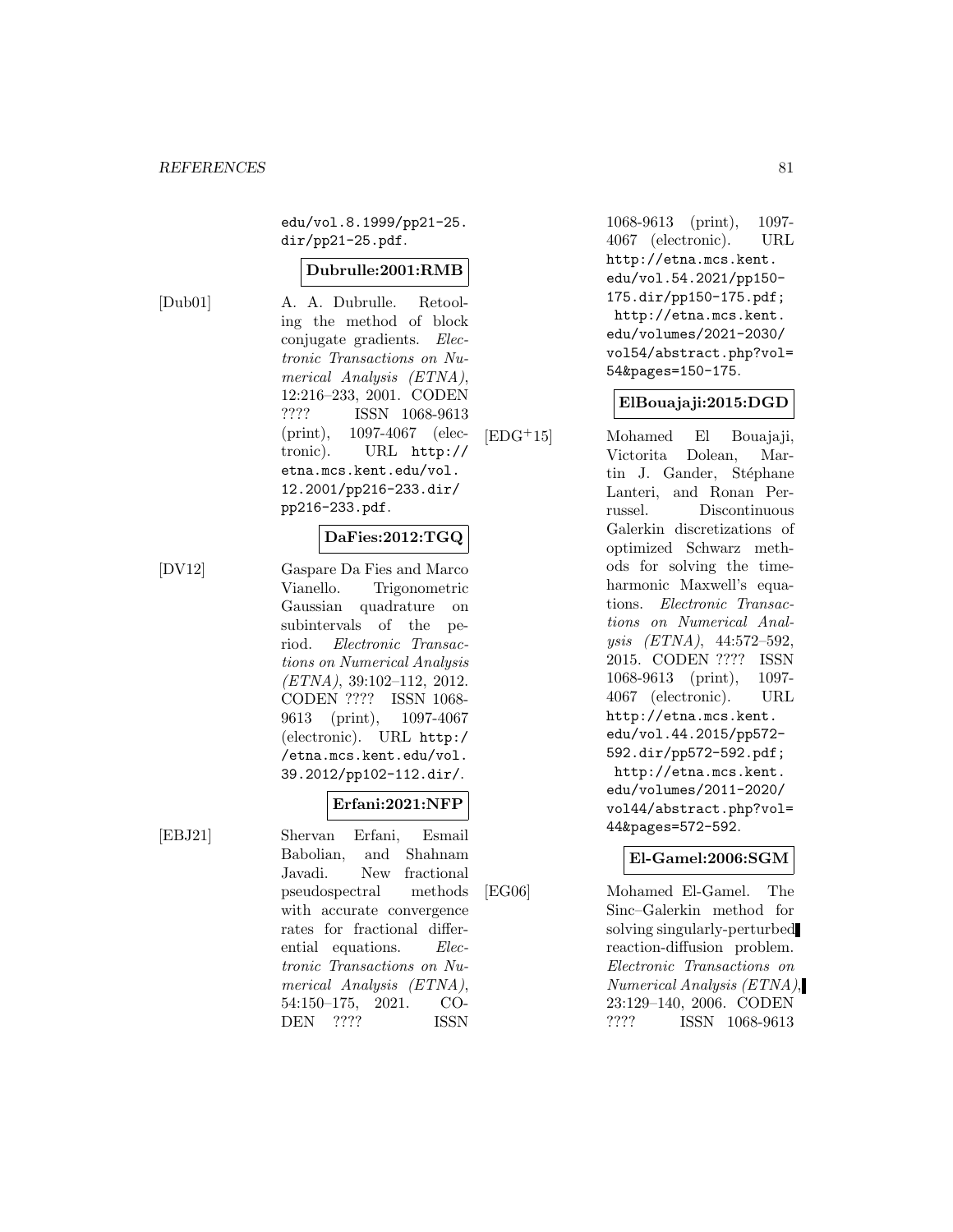(print), 1097-4067 (electronic). URL http:// etna.mcs.kent.edu/vol. 23.2006/pp129-140.dir/ pp129-140.pdf.

#### **Eidelman:2015:FBE**

[EH15] Yuli Eidelman and Iulian Haimovici. The fast bisection eigenvalue method for Hermitian order one quasiseparable matrices and computations of norms. Electronic Transactions on Numerical Analysis (ETNA), 44:342–366, 2015. CODEN ???? ISSN 1068-9613 (print), 1097- 4067 (electronic). URL http://etna.mcs.kent. edu/vol.44.2015/pp342- 366.dir/pp342-366.pdf; http://etna.mcs.kent. edu/volumes/2011-2020/ vol44/abstract.php?vol= 44&pages=342-366.

#### **Elbouyahyaoui:2017:BAB**

[EHJM17] L. Elbouyahyaoui, M. Heyouni, K. Jbilou, and A. Messaoudi. A block Arnoldi based method for the solution of the Sylvesterobserver equation. Electronic Transactions on Numerical Analysis (ETNA), 47:18–36, 2017. CO-DEN ???? ISSN 1068-9613 (print), 1097- 4067 (electronic). URL http://etna.mcs.kent. edu/vol.47.2017/pp18- 36.dir/pp18-36.pdf;

http://etna.mcs.kent. edu/volumes/2011-2020/ vol47/abstract.php?vol= 47&pages=18-36.

#### **ElGuennouni:2003:BVB**

[EJS03] A. El Guennouni, K. Jbilou, and H. Sadok. A block version of BiCGSTAB for linear systems with multiple right-hand sides. Electronic Transactions on Numerical Analysis (ETNA), 16:129–142, 2003. CODEN ???? ISSN 1068-9613 (print), 1097-4067 (electronic). URL http:// etna.mcs.kent.edu/vol. 16.2003/pp129-142.dir/ pp129-142.pdf.

#### **Ehler:2019:RMM**

[EKPR19] Martin Ehler, Stefan Kunis, Thomas Peter, and Christian Richter. A randomized multivariate matrix pencil method for superresolution microscopy. Electronic Transactions on Numerical Analysis (ETNA), 51:63–74, 2019. CO-DEN ???? ISSN 1068-9613 (print), 1097- 4067 (electronic). URL http://etna.mcs.kent. edu/vol.51.2019/pp63- 74.dir/pp63-74.pdf; http://etna.mcs.kent. edu/volumes/2011-2020/ vol51/abstract.php?vol= 51&pages=63-74.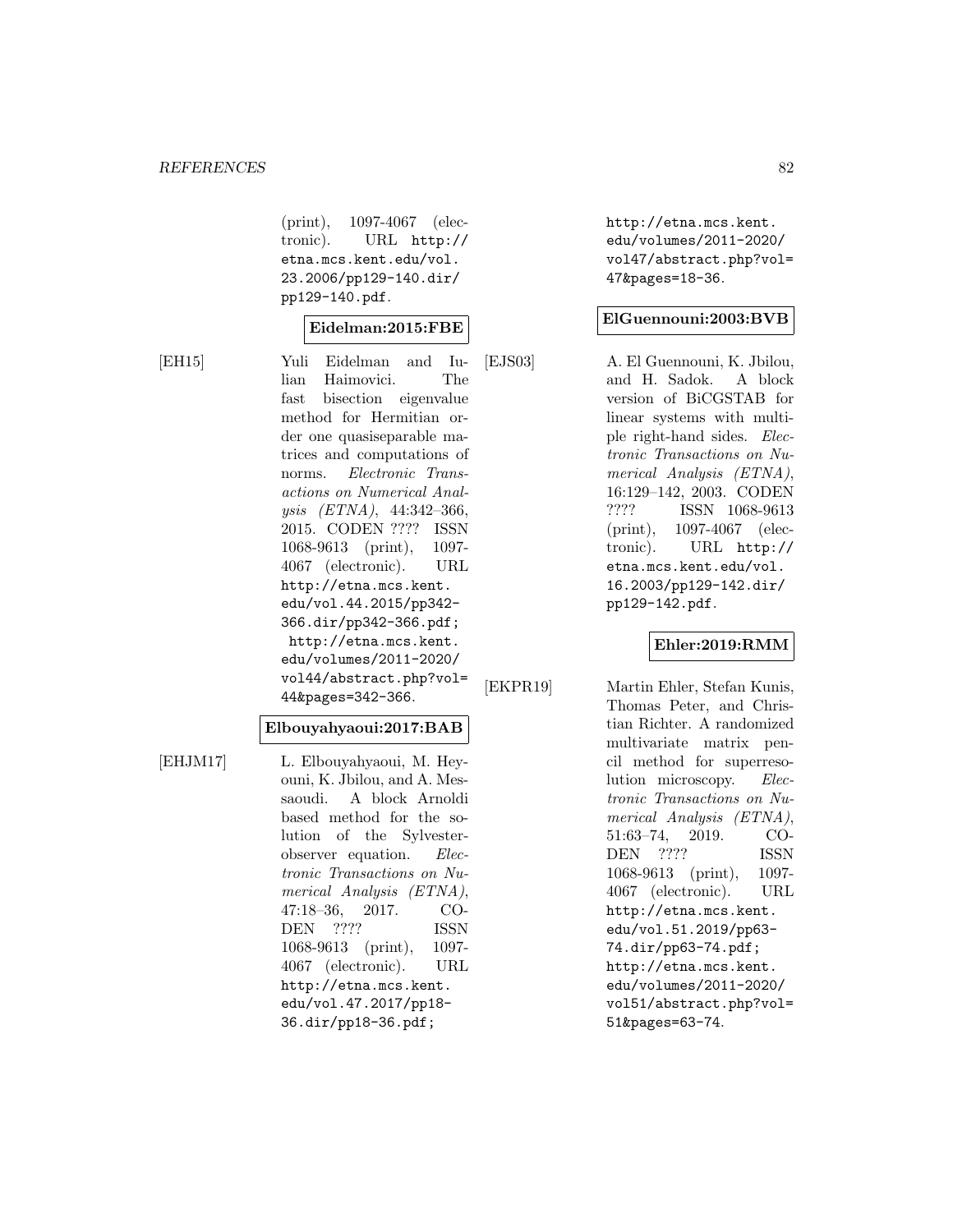$[EL05]$ 

| Stanley C. Eisenstat and          |
|-----------------------------------|
| Joseph W. H. Liu. A               |
| tree-based dataflow model         |
| for the unsymmetric mul-          |
| tifrontal method. Elec-           |
| <i>tronic Transactions on Nu-</i> |
| merical Analysis (ETNA),          |
| 21:1-19, 2005. CODEN              |
| ????<br>ISSN 1068-9613            |
| (print), 1097-4067 (elec-         |
| tronic). URL http://              |
| etna.mcs.kent.edu/vol.            |
| 21.2005/pp1-19.dir/pp1-           |
| 19.pdf.                           |
|                                   |
| Elsner:2005:IRN                   |

**Eisenstat:2005:TBD**

[Els05] Ulrich Elsner. The influence of random number generators on graph partitioning algorithms. Electronic Transactions on Numerical Analysis (ETNA), 21: 125–133, 2005. CODEN ???? ISSN 1068-9613 (print), 1097-4067 (electronic). URL http:// etna.mcs.kent.edu/vol. 21.2005/pp125-133.dir/ pp125-133.pdf.

#### **Echeverria:2018:CMS**

[ELST18] Carlos Echeverría, Jörg Liesen, Daniel B. Szyld, and Petr Tichý. Convergence of the multiplicative Schwarz method for singularly perturbed convectiondiffusion problems discretized on a Shishkin mesh. Electronic Transactions on Numerical Analysis (ETNA), 48:40–62, 2018.

CODEN ???? ISSN 1068-9613 (print), 1097- 4067 (electronic). URL http://etna.mcs.kent. edu/vol.48.2018/pp40- 62.dir/pp40-62.pdf; http://etna.mcs.kent. edu/volumes/2011-2020/ vol48/abstract.php?vol= 48&pages=40-62.

#### **Echeverria:2021:AMS**

[ELT21] Carlos Echeverría, Jörg Liesen, and Petr Tichý. Analysis of the multiplicative Schwarz method for matrices with a special block structure. Electronic Transactions on Numerical Analysis (ETNA), 54:31–50, 2021. CO-DEN ???? ISSN 1068-9613 (print), 1097- 4067 (electronic). URL http://etna.mcs.kent. edu/vol.54.2021/pp31- 50.dir/pp31-50.pdf; http://etna.mcs.kent. edu/volumes/2021-2030/ vol54/abstract.php?vol= 54&pages=31-50.

#### **Emans:2010:BAA**

[Ema10] Maximilian Emans. Benchmarking aggregation AMG for linear systems in CFD simulations of compressible internal flows. Electronic Transactions on Numerical Analysis (ETNA), 37: 351–366, 2010. CODEN ???? ISSN 1068-9613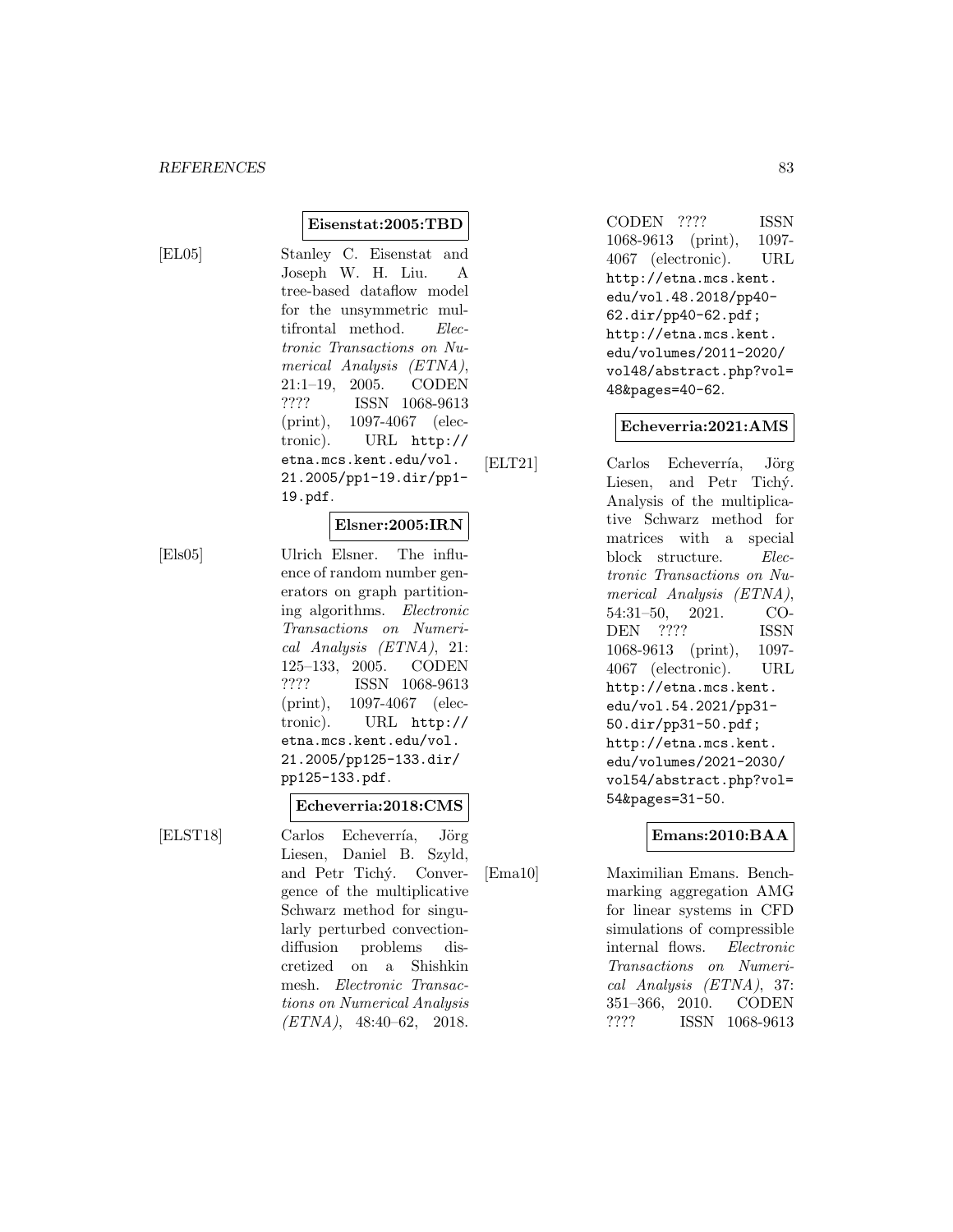(print), 1097-4067 (electronic).

## **Eslahchi:2016:IFT**

[EMJ16] M. R. Eslahchi and Mohammad Masjed-Jamei. On qinterpolation formulae and their applications. Electronic Transactions on Numerical Analysis (ETNA), 45:58–74, 2016. CO-DEN ???? ISSN 1068-9613 (print), 1097- 4067 (electronic). URL http://etna.mcs.kent. edu/vol.45.2016/pp58- 74.dir/pp58-74.pdf; http://etna.mcs.kent. edu/volumes/2011-2020/ vol45/abstract.php?vol= 45&pages=58-74.

#### **Elbouyahyaoui:2008:APB**

[EMS09] L. Elbouyahyaoui, A. Messaoudi, and H. Sadok. Algebraic properties of the block GMRES and block Arnoldi methods. Electronic Transactions on Numerical Analysis (ETNA), 33:207–220, 2008–2009. CODEN ???? ISSN 1068- 9613 (print), 1097-4067 (electronic). URL http:/ /etna.mcs.kent.edu/vol. 33.2008-2009/pp207-220. dir/pp207-220.pdf.

#### **El-Moallem:2013:VEA**

[EMS13] Rola El-Moallem and Hassane Sadok. Vector extrapolation applied to algebraic Riccati equations arising in

transport theory. Electronic Transactions on Numerical Analysis (ETNA), 40: 489–506, 2013. CODEN ???? ISSN 1068-9613 (print), 1097-4067 (electronic). URL http:// etna.mcs.kent.edu//vol. 40.2013/pp489-506.dir/ pp489-506.pdf.

## **Erlangga:2008:MKM**

[EN08] Yogi A. Erlangga and Reinhard Nabben. On a multilevel Krylov method for the Helmholtz equation preconditioned by shifted Laplacian. Electronic Transactions on Numerical Analysis (ETNA), 31:403–424, 2008. CODEN ???? ISSN 1068- 9613 (print), 1097-4067 (electronic). URL http:/ /etna.mcs.kent.edu/vol. 31.2008/pp403-424.dir/ pp403-424.pdf.

# **Elfving:2010:SCR**

[ENH10] Tommy Elfving, Touraj Nikazad, and Per Christian Hansen. Semi-convergence and relaxation parameters for a class of SIRT algorithms. Electronic Transactions on Numerical Analysis (ETNA), 37:321–336, 2010. CODEN ???? ISSN 1068-9613 (print), 1097- 4067 (electronic).

## **Erbe:2007:RRC**

[EP07] Lynn Erbe and Allan Peterson. Recent results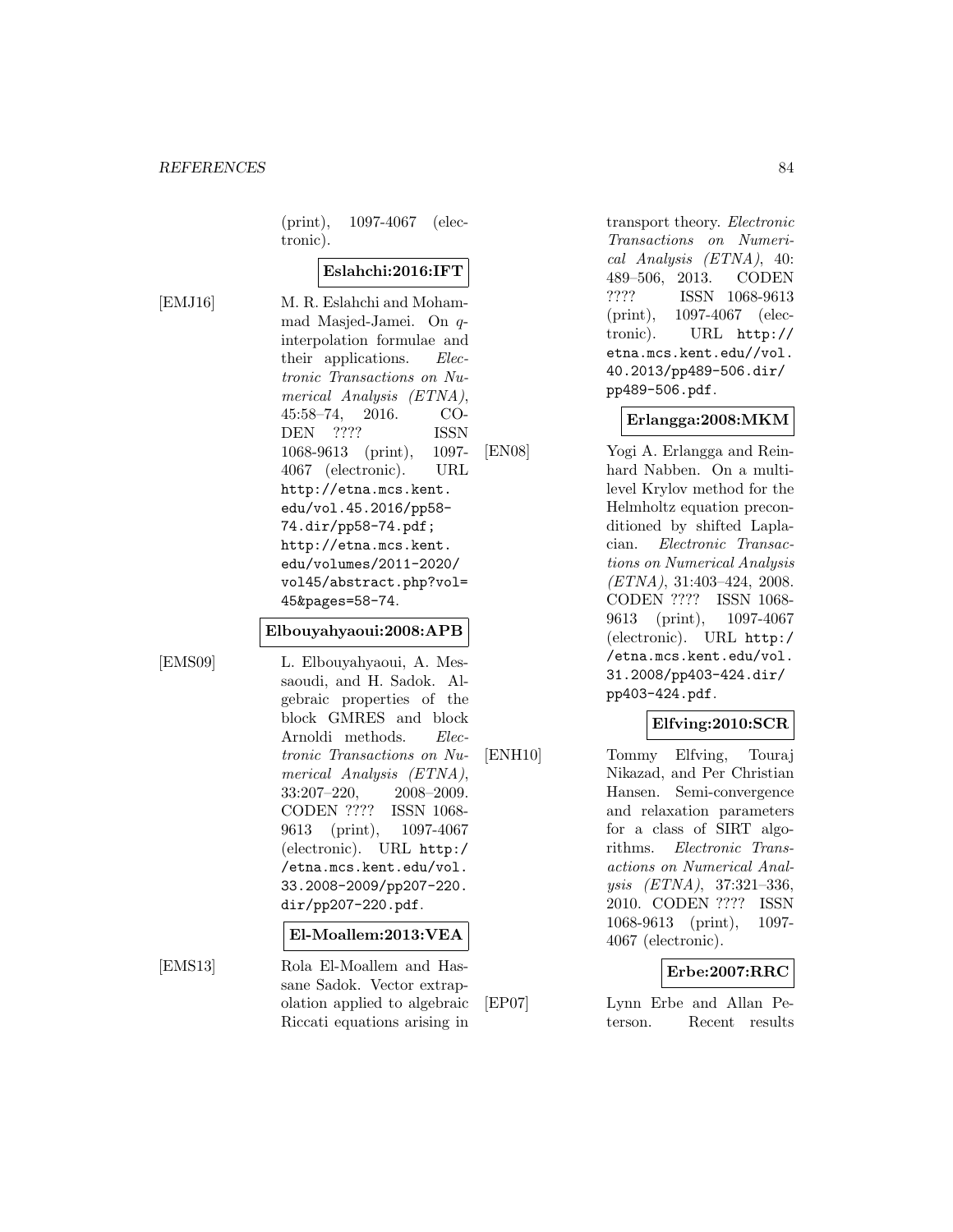concerning dynamic equations on time scales. Electronic Transactions on Numerical Analysis (ETNA), 27:51–70, 2007. CO-DEN ???? ISSN 1068-9613 (print), 1097- 4067 (electronic). URL http://etna.mcs.kent. edu/vol.27.2007/pp51- 70.dir/pp51-70.pdf.

# **Ehrich:2001:PLW**

[ER01] S. Ehrich and A. Rathsfeld. Piecewise linear wavelet collocation, approximation of the boundary manifold, and quadrature. Electronic Transactions on Numerical Analysis (ETNA), 12: 149–192, 2001. CODEN ???? ISSN 1068-9613 (print), 1097-4067 (electronic). URL http:// etna.mcs.kent.edu/vol. 12.2001/pp149-192.dir/ pp149-192.pdf.

## **Ehrhardt:2014:ICT**

[ER14] Torsten Ehrhardt and Karla Rost. Inversion of centrosymmetric Toeplitz-plus-Hankel Bezoutians. Electronic Transactions on Numerical Analysis (ETNA), 42:106–135, 2014. CO-DEN ???? ISSN 1068-9613 (print), 1097- 4067 (electronic). URL http://etna.mcs.kent. edu/vol.42.2014/pp106- 135.dir/pp106-135.pdf; http://etna.mcs.kent.

edu/volumes/2011-2020/ vol42/abstract.php?vol= 42&pages=106-135.

## **Erhel:1995:PGV**

[Erh95] Jocelyne Erhel. A parallel GMRES version for general sparse matrices. Electronic Transactions on Numerical Analysis (ETNA), 3:160–176, 1995. CODEN ???? ISSN 1068-9613 (print), 1097-4067 (electronic). URL http:// etna.mcs.kent.edu/vol. 3.1995/pp160-176.dir/ pp160-176.pdf.

# **Eshghi:2017:EMF**

[ERS17] Nasim Eshghi, Lothar Reichel, and Miodrag M. Spalević. Enhanced matrix function approximation. Electronic Transactions on Numerical Analysis (ETNA), 47:197–205, 2017. CODEN ???? ISSN 1068-9613 (print), 1097- 4067 (electronic). URL http://etna.mcs.kent. edu/vol.47.2017/pp197- 205.dir/pp197-205.pdf; http://etna.mcs.kent. edu/volumes/2011-2020/ vol47/abstract.php?vol= 47&pages=197-205.

**Escribano:2006:MMS**

[EST06] C. Escribano, M. A. Sastre, and E. Torrano. Moment matrix of self-similar measures. Electronic Transactions on Numerical Analysis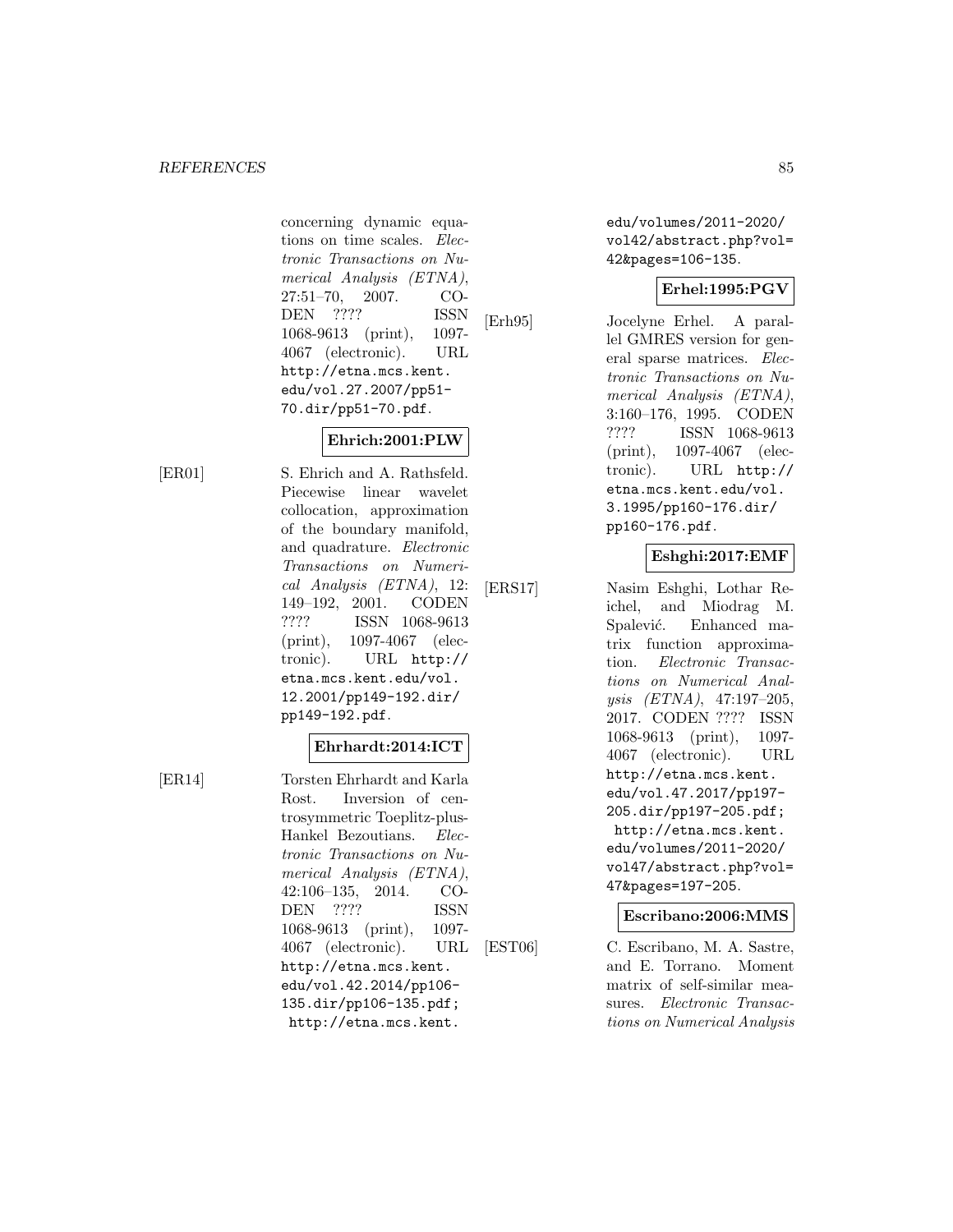$(ETNA), 24:79-87, 2006.$ CODEN ???? ISSN 1068-9613 (print), 1097- 4067 (electronic). URL http://etna.mcs.kent. edu/vol.24.2006/pp79- 87.dir/pp79-87.pdf.

## **Elman:2009:BCA**

[ET09] Howard C. Elman and Ray S. Tuminaro. Boundary conditions in approximate commutator preconditioners for the Navier– Stokes equations. *Elec*tronic Transactions on Numerical Analysis (ETNA), 35:257–280, 2009. CO-DEN ???? ISSN 1068-9613 (print), 1097- 4067 (electronic). URL http://etna.mcs.kent. edu/vol.35.2009/pp257- 280.dir/pp257-280.pdf; http://etna.mcs.kent. edu/volumes/2001-2010/ vol35/abstract.php?vol= 35&pages=257-280.

#### **Eiermann:1993:ZLE**

[EV93] Michael Eiermann and Richard S. Varga. Zeros and local extreme points of Faber polynomials associated with hypocycloidal domains. Electronic Transactions on Numerical Analysis (ETNA), 1:49–71, 1993. CODEN ???? ISSN 1068-9613 (print), 1097- 4067 (electronic). URL http://etna.mcs.kent.

edu/vol.1.1993/pp49-71. dir/pp49-71.pdf.

#### **Fassbender:1996:NNA**

[Faß96] Heike Faßbender. A note on Newbery's algorithm for discrete least-squares approximation by trigonometric polynomials. Electronic Transactions on Numerical Analysis (ETNA), 4:64–74, 1996. CODEN ???? ISSN 1068-9613 (print), 1097- 4067 (electronic). URL http://etna.mcs.kent. edu/vol.4.1996/pp64-74. dir/pp64-74.pdf.

## **Fassbender:2007:PSA**

[Faß07] H. Faßbender. The parametrized SR algorithm for Hamiltonian matrices. Electronic Transactions on Numerical Analysis (ETNA), 26:121–145, 2007. CODEN ???? ISSN 1068- 9613 (print), 1097-4067 (electronic). URL http:/ /etna.mcs.kent.edu/vol. 26.2007/pp121-145.dir/ pp121-145.pdf.

## **Fattebert:1998:BRQ**

[Fat98] Jean-Luc Fattebert. A block Rayleigh quotient iteration with local quadratic convergence. Electronic Transactions on Numerical Analysis (ETNA), 7:56–74, 1998. CODEN ???? ISSN 1068-9613 (print), 1097- 4067 (electronic). URL http://etna.mcs.kent.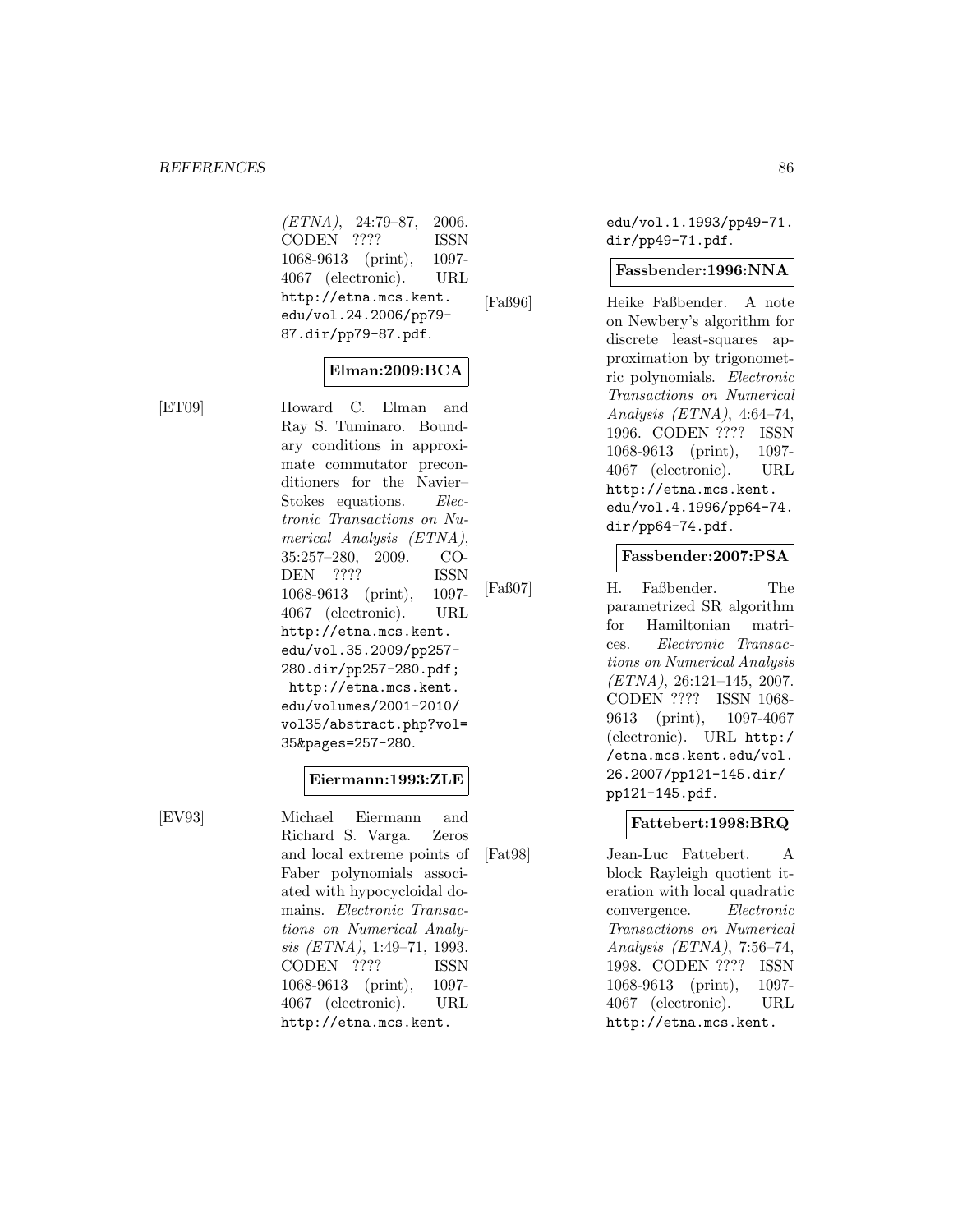edu/vol.7.1998/pp56-74. dir/pp56-74.pdf. Large scale eigenvalue problems (Argonne, IL, 1997).

# **Fairag:2021:ACM**

[FCA21] Faisal Fairag, Ke Chen, and Shahbaz Ahmad. Analysis of the CCFD method for MC-based image denoising problems. Electronic Transactions on Numerical Analysis (ETNA), 54:108–127, 2021. CODEN ???? ISSN 1068-9613 (print), 1097- 4067 (electronic). URL http://etna.mcs.kent. edu/vol.54.2021/pp108- 127.dir/pp108-127.pdf; http://etna.mcs.kent. edu/volumes/2021-2030/ vol54/abstract.php?vol= 54&pages=108-127.

#### **Fernandez:2005:LPB**

[Fer05] Noemí Laín Fernández. Localized polynomial bases on the sphere. Electronic Transactions on Numerical Analysis (ETNA), 19:84–93, 2005. CO-DEN ???? ISSN 1068-9613 (print), 1097- 4067 (electronic). URL http://etna.mcs.kent. edu/vol.19.2005/pp84- 93.dir/pp84-93.pdf.

#### **Feischl:2015:QOC**

[FFK<sup>+</sup>15] Michael Feischl, Thomas Führer, Michael Karkulik, J. Markus Melenk, and Dirk Praetorius. Quasi-optimal

convergence rates for adaptive boundary element methods with data approximation. Part II: Hypersingular integral equation. Electronic Transactions on Numerical Analysis (ETNA), 44:153–176, 2015. CODEN ???? ISSN 1068-9613 (print), 1097- 4067 (electronic). URL http://etna.mcs.kent. edu/vol.44.2015/pp153- 176.dir/pp153-176.pdf; http://etna.mcs.kent. edu/volumes/2011-2020/ vol44/abstract.php?vol= 44&pages=153-176.

# **Friedlander:2017:EES**

[FG17] Michael P. Friedlander and Gabriel Goh. Efficient evaluation of scaled proximal operators. Electronic Transactions on Numerical Analysis (ETNA), 46:1–22, 2017. CODEN ???? ISSN 1068-9613 (print), 1097-4067 (electronic). URL http:// etna.mcs.kent.edu/vol. 46.2017/pp1-22.dir/pp1- 22.pdf; http://etna. mcs.kent.edu/volumes/ 2011-2020/vol46/abstract. php?vol=46&pages=1-22.

## **Frederix:2009:FRS**

[FGV09] K. Frederix, L. Gemignani, and M. Van Barel. On the fast reduction of symmetric rationally generated Toeplitz matrices to tridi-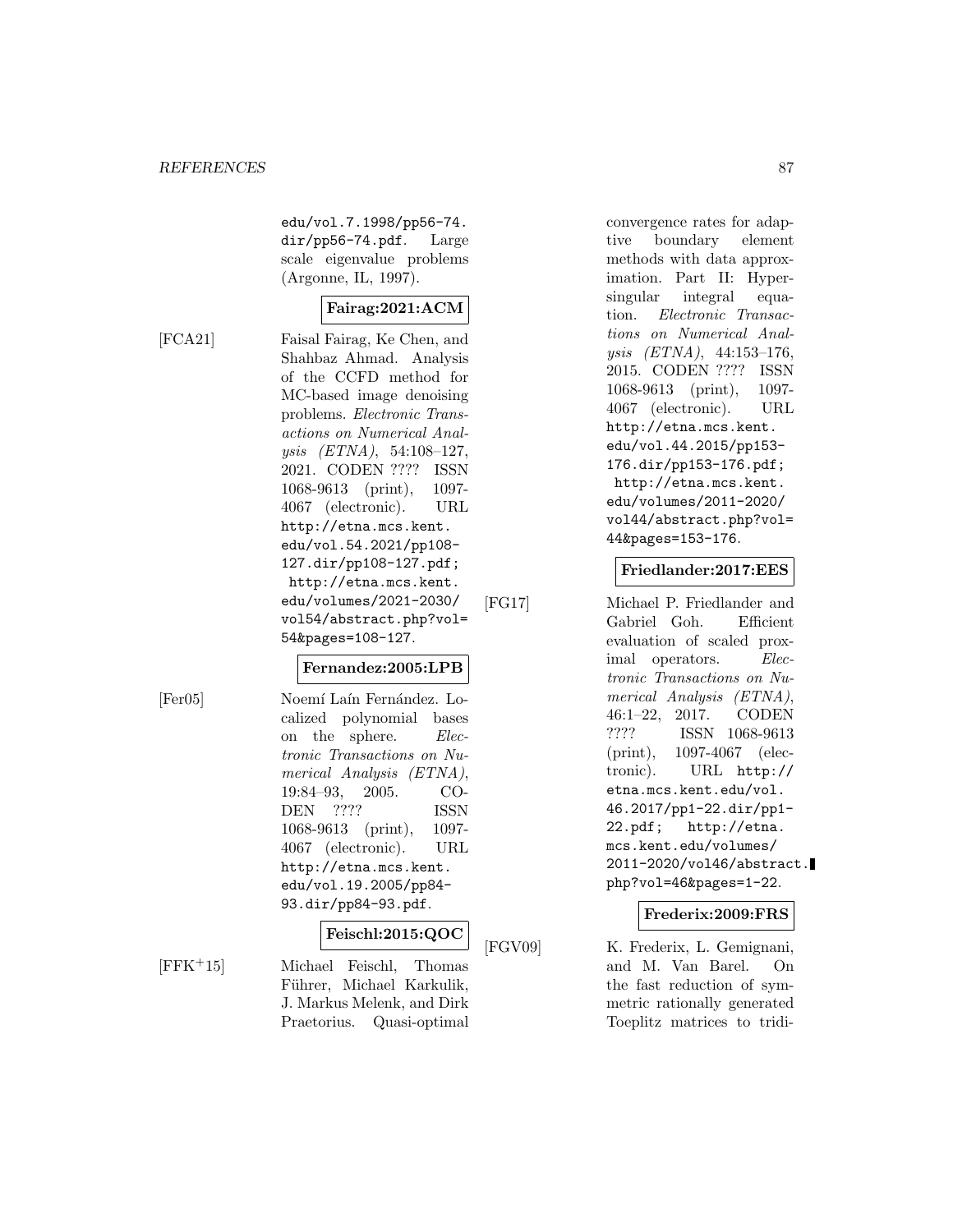agonal form. Electronic Transactions on Numerical Analysis (ETNA), 35: 129–147, 2009. CODEN ???? ISSN 1068-9613 (print), 1097-4067 (electronic). URL http:// etna.mcs.kent.edu/vol. 35.2009/pp129-147.dir/ pp129-147.pdf.

## **Frommer:2013:VSA**

[FH13] Andreas Frommer and Behnam Hashemi. Verified stability analysis using the Lyapunov matrix equation. Electronic Transactions on Numerical Analysis (ETNA), 40:187–203, 2013. CODEN ???? ISSN 1068- 9613 (print), 1097-4067 (electronic). URL http:// etna.mcs.kent.edu//vol. 40.2013/pp187-203.dir/ pp187-203.pdf.

#### **Fasi:2020:SAR**

[FI20] Massimiliano Fasi and Bruno Iannazzo. Substitution algorithms for rational matrix equations. Electronic Transactions on Numerical Analysis (ETNA), 53:500–521, 2020. CO-DEN ???? ISSN 1068-9613 (print), 1097- 4067 (electronic). URL http://etna.mcs.kent. edu/vol.53.2020/pp500- 521.dir/pp500-521.pdf; http://etna.mcs.kent. edu/volumes/2011-2020/

vol53/abstract.php?vol= 53&pages=500-521.

## **Frommer:2020:KTM**

[FJK<sup>+</sup>20] Andreas Frommer, Brigit Jacob, Kartsen Kahl, Christian Wyss, and Ian Zwaan. Krylov type methods for linear systems exploiting properties of the quadratic numerical range. Electronic Transactions on Numerical Analysis (ETNA), 53:541–561, 2020. CO-DEN ???? ISSN 1068-9613 (print), 1097- 4067 (electronic). URL http://etna.mcs.kent. edu/vol.53.2020/pp541- 561.dir/pp541-561.pdf; http://etna.mcs.kent. edu/volumes/2011-2020/ vol53/abstract.php?vol= 53&pages=541-561.

## **Fedotov:2006:AAV**

[FJMS06] Igor Fedotov, Steve Joubert, Julian Marais, and Michael Shatalov. Another approach to vibration analysis of stepped structures. Electronic Transactions on Numerical Analysis  $(ETNA)$ , 24:66-73, 2006. CODEN ???? ISSN 1068-9613 (print), 1097- 4067 (electronic). URL http://etna.mcs.kent. edu/vol.24.2006/pp66- 73.dir/pp66-73.pdf.

#### **Feistauer:2008:ADN**

[FK08] Miloslav Feistauer and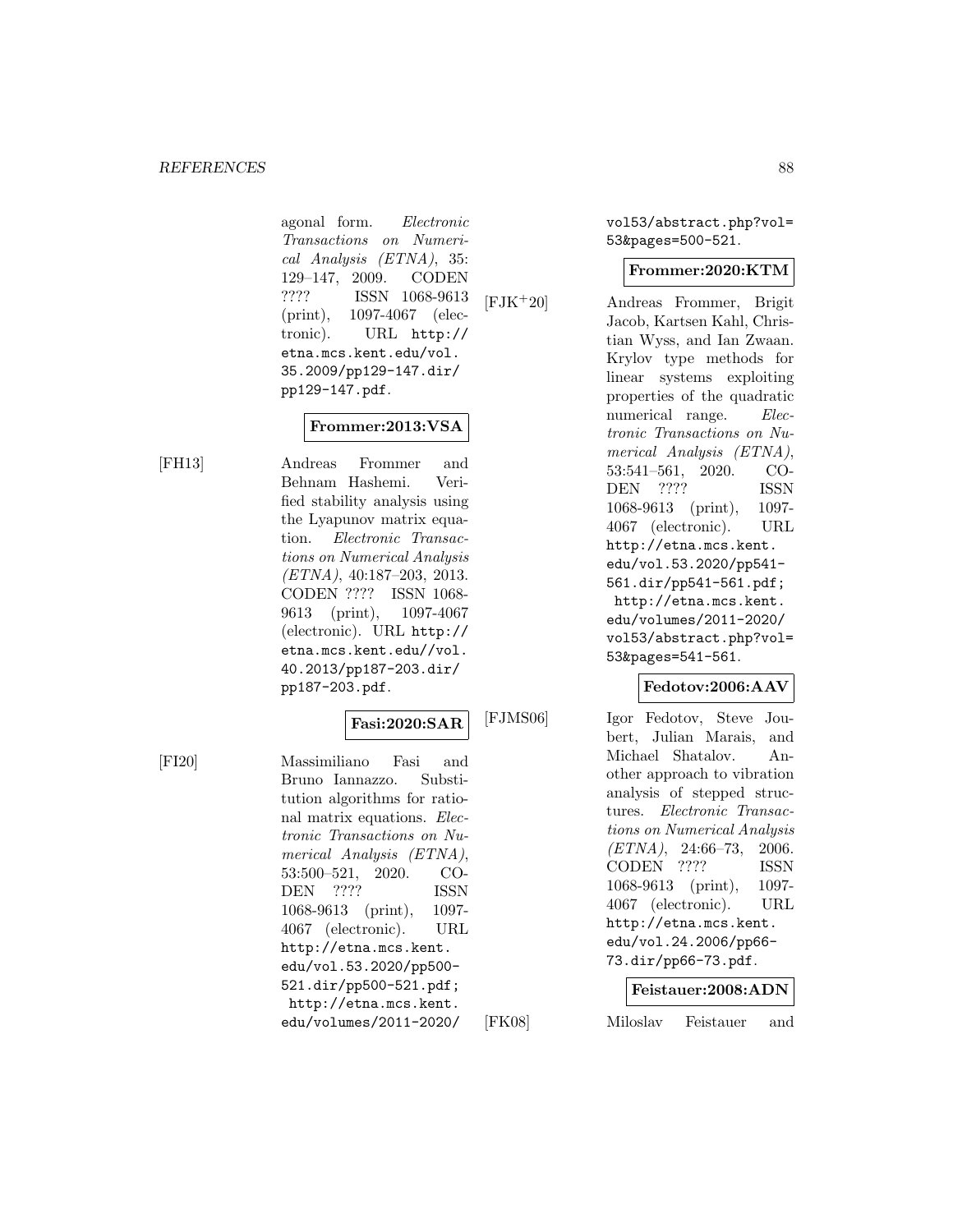Václav Kučera. Analysis of the DGFEM for nonlinear convection-diffusion problems. Electronic Transactions on Numerical Analysis (ETNA), 32:33–48, 2008. CODEN ???? ISSN 1068-9613 (print), 1097- 4067 (electronic). URL http://etna.mcs.kent. edu/vol.32.2008/pp33- 48.dir/pp33-48.pdf.

## **Farago:2009:DMP**

[FKK10] István Faragó, János Karátson, and Sergey Korotov. Discrete maximum principles for the FEM solution of some nonlinear parabolic problems. Electronic Transactions on Numerical Analysis (ETNA), 36: 149–167, 2009–2010. CO-DEN ???? ISSN 1068-9613 (print), 1097-4067 (electronic). URL http:// etna.mcs.kent.edu/vol. 36.2009-2010/pp149-167. dir/pp149-167.pdf.

## **Fontes:2007:SVD**

[FKSV07] Natacha Fontes, Janice Kover, Laura Smithies, and Richard S. Varga. Singular value decomposition normally estimated Geršgorin sets. Electronic Transactions on Numerical Analysis (ETNA), 26:320–329, 2007. CODEN ???? ISSN 1068- 9613 (print), 1097-4067 (electronic). URL http:/ /etna.mcs.kent.edu/vol.

26.2007/pp320-329.dir/ pp320-329.pdf.

## **Ford:2007:TNM**

[FL07] Neville J. Ford and Patricia M. Lumb. Theory and numerics for multi-term periodic delay differential equations: small solutions and their detection. Electronic Transactions on Numerical Analysis (ETNA), 26:474–483, 2007. CODEN ???? ISSN 1068-9613 (print), 1097-4067 (electronic). URL http:// etna.mcs.kent.edu/vol. 26.2007/pp474-483.dir/ pp474-483.pdf.

## **Ferreira:2005:AAI**

[FLMT05] Chelo Ferreira, José L. López, Esmeralda Mainar, and Nico M. Temme. Asymptotic approximations of integrals: an introduction, with recent developments and applications to orthogonal polynomials. Electronic Transactions on Numerical Analysis  $(ETNA)$ , 19:58–83, 2005. CODEN ???? ISSN 1068-9613 (print), 1097- 4067 (electronic). URL http://etna.mcs.kent. edu/vol.19.2005/pp58- 83.dir/pp58-83.pdf.

#### **Frommer:2017:BKS**

[FLS17] Andreas Frommer, Kathryn Lund, and Daniel B. Szyld. Block Krylov subspace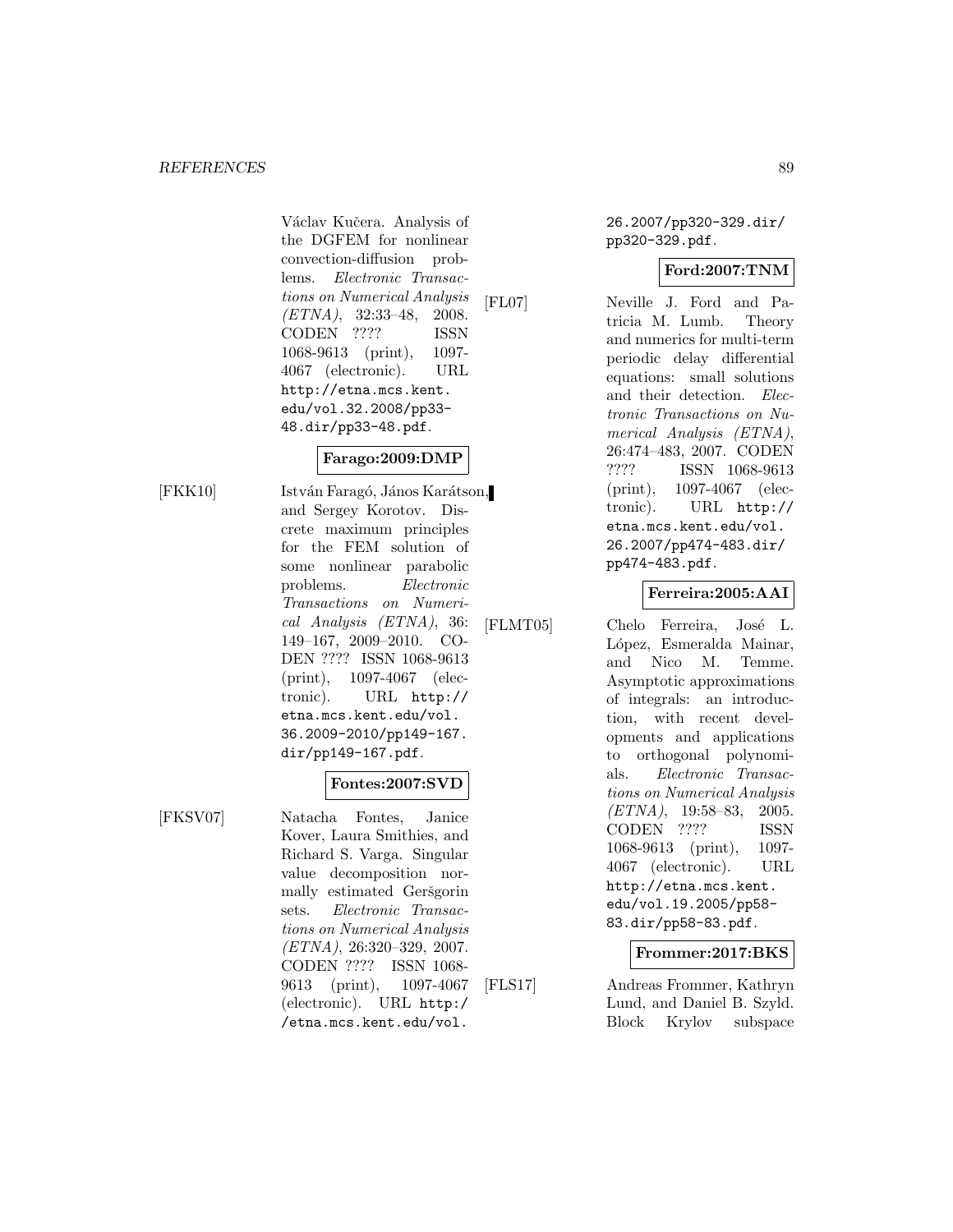methods for functions of matrices. Electronic Transactions on Numerical Analysis (ETNA), 47:100–126, 2017. CODEN ???? ISSN 1068-9613 (print), 1097- 4067 (electronic). URL http://etna.mcs.kent. edu/vol.47.2017/pp100- 126.dir/pp100-126.pdf; http://etna.mcs.kent. edu/volumes/2011-2020/ vol47/abstract.php?vol= 47&pages=100-126.

## **Ferreira:2020:SIH**

[FLS20] Chelo Ferreira, José L. López, and Ester Pérez Sinusía. The swallowtail integral in the highly oscillatory region II. Electronic Transactions on Numerical Analysis (ETNA), 52:88–99, 2020. CODEN ???? ISSN 1068-9613 (print), 1097- 4067 (electronic). URL http://etna.mcs.kent. edu/vol.52.2020/pp88- 99.dir/pp88-99.pdf; http://etna.mcs.kent. edu/volumes/2011-2020/ vol52/abstract.php?vol= 52&pages=88-99.

#### **Freeden:2002:MDS**

[FM02] W. Freeden and T. Maier. On multiscale denoising of spherical functions: basic theory and numerical aspects. Electronic Transactions on Numerical Analysis (ETNA), 14:56–78, 2002. CODEN ???? ISSN

1068-9613 (print), 1097- 4067 (electronic). URL http://etna.mcs.kent. edu/vol.14.2002/pp56- 78.dir/pp56-78.pdf.

#### **Fassbender:2008:SPE**

[FMMS08] Heike Fassbender, D. Steven Mackey, Niloufer Mackey, and Christian Schröder. Structured polynomial eigenproblems related to timedelay systems. Electronic Transactions on Numerical Analysis (ETNA), 31: 306–330, 2008. CODEN ???? ISSN 1068-9613 (print), 1097-4067 (electronic). URL http:// etna.mcs.kent.edu/vol. 31.2008/pp306-330.dir/ pp306-330.pdf.

#### **Falgout:2021:MRT**

[FMOS21] R. D. Falgout, T. A. Manteuffel, B. O'Neill, and J. B. Schroder. Multigrid reduction in time with Richardson extrapolation. Electronic Transactions on Numerical Analysis (ETNA), 54:210–233, 2021. CODEN ???? ISSN 1068-9613 (print), 1097- 4067 (electronic). URL http://etna.mcs.kent. edu/vol.54.2021/pp210- 233.dir/pp210-233.pdf; http://etna.mcs.kent. edu/volumes/2021-2030/ vol54/abstract.php?vol= 54&pages=210-233.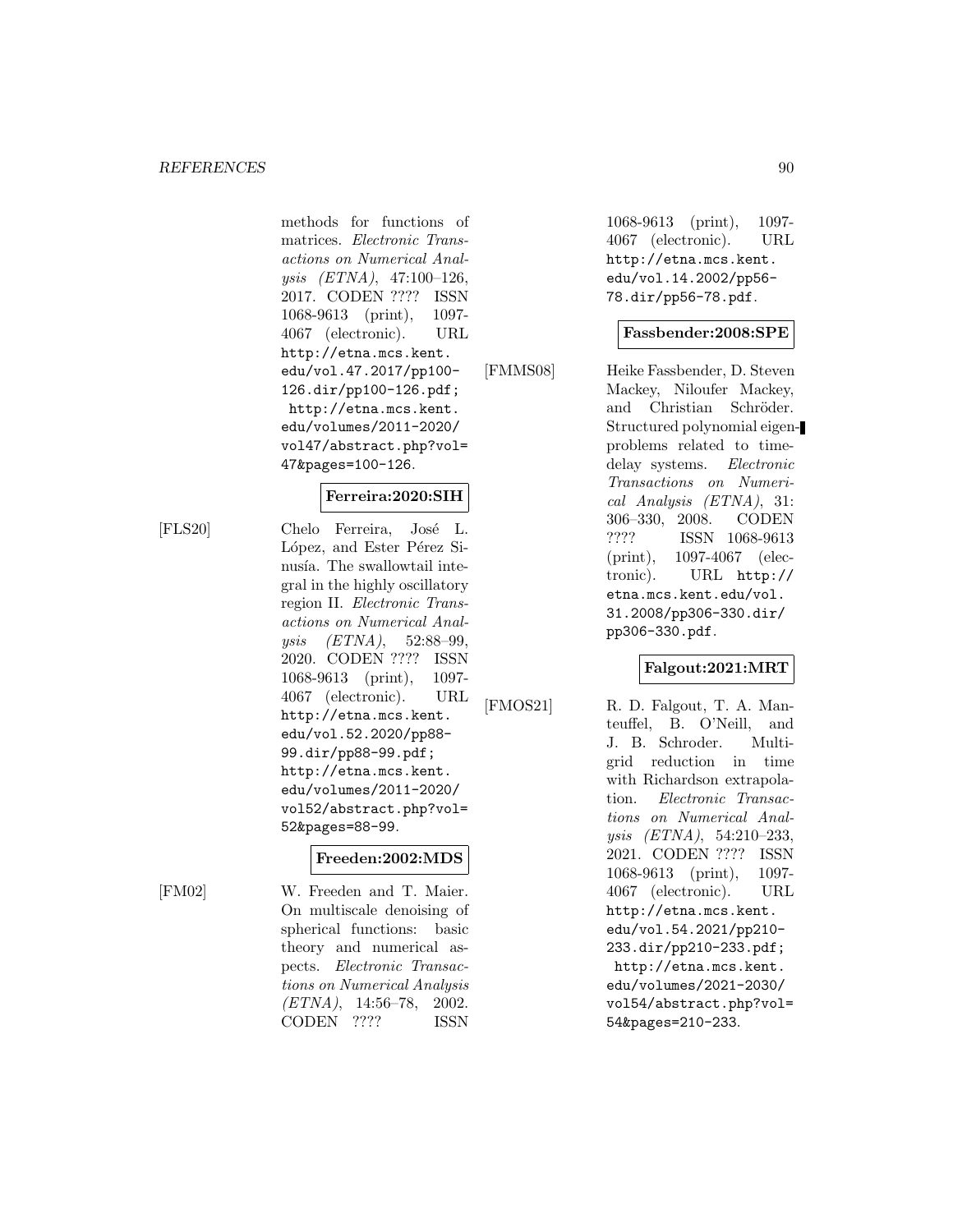[FMP96] Robert Fuster, Violeta Migallón, and José Penadés. Non-stationary parallel multisplitting AOR methods. Electronic Transactions on Numerical Analysis (ETNA), 4:1–13, 1996. CODEN ???? ISSN 1068- 9613 (print), 1097-4067 (electronic). URL http:/ /etna.mcs.kent.edu/vol. 4.1996/pp1-13.dir/pp1- 13.pdf.

**Fuster:1996:NSP**

# **Fika:2014:EBF**

[FMR15a] Paraskevi Fika, Marilena Mitrouli, and Paraskevi Roupa. Estimates for the bilinear form  $x^T A^{-1} y$  with applications to linear algebra problems. Electronic Transactions on Numerical Analysis (ETNA), 43: 70–89, 2014–2015. CO-DEN ???? ISSN 1068-9613 (print), 1097- 4067 (electronic). URL http://etna.mcs.kent. edu/vol.43.2014/pp70- 89.dir/pp70-89.pdf; http://etna.mcs.kent. edu/volumes/2011-2020/ vol43/abstract.php?vol= 43&pages=70-89.

# **Ford:2015:IFD**

[FMR15b] N. J. Ford, M. L. Morgado, and M. Rebelo. An implicit finite difference approximation for the solution of the diffusion equation with distributed order

in time. Electronic Transactions on Numerical Analysis (ETNA), 44:289–305, 2015. CODEN ???? ISSN 1068-9613 (print), 1097- 4067 (electronic). URL http://etna.mcs.kent. edu/vol.44.2015/pp289- 305.dir/pp289-305.pdf; http://etna.mcs.kent. edu/volumes/2011-2020/ vol44/abstract.php?vol= 44&pages=289-305.

## **Fritzsche:2007:SAI**

[FMSV08] David Fritzsche, Volker Mehrmann, Daniel B. Szyld, and Elena Virnik. An SVD approach to identifying metastable states of Markov chains. Electronic Transactions on Numerical Analysis (ETNA), 29: 46–69, 2007–2008. CO-DEN ???? ISSN 1068-9613 (print), 1097-4067 (electronic). URL http:// etna.mcs.kent.edu/vol. 29.2007-2008/pp46-69. dir/pp46-69.pdf.

#### **Farrell:2003:FIP**

[FO03] Paul A. Farrell and Hong Ong. Factors involved in the performance of computations on Beowulf clusters. Electronic Transactions on Numerical Analysis (ETNA), 15:211–224, 2003. CODEN ???? ISSN 1068- 9613 (print), 1097-4067 (electronic). URL http:/ /etna.mcs.kent.edu/vol.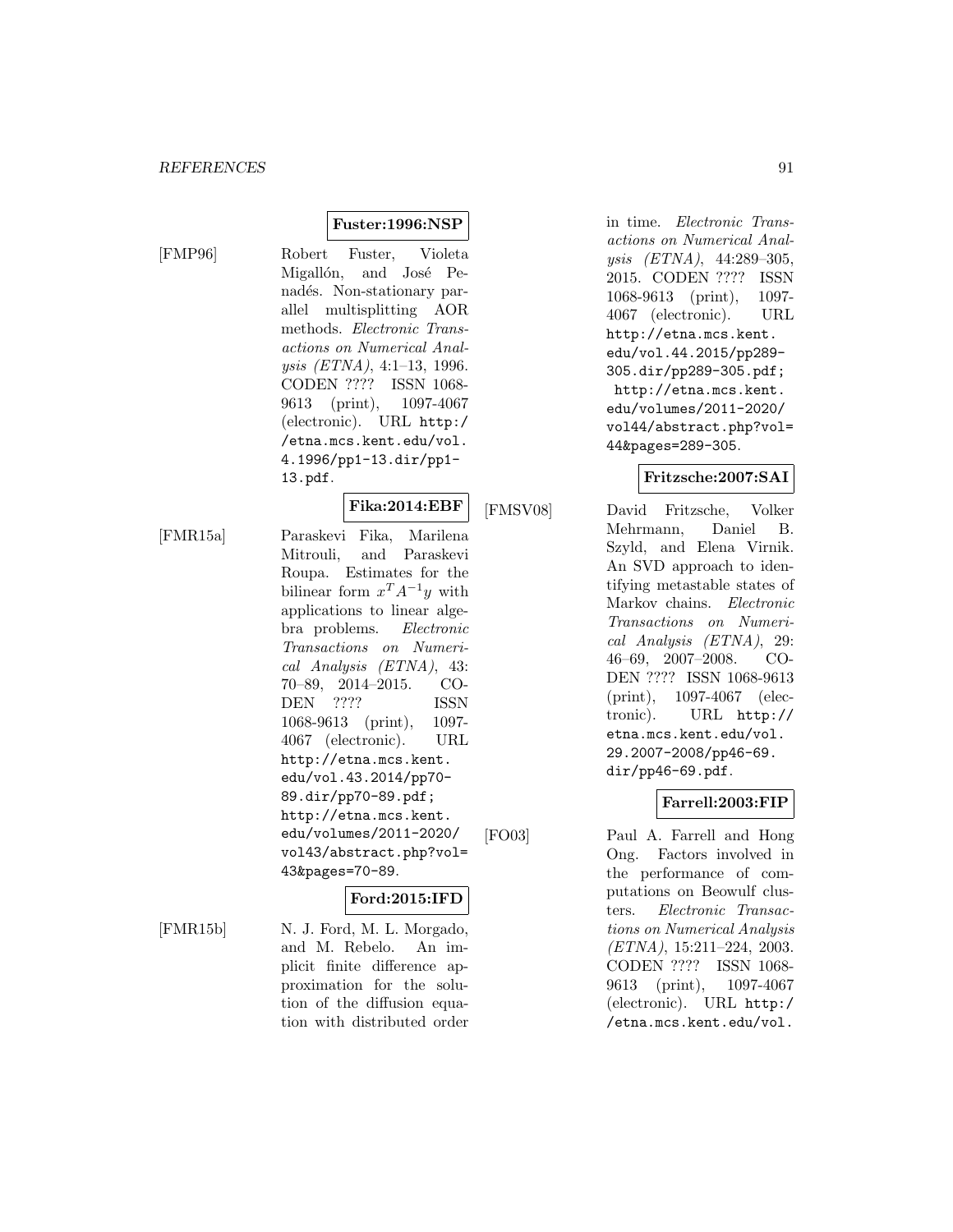15.2003/pp211-224.dir/ pp211-224.pdf.

#### **Forster:2002:ANS**

[For02] Brigitte Forster. An algorithm for nonharmonic signal analysis using Dirichlet series on convex polygons. Electronic Transactions on Numerical Analysis (ETNA), 14:45–55, 2002. CODEN ???? ISSN 1068-9613 (print), 1097- 4067 (electronic). URL http://etna.mcs.kent. edu/vol.14.2002/pp45- 55.dir/pp45-55.pdf.

#### **Fischer:2001:CAP**

[FP01] Bernd Fischer and Franz Peherstorfer. Chebyshev approximation via polynomial mappings and the convergence behaviour of Krylov subspace methods. Electronic Transactions on Numerical Analysis (ETNA), 12:205–215, 2001. CODEN ???? ISSN 1068- 9613 (print), 1097-4067 (electronic). URL http:/ /etna.mcs.kent.edu/vol. 12.2001/pp205-215.dir/ pp205-215.pdf.

#### **Franz:2021:CTI**

[Fra21] Sebastian Franz. Continuous time integration for changing type systems. Electronic Transactions on Numerical Analysis (ETNA), 54:198–209, 2021. CODEN ???? ISSN

1068-9613 (print), 1097- 4067 (electronic). URL http://etna.mcs.kent. edu/vol.54.2021/pp198- 209.dir/pp198-209.pdf; http://etna.mcs.kent. edu/volumes/2021-2030/ vol54/abstract.php?vol= 54&pages=198-209.

#### **Frommer:2009:MCL**

[Fro09] Andreas Frommer. Monotone convergence of the Lanczos approximations to matrix functions of Hermitian matrices. Electronic Transactions on Numerical Analysis (ETNA), 35: 118–128, 2009. CODEN ???? ISSN 1068-9613 (print), 1097-4067 (electronic). URL http:// etna.mcs.kent.edu/vol. 35.2009/pp118-128.dir/ pp118-128.pdf.

#### **Freitag:2007:CTI**

[FS08] Melina A. Freitag and Alastair Spence. Convergence theory for inexact inverse iteration applied to the generalised nonsymmetric eigenproblem. Electronic Transactions on Numerical Analysis (ETNA), 28: 40–64, 2007–2008. CO-DEN ???? ISSN 1068-9613 (print), 1097-4067 (electronic). URL http:// etna.mcs.kent.edu/vol. 28.2007-2008/pp40-64. dir/pp40-64.pdf. Special volume for Gene Golub.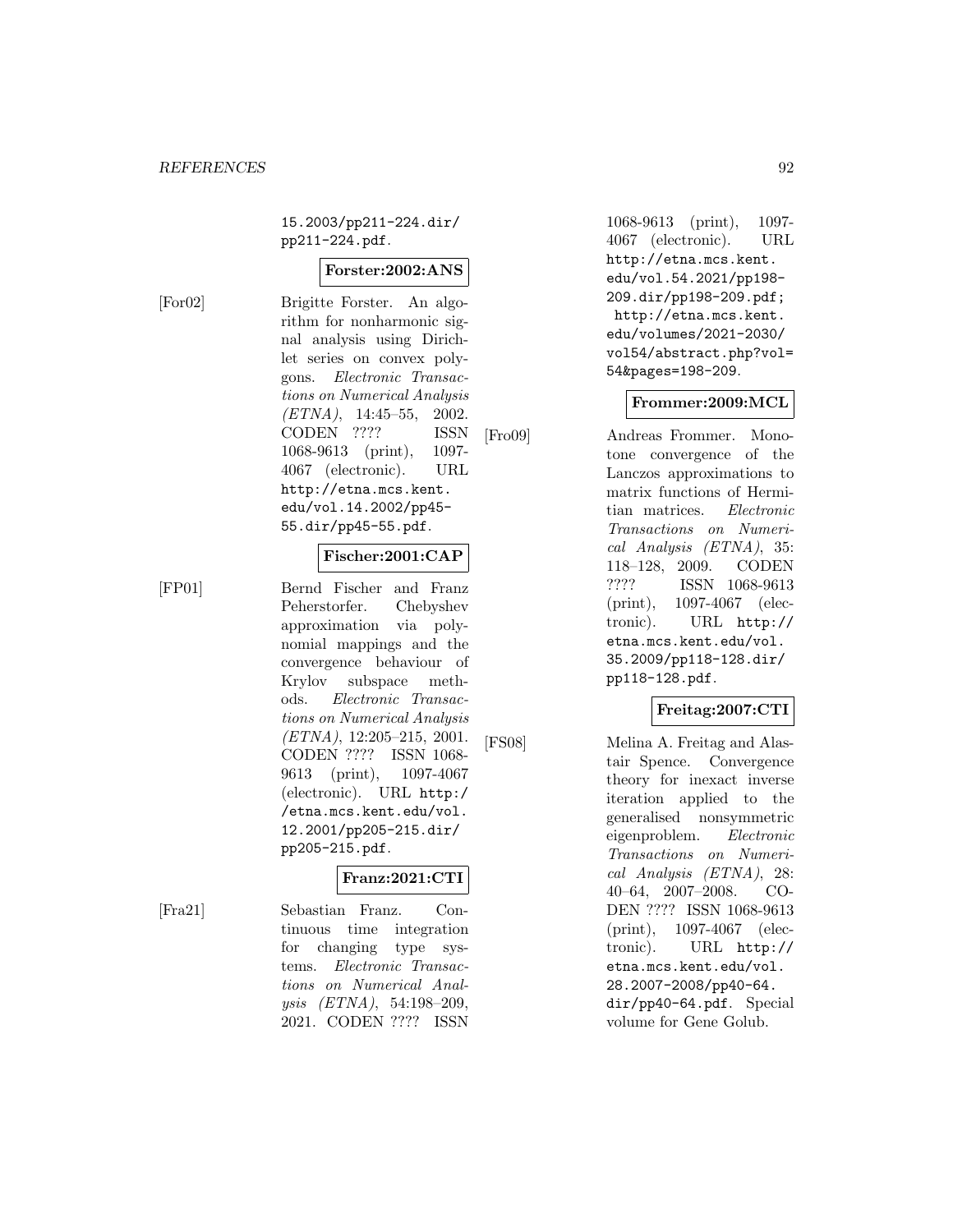[FSS97] Andreas Frommer, Hartmut Schwandt, and Daniel B. Szyld. Asynchronous weighted additive Schwarz methods. Electronic Transactions on Numerical Anal $ysis$  (ETNA), 5:48-61, 1997. CODEN ???? ISSN 1068-9613 (print), 1097- 4067 (electronic). URL http://etna.mcs.kent. edu/vol.5.1997/pp48-61. dir/pp48-61.pdf.

**Frommer:1997:AWA**

# **Frommer:2018:NTD**

[FSS18] Andreas Frommer, Claudia Schimmel, and Marcel Schweitzer. Non-Toeplitz decay bounds for inverses of Hermitian positive definite tridiagonal matrices. Electronic Transactions on Numerical Analysis (ETNA), 48:362–372, 2018. CODEN ???? ISSN 1068-9613 (print), 1097- 4067 (electronic). URL http://etna.mcs.kent. edu/vol.48.2018/pp362- 372.dir/pp362-372.pdf; http://etna.mcs.kent. edu/volumes/2011-2020/ vol48/abstract.php?vol= 48&pages=362-372.

# **Fung:2020:ASA**

[FTRH20] Samy Wu Fung, Sanna Tyrväinen, Lars Ruthotto, and Eldad Haber. ADMM-Softmax: an ADMM approach for multinomial logistic regression. Electronic Transactions on Numerical Analysis (ETNA), 52:214–229, 2020. CO-DEN ???? ISSN 1068-9613 (print), 1097- 4067 (electronic). URL http://etna.mcs.kent. edu/vol.52.2020/pp214- 229.dir/pp214-229.pdf; http://etna.mcs.kent. edu/volumes/2011-2020/ vol52/abstract.php?vol= 52&pages=214-229.

# **Fulton:1997:CMA**

[Ful97] Scott R. Fulton. A comparison of multilevel adaptive methods for hurricane track prediction. Electronic Transactions on Numerical Analysis (ETNA), 6: 120–132, 1997. CODEN ???? ISSN 1068-9613 (print), 1097-4067 (electronic). URL http:// etna.mcs.kent.edu/vol. 6.1997/pp120-132.dir/ pp120-132.pdf. Special issue on multilevel methods (Copper Mountain, CO, 1997).

# **Fulton:2003:AMT**

[Ful03] Scott R. Fulton. On the accuracy of multigrid truncation error estimates. Electronic Transactions on Numerical Analysis (ETNA), 15:29–37, 2003. CODEN ???? ISSN 1068-9613 (print), 1097- 4067 (electronic). URL http://etna.mcs.kent.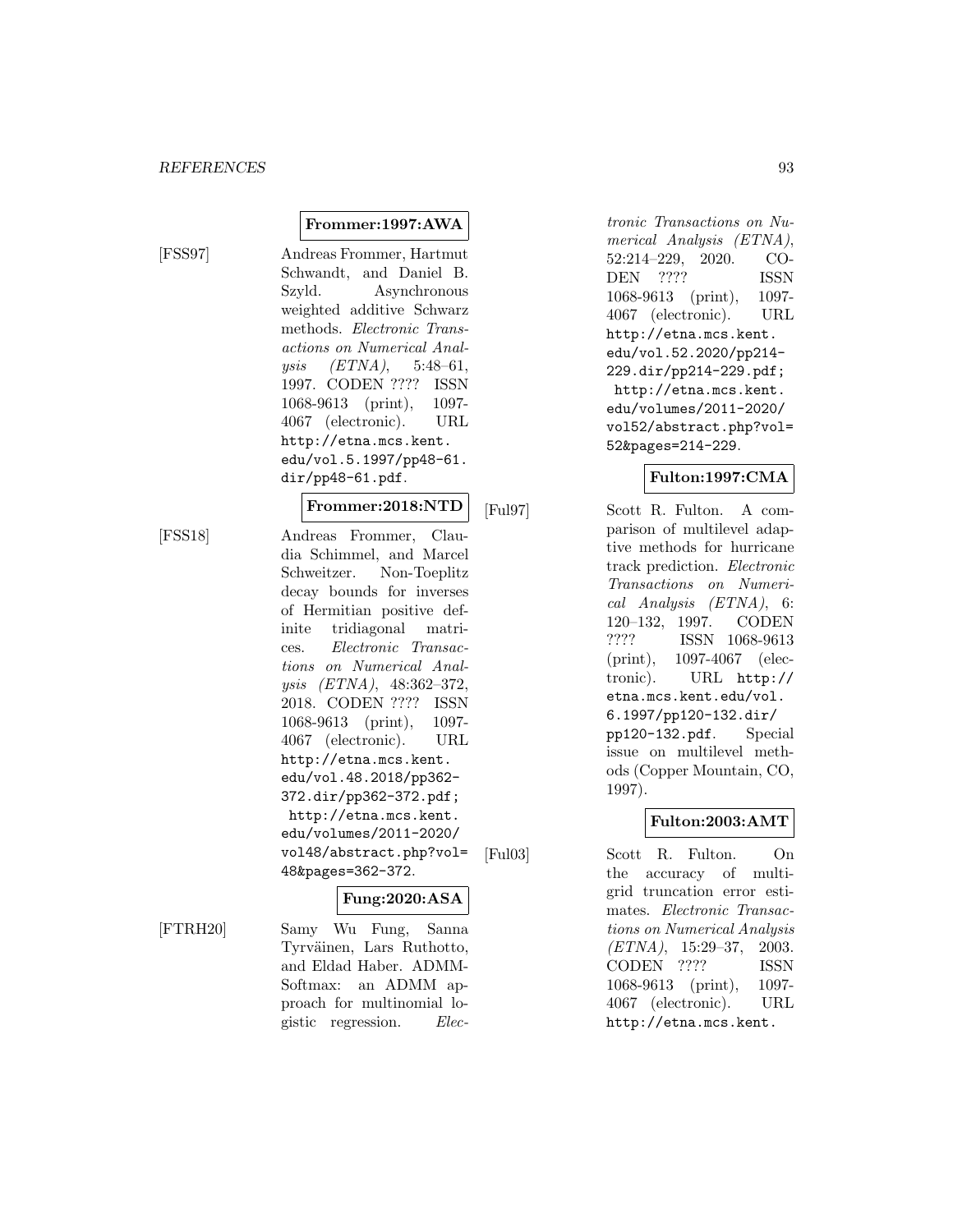edu/vol.15.2003/pp29- 37.dir/pp29-37.pdf.

# **Fermo:2014:PEM**

[FvdMS14] Luisa Fermo, Cornelis van der Mee, and Sebastiano Seatzu. Parameter estimation of monomialexponential sums. Electronic Transactions on Numerical Analysis (ETNA), 41:249–261, 2014. CO-DEN ???? ISSN 1068-9613 (print), 1097- 4067 (electronic). URL http://etna.mcs.kent. edu/vol.41.2014/pp249- 261.dir/pp249-261.pdf; http://etna.mcs.kent. edu/volumes/2011-2020/ vol41/abstract.php?vol= 41&pages=249-261.

## **Feng:2019:FFS**

[FXG19] Yuehua Feng, Jianwei Xiao, and Ming Gu. Flip-flop spectrum-revealing QR factorization and its applications to singular value decomposition. Electronic Transactions on Numerical Analysis (ETNA), 51: 469–494, 2019. CO-DEN ???? ISSN 1068-9613 (print), 1097- 4067 (electronic). URL http://etna.mcs.kent. edu/vol.51.2019/pp469- 494.dir/pp469-494.pdf; http://etna.mcs.kent. edu/volumes/2011-2020/ vol51/abstract.php?vol= 51&pages=469-494.

**Garrido:2005:EIZ**

[GAM05] A. Garrido, J. Arvesú, and F. Marcellán. An electrostatic interpretation of the zeros of the Freudtype orthogonal polynomials. Electronic Transactions on Numerical Analysis (ETNA), 19:37–47, 2005. CODEN ???? ISSN 1068-9613 (print), 1097- 4067 (electronic). URL http://etna.mcs.kent. edu/vol.19.2005/pp37- 47.dir/pp37-47.pdf.

## **Gander:2004:FDW**

[Gan04] Martin J. Gander. A frequency decomposition waveform relaxation algorithm for semilinear evolution equations. Electronic Transactions on Numerical Analysis (ETNA), 17: 181–194, 2004. CODEN ???? ISSN 1068-9613 (print), 1097-4067 (electronic). URL http:// etna.mcs.kent.edu/vol. 17.2004/pp181-194.dir/ pp181-194.pdf.

## **Gander:2008:SMC**

[Gan08] Martin J. Gander. Schwarz methods over the course of time. Electronic Transactions on Numerical Analysis (ETNA), 31:228–255, 2008. CODEN ???? ISSN 1068- 9613 (print), 1097-4067 (electronic). URL http:/ /etna.mcs.kent.edu/vol.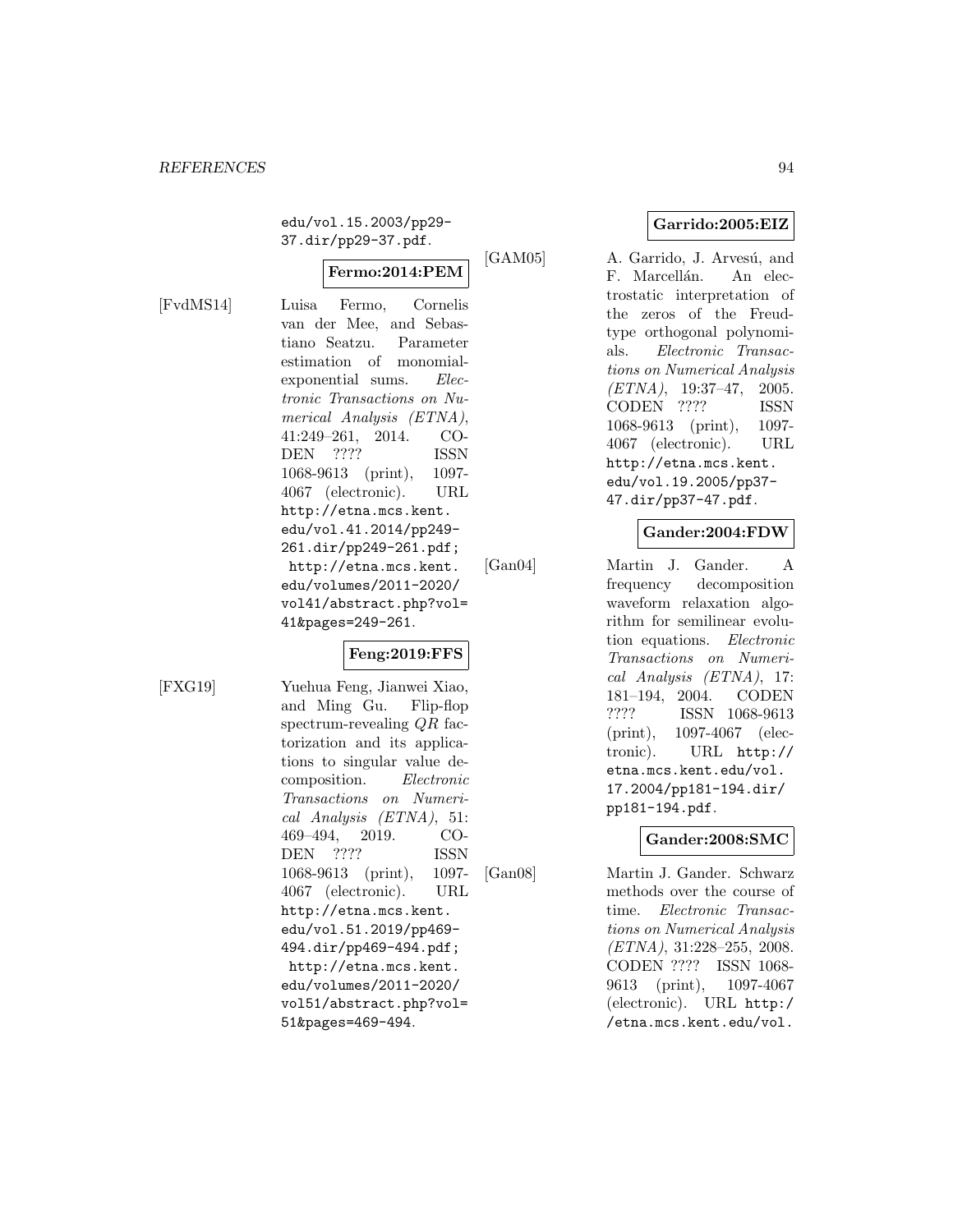31.2008/pp228-255.dir/ pp228-255.pdf.

## **Gatica:2004:NER**

[Gat04] Gabriel N. Gatica. A note on the efficiency of residualbased a-posteriori error estimators for some mixed finite element methods. Electronic Transactions on Numerical Analysis (ETNA), 17:218–233, 2004. CODEN ???? ISSN 1068-9613 (print), 1097-4067 (electronic). URL http:// etna.mcs.kent.edu/vol. 17.2004/pp218-233.dir/ pp218-233.pdf.

#### **Gatica:2007:AMF**

[Gat07] Gabriel N. Gatica. An augmented mixed finite element method for linear elasticity with non-homogeneous Dirichlet conditions. *Elec*tronic Transactions on Numerical Analysis (ETNA), 26:421–438, 2007. CODEN ???? ISSN 1068-9613 (print), 1097-4067 (electronic). URL http:// etna.mcs.kent.edu/vol. 26.2007/pp421-438.dir/ pp421-438.pdf.

#### **Gautschi:1999:OPQ**

[Gau99] Walter Gautschi. Orthogonal polynomials and quadrature. Electronic Transactions on Numerical Analysis (ETNA), 9:65–76, 1999. CODEN ???? ISSN 1068-9613 (print), 10974067 (electronic). URL http://etna.mcs.kent. edu/vol.9.1999/pp65-76. dir/pp65-76.pdf.

#### **Gautschi:2002:IBC**

[Gau02] Walter Gautschi. The interplay between classical analysis and (numerical) linear algebra — a tribute to Gene H. Golub. Electronic Transactions on Numerical Analysis (ETNA), 13:119–147, 2002. CODEN ???? ISSN 1068-9613 (print), 1097-4067 (electronic). URL http:// etna.mcs.kent.edu/vol. 13.2002/pp119-147.dir/ pp119-147.pdf.

#### **Gautschi:2006:CTR**

[Gau06] Walter Gautschi. The circle theorem and related theorems for Gauss-type quadrature rules. Electronic Transactions on Numerical Analysis (ETNA), 25: 129–137, 2006. CODEN ???? ISSN 1068-9613 (print), 1097-4067 (electronic). URL http:// etna.mcs.kent.edu/vol. 25.2006/pp129-137.dir/ pp129-137.pdf.

#### **Gautschi:2009:HSB**

[Gau10] Walter Gautschi. How sharp is Bernstein's inequality for Jacobi polynomials? Electronic Transactions on Numerical Analysis (ETNA), 36:1–8, 2009–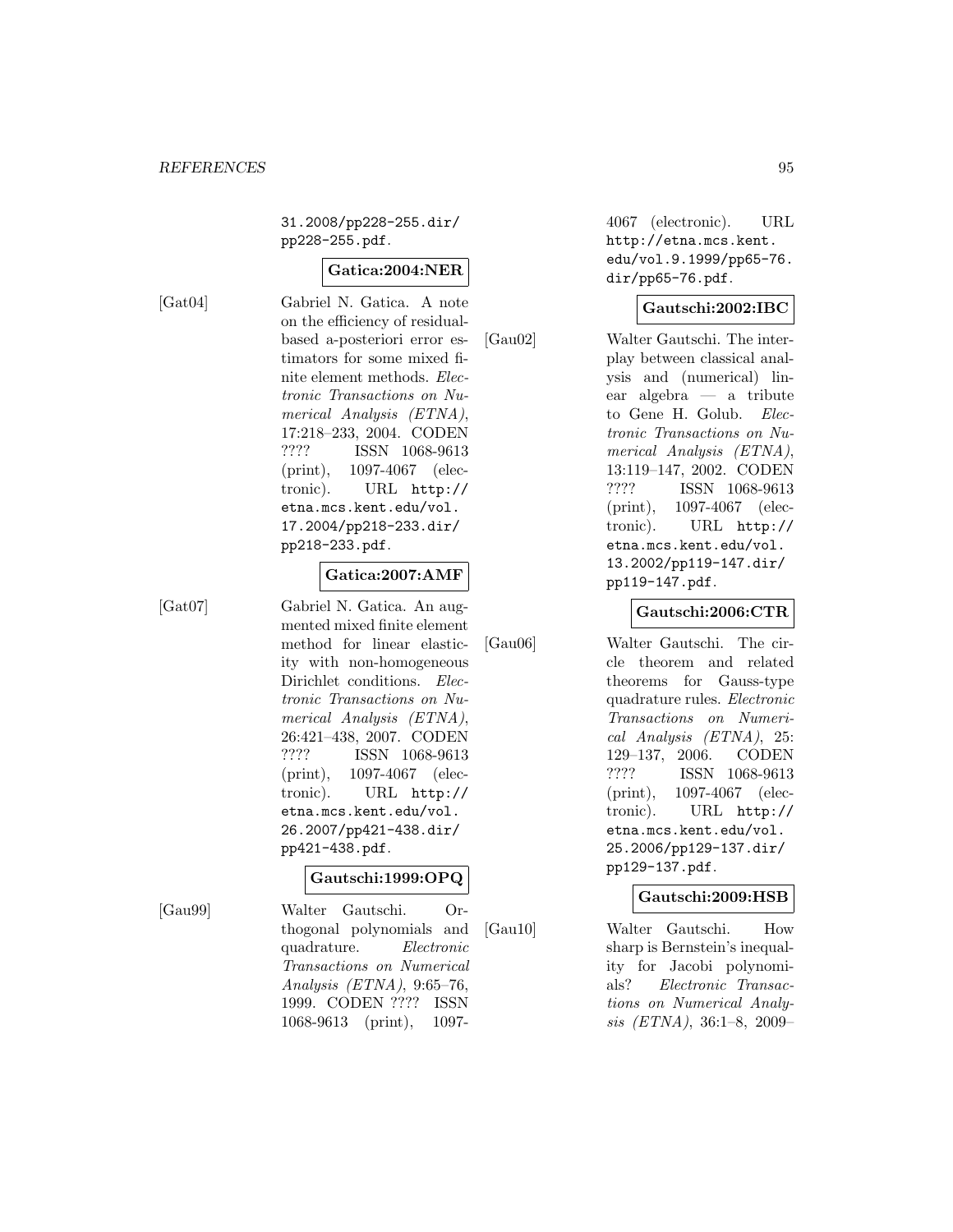2010. CODEN ???? ISSN 1068-9613 (print), 1097- 4067 (electronic). URL http://etna.mcs.kent. edu/vol.36.2009-2010/ pp1-8.dir/pp1-8.pdf; http://etna.mcs.kent. edu/volumes/2001-2010/ vol36/abstract.php?vol= 36&pages=1-8.

#### **Garcia-Caballero:1999:SOP**

[GCPP99] Esther M. García-Caballero, Teresa E. Pérez, and Miguel A. Piñar. Sobolev orthogonal polynomials: interpolation and approximation. Electronic Transactions on Numerical Analysis (ETNA), 9:56–64, 1999. CODEN ???? ISSN 1068-9613 (print), 1097- 4067 (electronic). URL http://etna.mcs.kent. edu/vol.9.1999/pp56-64. dir/pp56-64.pdf.

#### **Gerth:2017:CRR**

[Ger17] Daniel Gerth. Convergence rates for  $l_1$ -regularization without the help of a variational inequality. Electronic Transactions on Numerical Analysis (ETNA), 46:233–244, 2017. CO-DEN ???? ISSN 1068-9613 (print), 1097- 4067 (electronic). URL http://etna.mcs.kent. edu/vol.46.2017/pp233- 244.dir/pp233-244.pdf; http://etna.mcs.kent. edu/volumes/2011-2020/

vol46/abstract.php?vol= 46&pages=233-244.

#### **Garrido:2008:HCW**

[GGCT09] Ricard Garrido, Pedro González-Casanova, and Elvira Torondel. Hybrid compact-WENO scheme for solving relativistic flows. Electronic Transactions on Numerical Analysis (ETNA), 34:102–118, 2008–2009. CODEN ???? ISSN 1068- 9613 (print), 1097-4067 (electronic). URL http:/ /etna.mcs.kent.edu/vol. 34.2008-2009/pp102-118. dir/pp102-118.pdf.

#### **Gerardo-Giorda:2012:SAB**

[GGM12] Luca Gerardo-Giorda and Lucia Mirabella. Spectral analysis of a blocktriangular preconditioner for the Bidomain system in electrocardiology. Electronic Transactions on Numerical Analysis (ETNA), 39:186–201, 2012. CODEN ???? ISSN 1068-9613 (print), 1097-4067 (electronic). URL http:// etna.mcs.kent.edu/vol. 39.2012/pp186-201.dir/.

#### **Gutknecht:1994:LAL**

[GH94] Martin H. Gutknecht and Marlis Hochbruck. Lookahead Levinson- and Schurtype recurrences in the Padé table. Electronic Transactions on Numerical Analysis (ETNA), 2:104–129, 1994.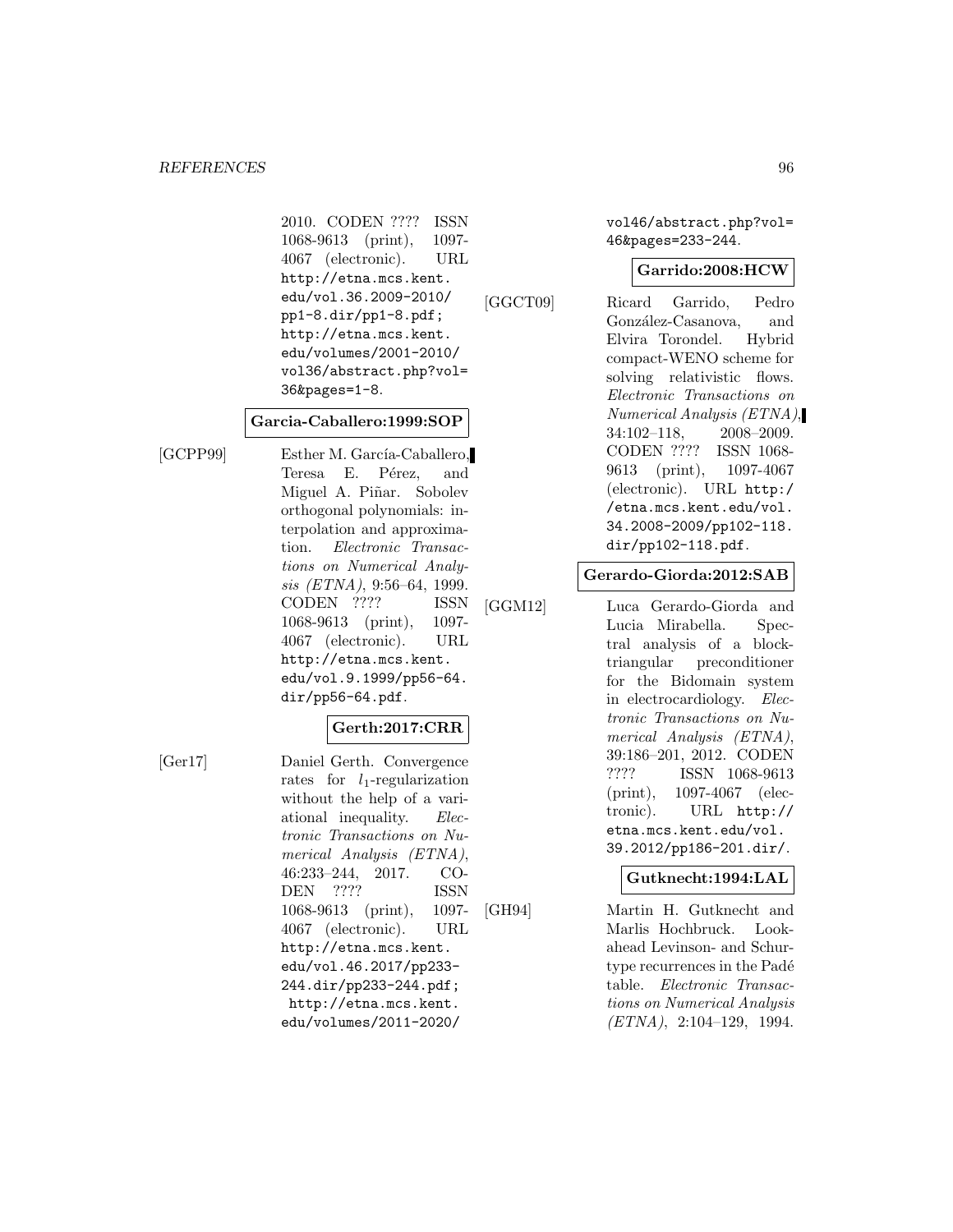CODEN ???? ISSN 1068- 9613 (print), 1097-4067 (electronic). URL http:/ /etna.mcs.kent.edu/vol. 2.1994/pp104-129.dir/ pp104-129.pdf.

#### **Gradinaru:1999:WEP**

[GH99] V. Gradinaru and R. Hiptmair. Whitney elements on pyramids. Electronic Transactions on Numerical Analysis (ETNA), 8: 154–168, 1999. CODEN ???? ISSN 1068-9613 (print), 1097-4067 (electronic). URL http:// etna.mcs.kent.edu/vol. 8.1999/pp154-168.dir/ pp154-168.pdf.

## **Gunnel:2014:NPS**

[GHS14] Andreas Günnel, Roland Herzog, and Ekkehard Sachs. A note on preconditioners and scalar products in Krylov subspace methods for selfadjoint problems in Hilbert space. Electronic Transactions on Numerical Analysis  $(ETNA)$ , 41:13-20, 2014. CODEN ???? ISSN 1068-9613 (print), 1097- 4067 (electronic). URL http://etna.mcs.kent. edu/vol.41.2014/pp13- 20.dir/pp13-20.pdf; http://etna.mcs.kent. edu/volumes/2011-2020/ vol41/abstract.php?vol= 41&pages=13-20.

## **Gratton:2013:EBE**

[GJV13] Serge Gratton, Pavel Jiránek, and Xavier Vasseur. Energy backward error: interpretation in numerical solution of elliptic partial differential equations and behaviour in the conjugate gradient method. Electronic Transactions on Numerical Analysis (ETNA), 40: 338–355, 2013. CODEN ???? ISSN 1068-9613 (print), 1097-4067 (electronic). URL http:// etna.mcs.kent.edu//vol. 40.2013/pp338-355.dir/ pp338-355.pdf.

## **Graf:2008:SRS**

[GK08] Manuel Gräf and Stefan Kunis. Stability results for scattered data interpolation on the rotation group. Electronic Transactions on Numerical Analysis  $(ETNA)$ , 31:30-39, 2008. CODEN ???? ISSN 1068-9613 (print), 1097- 4067 (electronic). URL http://etna.mcs.kent. edu/vol.31.2008/pp30- 39.dir/pp30-39.pdf.

#### **Guttel:2014:EHO**

[GK14] Stefan Güttel and Georges Klein. Efficient high-order rational integration and deferred correction with equispaced data. Electronic Transactions on Numerical Analysis (ETNA),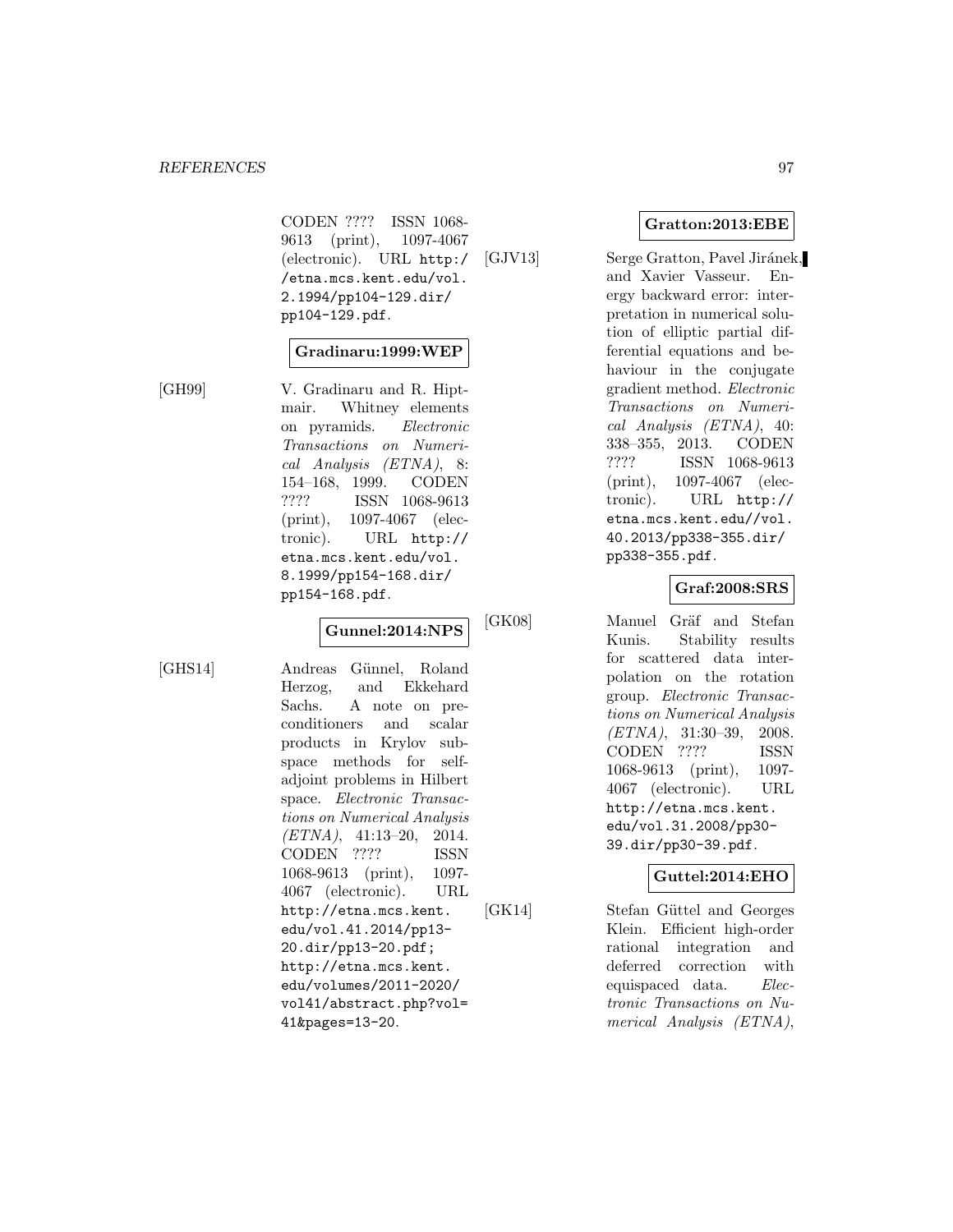41:443–464, 2014. CO-DEN ???? ISSN 1068-9613 (print), 1097- 4067 (electronic). URL http://etna.mcs.kent. edu/vol.41.2014/pp443- 464.dir/pp443-464.pdf; http://etna.mcs.kent. edu/volumes/2011-2020/ vol41/abstract.php?vol= 41&pages=443-464.

## **Gander:2016:DNN**

[GKM16] Martin J. Gander, Felix Kwok, and Bankim C. Mandal. Dirichlet–Neumann and Neumann–Neumann waveform relaxation algorithms for parabolic problems. Electronic Transactions on Numerical Analysis (ETNA), 45:424–456, 2016. CODEN ???? ISSN 1068-9613 (print), 1097- 4067 (electronic). URL http://etna.mcs.kent. edu/vol.45.2016/pp424- 456.dir/pp424-456.pdf; http://etna.mcs.kent. edu/volumes/2011-2020/ vol45/abstract.php?vol= 45&pages=424-456.

#### **Glader:2008:MDR**

[Gla08] Christer Glader. Minimal degree rational unimodular interpolation on the unit circle. Electronic Transactions on Numerical Analysis (ETNA), 30:88–106, 2008. CODEN ???? ISSN 1068- 9613 (print), 1097-4067 (electronic). URL http:/

/etna.mcs.kent.edu/vol. 30.2008/pp88-106.dir/ pp88-106.pdf.

#### **Grubisic:2021:MDM**

[GLMT21] Luka Grubišić, Matko Ljulj, Volker Mehrmann, and Josip Tambača. Modeling and discretization methods for the numerical simulation of elastic frame structures. Electronic Transactions on Numerical Analysis (ETNA), 54:1–30, 2021. CODEN ???? ISSN 1068- 9613 (print), 1097-4067 (electronic). URL http:/ /etna.mcs.kent.edu/vol. 54.2021/pp1-30.dir/pp1- 30.pdf; http://etna. mcs.kent.edu/volumes/ 2021-2030/vol54/abstract. php?vol=54&pages=1-30.

## **Gu:2004:SRR**

[GM04] M. Gu and L. Miranian. Strong rank revealing Cholesky factorization. Electronic Transactions on Numerical Analysis  $(ETNA)$ , 17:76-92, 2004. CODEN ???? ISSN 1068-9613 (print), 1097- 4067 (electronic). URL http://etna.mcs.kent. edu/vol.17.2004/pp76- 92.dir/pp76-92.pdf.

## **Ganesh:2006:QFQ**

[GM06] M. Ganesh and H. N. Mhaskar. Quadrature-free quasi-interpolation on the sphere. Electronic Transac-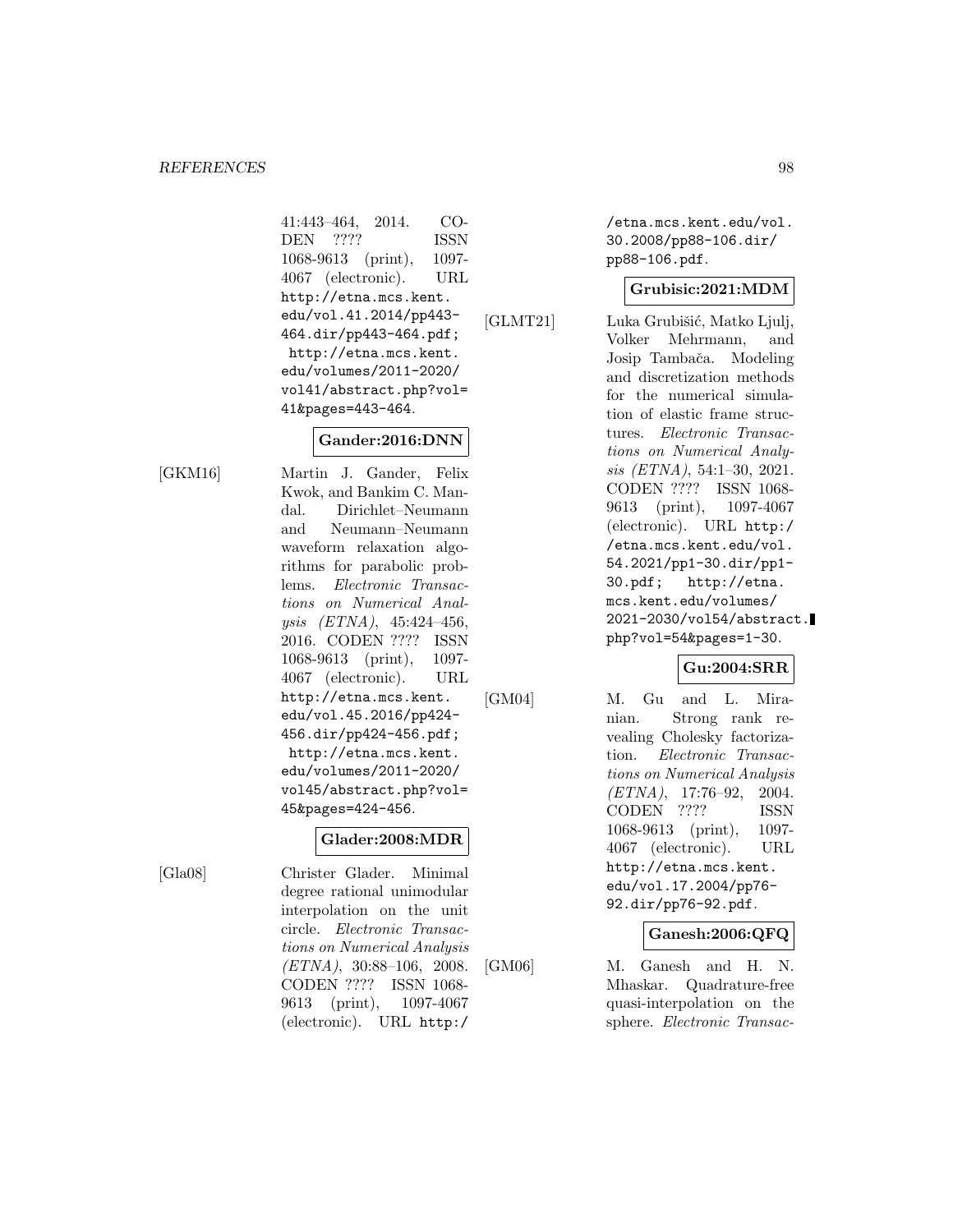tions on Numerical Analysis (ETNA), 25:101–114, 2006. CODEN ???? ISSN 1068- 9613 (print), 1097-4067 (electronic). URL http:/ /etna.mcs.kent.edu/vol. 25.2006/pp101-114.dir/ pp101-114.pdf.

## **Gautschi:2018:BTP**

[GM18] Walter Gautschi and Gradimir V. Milovanović. Binet-type polynomials and their zeros. Electronic Transactions on Numerical Analysis  $(ETNA)$ , 50:52-70, 2018. CODEN ???? ISSN 1068-9613 (print), 1097- 4067 (electronic). URL http://etna.mcs.kent. edu/vol.50.2018/pp52- 70.dir/pp52-70.pdf; http://etna.mcs.kent. edu/volumes/2011-2020/ vol50/abstract.php?vol= 50&pages=52-70.

#### **Grubisic:2016:DAT**

[GMT16] Luka Grubišić, Suzana Miodragović, and Ninoslav Truhar. Double angle theorems for definite matrix pairs. Electronic Transactions on Numerical Analysis  $(ETNA), 45:33-57, 2016.$ CODEN ???? ISSN 1068-9613 (print), 1097- 4067 (electronic). URL http://etna.mcs.kent. edu/vol.45.2016/pp33- 57.dir/pp33-57.pdf; http://etna.mcs.kent. edu/volumes/2011-2020/

vol45/abstract.php?vol= 45&pages=33-57.

#### **Gazzola:2013:MPA**

[GN13] Silvia Gazzola and Paolo Novati. Multi-parameter Arnoldi–Tikhonov methods. Electronic Transactions on Numerical Analysis  $(ETNA), 40:452-475, 2013.$ CODEN ???? ISSN 1068- 9613 (print), 1097-4067 (electronic). URL http:// etna.mcs.kent.edu//vol. 40.2013/pp452-475.dir/ pp452-475.pdf.

#### **Gowrisankar:2014:RNS**

[GN14] S. Gowrisankar and Srinivasan Natesan. A robust numerical scheme for singularly perturbed delay parabolic initial-boundaryvalue problems on equidistributed grids. Electronic Transactions on Numerical Analysis (ETNA), 41:376–395, 2014. CO-DEN ???? ISSN 1068-9613 (print), 1097- 4067 (electronic). URL http://etna.mcs.kent. edu/vol.41.2014/pp376- 395.dir/pp376-395.pdf; http://etna.mcs.kent. edu/volumes/2011-2020/ vol41/abstract.php?vol= 41&pages=376-395.

## **Gossler:2016:AMS**

[GN16] Florian Gossler and Reinhard Nabben. On AMG methods with F-smoothing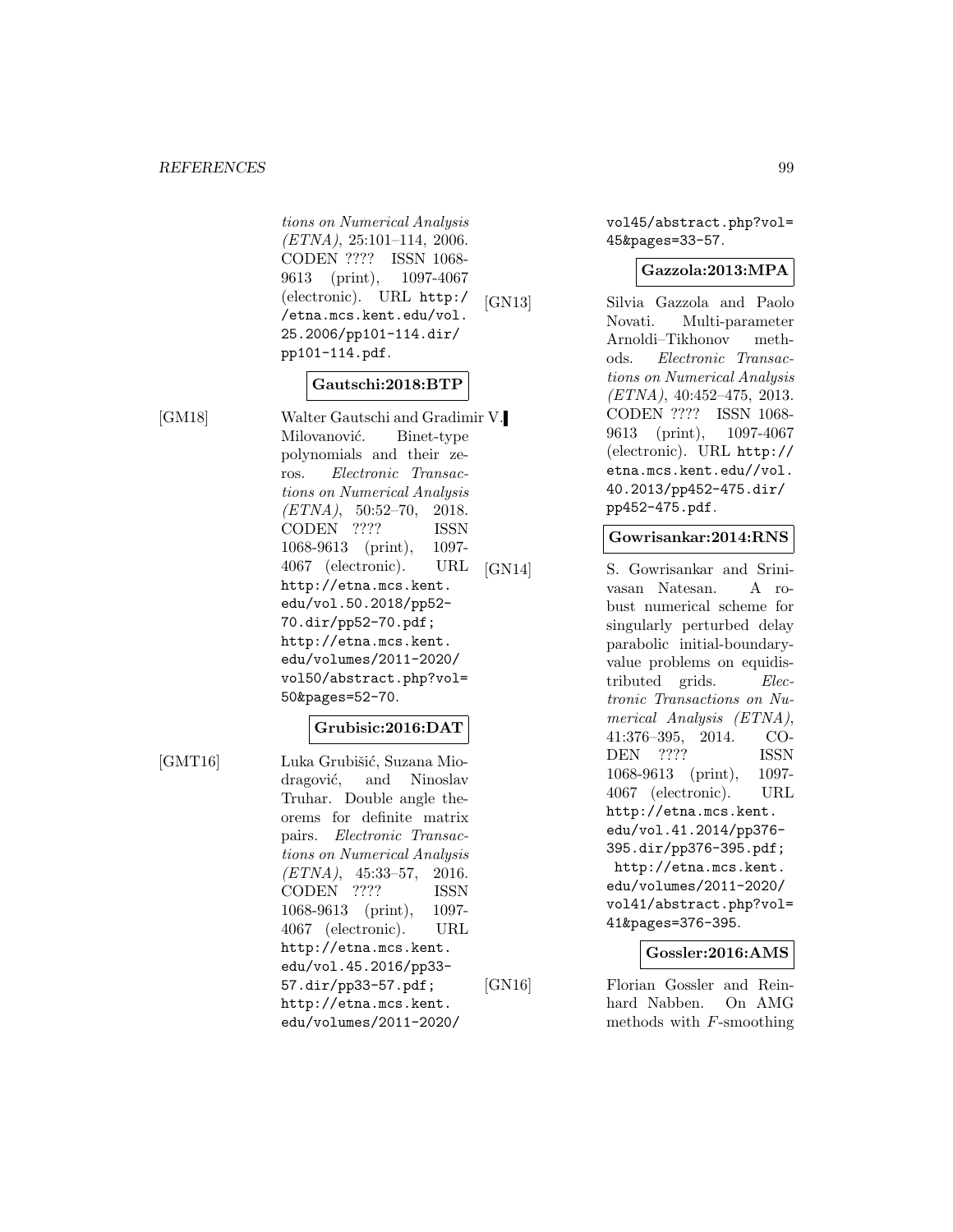based on Chebyshev polynomials and their relation to AMGr. Electronic Transactions on Numerical Analysis (ETNA), 45:146–159, 2016. CODEN ???? ISSN 1068-9613 (print), 1097- 4067 (electronic). URL http://etna.mcs.kent. edu/vol.45.2016/pp146- 159.dir/pp146-159.pdf; http://etna.mcs.kent. edu/volumes/2011-2020/ vol45/abstract.php?vol= 45&pages=146-159.

## **Gazzola:2015:KPM**

[GNR15] Silvia Gazzola, Paolo Novati, and Maria Rosaria Russo. On Krylov projection methods and Tikhonov regularization. Electronic Transactions on Numerical Analysis (ETNA), 44:83–123, 2015. CO-DEN ???? ISSN 1068-9613 (print), 1097- 4067 (electronic). URL http://etna.mcs.kent. edu/vol.44.2015/pp83- 123.dir/pp83-123.pdf; http://etna.mcs.kent. edu/volumes/2011-2020/ vol44/abstract.php?vol= 44&pages=83-123.

## **Greif:2010:ALR**

[GO10] Chen Greif and Michael L. Overton. An analysis of low-rank modifications of preconditioners for saddle point systems. Electronic Transactions on Numeri-

cal Analysis (ETNA), 37: 307–320, 2010. CODEN ???? ISSN 1068-9613 (print), 1097-4067 (electronic).

#### **Gutknecht:2007:PSV**

[GOR<sup>+</sup>08] Martin Gutknecht, Michael Overton, Lothar Reichel, Daniel B. Szyld, Nick Trefethen, Paul Van Dooren, and Andy Wathen. Preface: Special volume dedicated to Gene Golub on the occasion of his 75th birthday. Electronic Transactions on Numerical Analysis (ETNA), 28:vii, 2007– 2008. CODEN ???? ISSN 1068-9613 (print), 1097- 4067 (electronic). Special volume for Gene Golub.

# **Gotz:2006:EPR**

[Göt06] Mario Götz. On extremal problems related to inverse balayage. Electronic Transactions on Numerical Analysis (ETNA), 23: 304–319, 2006. CODEN ???? ISSN 1068-9613 (print), 1097-4067 (electronic). URL http:// etna.mcs.kent.edu/vol. 23.2006/pp304-319.dir/ pp304-319.pdf.

## **Gonnet:2011:RRI**

[GPT11] Pedro Gonnet, Ricardo Pachón, and Lloyd N. Trefethen. Robust rational interpolation and leastsquares. Electronic Trans-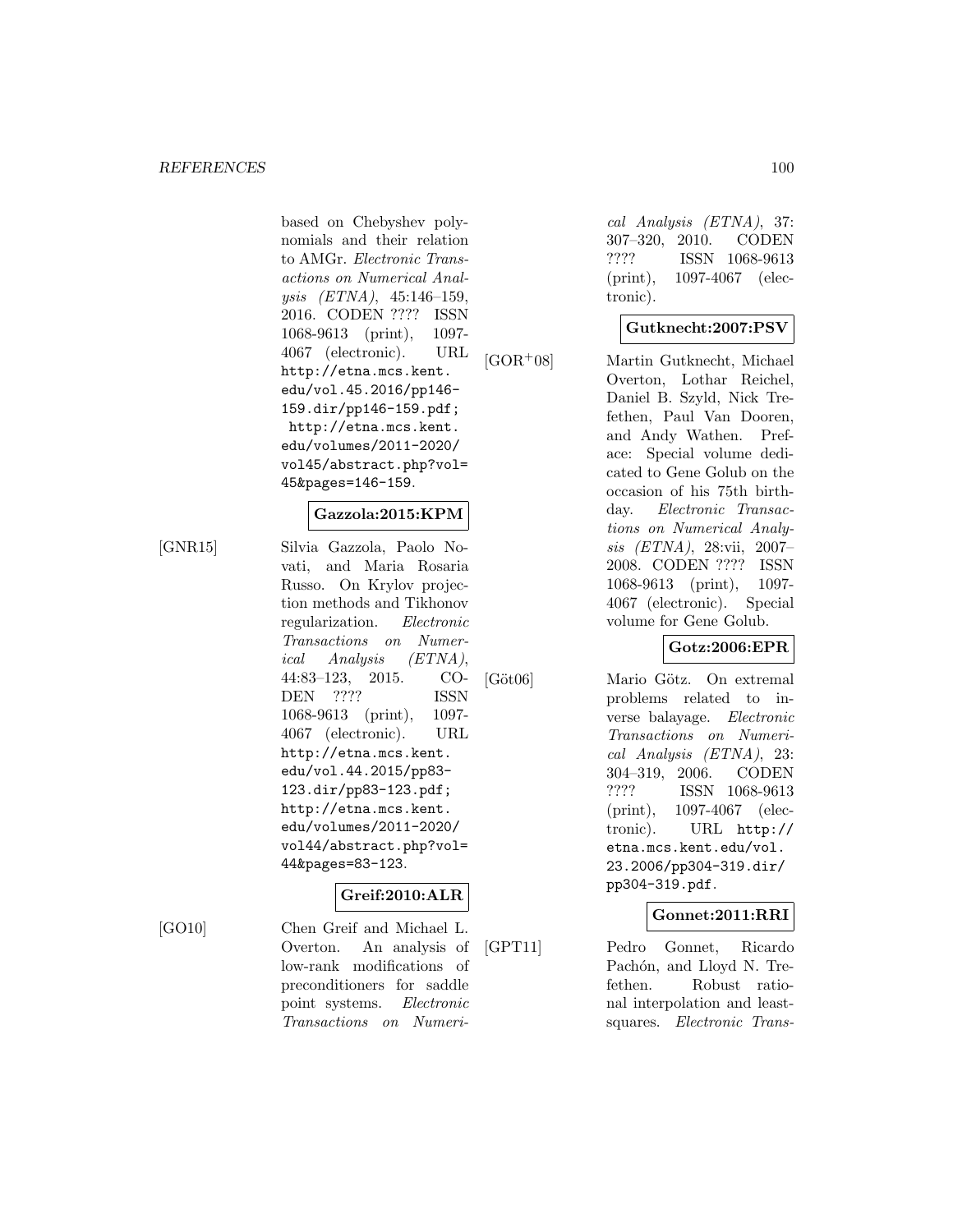actions on Numerical Analysis (ETNA), 38:146–167, 2011. CODEN ???? ISSN 1068-9613 (print), 1097- 4067 (electronic).

# **Graca:2016:MGS**

[Gra16] Mário M. Graça. Maps for global separation of roots. Electronic Transactions on Numerical Analysis (ETNA), 45:241–256, 2016. CODEN ???? ISSN 1068-9613 (print), 1097- 4067 (electronic). URL http://etna.mcs.kent. edu/vol.45.2016/pp241- 256.dir/pp241-256.pdf; http://etna.mcs.kent. edu/volumes/2011-2020/ vol45/abstract.php?vol= 45&pages=241-256.

#### **Greenbaum:2004:STR**

[Gre04] Anne Greenbaum. Some theoretical results derived from polynomial numerical hulls of Jordan blocks. Electronic Transactions on Numerical Analysis (ETNA), 18:81–90, 2004. CO-DEN ???? ISSN 1068-9613 (print), 1097- 4067 (electronic). URL http://etna.mcs.kent. edu/vol.18.2004/pp81- 90.dir/pp81-90.pdf.

#### **Gutierrez:2000:AHF**

[GRS00] R. Gutiérrez, J. Rodriguez, and A. J. Sáez. Approximation of hypergeometric functions with matricial argument through their development in series of zonal polynomials. Electronic Transactions on Numerical Analysis (ETNA), 11: 121–130, 2000. CODEN ???? ISSN 1068-9613 (print), 1097-4067 (electronic). URL http:// etna.mcs.kent.edu/vol. 11.2000/pp121-130.dir/ pp121-130.pdf.

## **Gortz:1994:RCS**

[GS94] Peter Görtz and Rudolf Scherer. Reducibility and characterization of symplectic Runge–Kutta methods. Electronic Transactions on Numerical Analysis (ETNA), 2:194–204, 1994. CODEN ???? ISSN 1068- 9613 (print), 1097-4067 (electronic). URL http:/ /etna.mcs.kent.edu/vol. 2.1994/pp194-204.dir/ pp194-204.pdf.

# **Greif:2006:PSP**

[GS06] Chen Greif and Dominik Schötzau. Preconditioners for saddle point linear systems with highly singular (1, 1) blocks. Electronic Transactions on Numerical Analysis (ETNA), 22: 114–121, 2006. CODEN ???? ISSN 1068-9613 (print), 1097-4067 (electronic). URL http:// etna.mcs.kent.edu/vol. 22.2006/pp114-121.dir/ pp114-121.pdf.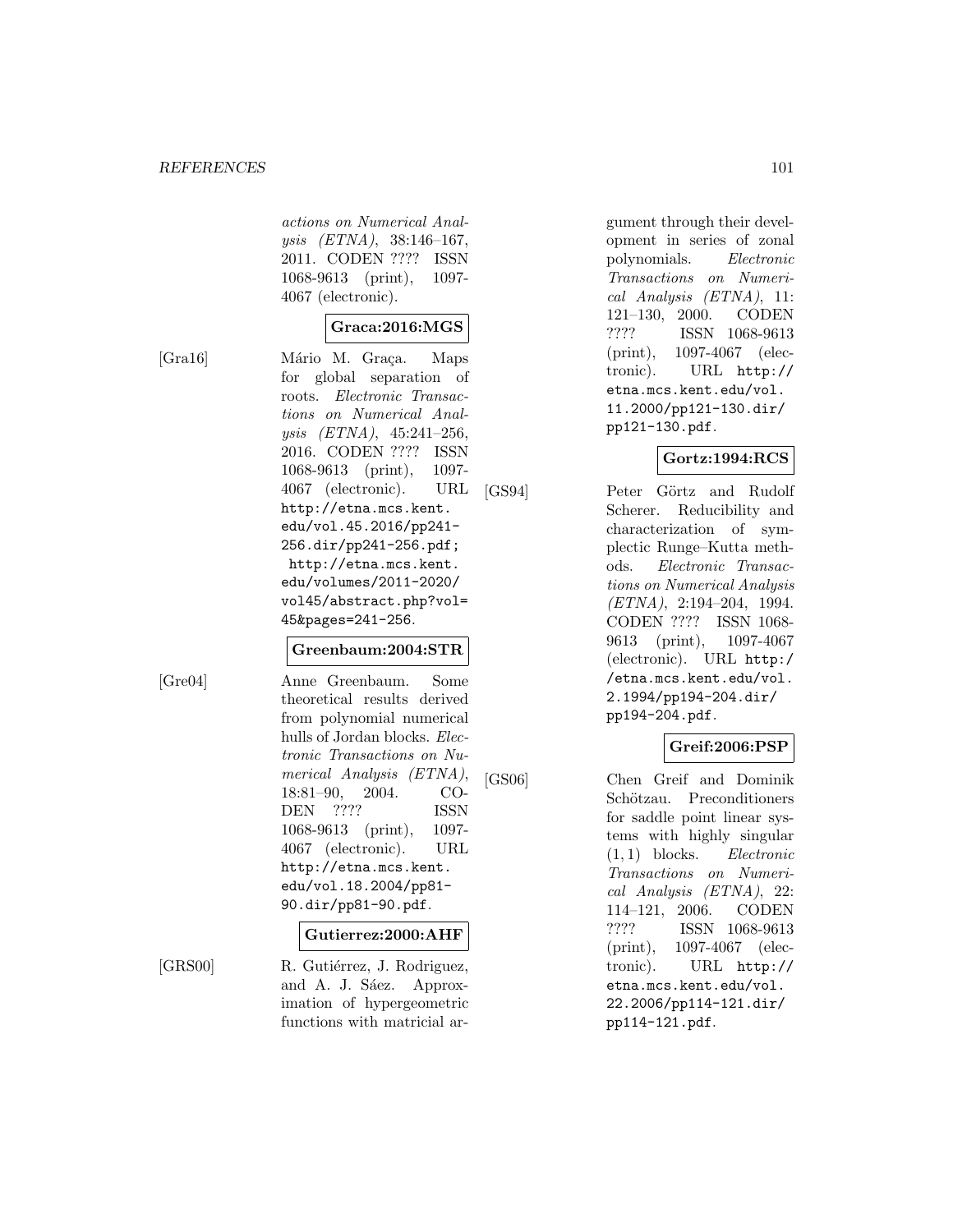[GS07] Juan Galvis and Marcus Sarkis. Non-matching mortar discretization analysis for the coupling Stokes– Darcy equations. Electronic Transactions on Numerical Analysis (ETNA), 26: 350–384, 2007. CODEN ???? ISSN 1068-9613 (print), 1097-4067 (electronic). URL http:// etna.mcs.kent.edu/vol. 26.2007/pp350-384.dir/ pp350-384.pdf.

**Galvis:2007:NMM**

#### **Gaul:2015:PRK**

[GS15] André Gaul and Nico Schlömer. Preconditioned recycling Krylov subspace methods for self-adjoint problems. Electronic Transactions on Numerical Analysis (ETNA), 44:522–547, 2015. CODEN ???? ISSN 1068-9613 (print), 1097- 4067 (electronic). URL http://etna.mcs.kent. edu/vol.44.2015/pp522- 547.dir/pp522-547.pdf; http://etna.mcs.kent.

> edu/volumes/2011-2020/ vol44/abstract.php?vol= 44&pages=522-547.

#### **Gander:2016:CPD**

[GS16] Martin J. Gander and Kévin Santugini. Crosspoints in domain decomposition methods with a finite element discretization. Electronic Transactions on Numerical Analysis (ETNA), 45:219–240, 2016. CODEN ???? ISSN 1068-9613 (print), 1097- 4067 (electronic). URL http://etna.mcs.kent. edu/vol.45.2016/pp219- 240.dir/pp219-240.pdf; http://etna.mcs.kent. edu/volumes/2011-2020/ vol45/abstract.php?vol= 45&pages=219-240.

## **Golbabai:2012:CMB**

[GSV12] Ahmad Golbabai and Ali Safdari-Vaighani. Collocation methods based on radial basis functions for the coupled Klein– Gordon–Schrödinger equations. Electronic Transactions on Numerical Analysis (ETNA), 39:22–31, 2012. CODEN ???? ISSN 1068-9613 (print), 1097- 4067 (electronic). URL http://etna.mcs.kent. edu/vol.39.2012/pp22- 31.dir/pp22-31.pdf.

#### **Golub:2008:ASA**

[GSW08] Gene H. Golub, Martin Stoll, and Andy Wathen. Approximation of the scattering amplitude and linear systems. Electronic Transactions on Numerical Analysis (ETNA), 31: 178–203, 2008. CODEN ???? ISSN 1068-9613 (print), 1097-4067 (electronic). URL http:// etna.mcs.kent.edu/vol.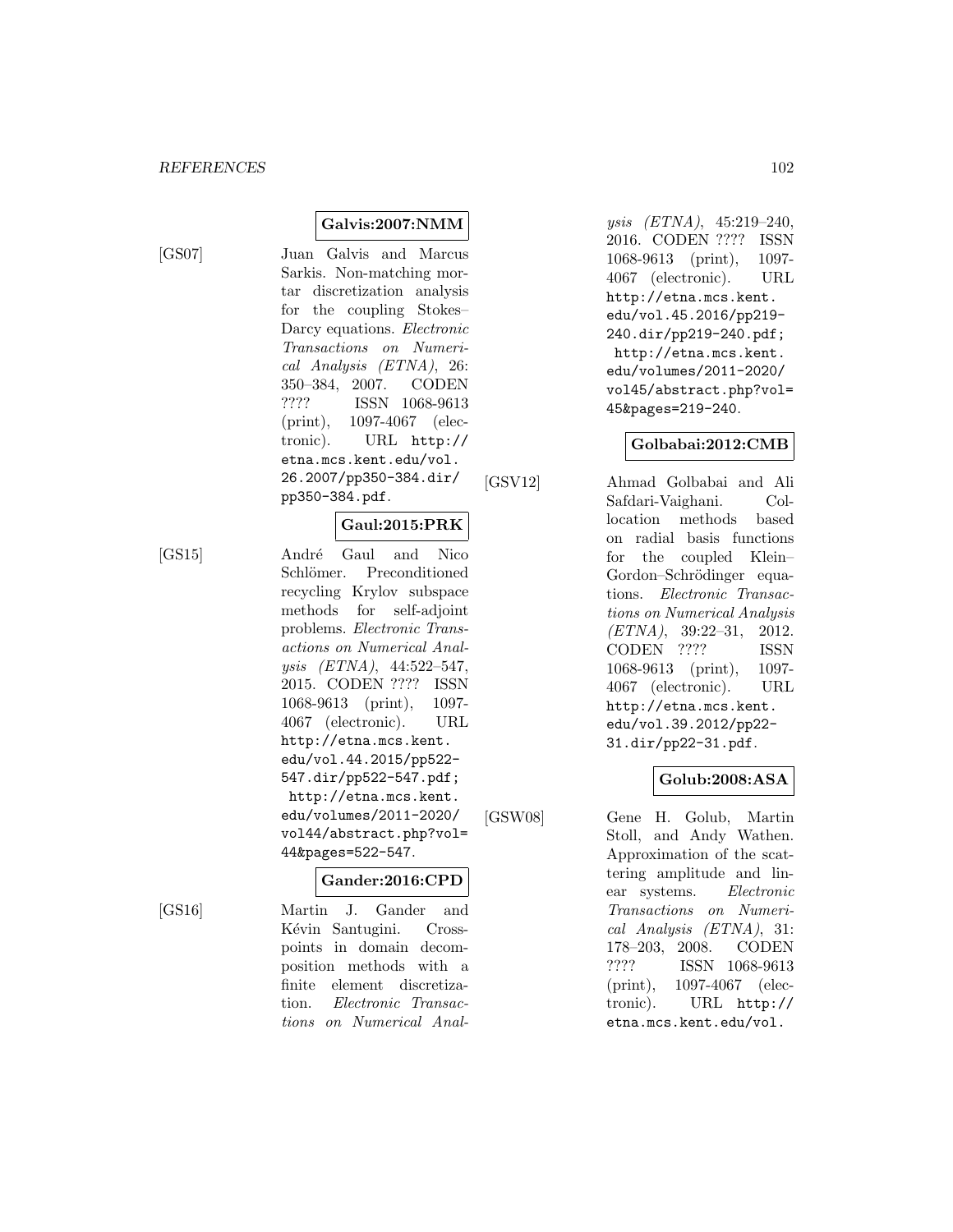31.2008/pp178-203.dir/ pp178-203.pdf.

#### **Gutknecht:2009:IE**

[Gut10] Martin H. Gutknecht. IDR explained. Electronic Transactions on Numerical Analysis (ETNA), 36: 126–148, 2009–2010. CO-DEN ???? ISSN 1068-9613 (print), 1097-4067 (electronic). URL http:// etna.mcs.kent.edu/vol. 36.2009-2010/pp126-148.  $dir/pp126-148.pdf;$  http: //etna.mcs.kent.edu/volumes/ 2001-2010/vol36/abstract. php?vol=36&pages=126- 148.

#### **Gutknecht:2012:SDK**

[Gut12] Martin H. Gutknecht. Spectral deflation in Krylov solvers: a theory of coordinate space based methods. Electronic Transactions on Numerical Analysis (ETNA), 39:156–185, 2012. CODEN ???? ISSN 1068- 9613 (print), 1097-4067 (electronic). URL http:/ /etna.mcs.kent.edu/vol. 39.2012/pp156-185.dir/.

## **Georgii:2010:SAS**

[GW10] Joachim Georgii and Rüdiger Westermann. A streaming approach for sparse matrix products and its application in Galerkin multigrid methods. Electronic Transactions on Numerical Analysis (ETNA), 37:263–275,

2010. CODEN ???? ISSN 1068-9613 (print), 1097- 4067 (electronic).

#### **Goddard:2019:NPP**

[GW19] Anthony Goddard and Andy Wathen. A note on parallel preconditioning for all-at-once evolutionary PDEs. Electronic Transactions on Numerical Analysis (ETNA), 51:135–150, 2019. CODEN ???? ISSN 1068-9613 (print), 1097- 4067 (electronic). URL http://etna.mcs.kent. edu/vol.51.2019/pp135- 150.dir/pp135-150.pdf; http://etna.mcs.kent. edu/volumes/2011-2020/ vol51/abstract.php?vol= 51&pages=135-150.

## **Haase:2000:PAO**

[Haa00] Gundolf Haase. A parallel AMG for overlapping and non-overlapping domain decomposition. Electronic Transactions on Numerical Analysis (ETNA), 10:41–55, 2000. CO-DEN ???? ISSN 1068-9613 (print), 1097- 4067 (electronic). URL http://etna.mcs.kent. edu/vol.10.2000/pp41- 55.dir/pp41-55.pdf. Multilevel methods (Copper Mountain, CO, 1999).

#### **Hanisch:2006:TLA**

[Han06] M. R. Hanisch. Two-level additive Schwarz precon-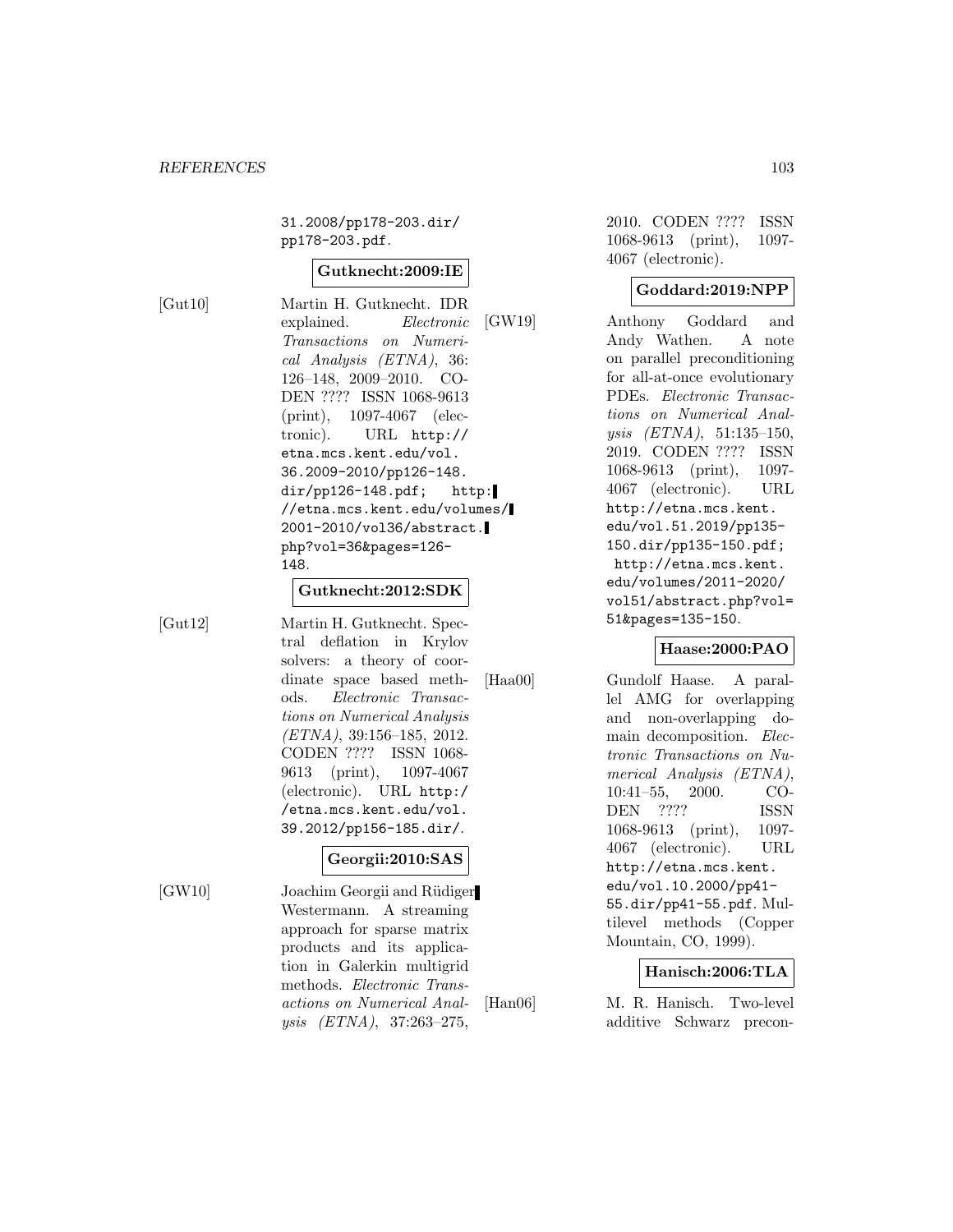ditioners for fourth-order mixed methods. Electronic Transactions on Numerical Analysis (ETNA), 22:1–16, 2006. CODEN ???? ISSN 1068-9613 (print), 1097-4067 (electronic). URL http:// etna.mcs.kent.edu/vol. 22.2006/pp1-16.dir/pp1- 16.pdf.

## **Hernandez:2005:AEP**

[HC05] M. Bello Hernández and J. Mínguez Ceniceros. Asymp- $H<sub>H193</sub>$ totics for extremal polynomials with varying measures. Electronic Transactions on Numerical Analysis  $(ETNA)$ , 19:29-36, 2005. CODEN ???? ISSN 1068-9613 (print), 1097- 4067 (electronic). URL http://etna.mcs.kent. edu/vol.19.2005/pp29- 36.dir/pp29-36.pdf.

#### **Hwang:2006:PFC**

[HC06] Feng-Nan Hwang and Xiao-Chuan Cai. Parallel fully coupled Schwarz preconditioners for saddle point problems. Electronic Transactions on Numerical Analysis (ETNA), 22:146–162, 2006. CODEN ???? ISSN 1068-9613 (print), 1097- 4067 (electronic). URL http://etna.mcs.kent. edu/vol.22.2006/pp146- 162.dir/pp146-162.pdf.

## **Hench:1994:PQS**

[Hen94] J. J. Hench. On the periodic quotient singular value decomposition. Electronic Transactions on Numerical Analysis (ETNA), 2: 138–153, 1994. CODEN ???? ISSN 1068-9613 (print), 1097-4067 (electronic). URL http:// etna.mcs.kent.edu/vol. 2.1994/pp138-153.dir/ pp138-153.pdf.

# **Hanke:1993:CLS**

Martin Hanke and Marlis Hochbruck. A Chebyshevlike semiiteration for inconsistent linear systems. Electronic Transactions on Numerical Analysis (ETNA), 1:89–103, 1993. CODEN ???? ISSN 1068-9613 (print), 1097-4067 (electronic). URL http:// etna.mcs.kent.edu/vol. 1.1993/pp89-103.dir/pp89- 103.pdf.

## **Hipp:2014:EIN**

[HHO14] David Hipp, Marlis Hochbruck, and Alexander Ostermann. An exponential integrator for non-autonomous parabolic problems. Electronic Transactions on Numerical Analysis (ETNA), 41:497–511, 2014. CO-DEN ???? ISSN 1068-9613 (print), 1097- 4067 (electronic). URL http://etna.mcs.kent. edu/vol.41.2014/pp497-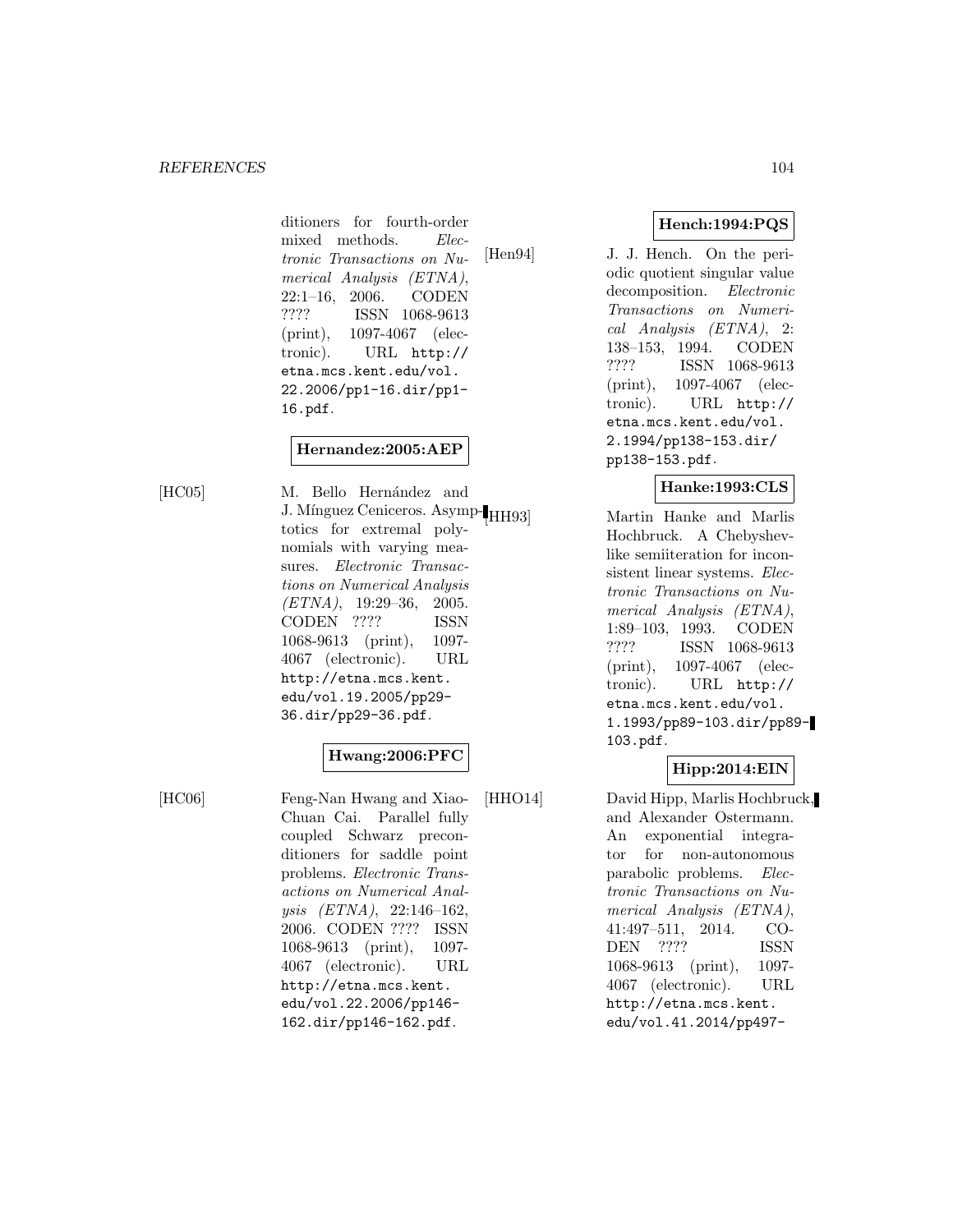511.dir/pp497-511.pdf; http://etna.mcs.kent. edu/volumes/2011-2020/ vol41/abstract.php?vol= 41&pages=497-511.

# **Herkt:2013:CAG**

[HHP13] Sabrina Herkt, Michael Hinze, and Rene Pinnau. Convergence analysis of Galerkin POD for linear second order evolution equations. Electronic Transactions on Numerical Analysis (ETNA), 40: 321–337, 2013. CODEN ???? ISSN 1068-9613 (print), 1097-4067 (electronic). URL http:// etna.mcs.kent.edu//vol. 40.2013/pp321-337.dir/ pp321-337.pdf.

## **Hofmann:2019:SIV**

[HHP19] Christopher Hofmann, Bernd Hofmann, and Alois Pichler. Simultaneous identification of volatility and interest rate functions — a twoparameter regularization approach. Electronic Transactions on Numerical Analysis (ETNA), 51:99–117, 2019. CODEN ???? ISSN 1068-9613 (print), 1097- 4067 (electronic). URL http://etna.mcs.kent. edu/vol.51.2019/pp99- 117.dir/pp99-117.pdf; http://etna.mcs.kent. edu/volumes/2011-2020/ vol51/abstract.php?vol= 51&pages=99-117.

## **Hiptmair:1997:MMT**

[Hip97] R. Hiptmair. Multigrid method for  $H(\text{div})$  in three dimensions. Electronic Transactions on Numerical Analysis (ETNA), 6: 133–152, 1997. CODEN ???? ISSN 1068-9613 (print), 1097-4067 (electronic). URL http:// etna.mcs.kent.edu/vol. 6.1997/pp133-152.dir/ pp133-152.pdf. Special issue on multilevel methods (Copper Mountain, CO, 1997).

# **Hansen:2008:NPR**

[HJ08a] Per Christian Hansen and Toke Koldborg Jensen. Noise propagation in regularizing iterations for image deblurring. Electronic Transactions on Numerical Analysis (ETNA), 31: 204–220, 2008. CODEN ???? ISSN 1068-9613 (print), 1097-4067 (electronic). URL http:// etna.mcs.kent.edu/vol. 31.2008/pp204-220.dir/ pp204-220.pdf.

## **Heinrich:2008:NMP**

[HJ08b] Bernd Heinrich and Beate Jung. Nitsche mortaring for parabolic initial-boundary value problems. Electronic Transactions on Numerical Analysis (ETNA), 32: 190–209, 2008. CODEN ???? ISSN 1068-9613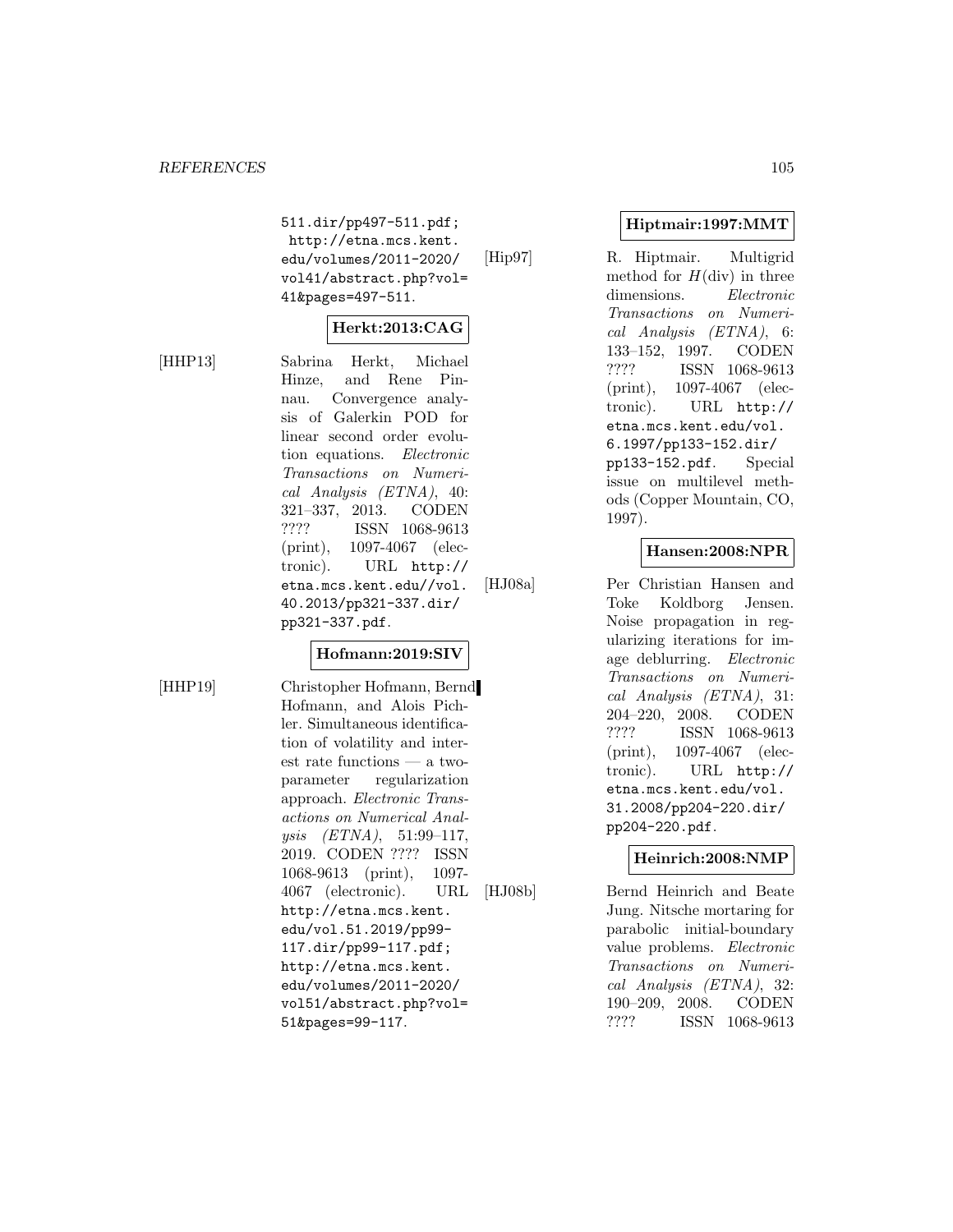(print), 1097-4067 (electronic). URL http:// etna.mcs.kent.edu/vol. 32.2008/pp190-209.dir/ pp190-209.pdf. [HJV18] Sarah Ali Hassan, Car-

## **Heyouni:2008:EBA**

[HJ09] M. Heyouni and K. Jbilou. An extended block Arnoldi algorithm for large-scale solutions of the continuoustime algebraic Riccati equation. Electronic Transactions on Numerical Analysis (ETNA), 33:53–62, 2008– 2009. CODEN ???? ISSN 1068-9613 (print), 1097- 4067 (electronic). URL http://etna.mcs.kent. edu/vol.33.2008-2009/ pp53-62.dir/pp53-62.pdf.

## **Hessari:2016:LSS**

[HJ16] Peyman Hessari and Bongsoo Jang. Least squares spectral method for velocityflux form of the coupled Stokes–Darcy equations. Electronic Transactions on Numerical Analysis (ETNA), 45:160–182, 2016. CODEN ???? ISSN 1068-9613 (print), 1097- 4067 (electronic). URL http://etna.mcs.kent. edu/vol.45.2016/pp160- 182.dir/pp160-182.pdf; http://etna.mcs.kent. edu/volumes/2011-2020/ vol45/abstract.php?vol= 45&pages=160-182.

http://etna.mcs.kent. edu/vol.49.2018/pp151- 181.dir/pp151-181.pdf; http://etna.mcs.kent. edu/volumes/2011-2020/ vol49/abstract.php?vol=

# **Hyon:2010:NQM**

49&pages=151-181.

[HK10] Yunkyong Hyon and Do Y. Kwak. New quadrilateral mixed finite elements. Electronic Transactions on Numerical Analysis (ETNA), 37:189–201, 2010. CODEN ???? ISSN 1068-9613 (print), 1097-4067 (electronic). URL http:// etna.mcs.kent.edu/vol. 37.2010/pp189-201.dir/ pp189-201.pdf.

#### **Hetmaniuk:2014:EET**

[HK14] Ulrich Hetmaniuk and Axel Klawonn. Error estimates for a two-dimensional special finite element method based on component mode

**Hassan:2018:PSC**

oline Japhet, and Martin Vohralík. A posteriori stopping criteria for space-time domain decomposition for the heat equation in mixed formulations. Electronic Transactions on Numerical Analysis (ETNA), 49:151–181, 2018. CODEN ???? ISSN 1068-9613 (print), 1097- 4067 (electronic). URL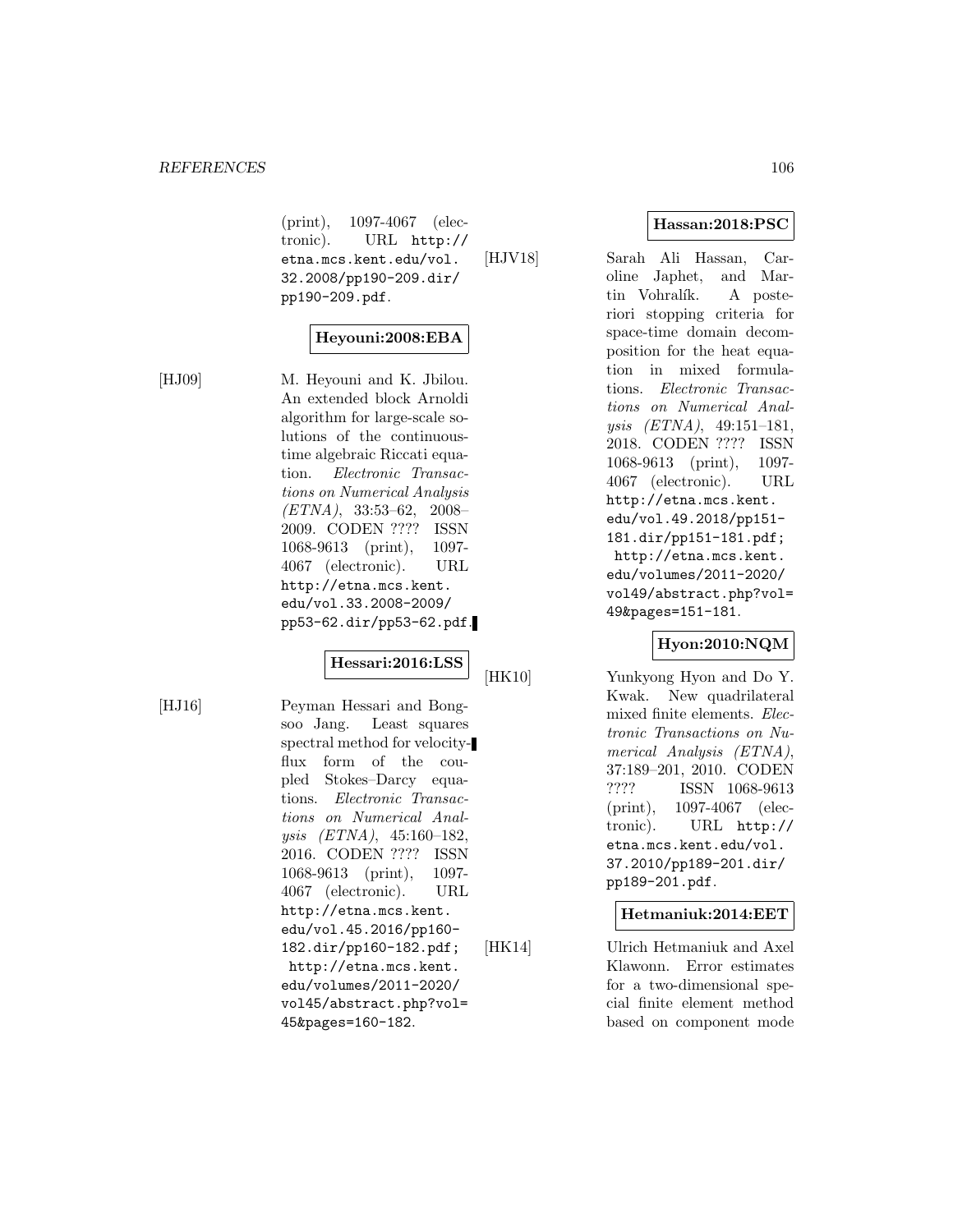synthesis. Electronic Transactions on Numerical Analysis (ETNA), 41:109–132, 2014. CODEN ???? ISSN 1068-9613 (print), 1097- 4067 (electronic). URL http://etna.mcs.kent. edu/vol.41.2014/pp109- 132.dir/pp109-132.pdf; http://etna.mcs.kent. edu/volumes/2011-2020/ vol41/abstract.php?vol= 41&pages=109-132.

# **Hari:2017:CCQ**

[HK17] Vjeran Hari and Erna Begović Kovač. Convergence of the cyclic and quasicyclic block Jacobi methods. Electronic Transactions on Numerical Analysis (ETNA), 46:107–147, 2017. CODEN ???? ISSN 1068-9613 (print), 1097- 4067 (electronic). URL http://etna.mcs.kent. edu/vol.46.2017/pp107- 147.dir/pp107-147.pdf; http://etna.mcs.kent. edu/volumes/2011-2020/ vol46/abstract.php?vol= 46&pages=107-147.

# **Hong:2018:PRS**

[HK18] Qingguo Hong and Johannes Kraus. Parameterrobust stability of classical three-field formulation of Biot's consolidation model. Electronic Transactions on Numerical Analysis (ETNA), 48:202–226, 2018. CODEN ???? ISSN

1068-9613 (print), 1097- 4067 (electronic). URL http://etna.mcs.kent. edu/vol.48.2018/pp202- 226.dir/pp202-226.pdf; http://etna.mcs.kent. edu/volumes/2011-2020/ vol48/abstract.php?vol= 48&pages=202-226.

## **Heinlein:2018:MCS**

[HKKR18] Alexander Heinlein, Axel Klawonn, Jascha Knepper, and Oliver Rheinbach. Multiscale coarse spaces for overlapping Schwarz methods based on the ACMS space in 2D. Electronic Transactions on Numerical Analysis (ETNA), 48: 156–182, 2018. CO-DEN ???? ISSN 1068-9613 (print), 1097- 4067 (electronic). URL http://etna.mcs.kent. edu/vol.48.2018/pp156- 182.dir/pp156-182.pdf; http://etna.mcs.kent. edu/volumes/2011-2020/ vol48/abstract.php?vol= 48&pages=156-182.

## **Heinlein:2020:FFDa**

[HKLW20a] Alexander Heinlein, Axel Klawonn, Martin Lanser, and Janine Weber. A frugal FETI-DP and BDDC coarse space for heterogeneous problems. Electronic Transactions on Numerical Analysis (ETNA), 53:562–591, 2020. CO-DEN ???? ISSN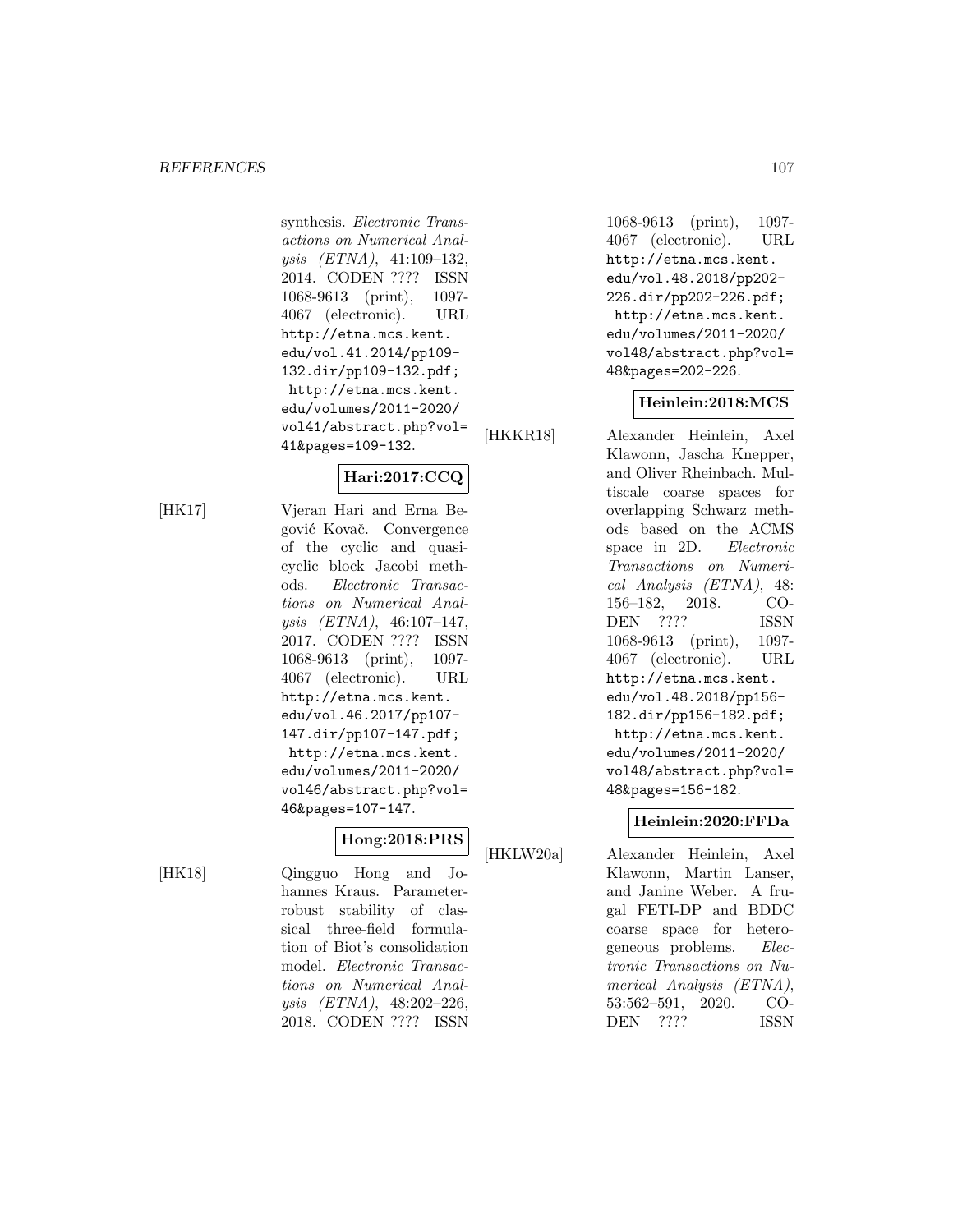1068-9613 (print), 1097- 4067 (electronic). URL http://etna.mcs.kent. edu/vol.53.2020/pp562- 591.dir/pp562-591.pdf; http://etna.mcs.kent. edu/volumes/2011-2020/ vol53/abstract.php?vol= 53&pages=562-591.

## **Heinlein:2020:FFDb**

[HKLW20b] Alexander Heinlein, Axel Klawonn, Martin Lanser, and Janine Weber. A frugal FETI-DP and BDDC coarse space for heterogeneous problems. Electronic Transactions on Numerical Analysis (ETNA), 53:562–591, 2020. CO-DEN ???? ISSN 1068-9613 (print), 1097- 4067 (electronic). URL http://etna.mcs.kent. edu/vol.53.2020/pp562- 591.dir/pp562-591.pdf; http://etna.mcs.kent. edu/volumes/2011-2020/ vol53/abstract.php?vol= 53&pages=562-591.

#### **Hochbruck:2020:FED**

[HL20] Marlis Hochbruck and Jan Leibold. Finite element discretization of semilinear acoustic wave equations with kinetic boundary conditions. Electronic Transactions on Numerical Analysis (ETNA), 53:522–540, 2020. CODEN ???? ISSN 1068-9613 (print), 1097- 4067 (electronic). URL

http://etna.mcs.kent. edu/vol.53.2020/pp522- 540.dir/pp522-540.pdf; http://etna.mcs.kent. edu/volumes/2011-2020/ vol53/abstract.php?vol= 53&pages=522-540.

## **Hwang:2010:TLN**

[HLC10] Feng-Nan Hwang, Hsin-Lun Lin, and Xiao-Chuan Cai. Two-level nonlinear elimination based preconditioners for inexact Newton methods with application in shocked duct flow calculation. Electronic Transactions on Numerical Analysis (ETNA), 37:239–251, 2010. CODEN ???? ISSN 1068- 9613 (print), 1097-4067 (electronic). URL http:/ /etna.mcs.kent.edu/vol. 37.2010/pp239-251.dir/ pp239-251.pdf.

## **Hofer:2018:TMD**

[HLNT18] Christoph Hofer, Ulrich Langer, Martin Neumüller, and Ioannis Toulopoulos. Time-multipatch discontinuous Galerkin space-time isogeometric analysis of parabolic evolution problems. Electronic Transactions on Numerical Analysis (ETNA), 49:126–150, 2018. CODEN ???? ISSN 1068-9613 (print), 1097- 4067 (electronic). URL http://etna.mcs.kent. edu/vol.49.2018/pp126- 150.dir/pp126-150.pdf;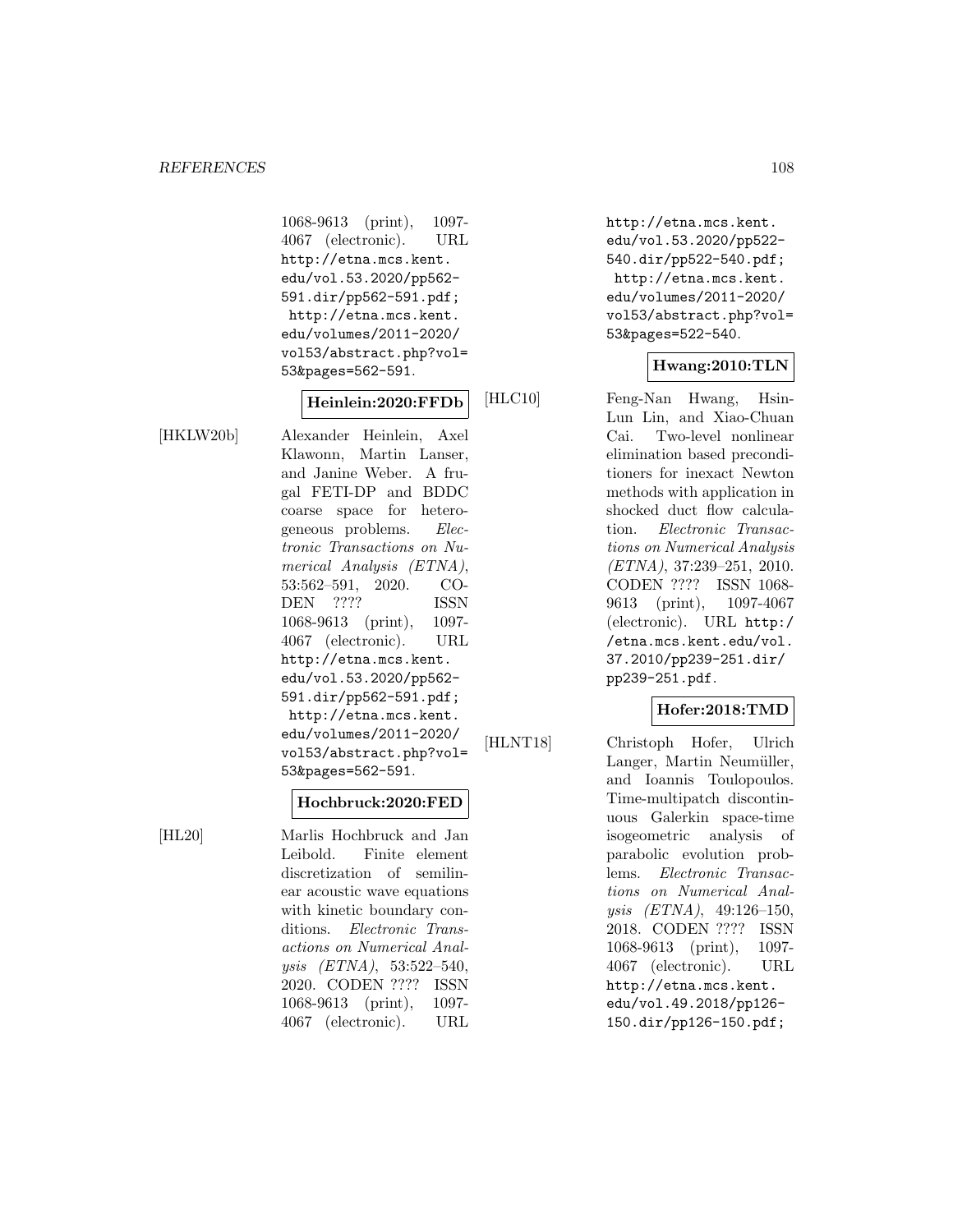http://etna.mcs.kent. edu/volumes/2011-2020/ vol49/abstract.php?vol= 49&pages=126-150.

#### **Hofreither:2010:ANS**

[HLP10] Clemens Hofreither, Ulrich Langer, and Clemens Pechstein. Analysis of a non-standard finite element method based on boundary integral operators. Electronic Transactions on Numerical Analysis (ETNA), 37:413–436, 2010. CODEN ???? ISSN 1068-9613 (print), 1097-4067 (electronic).

#### **Hofreither:2015:BBF**

[HLP15] Clemens Hofreither, Ulrich Langer, and Clemens Pechstein. BEM-based Finite Element Tearing and Interconnecting Methods. Electronic Transactions on Numerical Analysis (ETNA), 44:230–249, 2015. CODEN ???? ISSN 1068-9613 (print), 1097- 4067 (electronic). URL http://etna.mcs.kent. edu/vol.44.2015/pp230- 249.dir/pp230-249.pdf; http://etna.mcs.kent. edu/volumes/2011-2020/ vol44/abstract.php?vol= 44&pages=230-249.

### **Howell:2014:FEA**

[HLX14] Jason Howell, Hyesuk Lee, and Shuhan Xu. Finite element approximation of viscoelastic flow in a moving domain. Electronic Transactions on Numerical Analysis (ETNA), 41:306–327, 2014. CODEN ???? ISSN 1068-9613 (print), 1097- 4067 (electronic). URL http://etna.mcs.kent. edu/vol.41.2014/pp306- 327.dir/pp306-327.pdf; http://etna.mcs.kent. edu/volumes/2011-2020/ vol41/abstract.php?vol= 41&pages=306-327.

# **He:2004:QCB**

[HMRS04] C. He, B. Meini, N. H. Rhee, and K. Sohraby. A quadratically convergent Bernoulli-like algorithm for solving matrix polynomial equations in Markov chains. Electronic Transactions on Numerical Analysis (ETNA), 17: 151–167, 2004. CODEN ???? ISSN 1068-9613 (print), 1097-4067 (electronic). URL http:// etna.mcs.kent.edu/vol. 17.2004/pp151-167.dir/ pp151-167.pdf.

#### **Hochstenbach:2007:HJD**

[HN08a] Michiel E. Hochstenbach and Yvan Notay. Homogeneous Jacobi–Davidson. Electronic Transactions on Numerical Analysis (ETNA), 29:19–30, 2007–2008. CO-DEN ???? ISSN 1068-9613 (print), 1097-4067 (electronic). URL http://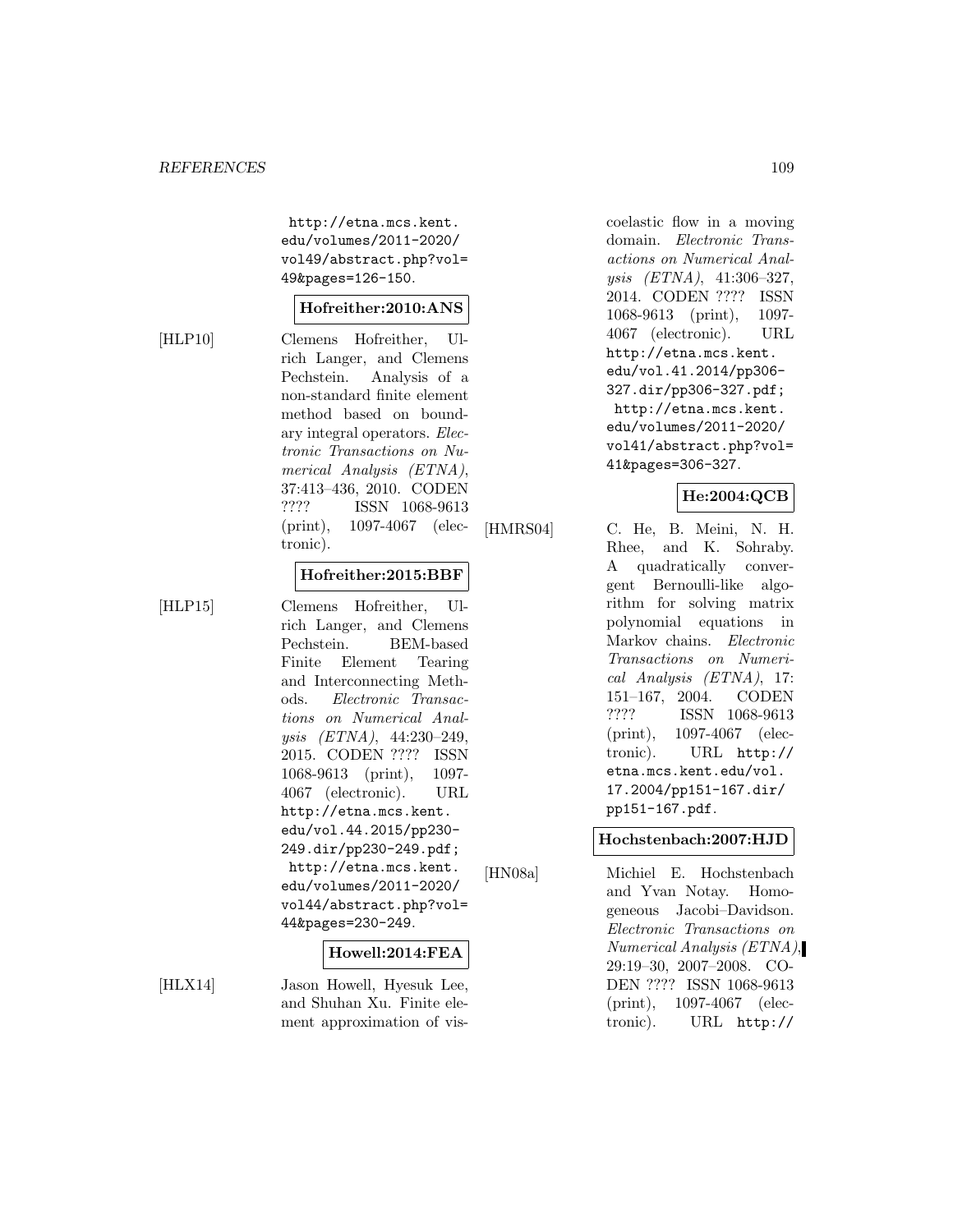etna.mcs.kent.edu/vol. 29.2007-2008/pp19-30. dir/pp19-30.pdf.

#### **Huckle:2007:PBT**

[HN08b] Thomas K. Huckle and Dimitrios Noutsos. Preconditioning block Toeplitz matrices. Electronic Transactions on Numerical Analysis (ETNA), 29:31–45, 2007– 2008. CODEN ???? ISSN 1068-9613 (print), 1097- 4067 (electronic). URL http://etna.mcs.kent. edu/vol.29.2007-2008/ pp31-45.dir/pp31-45.pdf.

# **Han:2009:APB**

[HNP10] Lixing Han, Michael Neumann, and Upendra Prasad. Alternating projected Barzilai– Borwein methods for nonnegative matrix factorization. Electronic Transactions on Numerical Analysis (ETNA), 36:54–82, 2009– 2010. CODEN ???? ISSN 1068-9613 (print), 1097- 4067 (electronic). URL http://etna.mcs.kent. edu/vol.36.2009-2010/ pp54-82.dir/pp54-82.pdf; http://etna.mcs.kent. edu/volumes/2001-2010/ vol36/abstract.php?vol= 36&pages=54-82.

#### **Hegland:2004:MSU**

[HNS04] Markus Hegland, Ole M. Nielsen, and Zuowei Shen. Multidimensional smoothing using hyperbolic interpolatory wavelets. Electronic Transactions on Numerical Analysis (ETNA), 17:168–180, 2004. CODEN ???? ISSN 1068-9613 (print), 1097-4067 (electronic). URL http:// etna.mcs.kent.edu/vol. 17.2004/pp168-180.dir/ pp168-180.pdf.

#### **Hochstenbach:2005:GHR**

[Hoc05] Michiel E. Hochstenbach. Generalizations of harmonic and refined Rayleigh–Ritz. Electronic Transactions on Numerical Analysis (ETNA), 20:235–252, 2005. CODEN ???? ISSN 1068-9613 (print), 1097-4067 (electronic). URL http:// etna.mcs.kent.edu/vol. 20.2005/pp235-252.dir/ pp235-252.pdf.

#### **Hochstenbach:2011:FVI**

[Hoc11] Michiel E. Hochstenbach. Fields of values and inclusion regions for matrix pencils. Electronic Transactions on Numerical Analysis (ETNA), 38:98–112, 2011. CODEN ???? ISSN 1068-9613 (print), 1097- 4067 (electronic).

### **Hohn:2006:SSE**

[Hoh06] Michael H. Hohn. Solution of singular elliptic PDEs on a union of rectangles using sinc methods. Electronic Transactions on Numerical Analysis (ETNA),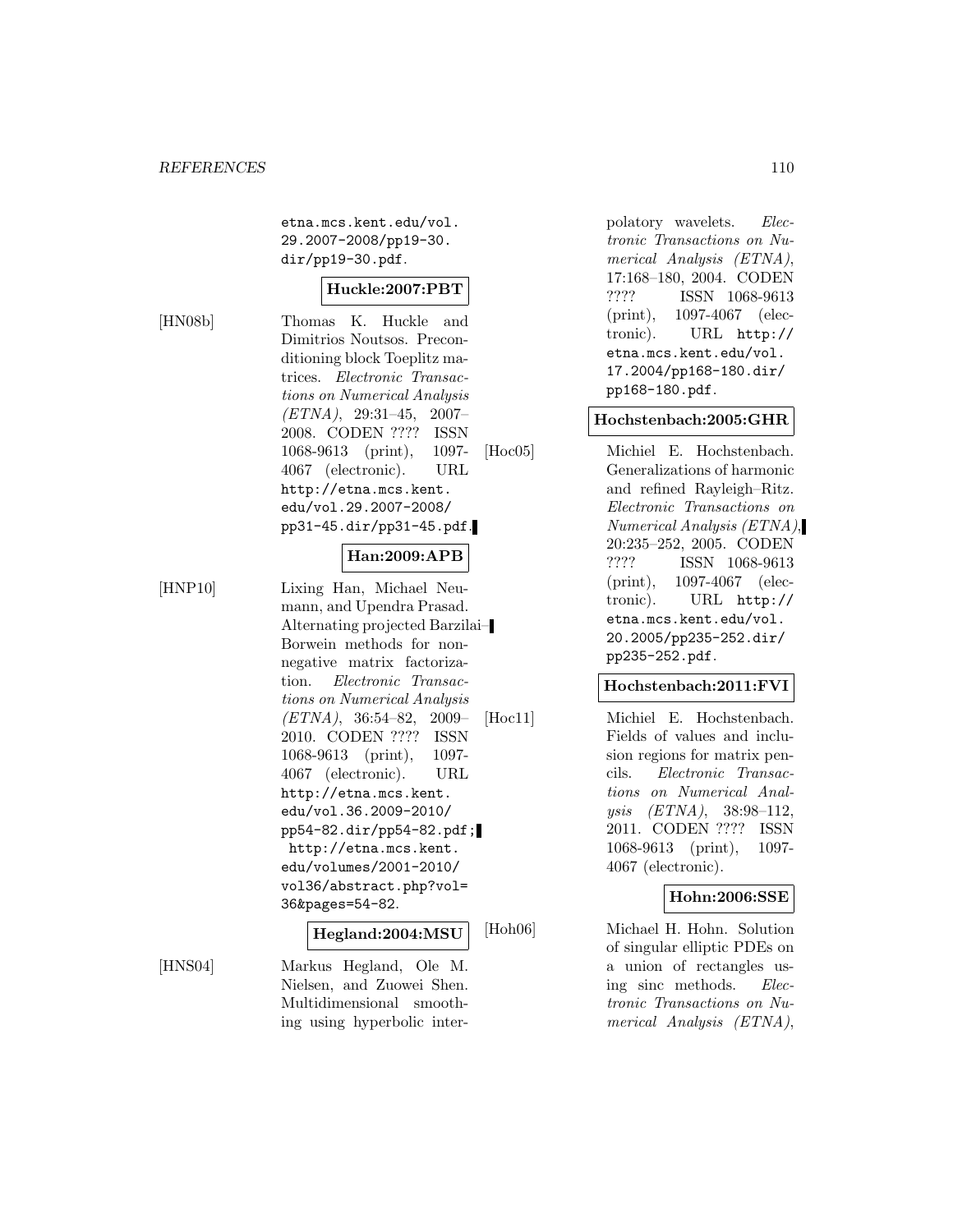23:88–104, 2006. CODEN ???? ISSN 1068-9613 (print), 1097-4067 (electronic). URL http:// etna.mcs.kent.edu/vol. 23.2006/pp88-104.dir/ pp88-104.pdf.

#### **Haasdonk:2008:RBM**

[HOR08] B. Haasdonk, M. Ohlberger, and G. Rozza. A reduced basis method for evolution schemes with parameterdependent explicit operators. Electronic Transactions on Numerical Analysis (ETNA), 32:145–161, 2008. CODEN ???? ISSN 1068- 9613 (print), 1097-4067 (electronic). URL http:/ /etna.mcs.kent.edu/vol. 32.2008/pp145-161.dir/ pp145-161.pdf.

**Hochstenbach:2007:HRR**

[HP08] Michiel E. Hochstenbach and Bor Plestenjak. Harmonic Rayleigh–Ritz extraction for the multiparameter eigenvalue problem. Electronic Transactions on Numerical Analysis  $(ETNA)$ , 29:81-96, 2007-2008. CODEN ???? ISSN 1068-9613 (print), 1097- 4067 (electronic). URL http://etna.mcs.kent. edu/vol.29.2007-2008/ pp81-96.dir/pp81-96.pdf.

### **Hofmann:2020:CRL**

[HP20] Bernd Hofmann and Robert Plato. Convergence results and low-order rates for nonlinear Tikhonov regularization with oversmoothing penalty term. Electronic Transactions on Numerical Analysis (ETNA), 53:313–328, 2020. CO-DEN ???? ISSN 1068-9613 (print), 1097- 4067 (electronic). URL http://etna.mcs.kent. edu/vol.53.2020/pp313- 328.dir/pp313-328.pdf; http://etna.mcs.kent. edu/volumes/2011-2020/ vol53/abstract.php?vol= 53&pages=313-328.

# **Hur:2006:NCP**

[HR06] Youngmi Hur and Amos Ron. New constructions of piecewise-constant wavelets. Electronic Transactions on Numerical Analysis (ETNA), 25:138–157, 2006. CODEN ???? ISSN 1068-9613 (print), 1097- 4067 (electronic). URL http://etna.mcs.kent. edu/vol.25.2006/pp138- 157.dir/pp138-157.pdf.

# **Hu:2014:CAF**

[HR14] Guanghui Hu and Andreas Rathsfeld. Convergence analysis of the FEM coupled with Fouriermode expansion for the electromagnetic scattering by biperiodic structures. Electronic Transactions on Numerical Analysis (ETNA), 41:350–375,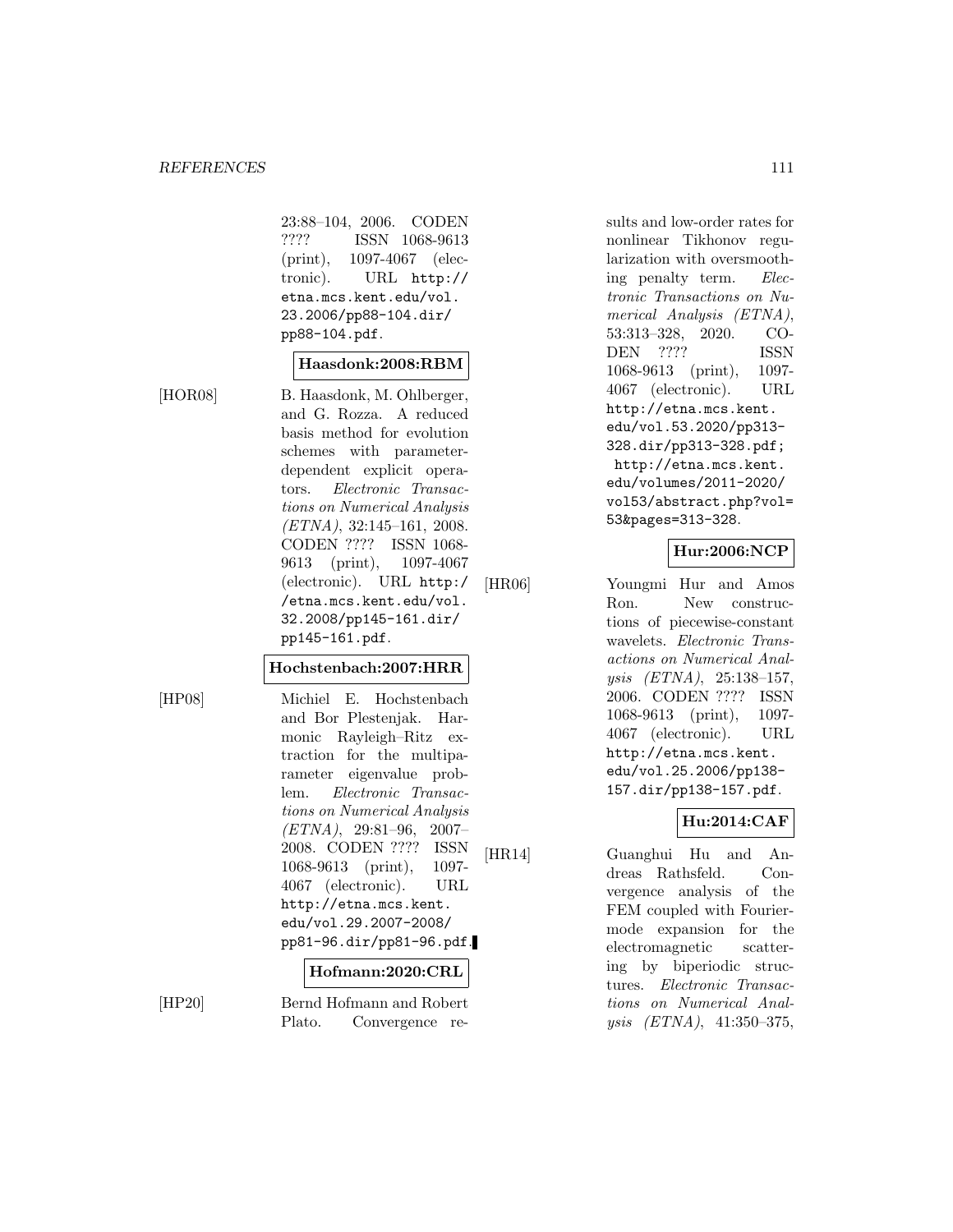2014. CODEN ???? ISSN 1068-9613 (print), 1097- 4067 (electronic). URL http://etna.mcs.kent. edu/vol.41.2014/pp350- 375.dir/pp350-375.pdf; http://etna.mcs.kent. edu/volumes/2011-2020/ vol41/abstract.php?vol= 41&pages=350-375.

#### **Hernandez:2008:REP**

[HRT08] Vicente Hernández, José E. Román, and Andrés Tomás. A robust and efficient parallel SVD solver based on restarted Lanczos bidiagonalization. Electronic Transactions on Numerical Analysis (ETNA), 31:68–85, 2008. CO-DEN ???? ISSN 1068-9613 (print), 1097- 4067 (electronic). URL http://etna.mcs.kent. edu/vol.31.2008/pp68- 85.dir/pp68-85.pdf.

### **Hakula:2013:CEM**

[HRV13] Harri Hakula, Antti Rasila, and Matti Vuorinen. Computation of exterior moduli of quadrilaterals. Electronic Transactions on Numerical Analysis (ETNA), 40:436–451, 2013. CODEN ???? ISSN 1068-9613 (print), 1097-4067 (electronic). URL http:// etna.mcs.kent.edu//vol. 40.2013/pp436-451.dir/ pp436-451.pdf.

#### **Heuveline:1997:AFM**

[HS97] Vincent Heuveline and Miloud Sadkane. Arnoldi– Faber method for large non Hermitian eigenvalue problems. Electronic Transactions on Numerical Analysis (ETNA), 5:62–76, 1997. CODEN ???? ISSN 1068-9613 (print), 1097- 4067 (electronic). URL http://etna.mcs.kent. edu/vol.5.1997/pp62-76. dir/pp62-76.pdf.

# **Huckle:2002:MPT**

[HS02] Thomas Huckle and Jochen Staudacher. Multigrid preconditioning and Toeplitz matrices. Electronic Transactions on Numerical Analysis (ETNA), 13:81–105, 2002. CODEN ???? ISSN 1068-9613 (print), 1097- 4067 (electronic). URL http://etna.mcs.kent. edu/vol.13.2002/pp81- 105.dir/pp81-105.pdf.

### **Hadjidimos:2007:MSN**

[HS08a] A. Hadjidimos and P. Stratis. Minimization of the spectral norm of the SOR operator in a mixed case. Electronic Transactions on Numerical Analysis (ETNA), 28:78–94, 2007–2008. CO-DEN ???? ISSN 1068-9613 (print), 1097-4067 (electronic). URL http:// etna.mcs.kent.edu/vol. 28.2007-2008/pp78-94.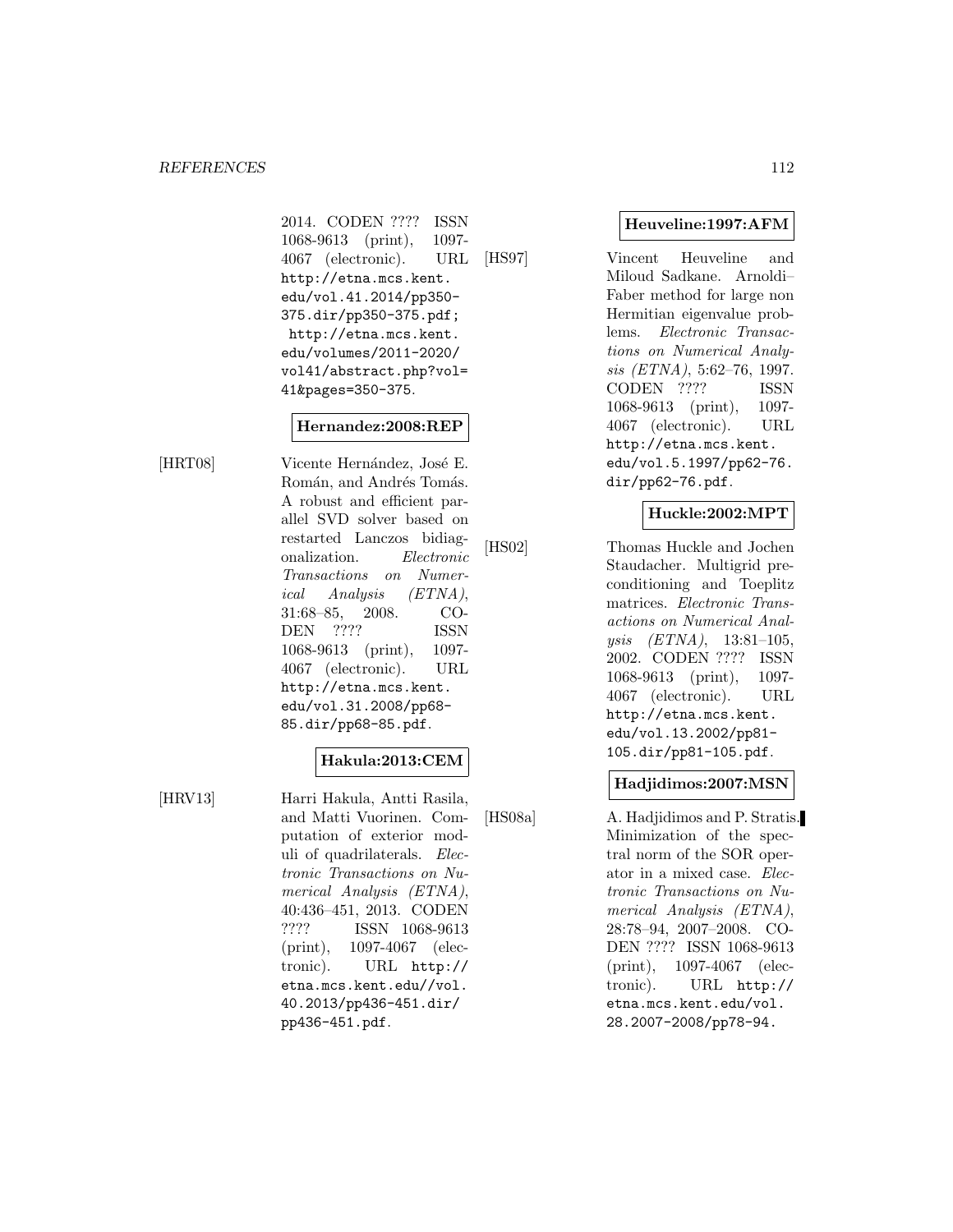dir/pp78-94.pdf. Special volume for Gene Golub.

#### **Hench:2008:RMC**

[HS08b] John J. Hench and Zdeněk Strakoš. The RCWA method — a case study with open questions and perspectives of algebraic computations. Electronic Transactions on Numerical Analysis (ETNA), 31:331–357, 2008. CODEN ???? ISSN 1068- 9613 (print), 1097-4067 (electronic). URL http:/ /etna.mcs.kent.edu/vol. 31.2008/pp331-357.dir/ pp331-357.pdf.

#### **Henson:2012:LSE**

[HS12] Van Emden Henson and Geoffrey Sanders. Locally supported eigenvectors of matrices associated with connected and unweighted power-law graphs. Electronic Transactions on Numerical Analysis (ETNA), 39:353–378, 2012. CODEN ???? ISSN 1068-9613 (print), 1097-4067 (electronic). URL http:// etna.mcs.kent.edu/vol. 39.2012/pp353-378.dir/.

#### **Imberti:2017:VYS**

[IE17] David Imberti and Jocelyne Erhel. Varying the s in your s-step GM-RES. Electronic Transactions on Numerical Analysis (ETNA), 47:206–230, 2017. CODEN ???? ISSN

1068-9613 (print), 1097- 4067 (electronic). URL http://etna.mcs.kent. edu/vol.47.2017/pp206- 230.dir/pp206-230.pdf; http://etna.mcs.kent. edu/volumes/2011-2020/ vol47/abstract.php?vol= 47&pages=206-230.

#### **Ismail:2006:OPR**

[IL06] Mourad E. H. Ismail and Xin Li. Orthogonal polynomials and Ramanujan's qcontinued fractions. Electronic Transactions on Numerical Analysis (ETNA), 25:158–165, 2006. CODEN ???? ISSN 1068-9613 (print), 1097-4067 (electronic). URL http:// etna.mcs.kent.edu/vol. 25.2006/pp158-165.dir/ pp158-165.pdf.

### **Illan:2003:QFR**

[Ill03] J. Illán. A quadrature formula of rational type for integrands with one endpoint singularity. Electronic Transactions on Numerical Analysis (ETNA), 16: 143–164, 2003. CODEN ???? ISSN 1068-9613 (print), 1097-4067 (electronic). URL http:// etna.mcs.kent.edu/vol. 16.2003/pp143-164.dir/ pp143-164.pdf.

#### **Iwasaki:2011:PDM**

[IN11] Masashi Iwasaki and Yoshimasa Nakamura. Positiv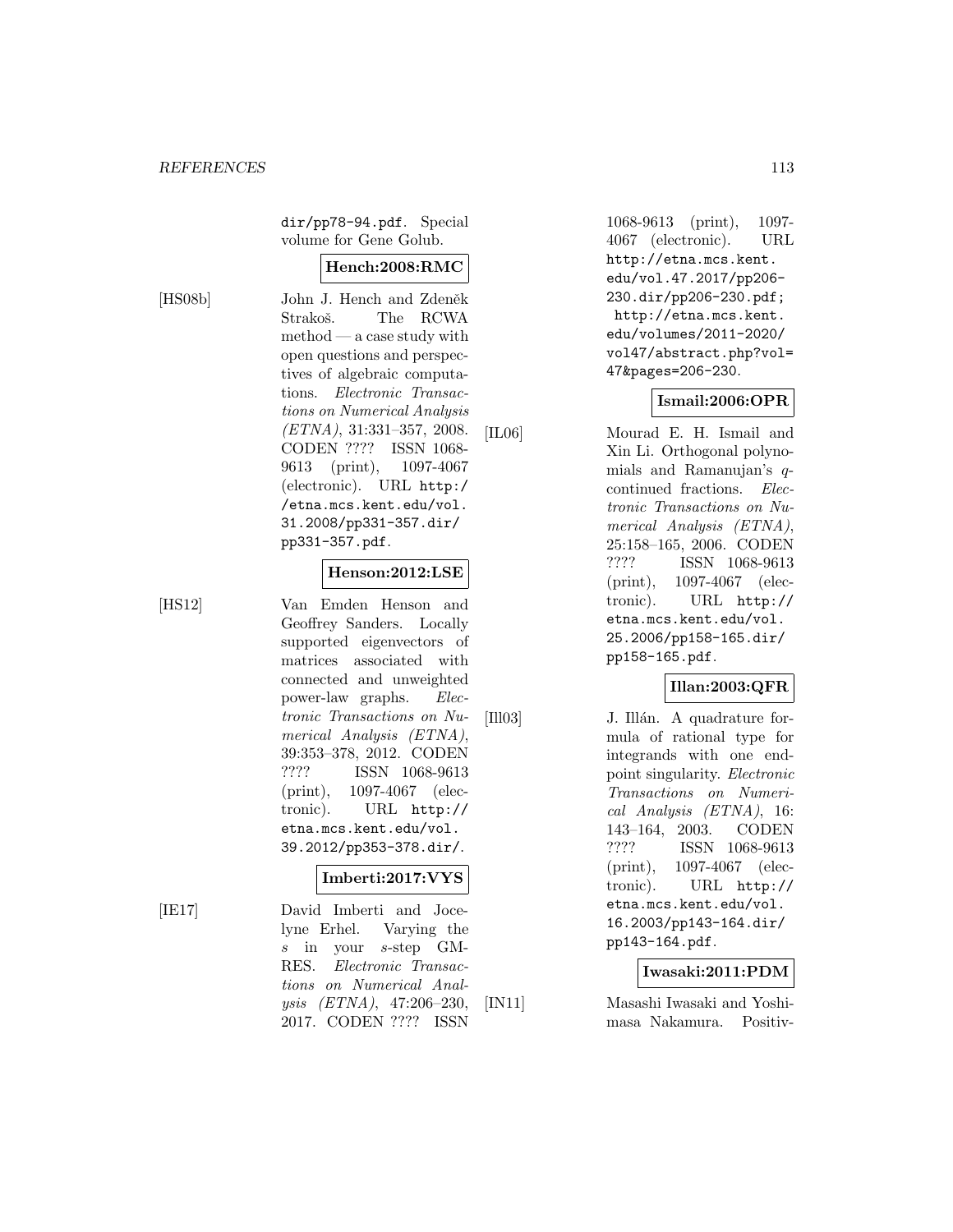ity of dLV and mdLVs algorithms for computing singular values. Electronic Transactions on Numerical Analysis (ETNA), 38:184–201, 2011. CODEN ???? ISSN 1068-9613 (print), 1097- 4067 (electronic).

#### **Itai:2006:EBK**

[Ita06] Uri Itai. On the eigenstructure of the Bernstein kernel. Electronic Transactions on Numerical Analysis (ETNA), 25:431–438, 2006. CODEN ???? ISSN 1068- 9613 (print), 1097-4067 (electronic). URL http:/ /etna.mcs.kent.edu/vol. 25.2006/pp431-438.dir/ pp431-438.pdf.

### **Jacobi:2010:RSM**

[Jac10] Martin Nilsson Jacobi. A robust spectral method for finding lumpings and meta stable states of nonreversible Markov chains. Electronic Transactions on Numerical Analysis (ETNA), 37:296–306, 2010. CODEN ???? ISSN 1068-9613 (print), 1097-4067 (electronic).

### **Joubert:2006:SAM**

[JC06] Wayne Joubert and Jane Cullum. Scalable algebraic multigrid on 3500 processors. Electronic Transactions on Numerical Analysis (ETNA), 23:105–128, 2006. CODEN ???? ISSN 10689613 (print), 1097-4067 (electronic). URL http:/ /etna.mcs.kent.edu/vol. 23.2006/pp105-128.dir/ pp105-128.pdf.

# **Jumaat:2017:OBM**

[JC17] Abdul K. Jumaat and Ke Chen. An optimizationbased multilevel algorithm for variational image segmentation models. Electronic Transactions on Numerical Analysis (ETNA), 46:474–504, 2017. CO-DEN ???? ISSN 1068-9613 (print), 1097- 4067 (electronic). URL http://etna.mcs.kent. edu/vol.46.2017/pp474- 504.dir/pp474-504.pdf; http://etna.mcs.kent. edu/volumes/2011-2020/ vol46/abstract.php?vol= 46&pages=474-504.

### **Jarlebring:2014:SAI**

[JG14] Elias Jarlebring and Stefan Güttel. A spatially adaptive iterative method for a class of nonlinear operator eigenproblems. Electronic Transactions on Numerical Analysis (ETNA), 41:21–41, 2014. CODEN ???? ISSN 1068-9613 (print), 1097- 4067 (electronic). URL http://etna.mcs.kent. edu//vol.41.2014/pp21- 41.dir/pp21-41.pdf.

### **Janovska:2010:ASN**

[JJ10] Dáša Janovská and Vladimír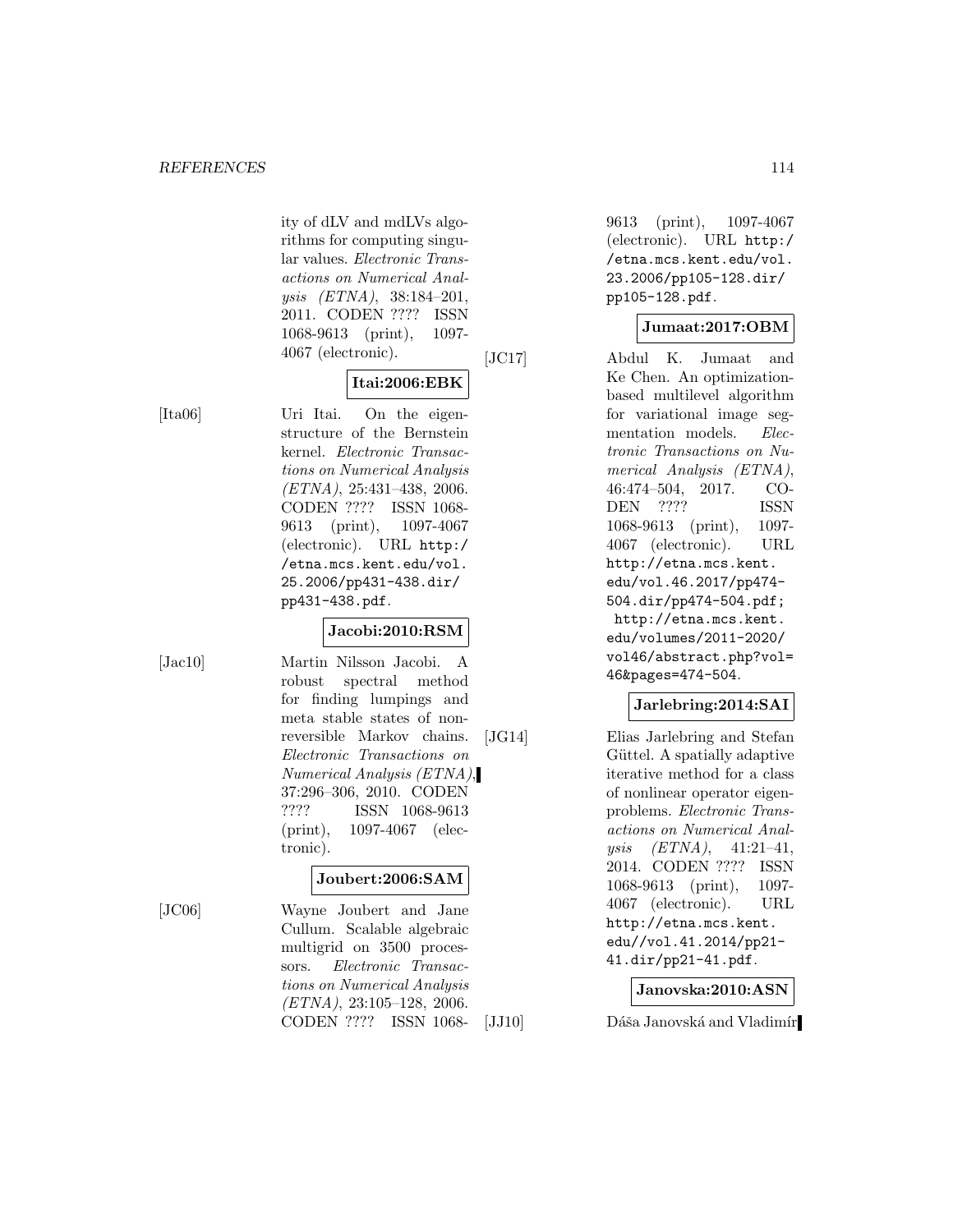Janovský. The analytic SVD: On the non-generic points on the path. Electronic Transactions on Numerical Analysis (ETNA), 37:70–86, 2010. CO-DEN ???? ISSN 1068-9613 (print), 1097- 4067 (electronic). URL http://etna.mcs.kent. edu/vol.37.2010/pp70- 86.dir/pp70-86.pdf.

#### **Junghanns:2014:CSI**

[JKM14] Peter Junghanns, Robert Kaiser, and Giuseppe Mastroianni. Collocation for singular integral equations with fixed singularities of particular Mellin type. Electronic Transactions on Numerical Analysis (ETNA), 41:190–248, 2014. CODEN ???? ISSN 1068-9613 (print), 1097- 4067 (electronic). URL http://etna.mcs.kent. edu/vol.41.2014/pp190- 248.dir/pp190-248.pdf; http://etna.mcs.kent. edu/volumes/2011-2020/ vol41/abstract.php?vol= 41&pages=190-248.

### **Jay:2007:EHM**

[JN07] Laurent O. Jay and Dan Negrut. Extensions of the HHT- $\alpha$  method to differential-algebraic equations in mechanics. Electronic Transactions on Numerical Analysis (ETNA), 26:190–208, 2007. CODEN ???? ISSN 1068-9613 (print), 1097-4067 (electronic). URL http:// etna.mcs.kent.edu/vol. 26.2007/pp190-208.dir/ pp190-208.pdf.

#### **Janson:2009:ZSB**

[JN10] Svante Janson and Timothy S. Norfolk. Zeros of sections of the binomial expansion. Electronic Transactions on Numerical Analysis (ETNA), 36: 27–38, 2009–2010. CO-DEN ???? ISSN 1068-9613 (print), 1097-4067 (electronic). URL http:// etna.mcs.kent.edu/vol. 36.2009-2010/pp27-38. dir/pp27-38.pdf; http: //etna.mcs.kent.edu/volumes/ 2001-2010/vol36/abstract. php?vol=36&pages=27-38.

#### **Janovska:2005:FGT**

[JO05] Drahoslava Janovská and Gerhard Opfer. Fast Givens transformation for quaternion valued matrices applied to Hessenberg reductions. Electronic Transactions on Numerical Analysis (ETNA), 20:1–26, 2005. CODEN ???? ISSN 1068- 9613 (print), 1097-4067 (electronic). URL http:/ /etna.mcs.kent.edu/vol. 20.2005/pp1-26.dir/pp1- 26.pdf.

#### **Janovska:2007:CQR**

[JO07] Drahoslava Janovská and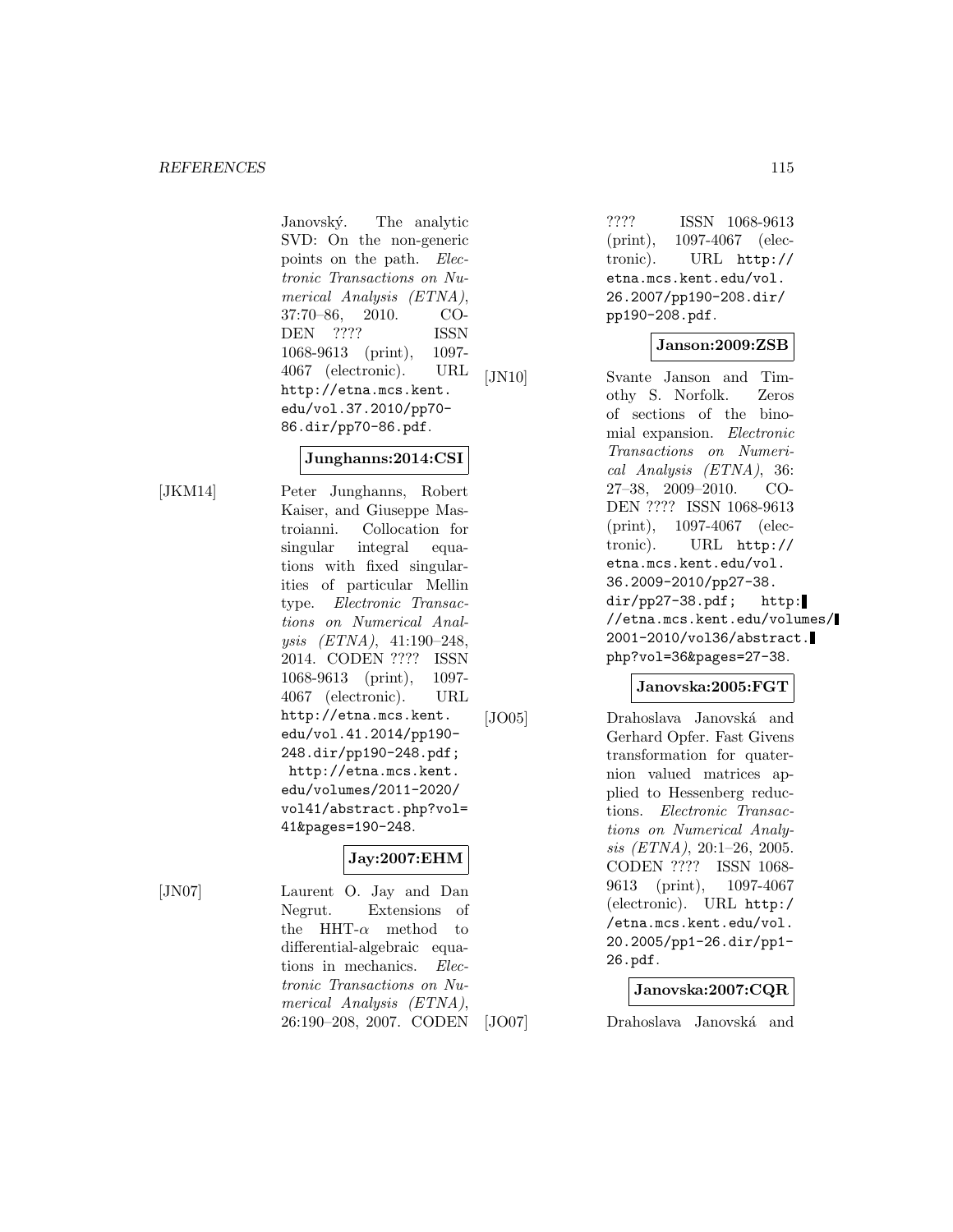Gerhard Opfer. Computing quaternionic roots by Newton's method. Electronic Transactions on Numerical Analysis (ETNA), 26:82–102, 2007. CODEN ???? ISSN 1068-9613 (print), 1097-4067 (electronic). URL http:// etna.mcs.kent.edu/vol. 26.2007/pp82-102.dir/ pp82-102.pdf.

# **Jung:2007:IIP**

[JO08] Jin Hyuk Jung and Dianne P. O'Leary. Implementing an interior point method for linear programs on a CPU-GPU system. Electronic Transactions on Numerical Analysis (ETNA), 28: 174–189, 2007–2008. CO-DEN ???? ISSN 1068-9613 (print), 1097-4067 (electronic). URL http:// etna.mcs.kent.edu/vol. 28.2007-2008/pp174-189. dir/pp174-189.pdf. Special volume for Gene Golub.

#### **Janovska:2014:ZSP**

[JO14] Drahoslava Janovská and Gerhard Opfer. Zeros and singular points for onesided coquaternionic polynomials with an extension to other  $R^4$  algebras. Electronic Transactions on Numerical Analysis (ETNA), 41:133–158, 2014. CODEN ???? ISSN 1068-9613 (print), 1097- 4067 (electronic). URL http://etna.mcs.kent. edu/vol.41.2014/pp133- 158.dir/pp133-158.pdf; http://etna.mcs.kent. edu/volumes/2011-2020/ vol41/abstract.php?vol= 41&pages=133-158.

#### **Janovska:2017:NZU**

[JO17] Drahoslava Janovská and Gerhard Opfer. The number of zeros of unilateral polynomials over coquaternions and related algebras. Electronic Transactions on Numerical Analysis  $(ETNA)$ , 46:55-70, 2017. CODEN ???? ISSN 1068-9613 (print), 1097- 4067 (electronic). URL http://etna.mcs.kent. edu/vol.46.2017/pp55- 70.dir/pp55-70.pdf; http://etna.mcs.kent. edu/volumes/2011-2020/ vol46/abstract.php?vol= 46&pages=55-70.

## **Jung:2008:ACR**

[JOT08] Jin Hyuk Jung, Dianne P. O'Leary, and André L. Tits. Adaptive constraint reduction for training support vector machines. Electronic Transactions on Numerical Analysis (ETNA), 31: 156–177, 2008. CODEN ???? ISSN 1068-9613 (print), 1097-4067 (electronic). URL http:// etna.mcs.kent.edu/vol. 31.2008/pp156-177.dir/ pp156-177.pdf.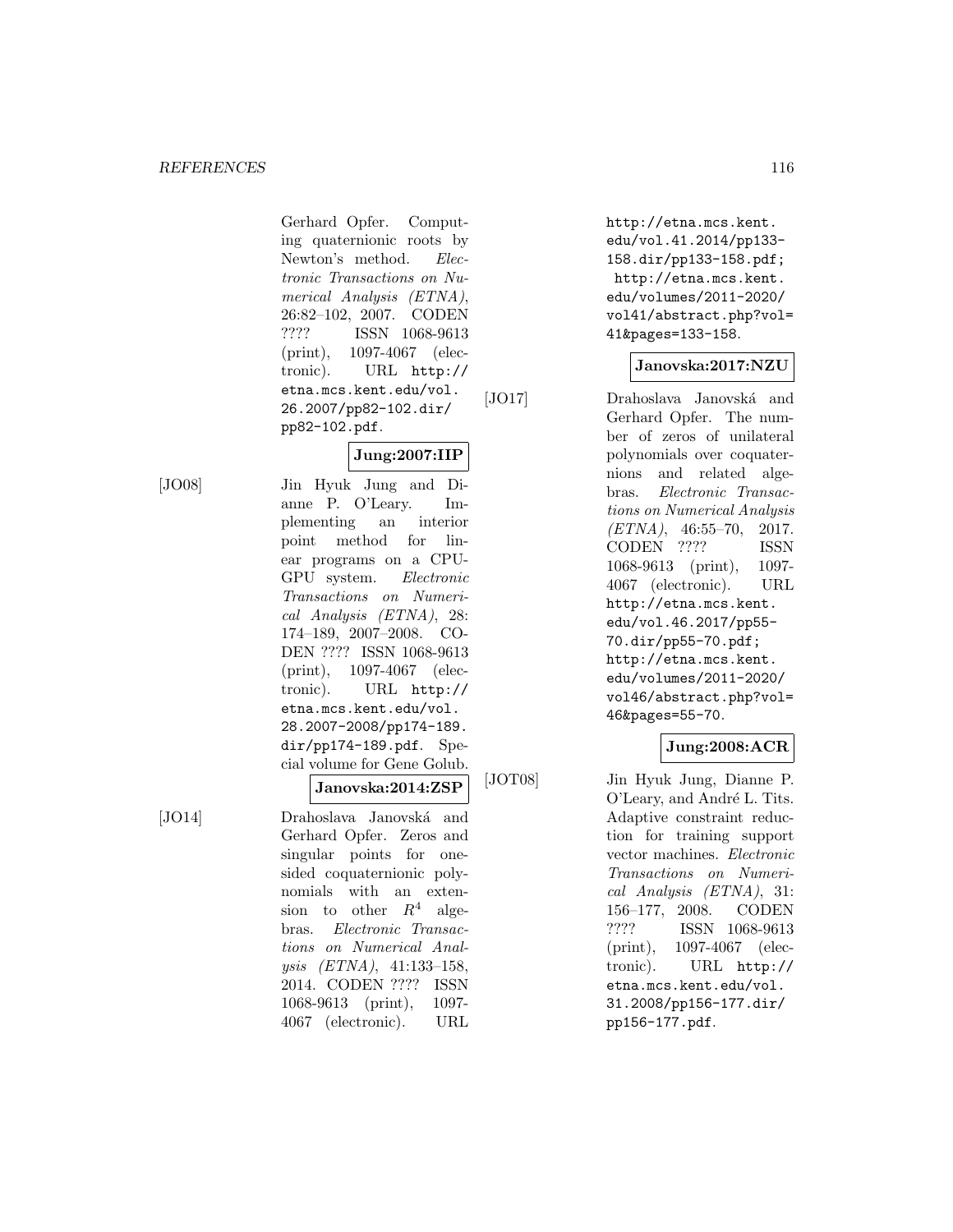#### **Junghanns:2002:PCM**

[JR02] P. Junghanns and A. Rathsfeld. A polynomial collocation method for Cauchy singular integral equations over the interval. Electronic Transactions on Numerical Analysis (ETNA), 14:79–126, 2002. CODEN ???? ISSN 1068-9613 (print), 1097-4067 (electronic). URL http:// etna.mcs.kent.edu/vol. 14.2002/pp79-126.dir/ pp79-126.pdf.

#### **Junghanns:2004:CMC**

[JR04] P. Junghanns and A. Rogozhin. Collocation methods for Cauchy singular integral equations on the interval. Electronic Transactions on Numerical Analysis (ETNA), 17:11–75, 2004. CODEN ???? ISSN 1068-9613 (print), 1097- 4067 (electronic). URL http://etna.mcs.kent. edu/vol.17.2004/pp11- 75.dir/pp11-75.pdf.

#### **Juntunen:2008:MDG**

[JS08] Mika Juntunen and Rolf Stenberg. On a mixed discontinuous Galerkin method. Electronic Transactions on Numerical Analysis (ETNA), 32:17–32, 2008. CO-DEN ???? ISSN 1068-9613 (print), 1097- 4067 (electronic). URL http://etna.mcs.kent.

edu/vol.32.2008/pp17- 32.dir/pp17-32.pdf.

#### **Jansing:2018:CAE**

[JS18] Georg Jansing and Achim Schädle. Convergence analysis of an explicit splitting method for laser plasma interaction simulations. Electronic Transactions on Numerical Analysis (ETNA), 48:243–263, 2018. CODEN ???? ISSN 1068-9613 (print), 1097- 4067 (electronic). URL http://etna.mcs.kent. edu/vol.48.2018/pp243- 263.dir/pp243-263.pdf; http://etna.mcs.kent. edu/volumes/2011-2020/ vol48/abstract.php?vol= 48&pages=243-263.

#### **Jbilou:2005:OPM**

[JST05] K. Jbilou, H. Sadok, and A. Tinzefte. Oblique projection methods for linear systems with multiple right-hand sides. Electronic Transactions on Numerical Analysis (ETNA), 20: 119–138, 2005. CODEN ???? ISSN 1068-9613 (print), 1097-4067 (electronic). URL http:// etna.mcs.kent.edu/vol. 20.2005/pp119-138.dir/ pp119-138.pdf.

#### **Jovanovic:2018:COS**

[JST18] Aleksandar N. Jovanović, Marija P. Stanić, and Tatjana V. Tomović. Con-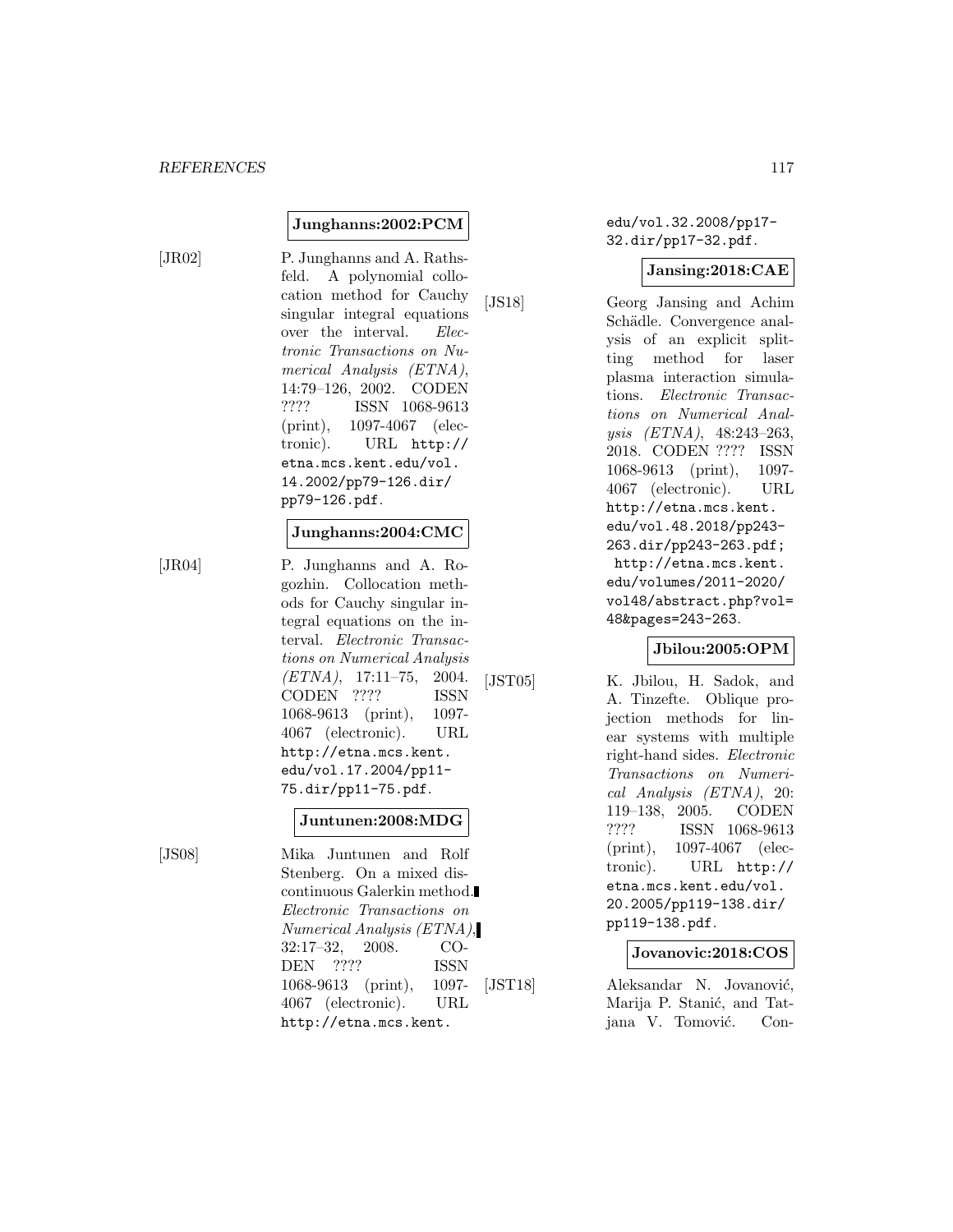struction of the optimal set of quadrature rules in the sense of Borges. Electronic Transactions on Numerical Analysis (ETNA), 50:164–181, 2018. CO-DEN ???? ISSN 1068-9613 (print), 1097- 4067 (electronic). URL http://etna.mcs.kent. edu/vol.50.2018/pp164- 181.dir/pp164-181.pdf; http://etna.mcs.kent. edu/volumes/2011-2020/ vol50/abstract.php?vol= 50&pages=164-181.

#### **Jeuris:2012:SCC**

[JVV12] Ben Jeuris, Raf Vandebril, and Bart Vandereycken. A survey and comparison of contemporary algorithms for computing the matrix geometric mean. Electronic Transactions on Numerical Analysis (ETNA), 39: 379–402, 2012. CODEN ???? ISSN 1068-9613 (print), 1097-4067 (electronic). URL http:// etna.mcs.kent.edu/vol. 39.2012/pp379-402.dir/.

[Kal20] Vassilis Kalantzis. A spectral Newton–Schur algorithm for the solution of symmetric generalized eigenvalue problems. Electronic Transactions on Numerical Analysis (ETNA), 52:132–153, 2020. CO-DEN ???? ISSN

**Kalantzis:2020:SNS**

1068-9613 (print), 1097- 4067 (electronic). URL http://etna.mcs.kent. edu/vol.52.2020/pp132- 153.dir/pp132-153.pdf; http://etna.mcs.kent. edu/volumes/2011-2020/ vol52/abstract.php?vol= 52&pages=132-153.

### **Kanda:2008:CMC**

[Kan08] Hidesada Kanda. Calculation of minimum critical Reynolds number for laminar-turbulent transition in pipe flows. Electronic Transactions on Numerical Analysis (ETNA), 30:168–186, 2008. CODEN ???? ISSN 1068-9613 (print), 1097-4067 (electronic). URL http:// etna.mcs.kent.edu/vol. 30.2008/pp168-186.dir/ pp168-186.pdf.

### **Kanda:2015:LTT**

[Kan15] Hidesada Kanda. Laminarturbulent transition in pipe flow: wall effects and critical Reynolds number. Electronic Transactions on Numerical Analysis (ETNA), 44:548–571, 2015. CODEN ???? ISSN 1068-9613 (print), 1097- 4067 (electronic). URL http://etna.mcs.kent. edu/vol.44.2015/pp548- 571.dir/pp548-571.pdf; http://etna.mcs.kent. edu/volumes/2011-2020/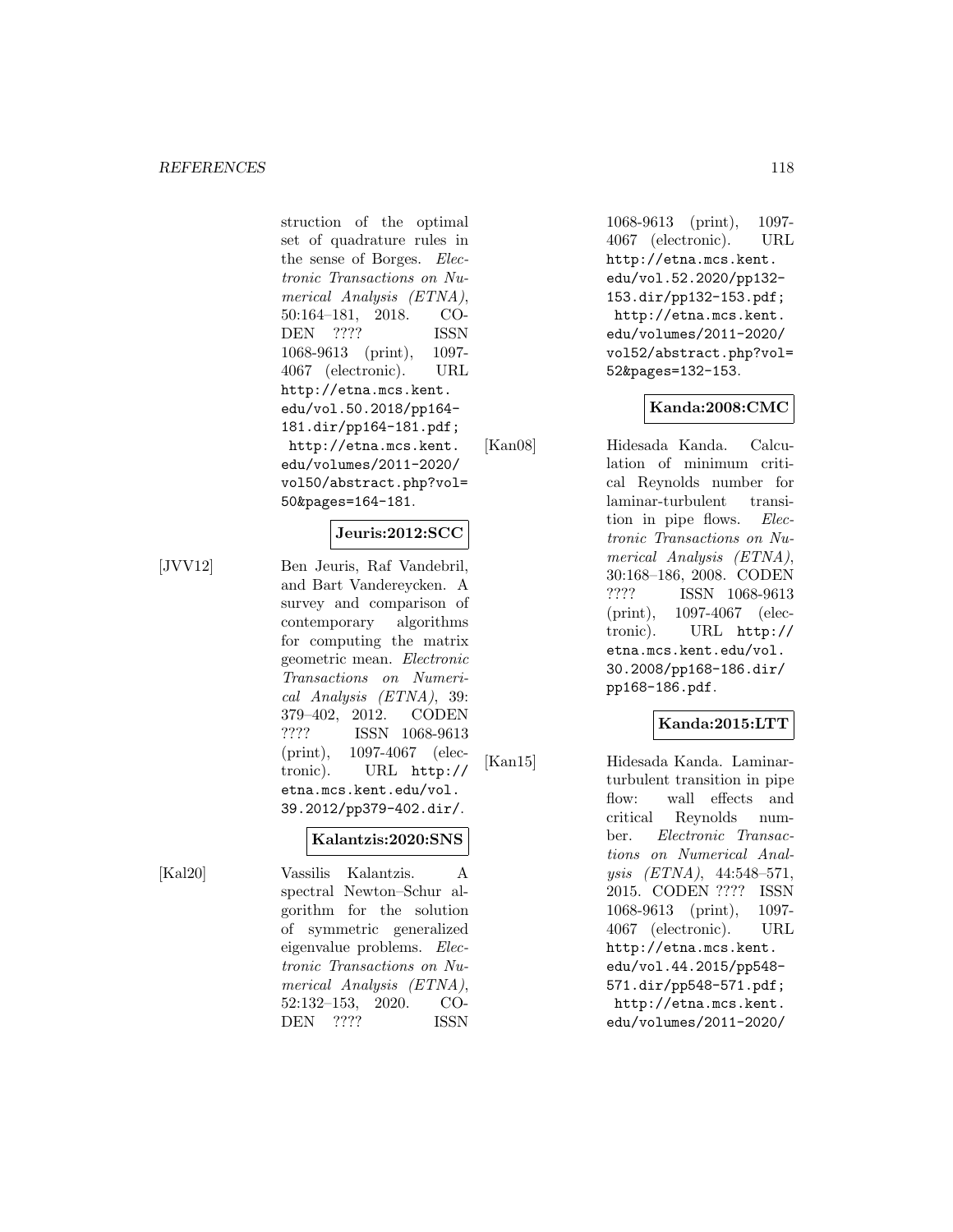vol44/abstract.php?vol= 44&pages=548-571.

#### **Kanda:2019:LTTa**

[Kan19a] Hidesada Kanda. Laminarturbulent transition in channel flow: wall effects and critical Reynolds number. Electronic Transactions on Numerical Anal $ysis$   $(ETNA)$ , 51:547-569, 2019. CODEN ???? ISSN 1068-9613 (print), 1097- 4067 (electronic). URL http://etna.mcs.kent. edu/vol.51.2019/pp547- 569.dir/pp547-569.pdf; http://etna.mcs.kent. edu/volumes/2011-2020/ vol51/abstract.php?vol= 51&pages=547-569.

#### **Kanda:2019:LTTb**

[Kan19b] Hidesada Kanda. Laminarturbulent transition in channel flow: wall effects and critical Reynolds number. Electronic Transactions on Numerical Analysis (ETNA), 51:547–569, 2019. CODEN ???? ISSN 1068-9613 (print), 1097- 4067 (electronic). URL http://etna.mcs.kent. edu/vol.51.2019/pp547- 569.dir/pp547-569.pdf; http://etna.mcs.kent. edu/volumes/2011-2020/ vol51/abstract.php?vol= 51&pages=547-569.

#### **Kim:2018:BFD**

[KCW18] Hyea Hyun Kim, Eric

Chung, and Junxian Wang. BDDC and FETI-DP algorithms with a change of basis formulation on adaptive primal constraints. Electronic Transactions on Numerical Analysis (ETNA), 49:64–80, 2018. CO-DEN ???? ISSN 1068-9613 (print), 1097- 4067 (electronic). URL http://etna.mcs.kent. edu/vol.49.2018/pp64- 80.dir/pp64-80.pdf; http://etna.mcs.kent. edu/volumes/2011-2020/ vol49/abstract.php?vol= 49&pages=64-80.

#### **Keiner:2008:GPS**

[Kei08] Jens Keiner. Gegenbauer polynomials and semiseparable matrices. Electronic Transactions on Numerical Analysis (ETNA), 30:26–53, 2008. CO-DEN ???? ISSN 1068-9613 (print), 1097- 4067 (electronic). URL http://etna.mcs.kent. edu/vol.30.2008/pp26- 53.dir/pp26-53.pdf.

#### **Khatamov:2006:EEB**

[Kha06] Akhtam Khatamov. On the exact estimates of the best spline approximations of functions. Electronic Transactions on Numerical Analysis (ETNA), 25: 446–453, 2006. CODEN ???? ISSN 1068-9613 (print), 1097-4067 (elec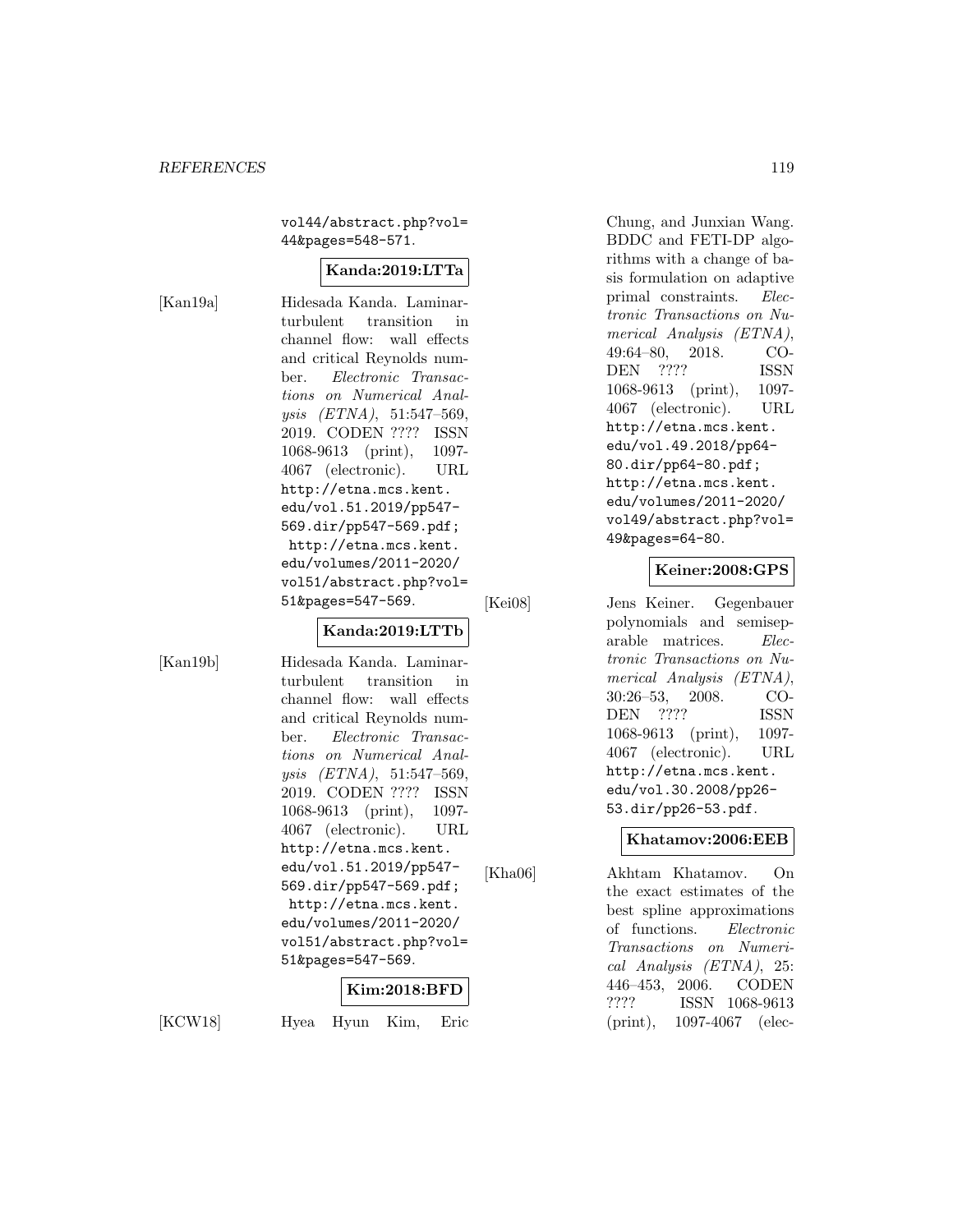tronic). URL http:// etna.mcs.kent.edu/vol. 25.2006/pp446-453.dir/ pp446-453.pdf.

#### **Khrushchev:2006:EDM**

[Khr06] Sergey Khrushchev. On Euler's differential methods for continued fractions. Electronic Transactions on Numerical Analysis (ETNA), 25:178–200, 2006. CODEN ???? ISSN 1068-9613 (print), 1097-4067 (electronic). URL http:// etna.mcs.kent.edu/vol. 25.2006/pp178-200.dir/ pp178-200.pdf.

#### **Kim:2007:FDP**

[Kim07a] Hyea Hyun Kim. A FETI-DP preconditioner for mortar methods in three dimensions. Electronic Transactions on Numerical Analysis  $(ETNA), 26:103-120, 2007.$ CODEN ???? ISSN 1068- 9613 (print), 1097-4067 (electronic). URL http:/ /etna.mcs.kent.edu/vol. 26.2007/pp103-120.dir/ pp103-120.pdf.

[Kim07b] Sang Dong Kim. Piecewise bilinear preconditioning of high-order finite element method. Electronic Transactions on Numerical Analysis (ETNA), 26: 228–242, 2007. CODEN ???? ISSN 1068-9613 (print), 1097-4067 (elec-

**Kim:2007:PBP**

tronic). URL http:// etna.mcs.kent.edu/vol. 26.2007/pp228-242.dir/ pp228-242.pdf.

#### **Kindermann:2011:CAM**

[Kin11] Stefan Kindermann. Convergence analysis of minimizationbased noise level-free parameter choice rules for linear ill-posed problems. Electronic Transactions on Numerical Analysis (ETNA), 38:233–257, 2011. CODEN ???? ISSN 1068-9613 (print), 1097-4067 (electronic). URL http:// etna.mcs.kent.edu/vol. 38.2011/pp233-257.dir/ pp233-257.pdf.

#### **Kindermann:2013:DIC**

[Kin13] Stefan Kindermann. Discretization independent convergence rates for noise level-free parameter choice rules for the regularization of ill-conditioned problems. Electronic Transactions on Numerical Analysis  $(ETNA)$ , 40:58-81, 2013. CODEN ???? ISSN 1068-9613 (print), 1097- 4067 (electronic). URL http://etna.mcs.kent. edu/vol.40.2013/pp58- 81.dir/pp58-81.pdf; http://etna.mcs.kent. edu/volumes/2011-2020/ vol40/abstract.php?vol= 40&pages=58-81.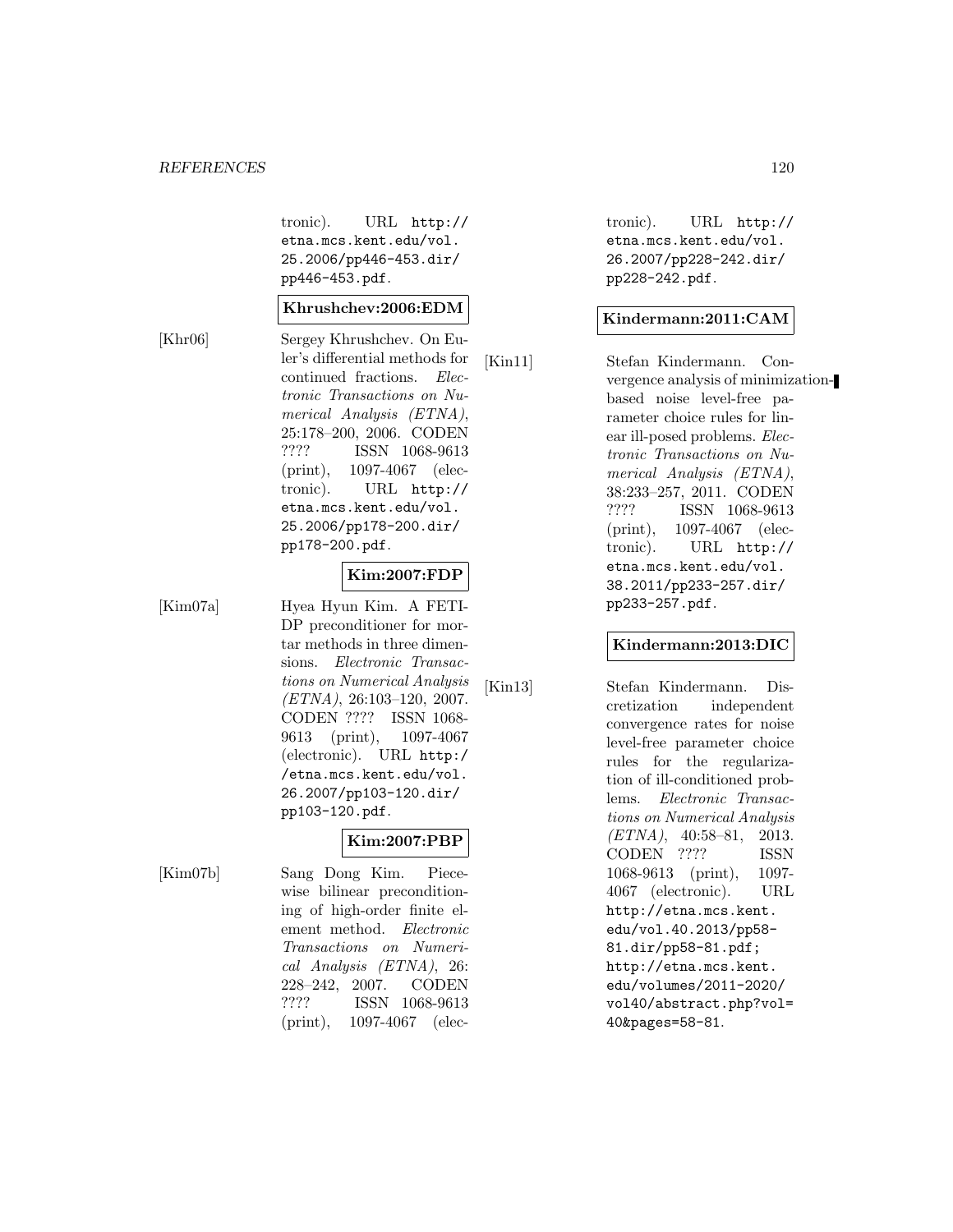**Kindermann:2009:HTU**

[KJ09] Stefan Kindermann and Marcin Janicki. The heat transform and its use in thermal identification problems for electronic circuits. Electronic Transactions on Numerical Analysis  $(ETNA), 35:164-184, 2009.$ CODEN ???? ISSN 1068- 9613 (print), 1097-4067 (electronic). URL http:/ /etna.mcs.kent.edu/vol. 35.2009/pp164-184.dir/ pp164-184.pdf.

#### **Kadalbajoo:2008:PUF**

[KK08] Mohan K. Kadalbajoo and Devendra Kumar. Parameter-uniform fitted operator B-spline collocation method for self-adjoint singularly perturbed twopoint boundary value problems. Electronic Transactions on Numerical Analysis (ETNA), 30:346–358, 2008. CODEN ???? ISSN 1068- 9613 (print), 1097-4067 (electronic). URL http:/ /etna.mcs.kent.edu/vol. 30.2008/pp346-358.dir/ pp346-358.pdf.

### **Klawonn:2018:AFD**

[KKR18] Axel Klawonn, Martin Kühn, and Oliver Rheinbach. Adaptive FETI-DP and BDDC methods with a generalized transformation of basis for heterogeneous problems. Electronic Transactions on Numerical Analysis (ETNA), 49:1–27, 2018. CODEN ???? ISSN 1068-9613 (print), 1097-4067 (electronic). URL http:// etna.mcs.kent.edu/vol. 49.2018/pp1-27.dir/pp1- 27.pdf; http://etna. mcs.kent.edu/volumes/ 2011-2020/vol49/abstract. php?vol=49&pages=1-27.

### **Klawonn:2020:CSF**

[KKR20] Axel Klawonn, Martin Kühn, and Oliver Rheinbach. Coarse spaces for FETI-DP and BDDC methods for heterogeneous problems: connections of deflation and a generalized transformation-of-basis approach. Electronic Transactions on Numerical Analysis (ETNA), 52:43–76, 2020. CODEN ???? ISSN 1068-9613 (print), 1097- 4067 (electronic). URL http://etna.mcs.kent. edu/vol.52.2020/pp43- 76.dir/pp43-76.pdf; http://etna.mcs.kent. edu/volumes/2011-2020/ vol52/abstract.php?vol= 52&pages=43-76.

# **Kleefeld:2012:BEC**

[KL12] Andreas Kleefeld and Tzu-Chu Lin. Boundary element collocation method for solving the exterior Neumann problem for Helmholtz's equation in three dimensions. Electronic Transac-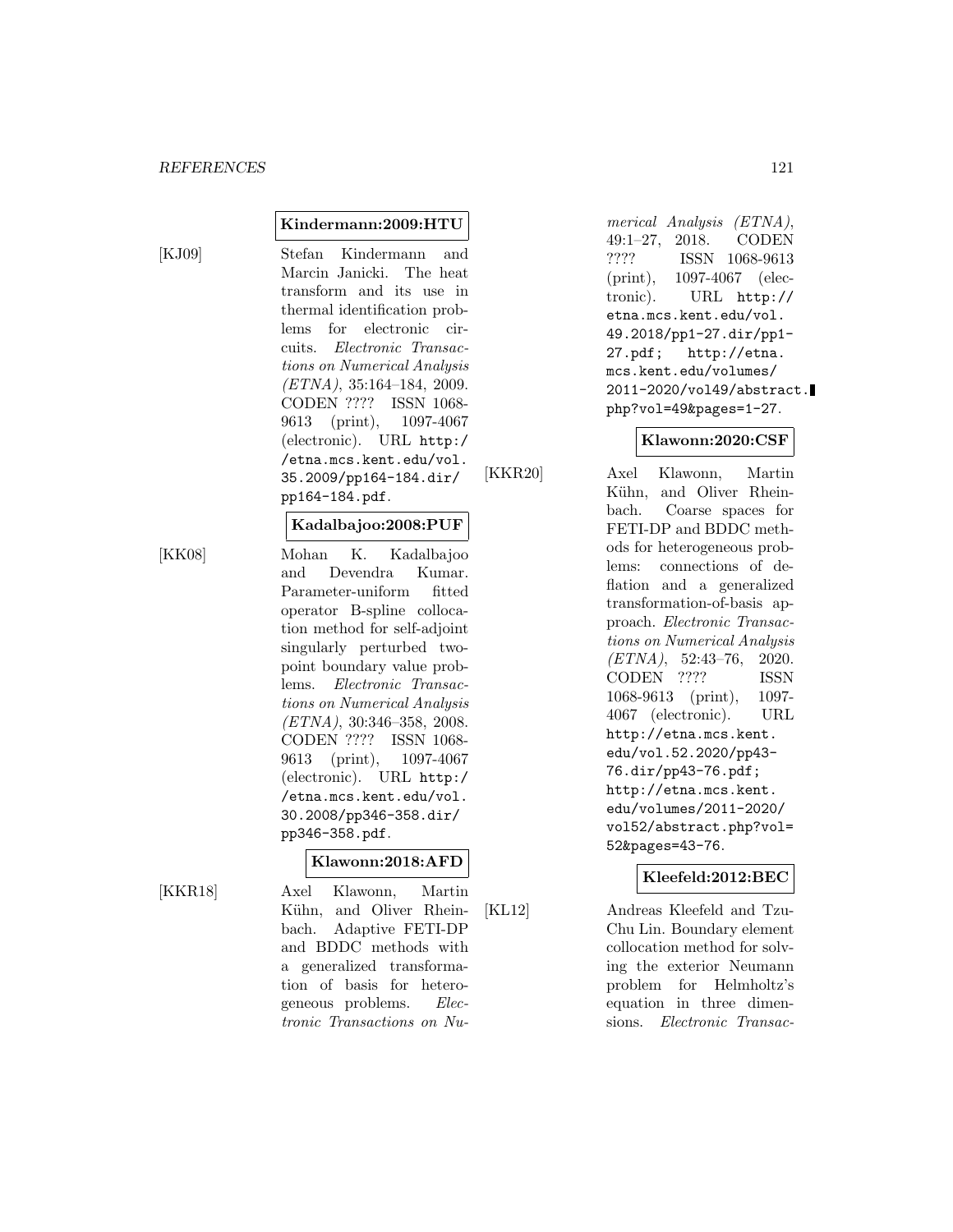tions on Numerical Analysis (ETNA), 39:113–143, 2012. CODEN ???? ISSN 1068-9613 (print), 1097- 4067 (electronic). URL http://etna.mcs.kent. edu/vol.39.2012/pp113- 143.dir/pp113-143.pdf; http://etna.mcs.kent. edu/volumes/2011-2020/ vol39/abstract.php?vol= 39&pages=113-143.

### **Kramer:2018:CIB**

[KL18] Lukas Krämer and Bruno Lang. Convergence of integration-based methods for the solution of standard and generalized Hermitian eigenvalue problems. Electronic Transactions on Numerical Analysis (ETNA), 48:183–201, 2018. CODEN ???? ISSN 1068-9613 (print), 1097- 4067 (electronic). URL http://etna.mcs.kent. edu/vol.48.2018/pp183- 201.dir/pp183-201.pdf; http://etna.mcs.kent. edu/volumes/2011-2020/ vol48/abstract.php?vol= 48&pages=183-201.

# **Kahl:2021:HEE**

[KL21] Karsten Kahl and Bruno Lang. Hypergraph edge elimination — a symbolic phase for Hermitian eigensolvers based on rank-1 modifications. Electronic Transactions on Numerical Analysis (ETNA),

54:51–67, 2021. CO-DEN ???? ISSN 1068-9613 (print), 1097- 4067 (electronic). URL http://etna.mcs.kent. edu/vol.54.2021/pp51- 67.dir/pp51-67.pdf; http://etna.mcs.kent. edu/volumes/2021-2030/ vol54/abstract.php?vol= 54&pages=51-67.

# **Klein:2007:FOT**

[Kle08] Christian Klein. Fourth order time-stepping for low dispersion Korteweg– de Vries and nonlinear Schrödinger equations. Electronic Transactions on Numerical Analysis (ETNA), 29:116–135, 2007–2008. CODEN ???? ISSN 1068- 9613 (print), 1097-4067 (electronic). URL http:/ /etna.mcs.kent.edu/vol. 29.2007-2008/pp116-135. dir/pp116-135.pdf.

## **Klawonn:2019:PCP**

[KLRW19] Axel Klawonn, Martin Lanser, Oliver Rheinbach, and Janine Weber. Preconditioning the coarse problem of BDDC methods — three-level, algebraic multigrid, and vertexbased preconditioners. Electronic Transactions on Numerical Analysis (ETNA), 51:432–450, 2019. CO-DEN ???? ISSN 1068-9613 (print), 1097- 4067 (electronic). URL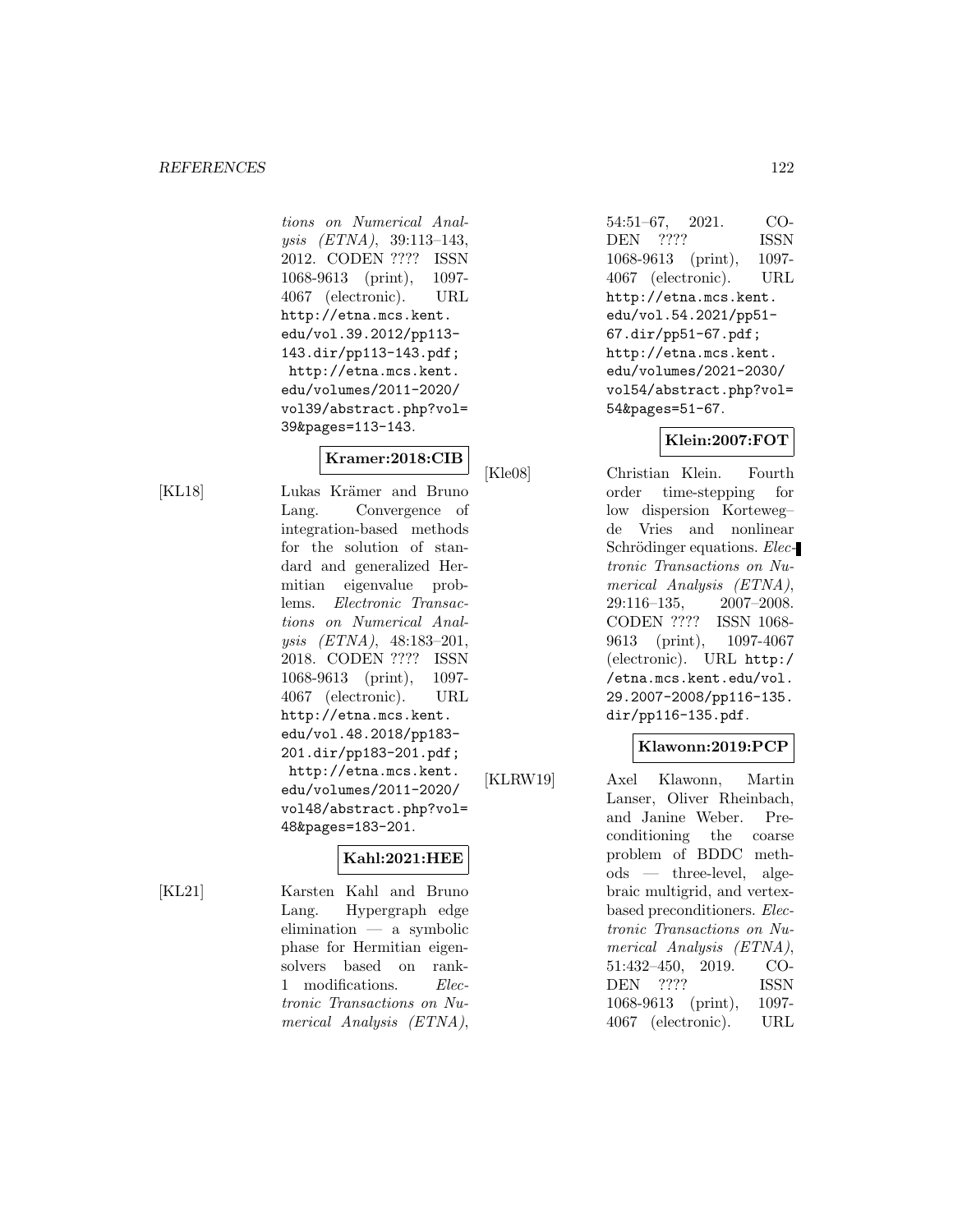http://etna.mcs.kent. edu/vol.51.2019/pp432- 450.dir/pp432-450.pdf; http://etna.mcs.kent. edu/volumes/2011-2020/ vol51/abstract.php?vol= 51&pages=432-450.

# **Kalantzis:2016:SSC**

[KLS16] Vassilis Kalantzis, Ruipeng Li, and Yousef Saad. Spectral Schur complement techniques for symmetric eigenvalue problems. Electronic Transactions on Numerical Analysis (ETNA), 45:305–329, 2016. CO-DEN ???? ISSN 1068-9613 (print), 1097- 4067 (electronic). URL http://etna.mcs.kent. edu/vol.45.2016/pp305- 329.dir/pp305-329.pdf; http://etna.mcs.kent. edu/volumes/2011-2020/ vol45/abstract.php?vol= 45&pages=305-329.

## **Kressner:2017:ICB**

[KLS17] Daniel Kressner, Robert Luce, and Francesco Statti. Incremental computation of block triangular matrix exponentials with application to option pricing. Electronic Transactions on Numerical Analysis (ETNA), 47:57–72, 2017. CODEN ???? ISSN 1068-9613 (print), 1097- 4067 (electronic). URL http://etna.mcs.kent. edu/vol.47.2017/pp5772.dir/pp57-72.pdf; http://etna.mcs.kent. edu/volumes/2011-2020/ vol47/abstract.php?vol= 47&pages=57-72.

#### **Kunkel:1996:LGI**

[KM96] Peter Kunkel and Volker Mehrmann. Local and global invariants of linear differential-algebraic equations and their relation. Electronic Transactions on Numerical Analysis (ETNA), 4:138–157, 1996. CODEN ???? ISSN 1068- 9613 (print), 1097-4067 (electronic). URL http:/ /etna.mcs.kent.edu/vol. 4.1996/pp138-157.dir/ pp138-157.pdf.

**Kunkel:2007:SPD**

[KM07] Peter Kunkel and Volker Mehrmann. Stability properties of differentialalgebraic equations and spin-stabilized discretizations. Electronic Transactions on Numerical Analysis  $(ETNA), 26:385-420, 2007.$ CODEN ???? ISSN 1068- 9613 (print), 1097-4067 (electronic). URL http:/ /etna.mcs.kent.edu/vol. 26.2007/pp385-420.dir/ pp385-420.pdf.

**Kravvaritis:2008:TCM**

[KM08] Christos Kravvaritis and Marilena Mitrouli. A technique for computing minors of binary Hadamard ma-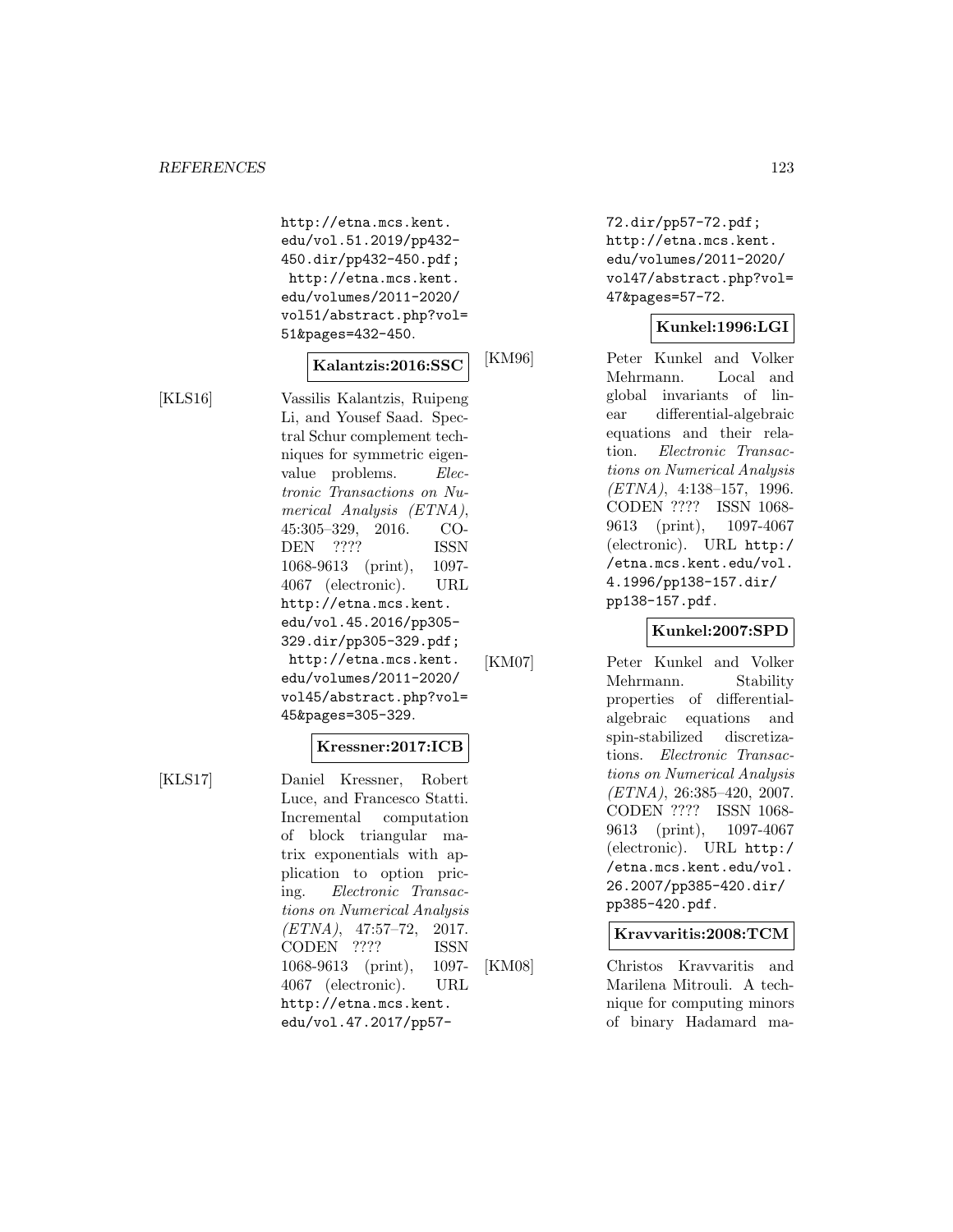trices and application to the growth problem. Electronic Transactions on Numerical Analysis (ETNA), 31:49–67, 2008. CO-DEN ???? ISSN 1068-9613 (print), 1097- 4067 (electronic). URL http://etna.mcs.kent. edu/vol.31.2008/pp49- 67.dir/pp49-67.pdf.

# **Kunis:2017:FER**

[KM17] Stefan Kunis and Ines Melzer. Fast evaluation of real and complex exponential sums. Electronic Transactions on Numerical Analysis (ETNA), 46:23–35, 2017. CODEN ???? ISSN 1068-9613 (print), 1097- 4067 (electronic). URL http://etna.mcs.kent. edu/vol.46.2017/pp23- 35.dir/pp23-35.pdf; http://etna.mcs.kent. edu/volumes/2011-2020/ vol46/abstract.php?vol= 46&pages=23-35.

# **Kara:2011:CTM**

[KMC11] Mohamed Kara, Boubakeur Merouani, and Lahcène Chorfi. Computation of the torsional modes in an axisymmetric elastic layer. Electronic Transactions on Numerical Analysis (ETNA), 38:303–316, 2011. CODEN ???? ISSN 1068- 9613 (print), 1097-4067 (electronic). URL http:/ /etna.mcs.kent.edu/vol.

38.2011/pp303-316.dir/ pp303-316.pdf.

## **Kuijlaars:2005:OJP**

[KMFO05] A. B. J. Kuijlaars, A. Martínez-Finkelshtein, and R. Orive. Orthogonality of Jacobi polynomials with general parameters. Electronic Transactions on Numerical Analysis (ETNA), 19: 1–17, 2005. CODEN ???? ISSN 1068-9613 (print), 1097-4067 (electronic). URL http:// etna.mcs.kent.edu/vol. 19.2005/pp1-17.dir/pp1- 17.pdf.

# **Knyazev:2003:ESS**

[KN03] Andrew V. Knyazev and Klaus Neymeyr. Efficient solution of symmetric eigenvalue problems using multigrid preconditioners in the locally optimal block conjugate gradient method. Electronic Transactions on Numerical Analysis (ETNA), 15:38–55, 2003. CODEN ???? ISSN 1068-9613 (print), 1097- 4067 (electronic). URL http://etna.mcs.kent. edu/vol.15.2003/pp38- 55.dir/pp38-55.pdf.

### **Knobloch:2008:DSP**

[Kno08] Petr Knobloch. On the definition of the SUPG parameter. Electronic Transactions on Numerical Analysis  $(ETNA)$ , 32:76–89, 2008.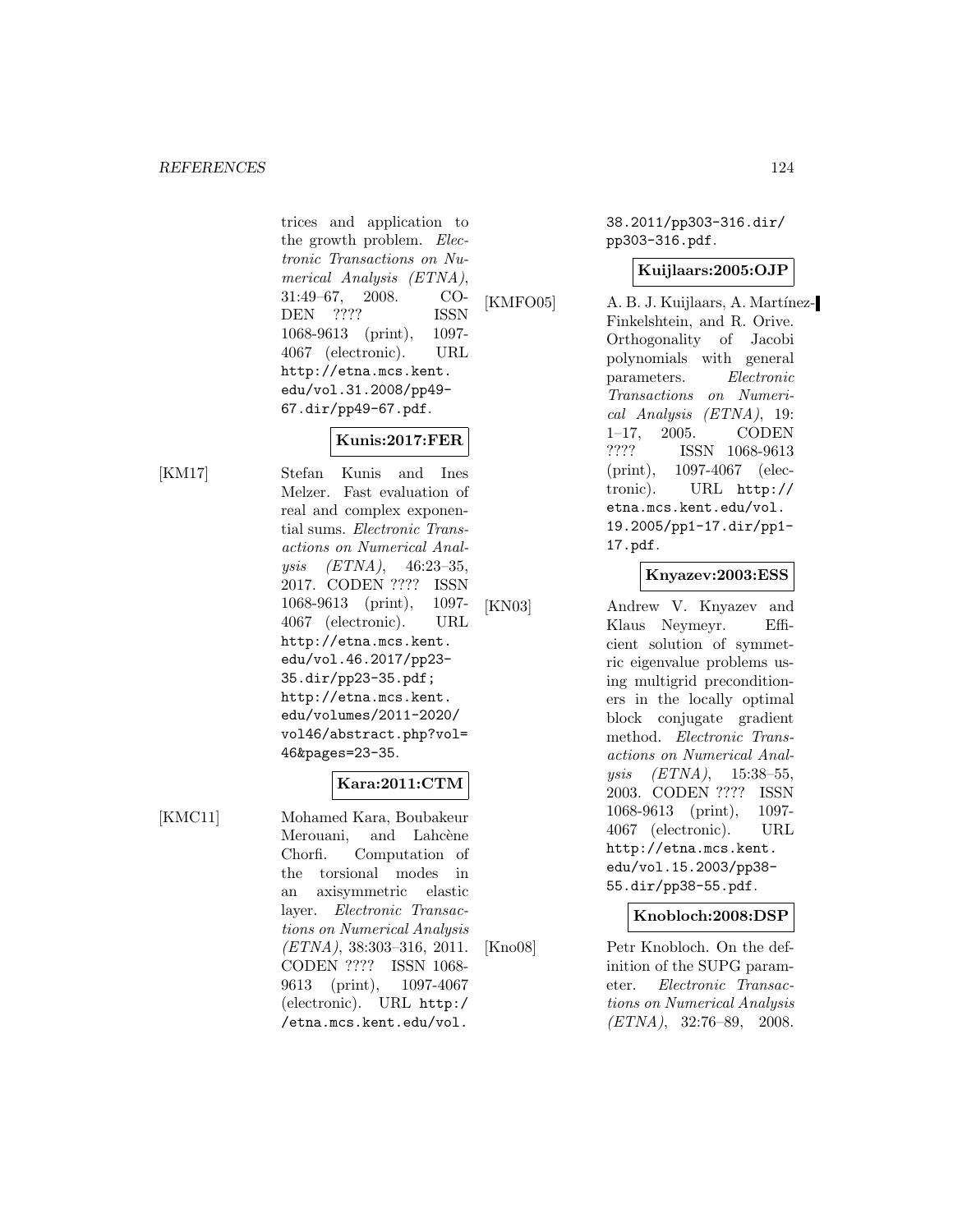#### *REFERENCES* 125

CODEN ???? ISSN 1068-9613 (print), 1097- 4067 (electronic). URL http://etna.mcs.kent. edu/vol.32.2008/pp76- 89.dir/pp76-89.pdf.

# **Kehl:2019:AMK**

[KNS19] René Kehl, Reinhard Nabben, and Daniel B. Szyld. Adaptive Multilevel Krylov Methods. Electronic Transactions on Numerical Analysis (ETNA), 51:512–528, 2019. CODEN ???? ISSN 1068-9613 (print), 1097- 4067 (electronic). URL http://etna.mcs.kent. edu/vol.51.2019/pp512- 528.dir/pp512-528.pdf; http://etna.mcs.kent. edu/volumes/2011-2020/ vol51/abstract.php?vol= 51&pages=512-528.

#### **Knyazev:1998:PEO**

[Kny98] Andrew V. Knyazev. Preconditioned eigensolvers an oxymoron? Electronic Transactions on Numerical Analysis (ETNA), 7: 104–123, 1998. CODEN ???? ISSN 1068-9613 (print), 1097-4067 (electronic). URL http:// etna.mcs.kent.edu/vol. 7.1998/pp104-123.dir/ pp104-123.pdf. Large scale eigenvalue problems (Argonne, IL, 1997).

#### **Koepf:1999:SAW**

[Koe99] Wolfram Koepf. Soft-

ware for the algorithmic work with orthogonal polynomials and special functions. Electronic Transactions on Numerical Analysis (ETNA), 9:77–101, 1999. CODEN ???? ISSN 1068- 9613 (print), 1097-4067 (electronic). URL http:/ /etna.mcs.kent.edu/vol. 9.1999/pp77-101.dir/pp77- 101.pdf.

# **Koepf:2007:OPR**

[Koe07] Wolfram Koepf. Orthogonal polynomials and recurrence equations, operator equations and factorization. Electronic Transactions on Numerical Analysis (ETNA), 27:113–123, 2007. CODEN ???? ISSN 1068- 9613 (print), 1097-4067 (electronic). URL http:/ /etna.mcs.kent.edu/vol. 27.2007/pp113-123.dir/ pp113-123.pdf.

## **Kolmbauer:2012:RFB**

[Kol12] Michael Kolmbauer. A robust FEM–BEM Min-Res solver for distributed multiharmonic eddy current optimal control problems in unbounded domains. Electronic Transactions on Numerical Analysis (ETNA), 39:231–252, 2012. CODEN ???? ISSN 1068-9613 (print), 1097- 4067 (electronic). URL http://etna.mcs.kent. edu/vol.39.2012/pp231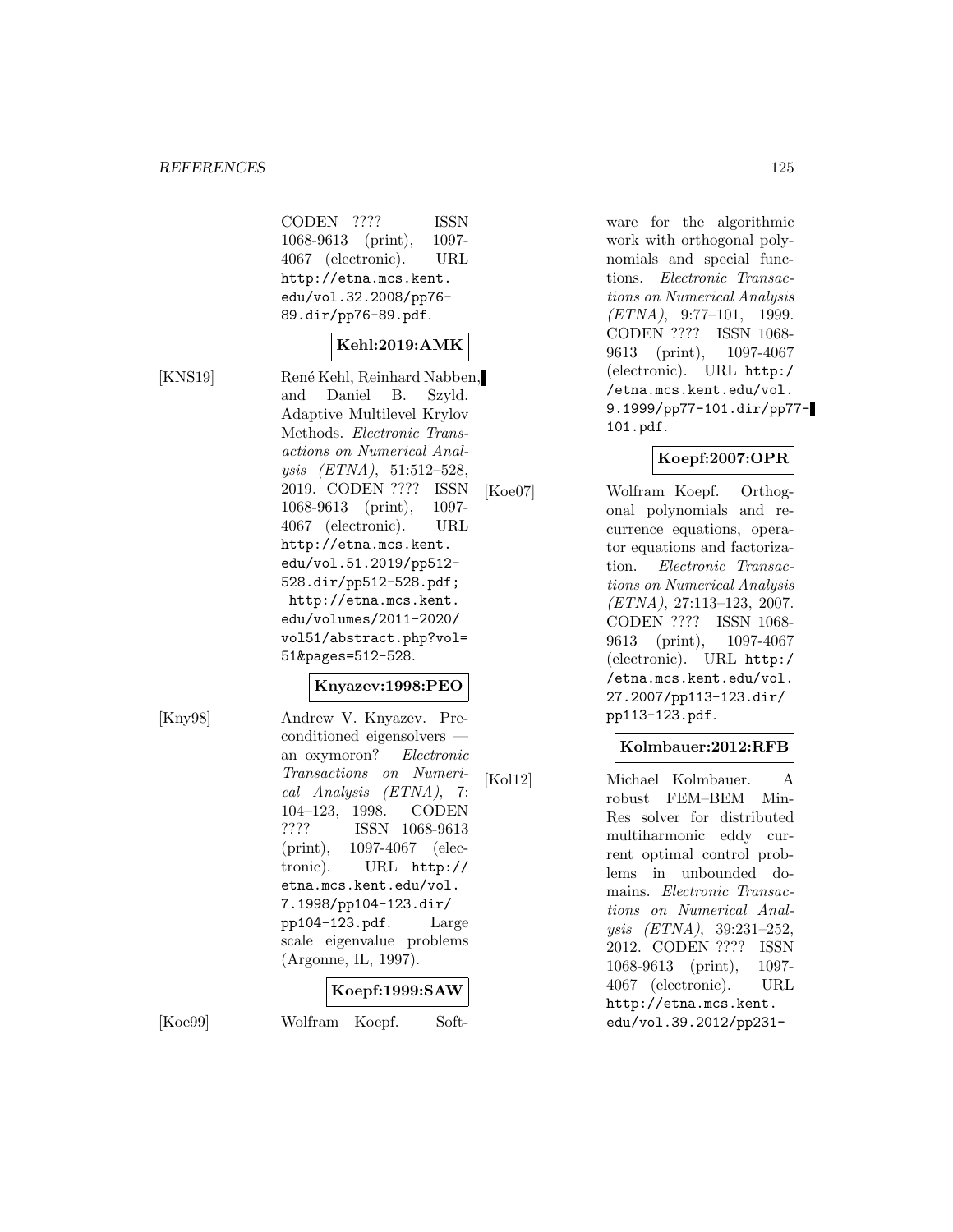252.dir/pp231-252.pdf; http://etna.mcs.kent. edu/volumes/2011-2020/ vol39/abstract.php?vol= 39&pages=231-252.

#### **Kouatchou:1997:ASP**

[Kou97] Jules Kouatchou. Asymptotic stability of a 9-point multigrid algorithm for convection-diffusion equations. Electronic Transactions on Numerical Analysis  $(ETNA)$ , 6:153-161, 1997. CODEN ???? ISSN 1068- 9613 (print), 1097-4067 (electronic). URL http:/ /etna.mcs.kent.edu/vol. 6.1997/pp153-161.dir/ pp153-161.pdf. Special issue on multilevel methods (Copper Mountain, CO, 1997).

### **Kamgnia:2013:CED**

[KP13] Emmanuel Kamgnia and Bernard Philippe. Counting eigenvalues in domains of the complex field. Electronic Transactions on Numerical Analysis (ETNA), 40:1–16, 2013. CODEN ???? ISSN 1068-9613 (print), 1097-4067 (electronic). URL http:// etna.mcs.kent.edu/vol. 40.2013/pp1-16.dir/pp1- 16.pdf; http://etna. mcs.kent.edu/volumes/ 2011-2020/vol40/abstract. php?vol=40&pages=1-16.

### **Khanh:2013:CSR**

[KQT13] D. C. Khanh, H. T. Quyen, and D. D. X. Thanh. On computing stabilizability radii of linear time-invariant continuous systems. Electronic Transactions on Numerical Analysis (ETNA), 40:407–413, 2013. CODEN ???? ISSN 1068-9613 (print), 1097-4067 (electronic). URL http:// etna.mcs.kent.edu//vol. 40.2013/pp407-413.dir/ pp407-413.pdf.

#### **Kindermann:2020:SCM**

[KR20] Stefan Kindermann and Kemal Raik. A simplified Lcurve method as error estimator. Electronic Transactions on Numerical Analysis (ETNA), 53:217–238, 2020. CODEN ???? ISSN 1068-9613 (print), 1097- 4067 (electronic). URL http://etna.mcs.kent. edu/vol.53.2020/pp217- 238.dir/pp217-238.pdf; http://etna.mcs.kent. edu/volumes/2011-2020/ vol53/abstract.php?vol= 53&pages=217-238.

#### **Kressner:2005:ULB**

[Kre05] Daniel Kressner. On the use of larger bulges in the QR algorithm. Electronic Transactions on Numerical Analysis (ETNA), 20:50–63, 2005. CO-DEN ???? ISSN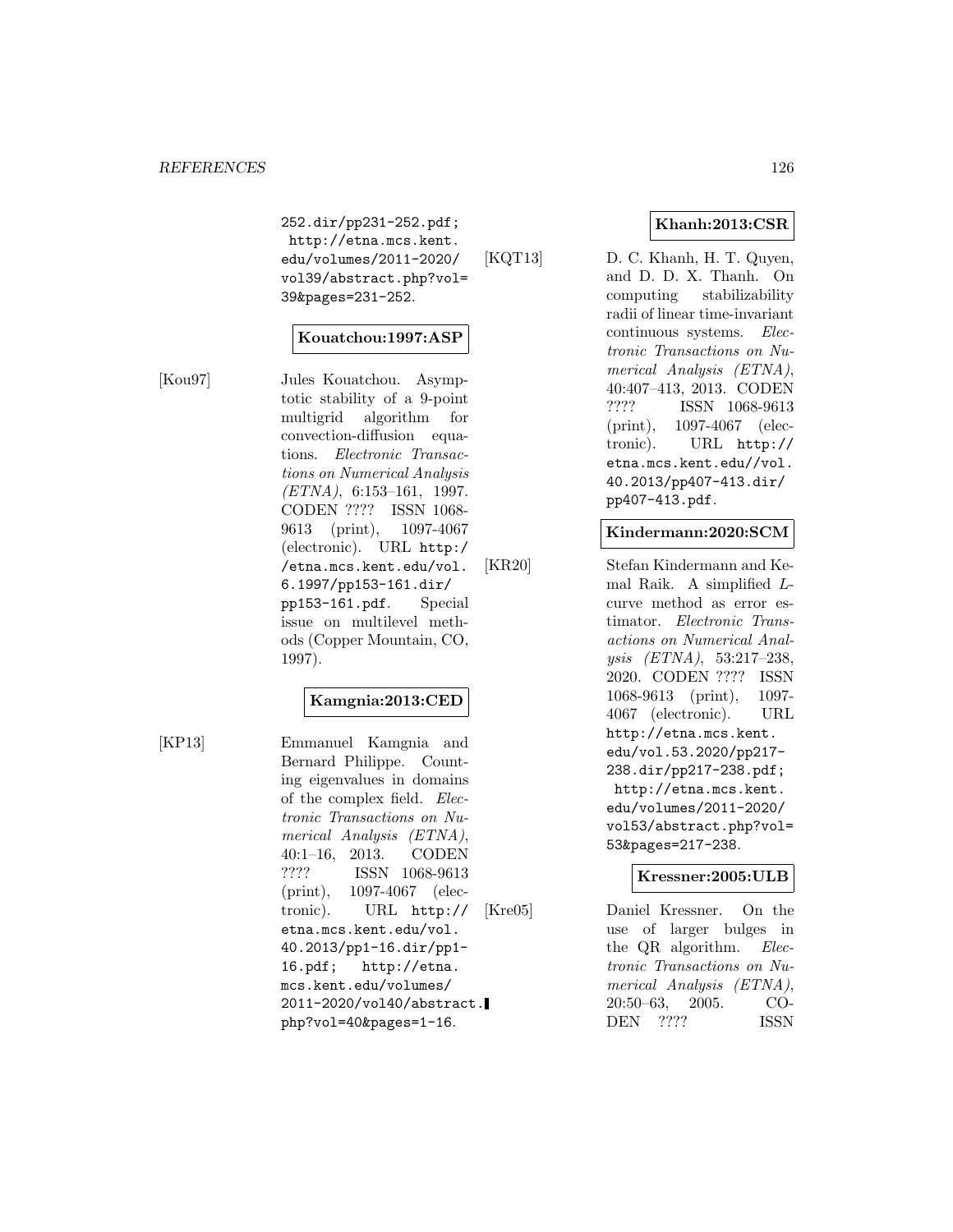1068-9613 (print), 1097- 4067 (electronic). URL http://etna.mcs.kent. edu/vol.20.2005/pp50- 63.dir/pp50-63.pdf.

# **Kroo:2006:NFM**

[Kro06] András Kroó. On norms of factors of multivariate polynomials on convex bodies. Electronic Transactions on Numerical Analysis  $(ETNA), 25:201-205, 2006.$ CODEN ???? ISSN 1068- 9613 (print), 1097-4067 (electronic). URL http:/ /etna.mcs.kent.edu/vol. 25.2006/pp201-205.dir/ pp201-205.pdf.

# **Klawonn:2016:CAC**

 $[KRR16]$ 

| Axel Klawonn, Patrick          |
|--------------------------------|
| Radtke, and Oliver Rhein-      |
| bach. A comparison of          |
| adaptive coarse spaces for     |
| iterative substructuring in    |
| two dimensions. Elec-          |
| tronic Transactions on Nu-     |
| merical Analysis (ETNA),       |
| $45:75-106$ , 2016.<br>CO-     |
| DEN ????<br>ISSN               |
| 1068-9613 (print),<br>-- 1097- |
| 4067 (electronic).<br>URL      |
| http://etna.mcs.kent.          |
| edu/vol.45.2016/pp75-          |
| 106.dir/pp75-106.pdf;          |
| http://etna.mcs.kent.          |
| edu/volumes/2011-2020/         |
| vol45/abstract.php?vol=        |
| 45&pages=75-106.               |

#### **Krendl:2016:DRB**

[KRZ16] Wolfgang Krendl, Katha-

rina Rafetseder, and Walter Zulehner. A decomposition result for biharmonic problems and the Hellan–Herrmann–Johnson method. Electronic Transactions on Numerical Analysis (ETNA), 45:257–282, 2016. CODEN ???? ISSN 1068-9613 (print), 1097- 4067 (electronic). URL http://etna.mcs.kent. edu/vol.45.2016/pp257- 282.dir/pp257-282.pdf; http://etna.mcs.kent. edu/volumes/2011-2020/ vol45/abstract.php?vol= 45&pages=257-282.

#### **Korsawe:2000:MPM**

[KS00] Johannes Korsawe and Gerhard Starke. Multilevel projection methods for nonlinear least-squares finite element computations. Electronic Transactions on Numerical Analysis  $(ETNA)$ , 10:56-73, 2000. CODEN ???? ISSN 1068-9613 (print), 1097- 4067 (electronic). URL http://etna.mcs.kent. edu/vol.10.2000/pp56- 73.dir/pp56-73.pdf. Multilevel methods (Copper Mountain, CO, 1999).

## **Kadalbajoo:2006:PUF**

[KS06] M. K. Kadalbajoo and K. K. Sharma. Parameteruniform fitted mesh method for singularly perturbed delay differential equations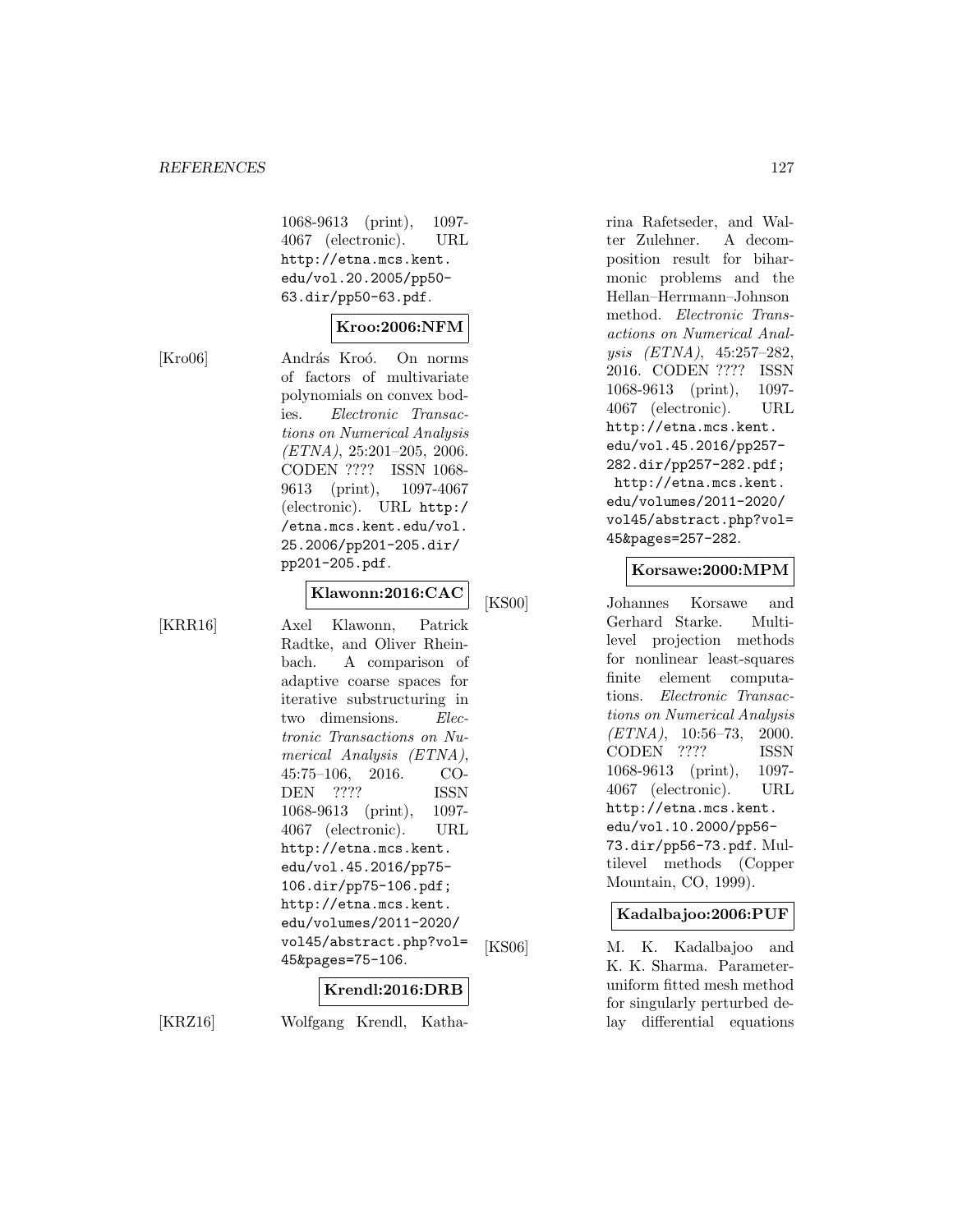with layer behavior. Electronic Transactions on Numerical Analysis (ETNA), 23:180–201, 2006. CODEN ???? ISSN 1068-9613 (print), 1097-4067 (electronic). URL http:// etna.mcs.kent.edu/vol. 23.2006/pp180-201.dir/ pp180-201.pdf.

#### **Kucukoglu:2018:NES**

[KS18] Irem Kucukoglu and Yilmaz Simsek. Numerical evaluation of special power series including the numbers of Lyndon words: an approach to interpolation functions for Apostol-type numbers and polynomials. Electronic Transactions on Numerical Analysis (ETNA), 50:98–108, 2018. CODEN ???? ISSN 1068-9613 (print), 1097- 4067 (electronic). URL http://etna.mcs.kent. edu/vol.50.2018/pp98- 108.dir/pp98-108.pdf; http://etna.mcs.kent. edu/volumes/2011-2020/ vol50/abstract.php?vol= 50&pages=98-108.

#### **Kurschner:2019:ARM**

[Kür19] Patrick Kürschner. Approximate residual-minimizing shift parameters for the lowrank ADI iteration. Electronic Transactions on Numerical Analysis (ETNA), 51:240–261, 2019. CO-DEN ???? ISSN

1068-9613 (print), 1097- 4067 (electronic). URL http://etna.mcs.kent. edu/vol.51.2019/pp240- 261.dir/pp240-261.pdf; http://etna.mcs.kent. edu/volumes/2011-2020/ vol51/abstract.php?vol= 51&pages=240-261.

#### **Krautstengl:1995:MGS**

[KV95] Alan Krautstengl and Richard S. Varga. Minimal Gerschgorin sets for partitioned matrices II. The spectral conjecture. Electronic Transactions on Numerical Analysis (ETNA), 3:66–82, 1995. CODEN ???? ISSN 1068-9613 (print), 1097- 4067 (electronic). URL http://etna.mcs.kent. edu/vol.3.1995/pp66-82. dir/pp66-82.pdf.

### **Kostic:2013:SLI**

[KV13] Aleksandra Kostić and Heinrich Voss. On Sylvester's law of inertia for nonlinear eigenvalue problems. Electronic Transactions on Numerical Analysis  $(ETNA)$ , 40:82-93, 2013. CODEN ???? ISSN 1068-9613 (print), 1097- 4067 (electronic). URL http://etna.mcs.kent. edu//vol.40.2013/pp82- 93.dir/pp82-93.pdf.

#### **Kaymakcalan:2007:LIA**

[KZ07] B. Kaymakçalan and A. Zafer. Langenhop's inequality and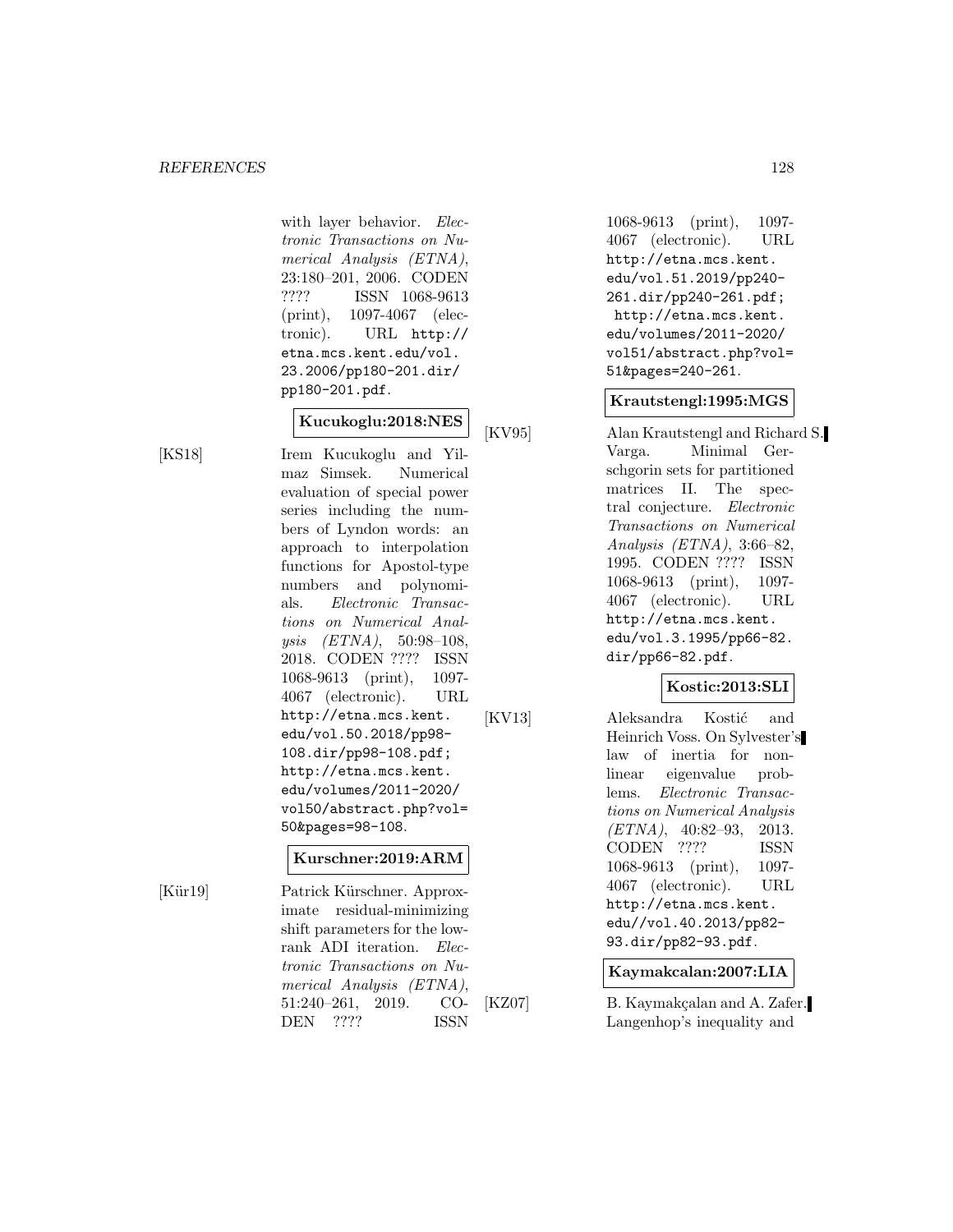applications for dynamic equations. Electronic Transactions on Numerical Analysis (ETNA), 27:71–77, 2007. CO-DEN ???? ISSN 1068-9613 (print), 1097- 4067 (electronic). URL http://etna.mcs.kent. edu/vol.27.2007/pp71- 77.dir/pp71-77.pdf.

#### **Lambers:2005:KSS**

[Lam05] James V. Lambers. Krylov subspace spectral methods for variable-coefficient initial-boundary value problems. Electronic Transactions on Numerical Analysis  $(ETNA), 20:212-234, 2005.$ CODEN ???? ISSN 1068- 9613 (print), 1097-4067 (electronic). URL http:/ /etna.mcs.kent.edu/vol. 20.2005/pp212-234.dir/ pp212-234.pdf.

# **Lambers:2007:DHO**

[Lam08a] James V. Lambers. Derivation of high-order spectral methods for timedependent PDE using modified moments. Electronic Transactions on Numerical Analysis (ETNA), 28: 114–135, 2007–2008. CO-DEN ???? ISSN 1068-9613 (print), 1097-4067 (electronic). URL http:// etna.mcs.kent.edu/vol. 28.2007-2008/pp114-135. dir/pp114-135.pdf. Special volume for Gene Golub.

[Lam08b] James V. Lambers. Enhancement of Krylov subspace spectral methods by block Lanczos iteration. Electronic Transactions on Numerical Analysis (ETNA), 31:86–109, 2008. CODEN ???? ISSN 1068- 9613 (print), 1097-4067 (electronic). URL http:/ /etna.mcs.kent.edu/vol. 31.2008/pp86-109.dir/ pp86-109.pdf.

## **Lamichhane:2010:GRO**

[Lam10] Bishnu P. Lamichhane. A gradient recovery operator based on an oblique projection. Electronic Transactions on Numerical Analysis (ETNA), 37:166–172, 2010. CODEN ???? ISSN 1068- 9613 (print), 1097-4067 (electronic). URL http:/ /etna.mcs.kent.edu/vol. 37.2010/pp166-172.dir/ pp166-172.pdf.

### **Laurie:2007:VPA**

[Lau08] Dirk Laurie. Variableprecision arithmetic considered perilous — a detective story. Electronic Transactions on Numerical Analysis (ETNA), 28: 168–173, 2007–2008. CO-DEN ???? ISSN 1068-9613 (print), 1097-4067 (electronic). URL http:// etna.mcs.kent.edu/vol. 28.2007-2008/pp168-173.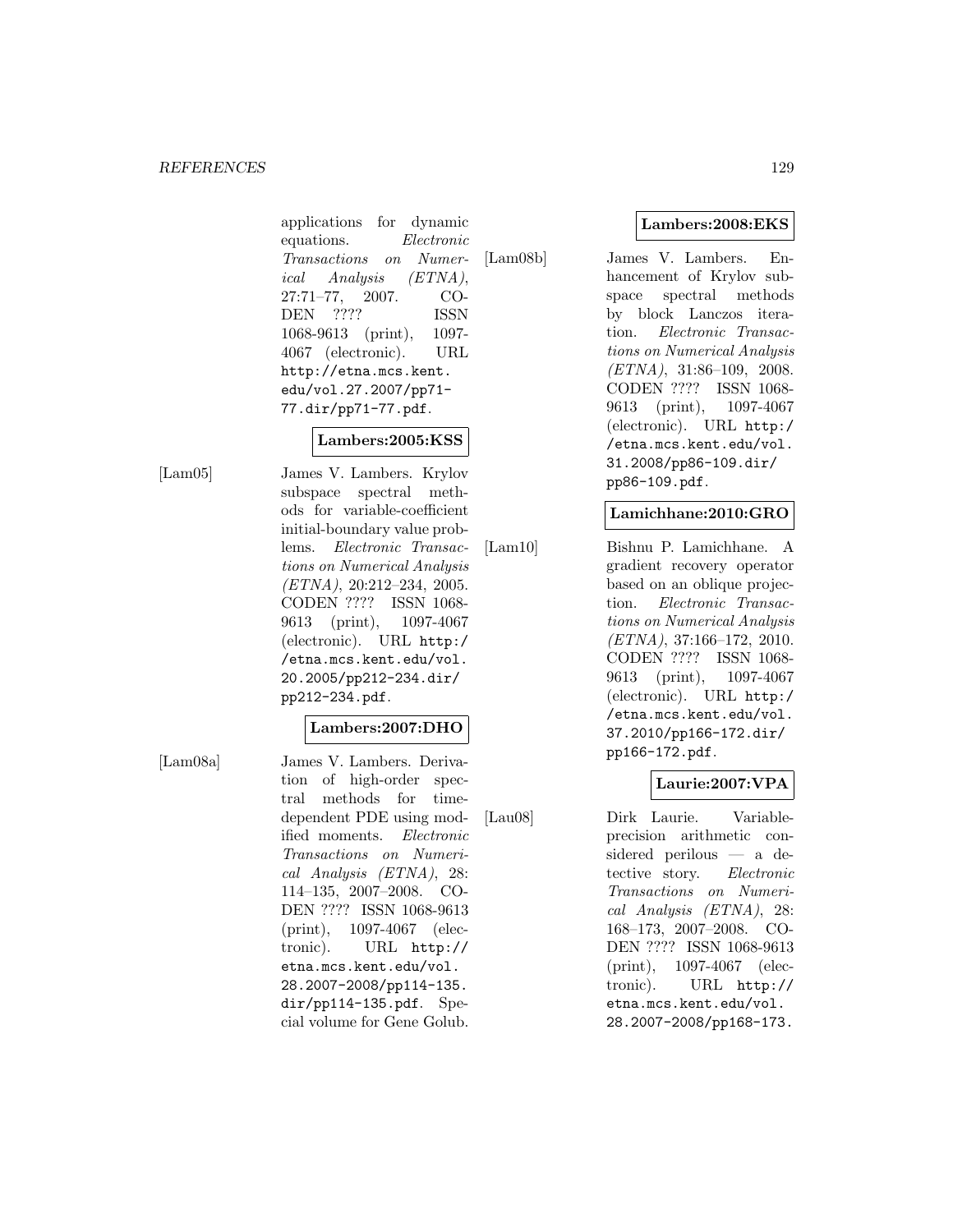dir/pp168-173.pdf. Special volume for Gene Golub.

#### **Levrie:1996:MCF**

[LB96] P. Levrie and A. Bultheel. Matrix continued fractions related to firstorder linear recurrence systems. Electronic Transactions on Numerical Analysis (ETNA), 4:46–63, 1996. CODEN ???? ISSN 1068-9613 (print), 1097- 4067 (electronic). URL http://etna.mcs.kent. edu/vol.4.1996/pp46-63. dir/pp46-63.pdf.

# **Li:2014:SPA**

[LC14] Tiexiang Li and Delin Chu. A structure-preserving algorithm for semi-stabilizing solutions of generalized algebraic Riccati equations. Electronic Transactions on Numerical Analysis (ETNA), 41:396–419, 2014. CODEN ???? ISSN 1068-9613 (print), 1097- 4067 (electronic). URL http://etna.mcs.kent. edu/vol.41.2014/pp396- 419.dir/pp396-419.pdf; http://etna.mcs.kent. edu/volumes/2011-2020/ vol41/abstract.php?vol= 41&pages=396-419.

#### **Lemarie:2013:TOGa**

[LDB13a] Florian Lemarié, Laurent Debreu, and Eric Blayo. Toward an optimized globalin-time Schwarz algorithm for diffusion equations with discontinuous and spatially variable coefficients. Part 1: The constant coefficients case. Electronic Transactions on Numerical Analysis (ETNA), 40:148–169, 2013. CODEN ???? ISSN 1068- 9613 (print), 1097-4067 (electronic). URL http:// etna.mcs.kent.edu//vol. 40.2013/pp148-169.dir/ pp148-169.pdf.

#### **Lemarie:2013:TOGb**

[LDB13b] Florian Lemarié, Laurent Debreu, and Eric Blayo. Toward an optimized globalin-time Schwarz algorithm for diffusion equations with discontinuous and spatially variable coefficients. Part 2: The variable coefficients case. Electronic Transactions on Numerical Analysis (ETNA), 40:170–186, 2013. CODEN ???? ISSN 1068- 9613 (print), 1097-4067 (electronic). URL http:// etna.mcs.kent.edu//vol. 40.2013/pp170-186.dir/ pp170-186.pdf.

#### **Lei:2019:TIS**

[Lei19] Xiao-Qiang Lei.  $\int_{\delta}^{\gamma} \Phi$ -type inclusion set for eigenvalues of a tensor. Electronic Transactions on Numerical Analysis (ETNA), 51:262–273, 2019. CODEN ???? ISSN 1068-9613 (print), 1097- 4067 (electronic). URL http://etna.mcs.kent.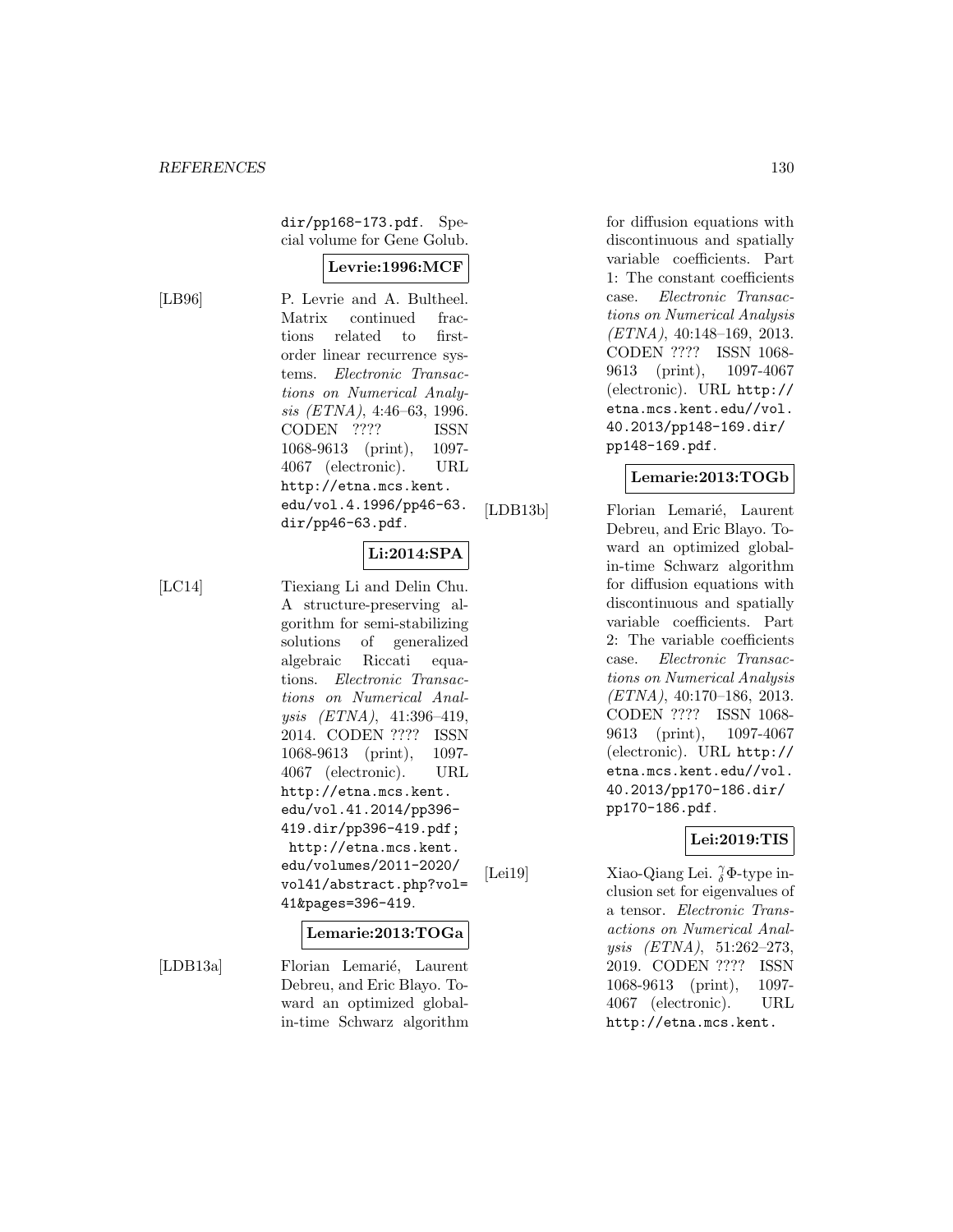edu/vol.51.2019/pp262- 273.dir/pp262-273.pdf; http://etna.mcs.kent. edu/volumes/2011-2020/ vol51/abstract.php?vol= 51&pages=262-273.

## **Lenard:2006:WTI**

[Lén06] Margit Lénárd. On weighted  $(0, 2)$ -type interpolation. Electronic Transactions on Numerical Analysis (ETNA), 25: 206–223, 2006. CODEN ???? ISSN 1068-9613 (print), 1097-4067 (electronic). URL http:// etna.mcs.kent.edu/vol. 25.2006/pp206-223.dir/ pp206-223.pdf.

# **Lenard:2010:WLI**

[Lén10] Margit Lénárd. On weighted lacunary interpolation. Electronic Transactions on Numerical Analysis (ETNA), 37:113–122, 2010. CODEN ???? ISSN 1068- 9613 (print), 1097-4067 (electronic). URL http:/ /etna.mcs.kent.edu/vol. 37.2010/pp113-122.dir/ pp113-122.pdf.

# **Leopardi:2006:PUS**

[Leo06] Paul Leopardi. A partition of the unit sphere into regions of equal area and small diameter. Electronic Transactions on Numerical Analysis (ETNA), 25: 309–327, 2006. CODEN ???? ISSN 1068-9613

(print), 1097-4067 (electronic). URL http:// etna.mcs.kent.edu/vol. 25.2006/pp309-327.dir/ pp309-327.pdf.

#### **Leopardi:2009:DBE**

[Leo09] Paul Leopardi. Diameter bounds for equal area partitions of the unit sphere. Electronic Transactions on Numerical Analysis (ETNA), 35:1–16, 2009. CODEN ???? ISSN 1068- 9613 (print), 1097-4067 (electronic). URL http:/ /etna.mcs.kent.edu/vol. 35.2009/pp1-16.dir/pp1- 16.pdf.

### **Liu:2012:CMP**

[LH12] Zhiyong Liu and Yinnian He. Cascadic multigrid preconditioner for elliptic equations with jump coefficients. Electronic Transactions on Numerical Analysis (ETNA), 39:333–339, 2012. CODEN ???? ISSN 1068-9613 (print), 1097- 4067 (electronic). URL http://etna.mcs.kent. edu/vol.39.2012/pp333- 339.dir/pp333-339.pdf; http://etna.mcs.kent. edu/volumes/2011-2020/ vol39/abstract.php?vol= 39&pages=333-339.

### **Lu:2020:EST**

[LHL<sup>+</sup>20] Zuliang Lu, Fei Huang, Lin Li, Xiaoxiao Zuo, and Junhong Li. An empirical study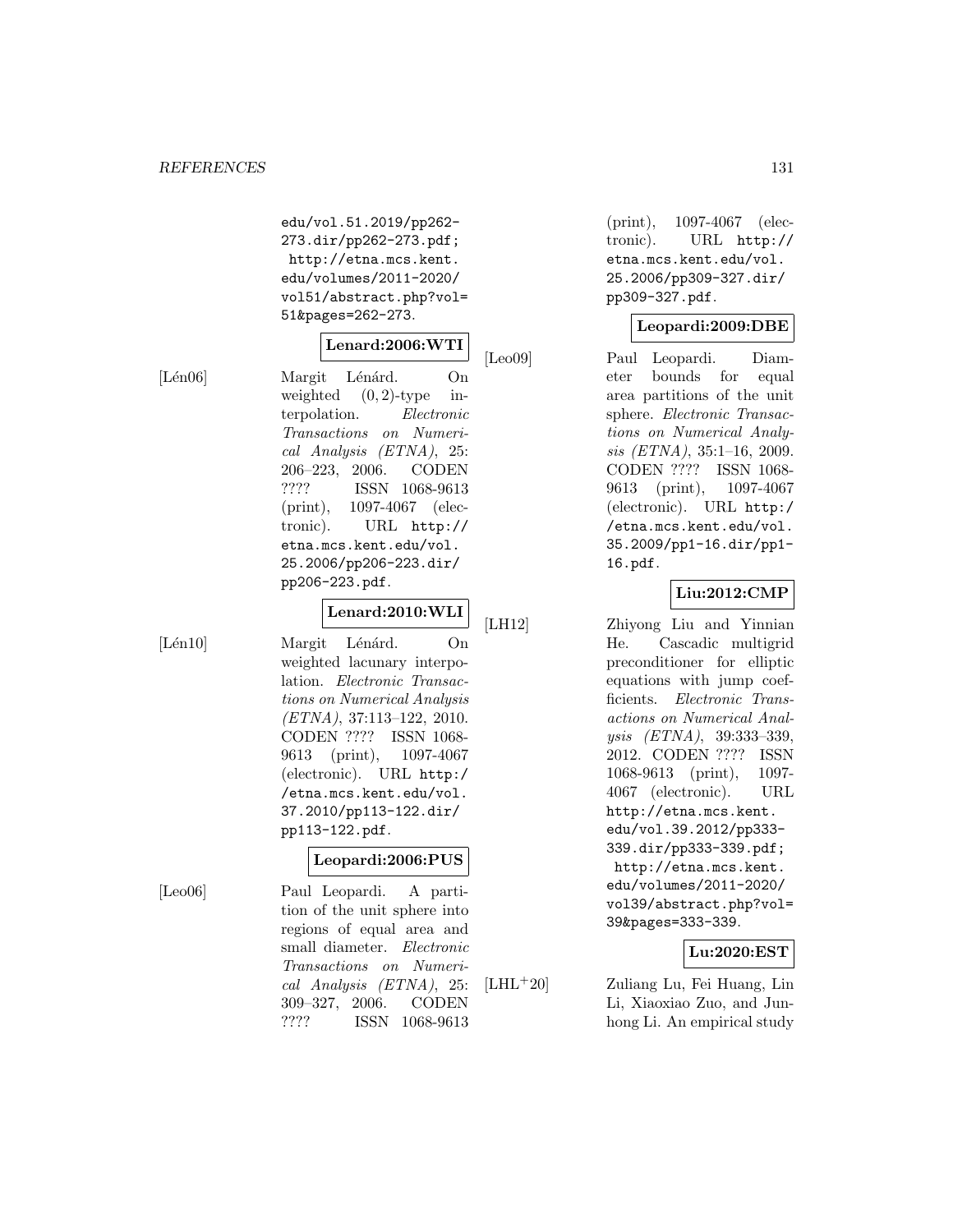of transboundary air pollution of the Beijing–Tianjin region. Electronic Transactions on Numerical Analysis (ETNA), 52:100–112, 2020. CODEN ???? ISSN 1068-9613 (print), 1097- 4067 (electronic). URL http://etna.mcs.kent. edu/vol.52.2020/pp100- 112.dir/pp100-112.pdf; http://etna.mcs.kent. edu/volumes/2011-2020/ vol52/abstract.php?vol= 52&pages=100-112.

#### **Lisitsa:2008:ODP**

[Lis08] Vadim Lisitsa. Optimal discretization of PML for elasticity problems. Electronic Transactions on Numerical Analysis (ETNA), 30:258–277, 2008. CODEN ???? ISSN 1068-9613 (print), 1097-4067 (electronic). URL http:// etna.mcs.kent.edu/vol. 30.2008/pp258-277.dir/ pp258-277.pdf.

#### **Lorca:2021:MSP**

[LK21] José Pablo Lucero Lorca and Guido Kanschat. Multilevel Schwarz preconditioners for singularly perturbed symmetric reactiondiffusion systems. Electronic Transactions on Numerical Analysis (ETNA), 54:89–107, 2021. CO-DEN ???? ISSN 1068-9613 (print), 1097- 4067 (electronic). URL

http://etna.mcs.kent. edu/vol.54.2021/pp89- 107.dir/pp89-107.pdf; http://etna.mcs.kent. edu/volumes/2021-2030/ vol54/abstract.php?vol= 54&pages=89-107.

## **Ludwig:2007:AFV**

[LKF08] Martin Ludwig, Jochim Koch, and Bernd Fischer. An application of the finite volume method to the bio-heat-transfer-equation in premature infants. Electronic Transactions on Numerical Analysis (ETNA), 28:136–148, 2007–2008. CODEN ???? ISSN 1068- 9613 (print), 1097-4067 (electronic). URL http:/ /etna.mcs.kent.edu/vol. 28.2007-2008/pp136-148. dir/pp136-148.pdf. Special volume for Gene Golub.

## **Llorente:2000:BPR**

[LM00] Ignacio M. Llorente and N. Duane Melson. Behavior of plane relaxation methods as multigrid smoothers. Electronic Transactions on Numerical Analysis (ETNA), 10: 92–114, 2000. CODEN ???? ISSN 1068-9613 (print), 1097-4067 (electronic). URL http:// etna.mcs.kent.edu/vol. 10.2000/pp92-114.dir/ pp92-114.pdf. Multilevel methods (Copper Mountain, CO, 1999).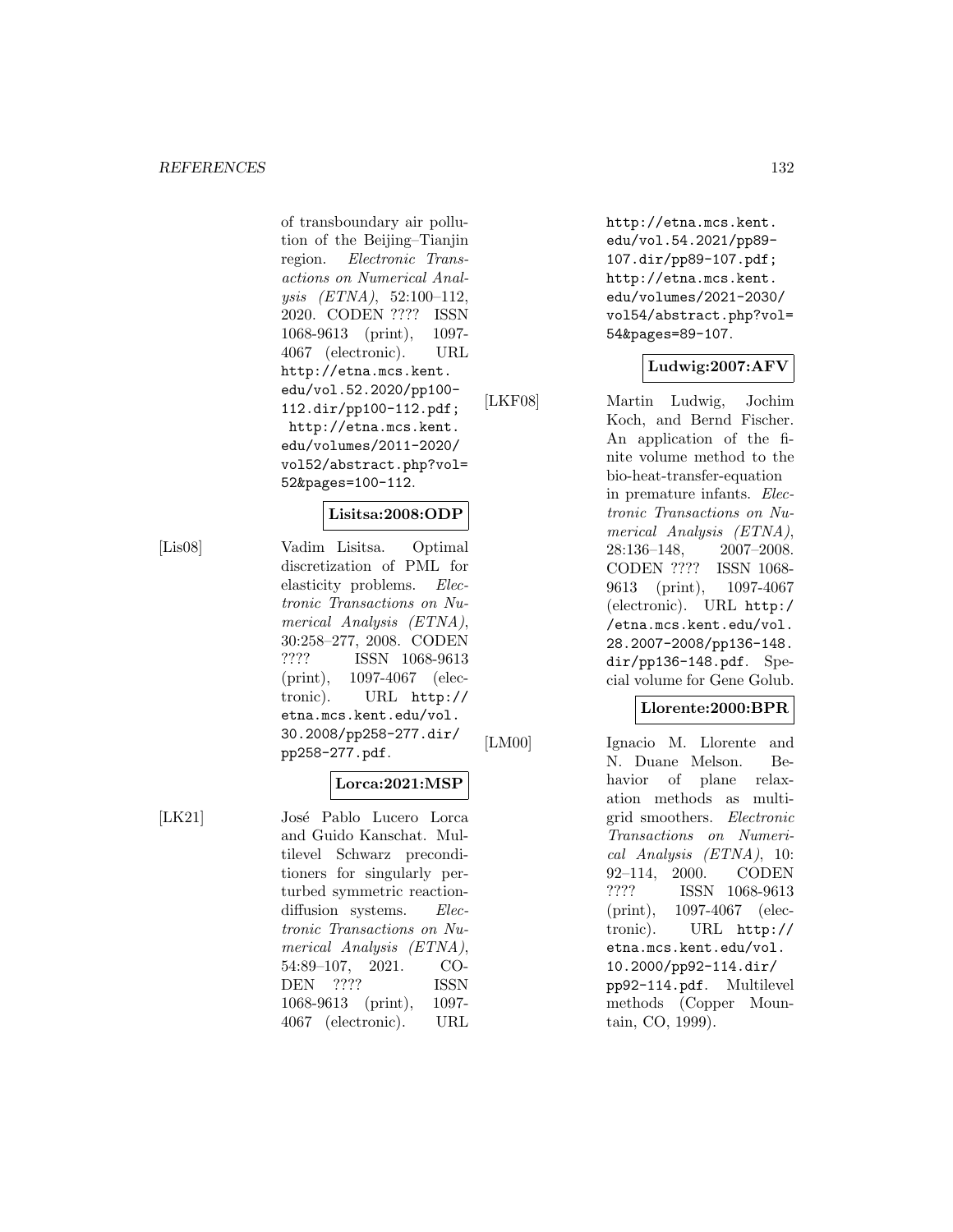$[LM20]$ 

| Damiana Lazzaro and Ser-        |
|---------------------------------|
| ena Morigi. Matrix comple-      |
| tion for matrices with low-     |
| rank displacement. <i>Elec-</i> |
| tronic Transactions on Nu-      |
| merical Analysis (ETNA),        |
| 53:481-499, 2020. CO-           |
| DEN ????<br>ISSN                |
| 1068-9613 (print),<br>1097-     |
| 4067 (electronic).<br>URL       |
| http://etna.mcs.kent.           |
| edu/vol.53.2020/pp481-          |
| 499.dir/pp481-499.pdf;          |
| http://etna.mcs.kent.           |
| edu/volumes/2011-2020/          |
| vol53/abstract.php?vol=         |
| 53&pages=481-499.               |
|                                 |

**Lorenz:2012:GDT**

**Lazzaro:2020:MCM**

[LMM12] Dirk A. Lorenz, Peter Maass, and Pham Q. Muoi. Gradient descent for Tikhonov functionals with sparsity constraints: Theory and numerical comparison of step size rules. Electronic Transactions on Numerical Analysis (ETNA), 39:437–463, 2012. CODEN ???? ISSN 1068-9613 (print), 1097- 4067 (electronic). URL http://etna.mcs.kent. edu/vol.39.2012/pp437- 463.dir/pp437-463.pdf; http://etna.mcs.kent. edu/volumes/2011-2020/ vol39/abstract.php?vol= 39&pages=437-463.

# **Li:2010:AFE**

[LMN10] Hengguang Li, Anna Maz-

zucato, and Victor Nistor. Analysis of the finite element method for transmission/mixed boundary value problems on general polygonal domains. Electronic Transactions on Numerical Analysis (ETNA), 37:41–69, 2010. CO-DEN ???? ISSN 1068-9613 (print), 1097- 4067 (electronic). URL http://etna.mcs.kent. edu/vol.37.2010/pp41- 69.dir/pp41-69.pdf.

#### **Loneland:2015:EBS**

[LMR15] Atle Loneland, Leszek Marcinkowski, and Talal Rahman. Edge-based Schwarz methods for the Crouzeix–Raviart finite volume element discretization of elliptic problems. Electronic Transactions on Numerical Analysis (ETNA), 44:443–461, 2015. CO-DEN ???? ISSN 1068-9613 (print), 1097- 4067 (electronic). URL http://etna.mcs.kent. edu/vol.44.2015/pp443- 461.dir/pp443-461.pdf; http://etna.mcs.kent. edu/volumes/2011-2020/ vol44/abstract.php?vol= 44&pages=443-461.

#### **Layton:1997:TLD**

[LMS97] W. J. Layton, A. J. Meir, and P. G. Schmidt. A two-level discretization method for the stationary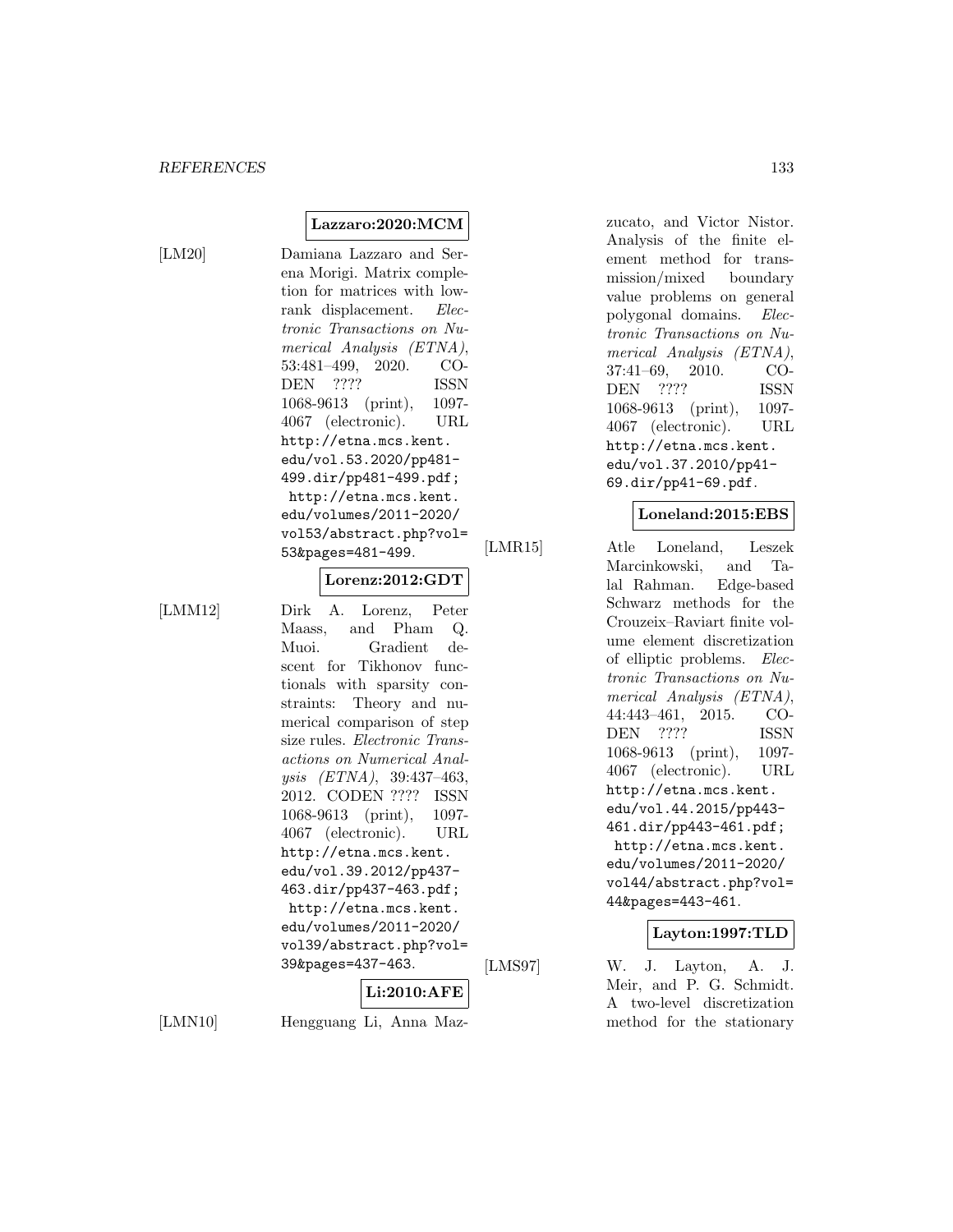#### *REFERENCES* 134

MHD equations. Electronic Transactions on Numerical Analysis (ETNA), 6: 198–210, 1997. CODEN ???? ISSN 1068-9613 (print), 1097-4067 (electronic). URL http:// etna.mcs.kent.edu/vol. 6.1997/pp198-210.dir/ pp198-210.pdf. Special issue on multilevel methods (Copper Mountain, CO, 1997).

**Lopez:2008:CBD**

[LMS09] Hilda López, Brígida Molina, and José J. Salas. Comparison between different numerical discretizations for a Darcy–Forchheimer model. Electronic Transactions on Numerical Analysis (ETNA), 34:187–203, 2008– 2009. CODEN ???? ISSN 1068-9613 (print), 1097- 4067 (electronic). URL http://etna.mcs.kent. edu/vol.34.2008-2009/ pp187-203.dir/pp187-203. pdf.

#### **Lanza:2014:VID**

[LMSY14] Alessandro Lanza, Serena Morigi, Fiorella Sgallari, and Anthony J. Yezzi. Variational image denoising while constraining the distribution of the residual. Electronic Transactions on Numerical Analysis  $(ETNA), 42:64-84, 2014.$ CODEN ???? ISSN 1068-9613 (print), 10974067 (electronic). URL http://etna.mcs.kent. edu/vol.42.2014/pp64- 84.dir/pp64-84.pdf; http://etna.mcs.kent. edu/volumes/2011-2020/ vol42/abstract.php?vol= 42&pages=64-84.

#### **Leszczynski:2020:LFM**

[LMW20] Henryk Leszczyński, Milena Matusik, and Monika Wrzosek. Leap-frog method for stochastic functional wave equations. *Elec*tronic Transactions on Numerical Analysis (ETNA), 52:77–87, 2020. CO-DEN ???? ISSN 1068-9613 (print), 1097- 4067 (electronic). URL http://etna.mcs.kent. edu/vol.52.2020/pp77- 87.dir/pp77-87.pdf; http://etna.mcs.kent. edu/volumes/2011-2020/ vol52/abstract.php?vol= 52&pages=77-87.

### **LeBorne:2010:IAI**

[LN10] Sabine Le Borne and Che Ngufor. An implicit approximate inverse preconditioner for saddle point problems. Electronic Transactions on Numerical Analysis (ETNA), 37:173–188, 2010. CODEN ???? ISSN 1068- 9613 (print), 1097-4067 (electronic). URL http:/ /etna.mcs.kent.edu/vol. 37.2010/pp173-188.dir/ pp173-188.pdf.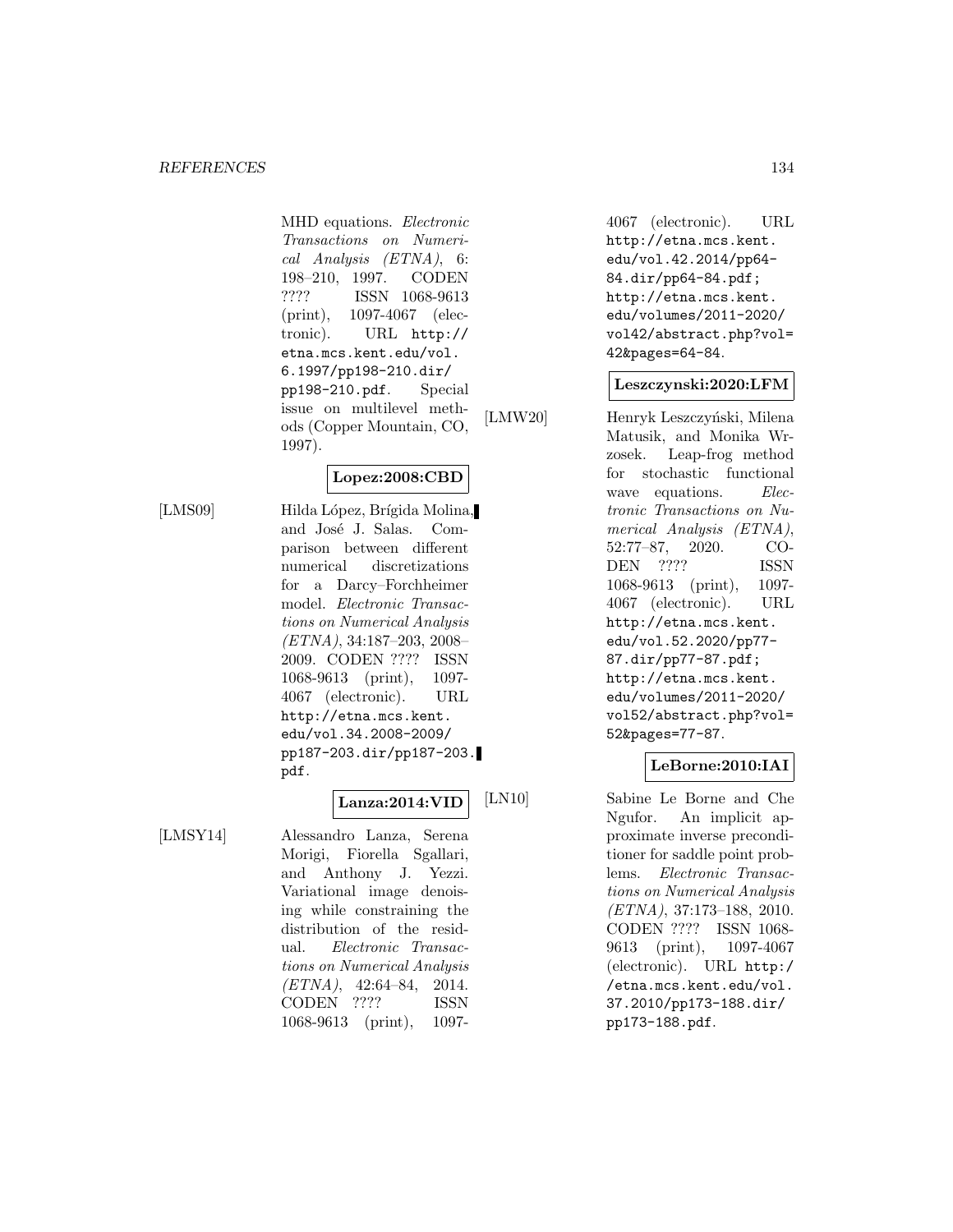**Li:2015:IMS**

[LNG15] Na Li, Carmeliza Navasca, and Christina Glenn. Iterative methods for symmetric outer product tensor decomposition. Electronic Transactions on Numerical Analysis (ETNA), 44:124–139, 2015. CO-DEN ???? ISSN 1068-9613 (print), 1097- 4067 (electronic). URL http://etna.mcs.kent. edu/vol.44.2015/pp124- 139.dir/pp124-139.pdf; http://etna.mcs.kent. edu/volumes/2011-2020/ vol44/abstract.php?vol= 44&pages=124-139.

#### **LeBorne:2007:JDD**

[LO07] Sabine Le Borne and Suely Oliveira. Joint domain $decomposition$  H −  $LU$ preconditioners for saddle point problems. Electronic Transactions on Numerical Analysis (ETNA), 26: 285–298, 2007. CODEN ???? ISSN 1068-9613 (print), 1097-4067 (electronic). URL http:// etna.mcs.kent.edu/vol. 26.2007/pp285-298.dir/ pp285-298.pdf.

### **Le:2013:DPI**

[LO13] Anh Ha Le and Pascal Omnes. Discrete Poincaré inequalities for arbitrary meshes in the discrete duality finite volume context. Electronic Transac-

tions on Numerical Analysis (ETNA), 40:94–119, 2013. CODEN ???? ISSN 1068-9613 (print), 1097- 4067 (electronic). URL http://etna.mcs.kent. edu//vol.40.2013/pp94- 119.dir/pp94-119.pdf.

#### **Lopez:2016:NGA**

[Lóp16] Williams López. A new geometric acceleration of the von Neumann–Halperin projection method. Electronic Transactions on Numerical Analysis (ETNA), 45:330–341, 2016. CO-DEN ???? ISSN 1068-9613 (print), 1097- 4067 (electronic). URL http://etna.mcs.kent. edu/vol.45.2016/pp330- 341.dir/pp330-341.pdf; http://etna.mcs.kent. edu/volumes/2011-2020/ vol45/abstract.php?vol= 45&pages=330-341.

## **Lorente:1999:CAO**

[Lor99] Miguel Lorente. Creation and annihilation operators for orthogonal polynomials of continuous and discrete variables. Electronic Transactions on Numerical Analysis (ETNA), 9: 102–111, 1999. CODEN ???? ISSN 1068-9613 (print), 1097-4067 (electronic). URL http:// etna.mcs.kent.edu/vol. 9.1999/pp102-111.dir/ pp102-111.pdf.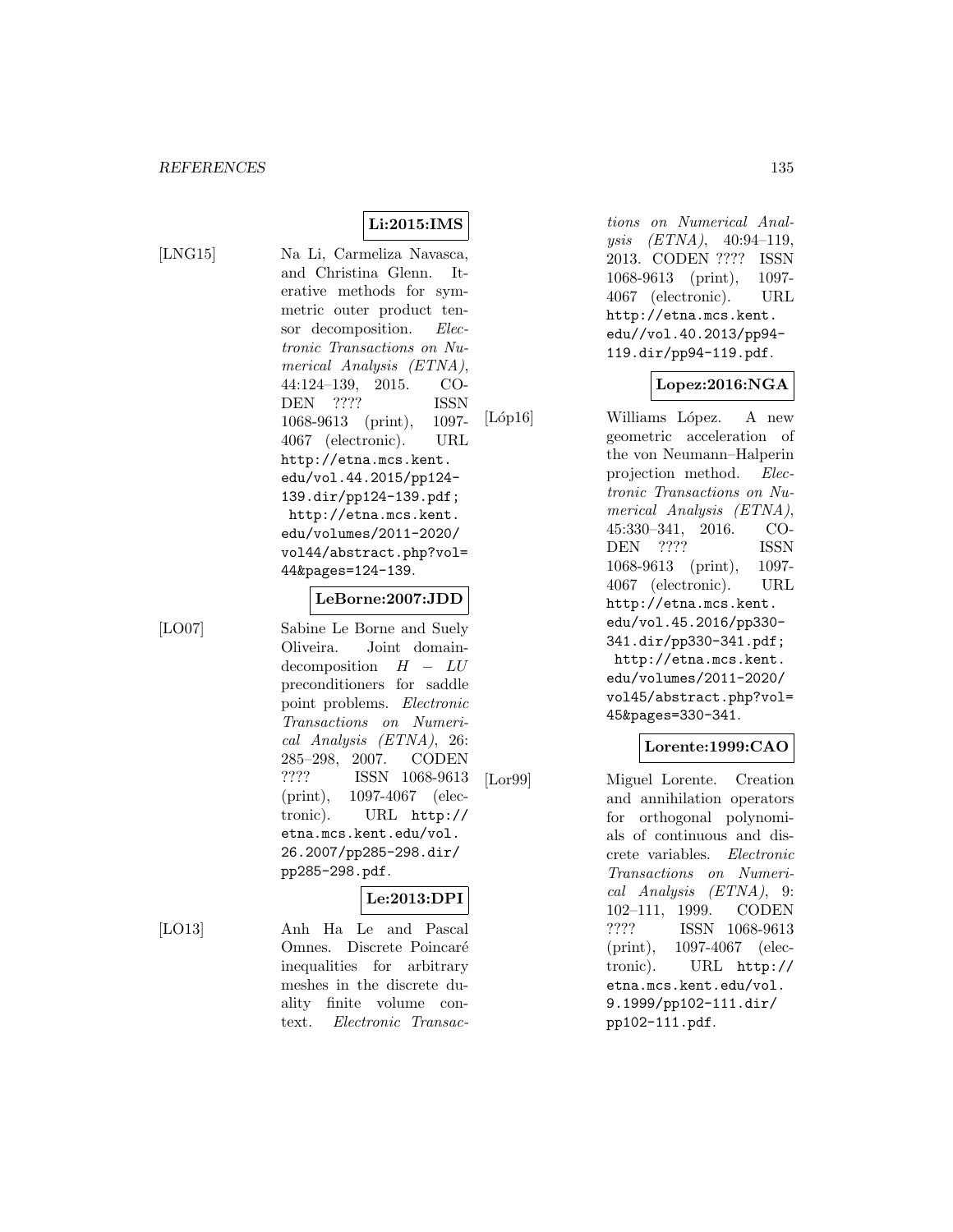# **Lopez:2008:SLM**

[LP08] José L. López and Pedro J. Pagola. A simplification of the Laplace method for double integrals. Application to the second Appell function. Electronic Transactions on Numerical Analysis (ETNA), 30:224–236, 2008. CODEN ???? ISSN 1068- 9613 (print), 1097-4067 (electronic). URL http:/ /etna.mcs.kent.edu/vol. 30.2008/pp224-236.dir/ pp224-236.pdf.

#### **Lentini:2008:OGM**

[LP09] Marianela Lentini and Marco Paluszny. Orthogonal grids on meander-like regions. Electronic Transactions on Numerical Analysis (ETNA), 34:1–13, 2008– 2009. CODEN ???? ISSN 1068-9613 (print), 1097- 4067 (electronic). URL http://etna.mcs.kent. edu/vol.34.2008-2009/ pp1-13.dir/pp1-13.pdf.

### **Lopez:2017:SSP**

[LP17] José L. López and Pedro J. Pagola. A simplification of the stationary phase method: application to the Anger and Weber functions. Electronic Transactions on Numerical Analysis (ETNA), 46:148–161, 2017. CODEN ???? ISSN 1068-9613 (print), 1097- 4067 (electronic). URL

http://etna.mcs.kent. edu/vol.46.2017/pp148- 161.dir/pp148-161.pdf; http://etna.mcs.kent. edu/volumes/2011-2020/ vol46/abstract.php?vol= 46&pages=148-161.

# **Lanza:2020:RWP**

[LPS20] Alessandro Lanza, Monica Pragliola, and Fiorella Sgallari. Residual whiteness principle for parameter-free image restoration. Electronic Transactions on Numerical Analysis (ETNA), 53:329–351, 2020. CO-DEN ???? ISSN 1068-9613 (print), 1097- 4067 (electronic). URL http://etna.mcs.kent. edu/vol.53.2020/pp329- 351.dir/pp329-351.pdf; http://etna.mcs.kent. edu/volumes/2011-2020/ vol53/abstract.php?vol= 53&pages=329-351.

# **Luengo:2003:GMD**

[LR03] Francisco Luengo and Marcos Raydan. Gradient method with dynamical retards for large-scale optimization problems. Electronic Transactions on Numerical Analysis (ETNA), 16:186–193, 2003. CODEN ???? ISSN 1068-9613 (print), 1097-4067 (electronic). URL http:// etna.mcs.kent.edu/vol. 16.2003/pp186-193.dir/ pp186-193.pdf.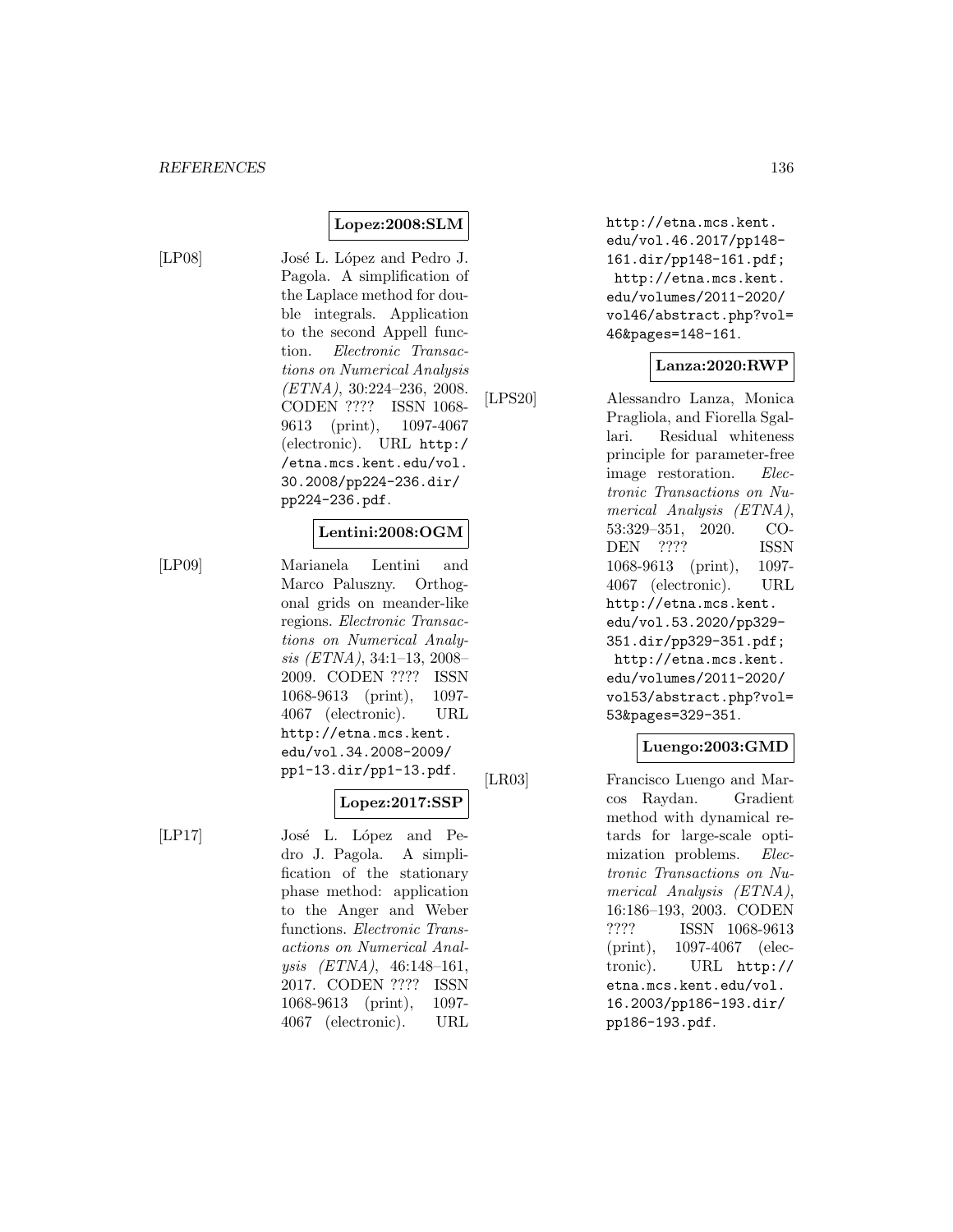[LR04] Uwe Luther and Karla Rost. Matrix exponentials and inversion of confluent Vandermonde matrices. Electronic Transactions on Numerical Analysis (ETNA), 18:91–100, 2004. CODEN ???? ISSN 1068-9613 (print), 1097-4067 (electronic). URL http:// etna.mcs.kent.edu/vol. 18.2004/pp91-100.dir/ pp91-100.pdf.

**Luther:2004:MEI**

#### **Linss:2016:RPE**

[LR16] Torsten Linß and Goran Radojev. Robust a posteriori error bounds for spline collocation applied to singularly perturbed reaction– diffusion problems. Electronic Transactions on Numerical Analysis (ETNA), 45:342–353, 2016. CO-DEN ???? ISSN 1068-9613 (print), 1097- 4067 (electronic). URL http://etna.mcs.kent. edu/vol.45.2016/pp342- 353.dir/pp342-353.pdf; http://etna.mcs.kent. edu/volumes/2011-2020/ vol45/abstract.php?vol= 45&pages=342-353.

### **Lube:2008:LPS**

[LRL08] G. Lube, G. Rapin, and J. Löwe. Local projection stabilization for incompressible flows: Equal-order vs. inf-sup stable interpolation. Electronic Transac-

tions on Numerical Analysis (ETNA), 32:106–122, 2008. CODEN ???? ISSN 1068- 9613 (print), 1097-4067 (electronic). URL http:/ /etna.mcs.kent.edu/vol. 32.2008/pp106-122.dir/ pp106-122.pdf.

# **Li:2005:CVI**

[LS05] Na Li and Yousef Saad. Crout versions of ILU factorization with pivoting for sparse symmetric matrices. Electronic Transactions on Numerical Analysis (ETNA), 20:75–85, 2005. CODEN ???? ISSN 1068-9613 (print), 1097- 4067 (electronic). URL http://etna.mcs.kent. edu/vol.20.2005/pp75- 85.dir/pp75-85.pdf.

### **Lee:1994:MCM**

[LT94] Barry Lee and Manfred R. Trummer. Multigrid conformal mapping via the Szegő Kernel. Electronic Transactions on Numerical Analysis (ETNA), 2:22–43, 1994. CODEN ???? ISSN 1068-9613 (print), 1097- 4067 (electronic). URL http://etna.mcs.kent. edu/vol.2.1994/pp22-43. dir/pp22-43.pdf.

# **Liesen:2005:WCC**

[LT05] Jörg Liesen and Petr Tichý. On the worst-case convergence of MR and CG for symmetric positive definite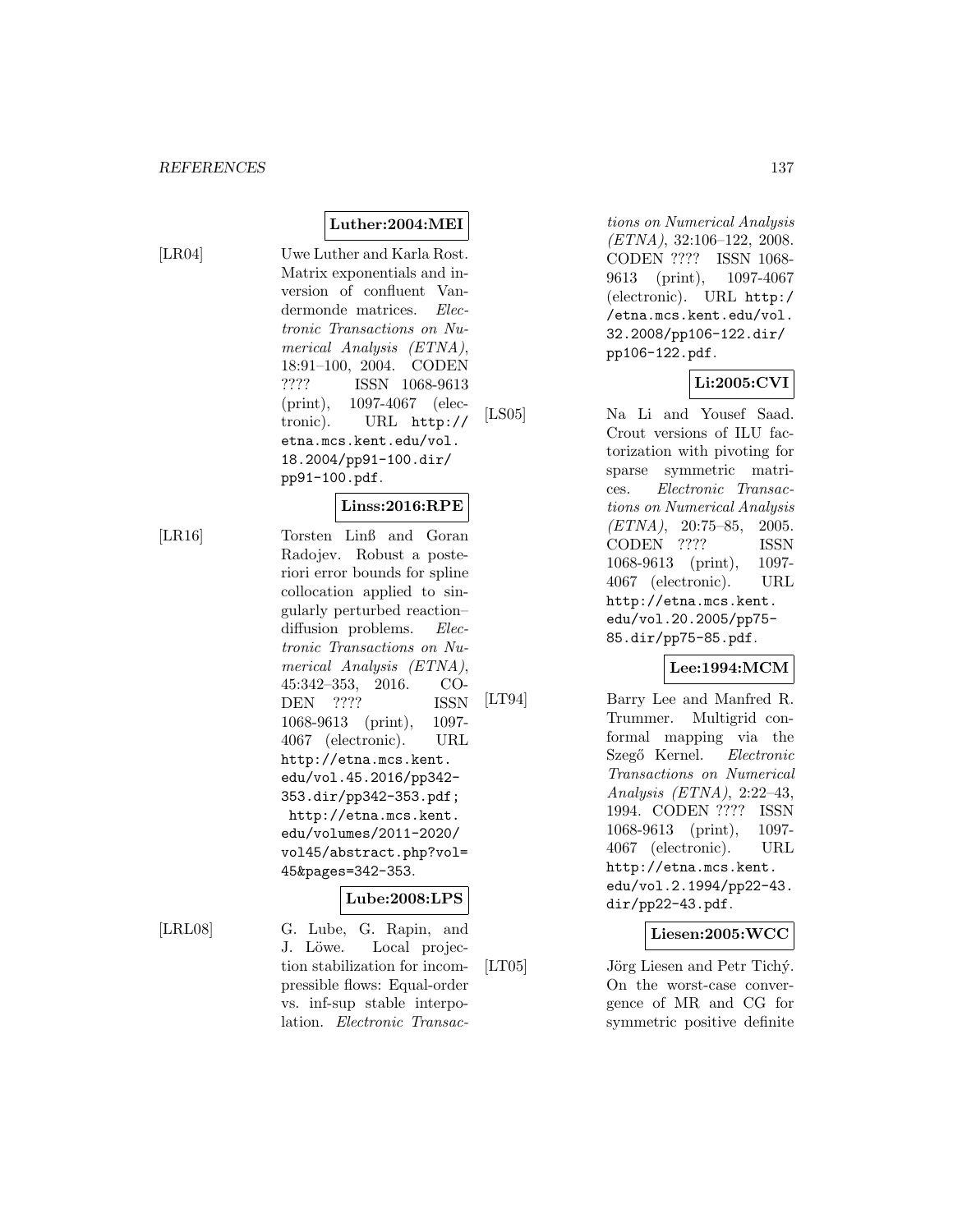tridiagonal Toeplitz matrices. Electronic Transactions on Numerical Analysis (ETNA), 20:180–197, 2005. CODEN ???? ISSN 1068- 9613 (print), 1097-4067 (electronic). URL http:/ /etna.mcs.kent.edu/vol. 20.2005/pp180-197.dir/ pp180-197.pdf.

### **Liesen:2014:MMM**

[LT14] Jörg Liesen and Petr Tichý. Max-min and min-max approximation problems for normal matrices revisited. Electronic Transactions on Numerical Analysis (ETNA), 41:159–166, 2014. CODEN ???? ISSN 1068-9613 (print), 1097- 4067 (electronic). URL http://etna.mcs.kent. edu/vol.41.2014/pp159- 166.dir/pp159-166.pdf; http://etna.mcs.kent. edu/volumes/2011-2020/ vol41/abstract.php?vol= 41&pages=159-166.

### **Linh:2018:RKM**

[LT18] Vu Hoang Linh and Nguyen Duy Truong. Runge–Kutta methods revisited for a class of structured strangenessfree differential-algebraic equations. Electronic Transactions on Numerical Analysis (ETNA), 48: 131–155, 2018. CO-DEN ???? ISSN 1068-9613 (print), 1097- 4067 (electronic). URL

http://etna.mcs.kent. edu/vol.48.2018/pp131- 155.dir/pp131-155.pdf; http://etna.mcs.kent. edu/volumes/2011-2020/ vol48/abstract.php?vol= 48&pages=131-155.

## **Lubinsky:2006:BWA**

[Lub06] D. S. Lubinsky. Bernstein's weighted approximation on R still has problems. Electronic Transactions on Numerical Analysis (ETNA), 25:166–177, 2006. CODEN ???? ISSN 1068-9613 (print), 1097-4067 (electronic). URL http:// etna.mcs.kent.edu/vol. 25.2006/pp166-177.dir/ pp166-177.pdf.

### **Lui:2011:PMT**

[Lui11] S. H. Lui. Pseudospectral mapping theorem II. Electronic Transactions on Numerical Analysis (ETNA), 38:168–183, 2011. CODEN ???? ISSN 1068-9613 (print), 1097-4067 (electronic).

### **Lampe:2008:FAS**

[LV08] Jörg Lampe and Heinrich Voss. A fast algorithm for solving regularized total least squares problems. Electronic Transactions on Numerical Analysis (ETNA), 31:12–24, 2008. CODEN ???? ISSN 1068-9613 (print), 1097- 4067 (electronic). URL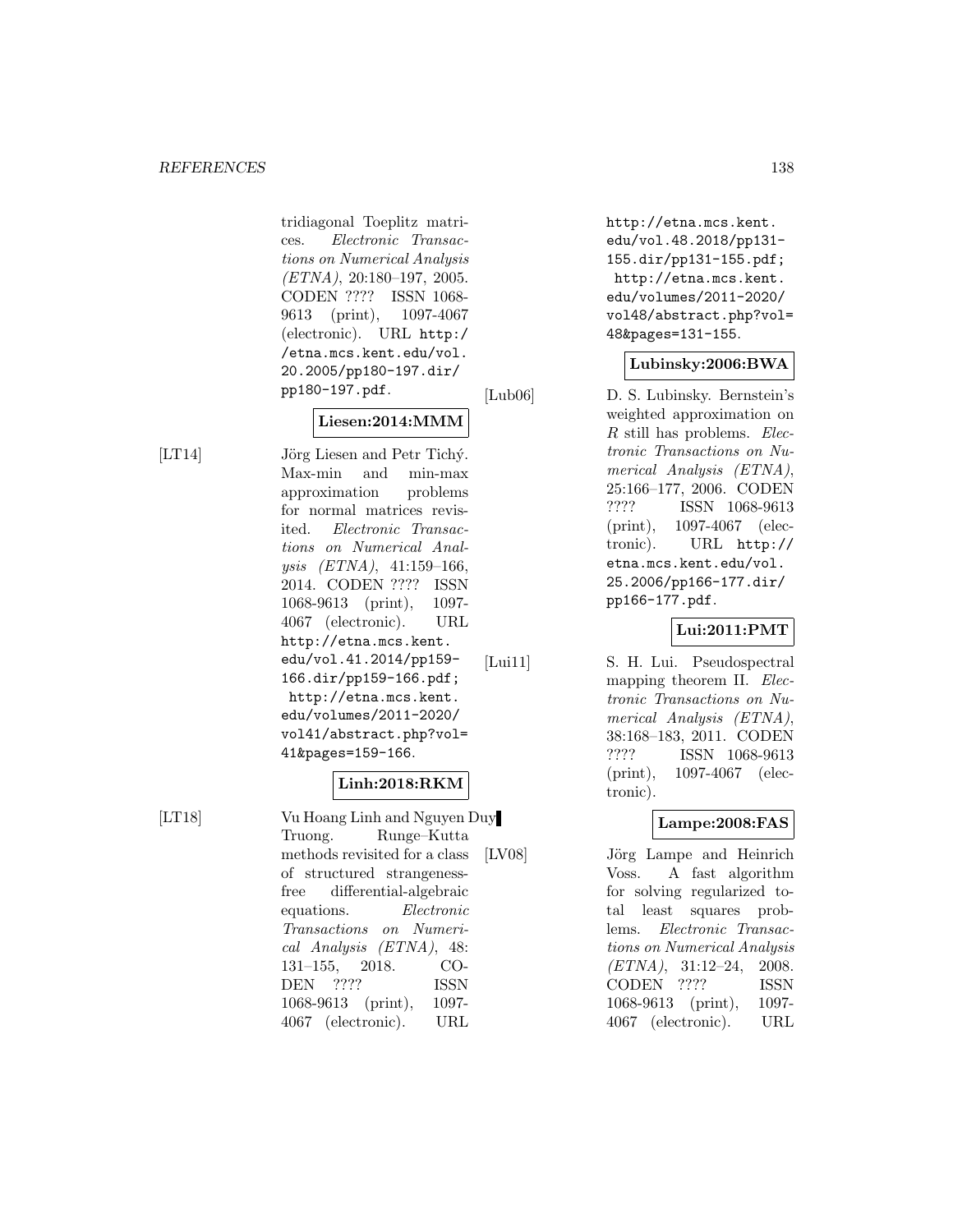http://etna.mcs.kent. edu/vol.31.2008/pp12- 24.dir/pp12-24.pdf.

#### **Lampe:2014:LSD**

[LV14] Jörg Lampe and Heinrich Voss. Large-scale dual regularized total least squares. Electronic Transactions on Numerical Analysis (ETNA), 42:13–40, 2014. CODEN ???? ISSN 1068-9613 (print), 1097- 4067 (electronic). URL http://etna.mcs.kent. edu/vol.42.2014/pp13- 40.dir/pp13-40.pdf; http://etna.mcs.kent. edu/volumes/2011-2020/ vol42/abstract.php?vol= 42&pages=13-40.

### **Livne:2006:FME**

[LW06] Oren E. Livne and Grady B. Wright. Fast multilevel evaluation of smooth radial basis function expansions. Electronic Transactions on Numerical Analysis (ETNA), 23:263–287, 2006. CODEN ???? ISSN 1068- 9613 (print), 1097-4067 (electronic). URL http:/ /etna.mcs.kent.edu/vol. 23.2006/pp263-287.dir/ pp263-287.pdf.

puting arbitrary deriva-

# **Li:2020:SEG**

[LWH20] Junlin Li, Tongke Wang, and Yonghong Hao. The series expansions and Gauss– Legendre rule for comtives of the Beta-type functions. Electronic Transactions on Numerical Analysis (ETNA), 52:203–213, 2020. CODEN ???? ISSN 1068-9613 (print), 1097- 4067 (electronic). URL http://etna.mcs.kent. edu/vol.52.2020/pp203- 213.dir/pp203-213.pdf; http://etna.mcs.kent. edu/volumes/2011-2020/ vol52/abstract.php?vol= 52&pages=203-213.

# **Liang:2014:CSV**

[LY14] Qiao Liang and Qiang Ye. Computing singular values of large matrices with an inverse-free preconditioned Krylov subspace method. Electronic Transactions on Numerical Analysis (ETNA), 42:197–221, 2014. CODEN ???? ISSN 1068-9613 (print), 1097- 4067 (electronic). URL http://etna.mcs.kent. edu/vol.42.2014/pp197- 221.dir/pp197-221.pdf; http://etna.mcs.kent. edu/volumes/2011-2020/ vol42/abstract.php?vol= 42&pages=197-221.

### **Littlejohn:2007:LDV**

[LZ07] L. L. Littlejohn and A. Zettl. Left-definite variations of the classical Fourier expansion theorem. Electronic Transactions on Numerical Analysis (ETNA), 27: 124–139, 2007. CODEN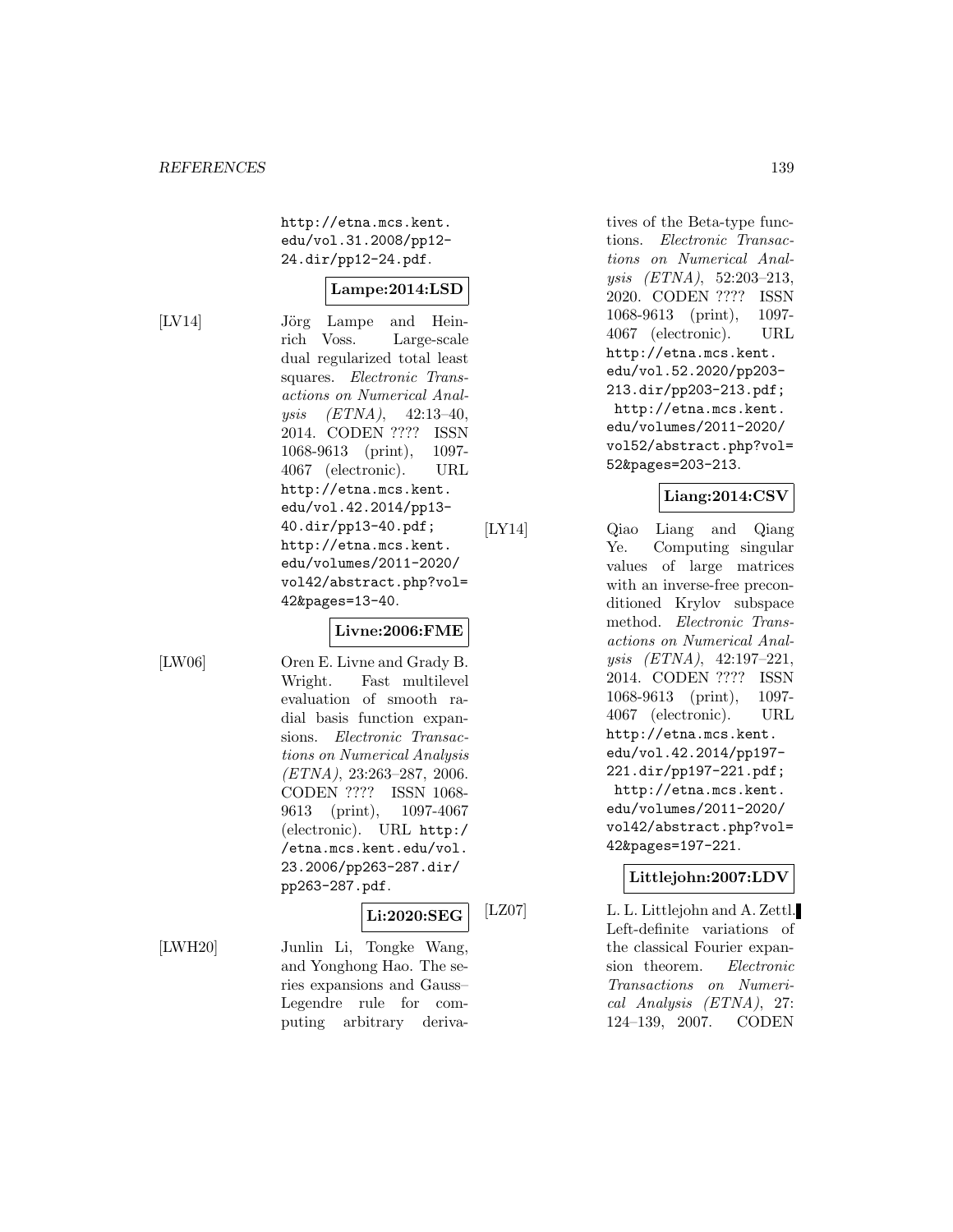#### *REFERENCES* 140

???? ISSN 1068-9613 (print), 1097-4067 (electronic). URL http:// etna.mcs.kent.edu/vol. 27.2007/pp124-139.dir/ pp124-139.pdf.

#### **Laszkiewicz:2008:AMS**

[LZ08a] Beata Laszkiewicz and Krystyna Ziętak. Algorithms for the matrix sector function. Electronic Transactions on Numerical Analysis (ETNA), 31: 358–383, 2008. CODEN ???? ISSN 1068-9613 (print), 1097-4067 (electronic). URL http:// etna.mcs.kent.edu/vol. 31.2008/pp358-383.dir/ pp358-383.pdf.

#### **Liu:2008:SBG**

[LZ08b] Hualei Liu and Baojiang Zhong. Simpler Block GMRES for nonsymmetric systems with multiple right-hand sides. Electronic Transactions on Numerical Analysis (ETNA), 30:1–9, 2008. CODEN ???? ISSN 1068-9613 (print), 1097-4067 (electronic). URL http:// etna.mcs.kent.edu/vol. 30.2008/pp1-9.dir/pp1- 9.pdf.

#### **Miyazaki:2006:NCE**

[MACI06] Yoshinori Miyazaki, Nobuyoshi Asai, Dongsheng Cai, and Yasuhiko Ikebe. Numerical computation of the eigenvalues for the spheroidal wave equation with accurate error estimation by matrix method. Electronic Transactions on Numerical Analysis (ETNA), 23: 329–338, 2006. CODEN ???? ISSN 1068-9613 (print), 1097-4067 (electronic). URL http:// etna.mcs.kent.edu/vol. 23.2006/pp329-338.dir/ pp329-338.pdf.

#### **Malek:2008:MPF**

[Mál08] Josef Málek. Mathematical properties of flows of incompressible power-lawlike fluids that are described by implicit constitutive relations. Electronic Transactions on Numerical Analysis (ETNA), 31:110–125, 2008. CODEN ???? ISSN 1068- 9613 (print), 1097-4067 (electronic). URL http:/ /etna.mcs.kent.edu/vol. 31.2008/pp110-125.dir/ pp110-125.pdf.

#### **Mandel:2003:LAE**

[Man03] Jan Mandel. Local approximation estimators for algebraic multigrid. Electronic Transactions on Numerical Analysis (ETNA), 15:56–65, 2003. CO-DEN ???? ISSN 1068-9613 (print), 1097- 4067 (electronic). URL http://etna.mcs.kent. edu/vol.15.2003/pp56- 65.dir/pp56-65.pdf.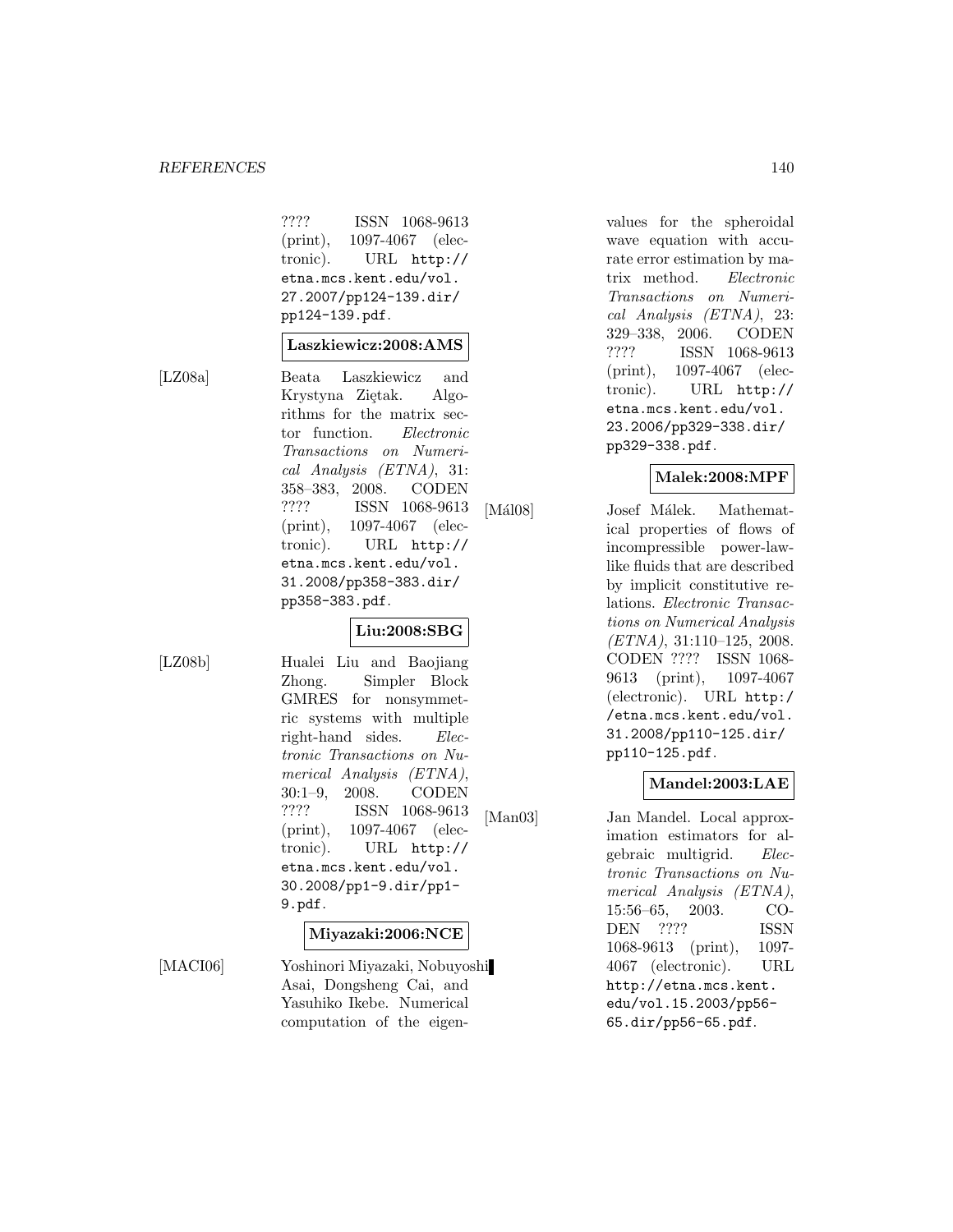#### **Mantica:2006:FBF**

[Man06] Giorgio Mantica. Fourier– Bessel functions of singular continuous measures and their many asymptotics. Electronic Transactions on Numerical Analysis  $(ETNA), 25:409-430, 2006.$ CODEN ???? ISSN 1068- 9613 (print), 1097-4067 (electronic). URL http:/ /etna.mcs.kent.edu/vol. 25.2006/pp409-430.dir/ pp409-430.pdf.

#### **Mantica:2007:QDE**

[Man08] Giorgio Mantica. Quantum dynamical entropy and an algorithm by Gene Golub. Electronic Transactions on Numerical Analysis  $(ETNA), 28:190-205, 2007-$ 2008. CODEN ???? ISSN 1068-9613 (print), 1097- 4067 (electronic). URL http://etna.mcs.kent. edu/vol.28.2007-2008/ pp190-205.dir/pp190-205. pdf. Special volume for Gene Golub.

#### **Marcinkowski:2007:ASM**

[Mar07] Leszek Marcinkowski. An additive Schwarz method for mortar Morley finite element discretizations of 4th order elliptic problem in 2D. Electronic Transactions on Numerical Analysis (ETNA), 26:34–54, 2007. CODEN ???? ISSN 1068-9613 (print), 1097- 4067 (electronic). URL

http://etna.mcs.kent. edu/vol.26.2007/pp34- 54.dir/pp34-54.pdf.

#### **Marcinkowski:2011:PFD**

[Mar11] Leszek Marcinkowski. A preconditioner for a FETI-DP method for mortar element discretization of a 4th order problem in 2D. Electronic Transactions on Numerical Analysis (ETNA), 38:1–16, 2011. CODEN ???? ISSN 1068-9613 (print), 1097-4067 (electronic).

#### **Marusic:2018:HOE**

[Mar18] Miljenko Marušić. Highorder exponentially fitted difference schemes for singularly perturbed twopoint boundary value problems. Electronic Transactions on Numerical Analysis (ETNA), 48:329–347, 2018. CODEN ???? ISSN 1068-9613 (print), 1097- 4067 (electronic). URL http://etna.mcs.kent. edu/vol.48.2018/pp329- 347.dir/pp329-347.pdf; http://etna.mcs.kent. edu/volumes/2011-2020/ vol48/abstract.php?vol= 48&pages=329-347.

#### **Mastroianni:2002:PIF**

[Mas02] G. Mastroianni. Polynomial inequalities, functional spaces and best approximation on the real semiaxis with Laguerre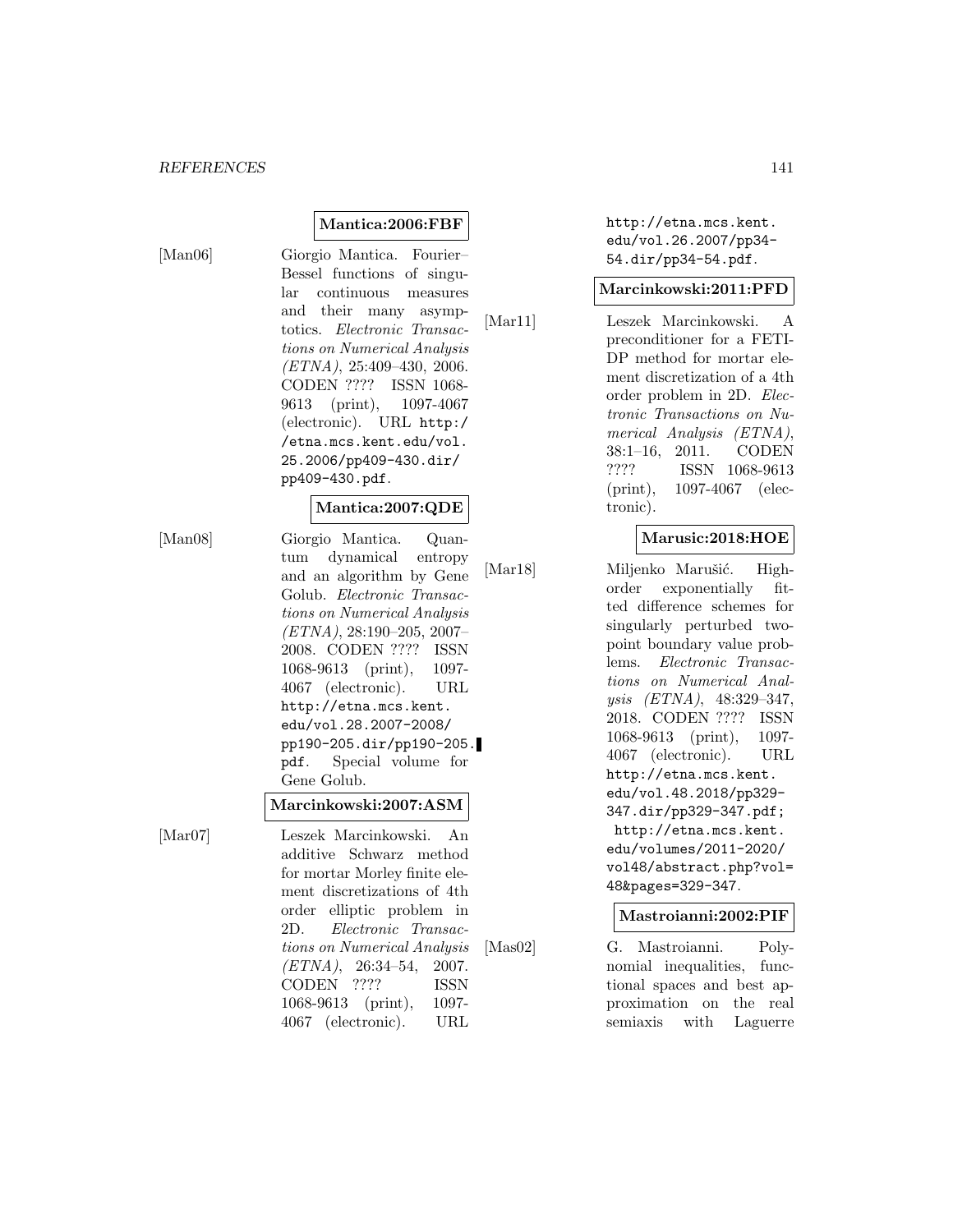#### *REFERENCES* 142

weights. Electronic Transactions on Numerical Analysis (ETNA), 14:142–151, 2002. CODEN ???? ISSN 1068-9613 (print), 1097- 4067 (electronic). URL http://etna.mcs.kent. edu/vol.14.2002/pp142- 151.dir/pp142-151.pdf.

#### **Mashele:2006:COE**

[Mas06] H. P. Mashele. On convergence of orthonormal expansions for exponential weights. Electronic Transactions on Numerical Analysis (ETNA), 25: 467–479, 2006. CODEN ???? ISSN 1068-9613 (print), 1097-4067 (electronic). URL http:// etna.mcs.kent.edu/vol. 25.2006/pp467-479.dir/ pp467-479.pdf.

#### **Mavriplis:1997:DCS**

[Mav97] Dimitri J. Mavriplis. Directional coarsening and smoothing for anisotropic Navier–Stokes problems. Electronic Transactions on Numerical Analysis (ETNA), 6:182–197, 1997. CODEN ???? ISSN 1068-9613 (print), 1097-4067 (electronic). URL http:// etna.mcs.kent.edu/vol. 6.1997/pp182-197.dir/ pp182-197.pdf. Special issue on multilevel methods (Copper Mountain, CO, 1997).

# **Maes:2006:SMA**

[MB06] Jan Maes and Adhemar Bultheel. Stable multiresolution analysis on triangles for surface compression. Electronic Transactions on Numerical Analysis (ETNA), 25:224–258, 2006. CODEN ???? ISSN 1068- 9613 (print), 1097-4067 (electronic). URL http:/ /etna.mcs.kent.edu/vol. 25.2006/pp224-258.dir/ pp224-258.pdf.

### **Mao:2005:CAR**

[MC05] Shipeng Mao and Shaochun Chen. Convergence analysis of the rotated  $Q_1$  element on anisotropic rectangular meshes. Electronic Transactions on Numerical Analysis (ETNA), 20:154–163, 2005. CODEN ???? ISSN 1068- 9613 (print), 1097-4067 (electronic). URL http:/ /etna.mcs.kent.edu/vol. 20.2005/pp154-163.dir/ pp154-163.pdf.

#### **Meerbergen:1998:TCB**

[Mee98] Karl Meerbergen. A theoretical comparison between inner products in the shiftinvert Arnoldi method and the spectral transformation Lanczos method. Electronic Transactions on Numerical Analysis (ETNA), 7:90–103, 1998. CODEN ???? ISSN 1068-9613 (print), 1097-4067 (electronic). URL http://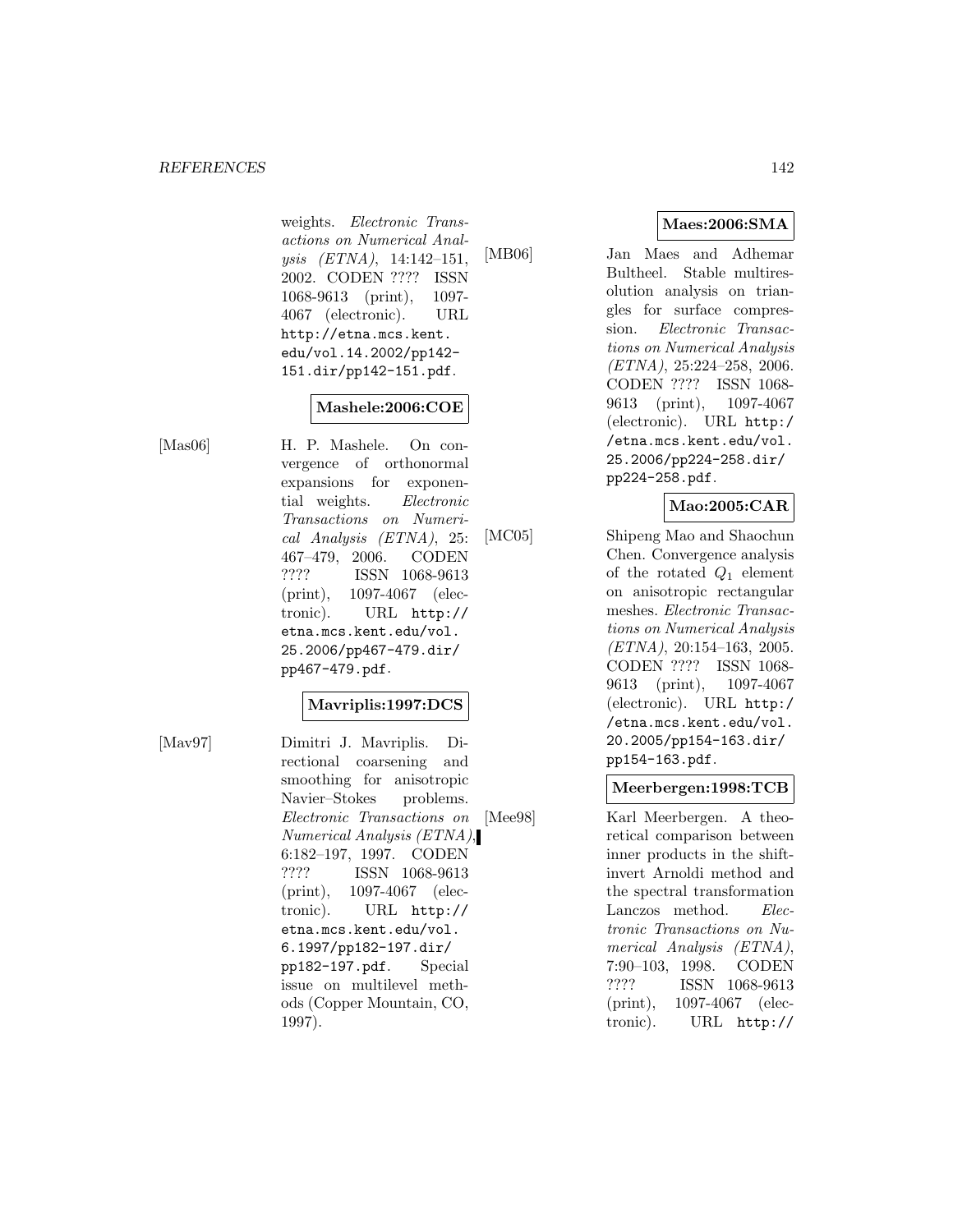etna.mcs.kent.edu/vol. 7.1998/pp90-103.dir/pp90- 103.pdf. Large scale eigenvalue problems (Argonne, IL, 1997).

#### **Meurant:2001:NEA**

[Meu01] Gérard Meurant. Numerical experiments with algebraic multilevel preconditioners. Electronic Transactions on Numerical Analysis (ETNA), 12:1–65, 2001. CODEN ???? ISSN 1068- 9613 (print), 1097-4067 (electronic). URL http:/ /etna.mcs.kent.edu/vol. 12.2001/pp1-65.dir/pp1- 65.pdf.

#### **Meurant:2012:CSG**

[Meu12] Gérard Meurant. The complete stagnation of GM-RES for  $N \leq 4$ . Electronic Transactions on Numerical Analysis (ETNA), 39:75–101, 2012. CO-DEN ???? ISSN 1068-9613 (print), 1097- 4067 (electronic). URL http://etna.mcs.kent. edu/vol.39.2012/pp75- 101.dir/pp75-101.pdf; http://etna.mcs.kent. edu/volumes/2011-2020/ vol39/abstract.php?vol= 39&pages=75-101.

#### **Meurant:2014:LRV**

cess. Electronic Transac-

[Meu15] Gérard Meurant. On the location of the Ritz values in the Arnoldi pro-

tions on Numerical Analysis (ETNA), 43:188–212, 2014– 2015. CODEN ???? ISSN 1068-9613 (print), 1097- 4067 (electronic). URL http://etna.mcs.kent. edu/vol.43.2014/pp188- 212.dir/pp188-212.pdf; http://etna.mcs.kent. edu/volumes/2011-2020/ vol43/abstract.php?vol= 43&pages=188-212.

#### **Meurant:2017:OQK**

[Meu17] Gérard Meurant. An optimal Q-OR Krylov subspace method for solving linear systems. Electronic Transactions on Numerical Analysis (ETNA), 47:127–152, 2017. CODEN ???? ISSN 1068-9613 (print), 1097- 4067 (electronic). URL http://etna.mcs.kent. edu/vol.47.2017/pp127- 152.dir/pp127-152.pdf; http://etna.mcs.kent. edu/volumes/2011-2020/ vol47/abstract.php?vol= 47&pages=127-152.

#### **Martinez-Finkelshtein:2006:SPV**

[MF06] A. Martínez-Finkelshtein. Szegő polynomials: a view from the Riemann–Hilbert window. Electronic Transactions on Numerical Analysis (ETNA), 25:369–392, 2006. CODEN ???? ISSN 1068-9613 (print), 1097- 4067 (electronic). URL http://etna.mcs.kent.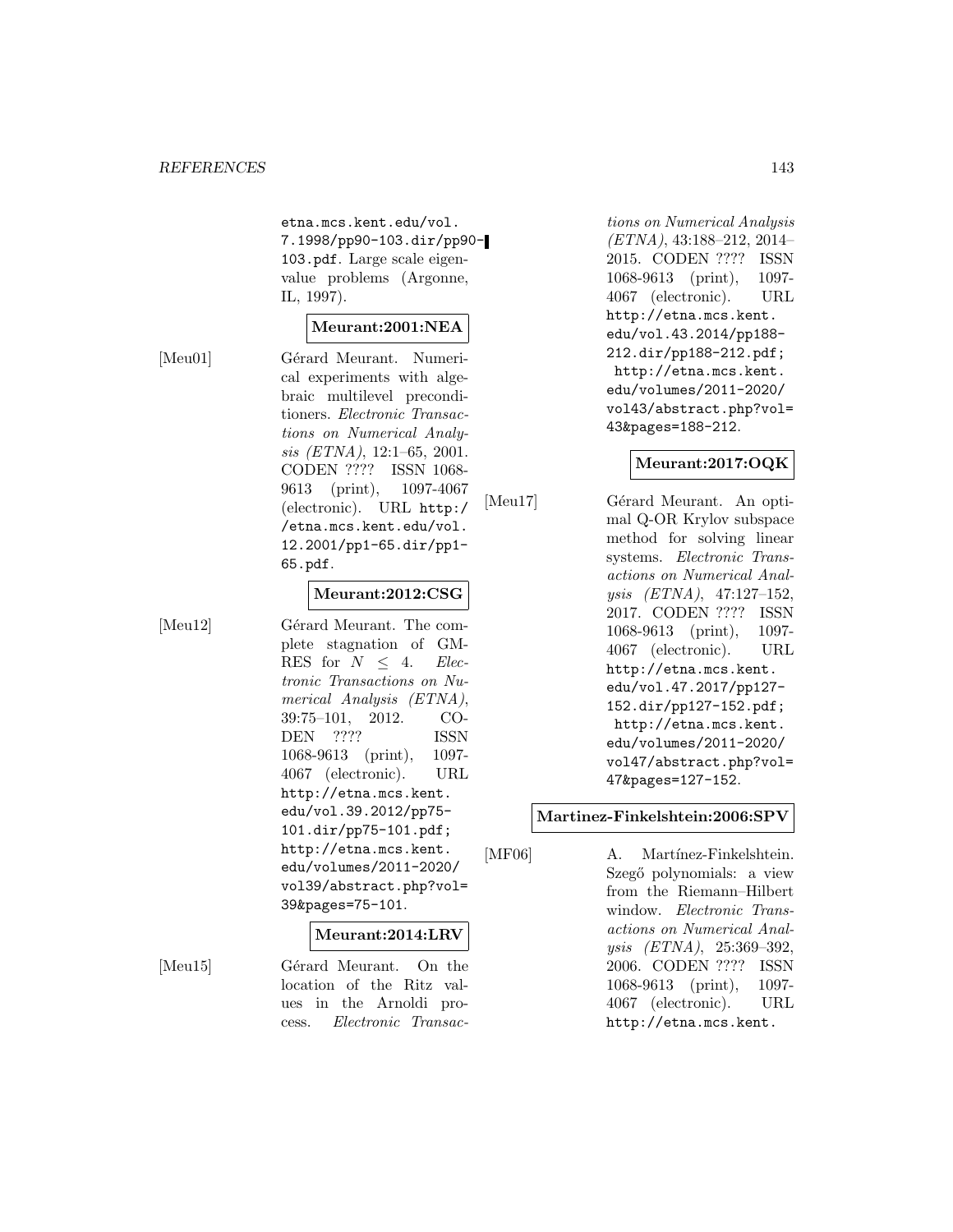edu/vol.25.2006/pp369- 392.dir/pp369-392.pdf.

#### **Martinez-Finkelshtein:2005:APS**

[MFMGO05] A. Martínez-Finkelshtein, P. Martínez-González, and R. Orive. Asymptotics of polynomial solutions of a class of generalized Lamé differential equations. Electronic Transactions on Numerical Analysis  $(ETNA)$ , 19:18-28, 2005. CODEN ???? ISSN 1068-9613 (print), 1097- 4067 (electronic). URL http://etna.mcs.kent. edu/vol.19.2005/pp18- 28.dir/pp18-28.pdf.

#### **Mokhtary:2014:CAO**

[MG14] P. Mokhtary and F. Ghoreishi. Convergence analysis of the operational Tau method for Abeltype Volterra integral equations. Electronic Transactions on Numerical Analysis (ETNA), 41:289–305, 2014. CODEN ???? ISSN 1068-9613 (print), 1097- 4067 (electronic). URL http://etna.mcs.kent. edu/vol.41.2014/pp289- 305.dir/pp289-305.pdf; http://etna.mcs.kent. edu/volumes/2011-2020/ vol41/abstract.php?vol= 41&pages=289-305.

#### **McDonald:2001:EAQ**

[MH01] Edward J. McDonald and Desmond J. Higham. Error analysis of QR algorithms for computing Lyapunov exponents. Electronic Transactions on Numerical Analysis (ETNA), 12:234–251, 2001. CODEN ???? ISSN 1068-9613 (print), 1097-4067 (electronic). URL http:// etna.mcs.kent.edu/vol. 12.2001/pp234-251.dir/ pp234-251.pdf.

#### **Morigi:2017:SIV**

[MH17] Serena Morigi and Martin Huska. Sparsity-inducing variational shape partitioning. Electronic Transactions on Numerical Analysis  $(ETNA)$ , 46:36-54, 2017. CODEN ???? ISSN 1068-9613 (print), 1097- 4067 (electronic). URL http://etna.mcs.kent. edu/vol.46.2017/pp36- 54.dir/pp36-54.pdf; http://etna.mcs.kent. edu/volumes/2011-2020/ vol46/abstract.php?vol= 46&pages=36-54.

#### **Mitchell:1997:PMM**

[Mit97] William F. Mitchell. A parallel multigrid method using the full domain partition. Electronic Transactions on Numerical Analysis (ETNA), 6:224–233, 1997. CODEN ???? ISSN 1068- 9613 (print), 1097-4067 (electronic). URL http:/ /etna.mcs.kent.edu/vol. 6.1997/pp224-233.dir/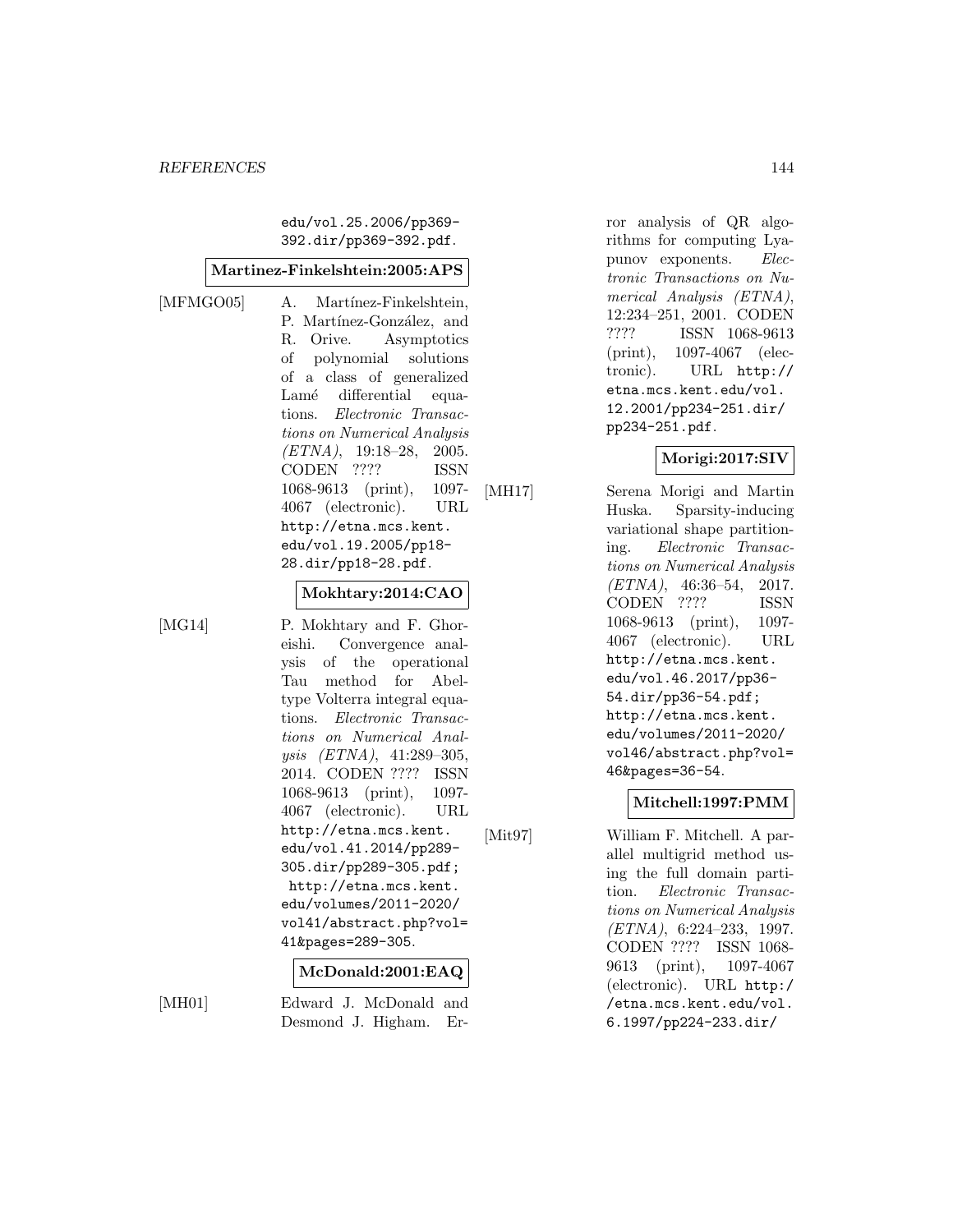pp224-233.pdf. Special issue on multilevel methods (Copper Mountain, CO, 1997).

# **Masjed-Jamei:2011:LCA**

[MJ11] Mohammad Masjed-Jamei. A linear constructive approximation for integrable functions and a parametric quadrature model based on a generalization of Ostrowski–Grüss type inequalities. Electronic Transactions on Numerical Analysis (ETNA), 38:218–232, 2011. CODEN ???? ISSN 1068-9613 (print), 1097- 4067 (electronic).

#### **Masjed-Jamei:2016:WHQ**

[MJM16] Mohammad Masjed-Jamei and Gradimir V. Milovanović. Weighted Hermite quadrature rules. Electronic Transactions on Numerical Analysis (ETNA), 45:476–498, 2016. CO-DEN ???? ISSN 1068-9613 (print), 1097- 4067 (electronic). URL http://etna.mcs.kent. edu/vol.45.2016/pp476- 498.dir/pp476-498.pdf; http://etna.mcs.kent. edu/volumes/2011-2020/ vol45/abstract.php?vol= 45&pages=476-498.

#### **Marcellan:1999:COP**

[MM99] F. Marcellán and J. C. Medem. Q-classical orthogonal polynomials: a very classical approach. Electronic Transactions on Numerical Analysis (ETNA), 9:112–127, 1999. CODEN ???? ISSN 1068-9613 (print), 1097-4067 (electronic). URL http:// etna.mcs.kent.edu/vol. 9.1999/pp112-127.dir/ pp112-127.pdf.

# **Marco:2004:NSS**

[MM04] Ana Marco and José-Javier Martínez. A new source of structured singular value decomposition problems. Electronic Transactions on Numerical Analysis (ETNA), 18: 188–197, 2004. CODEN ???? ISSN 1068-9613 (print), 1097-4067 (electronic). URL http:// etna.mcs.kent.edu/vol. 18.2004/pp188-197.dir/ pp188-197.pdf.

# **Marco:2008:USB**

[MM09a] Ana Marco and José-Javier Martínez. Unique solvability in bivariate Hermite interpolation. Electronic Transactions on Numerical Analysis (ETNA), 34: 20–30, 2008–2009. CO-DEN ???? ISSN 1068-9613 (print), 1097-4067 (electronic). URL http:// etna.mcs.kent.edu/vol. 34.2008-2009/pp20-30. dir/pp20-30.pdf.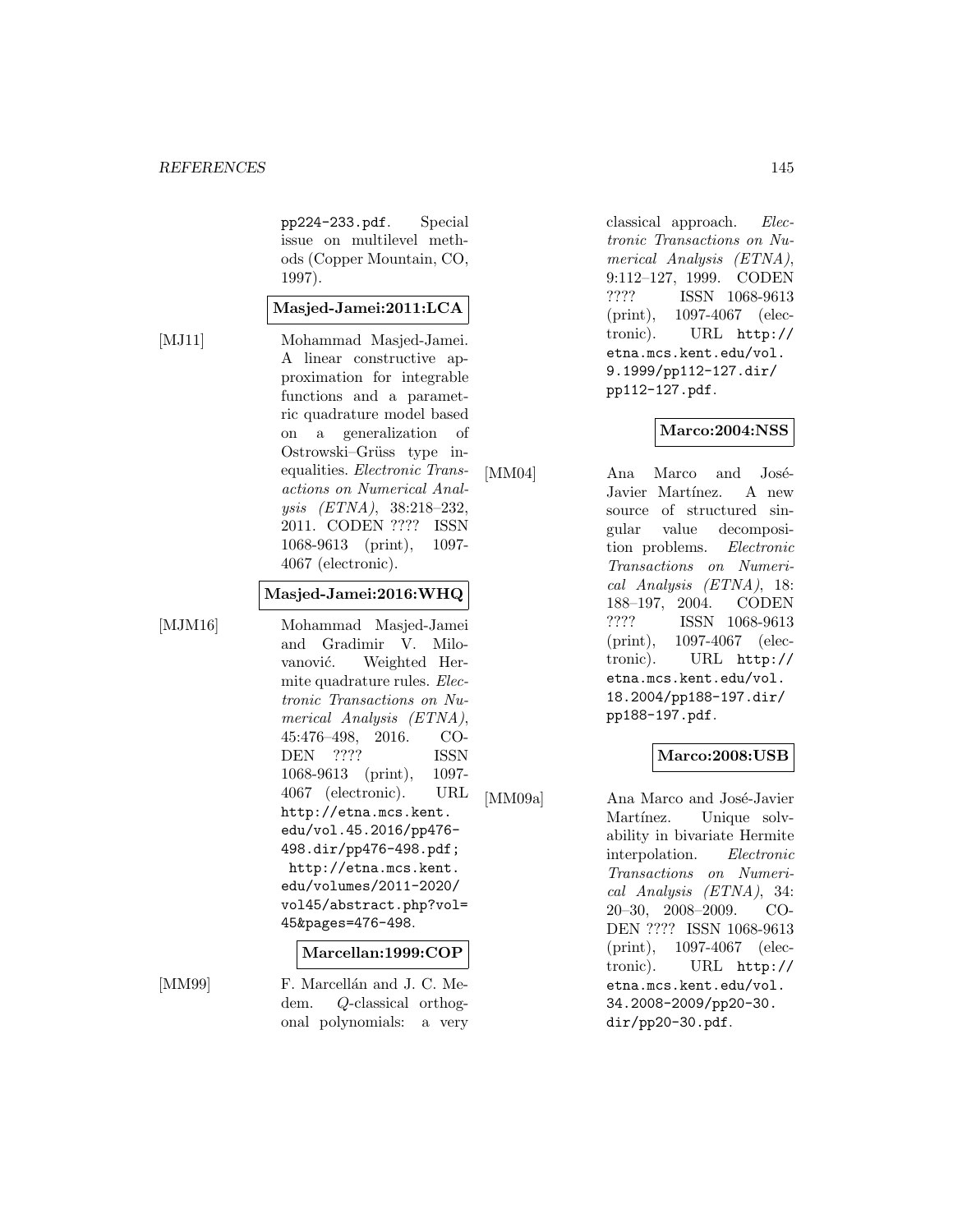#### **Mocskos:2008:IGT**

[MM09b] E. Mocskos and G. Marshall. Impact of gravity on thin-layer cell electrochemical deposition. Electronic Transactions on Numerical Analysis (ETNA), 34:90–101, 2008–2009. CO-DEN ???? ISSN 1068-9613 (print), 1097-4067 (electronic). URL http:// etna.mcs.kent.edu/vol. 34.2008-2009/pp90-101. dir/pp90-101.pdf.

# **Mastroianni:2018:PAP**

[MMN18] Giuseppe Mastroianni, Gradimir V. Milovanović, and Incoronata Notarangelo. Polynomial approximation with Pollaczeck-Laguerre weights on the real semiaxis. A survey. Electronic Transactions on Numerical Analysis  $(ETNA)$ , 50:36-51, 2018. CODEN ???? ISSN 1068-9613 (print), 1097- 4067 (electronic). URL http://etna.mcs.kent. edu/vol.50.2018/pp36- 51.dir/pp36-51.pdf; http://etna.mcs.kent. edu/volumes/2011-2020/ vol50/abstract.php?vol= 50&pages=36-51.

#### **Marek:2009:CIT**

[MMP09] Ivo Marek, Petr Mayer, and Ivana Pultarová. Convergence issues in the theory and practice of iterative aggregation/disaggregation

methods. Electronic Transactions on Numerical Analysis (ETNA), 35:185–200, 2009. CODEN ???? ISSN 1068-9613 (print), 1097- 4067 (electronic). URL http://etna.mcs.kent. edu/vol.35.2009/pp185- 200.dir/pp185-200.pdf.

#### **Mense:2008:AMM**

[MN08] Christian Mense and Reinhard Nabben. On algebraic multilevel methods for non-symmetric systems convergence results. Electronic Transactions on Numerical Analysis (ETNA), 30:323–345, 2008. CODEN ???? ISSN 1068-9613 (print), 1097-4067 (electronic). URL http:// etna.mcs.kent.edu/vol. 30.2008/pp323-345.dir/ pp323-345.pdf.

# **Mokhtary:2015:HOM**

[Mok15] Payam Mokhtary. Highorder modified Tau method for non-smooth solutions of Abel integral equations. Electronic Transactions on Numerical Analysis (ETNA), 44:462–471, 2015. CODEN ???? ISSN 1068-9613 (print), 1097- 4067 (electronic). URL http://etna.mcs.kent. edu/vol.44.2015/pp462- 471.dir/pp462-471.pdf; http://etna.mcs.kent. edu/volumes/2011-2020/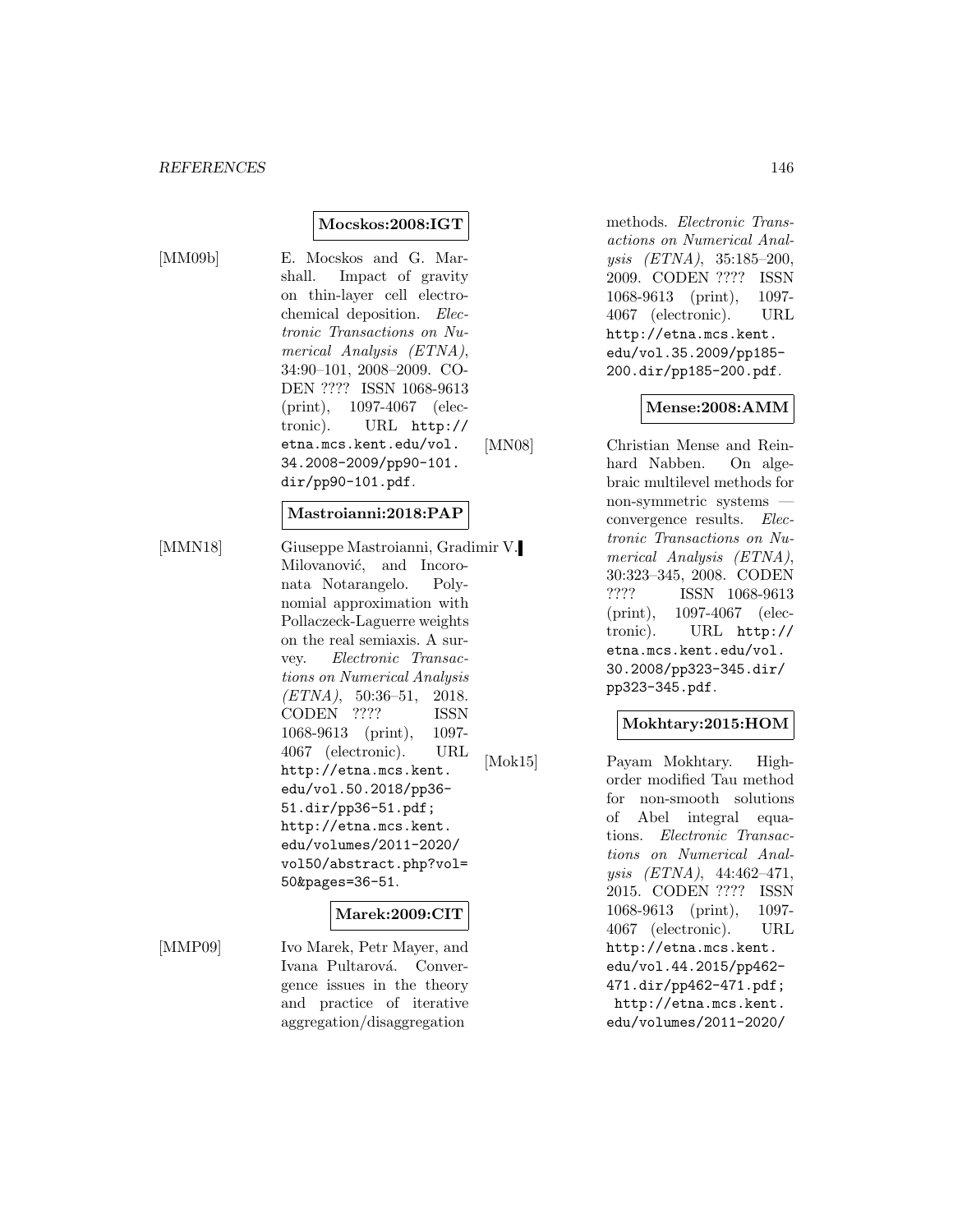vol44/abstract.php?vol= 44&pages=462-471.

# **Mokhtary:2016:OMG**

[Mok16] P. Mokhtary. Operational Müntz–Galerkin approximation for Abel– Hammerstein integral equations of the second kind. Electronic Transactions on Numerical Analysis (ETNA), 45:183–200, 2016. CO-DEN ???? ISSN 1068-9613 (print), 1097- 4067 (electronic). URL http://etna.mcs.kent. edu/vol.45.2016/pp183- 200.dir/pp183-200.pdf; http://etna.mcs.kent. edu/volumes/2011-2020/ vol45/abstract.php?vol= 45&pages=183-200.

#### **Munteanu:2008:OAS**

[MP08] M. Munteanu and L. F. Pavarino. An overlapping additive Schwarz– Richardson method for monotone nonlinear parabolic problems. Electronic Transactions on Numerical Analysis (ETNA), 30:359–376, 2008. CODEN ???? ISSN 1068-9613 (print), 1097- 4067 (electronic). URL http://etna.mcs.kent. edu/vol.30.2008/pp359- 376.dir/pp359-376.pdf.

#### **Mutavdzic:2018:EBK**

[MPS18] Rada M. Mutavdžić, Aleksandar V. Pejčev, and Miodrag M. Spalević. Error

bounds for Kronrod extension of generalizations of Micchelli–Rivlin quadrature formula for analytic functions. Electronic Transactions on Numerical Analysis (ETNA), 50:20–35, 2018. CODEN ???? ISSN 1068-9613 (print), 1097- 4067 (electronic). URL http://etna.mcs.kent. edu/vol.50.2018/pp20- 35.dir/pp20-35.pdf; http://etna.mcs.kent. edu/volumes/2011-2020/ vol50/abstract.php?vol= 50&pages=20-35.

# **Mach:2013:CAE**

[MPV13] Thomas Mach, Miroslav S. Pranić, and Raf Vandebril. Computing approximate extended Krylov subspaces without explicit inversion. Electronic Transactions on Numerical Analysis (ETNA), 40:414–435, 2013. CODEN ???? ISSN 1068- 9613 (print), 1097-4067 (electronic). URL http:// etna.mcs.kent.edu//vol. 40.2013/pp414-435.dir/ pp414-435.pdf.

# **Mach:2014:CAB**

[MPV15] Thomas Mach, Miroslav S. Pranić, and Raf Vandebril. Computing approximate (block) rational Krylov subspaces without explicit inversion with extensions to symmetric matrices. Electronic Transac-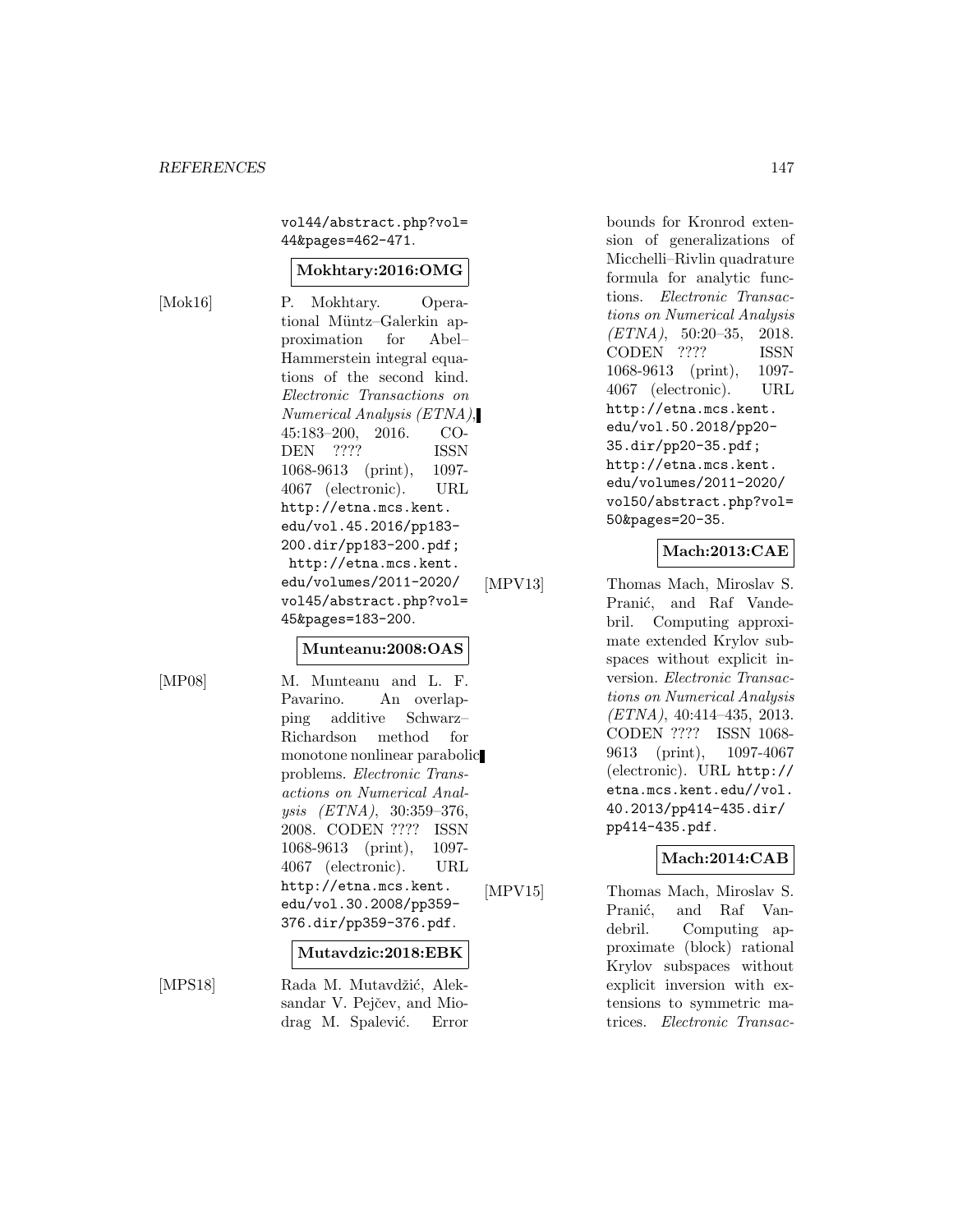#### *REFERENCES* 148

tions on Numerical Analysis (ETNA), 43:100–124, 2014– 2015. CODEN ???? ISSN 1068-9613 (print), 1097- 4067 (electronic). URL http://etna.mcs.kent. edu/vol.43.2014/pp100- 124.dir/pp100-124.pdf; http://etna.mcs.kent. edu/volumes/2011-2020/ vol43/abstract.php?vol= 43&pages=100-124.

#### **Mehrmann:1993:NMC**

[MR93] Volker Mehrmann and Werner Rath. Numerical methods for the computation of analytic singular value decompositions. Electronic Transactions on Numerical Analysis (ETNA), 1:72–88, 1993. CODEN ???? ISSN 1068-9613 (print), 1097- 4067 (electronic). URL http://etna.mcs.kent. edu/vol.1.1993/pp72-88. dir/pp72-88.pdf.

# **Mitrouli:2017:VEE**

[MR17] Marilena Mitrouli and Paraskevi Roupa. Vector estimates for  $f(A)b$ via extrapolation. Electronic Transactions on Numerical Analysis (ETNA), 47:179–196, 2017. CO-DEN ???? ISSN 1068-9613 (print), 1097- 4067 (electronic). URL http://etna.mcs.kent.

> edu/vol.47.2017/pp179- 196.dir/pp179-196.pdf;

http://etna.mcs.kent. edu/volumes/2011-2020/ vol47/abstract.php?vol= 47&pages=179-196.

# **Marcinkowski:2018:AAS**

[MR18] Leszek Marcinkowski and Talal Rahman. Additive average Schwarz with adaptive coarse spaces: scalable algorithms for multiscale problems. Electronic Transactions on Numerical Analysis (ETNA), 49:28–40, 2018. CODEN ???? ISSN 1068-9613 (print), 1097- 4067 (electronic). URL http://etna.mcs.kent. edu/vol.49.2018/pp28- 40.dir/pp28-40.pdf; http://etna.mcs.kent. edu/volumes/2011-2020/ vol49/abstract.php?vol= 49&pages=28-40.

#### **Martikainen:2003:MPL**

[MRT03] Janne Martikainen, Tuomo Rossi, and Jari Toivanen. Multilevel preconditioners for Lagrange multipliers in domain imbedding. Electronic Transactions on Numerical Analysis (ETNA), 15:94–105, 2003. CODEN ???? ISSN 1068-9613 (print), 1097-4067 (electronic). URL http:// etna.mcs.kent.edu/vol. 15.2003/pp94-105.dir/ pp94-105.pdf.

#### **Malyshev:2006:CNK**

[MS06] Alexander Malyshev and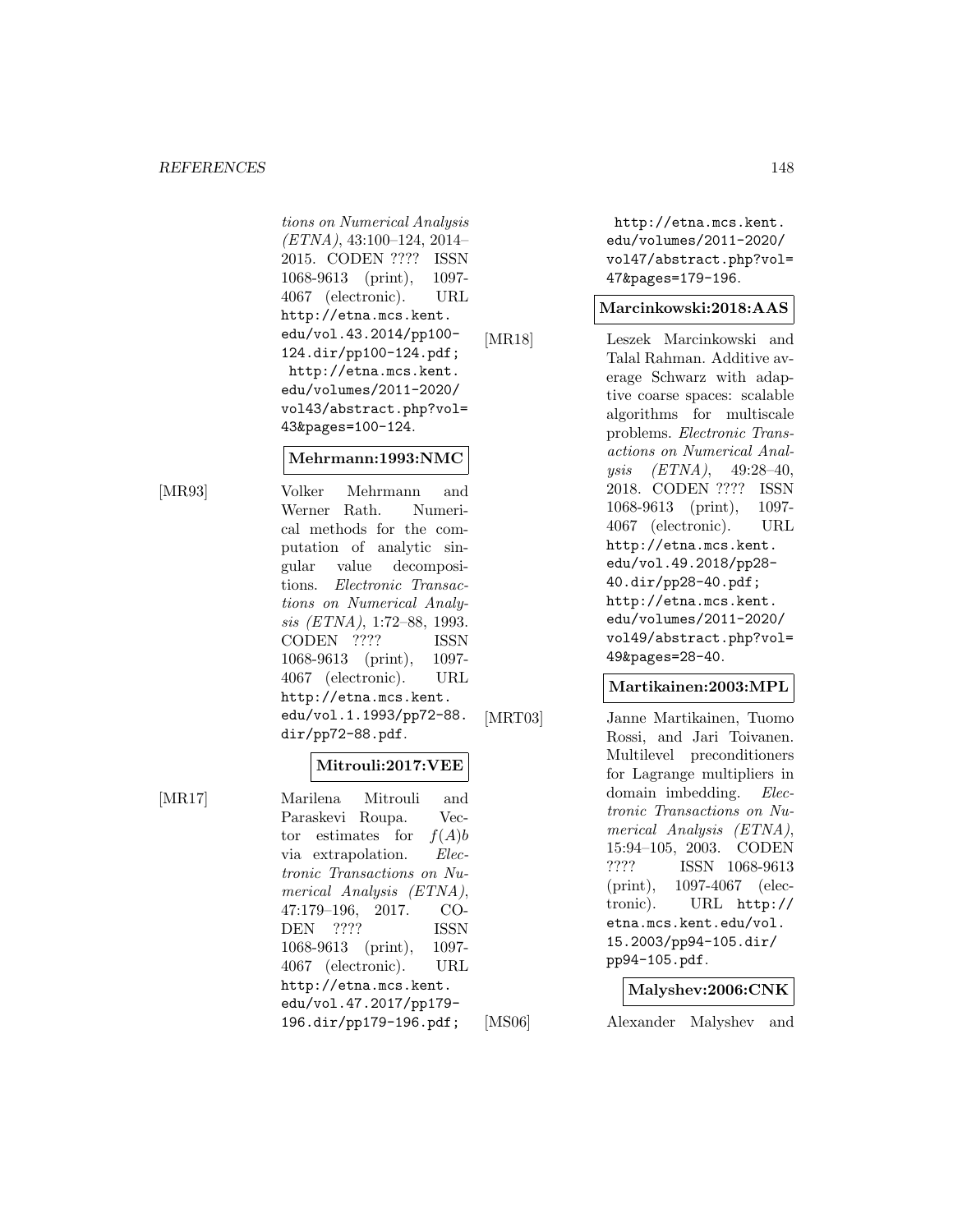Miloud Sadkane. Condition numbers of the Krylov bases and spaces associated with the truncated QZ iteration. Electronic Transactions on Numerical Analysis (ETNA), 23:5–14, 2006. CODEN ???? ISSN 1068- 9613 (print), 1097-4067 (electronic). URL http:/ /etna.mcs.kent.edu/vol. 23.2006/pp5-14.dir/pp5- 14.pdf.

#### **Meyer-Spasche:2007:DSQ**

[MS07] Rita Meyer-Spasche. On difference schemes for quasilinear evolution problems. Electronic Transactions on Numerical Analysis (ETNA), 27:78–93, 2007. CO-DEN ???? ISSN 1068-9613 (print), 1097- 4067 (electronic). URL http://etna.mcs.kent. edu/vol.27.2007/pp78- 93.dir/pp78-93.pdf.

# **Mohsen:2007:ROU**

[MS08] A. Mohsen and J. Stoer. A rank-one updating approach for solving systems of linear equations in the least squares sense. Electronic Transactions on Numerical Analysis (ETNA), 29:97–115, 2007–2008. CO-DEN ???? ISSN 1068-9613 (print), 1097-4067 (electronic). URL http:// etna.mcs.kent.edu/vol. 29.2007-2008/pp97-115. dir/pp97-115.pdf.

# **Malyshev:2014:CDQ**

[MS14] Alexander Malyshev and Miloud Sadkane. On the computation of the distance to quadratic matrix polynomials that are singular at some points on the unit circle. Electronic Transactions on Numerical Analysis (ETNA), 42:165–176, 2014. CODEN ???? ISSN 1068-9613 (print), 1097- 4067 (electronic). URL http://etna.mcs.kent. edu/vol.42.2014/pp165- 176.dir/pp165-176.pdf; http://etna.mcs.kent. edu/volumes/2011-2020/ vol42/abstract.php?vol= 42&pages=165-176.

# **Malyshev:2014:SIS**

[MSS15] Alexander Malyshev, Miloud Sadkane, and Ahmed Salam. A subspace iteration for symplectic matrices. Electronic Transactions on Numerical Analysis (ETNA), 43:213–222, 2014–2015. CODEN ???? ISSN 1068-9613 (print), 1097- 4067 (electronic). URL http://etna.mcs.kent. edu/vol.43.2014/pp213- 222.dir/pp213-222.pdf; http://etna.mcs.kent. edu/volumes/2011-2020/ vol43/abstract.php?vol= 43&pages=213-222.

# **Matthies:2008:SLP**

[MST08] Gunar Matthies, Piotr Skrzypacz, and Lutz To-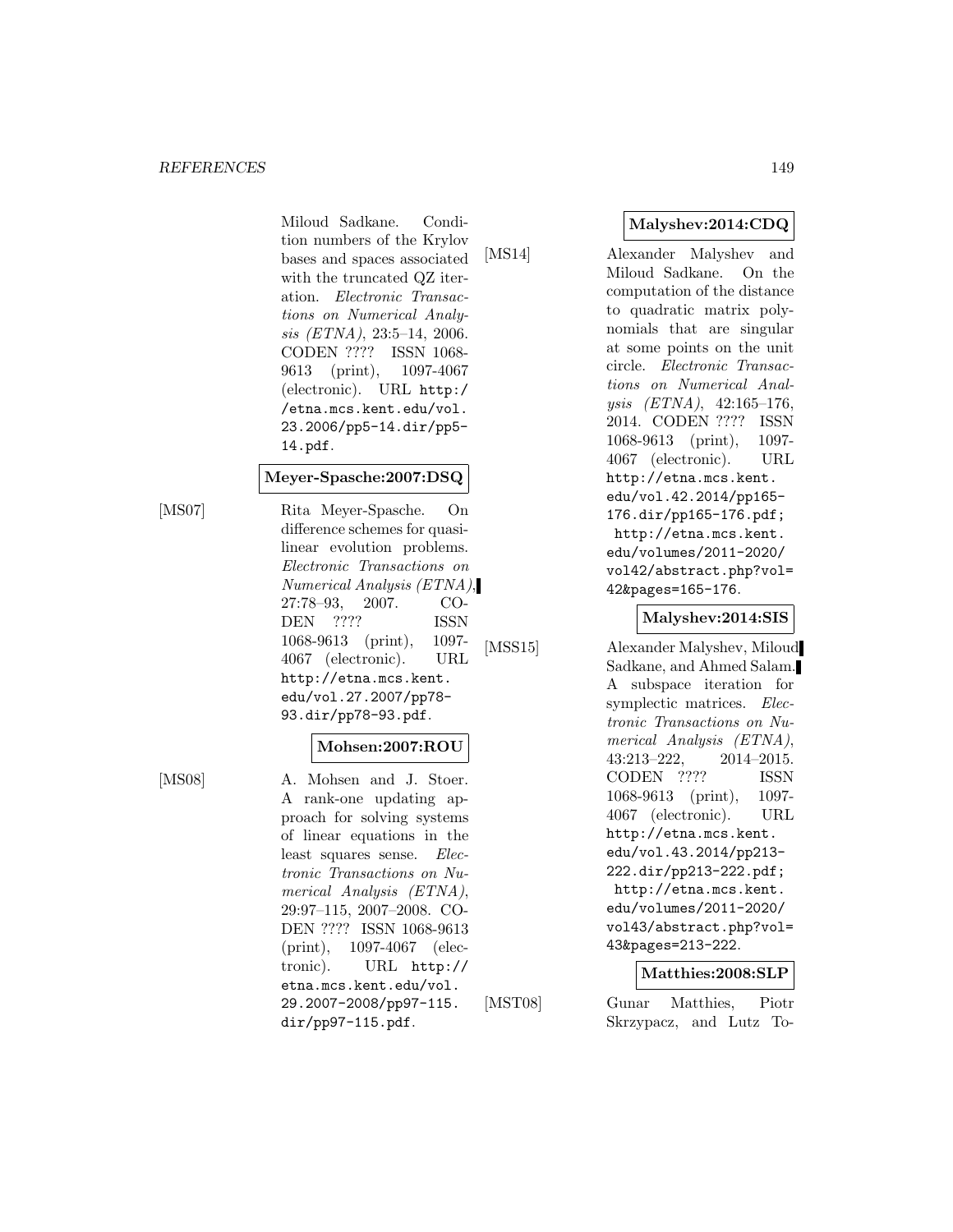biska. Stabilization of local projection type applied to convection-diffusion problems with mixed boundary conditions. Electronic Transactions on Numerical Analysis (ETNA), 32: 90–105, 2008. CODEN ???? ISSN 1068-9613 (print), 1097-4067 (electronic). URL http:// etna.mcs.kent.edu/vol. 32.2008/pp90-105.dir/ pp90-105.pdf.

# **Manteuffel:1995:ASI**

[MSV95] Thomas A. Manteuffel, Ger-

hard Starke, and Richard S. Varga. Adaptive k-step iterative methods for nonsymmetric systems of linear equations. Electronic Transactions on Numerical Analysis (ETNA), 3:50–65, 1995. CODEN ???? ISSN 1068-9613 (print), 1097- 4067 (electronic). URL http://etna.mcs.kent. edu/vol.3.1995/pp50-65. dir/pp50-65.pdf.

#### **Mastronardi:2015:RSC**

[MV15] Nicola Mastronardi and Paul Van Dooren. Revisiting the stability of computing the roots of a quadratic polynomial. Electronic Transactions on Numerical Analysis (ETNA), 44:73–82, 2015. CO-DEN ???? ISSN 1068-9613 (print), 1097- 4067 (electronic). URL

http://etna.mcs.kent. edu/vol.44.2015/pp73- 82.dir/pp73-82.pdf; http://etna.mcs.kent. edu/volumes/2011-2020/ vol44/abstract.php?vol= 44&pages=73-82.

# **Mastronardi:2008:CNS**

[MVV09] Nicola Mastronardi, Marc Van Barel, and Raf Vandebril. On the computation of the null space of Toeplitzlike matrices. Electronic Transactions on Numerical Analysis (ETNA), 33: 151–162, 2008–2009. CO-DEN ???? ISSN 1068-9613 (print), 1097-4067 (electronic). URL http:// etna.mcs.kent.edu/vol. 33.2008-2009/pp151-162. dir/pp151-162.pdf.

#### **Mehrmann:2002:PEP**

[MW02] Volker Mehrmann and David Watkins. Polynomial eigenvalue problems with Hamiltonian structure. Electronic Transactions on Numerical Analysis (ETNA), 13:106–118, 2002. CODEN ???? ISSN 1068- 9613 (print), 1097-4067 (electronic). URL http:/ /etna.mcs.kent.edu/vol. 13.2002/pp106-118.dir/ pp106-118.pdf.

#### **Mehrmann:1996:APP**

[MX96] Volker Mehrmann and Hongguo Xu. An analysis of the pole placement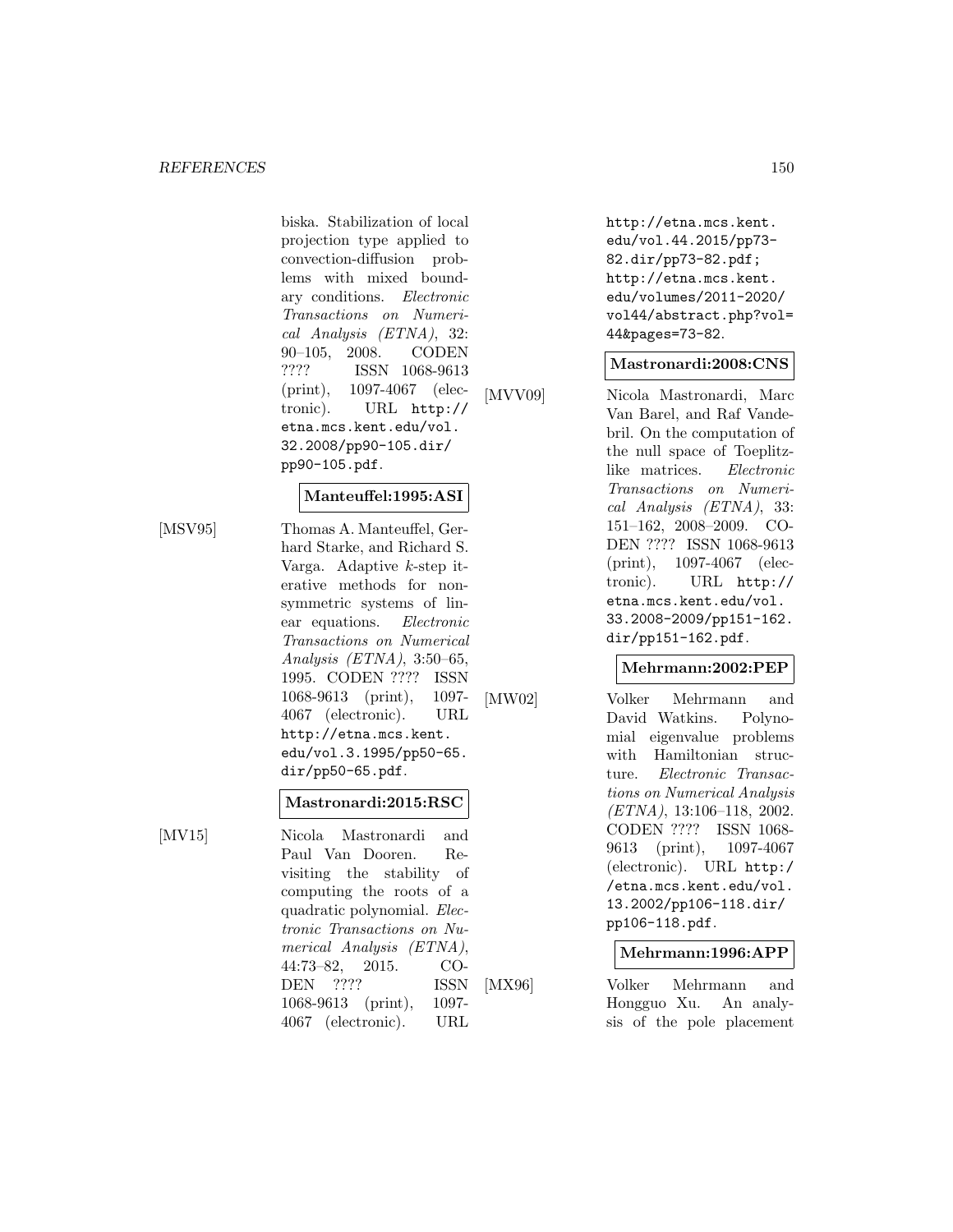problem. I. The single-input case. Electronic Transactions on Numerical Analysis  $(ETNA)$ , 4:89-105, 1996. CODEN ???? ISSN 1068- 9613 (print), 1097-4067 (electronic). URL http:/ /etna.mcs.kent.edu/vol. 4.1996/pp89-105.dir/pp89- 105.pdf.

# **Mehrmann:1997:APP**

[MX97] Volker Mehrmann and Hongguo Xu. An analysis of the pole placement problem II. The multi-input case. Electronic Transactions on Numerical Analysis (ETNA), 5:77–97, 1997. CODEN ???? ISSN 1068-9613 (print), 1097- 4067 (electronic). URL http://etna.mcs.kent. edu/vol.5.1997/pp77-97. dir/pp77-97.pdf.

#### **Mehrmann:2015:SPD**

[MX15] Volker Mehrmann and Hongguo Xu. Structure preserving deflation of infinite eigenvalues in structured pencils. Electronic Transactions on Numerical Analysis (ETNA), 44:1–24, 2015. CODEN ???? ISSN 1068- 9613 (print), 1097-4067 (electronic). URL http:/ /etna.mcs.kent.edu/vol. 44.2015/pp1-24.dir/pp1- 24.pdf; http://etna. mcs.kent.edu/volumes/ 2011-2020/vol44/abstract. php?vol=44&pages=1-24.

# **Marcellan:2002:RTA**

[MY02] F. Marcellán and H. O. Yakhlef. Recent trends on analytic properties of matrix orthonormal polynomials. Electronic Transactions on Numerical Analysis (ETNA), 14:127–141, 2002. CODEN ???? ISSN 1068- 9613 (print), 1097-4067 (electronic). URL http:/ /etna.mcs.kent.edu/vol. 14.2002/pp127-141.dir/ pp127-141.pdf.

# **Mahmoud:2018:EEM**

[MYZ18] Abdrhaman Mahmoud, Bo Yu, and Xuping Zhang. Eigenfunction expansion method for multiple solutions of fourth-order ordinary differential equations with cubic polynomial nonlinearity. Electronic Transactions on Numerical Analysis (ETNA), 48:81–96, 2018. CODEN ???? ISSN 1068-9613 (print), 1097- 4067 (electronic). URL http://etna.mcs.kent. edu/vol.48.2018/pp81- 96.dir/pp81-96.pdf; http://etna.mcs.kent. edu/volumes/2011-2020/ vol48/abstract.php?vol= 48&pages=81-96.

# **Meng:2014:DBF**

[MZLG14] Jing Meng, Pei-Yong Zhu, Hou-Biao Li, and Xian-Ming Gu. A deflated block flexible GMRES–DR method for linear systems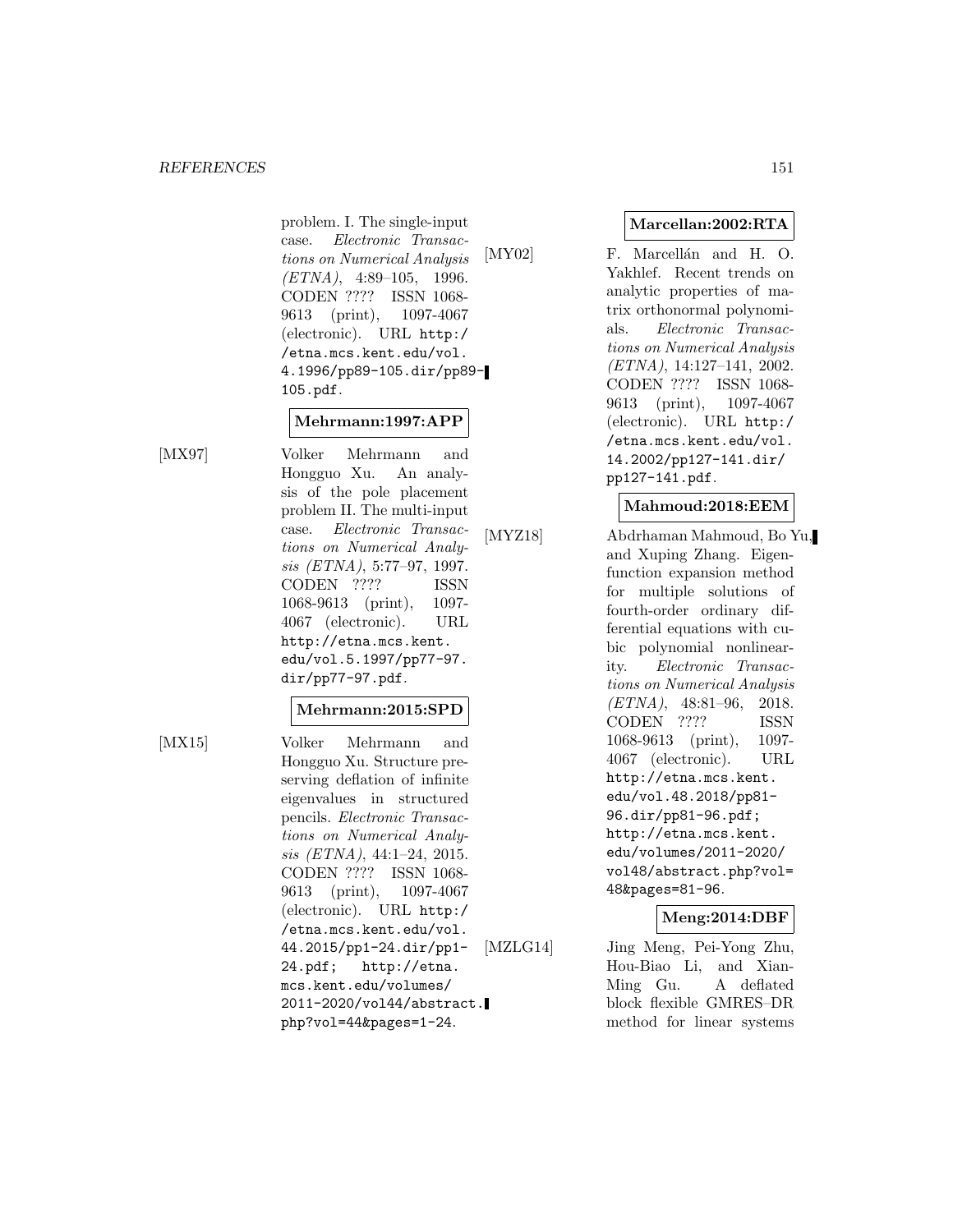with multiple right-hand sides. Electronic Transactions on Numerical Analysis (ETNA), 41:478–496, 2014. CODEN ???? ISSN 1068-9613 (print), 1097- 4067 (electronic). URL http://etna.mcs.kent. edu/vol.41.2014/pp478- 496.dir/pp478-496.pdf; http://etna.mcs.kent. edu/volumes/2011-2020/ vol41/abstract.php?vol= 41&pages=478-496.

#### **Nallapu:2019:BFA**

[Nal19] Vijender Nallapu. Bernstein fractal approximation and fractal full Müntz theorems. Electronic Transactions on Numerical Analysis (ETNA), 51:1–14, 2019. CODEN ???? ISSN 1068- 9613 (print), 1097-4067 (electronic). URL http:/ /etna.mcs.kent.edu/vol. 51.2019/pp1-14.dir/pp1- 14.pdf; http://etna. mcs.kent.edu/volumes/ 2011-2020/vol51/abstract. php?vol=51&pages=1-14.

#### **Narayan:2018:CIO**

[Nar18] Akil Narayan. Computation of induced orthogonal polynomial distributions. Electronic Transactions on Numerical Analysis  $(ETNA)$ , 50:71-97, 2018. CODEN ???? ISSN 1068-9613 (print), 1097- 4067 (electronic). URL http://etna.mcs.kent.

edu/vol.50.2018/pp71- 97.dir/pp71-97.pdf; http://etna.mcs.kent. edu/volumes/2011-2020/ vol50/abstract.php?vol= 50&pages=71-97.

# **Nasser:2015:FSB**

[Nas15] Mohamed M. S. Nasser. Fast solution of boundary integral equations with the generalized Neumann kernel. Electronic Transactions on Numerical Analysis (ETNA), 44:189–229, 2015. CODEN ???? ISSN 1068-9613 (print), 1097- 4067 (electronic). URL http://etna.mcs.kent. edu/vol.44.2015/pp189- 229.dir/pp189-229.pdf; http://etna.mcs.kent. edu/volumes/2011-2020/ vol44/abstract.php?vol= 44&pages=189-229.

#### **Navascues:2005:FTA**

[Nav05] M. A. Navascues. Fractal trigonometric approximation. Electronic Transactions on Numerical Analysis  $(ETNA)$ , 20:64-74, 2005. CODEN ???? ISSN 1068-9613 (print), 1097- 4067 (electronic). URL http://etna.mcs.kent. edu/vol.20.2005/pp64- 74.dir/pp64-74.pdf.

# **Neytcheva:2007:PNS**

[NB08a] Maya Neytcheva and Erik Bängtsson. Preconditioning of nonsymmetric sad-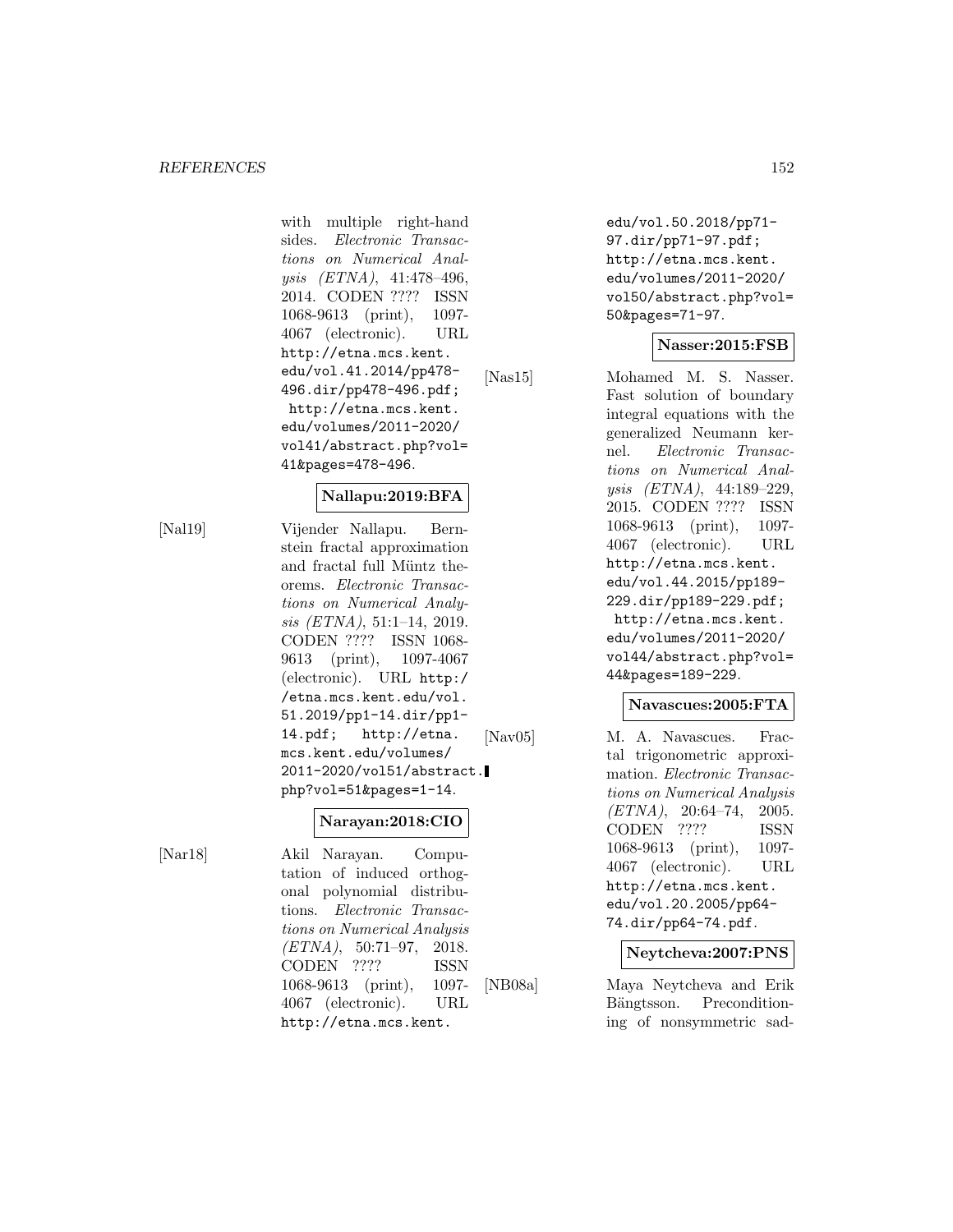dle point systems as arising in modelling of viscoelastic problems. Electronic Transactions on Numerical Analysis (ETNA), 29: 193–211, 2007–2008. CO-DEN ???? ISSN 1068-9613 (print), 1097-4067 (electronic). URL http:// etna.mcs.kent.edu/vol. 29.2007-2008/pp193-211. dir/pp193-211.pdf.

#### **NGohisse:2008:NBS**

[NB08b] Firmin K. N'Gohisse and Théodore K. Boni. Numerical blow-up solutions for some semilinear heat equations. Electronic Transactions on Numerical Analysis (ETNA), 30:247–257, 2008. CODEN ???? ISSN 1068- 9613 (print), 1097-4067 (electronic). URL http:/ /etna.mcs.kent.edu/vol. 30.2008/pp247-257.dir/ pp247-257.pdf.

# **Nicaise:2006:IAP**

[NC06] Serge Nicaise and Emmanuel Creusé. Isotropic and anisotropic a posteriori error estimation of the mixed finite element method for second order operators in divergence form. Electronic Transactions on Numerical Analysis (ETNA), 23:38–62, 2006. CODEN ???? ISSN 1068-9613 (print), 1097- 4067 (electronic). URL http://etna.mcs.kent.

edu/vol.23.2006/pp38- 62.dir/pp38-62.pdf.

# **Neilan:2014:UAT**

[Nei14] Michael Neilan. A unified analysis of three finite element methods for the Monge–Ampère equation. Electronic Transactions on Numerical Analysis (ETNA), 41:262–288, 2014. CODEN ???? ISSN 1068-9613 (print), 1097- 4067 (electronic). URL http://etna.mcs.kent. edu/vol.41.2014/pp262- 288.dir/pp262-288.pdf; http://etna.mcs.kent. edu/volumes/2011-2020/ vol41/abstract.php?vol= 41&pages=262-288.

#### **Neubauer:2016:NOR**

[Neu16] Andreas Neubauer. A note on optimal rates for Lavrentiev regularization with adjoint source conditions. Electronic Transactions on Numerical Analysis (ETNA), 45:420–423, 2016. CODEN ???? ISSN 1068-9613 (print), 1097- 4067 (electronic). URL http://etna.mcs.kent. edu/vol.45.2016/pp420- 423.dir/pp420-423.pdf; http://etna.mcs.kent. edu/volumes/2011-2020/ vol45/abstract.php?vol= 45&pages=420-423.

#### **Neubauer:2019:AGT**

[Neu19] Andreas Neubauer. Aug-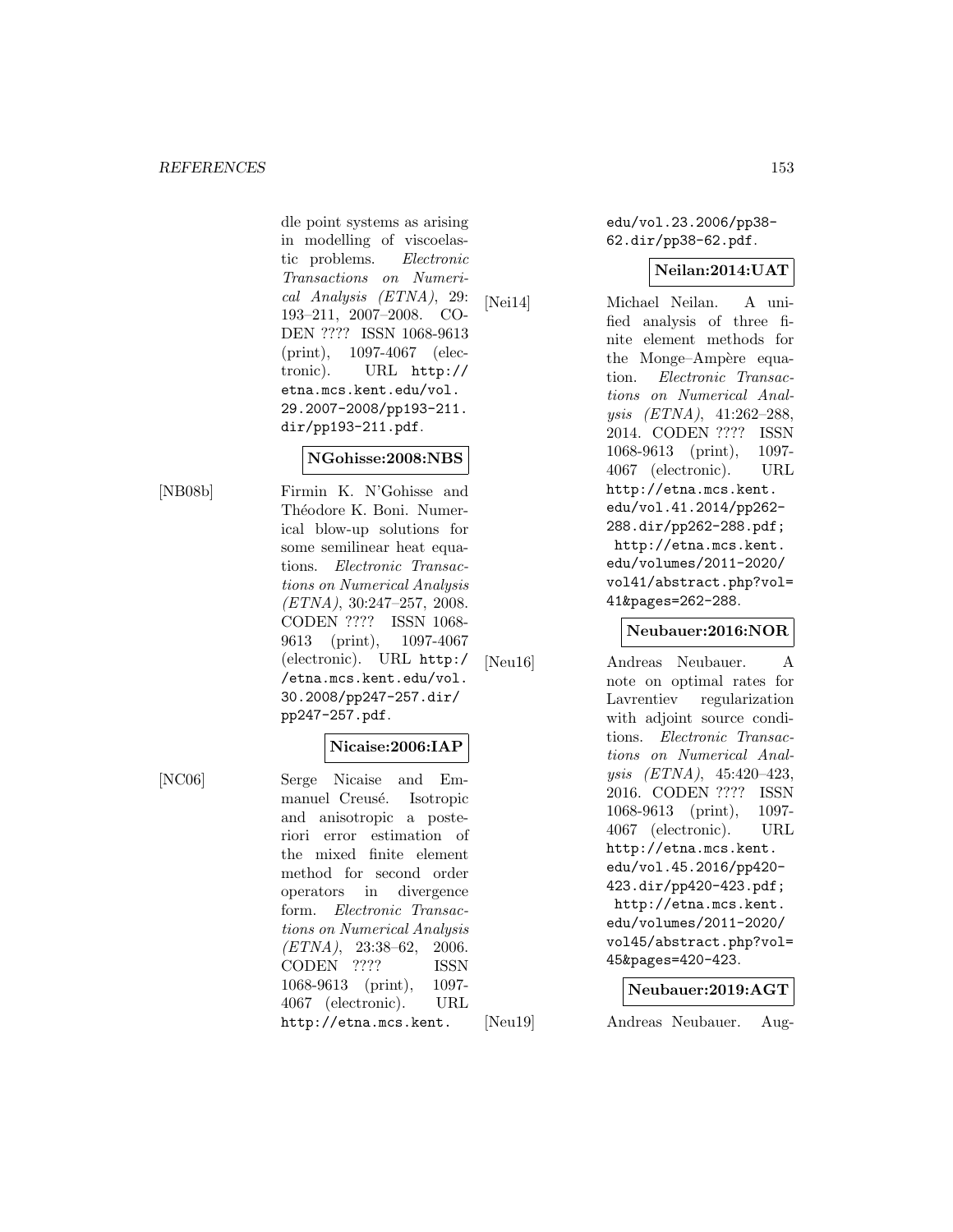mented GMRES-type versus CGNE methods for the solution of linear ill-posed problems. Electronic Transactions on Numerical Analysis (ETNA), 51:412–431, 2019. CODEN ???? ISSN 1068-9613 (print), 1097- 4067 (electronic). URL http://etna.mcs.kent. edu/vol.51.2019/pp412- 431.dir/pp412-431.pdf; http://etna.mcs.kent. edu/volumes/2011-2020/ vol51/abstract.php?vol= 51&pages=412-431.

# **Ng:1994:FIM**

[Ng94] Michael K. Ng. Fast iterative methods for solving Toeplitz-plus-Hankel least squares problems. Electronic Transactions on Numerical Analysis (ETNA), 2:154–170, 1994. CODEN ???? ISSN 1068-9613 (print), 1097-4067 (electronic). URL http:// etna.mcs.kent.edu/vol. 2.1994/pp154-170.dir/ pp154-170.pdf.

# **Ng:1997:CPC**

[Ng97] Michael K. Ng. Circulant preconditioners for convolution-like integral equations with higher-order quadrature rules. Electronic Transactions on Numerical Analysis (ETNA), 5:18–28, 1997. CODEN ???? ISSN 1068-9613 (print), 1097- 4067 (electronic). URL

http://etna.mcs.kent. edu/vol.5.1997/pp18-28. dir/pp18-28.pdf.

#### **Napov:2016:EMM**

[NN16] Artem Napov and Yvan Notay. An efficient multigrid method for graph Laplacian systems. Electronic Transactions on Numerical Analysis (ETNA), 45:201–218, 2016. CODEN ???? ISSN 1068-9613 (print), 1097- 4067 (electronic). URL http://etna.mcs.kent. edu/vol.45.2016/pp201- 218.dir/pp201-218.pdf; http://etna.mcs.kent. edu/volumes/2011-2020/ vol45/abstract.php?vol= 45&pages=201-218.

#### **Naghsh-Nilchi:2006:ISC**

[NND06] Ahmad Reza Naghsh-Nilchi and Shahram Daroee. Iterative sinc-convolution method for solving radiosity equation in computer graphics. Electronic Transactions on Numerical Analysis (ETNA), 23: 251–262, 2006. CODEN ???? ISSN 1068-9613 (print), 1097-4067 (electronic). URL http:// etna.mcs.kent.edu/vol. 23.2006/pp251-262.dir/ pp251-262.pdf.

# **Natalini:1999:IMC**

[NNR99] P. Natalini, S. Noschese, and P. E. Ricci. An iterative method for comput-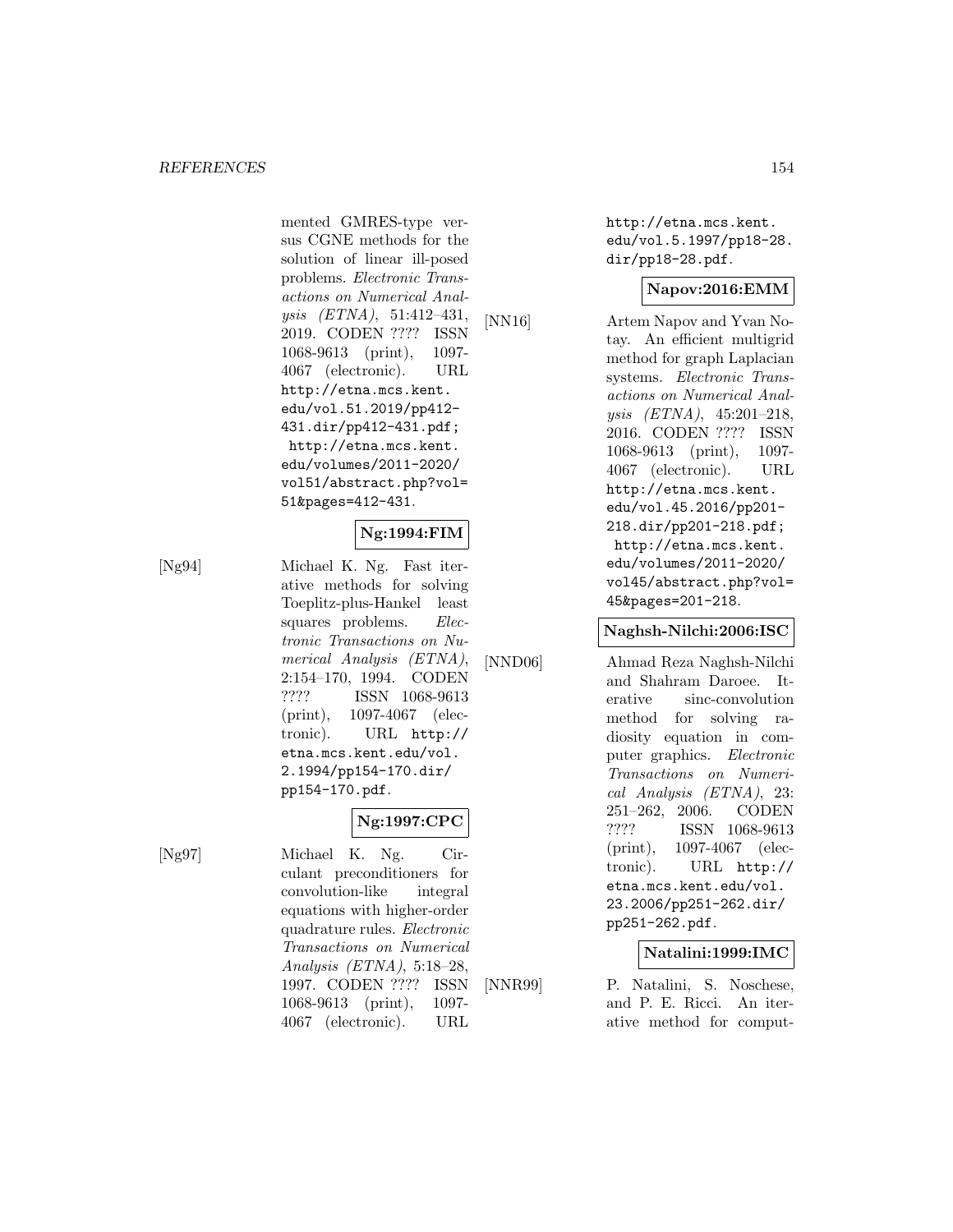ing the eigenvalues of second kind Fredholm operators and applications. Electronic Transactions on Numerical Analysis (ETNA), 9:128–136, 1999. CODEN ???? ISSN 1068-9613 (print), 1097-4067 (electronic). URL http:// etna.mcs.kent.edu/vol. 9.1999/pp128-136.dir/ pp128-136.pdf.

# **Nagy:2002:IRT**

[NO02] James G. Nagy and Dianne P. O'Leary. Image restoration through subimages and confidence images. Electronic Transactions on Numerical Analysis (ETNA), 13:22–37, 2002. CODEN ???? ISSN 1068-9613 (print), 1097- 4067 (electronic). URL http://etna.mcs.kent. edu/vol.13.2002/pp22- 37.dir/pp22-37.pdf.

# **Notay:2010:ABA**

[Not10] Yvan Notay. An aggregationbased algebraic multigrid method. Electronic Transactions on Numerical Analysis (ETNA), 37:123–146, 2010. CODEN ???? ISSN 1068-9613 (print), 1097- 4067 (electronic). URL http://etna.mcs.kent. edu/vol.37.2010/pp123- 146.dir/pp123-146.pdf.

# **Notaris:2016:GKQ**

[Not16] Sotirios E. Notaris. Gauss–

Kronrod quadrature formu $lae - a$  survey of fifty years of research. Electronic Transactions on Numerical Analysis (ETNA), 45:371–404, 2016. CO-DEN ???? ISSN 1068-9613 (print), 1097- 4067 (electronic). URL http://etna.mcs.kent. edu/vol.45.2016/pp371- 404.dir/pp371-404.pdf; http://etna.mcs.kent. edu/volumes/2011-2020/ vol45/abstract.php?vol= 45&pages=371-404.

# **Novario:2005:RCC**

[Nov05] P. G. Novario. Recursive computation of certain integrals of elliptic type. Electronic Transactions on Numerical Analysis (ETNA), 20:198–211, 2005. CODEN ???? ISSN 1068-9613 (print), 1097-4067 (electronic). URL http:// etna.mcs.kent.edu/vol. 20.2005/pp198-211.dir/ pp198-211.pdf.

# **Ng:1996:LNA**

[NP96] Michael K. Ng and Robert J. Plemmons. LMS–Newton adaptive filtering using FFT-based conjugate gradient iterations. Electronic Transactions on Numerical Analysis (ETNA), 4:14–36, 1996. CODEN ???? ISSN 1068-9613 (print), 1097- 4067 (electronic). URL http://etna.mcs.kent.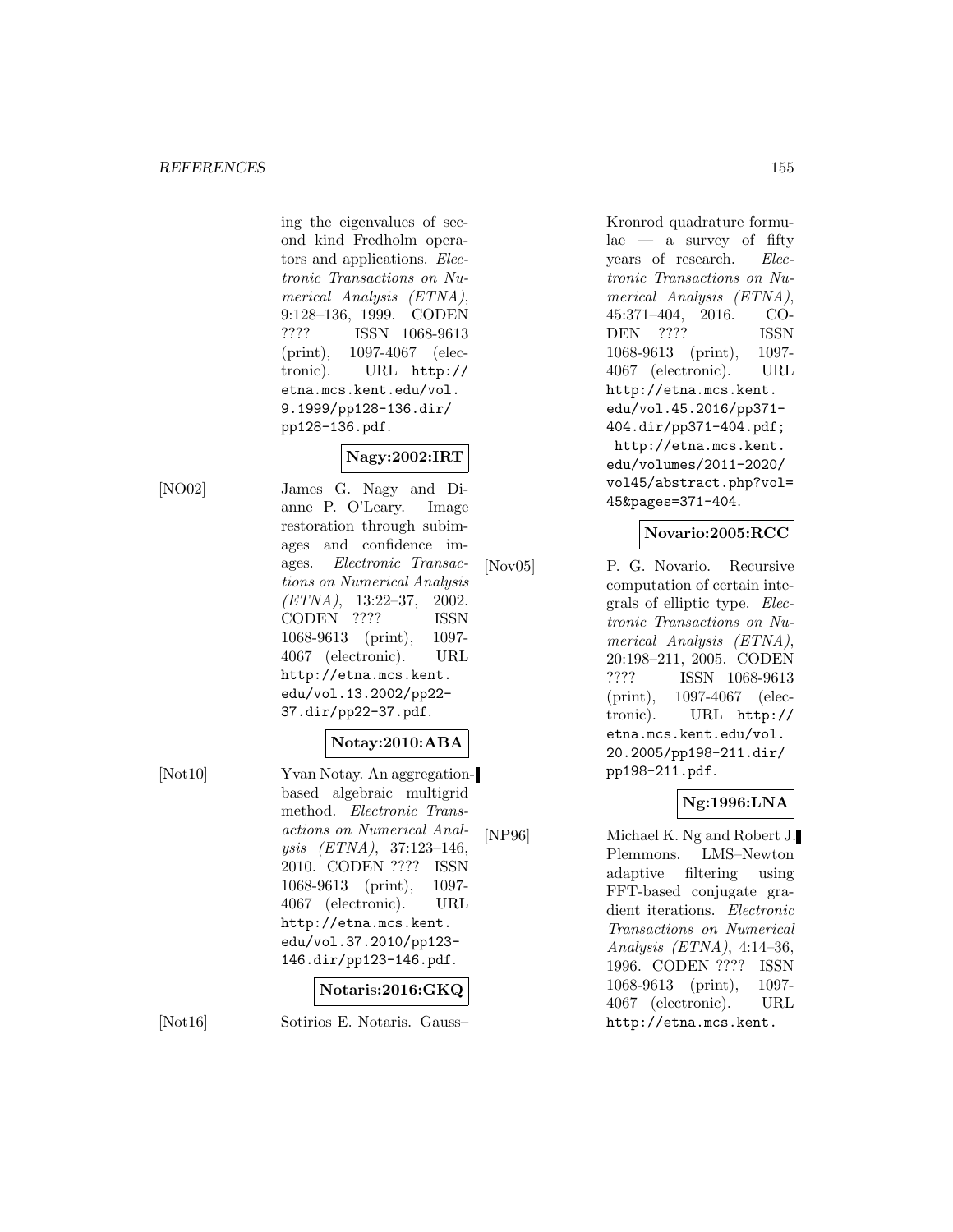edu/vol.4.1996/pp14-36. dir/pp14-36.pdf.

# **Napov:2019:AAT**

[NP19a] Artem Napov and Ronan Perrussel. Algebraic analysis of two-level multigrid methods for edge elements. Electronic Transactions on Numerical Analysis (ETNA), 51:387–411, 2019. CODEN ???? ISSN 1068-9613 (print), 1097- 4067 (electronic). URL http://etna.mcs.kent. edu/vol.51.2019/pp387- 411.dir/pp387-411.pdf; http://etna.mcs.kent. edu/volumes/2011-2020/ vol51/abstract.php?vol= 51&pages=387-411.

# **Napov:2019:RAB**

[NP19b] Artem Napov and Ronan Perrussel. Revisiting aggregation-based multigrid for edge elements. Electronic Transactions on Numerical Analysis (ETNA), 51:118–134, 2019. CO-DEN ???? ISSN 1068-9613 (print), 1097- 4067 (electronic). URL http://etna.mcs.kent. edu/vol.51.2019/pp118- 134.dir/pp118-134.pdf; http://etna.mcs.kent. edu/volumes/2011-2020/ vol51/abstract.php?vol= 51&pages=118-134.

#### **Nasdala:2020:TRL**

[NP20] Robert Nasdala and Daniel

Potts. Transformed rank-1 lattices for high-dimensional approximation. Electronic Transactions on Numerical Analysis (ETNA), 53: 239–282, 2020. CO-DEN ???? ISSN 1068-9613 (print), 1097- 4067 (electronic). URL http://etna.mcs.kent. edu/vol.53.2020/pp239- 282.dir/pp239-282.pdf; http://etna.mcs.kent. edu/volumes/2011-2020/ vol53/abstract.php?vol= 53&pages=239-282.

#### **Noschese:2007:SDN**

[NPR08] S. Noschese, L. Pasquini, and L. Reichel. The structured distance to normality of an irreducible real tridiagonal matrix. Electronic Transactions on Numerical Analysis (ETNA), 28:65–77, 2007–2008. CO-DEN ???? ISSN 1068-9613 (print), 1097-4067 (electronic). URL http:// etna.mcs.kent.edu/vol. 28.2007-2008/pp65-77. dir/pp65-77.pdf. Special volume for Gene Golub.

**Neubauer:2014:CRQ**

[NR14] Andreas Neubauer and Ronny Ramlau. On convergence rates for quasisolutions of ill-posed problems. Electronic Transactions on Numerical Analysis (ETNA), 41:81–92, 2014. CODEN ???? ISSN 1068-9613 (print), 1097-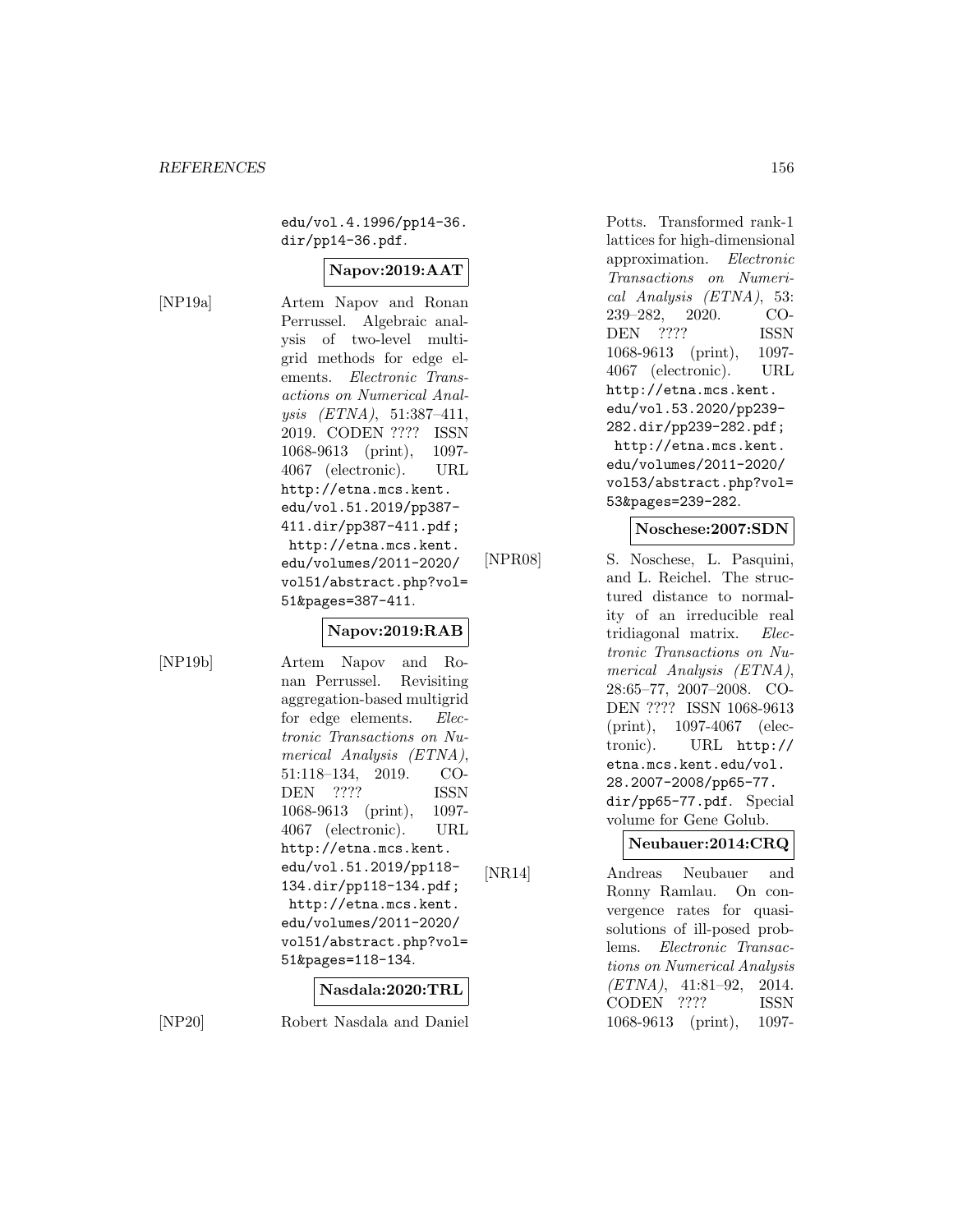4067 (electronic). URL http://etna.mcs.kent. edu/vol.41.2014/pp81- 92.dir/pp81-92.pdf; http://etna.mcs.kent. edu/volumes/2011-2020/ vol41/abstract.php?vol= 41&pages=81-92.

#### **Niebsch:2017:SCD**

[NRS17] Jenny Niebsch, Ronny Ramlau, and Kirk M. Soodhalter. Solution of coupled differential equations arising from imbalance problems. Electronic Transactions on Numerical Analysis (ETNA), 46:89–106, 2017. CODEN ???? ISSN 1068-9613 (print), 1097- 4067 (electronic). URL http://etna.mcs.kent. edu/vol.46.2017/pp89- 106.dir/pp89-106.pdf; http://etna.mcs.kent. edu/volumes/2011-2020/ vol46/abstract.php?vol= 46&pages=89-106.

#### **Naumann:2005:OPE**

[NU05] Uwe Naumann and Jean Utke. Optimality-preserving elimination of linearities in Jacobian accumulation. Electronic Transactions on Numerical Analysis  $(ETNA), 21:134-150, 2005.$ CODEN ???? ISSN 1068- 9613 (print), 1097-4067 (electronic). URL http:/ /etna.mcs.kent.edu/vol. 21.2005/pp134-150.dir/ pp134-150.pdf.

**Nhan:2019:ATE**

[NV19] Thái Anh Nhan and Relja Vulanović. Analysis of the truncation error and barrier-function technique for a Bakhvalov-type mesh. Electronic Transactions on Numerical Analysis (ETNA), 51:315–330, 2019. CO-DEN ???? ISSN 1068-9613 (print), 1097- 4067 (electronic). URL http://etna.mcs.kent. edu/vol.51.2019/pp315- 330.dir/pp315-330.pdf; http://etna.mcs.kent. edu/volumes/2011-2020/ vol51/abstract.php?vol= 51&pages=315-330.

#### **Nagele:2003:LES**

[NW03] Sandra Nägele and Gabriel Wittum. Large-eddy simulation and multigrid methods. Electronic Transactions on Numerical Analysis (ETNA), 15:152–164, 2003. CODEN ???? ISSN 1068- 9613 (print), 1097-4067 (electronic). URL http:/ /etna.mcs.kent.edu/vol. 15.2003/pp152-164.dir/ pp152-164.pdf.

#### **Neymeyr:2014:BPS**

[NZ14] Klaus Neymeyr and Ming Zhou. The block preconditioned steepest descent iteration for elliptic operator eigenvalue problems. Electronic Transactions on Numerical Analysis (ETNA), 41:93–108,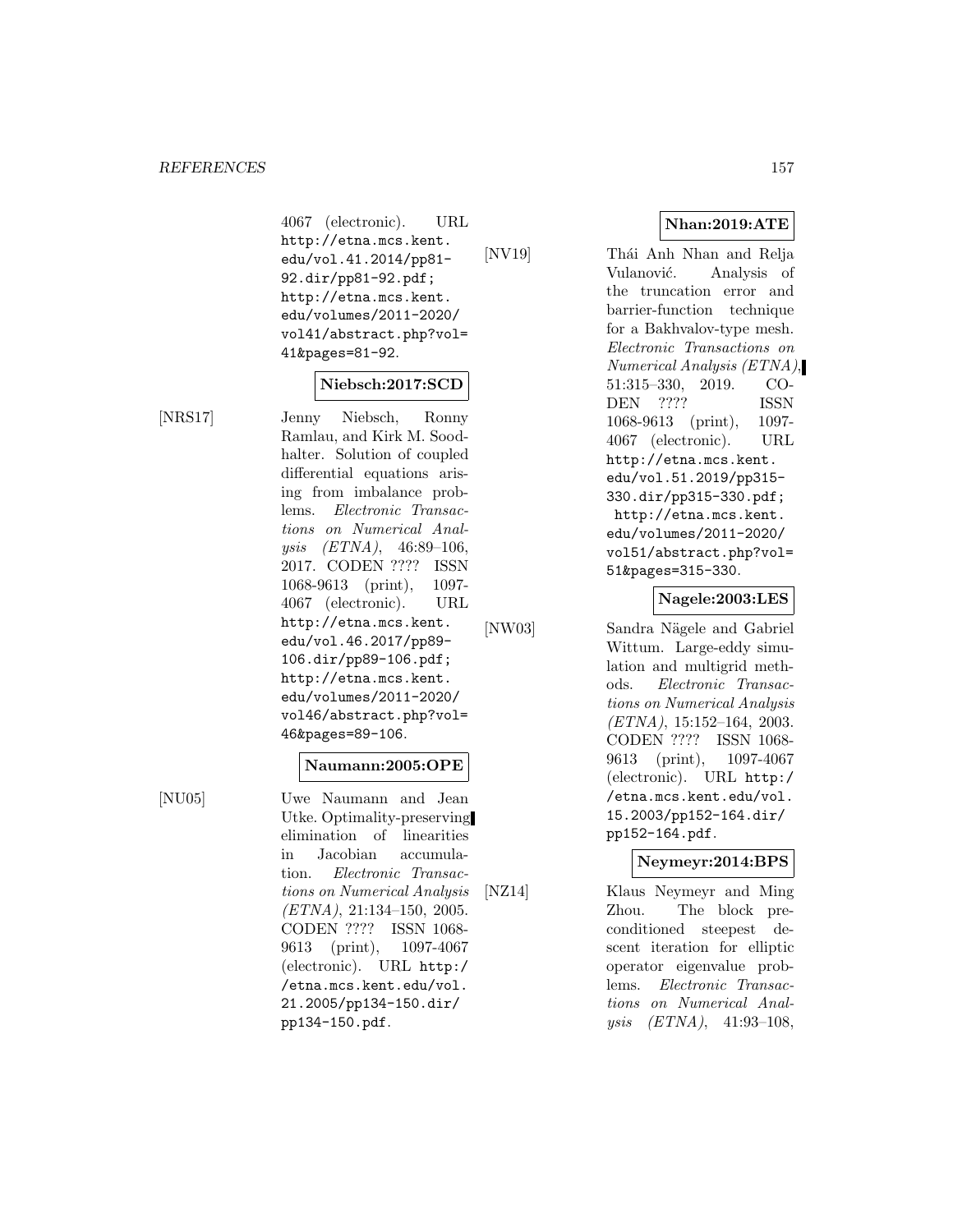2014. CODEN ???? ISSN 1068-9613 (print), 1097- 4067 (electronic). URL http://etna.mcs.kent. edu/vol.41.2014/pp93- 108.dir/pp93-108.pdf; http://etna.mcs.kent. edu/volumes/2011-2020/ vol41/abstract.php?vol= 41&pages=93-108.

# **OLeary:2005:QFU**

[OB05] Dianne P. O'Leary and Stephen S. Bullock. QR factorizations using a restricted set of rotations. Electronic Transactions on Numerical Analysis (ETNA), 21:20–27, 2005. CO-DEN ???? ISSN 1068-9613 (print), 1097- 4067 (electronic). URL http://etna.mcs.kent. edu/vol.21.2005/pp20- 27.dir/pp20-27.pdf.

# **Oosterlee:2003:MLC**

[Oos03] C. W. Oosterlee. On multigrid for linear complementarity problems with application to Americanstyle options. Electronic Transactions on Numerical Analysis (ETNA), 15: 165–185, 2003. CODEN ???? ISSN 1068-9613 (print), 1097-4067 (electronic). URL http:// etna.mcs.kent.edu/vol. 15.2003/pp165-185.dir/ pp165-185.pdf.

**Opfer:2009:PVM**

[Opf10] Gerhard Opfer. Polynomials and Vandermonde matrices over the field of quaternions. Electronic Transactions on Numerical Analysis (ETNA), 36: 9–16, 2009–2010. CO-DEN ???? ISSN 1068-9613 (print), 1097- 4067 (electronic). URL http://etna.mcs.kent. edu/vol.36.2009-2010/ pp9-16.dir/pp9-16.pdf; http://etna.mcs.kent. edu/volumes/2001-2010/ vol36/abstract.php?vol= 36&pages=9-16.

# **Opfer:2015:PIN**

[Opf15] Gerhard Opfer. Polynomial interpolation in nondivision algebras. Electronic Transactions on Numerical Analysis (ETNA), 44:660–670, 2015. CODEN ???? ISSN 1068-9613 (print), 1097- 4067 (electronic). URL http://etna.mcs.kent. edu/vol.44.2015/pp660- 670.dir/pp660-670.pdf; http://etna.mcs.kent. edu/volumes/2011-2020/ vol44/abstract.php?vol= 44&pages=660-670.

# **Olshanskii:2011:ABR**

[OR11] Maxim A. Olshanskii and Leo G. Rebholz. Application of barycenter refined meshes in linear elasticity and incompressible fluid dynamics. Electronic Transac-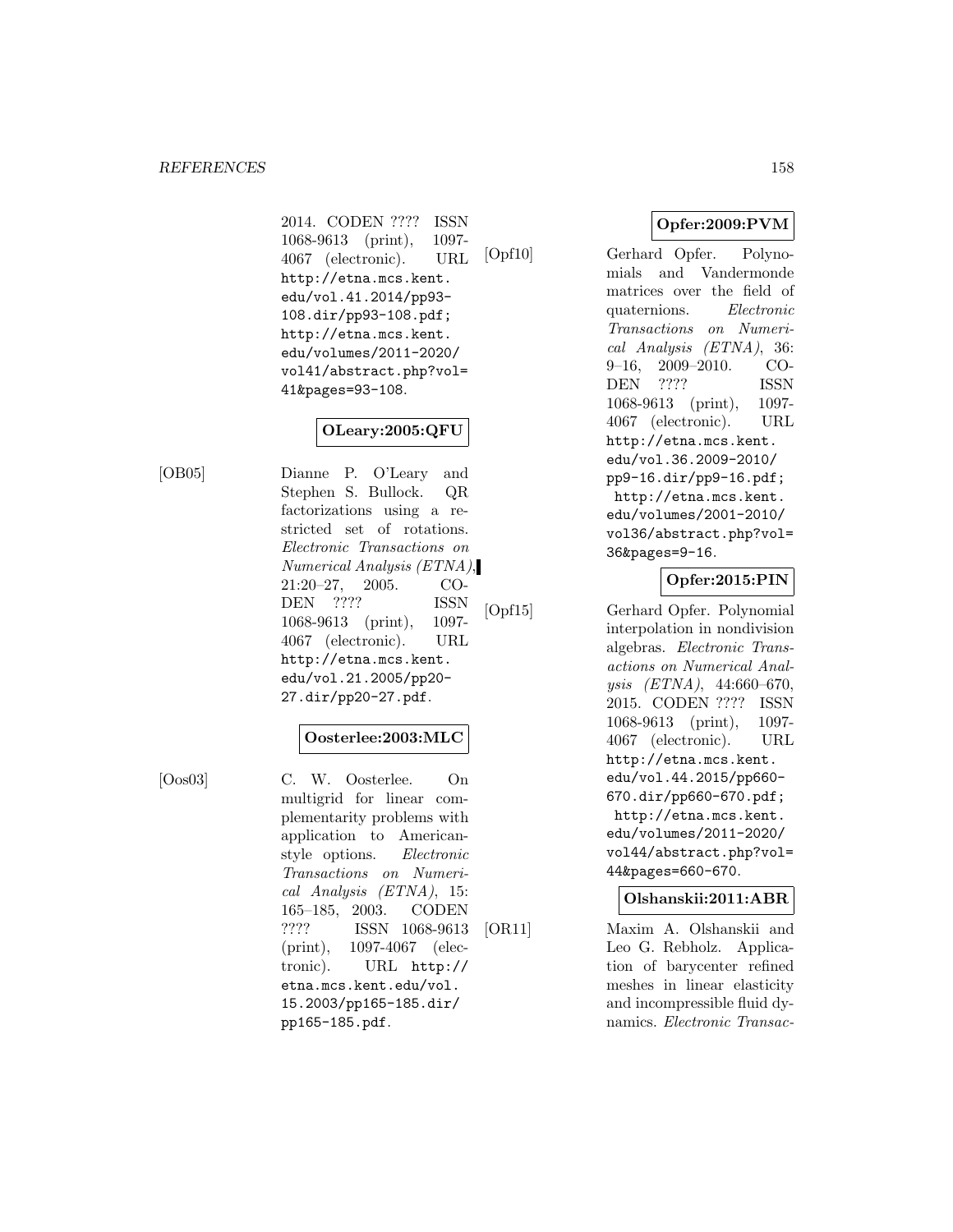tions on Numerical Analysis (ETNA), 38:258–274, 2011. CODEN ???? ISSN 1068- 9613 (print), 1097-4067 (electronic). URL http:/ /etna.mcs.kent.edu/vol. 38.2011/pp258-274.dir/ pp258-274.pdf.

# **Orel:2010:AGE**

[Ore10] Bojan Orel. Accumulation of global error in Lie group methods for linear ordinary differential equations. Electronic Transactions on Numerical Analysis (ETNA), 37:252–262, 2010. CODEN ???? ISSN 1068-9613 (print), 1097- 4067 (electronic).

# **Oleary:1998:CNR**

[OS98] D. P. Oleary and G. W. Stewart. On the convergence of a new Rayleigh quotient method with applications to large eigenproblems. Electronic Transactions on Numerical Analysis (ETNA), 7:182–189, 1998. CODEN ???? ISSN 1068- 9613 (print), 1097-4067 (electronic). URL http:/ /etna.mcs.kent.edu/vol. 7.1998/pp182-189.dir/ pp182-189.pdf. Large scale eigenvalue problems (Argonne, IL, 1997).

# **Ohashi:2014:CMM**

[OS15] Asuka Ohashi and Tomohiro Sogabe. On computing maximum/minimum singular values of a generalized tensor sum. Electronic Transactions on Numerical Analysis (ETNA), 43: 244–254, 2014–2015. CO-DEN ???? ISSN 1068-9613 (print), 1097-4067 (electronic). URL http:// etna.mcs.kent.edu/vol. 43.2014-2015/pp244-254. dir/pp244-254.pdf; http: //etna.mcs.kent.edu/volumes/ 2011-2020/vol43/abstract. php?vol=43&pages=244- 254.

# **Osborne:2007:SLS**

[Osb08] M. R. Osborne. Separable least squares, variable projection, and the Gauss– Newton algorithm. *Elec*tronic Transactions on Numerical Analysis (ETNA), 28:1–15, 2007–2008. CO-DEN ???? ISSN 1068-9613 (print), 1097- 4067 (electronic). URL http://etna.mcs.kent. edu/vol.28.2007-2008/ pp1-15.dir/pp1-15.pdf. Special volume for Gene Golub.

# **Orive:2020:CFG**

[OSLS20] Ramón Orive, Juan C. Santos-León, and Miodrag M. Spalević. Cubature formulae for the Gaussian weight. Some old and new rules. Electronic Transactions on Numerical Analysis (ETNA), 53:426–438, 2020. CODEN ???? ISSN 1068-9613 (print), 1097-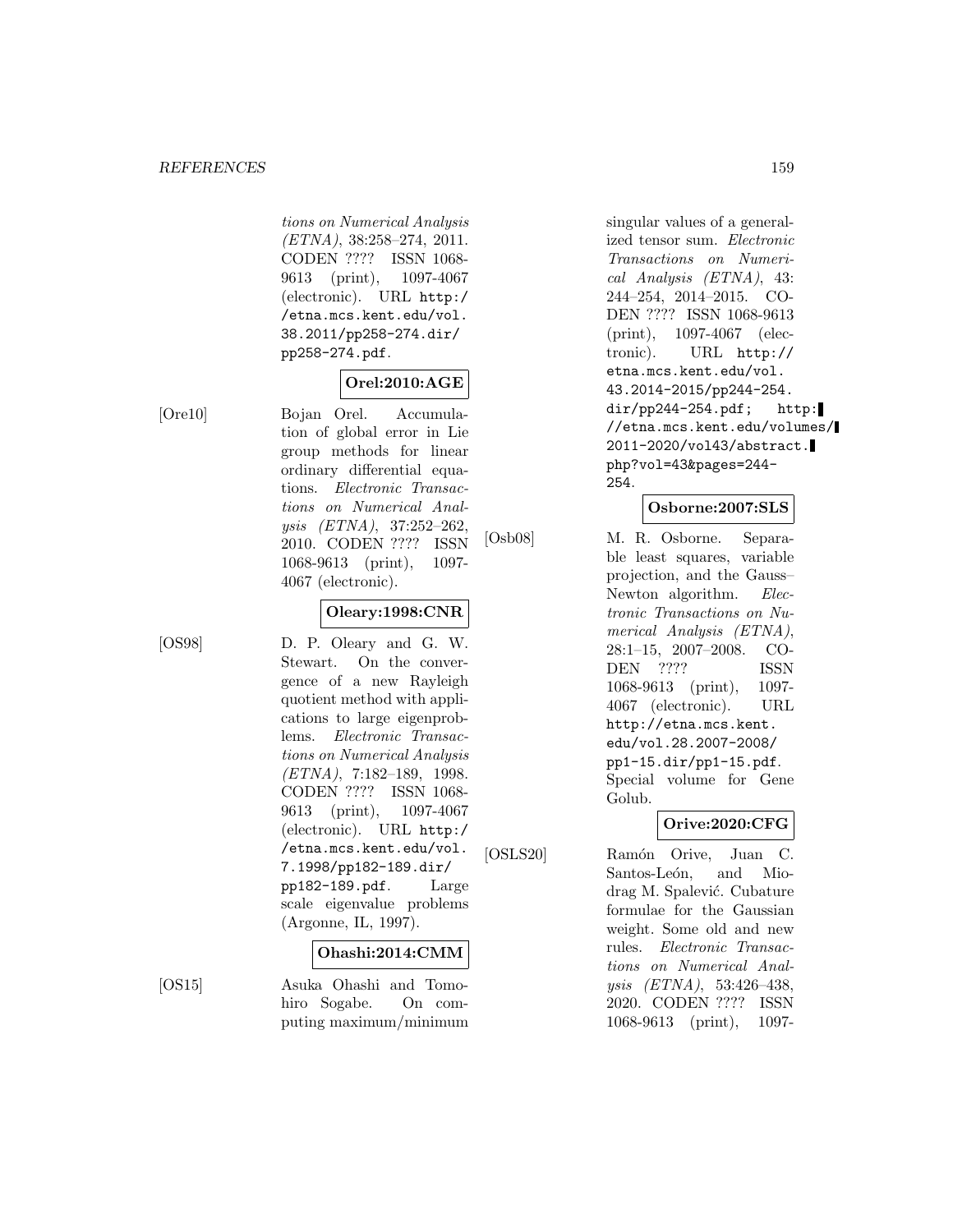4067 (electronic). URL http://etna.mcs.kent. edu/vol.53.2020/pp426- 438.dir/pp426-438.pdf; http://etna.mcs.kent. edu/volumes/2011-2020/ vol53/abstract.php?vol= 53&pages=426-438.

# **Ostrovska:2010:AAF**

[Ost10] Sofiya Ostrovska. On the approximation of analytic functions by the  $q$ -Bernstein polynomials in the case  $q > 1$ . Electronic Transactions on Numerical Analysis (ETNA), 37:105–112, 2010. CODEN ???? ISSN 1068- 9613 (print), 1097-4067 (electronic). URL http:/ /etna.mcs.kent.edu/vol. 37.2010/pp105-112.dir/ pp105-112.pdf.

# **Pandur:2019:PGI**

[Pan19] Marija Miloloža Pandur. Preconditioned gradient iterations for the eigenproblem of definite matrix pairs. Electronic Transactions on Numerical Analysis (ETNA), 51:331–362, 2019. CODEN ???? ISSN 1068-9613 (print), 1097- 4067 (electronic). URL http://etna.mcs.kent. edu/vol.51.2019/pp331- 362.dir/pp331-362.pdf; http://etna.mcs.kent. edu/volumes/2011-2020/ vol51/abstract.php?vol= 51&pages=331-362.

**Park:2021:PLC**

[Par21] Jongho Park. Pseudo-linear convergence of an additive Schwarz method for dual total variation minimization. Electronic Transactions on Numerical Analysis (ETNA), 54:176–197, 2021. CODEN ???? ISSN 1068-9613 (print), 1097- 4067 (electronic). URL http://etna.mcs.kent. edu/vol.54.2021/pp176- 197.dir/pp176-197.pdf; http://etna.mcs.kent. edu/volumes/2021-2030/ vol54/abstract.php?vol= 54&pages=176-197.

#### **Pavarino:1999:DDA**

[Pav99] Luca F. Pavarino. Domain decomposition algorithms for first-order system least squares methods. Electronic Transactions on Numerical Analysis (ETNA), 8:1–14, 1999. CO-DEN ???? ISSN 1068-9613 (print), 1097-4067 (electronic). URL http:// etna.mcs.kent.edu/vol. 8.1999/pp1-14.dir/pp1- 14.pdf.

# **Pinar:2006:CAC**

[PCP06] Ali Pinar, Edmond Chow, and Alex Pothen. Combinatorial algorithms for computing column space bases that have sparse inverses. Electronic Transactions on Numerical Analysis (ETNA), 22:122–145, 2006.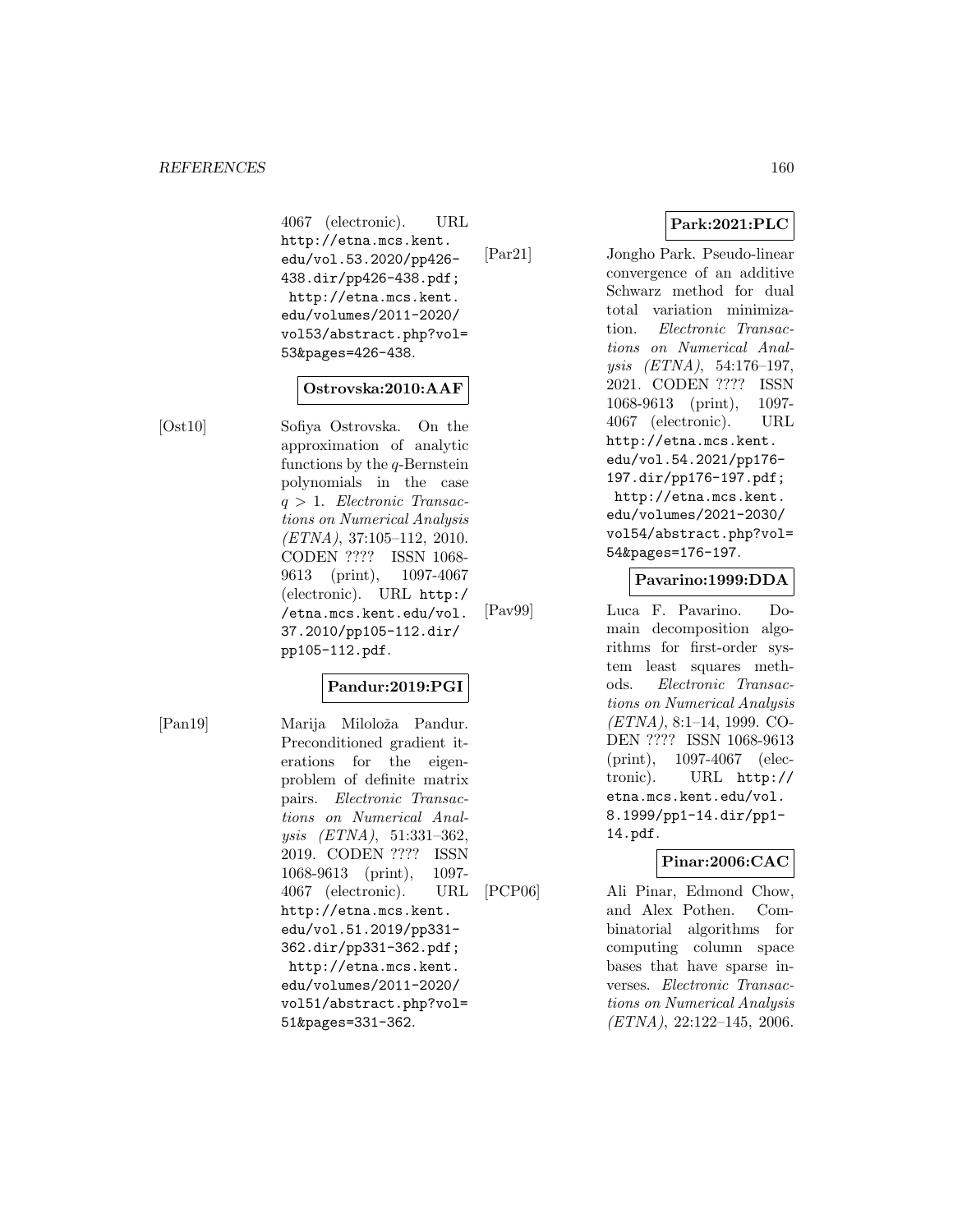CODEN ???? ISSN 1068- 9613 (print), 1097-4067 (electronic). URL http:/ /etna.mcs.kent.edu/vol. 22.2006/pp122-145.dir/ pp122-145.pdf.

# **Pechstein:2017:UFA**

[PD17] Clemens Pechstein and Clark R. Dohrmann. A unified framework for adaptive BDDC. Electronic Transactions on Numerical Analysis (ETNA), 46:273–336, 2017. CODEN ???? ISSN 1068-9613 (print), 1097- 4067 (electronic). URL http://etna.mcs.kent. edu/vol.46.2017/pp273- 336.dir/pp273-336.pdf; http://etna.mcs.kent. edu/volumes/2011-2020/ vol46/abstract.php?vol= 46&pages=273-336.

#### **Pearson:2015:DPR**

[Pea15] John W. Pearson. On the development of parameterrobust preconditioners and commutator arguments for solving Stokes control problems. Electronic Transactions on Numerical Analysis  $(ETNA)$ , 44:53-72, 2015. CODEN ???? ISSN 1068-9613 (print), 1097- 4067 (electronic). URL http://etna.mcs.kent. edu/vol.44.2015/pp53- 72.dir/pp53-72.pdf; http://etna.mcs.kent. edu/volumes/2011-2020/

vol44/abstract.php?vol= 44&pages=53-72.

#### **Pedersen:2007:PFR**

[Ped07] Henrik L. Pedersen. Pick functions related to entire functions having negative zeros. Electronic Transactions on Numerical Analysis  $(ETNA), 27:94-112, 2007.$ CODEN ???? ISSN 1068- 9613 (print), 1097-4067 (electronic). URL http:/ /etna.mcs.kent.edu/vol. 27.2007/pp94-112.dir/ pp94-112.pdf.

# **Pena:2004:LDU**

[Pe˜n04] J. M. Pe˜na. LDU decompositions with L and U well conditioned. Electronic Transactions on Numerical Analysis (ETNA), 18:198–208, 2004. CODEN ???? ISSN 1068-9613 (print), 1097-4067 (electronic). URL http:// etna.mcs.kent.edu/vol. 18.2004/pp198-208.dir/ pp198-208.pdf.

#### **Pernice:2000:HMM**

[Per00] Michael Pernice. A hybrid multigrid method for the steady-state incompressible Navier–Stokes equations. Electronic Transactions on Numerical Analysis  $(ETNA)$ , 10:74-91, 2000. CODEN ???? ISSN 1068-9613 (print), 1097- 4067 (electronic). URL http://etna.mcs.kent.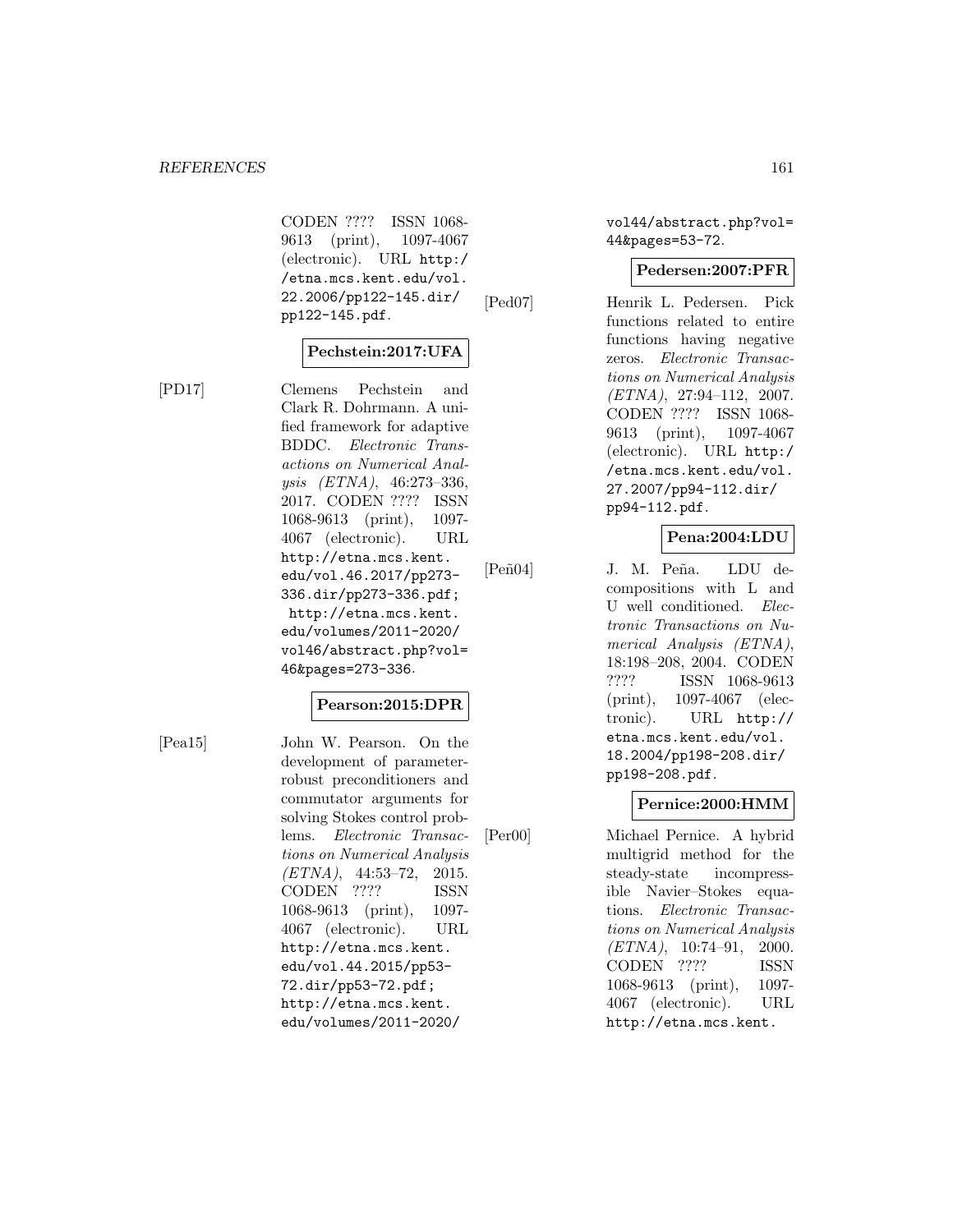edu/vol.10.2000/pp74- 91.dir/pp74-91.pdf. Multilevel methods (Copper Mountain, CO, 1999).

# **Pishbin:2011:PEE**

[PGH11] S. Pishbin, F. Ghoreishi, and M. Hadizadeh. A posteriori error estimation for the Legendre collocation method applied to integralalgebraic Volterra equations. Electronic Transactions on Numerical Analysis (ETNA), 38:327–346, 2011. CODEN ???? ISSN 1068- 9613 (print), 1097-4067 (electronic). URL http:/ /etna.mcs.kent.edu/vol. 38.2011/pp327-346.dir/ pp327-346.pdf.

[PK08] V. Pereyra and B. Kaelin. Fast wave propagation by model order reduction. Electronic Transactions on Numerical Analysis  $(ETNA)$ , 30:406-419, 2008. CODEN ???? ISSN 1068- 9613 (print), 1097-4067 (electronic). URL http:/ /etna.mcs.kent.edu/vol. 30.2008/pp406-419.dir/ pp406-419.pdf.

**Pereyra:2008:FWP**

# **Poole:2003:AAC**

[PLM03] Gene Poole, Yong-Cheng Liu, and Jan Mandel. Advancing analysis capabilities in ANSYS through solver technology. Electronic Transactions on Numerical Analysis (ETNA), 15:106–121, 2003. CODEN ???? ISSN 1068-9613 (print), 1097-4067 (electronic). URL http:// etna.mcs.kent.edu/vol. 15.2003/pp106-121.dir/ pp106-121.pdf.

# **Paluszny:2008:BII**

[PMLFT09] Marco Paluszny, Miguel Martín-Landrove, Giovanni Figueroa, and Wuilian Torres. Boosting the inverse interpolation problem by a sum of decaying exponentials using an algebraic approach. Electronic Transactions on Numerical Analysis (ETNA), 34: 163–169, 2008–2009. CO-DEN ???? ISSN 1068-9613 (print), 1097-4067 (electronic). URL http:// etna.mcs.kent.edu/vol. 34.2008-2009/pp163-169. dir/pp163-169.pdf.

# **Popa:2007:AMS**

[Pop08] Constantin Popa. Algebraic multigrid smoothing property of Kaczmarz's relaxation for general rectangular linear systems. Electronic Transactions on Numerical Analysis (ETNA), 29:150–162, 2007–2008. CODEN ???? ISSN 1068- 9613 (print), 1097-4067 (electronic). URL http:/ /etna.mcs.kent.edu/vol. 29.2007-2008/pp150-162. dir/pp150-162.pdf.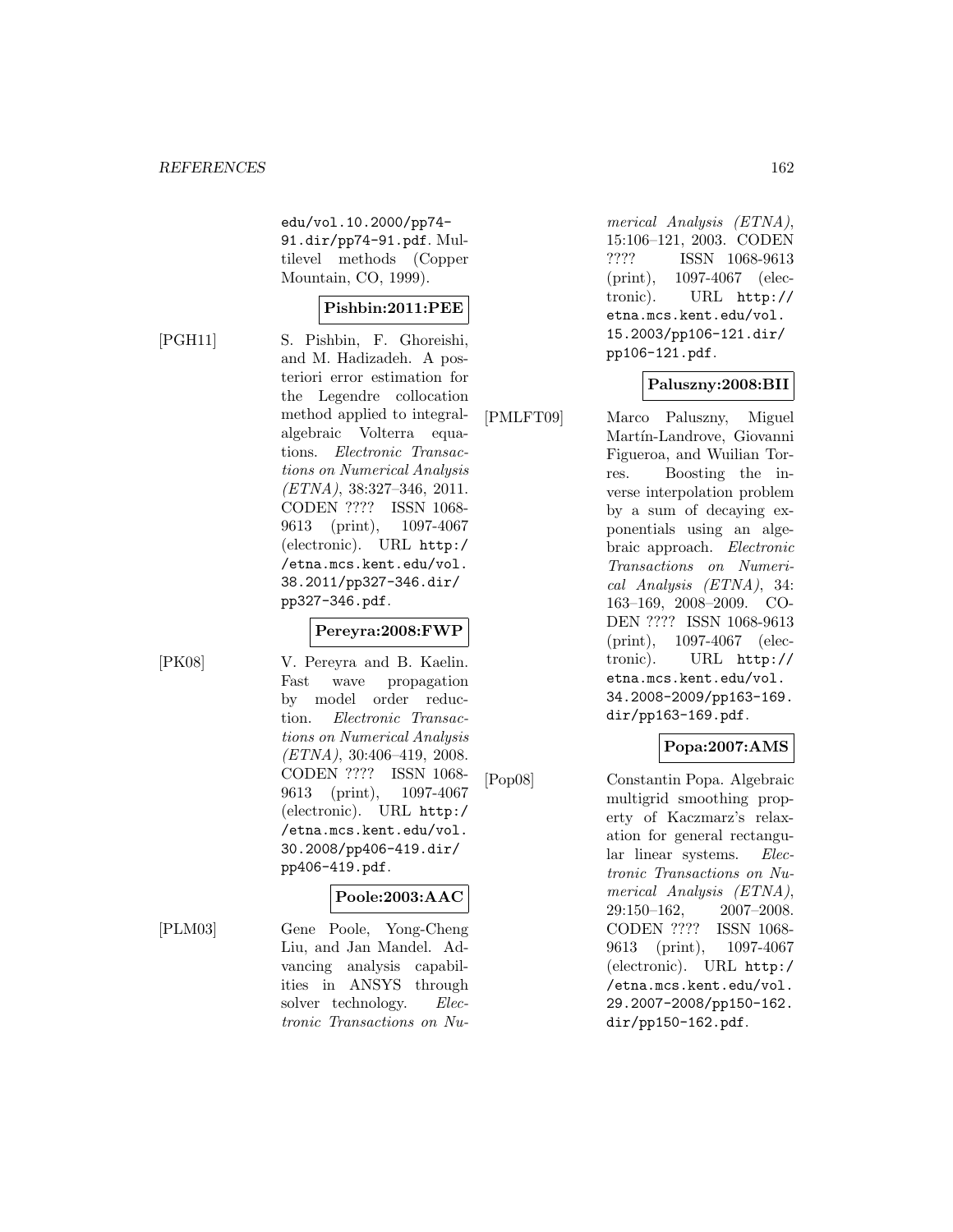# **Pothen:2005:DAG**

[Pot05] Alex Pothen. Dedication to Alan George. Electronic Transactions on Numerical Analysis (ETNA), 21: vii–xviii, 2005. CODEN ???? ISSN 1068-9613 (print), 1097-4067 (electronic). URL http:// etna.mcs.kent.edu/vol. 21.2005/dedication.pdf.

#### **Putinar:2006:RRE**

[PP06] Gabriela Putinar and Mihai Putinar. Remarks on restriction eigenfunctions in  $C^n$ . Electronic Transactions on Numerical Analysis (ETNA), 25:393–408, 2006. CODEN ???? ISSN 1068- 9613 (print), 1097-4067 (electronic). URL http:/ /etna.mcs.kent.edu/vol. 25.2006/pp393-408.dir/ pp393-408.pdf.

# **Paige:2008:MBR**

[PP08] Christopher C. Paige and Ivo Panayotov. Majorization bounds for Ritz values of Hermitian matrices. Electronic Transactions on Numerical Analysis (ETNA), 31:1–11, 2008. CODEN ???? ISSN 1068-9613 (print), 1097-4067 (electronic). URL http:// etna.mcs.kent.edu/vol. 31.2008/pp1-11.dir/pp1- 11.pdf.

**Pindza:2013:IEP**

[PPN13] Edson Pindza, Kailash C. Patidar, and Edgard Ngounda. Implicit-explicit predictorcorrector methods combined with improved spectral methods for pricing European style vanilla and exotic options. Electronic Transactions on Numerical Analysis (ETNA), 40: 268–293, 2013. CODEN ???? ISSN 1068-9613 (print), 1097-4067 (electronic). URL http:// etna.mcs.kent.edu//vol. 40.2013/pp268-293.dir/ pp268-293.pdf.

# **Pozza:2018:LAC**

[PPS18] Stefano Pozza, Miroslav S. Pranić, and Zdeněk Strakoš. The Lanczos algorithm and complex Gauss quadrature. Electronic Transactions on Numerical Analysis (ETNA), 50:1–19, 2018. CODEN ???? ISSN 1068- 9613 (print), 1097-4067 (electronic). URL http:/ /etna.mcs.kent.edu/vol. 50.2018/pp1-19.dir/pp1- 19.pdf; http://etna. mcs.kent.edu/volumes/ 2011-2020/vol50/abstract. php?vol=50&pages=1-19.

#### **Portilla:2006:WTW**

[PQRT06] Ana Portilla, Yamilet Quintana, José M. Rodríguez, and Eva Tourís. Weierstrass' theorem in weighted Sobolev spaces with  $k$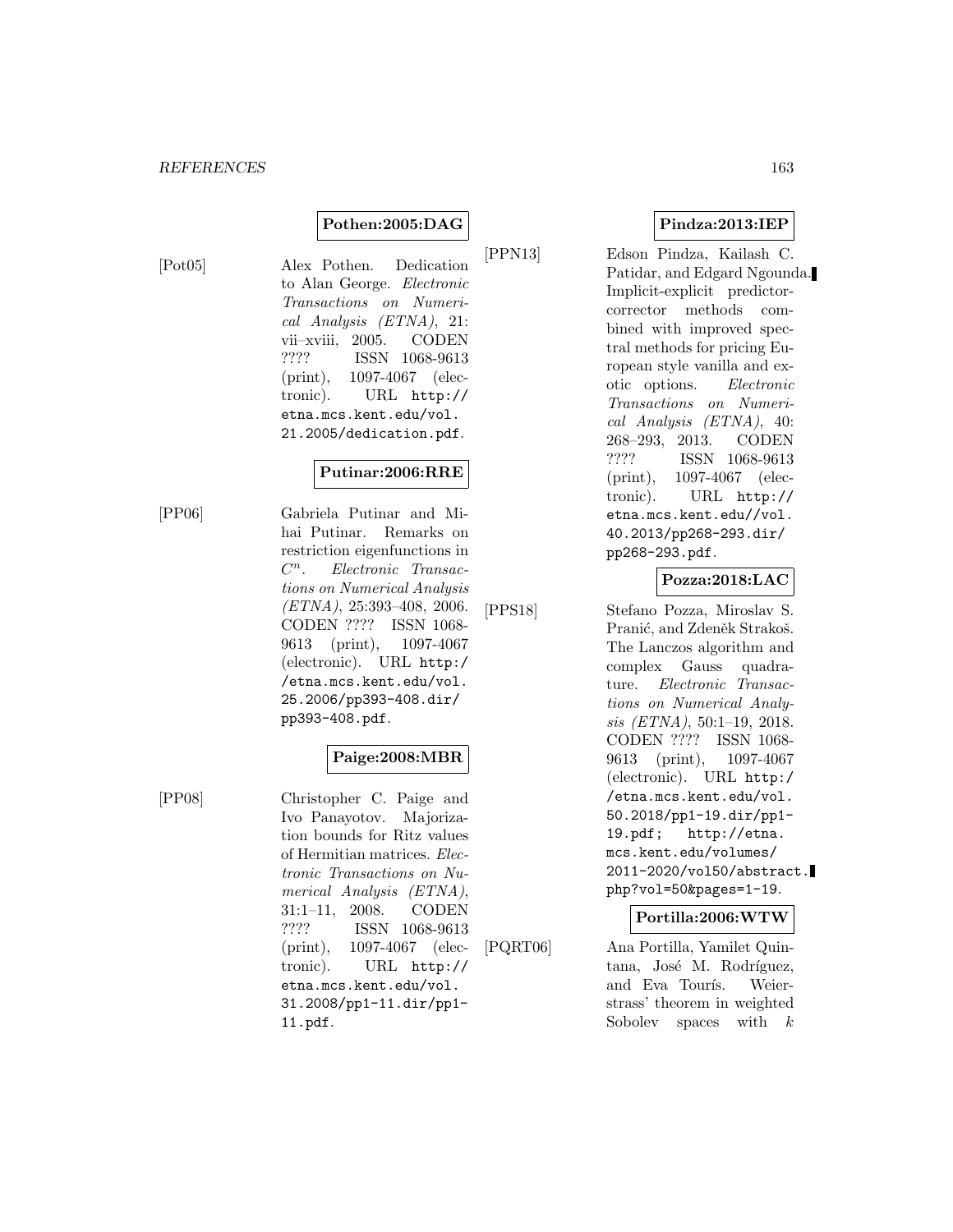derivatives: announcement of results. Electronic Transactions on Numerical Analysis (ETNA), 24: 103–107, 2006. CODEN ???? ISSN 1068-9613 (print), 1097-4067 (electronic). URL http:// etna.mcs.kent.edu/vol. 24.2006/pp103-107.dir/ pp103-107.pdf.

# **Pes:2020:MNG**

[PR20] Federica Pes and Giuseppe Rodriguez. The minimalnorm Gauss–Newton method and some of its regularized variants. Electronic Transactions on Numerical Analysis (ETNA), 53:459–480, 2020. CODEN ???? ISSN 1068-9613 (print), 1097- 4067 (electronic). URL http://etna.mcs.kent. edu/vol.53.2020/pp459- 480.dir/pp459-480.pdf; http://etna.mcs.kent. edu/volumes/2011-2020/ vol53/abstract.php?vol= 53&pages=459-480.

# **Pritsker:1996:RSL**

[Pri96] I. E. Pritsker. Ray sequences of Laurent-type rational functions. Electronic Transactions on Numerical Analysis (ETNA), 4: 106–124, 1996. CODEN ???? ISSN 1068-9613 (print), 1097-4067 (electronic). URL http:// etna.mcs.kent.edu/vol.

4.1996/pp106-124.dir/ pp106-124.pdf.

# **Pritsker:2006:DPW**

[Pri06] Igor E. Pritsker. Distribution of primes and a weighted energy problem. Electronic Transactions on Numerical Analysis  $(ETNA), 25:259-277, 2006.$ CODEN ???? ISSN 1068- 9613 (print), 1097-4067 (electronic). URL http:/ /etna.mcs.kent.edu/vol. 25.2006/pp259-277.dir/ pp259-277.pdf.

# **Pryer:2014:DGM**

[Pry14] Tristan Pryer. Discontinuous Galerkin methods for the p-biharmonic equation from a discrete variational perspective. Electronic Transactions on Numerical Analysis (ETNA), 41:328–349, 2014. CO-DEN ???? ISSN 1068-9613 (print), 1097- 4067 (electronic). URL http://etna.mcs.kent. edu/vol.41.2014/pp328- 349.dir/pp328-349.pdf; http://etna.mcs.kent. edu/volumes/2011-2020/ vol41/abstract.php?vol= 41&pages=328-349.

# **Psarrakos:2004:ENR**

[Psa04] Panayiotis J. Psarrakos. On the estimation of the qnumerical range of monic matrix polynomials. Electronic Transactions on Nu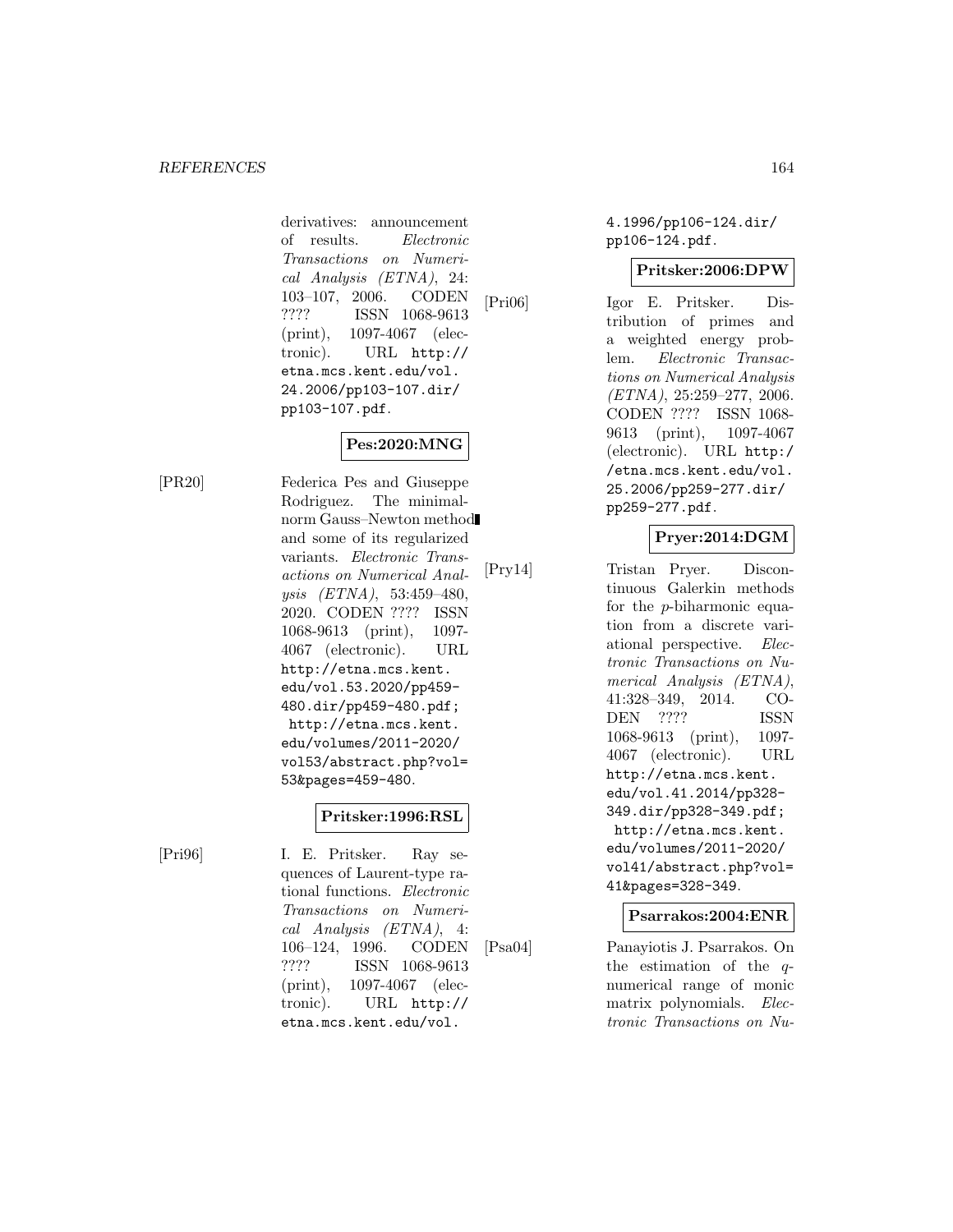merical Analysis (ETNA), 17:1–10, 2004. CODEN ???? ISSN 1068-9613 (print), 1097-4067 (electronic). URL http:// etna.mcs.kent.edu/vol. 17.2004/pp1-10.dir/pp1- 10.pdf.

#### **Pardhanani:1997:SMS**

[PSC97] Anand L. Pardhanani, William F. Spotz, and Graham F. Carey. A stable multigrid strategy for convection-diffusion using high order compact discretization. Electronic Transactions on Numerical Analysis (ETNA), 6: 211–223, 1997. CODEN ???? ISSN 1068-9613 (print), 1097-4067 (electronic). URL http:// etna.mcs.kent.edu/vol. 6.1997/pp211-223.dir/ pp211-223.pdf. Special issue on multilevel methods (Copper Mountain, CO, 1997).

#### **Persson:1999:CMM**

[PSS99] Ingemar Persson, Klas Samuelsson, and Anders Szepessy. On the convergence of multigrid methods for flow problems. *Elec*tronic Transactions on Numerical Analysis (ETNA), 8:46–87, 1999. CO-DEN ???? ISSN 1068-9613 (print), 1097- 4067 (electronic). URL http://etna.mcs.kent.

edu/vol.8.1999/pp46-87. dir/pp46-87.pdf.

#### **Potts:2013:PEM**

[PT13] Daniel Potts and Manfred Tasche. Parameter estimation for multivariate exponential sums. Electronic Transactions on Numerical Analysis (ETNA), 40: 204–224, 2013. CODEN ???? ISSN 1068-9613 (print), 1097-4067 (electronic). URL http:// etna.mcs.kent.edu//vol. 40.2013/pp204-224.dir/ pp204-224.pdf.

# **Pinar:2005:FNS**

[PV05] Ali Pinar and Virginia Vassilevska. Finding nonoverlapping substructures of a sparse matrix. Electronic Transactions on Numerical Analysis (ETNA), 21: 107–124, 2005. CODEN ???? ISSN 1068-9613 (print), 1097-4067 (electronic). URL http:// etna.mcs.kent.edu/vol. 21.2005/pp107-124.dir/ pp107-124.pdf.

# **Perego:2009:EGR**

[PV09] Mauro Perego and Alessandro Veneziani. An efficient generalization of the Rush– Larsen method for solving electro-physiology membrane equations. Electronic Transactions on Numerical Analysis (ETNA), 35: 234–256, 2009. CODEN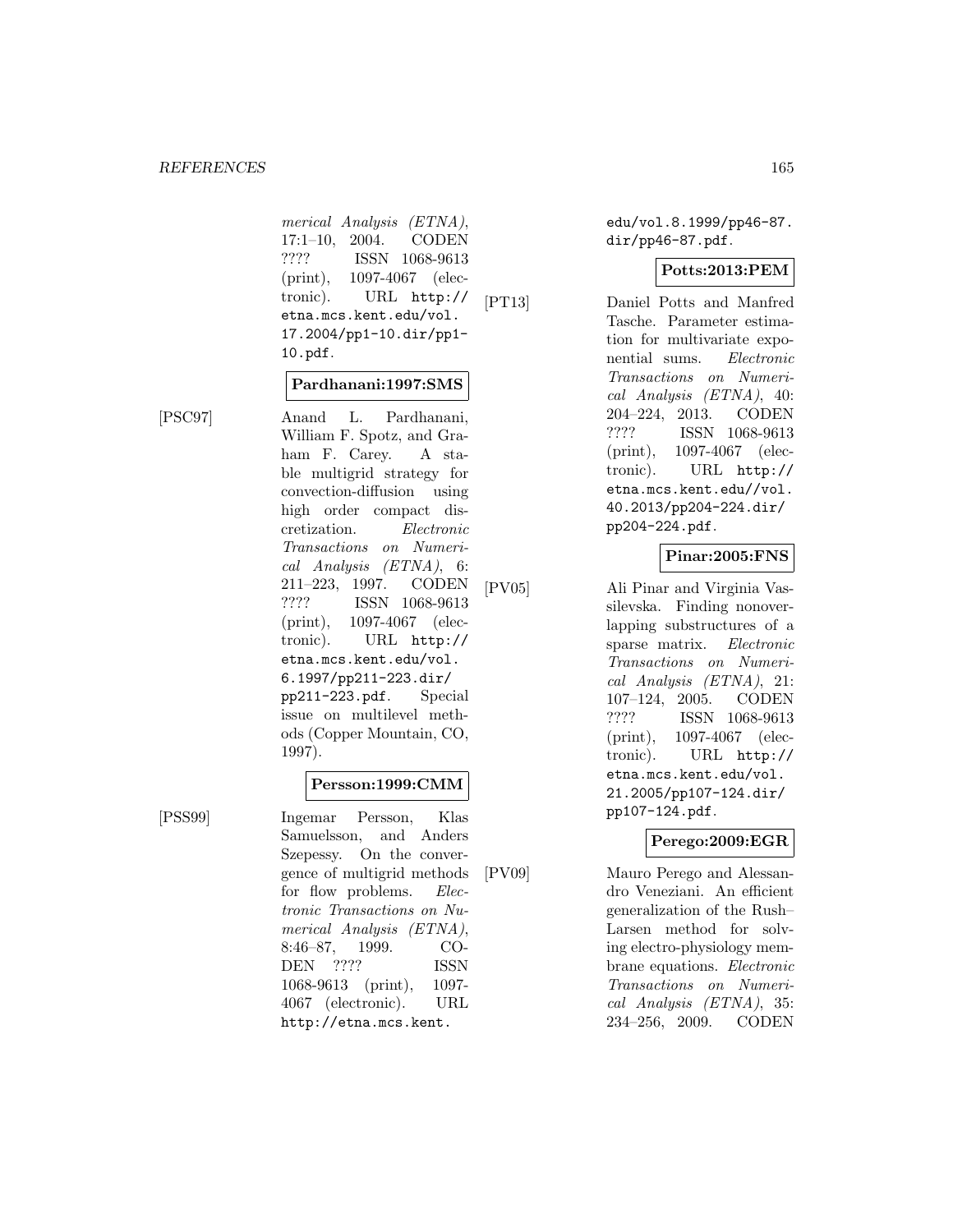???? ISSN 1068-9613 (print), 1097-4067 (electronic). URL http:// etna.mcs.kent.edu/vol. 35.2009/pp234-256.dir/ pp234-256.pdf.

# **Pearson:2013:FIS**

[PW13] John W. Pearson and Andrew J. Wathen. Fast iterative solvers for convectiondiffusion control problems. Electronic Transactions on Numerical Analysis  $(ETNA), 40:294-310, 2013.$ CODEN ???? ISSN 1068- 9613 (print), 1097-4067 (electronic). URL http:// etna.mcs.kent.edu//vol. 40.2013/pp294-310.dir/ pp294-310.pdf.

# **Qiu:2015:EPP**

[QvGvW<sup>+</sup>15] Yue Qiu, Martin B. van Gijzen, Jan-Willem van Wingerden, Michel Verhaegen, and Cornelis Vuik. Efficient preconditioners for PDE-constrained optimization problem with a multilevel sequentially semiseparable matrix structure. Electronic Transactions on Numerical Analysis (ETNA), 44:367–400, 2015. CODEN ???? ISSN 1068-9613 (print), 1097- 4067 (electronic). URL http://etna.mcs.kent. edu/vol.44.2015/pp367- 400.dir/pp367-400.pdf; http://etna.mcs.kent. edu/volumes/2011-2020/

vol44/abstract.php?vol= 44&pages=367-400.

#### **Rajagopal:2008:MEP**

[Raj08] Kumbakonam R. Rajagopal. On the modeling of entropy producing processes. Electronic Transactions on Numerical Analysis (ETNA), 31:40–48, 2008. CO-DEN ???? ISSN 1068-9613 (print), 1097- 4067 (electronic). URL http://etna.mcs.kent. edu/vol.31.2008/pp40- 48.dir/pp40-48.pdf.

# **Ramlau:2008:RPT**

[Ram08] Ronny Ramlau. Regularization properties of Tikhonov regularization with sparsity constraints. Electronic Transactions on Numerical Analysis (ETNA), 30:54–74, 2008. CO-DEN ???? ISSN 1068-9613 (print), 1097- 4067 (electronic). URL http://etna.mcs.kent. edu/vol.30.2008/pp54- 74.dir/pp54-74.pdf.

# **Randriambelosoa:2007:PBC**

[Ran07] Germain E. Randriambelosoa. Polynomial best constrained degree reduction in strain energy. Electronic Transactions on Numerical Analysis (ETNA), 26: 312–319, 2007. CODEN ???? ISSN 1068-9613 (print), 1097-4067 (electronic). URL http://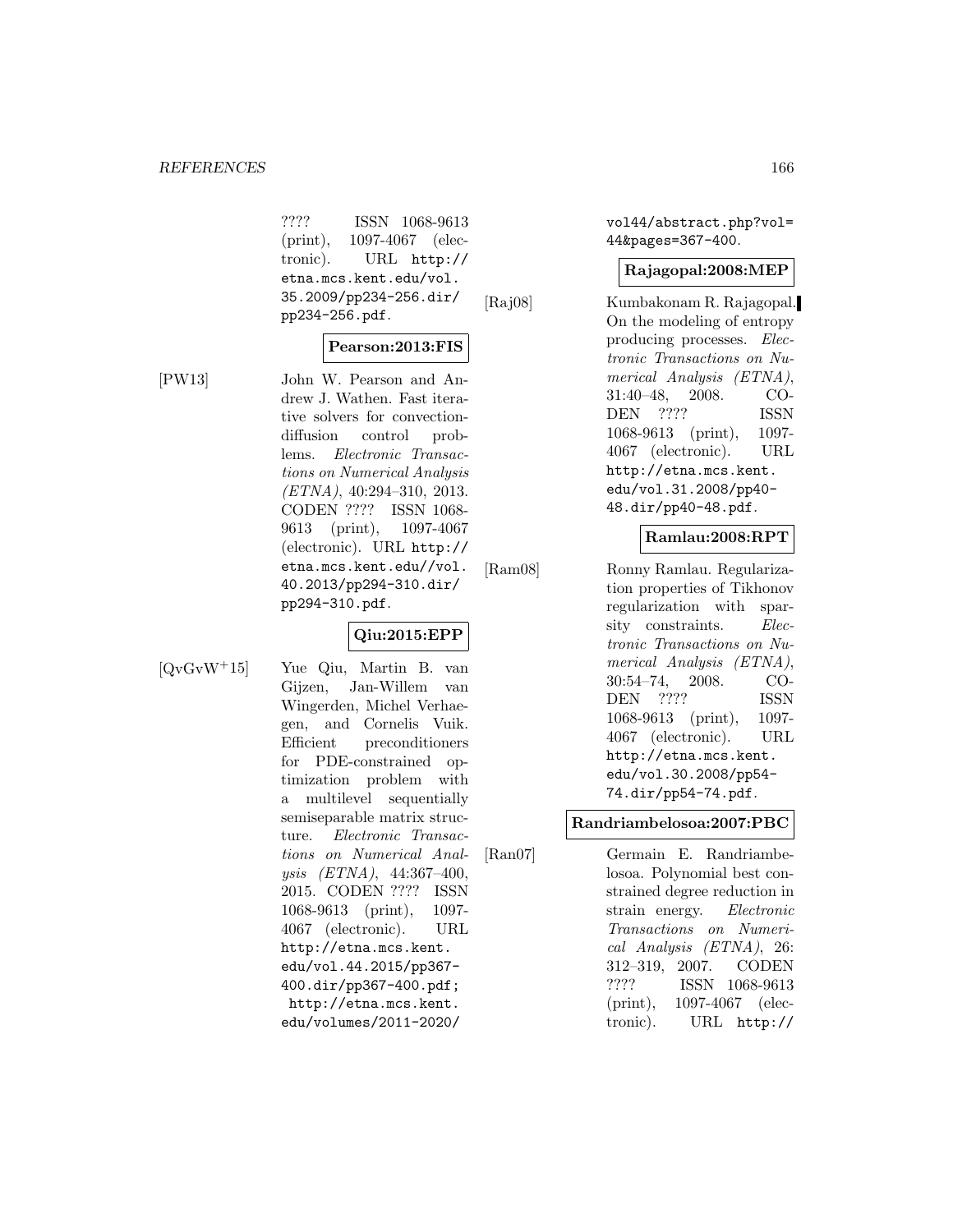etna.mcs.kent.edu/vol. 26.2007/pp312-319.dir/ pp312-319.pdf.

#### **Rappoport:2006:PIN**

[Rap06] Juri M. Rappoport. The properties, inequalities and numerical approximation of modified Bessel functions. Electronic Transactions on Numerical Analysis  $(ETNA), 25:454-466, 2006.$ CODEN ???? ISSN 1068- 9613 (print), 1097-4067 (electronic). URL http:/ /etna.mcs.kent.edu/vol. 25.2006/pp454-466.dir/ pp454-466.pdf.

#### **Rodriguez:2006:GWS**

[RÁRP06] José M. Rodríguez, Venancio Alvarez, Elena ´ Romera, and Domingo Pestana. Generalized weighted Sobolev spaces and applications to Sobolev orthogonal polynomials: a survey. Electronic Transactions on Numerical Analysis  $(ETNA)$ , 24:88-93, 2006. CODEN ???? ISSN 1068-9613 (print), 1097- 4067 (electronic). URL http://etna.mcs.kent. edu/vol.24.2006/pp88- 93.dir/pp88-93.pdf.

#### **Ruzicka:2008:IIF**

[RFHS08] Martin Růžička, Miloslav Feistauer, Jaromír Horáček, and Petr Sváček. Interaction of incompressible flow and a moving airfoil. Electronic Transactions on Numerical Analysis (ETNA), 32:123–133, 2008. CODEN ???? ISSN 1068-9613 (print), 1097-4067 (electronic). URL http:// etna.mcs.kent.edu/vol. 32.2008/pp123-133.dir/ pp123-133.pdf.

#### **Rodriguez:1999:QFR**

[RGVP99] F. Cala Rodriguez, P. Gonzalez-Vera, and M. Jimenez Paiz. Quadrature formulas for rational functions. Electronic Transactions on Numerical Analysis (ETNA), 9:39–52, 1999. CODEN ???? ISSN 1068-9613 (print), 1097- 4067 (electronic). URL http://etna.mcs.kent. edu/vol.9.1999/pp39-52. dir/pp39-52.pdf.

#### **Roosta-Khorasani:2014:DCS**

[RKvdDA14] Farbod Roosta-Khorasani, Kees van den Doel, and Uri Ascher. Data completion and stochastic algorithms for PDE inversion problems with many measurements. Electronic Transactions on Numerical Analysis (ETNA), 42:177–196, 2014. CODEN ???? ISSN 1068-9613 (print), 1097- 4067 (electronic). URL http://etna.mcs.kent. edu/vol.42.2014/pp177- 196.dir/pp177-196.pdf; http://etna.mcs.kent. edu/volumes/2011-2020/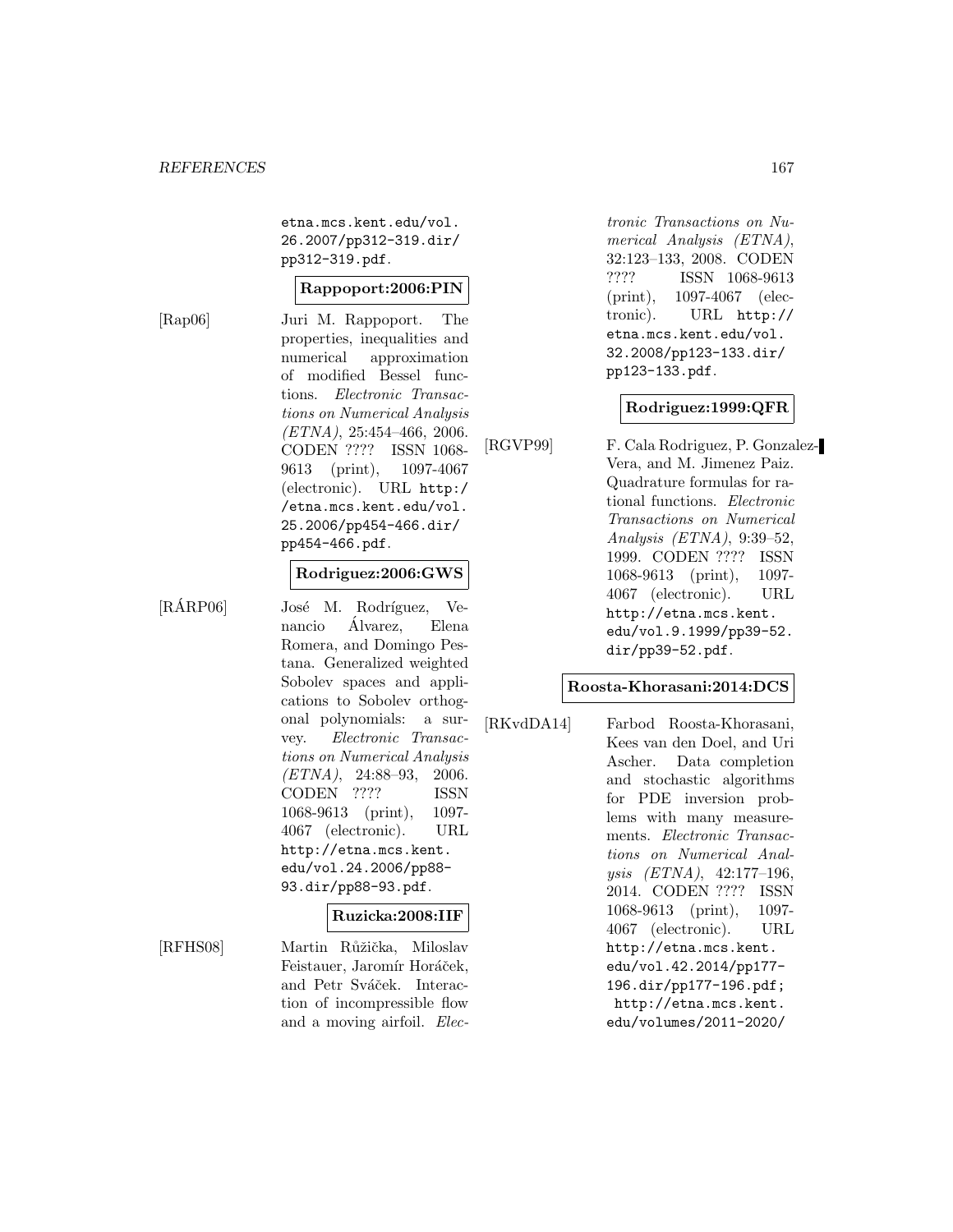vol42/abstract.php?vol= 42&pages=177-196.

#### **Romanovski:2007:PPS**

[Rom07] Valery G. Romanovski. Periodic points of some algebraic maps. Electronic Transactions on Numerical Analysis (ETNA), 27: 156–162, 2007. CODEN ???? ISSN 1068-9613 (print), 1097-4067 (electronic). URL http:// etna.mcs.kent.edu/vol. 27.2007/pp156-162.dir/ pp156-162.pdf.

# **Rosca:2009:SQF**

[Roş09] Daniela Roșca. Spherical quadrature formulas with equally spaced nodes on latitudinal circles. Electronic Transactions on Numerical Analysis (ETNA), 35: 148–163, 2009. CODEN ???? ISSN 1068-9613 (print), 1097-4067 (electronic). URL http:// etna.mcs.kent.edu/vol. 35.2009/pp148-163.dir/ pp148-163.pdf.

#### **Rozenblyum:2006:OPR**

[Roz06] Alexander Rozenblyum. qorthogonal polynomials related to the quantum group  $U_q(so(5))$ . Electronic Transactions on Numerical Analysis (ETNA), 24:74–78, 2006. CO-DEN ???? ISSN 1068-9613 (print), 1097- 4067 (electronic). URL

http://etna.mcs.kent. edu/vol.24.2006/pp74- 78.dir/pp74-78.pdf.

#### **Robnik:2007:DER**

[RR07] Marko Robnik and Valery G. Romanovski. The difference equation related to the problem of the hydrogen atom in a strong magnetic field. Electronic Transactions on Numerical Analysis (ETNA), 27:163–176, 2007. CODEN ???? ISSN 1068- 9613 (print), 1097-4067 (electronic). URL http:/ /etna.mcs.kent.edu/vol. 27.2007/pp163-176.dir/ pp163-176.pdf.

#### **Ramlau:2010:CRR**

[RR10] Ronny Ramlau and Elena Resmerita. Convergence rates for regularization with sparsity constraints. *Elec*tronic Transactions on Numerical Analysis (ETNA), 37:87–104, 2010. CODEN ???? ISSN 1068-9613 (print), 1097-4067 (electronic). URL http:// etna.mcs.kent.edu/vol. 37.2010/pp87-104.dir/ pp87-104.pdf.

#### **Rutka:2012:EIP**

[RS12] Przemysław Rutka and Ryszard Smarzewski. Extremal interpolatory problem of Fejér type for all classical weight functions. Electronic Transactions on Numerical Analysis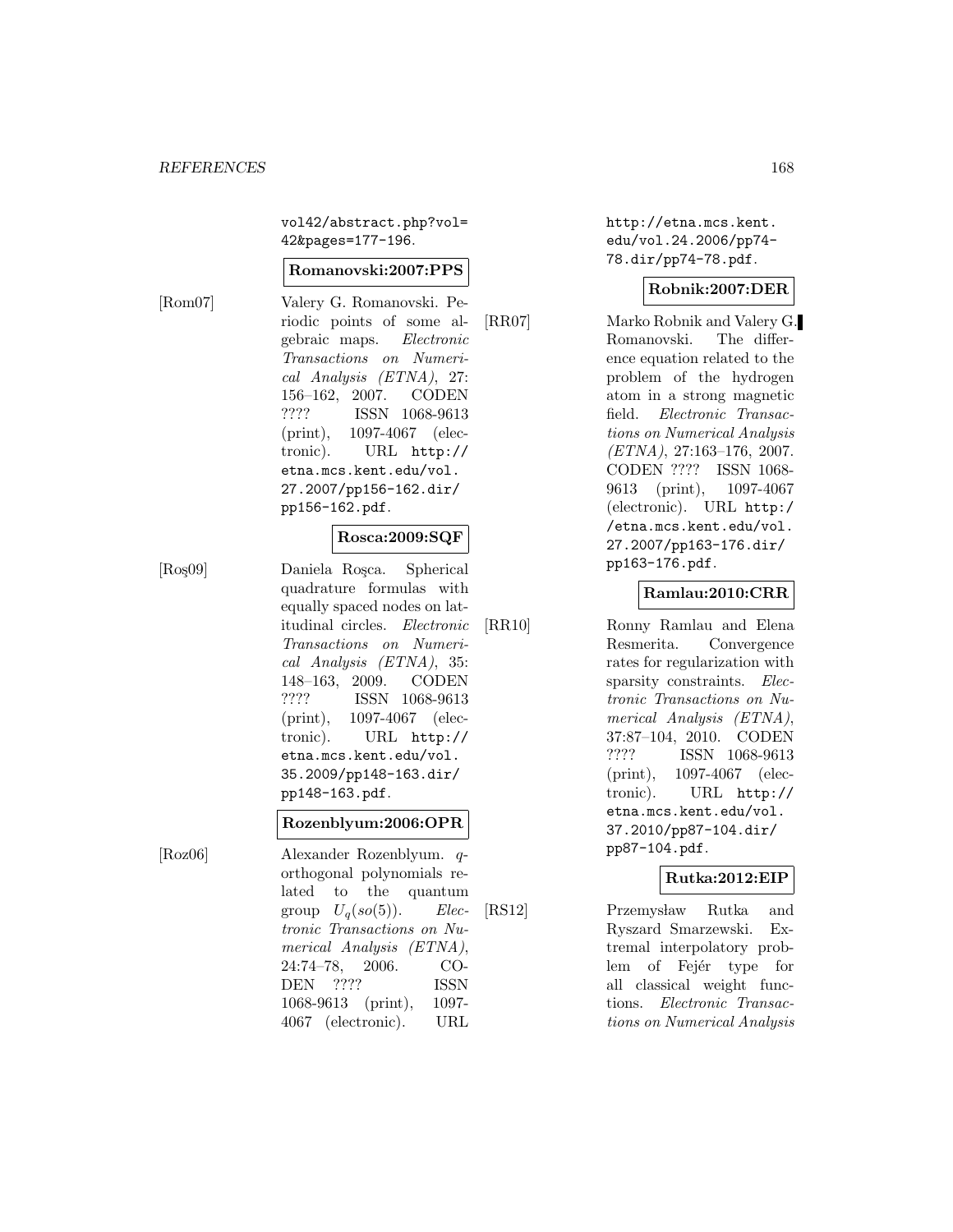$(ETNA)$ , 39:46-59, 2012. CODEN ???? ISSN 1068-9613 (print), 1097- 4067 (electronic). URL http://etna.mcs.kent. edu/vol.39.2012/pp46- 59.dir/pp46-59.pdf; http://etna.mcs.kent. edu/volumes/2011-2020/ vol39/abstract.php?vol= 39&pages=46-59.

# **Ramlau:2014:SVD**

[RS14] Ronny Ramlau and Daniel B. Szyld. Special volume: dedicated to Lothar Reichel on the occasion of his sixtieth birthday. Electronic Transactions on Numerical Analysis (ETNA), 42:i, 2014. CODEN ???? ISSN 1068-9613 (print), 1097- 4067 (electronic).

# **Ramlau:2021:AWRa**

[RS21a] Ronny Ramlau and Bernadett Stadler. An augmented wavelet reconstructor for atmospheric tomography. Electronic Transactions on Numerical Analysis (ETNA), 54:256–275, 2021. CO-DEN ???? ISSN 1068-9613 (print), 1097- 4067 (electronic). URL http://etna.mcs.kent. edu/vol.54.2021/pp256- 275.dir/pp256-275.pdf; http://etna.mcs.kent. edu/volumes/2021-2030/ vol54/abstract.php?vol= 54&pages=256-275.

# **Ramlau:2021:AWRb**

[RS21b] Ronny Ramlau and Bernadett Stadler. An augmented wavelet reconstructor for atmospheric tomography. Electronic Transactions on Numerical Analysis (ETNA), 54:256–275, 2021. CO-DEN ???? ISSN 1068-9613 (print), 1097- 4067 (electronic). URL http://etna.mcs.kent. edu/vol.54.2021/pp256- 275.dir/pp256-275.pdf; http://etna.mcs.kent. edu/volumes/2021-2030/ vol54/abstract.php?vol= 54&pages=256-275.

#### **Rozin:2005:LRS**

[RT05] Elad Rozin and Sivan Toledo. Locality of reference in sparse Cholesky factorization methods. Electronic Transactions on Numerical Analysis (ETNA), 21:81–106, 2005. CODEN ???? ISSN 1068-9613 (print), 1097-4067 (electronic). URL http:// etna.mcs.kent.edu/vol. 21.2005/pp81-106.dir/ pp81-106.pdf.

# **Roos:2008:CFF**

[RV08] Hans-Görg Roos and Reiner Vanselow. A comparison of four- and fivepoint difference approximations for stabilizing the one-dimensional stationary convection-diffusion equation. Electronic Transac-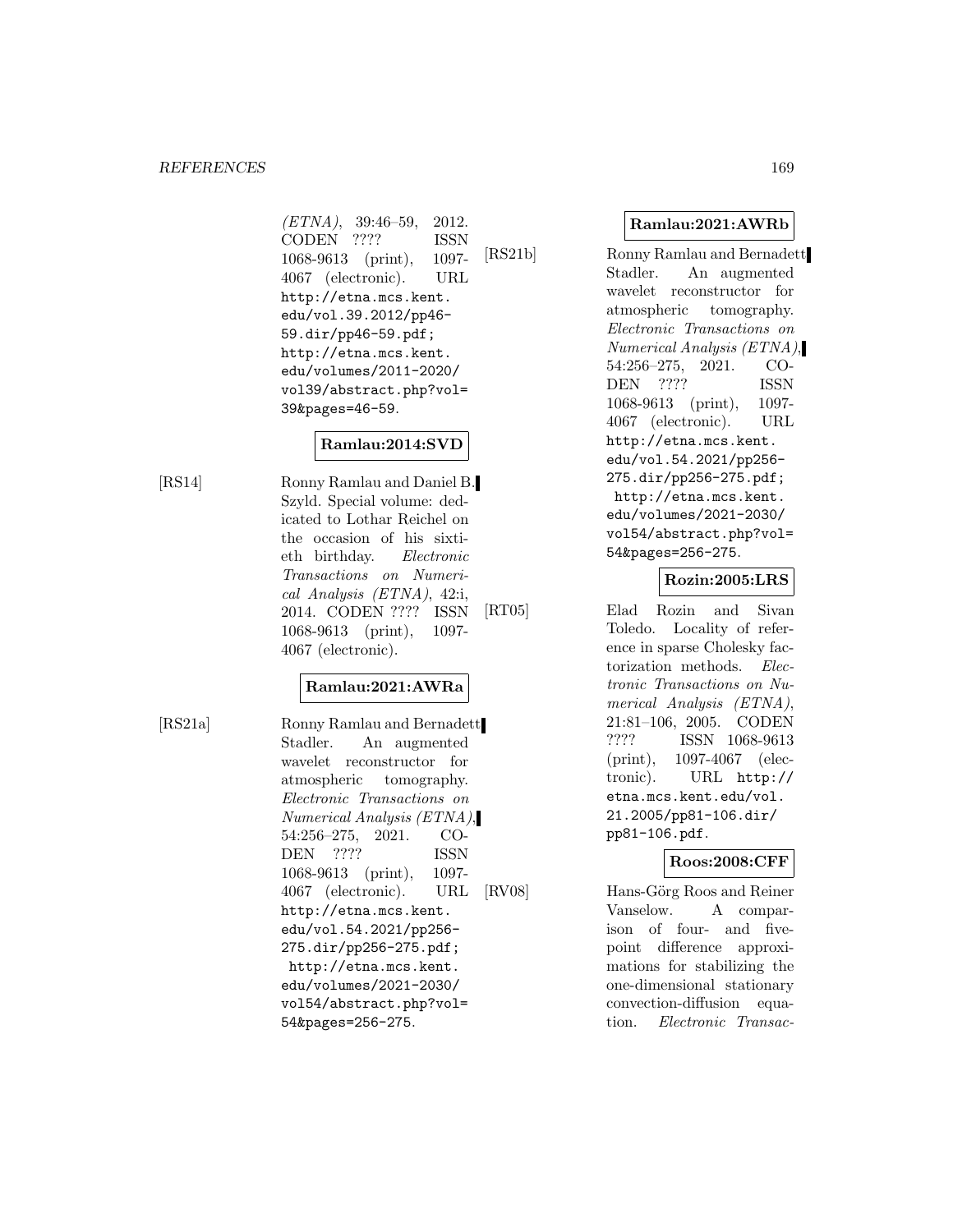tions on Numerical Analysis  $(ETNA)$ , 32:63-75, 2008. CODEN ???? ISSN 1068-9613 (print), 1097- 4067 (electronic). URL http://etna.mcs.kent. edu/vol.32.2008/pp63- 75.dir/pp63-75.pdf.

# **Reichel:2008:SSS**

[RY09] Lothar Reichel and Qiang Ye. Simple square smoothing regularization operators. Electronic Transactions on Numerical Analysis (ETNA), 33:63–83, 2008– 2009. CODEN ???? ISSN 1068-9613 (print), 1097- 4067 (electronic). URL http://etna.mcs.kent. edu/vol.33.2008-2009/ pp63-83.dir/pp63-83.pdf.

# **Reichel:2014:MDT**

[RY15] Lothar Reichel and Xuebo Yu. Matrix decompositions for Tikhonov regularization. Electronic Transactions on Numerical Analysis (ETNA), 43: 223–243, 2014–2015. CO-DEN ???? ISSN 1068-9613 (print), 1097-4067 (electronic). URL http:// etna.mcs.kent.edu/vol. 43.2014-2015/pp223-243. dir/pp223-243.pdf; http:  $//etna.mcs.kent.edu/volumes$ 2011-2020/vol43/abstract. php?vol=43&pages=223- 243.

#### **Ramlau:2012:MTF**

[RZ12] Ronny Ramlau and Clemens A.

Zarzer. On the minimization of a Tikhonov functional with a non-convex sparsity constraint. Electronic Transactions on Numerical Analysis (ETNA), 39:476–507, 2012. CO-DEN ???? ISSN 1068-9613 (print), 1097- 4067 (electronic). URL http://etna.mcs.kent. edu/vol.39.2012/pp476- 507.dir/pp476-507.pdf; http://etna.mcs.kent. edu/volumes/2011-2020/ vol39/abstract.php?vol= 39&pages=476-507.

#### **Salam:2008:EAC**

[SAA09] A. Salam and E. Al-Aidarous. Error analysis and computational aspects of SR factorization via optimal symplectic Householder transformations. Electronic Transactions on Numerical Analysis (ETNA), 33: 189–206, 2008–2009. CO-DEN ???? ISSN 1068-9613 (print), 1097-4067 (electronic). URL http:// etna.mcs.kent.edu/vol. 33.2008-2009/pp189-206. dir/pp189-206.pdf.

# **Sadkane:2014:DMM**

Miloud Sadkane. The Davison–Man method revisited. Electronic Transactions on Numerical Analysis  $(ETNA)$ , 43:60-69, 2014-2015. CODEN ???? ISSN 1068-9613 (print), 1097-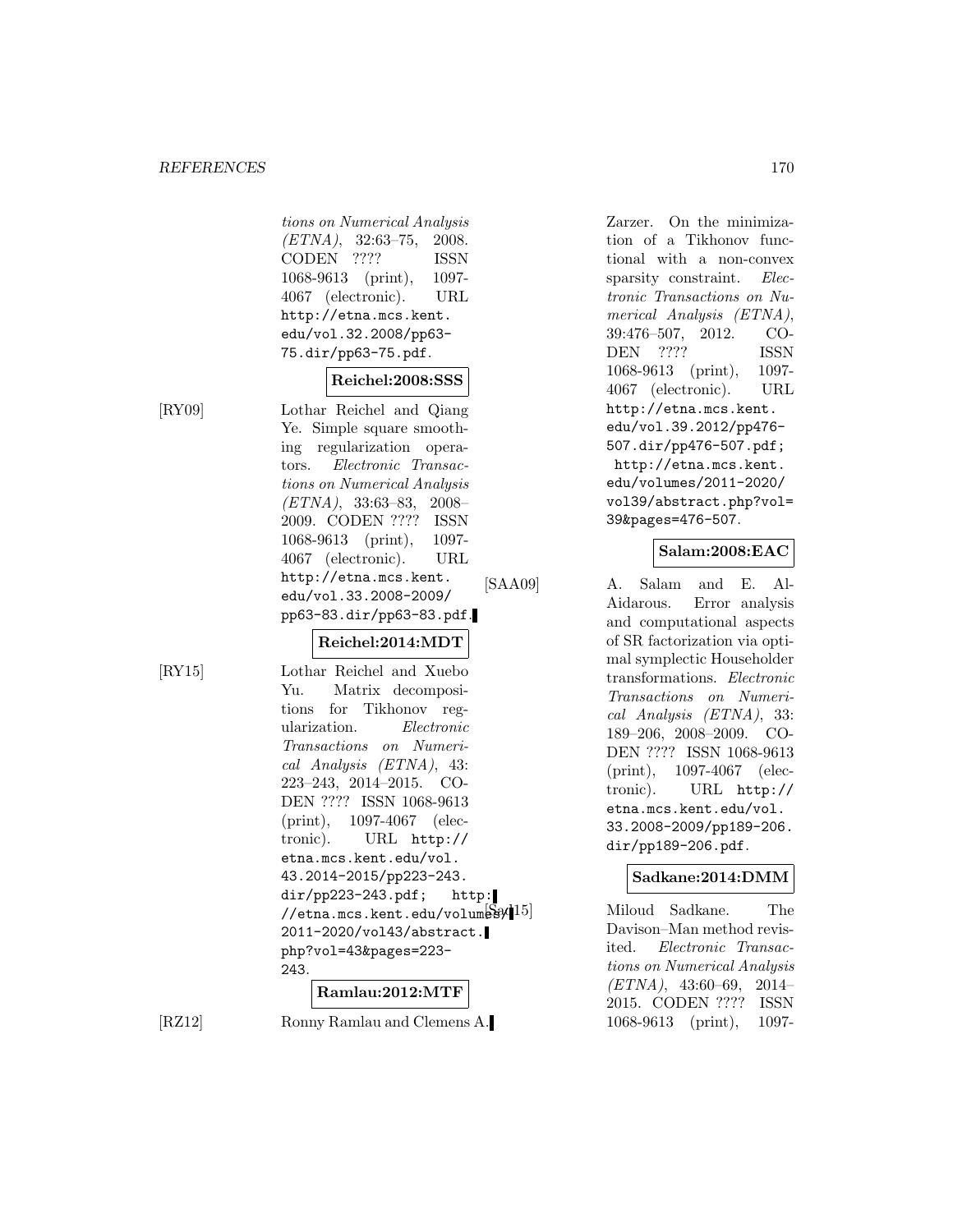4067 (electronic). URL http://etna.mcs.kent. edu/vol.43.2014/pp60- 69.dir/pp60-69.pdf; http://etna.mcs.kent. edu/volumes/2011-2020/ vol43/abstract.php?vol= 43&pages=60-69.

#### **Stanescu:2008:RCD**

[SCCJC09] Dan Stanescu, Benito Chen-Charpentier, Brandi J. Jensen, and Patricia J. S. Colberg. Random coefficient differential models of growth of anaerobic photosynthetic bacteria. Electronic Transactions on Numerical Analysis (ETNA), 34:44–58, 2008–2009. CO-DEN ???? ISSN 1068-9613 (print), 1097-4067 (electronic). URL http:// etna.mcs.kent.edu/vol. 34.2008-2009/pp44-58. dir/pp44-58.pdf.

# **Schneider:1993:ALI**

[Sch93] Claus Schneider. Analysis of the linearly implicit midpoint rule for differentialalgebraic equations. Electronic Transactions on Numerical Analysis (ETNA), 1:1–10, 1993. CODEN ???? ISSN 1068-9613 (print), 1097-4067 (electronic). URL http:// etna.mcs.kent.edu/vol. 1.1993/pp1-10.dir/pp1- 10.pdf.

#### **Schmeisser:2002:BVT**

[Sch02] Gerhard Schmeisser. Bounds for Vandermonde type determinants of orthogonal polynomials. Electronic Transactions on Numerical Analysis (ETNA), 14: 152–164, 2002. CODEN ???? ISSN 1068-9613 (print), 1097-4067 (electronic). URL http:// etna.mcs.kent.edu/vol. 14.2002/pp152-164.dir/ pp152-164.pdf.

# **Schurz:2003:GTN**

[Sch03] Henri Schurz. General theorems for numerical approximation of stochastic processes on the Hilbert space  $H_2([0, T], \mu, R^d)$ . Electronic Transactions on Numerical Analysis (ETNA), 16:50–69, 2003. CO-DEN ???? ISSN 1068-9613 (print), 1097- 4067 (electronic). URL http://etna.mcs.kent. edu/vol.16.2003/pp50- 69.dir/pp50-69.pdf.

# **Schurz:2005:SNM**

[Sch05] Henri Schurz. Stability of numerical methods for ordinary stochastic differential equations along Lyapunov-type and other functions with variable step sizes. Electronic Transactions on Numerical Analysis (ETNA), 20:27–49, 2005. CODEN ???? ISSN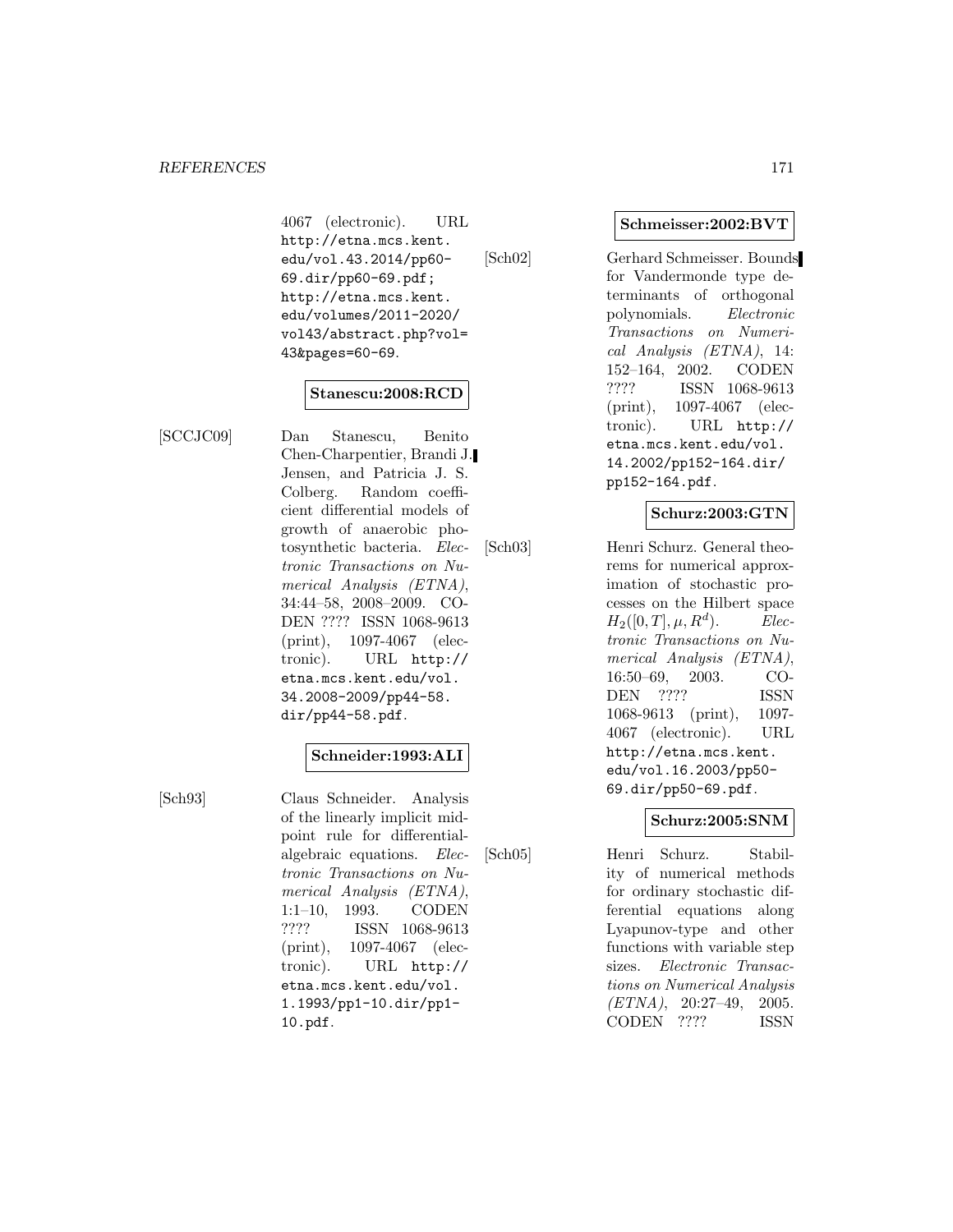1068-9613 (print), 1097- 4067 (electronic). URL http://etna.mcs.kent. edu/vol.20.2005/pp27- 49.dir/pp27-49.pdf.

#### **Schlosser:2006:NER**

[Sch06] Michael Schlosser. Noncommutative extensions of Ramanujan's  $_1\psi_1$  summation. Electronic Transactions on Numerical Analysis  $(ETNA)$ , 24:94-102, 2006. CODEN ???? ISSN 1068- 9613 (print), 1097-4067 (electronic). URL http:/ /etna.mcs.kent.edu/vol. 24.2006/pp94-102.dir/ pp94-102.pdf.

#### **Schieweck:2008:RBC**

[Sch08a] Friedhelm Schieweck. On the role of boundary conditions for CIP stabilization of higher order finite elements. Electronic Transactions on Numerical Analysis (ETNA), 32:1–16, 2008. CODEN ???? ISSN 1068- 9613 (print), 1097-4067 (electronic). URL http:/ /etna.mcs.kent.edu/vol. 32.2008/pp1-16.dir/pp1- 16.pdf.

#### **Schnurr:2008:ACS**

[Sch08b] Marco Schnurr. The automatic computation of second-order slope tuples for some nonsmooth functions. Electronic Transactions on Numerical Analysis (ETNA), 30:203–223, 2008.

CODEN ???? ISSN 1068- 9613 (print), 1097-4067 (electronic). URL http:/ /etna.mcs.kent.edu/vol. 30.2008/pp203-223.dir/ pp203-223.pdf.

#### **Schweitzer:2016:FCC**

[Sch16] Marcel Schweitzer. Any finite convergence curve is possible in the initial iterations of restarted FOM. Electronic Transactions on Numerical Analysis (ETNA), 45:133–145, 2016. CODEN ???? ISSN 1068-9613 (print), 1097- 4067 (electronic). URL http://etna.mcs.kent. edu/vol.45.2016/pp133- 145.dir/pp133-145.pdf; http://etna.mcs.kent. edu/volumes/2011-2020/ vol45/abstract.php?vol= 45&pages=133-145.

#### **Siefert:2006:PMS**

[SdS06] Chris Siefert and Eric de Sturler. Probing methods for saddle-point problems. Electronic Transactions on Numerical Analysis  $(ETNA), 22:163-183, 2006.$ CODEN ???? ISSN 1068- 9613 (print), 1097-4067 (electronic). URL http:/ /etna.mcs.kent.edu/vol. 22.2006/pp163-183.dir/ pp163-183.pdf.

#### **Salkuyeh:2014:PPG**

[SEH14] Davod Khojasteh Salkuyeh, Vahid Edalatpour, and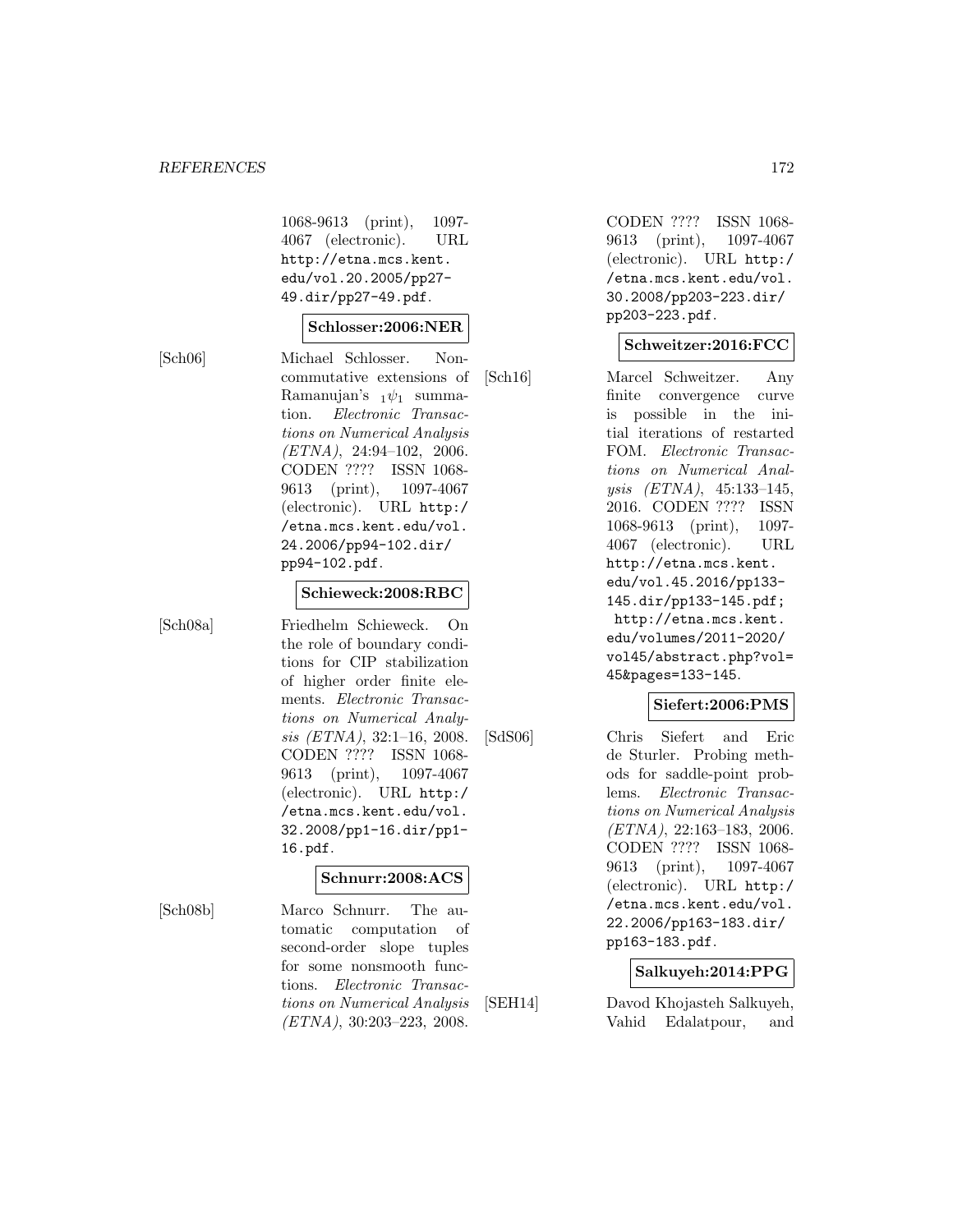Davod Hezari. Polynomial preconditioning for the GeneRank problem. Electronic Transactions on Numerical Analysis (ETNA), 41:179–189, 2014. CO-DEN ???? ISSN 1068-9613 (print), 1097- 4067 (electronic). URL http://etna.mcs.kent. edu/vol.41.2014/pp179- 189.dir/pp179-189.pdf; http://etna.mcs.kent. edu/volumes/2011-2020/ vol41/abstract.php?vol= 41&pages=179-189.

#### **Selig:2002:UPR**

[Sel02] Kathi K. Selig. Uncertainty principles revisited. Electronic Transactions on Numerical Analysis (ETNA), 14:165–177, 2002. CODEN ???? ISSN 1068-9613 (print), 1097-4067 (electronic). URL http:// etna.mcs.kent.edu/vol. 14.2002/pp165-177.dir/ pp165-177.pdf.

**Sleijpen:1993:BLE**

[SF93] Gerard L. G. Sleijpen and Diederik R. Fokkema.  $BiCGstab(l)$  for linear equations involving unsymmetric matrices with complex spectrum. Electronic Transactions on Numerical Analysis (ETNA), 1:11–32, 1993. CODEN ???? ISSN 1068-9613 (print), 1097- 4067 (electronic). URL http://etna.mcs.kent.

edu/vol.1.1993/pp11-32. dir/pp11-32.pdf.

# **Shih:1994:MSP**

[SG94] T. M. Shih and Junbin Gao. Modified Specht's plate bending element and its convergence analysis. Electronic Transactions on Numerical Analysis (ETNA), 2:92–103, 1994. CODEN ???? ISSN 1068-9613 (print), 1097-4067 (electronic). URL http:// etna.mcs.kent.edu/vol. 2.1994/pp92-103.dir/pp92- 103.pdf.

# **Simoncini:1998:TFR**

[SG98] V. Simoncini and E. Gallopoulos. Transfer functions and resolvent norm approximation of large matrices. Electronic Transactions on Numerical Analysis  $(ETNA), 7:190-201, 1998.$ CODEN ???? ISSN 1068- 9613 (print), 1097-4067 (electronic). URL http:/ /etna.mcs.kent.edu/vol. 7.1998/pp190-201.dir/ pp190-201.pdf. Large scale eigenvalue problems (Argonne, IL, 1997).

#### **Segura:1999:EAL**

[SG99] Javier Segura and Amparo Gil. Evaluation of associated Legendre functions off the cut and parabolic cylinder functions. Electronic Transactions on Numerical Analysis (ETNA),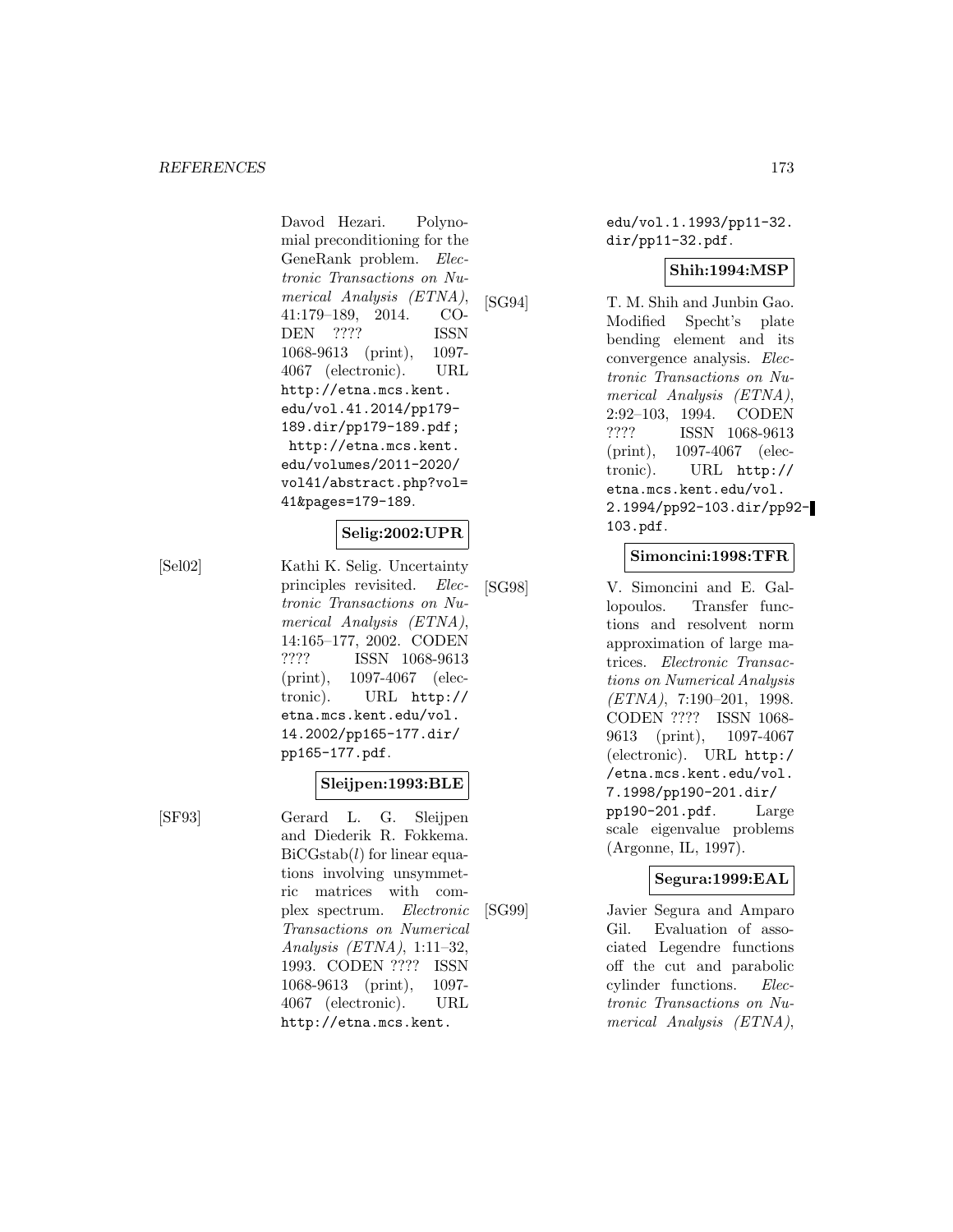9:137–146, 1999. CODEN ???? ISSN 1068-9613 (print), 1097-4067 (electronic). URL http:// etna.mcs.kent.edu/vol. 9.1999/pp137-146.dir/ pp137-146.pdf.

#### **Schenk:2006:FFP**

[SG06] Olaf Schenk and Klaus Gärtner. On fast factorization pivoting methods for sparse symmetric indefinite systems. Electronic Transactions on Numerical Analysis (ETNA), 23: 158–179, 2006. CODEN ???? ISSN 1068-9613 (print), 1097-4067 (electronic). URL http:// etna.mcs.kent.edu/vol. 23.2006/pp158-179.dir/ pp158-179.pdf.

#### **Stange:2007:EUR**

[SGB07] Peter Stange, Andreas Griewank, and Matthias Bollhöfer. On the efficient update of rectangular LUfactorizations subject to low rank modifications. Electronic Transactions on Numerical Analysis (ETNA), 26:161–177, 2007. CODEN ???? ISSN 1068-9613 (print), 1097-4067 (electronic). URL http:// etna.mcs.kent.edu/vol. 26.2007/pp161-177.dir/ pp161-177.pdf.

#### **Sifuentes:2015:RMR**

[SGG15] Josef Sifuentes, Zydrunas

Gimbutas, and Leslie Greengard. Randomized methods for rank-deficient linear systems. Electronic Transactions on Numerical Analysis (ETNA), 44:177–188, 2015. CODEN ???? ISSN 1068-9613 (print), 1097- 4067 (electronic). URL http://etna.mcs.kent. edu/vol.44.2015/pp177- 188.dir/pp177-188.pdf; http://etna.mcs.kent. edu/volumes/2011-2020/ vol44/abstract.php?vol= 44&pages=177-188.

#### **Shampine:2012:IOF**

[Sha12] L. F. Shampine. Integrating Oscillatory Functions in Matlab, II. Electronic Transactions on Numerical Analysis (ETNA), 39:403–413, 2012. CO-DEN ???? ISSN 1068-9613 (print), 1097- 4067 (electronic). URL http://etna.mcs.kent. edu/vol.39.2012/pp403- 413.dir/pp403-413.pdf; http://etna.mcs.kent. edu/volumes/2011-2020/ vol39/abstract.php?vol= 39&pages=403-413.

#### **Shekhtman:2004:HI**

[She04] Boris Shekhtman. On Hermite interpolation in  $R_d$ . Electronic Transactions on Numerical Analysis  $(ETNA)$ , 18:65-72, 2004. CODEN ???? ISSN 1068-9613 (print), 1097-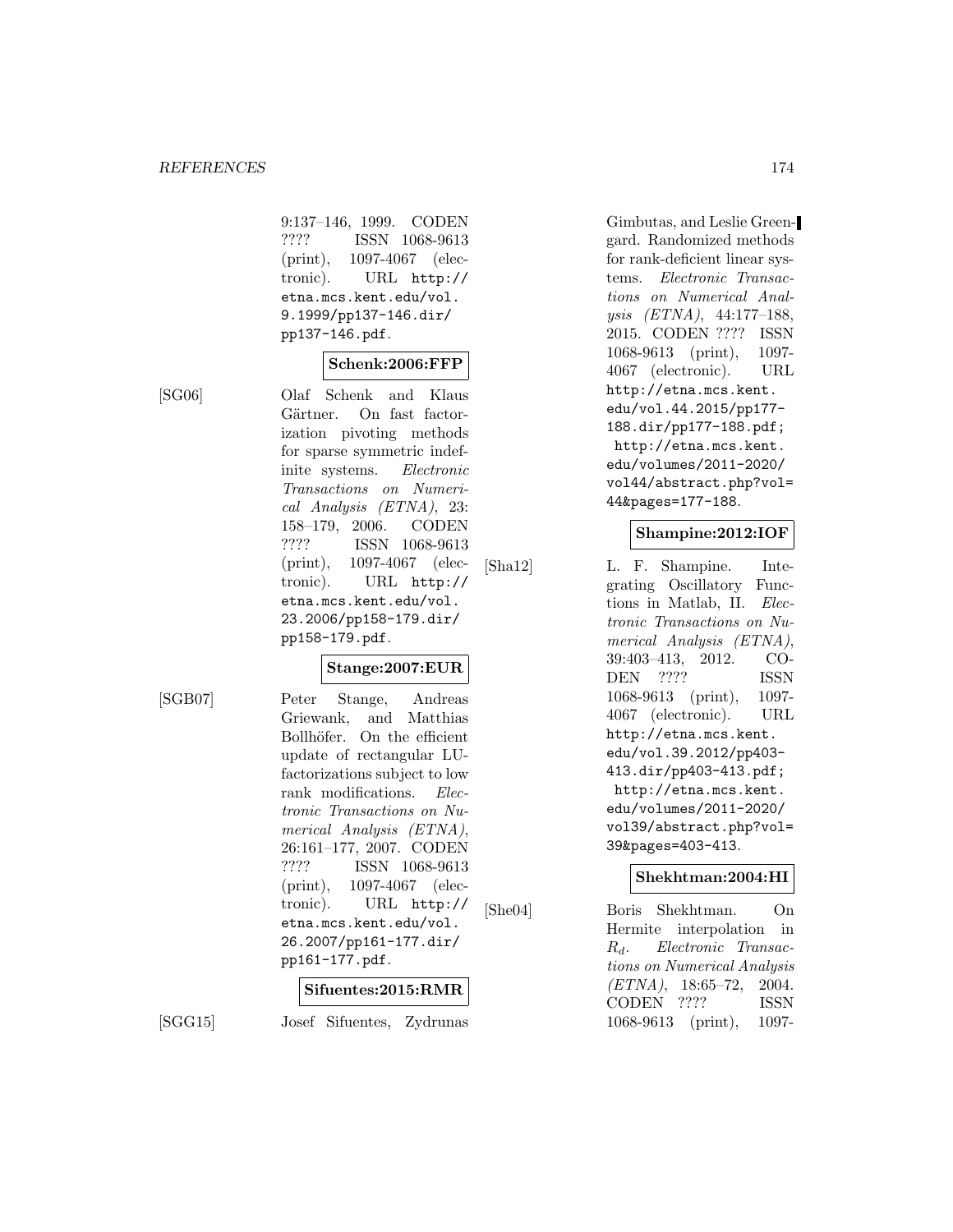#### *REFERENCES* 175

4067 (electronic). URL http://etna.mcs.kent. edu/vol.18.2004/pp65- 72.dir/pp65-72.pdf.

### **Shekhtman:2006:OQE**

[She06] Boris Shekhtman. On one question of Ed Saff. Electronic Transactions on Numerical Analysis (ETNA), 25:439–445, 2006. CODEN ???? ISSN 1068-9613 (print), 1097-4067 (electronic). URL http:// etna.mcs.kent.edu/vol. 25.2006/pp439-445.dir/ pp439-445.pdf.

#### **Shekhtman:2009:STI**

[She10] Boris Shekhtman. Some tidbits on ideal projectors, commuting matrices and their applications. *Elec*tronic Transactions on Numerical Analysis (ETNA), 36:17–26, 2009–2010. CO-DEN ???? ISSN 1068-9613 (print), 1097-4067 (electronic). URL http:// etna.mcs.kent.edu/vol. 36.2009-2010/pp17-26. dir/pp17-26.pdf; http: //etna.mcs.kent.edu/volumes/ 2001-2010/vol36/abstract.<sub>[Sil03]</sub> php?vol=36&pages=17-26.

# **Solonen:2012:VEK**

[SHH<sup>+</sup>12] Antti Solonen, Heikki Haario, Janne Hakkarainen, Harri Auvinen, Idrissa Amour, and Tuomo Kauranne. Variational ensemble Kalman filtering using limited memory BFGS. Electronic Transactions on Numerical Analysis (ETNA), 39:271–285, 2012. CO-DEN ???? ISSN 1068-9613 (print), 1097- 4067 (electronic). URL http://etna.mcs.kent. edu/vol.39.2012/pp271- 285.dir/pp271-285.pdf; http://etna.mcs.kent. edu/volumes/2011-2020/ vol39/abstract.php?vol= 39&pages=271-285.

# **Sogabe:2008:WQR**

[SHZF08] T. Sogabe, T. Hoshi, S.-L. Zhang, and T. Fujiwara. On a weighted quasi-residual minimization strategy for solving complex symmetric shifted linear systems. Electronic Transactions on Numerical Analysis (ETNA), 31:126–140, 2008. CODEN ???? ISSN 1068-9613 (print), 1097-4067 (electronic). URL http:// etna.mcs.kent.edu/vol. 31.2008/pp126-140.dir/ pp126-140.pdf.

# **Silva:2003:CAD**

Malik Silva. Cache aware data laying for the Gauss– Seidel smoother. Electronic Transactions on Numerical Analysis (ETNA), 15:66–77, 2003. CO-DEN ???? ISSN 1068-9613 (print), 1097- 4067 (electronic). URL http://etna.mcs.kent.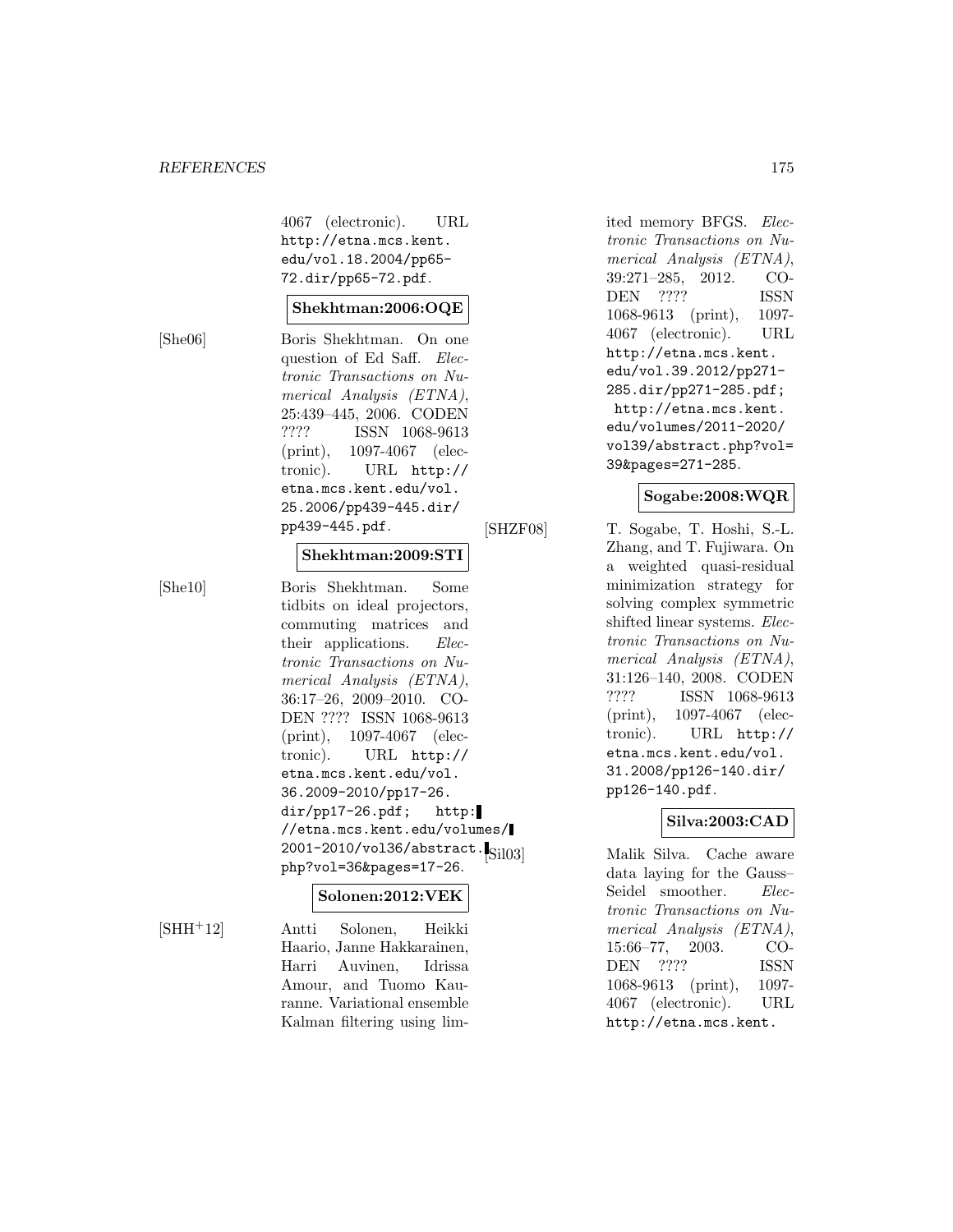edu/vol.15.2003/pp66- 77.dir/pp66-77.pdf.

# **Simon:2006:FSZ**

[Sim06] Barry Simon. Fine structure of the zeros of orthogonal polynomials, I. A tale of two pictures. Electronic Transactions on Numerical Analysis (ETNA), 25: 328–368, 2006. CODEN ???? ISSN 1068-9613 (print), 1097-4067 (electronic). URL http:// etna.mcs.kent.edu/vol. 25.2006/pp328-368.dir/ pp328-368.pdf.

#### **Simoncini:2010:NSC**

[Sim10] Valeria Simoncini. On a non-stagnation condition for GMRES and application to saddle point matrices. Electronic Transactions on Numerical Analysis (ETNA), 37:202–213, 2010. CODEN ???? ISSN 1068- 9613 (print), 1097-4067 (electronic). URL http:/ /etna.mcs.kent.edu/vol. 37.2010/pp202-213.dir/ pp202-213.pdf.

# **Sinap:1995:GQM**

[Sin95] Ann Sinap. Gaussian quadrature for matrix valued functions on the unit circle. Electronic Transactions on Numerical Analysis (ETNA), 3:96–115, 1995. CODEN ???? ISSN 1068- 9613 (print), 1097-4067 (electronic). URL http:/

/etna.mcs.kent.edu/vol. 3.1995/pp96-115.dir/pp96- 115.pdf.

#### **Schneider:2008:EFE**

[SJ08] Ren´e Schneider and Peter K. Jimack. On the evaluation of finite element sensitivities to nodal coordinates. Electronic Transactions on Numerical Analysis (ETNA), 32:134–144, 2008. CODEN ???? ISSN 1068- 9613 (print), 1097-4067 (electronic). URL http:/ /etna.mcs.kent.edu/vol. 32.2008/pp134-144.dir/ pp134-144.pdf.

#### **Shimomukai:2006:NSN**

[SK06] Kenshu Shimomukai and Hidesada Kanda. Numerical study of normal pressure distribution in entrance flow between parallel plates, I. Finite difference calculations. Electronic Transactions on Numerical Analysis (ETNA), 23:202–218, 2006. CODEN ???? ISSN 1068- 9613 (print), 1097-4067 (electronic). URL http:/ /etna.mcs.kent.edu/vol. 23.2006/pp202-218.dir/ pp202-218.pdf.

**Shimomukai:2008:NSN**

[SK08] K. Shimomukai and H. Kanda. Numerical study of normal pressure distribution in entrance pipe flow. Electronic Transactions on Numerical Analysis (ETNA),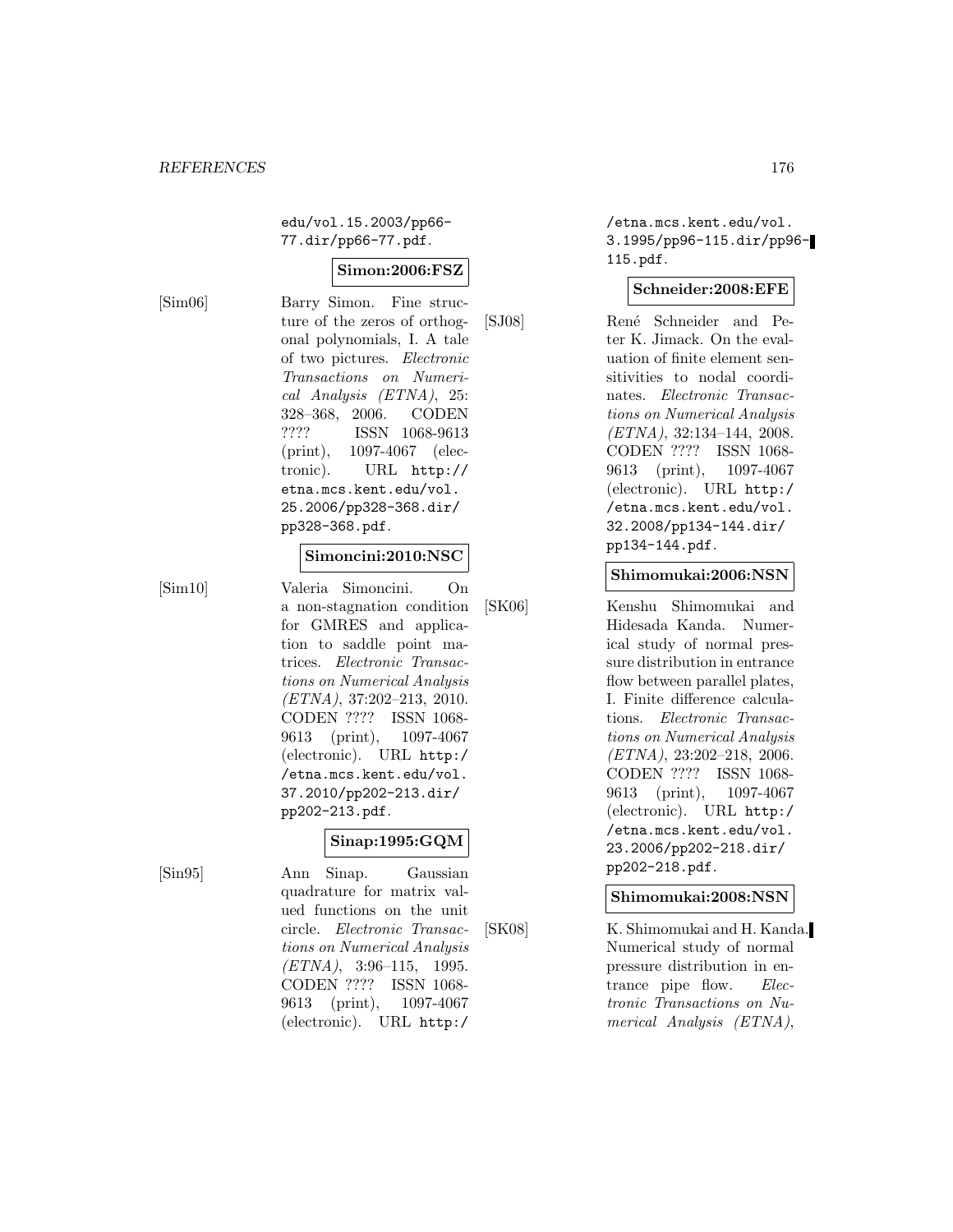| $30:10-25$ , $2008$ . | CO-         |
|-----------------------|-------------|
| DEN ????              | <b>ISSN</b> |
| 1068-9613 (print),    | 1097-       |
| 4067 (electronic).    | URL         |
| http://etna.mcs.kent. |             |
| edu/vol.30.2008/pp10- |             |
| 25.dir/pp10-25.pdf.   |             |

#### **Santos-Leon:2012:FOP**

[SL12] Juan-Carlos Santos-León. Fejér orthogonal polynomials and rational modification of a measure on the unit circle. Electronic Transactions on Numerical Analysis (ETNA), 39: 340–352, 2012. CODEN ???? ISSN 1068-9613 (print), 1097-4067 (electronic). URL http:// etna.mcs.kent.edu/vol. 39.2012/pp340-352.dir/.

# **Sete:2016:CMM**

[SL16] Olivier Sète and Jörg Liesen. On conformal maps from multiply connected domains onto lemniscatic domains. Electronic Transactions on Numerical Analysis (ETNA), 45:1–15, 2016. CODEN ???? ISSN 1068- 9613 (print), 1097-4067 (electronic). URL http:/ /etna.mcs.kent.edu/vol. 45.2016/pp1-15.dir/pp1- 15.pdf; http://etna. mcs.kent.edu/volumes/ 2011-2020/vol45/abstract. php?vol=45&pages=1-15.

#### **Sousedik:2008:EPD**

[SM08] Bedřich Sousedík and Jan

Mandel. On the equivalence of primal and dual substructuring preconditioners. Electronic Transactions on Numerical Analysis (ETNA), 31:384–402, 2008. CODEN ???? ISSN 1068- 9613 (print), 1097-4067 (electronic). URL http:/ /etna.mcs.kent.edu/vol. 31.2008/pp384-402.dir/ pp384-402.pdf.

# **Spiteri:2002:PPA**

[SME02] Pierre Spiteri, Jean-Claude Miellou, and Didier El Baz. Perturbation of parallel asynchronous linear iterations by floating point errors. Electronic Transactions on Numerical Analysis (ETNA), 13:38–55, 2002. CODEN ???? ISSN 1068-9613 (print), 1097- 4067 (electronic). URL http://etna.mcs.kent. edu/vol.13.2002/pp38- 55.dir/pp38-55.pdf.

#### **Smithies:2009:SDN**

[Smi10] Laura Smithies. The structured distance to nearly normal matrices. Electronic Transactions on Numerical Analysis (ETNA), 36: 99–112, 2009–2010. CO-DEN ???? ISSN 1068-9613 (print), 1097- 4067 (electronic). URL http://etna.mcs.kent. edu/vol.36.2009-2010/ pp99-112.dir/pp99-112. pdf; http://etna.mcs.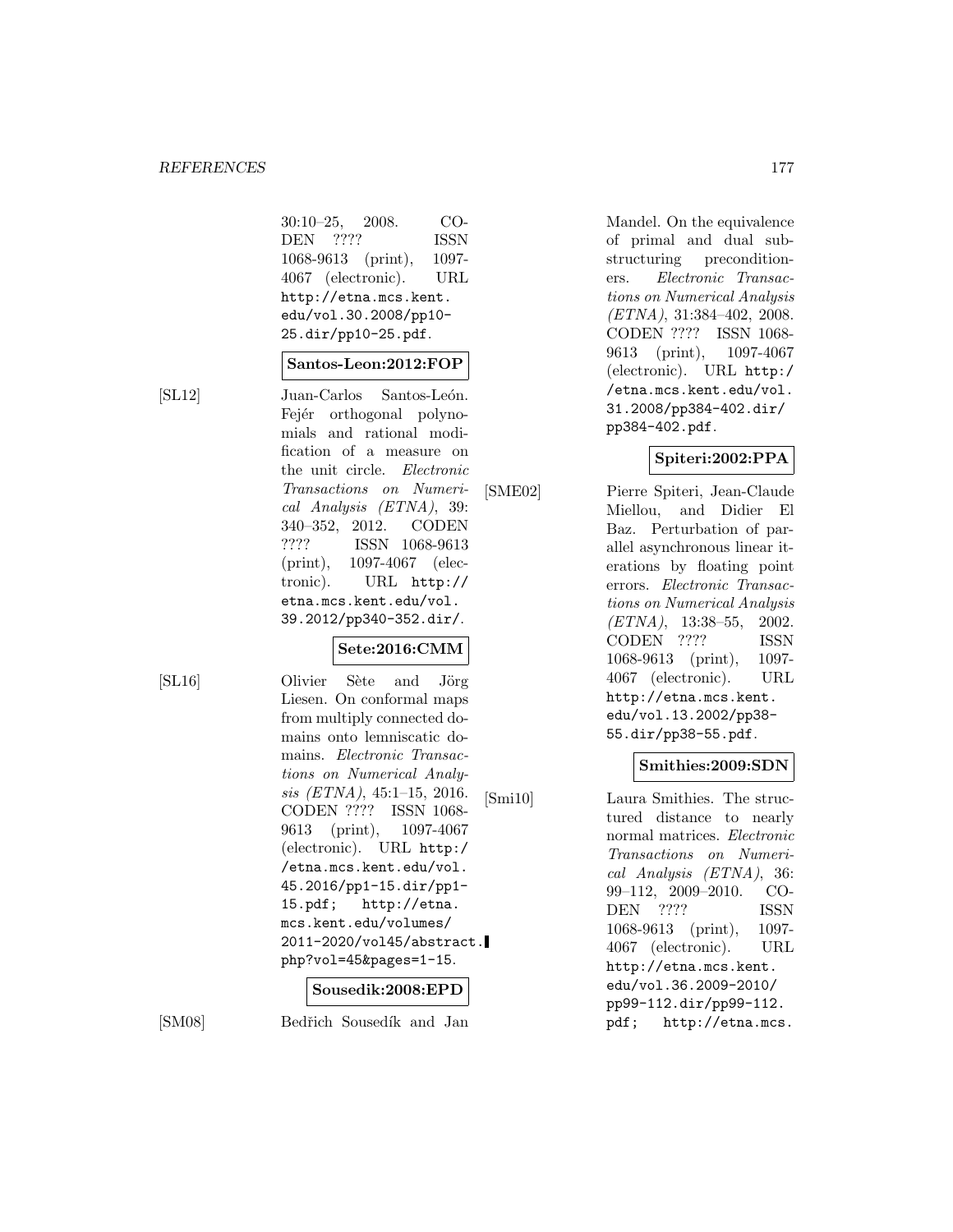kent.edu/volumes/2001- 2010/vol36/abstract.php? vol=36&pages=99-112.

#### **Sakowski:2019:CDG**

[SMS<sup>+</sup>19] Konrad Sakowski, Leszek Marcinkowski, Pawel Strak, Pawel Kempisty, and Stanislaw Krukowski. On the composite discontinuous Galerkin method for simulations of electric properties of semiconductor devices. Electronic Transactions on Numerical Analysis (ETNA), 51:75–98, 2019. CODEN ???? ISSN 1068-9613 (print), 1097- 4067 (electronic). URL http://etna.mcs.kent. edu/vol.51.2019/pp75- 98.dir/pp75-98.pdf; http://etna.mcs.kent. edu/volumes/2011-2020/ vol51/abstract.php?vol= 51&pages=75-98.

#### **Soodhalter:2016:TRG**

[Soo16] Kirk M. Soodhalter. Two recursive GMRES-type methods for shifted linear systems with general preconditioning. Electronic Transactions on Numerical Analysis (ETNA), 45:499–523, 2016. CODEN ???? ISSN 1068-9613 (print), 1097- 4067 (electronic). URL http://etna.mcs.kent. edu/vol.45.2016/pp499- 523.dir/pp499-523.pdf; http://etna.mcs.kent. edu/volumes/2011-2020/

vol45/abstract.php?vol= 45&pages=499-523.

#### **Soodhalter:2017:SBG**

[Soo17] Kirk M. Soodhalter. Stagnation of block GMRES and its relationship to block FOM. Electronic Transactions on Numerical Analysis (ETNA), 46:162–189, 2017. CODEN ???? ISSN 1068-9613 (print), 1097- 4067 (electronic). URL http://etna.mcs.kent. edu/vol.46.2017/pp162- 189.dir/pp162-189.pdf; http://etna.mcs.kent. edu/volumes/2011-2020/ vol46/abstract.php?vol= 46&pages=162-189.

#### **Sorensen:1998:TQM**

[Sor98] D. C. Sorensen. Truncated QZ methods for large scale generalized eigenvalue problems. Electronic Transactions on Numerical Analysis (ETNA), 7:141–162, 1998. CODEN ???? ISSN 1068- 9613 (print), 1097-4067 (electronic). URL http:/ /etna.mcs.kent.edu/vol. 7.1998/pp141-162.dir/ pp141-162.pdf. Large scale eigenvalue problems (Argonne, IL, 1997).

#### **Sprengel:2002:CMC**

[Spr02] Frauke Sprengel. Comparing multilevel coarsening strategies. Electronic Transactions on Numerical Analysis (ETNA), 14: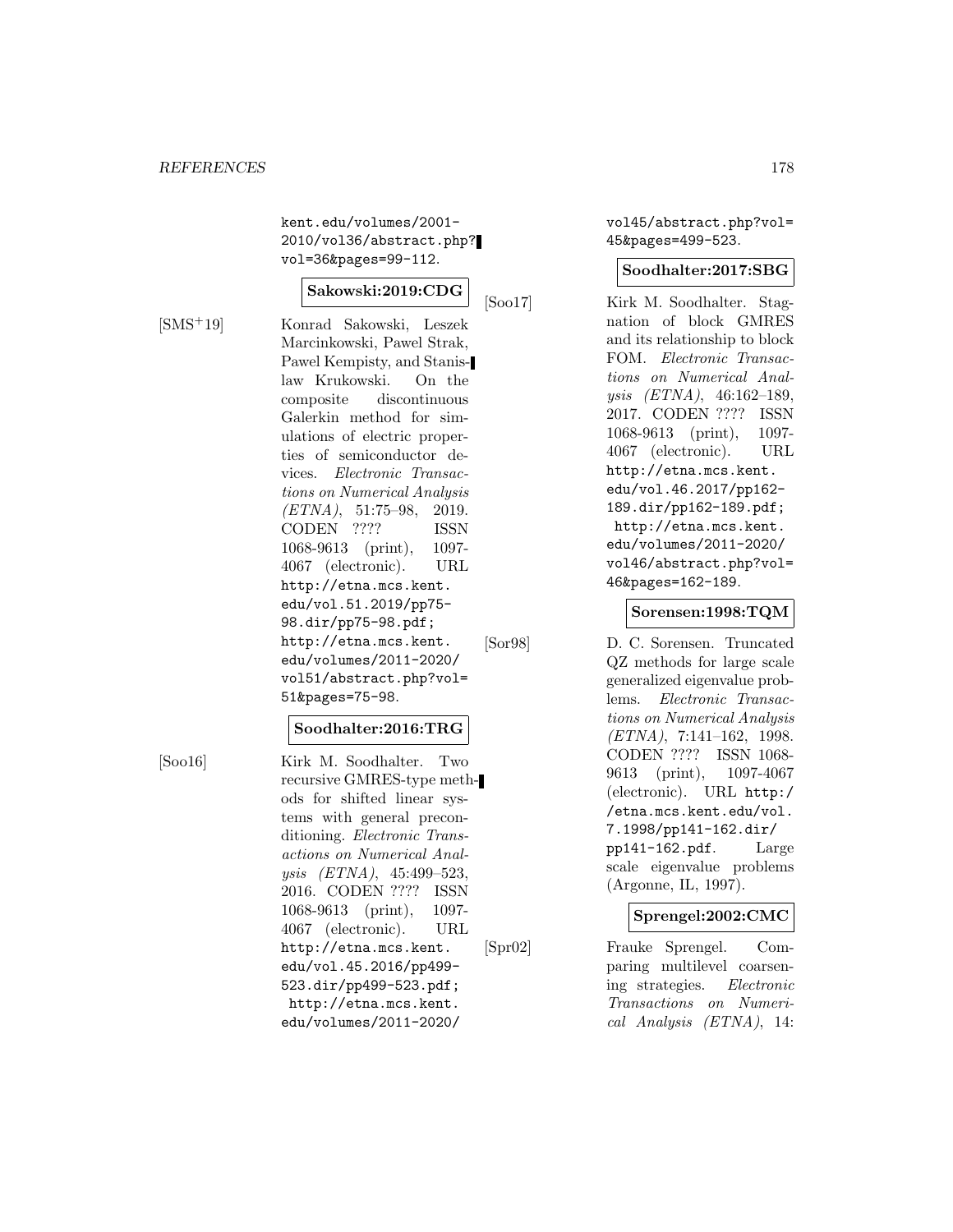178–194, 2002. CODEN ???? ISSN 1068-9613 (print), 1097-4067 (electronic). URL http:// etna.mcs.kent.edu/vol. 14.2002/pp178-194.dir/ pp178-194.pdf.

#### **Stathopoulos:1998:RTJ**

[SS98] Andreas Stathopoulos and Yousef Saad. Restarting techniques for the (Jacobi– )Davidson symmetric eigenvalue methods. Electronic Transactions on Numerical Analysis (ETNA), 7: 163–181, 1998. CODEN ???? ISSN 1068-9613 (print), 1097-4067 (electronic). URL http:// etna.mcs.kent.edu/vol. 7.1998/pp163-181.dir/ pp163-181.pdf. Large scale eigenvalue problems (Argonne, IL, 1997).

#### **Schwetlick:2008:CCI**

[SS08] Hubert Schwetlick and Kathrin Schreiber. A counterexample for characterizing an invariant subspace of a matrix. Electronic Transactions on Numerical Analysis (ETNA), 31: 295–305, 2008. CODEN ???? ISSN 1068-9613 (print), 1097-4067 (electronic). URL http:// etna.mcs.kent.edu/vol. 31.2008/pp295-305.dir/ pp295-305.pdf.

**Sadkane:2008:NSB**

[SS09] Miloud Sadkane and Ahmed Salam. A note on symplectic block reflectors. Electronic Transactions on Numerical Analysis (ETNA), 33:45–52, 2008–2009. CO-DEN ???? ISSN 1068-9613 (print), 1097-4067 (electronic). URL http:// etna.mcs.kent.edu/vol. 33.2008-2009/pp45-52. dir/pp45-52.pdf.

#### **Sheehan:2010:CLP**

[SSS10] Bernard N. Sheehan, Yousef Saad, and Roger B. Sidje. Computing  $\exp(-\tau A)b$  with Laguerre polynomials. Electronic Transactions on Numerical Analysis (ETNA), 37:147–165, 2010. CODEN ???? ISSN 1068-9613 (print), 1097-4067 (electronic). URL http:// etna.mcs.kent.edu/vol. 37.2010/pp147-165.dir/ pp147-165.pdf.

# **Sekhar:2012:CFO**

[SSVS12] T. V. S. Sekhar, R. Sivakumar, S. Vimala, and Y. V. S. S. Sanyasiraju. A combined fourth-order compact scheme with an accelerated multigrid method for the energy equation in spherical polar coordinates. Electronic Transactions on Numerical Analysis (ETNA), 39:32–45, 2012. CODEN ???? ISSN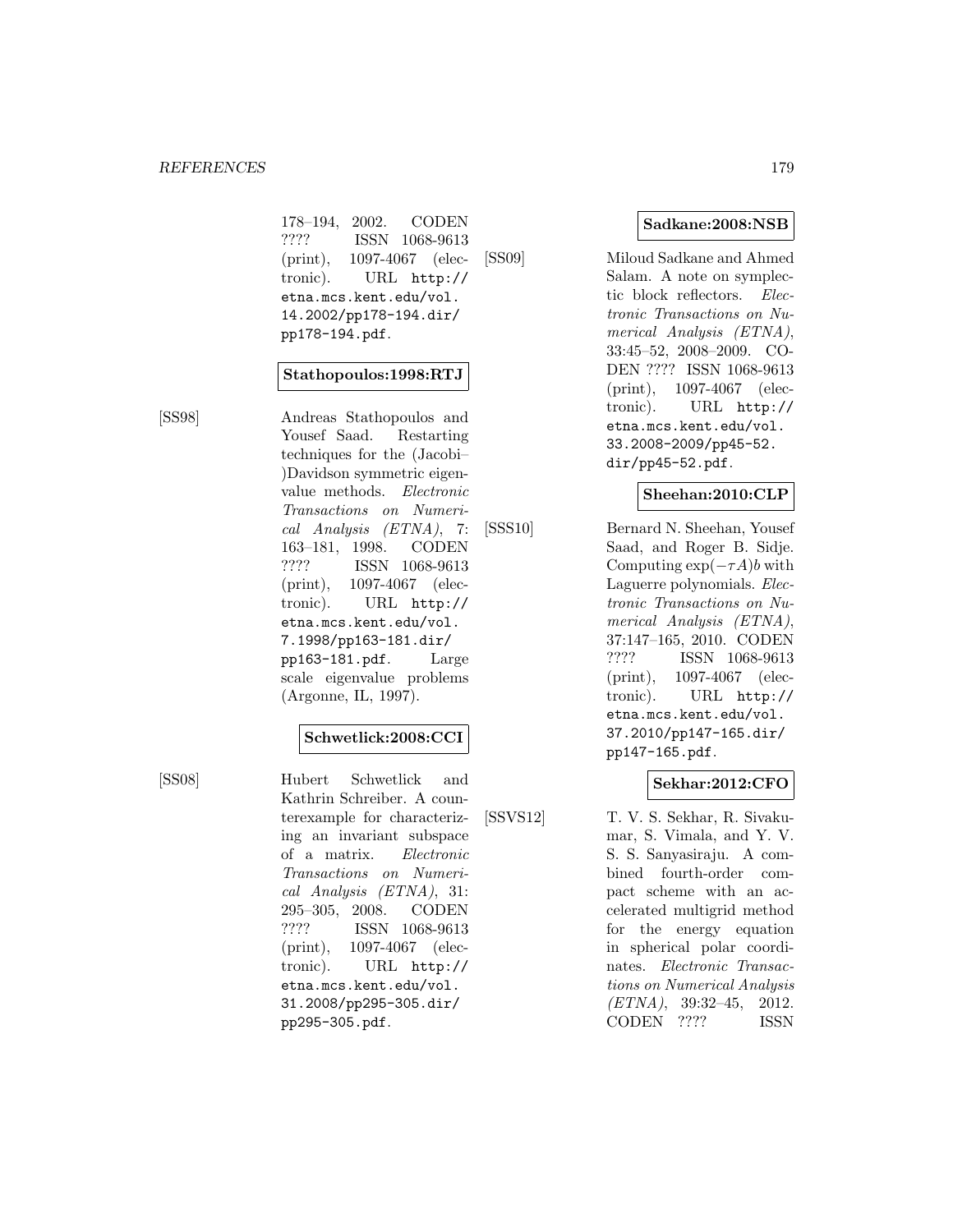1068-9613 (print), 1097- 4067 (electronic). URL http://etna.mcs.kent. edu/vol.39.2012/pp32- 45.dir/pp32-45.pdf; http://etna.mcs.kent. edu/volumes/2011-2020/ vol39/abstract.php?vol= 39&pages=32-45.

#### **Strakos:2002:EEC**

[ST02] Zdeněk Strakoš and Petr Tichý. On error estimation in the conjugate gradient method and why it works in finite precision computations. Electronic Transactions on Numerical Analysis  $(ETNA)$ , 13:56–80, 2002. CODEN ???? ISSN 1068-9613 (print), 1097- 4067 (electronic). URL http://etna.mcs.kent. edu/vol.13.2002/pp56- 80.dir/pp56-80.pdf.

#### **Schmelzer:2007:EMF**

[ST08] Thomas Schmelzer and Lloyd N. Trefethen. Evaluating matrix functions for exponential integrators via Carathéodory–Fejér approximation and contour integrals. Electronic Transactions on Numerical Analysis (ETNA), 29:1–18, 2007– 2008. CODEN ???? ISSN 1068-9613 (print), 1097- 4067 (electronic). URL http://etna.mcs.kent. edu/vol.29.2007-2008/ pp1-18.dir/pp1-18.pdf.

# **Stahl:2002:AQH**

[Sta02] Herbert Stahl. Asymptotics for quadratic Hermite– Padé polynomials associated with the exponential function. Electronic Transactions on Numerical Analysis (ETNA), 14: 195–222, 2002. CODEN ???? ISSN 1068-9613 (print), 1097-4067 (electronic). URL http:// etna.mcs.kent.edu/vol. 14.2002/pp195-222.dir/ pp195-222.pdf.

# **Stals:2003:CNL**

[Sta03] Linda Stals. Comparison of non-linear solvers for the solution of radiation transport equations. Electronic Transactions on Numerical Analysis (ETNA), 15:78–93, 2003. CODEN ???? ISSN 1068-9613 (print), 1097- 4067 (electronic). URL http://etna.mcs.kent. edu/vol.15.2003/pp78- 93.dir/pp78-93.pdf.

# **Stahl:2006:TQH**

[Sta06] Herbert Stahl. From Taylor to quadratic Hermite– Padé polynomials. Electronic Transactions on Numerical Analysis (ETNA), 25:480–510, 2006. CODEN ???? ISSN 1068-9613 (print), 1097-4067 (electronic). URL http:// etna.mcs.kent.edu/vol.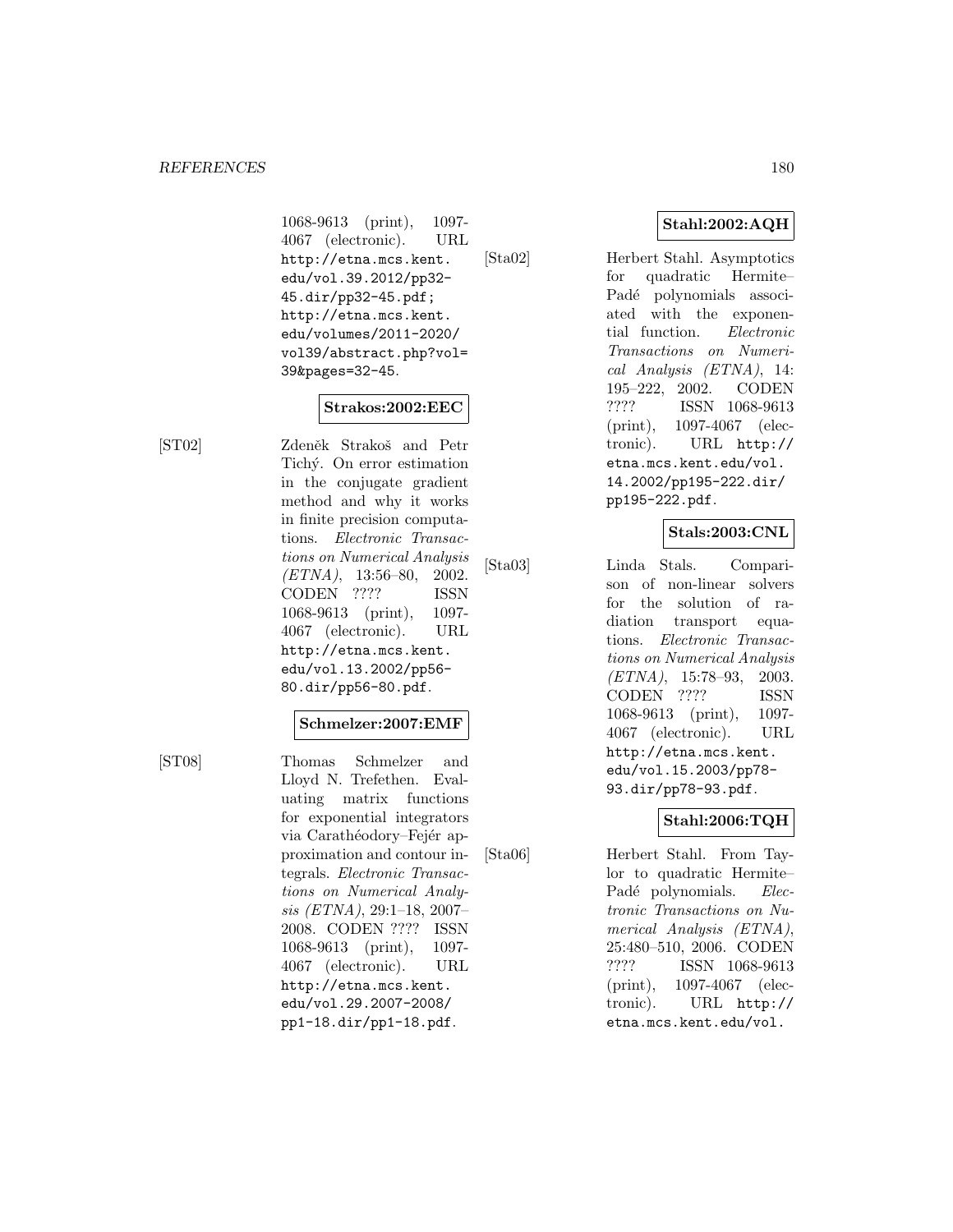25.2006/pp480-510.dir/ pp480-510.pdf.

#### **Stewart:1995:GQD**

[Ste95] G. W. Stewart. On graded QR decompositions of products of matrices. Electronic Transactions on Numerical Analysis (ETNA), 3:39–49, 1995. CODEN ???? ISSN 1068-9613 (print), 1097- 4067 (electronic). URL http://etna.mcs.kent. edu/vol.3.1995/pp39-49. dir/pp39-49.pdf.

#### **Sterner:1997:MSH**

[Ste97a] Erik Sterner. A multigrid smoother for high Reynolds number flows. Electronic Transactions on Numerical Analysis (ETNA), 6: 234–245, 1997. CODEN ???? ISSN 1068-9613 (print), 1097-4067 (electronic). URL http:// etna.mcs.kent.edu/vol. 6.1997/pp234-245.dir/ pp234-245.pdf. Special issue on multilevel methods (Copper Mountain, CO, 1997).

#### **Stewart:1997:NAS**

[Ste97b] David E. Stewart. A new algorithm for the SVD of a long product of matrices and the stability of products. Electronic Transactions on Numerical Analysis (ETNA), 5:29–47, 1997. CODEN ???? ISSN

1068-9613 (print), 1097-

4067 (electronic). URL http://etna.mcs.kent. edu/vol.5.1997/pp29-47. dir/pp29-47.pdf.

#### **Stempak:2002:CDF**

[Ste02] Krzysztof Stempak. On convergence and divergence of Fourier–Bessel series. Electronic Transactions on Numerical Analysis (ETNA), 14:223–235, 2002. CODEN ???? ISSN 1068- 9613 (print), 1097-4067 (electronic). URL http:/ /etna.mcs.kent.edu/vol. 14.2002/pp223-235.dir/ pp223-235.pdf.

#### **Sokolov:2008:NSD**

[STO08] Andriy Sokolov, Stefan Turek, and Maxim A. Olshanskii. Numerical study of a discrete projection method for rotating incompressible flows. Electronic Transactions on Numerical Analysis (ETNA), 32:49–62, 2008. CO-DEN ???? ISSN 1068-9613 (print), 1097- 4067 (electronic). URL http://etna.mcs.kent. edu/vol.32.2008/pp49- 62.dir/pp49-62.pdf.

### **Stykel:2008:LRI**

[Sty08] Tatjana Stykel. Lowrank iterative methods for projected generalized Lyapunov equations. Electronic Transactions on Numerical Analysis (ETNA), 30: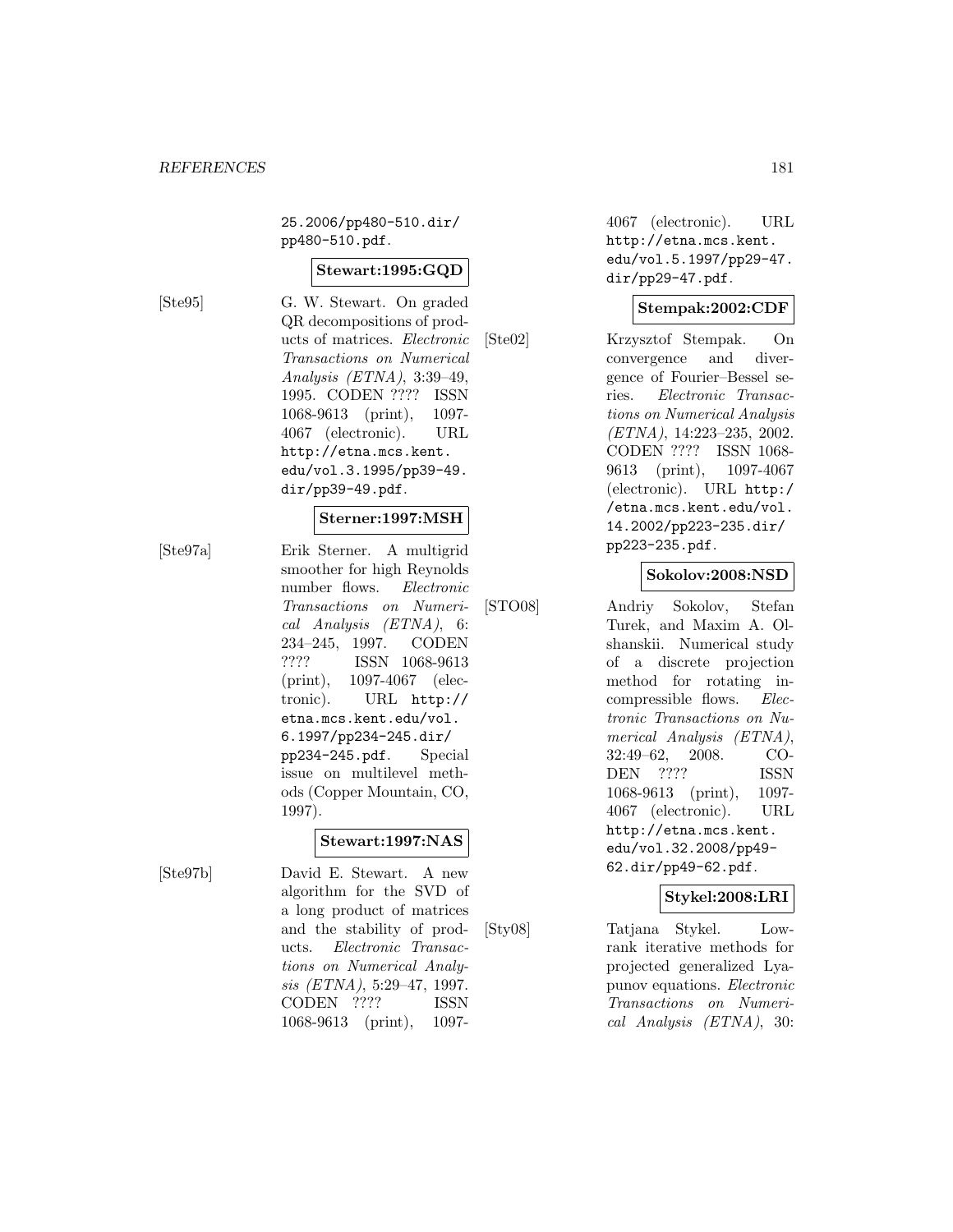187–202, 2008. CODEN ???? ISSN 1068-9613 (print), 1097-4067 (electronic). URL http:// etna.mcs.kent.edu/vol. 30.2008/pp187-202.dir/ pp187-202.pdf.

### **Suslov:2007:AIO**

[Sus07] Sergei K. Suslov. An algebra of integral operators. Electronic Transactions on Numerical Analysis (ETNA), 27:140–155, 2007. CODEN ???? ISSN 1068- 9613 (print), 1097-4067 (electronic). URL http:/ /etna.mcs.kent.edu/vol. 27.2007/pp140-155.dir/ pp140-155.pdf.

## **Sommariva:2010:AFP**

[SV10a] A. Sommariva and M. Vianello. Approximate Fekete points for weighted polynomial interpolation. Electronic Transactions on Numerical Analysis (ETNA), 37: 1–22, 2010. CODEN ???? ISSN 1068-9613 (print), 1097-4067 (electronic). URL http:// etna.mcs.kent.edu/vol. 37.2010/pp1-22.dir/pp1- 22.pdf.

#### **Stammberger:2009:UEP**

[SV10b] Markus Stammberger and Heinrich Voss. On an unsymmetric eigenvalue problem governing free vibrations of fluid-solid structures. Electronic

Transactions on Numerical Analysis (ETNA), 36: 113–125, 2009–2010. CO-DEN ???? ISSN 1068-9613 (print), 1097-4067 (electronic). URL http:// etna.mcs.kent.edu/vol. 36.2009-2010/pp113-125. dir/pp113-125.pdf; http: //etna.mcs.kent.edu/volumes/ 2001-2010/vol36/abstract. php?vol=36&pages=113- 125.

### **Sleijpen:1998:EES**

[SvdVM98] Gerard L. G. Sleijpen, Henk A. van der Vorst, and Ellen Meijerink. Efficient expansion of subspaces in the Jacobi– Davidson method for standard and generalized eigenproblems. Electronic Transactions on Numerical Analysis (ETNA), 7:75–89, 1998. CODEN ???? ISSN 1068-9613 (print), 1097- 4067 (electronic). URL http://etna.mcs.kent. edu/vol.7.1998/pp75-89. dir/pp75-89.pdf. Large scale eigenvalue problems (Argonne, IL, 1997).

# **Shen:2008:NBS**

[SY09] Yun-Qiu Shen and Tjalling J. Ypma. Numerical bifurcation of separable parameterized equations. Electronic Transactions on Numerical Analysis (ETNA), 34:31–43, 2008–2009. CO-DEN ???? ISSN 1068-9613 (print), 1097-4067 (elec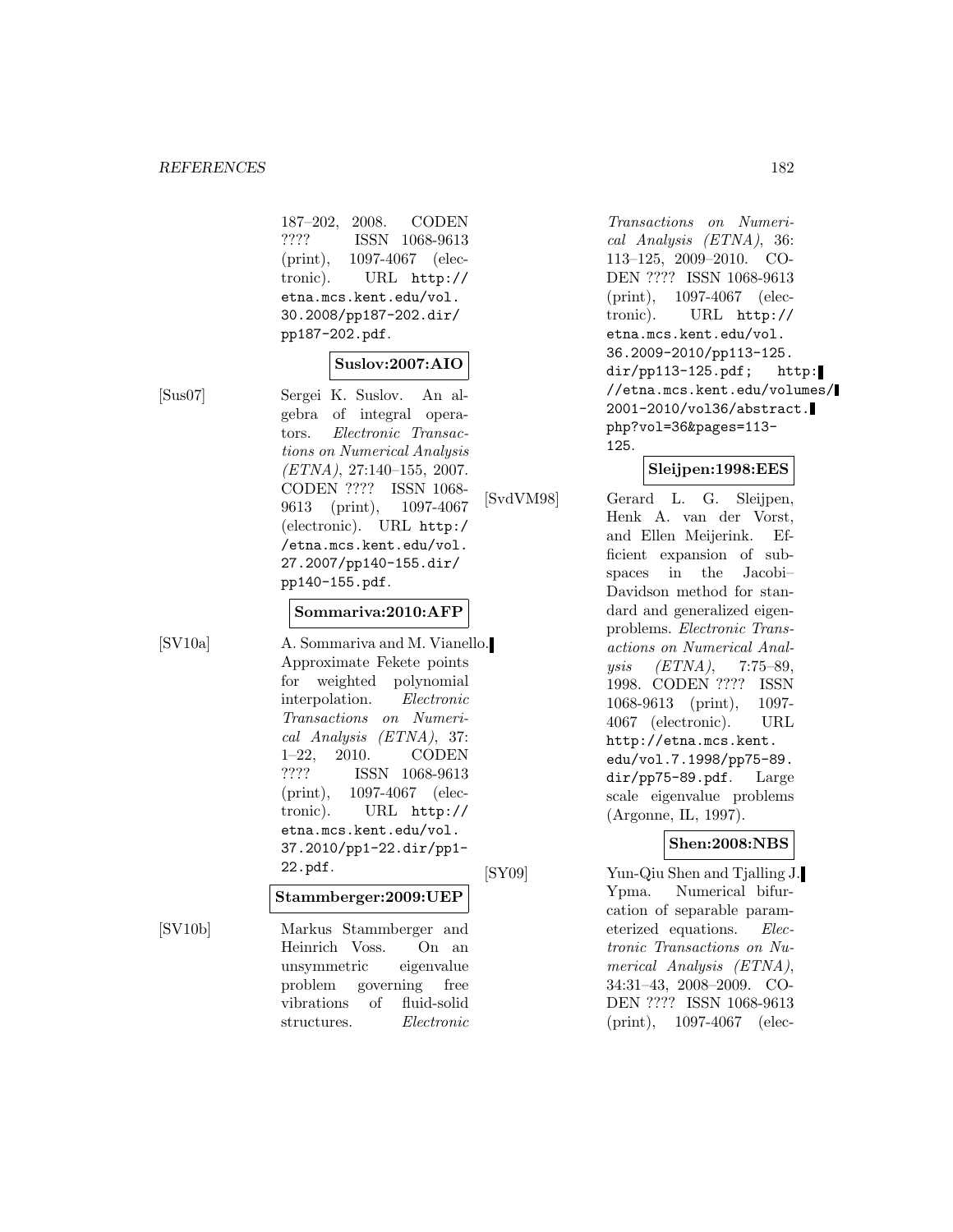tronic). URL http:// etna.mcs.kent.edu/vol. 34.2008-2009/pp31-43. dir/pp31-43.pdf.

#### **Steinbach:2020:CST**

[SZ20] Olaf Steinbach and Marco Zank. Coercive space-time finite element methods for initial boundary value problems. Electronic Transactions on Numerical Analysis (ETNA), 52:154–194, 2020. CODEN ???? ISSN 1068-9613 (print), 1097- 4067 (electronic). URL http://etna.mcs.kent. edu/vol.52.2020/pp154- 194.dir/pp154-194.pdf; http://etna.mcs.kent. edu/volumes/2011-2020/ vol52/abstract.php?vol= 52&pages=154-194.

#### **Tremblay:2007:RUL**

[TC08] Jean Christophe Tremblay and Tucker Carrington Jr. A refined unsymmetric Lanczos eigensolver for computing accurate eigentriplets of a real unsymmetric matrix. Electronic Transactions on Numerical Analysis (ETNA), 28: 95–113, 2007–2008. CO-DEN ???? ISSN 1068-9613 (print), 1097-4067 (electronic). URL http:// etna.mcs.kent.edu/vol. 28.2007-2008/pp95-113. dir/pp95-113.pdf. Special volume for Gene Golub.

### **Torres:2008:NSD**

[TDLC09] Carlos R. Torres, Dany De Cecchis, Germán Larrazábal, and José Castillo. Numerical study of a descending sphere in a low Reynolds number strongly stratified fluid. Electronic Transactions on Numerical Analysis (ETNA), 34: 119–124, 2008–2009. CO-DEN ???? ISSN 1068-9613 (print), 1097-4067 (electronic). URL http:// etna.mcs.kent.edu/vol. 34.2008-2009/pp119-124. dir/pp119-124.pdf.

## **Tifenbach:2011:SBA**

[Tif11] Ryan M. Tifenbach. On an SVD-based algorithm for identifying meta-stable states of Markov chains. Electronic Transactions on Numerical Analysis (ETNA), 38:17–33, 2011. CODEN ???? ISSN 1068-9613 (print), 1097-4067 (electronic).

### **Tifenbach:2013:CAN**

[Tif13] Ryan M. Tifenbach. A combinatorial approach to nearly uncoupled Markov chains I: Reversible Markov chains. Electronic Transactions on Numerical Analysis (ETNA), 40:120–147, 2013. CODEN ???? ISSN 1068- 9613 (print), 1097-4067 (electronic). URL http:// etna.mcs.kent.edu//vol.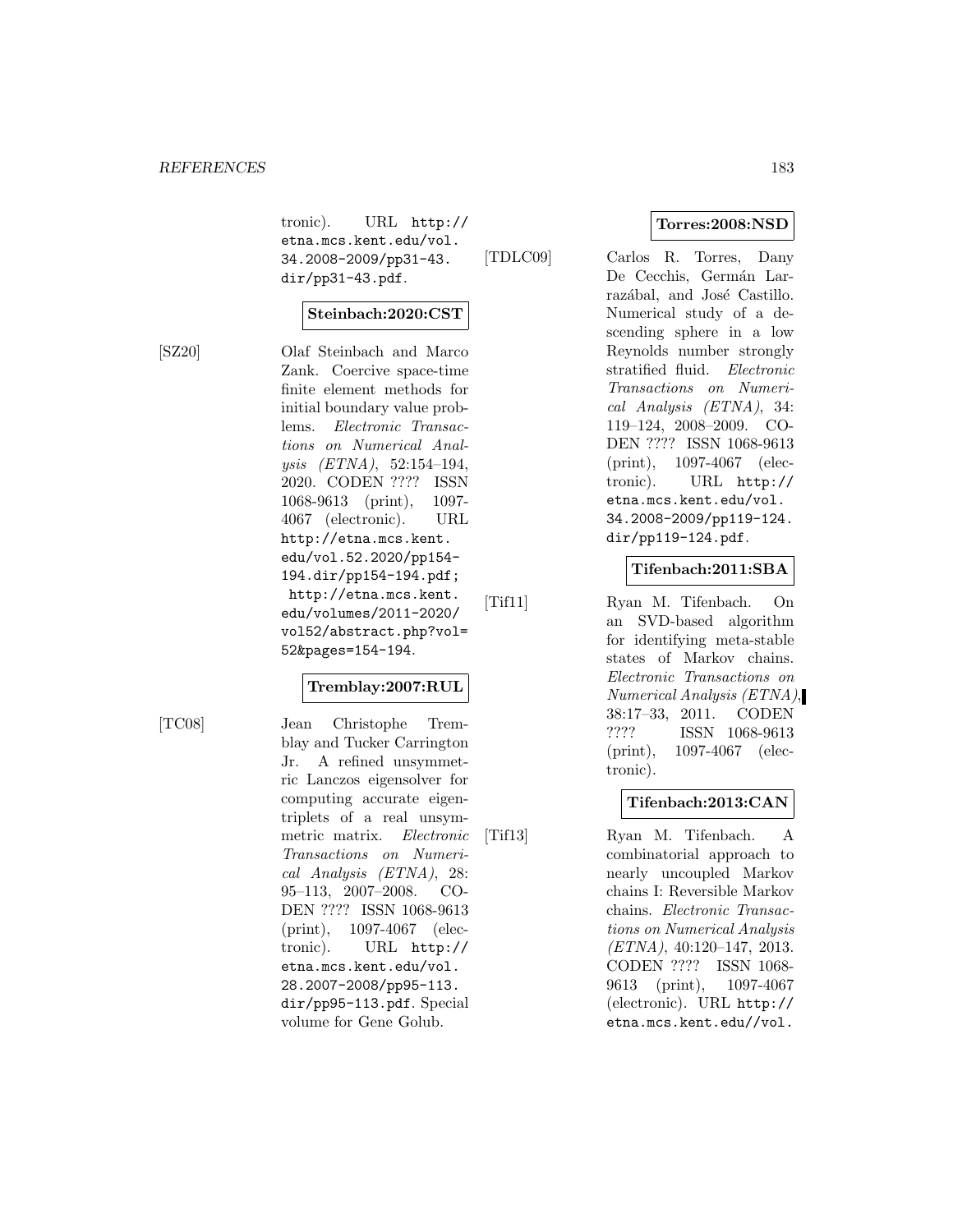40.2013/pp120-147.dir/ pp120-147.pdf.

#### **Tikhonov:2005:CBN**

[Tik05] Sergey Tikhonov. Characteristics of Besov–Nikol'skiĭ class of functions. Electronic Transactions on Numerical Analysis (ETNA), 19:94–104, 2005. CODEN ???? ISSN 1068-9613 (print), 1097-4067 (electronic). URL http:// etna.mcs.kent.edu/vol. 19.2005/pp94-104.dir/ pp94-104.pdf.

### **Tichy:2007:WCG**

[TLF07] Petr Tichý, Jörg Liesen, and Vance Faber. On worstcase GMRES, ideal GM-RES, and the polynomial numerical hull of a Jordan block. Electronic Transactions on Numerical Analysis (ETNA), 26:453–473, 2007. CODEN ???? ISSN 1068- 9613 (print), 1097-4067 (electronic). URL http:/ /etna.mcs.kent.edu/vol. 26.2007/pp453-473.dir/

pp453-473.pdf.

[TLL15] Zhongming Teng, Linzhang Lu, and Ren-Cang Li. Perturbation of partitioned linear response eigenvalue problems. Electronic Transactions on Numerical Analysis (ETNA), 44:624–638, 2015. CODEN ???? ISSN 1068-9613 (print), 1097-

**Teng:2015:PPL**

4067 (electronic). URL http://etna.mcs.kent. edu/vol.44.2015/pp624- 638.dir/pp624-638.pdf; http://etna.mcs.kent. edu/volumes/2011-2020/ vol44/abstract.php?vol= 44&pages=624-638.

### **Thole:1997:FSM**

[TMS97] C. A. Thole, S. Mayer, and A. Supalov. Fast solution of MSC/NASTRAN sparse matrix problems using a multilevel approach. Electronic Transactions on Numerical Analysis (ETNA), 6:246–254, 1997. CODEN ???? ISSN 1068-9613 (print), 1097-4067 (electronic). URL http:// etna.mcs.kent.edu/vol. 6.1997/pp246-254.dir/ pp246-254.pdf. Special issue on multilevel methods (Copper Mountain, CO, 1997).

#### **Toselli:2000:NNM**

[Tos00] Andrea Toselli. Neumann– Neumann methods for vector field problems. Electronic Transactions on Numerical Analysis (ETNA), 11:1–24, 2000. CODEN ???? ISSN 1068-9613 (print), 1097-4067 (electronic). URL http:// etna.mcs.kent.edu/vol. 11.2000/pp1-24.dir/pp1- 24.pdf.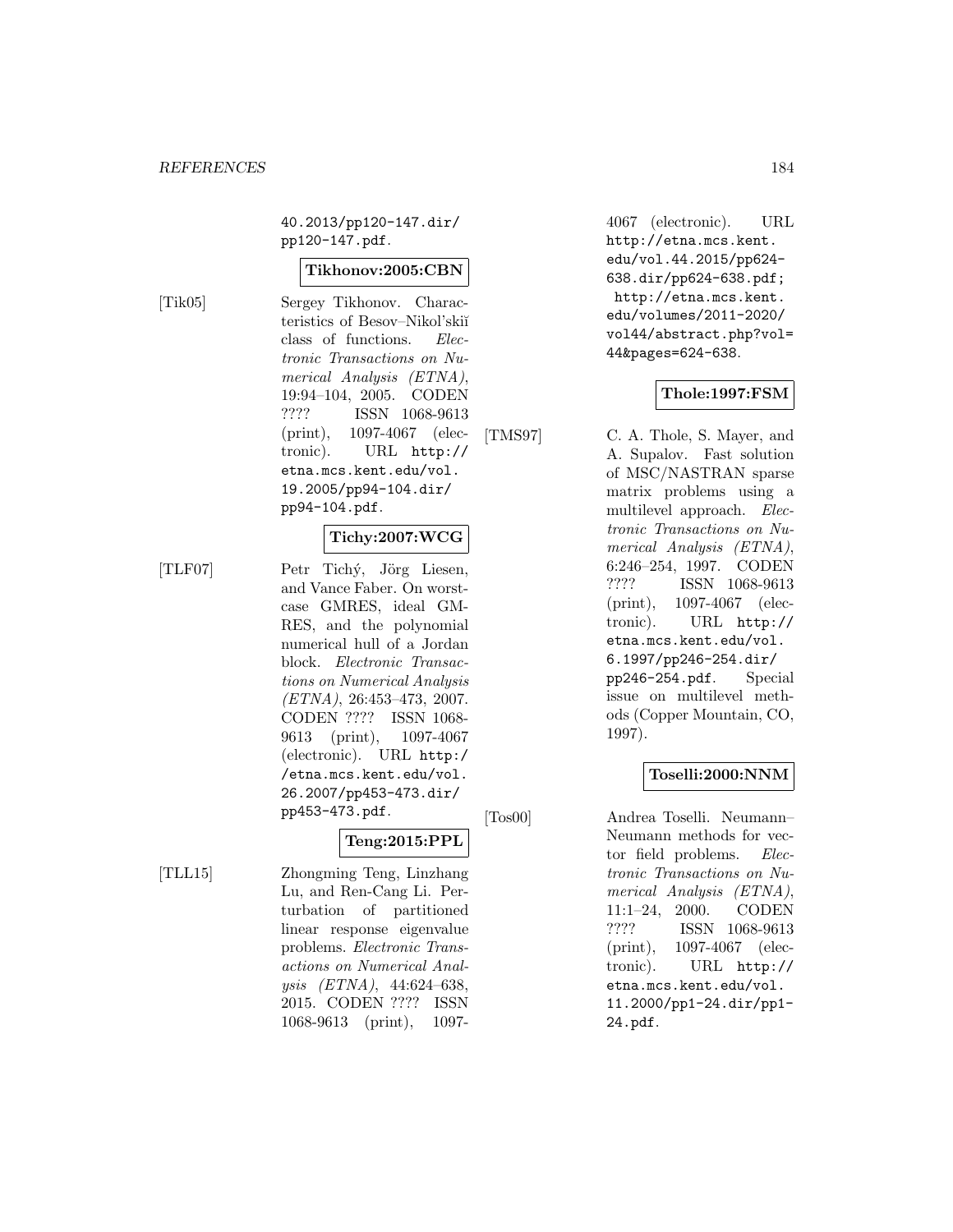## **Tomeo:2005:TCN**

[TT05] Venancio Tomeo and Emilio Torrano. Three cases of normality of Hessenberg's matrix related with atomic complex distributions. Electronic Transactions on Numerical Analysis (ETNA), 19:105–112, 2005. CODEN ???? ISSN 1068-9613 (print), 1097-4067 (electronic). URL http:// etna.mcs.kent.edu/vol. 19.2005/pp105-112.dir/ pp105-112.pdf.

## **Tu:2005:BAM**

[Tu05] Xuemin Tu. A BDDC algorithm for a mixed formulation of flow in porous media. Electronic Transactions on Numerical Analysis  $(ETNA), 20:164-179, 2005.$ CODEN ???? ISSN 1068- 9613 (print), 1097-4067 (electronic). URL http:/ /etna.mcs.kent.edu/vol. 20.2005/pp164-179.dir/ pp164-179.pdf.

## **Tu:2007:BAF**

[Tu07] Xuemin Tu. A BDDC algorithm for flow in porous media with a hybrid finite element discretization. Electronic Transactions on Numerical Analysis (ETNA), 26:146–160, 2007. CODEN ???? ISSN 1068-9613 (print), 1097-4067 (electronic). URL http:// etna.mcs.kent.edu/vol.

26.2007/pp146-160.dir/ pp146-160.pdf.

### **Tang:2007:EDM**

[TV07] J. M. Tang and C. Vuik. Efficient deflation methods applied to 3D bubbly flow problems. Electronic Transactions on Numerical Analysis (ETNA), 26: 330–349, 2007. CODEN ???? ISSN 1068-9613 (print), 1097-4067 (electronic). URL http:// etna.mcs.kent.edu/vol. 26.2007/pp330-349.dir/ pp330-349.pdf.

## **Tezaur:2018:ICB**

[TV18] Radek Tezaur and Petr Vaněk. Improved convergence bounds for two-level methods with an aggressive coarsening and massive polynomial smoothing. Electronic Transactions on Numerical Analysis (ETNA), 48:264–285, 2018. CODEN ???? ISSN 1068-9613 (print), 1097- 4067 (electronic). URL http://etna.mcs.kent. edu/vol.48.2018/pp264- 285.dir/pp264-285.pdf; http://etna.mcs.kent. edu/volumes/2011-2020/ vol48/abstract.php?vol= 48&pages=264-285.

## **Tu:2016:BAS**

[TW16] Xuemin Tu and Bin Wang. A BDDC algorithm for second-order elliptic prob-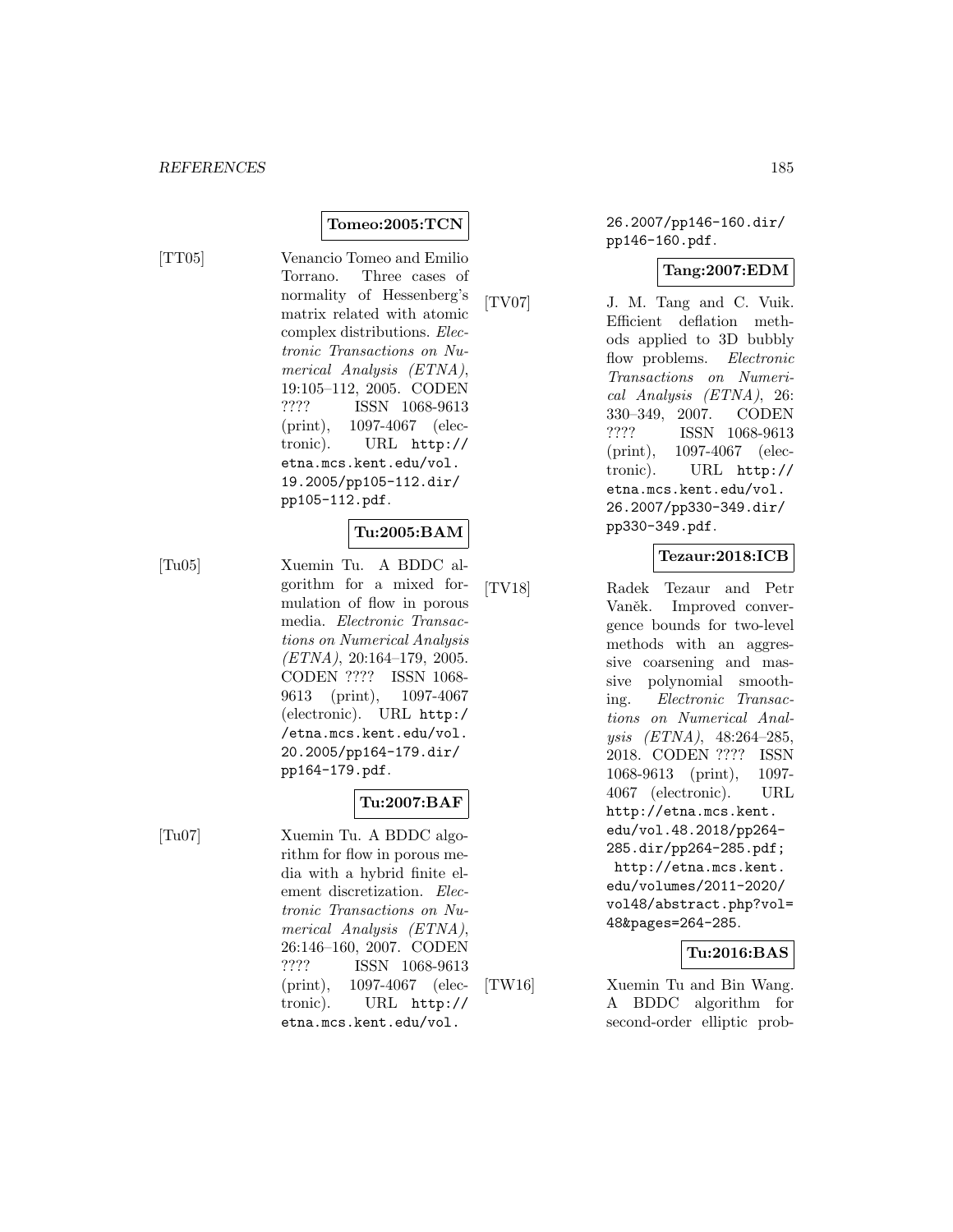lems with hybridizable discontinuous Galerkin discretizations. Electronic Transactions on Numerical Analysis (ETNA), 45: 354–370, 2016. CO-DEN ???? ISSN 1068-9613 (print), 1097- 4067 (electronic). URL http://etna.mcs.kent. edu/vol.45.2016/pp354- 370.dir/pp354-370.pdf; http://etna.mcs.kent. edu/volumes/2011-2020/ vol45/abstract.php?vol= 45&pages=354-370.

### **Teng:2017:BLM**

[TZ17] Zhongming Teng and Lei-Hong Zhang. A block Lanczos method for the linear response eigenvalue problem. Electronic Transactions on Numerical Analysis (ETNA), 46:505–523, 2017. CODEN ???? ISSN 1068-9613 (print), 1097- 4067 (electronic). URL http://etna.mcs.kent. edu/vol.46.2017/pp505- 523.dir/pp505-523.pdf; http://etna.mcs.kent. edu/volumes/2011-2020/ vol46/abstract.php?vol= 46&pages=505-523.

### **Villamizar:2008:EGN**

[VA09] Vianey Villamizar and Sebastian Acosta. Elliptic grids with nearly uniform cell area and line spacing. Electronic Transactions on Numeri-

cal Analysis (ETNA), 34: 59–75, 2008–2009. CO-DEN ???? ISSN 1068-9613 (print), 1097-4067 (electronic). URL http:// etna.mcs.kent.edu/vol. 34.2008-2009/pp59-75. dir/pp59-75.pdf.

#### **Valkonen:2019:BPM**

[Val19] Tuomo Valkonen. Blockproximal methods with spatially adapted acceleration. Electronic Transactions on Numerical Analysis  $(ETNA)$ , 51:15-49, 2019. CODEN ???? ISSN 1068-9613 (print), 1097- 4067 (electronic). URL http://etna.mcs.kent. edu/vol.51.2019/pp15- 49.dir/pp15-49.pdf; http://etna.mcs.kent. edu/volumes/2011-2020/ vol51/abstract.php?vol= 51&pages=15-49.

## **VanDeun:2007:EGP**

[Van07] Joris Van Deun. Electrostatics and ghost poles in near best fixed pole rational interpolation. Electronic Transactions on Numerical Analysis (ETNA), 26: 439–452, 2007. CODEN ???? ISSN 1068-9613 (print), 1097-4067 (electronic). URL http:// etna.mcs.kent.edu/vol. 26.2007/pp439-452.dir/ pp439-452.pdf.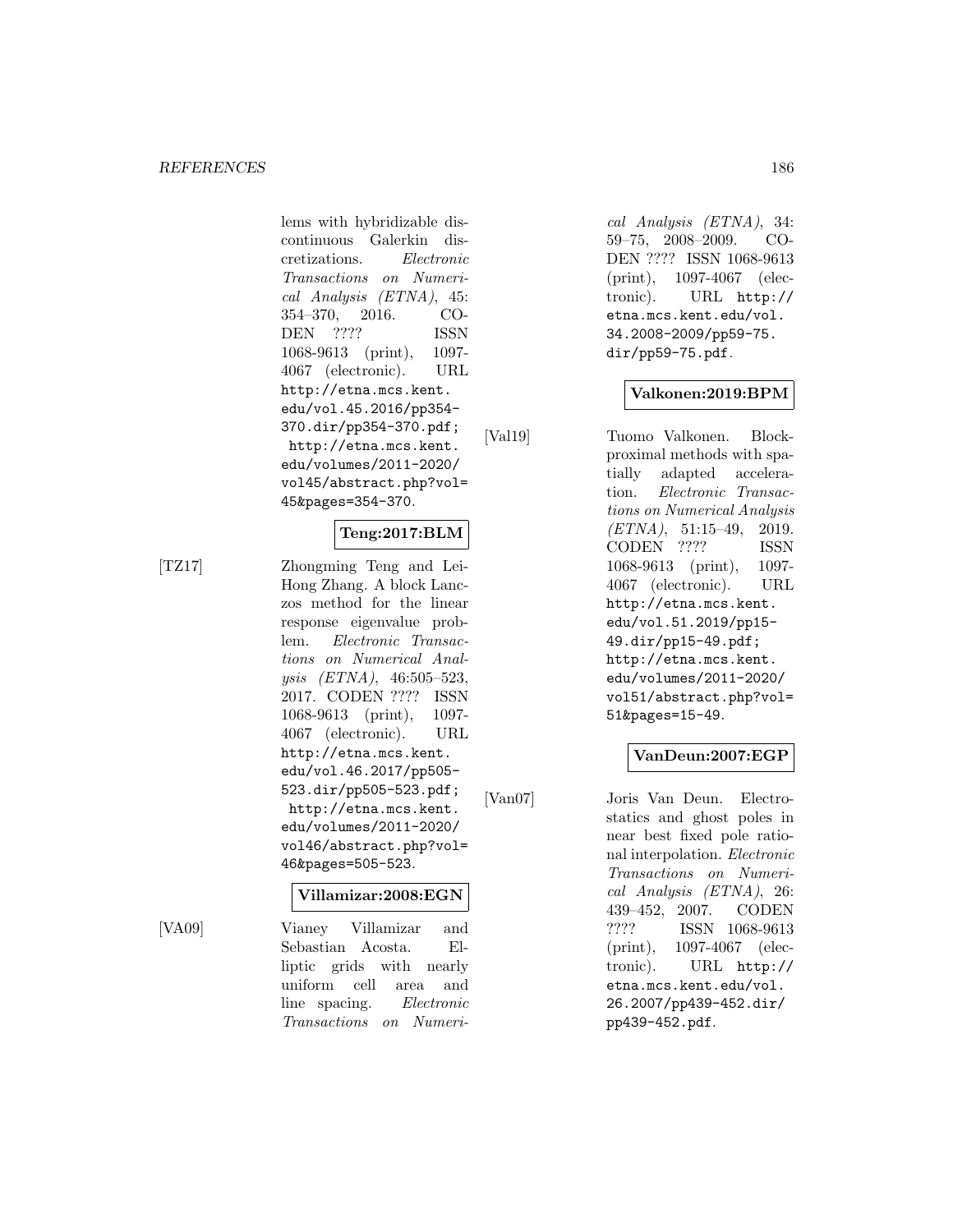### **VanZandt:2019:ECR**

[Van19] James R. Van Zandt. Efficient cubature rules. Electronic Transactions on Numerical Analysis (ETNA), 51:219–239, 2019. CO-DEN ???? ISSN 1068-9613 (print), 1097- 4067 (electronic). URL http://etna.mcs.kent. edu/vol.51.2019/pp219- 239.dir/pp219-239.pdf; http://etna.mcs.kent. edu/volumes/2011-2020/ vol51/abstract.php?vol= 51&pages=219-239.

### **Varga:2001:GTE**

[Var01] Richard S. Varga. Geršgorintype eigenvalue inclusion theorems and their sharpness. Electronic Transactions on Numerical Analysis (ETNA), 12:113–133, 2001. CODEN ???? ISSN 1068- 9613 (print), 1097-4067 (electronic). URL http:/ /etna.mcs.kent.edu/vol. 12.2001/pp113-133.dir/ pp113-133.pdf.

### **VanBarel:1995:OPV**

[VB95] M. Van Barel and A. Bultheel. Orthonormal polynomial vectors and least squares approximation for a discrete inner product. Electronic Transactions on Numerical Analysis (ETNA), 3:1–23, 1995. CODEN ???? ISSN 1068-9613 (print), 1097-4067 (electronic). URL http://

etna.mcs.kent.edu/vol. 3.1995/pp1-23.dir/pp1- 23.pdf.

#### **vanBarel:2014:AOP**

[vBHS14] Marc van Barel, Matthias Humet, and Laurent Sorber. Approximating optimal point configurations for multivariate polynomial interpolation. Electronic Transactions on Numerical Analysis (ETNA), 42:41–63, 2014. CO-DEN ???? ISSN 1068-9613 (print), 1097- 4067 (electronic). URL http://etna.mcs.kent. edu/vol.42.2014/pp41- 63.dir/pp41-63.pdf; http://etna.mcs.kent. edu/volumes/2011-2020/ vol42/abstract.php?vol= 42&pages=41-63.

#### **Viswanathan:2014:FRS**

[VC14] Puthan Veedu Viswanathan and Arya Kumar Bedabrata Chand.  $\alpha$ -fractal rational splines for constrained interpolation. Electronic Transactions on Numerical Analysis (ETNA), 41: 420–442, 2014. CO-DEN ???? ISSN 1068-9613 (print), 1097- 4067 (electronic). URL http://etna.mcs.kent. edu/vol.41.2014/pp420- 442.dir/pp420-442.pdf; http://etna.mcs.kent. edu/volumes/2011-2020/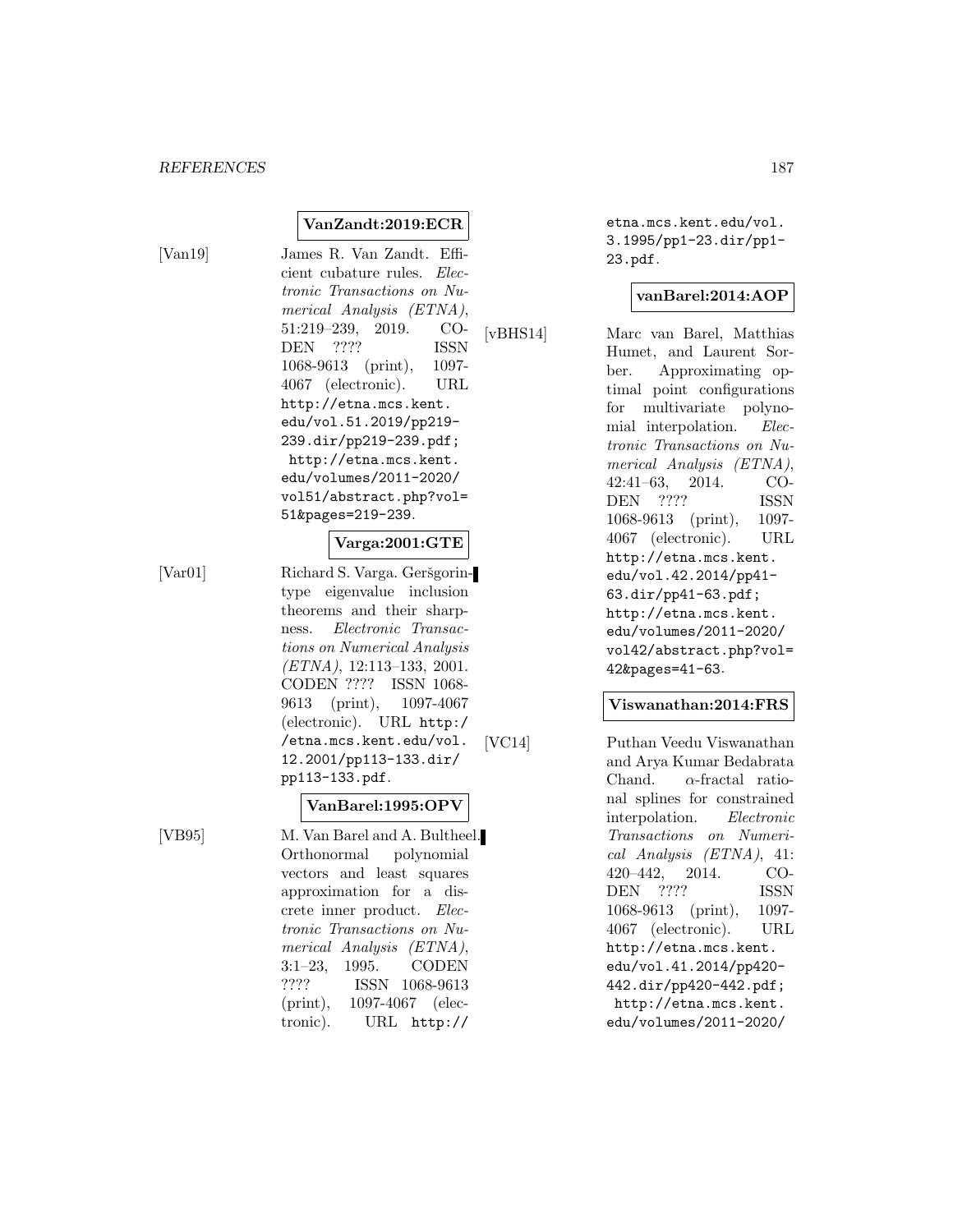vol41/abstract.php?vol= 41&pages=420-442.

#### **Viswanathan:2015:MCA**

[VC15] Puthan Veedu Viswanathan and Arya Kumar Bedabrata Chand. Monotone– comonotone approximation by fractal cubic splines and polynomials. Electronic Transactions on Numerical Analysis (ETNA), 44:639–659, 2015. CO-DEN ???? ISSN 1068-9613 (print), 1097- 4067 (electronic). URL http://etna.mcs.kent. edu/vol.44.2015/pp639- 659.dir/pp639-659.pdf; http://etna.mcs.kent. edu/volumes/2011-2020/ vol44/abstract.php?vol= 44&pages=639-659.

### **Varga:2008:AMG**

[VCK08] Richard S. Varga, Ljiljana Cvetković, and Vladimir Kostić. Approximation of the minimal Geršgorin set of a square complex matrix. Electronic Transactions on Numerical Analysis  $(ETNA), 30:398-405, 2008.$ CODEN ???? ISSN 1068- 9613 (print), 1097-4067 (electronic). URL http:/ /etna.mcs.kent.edu/vol. 30.2008/pp398-405.dir/ pp398-405.pdf.

### **Varga:2008:DMZ**

[VCL08] Richard S. Varga, Amos J. Carpenter, and Bryan W.

Lewis. The dynamical motion of the zeros of the partial sums of  $e^z$ , and its relationship to discrepancy theory. Electronic Transactions on Numerical Analysis (ETNA), 30:128–143, 2008. CODEN ???? ISSN 1068- 9613 (print), 1097-4067 (electronic). URL http:/ /etna.mcs.kent.edu/vol. 30.2008/pp128-143.dir/ pp128-143.pdf.

## **Veselic:1996:NAS**

[Ves96] K. Veselić. A note on the accuracy of symmetric eigenreduction algorithms. Electronic Transactions on Numerical Analysis (ETNA), 4:37–45, 1996. CODEN ???? ISSN 1068-9613 (print), 1097- 4067 (electronic). URL http://etna.mcs.kent. edu/vol.4.1996/pp37-45. dir/pp37-45.pdf.

## **Varga:1995:MGS**

[VK95] Richard S. Varga and Alan Krautstengl. Minimal Gerschgorin sets for partitioned matrices III. Sharpness of boundaries and monotonicity as a function of the partition. Electronic Transactions on Numerical Analysis (ETNA), 3:83–95, 1995. CODEN ???? ISSN 1068-9613 (print), 1097- 4067 (electronic). URL http://etna.mcs.kent.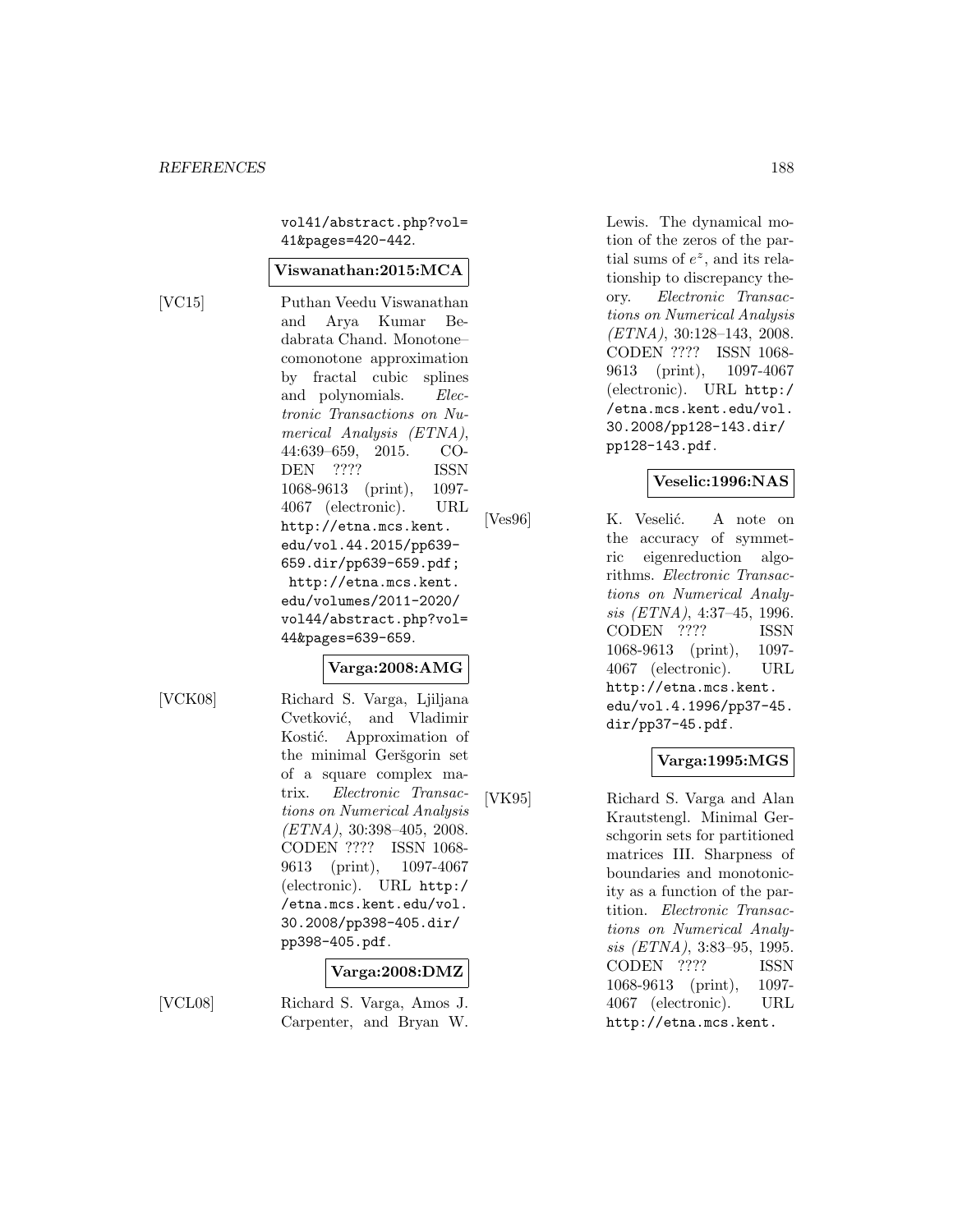edu/vol.3.1995/pp83-95. dir/pp83-95.pdf.

### **Varga:1999:GTP**

[VK99] Richard S. Varga and Alan Krautstengl. On Geršgorintype problems and ovals of Cassini. Electronic Transactions on Numerical Analysis (ETNA), 8:15–20, 1999. CODEN ???? ISSN 1068-9613 (print), 1097- 4067 (electronic). URL http://etna.mcs.kent. edu/vol.8.1999/pp15-20. dir/pp15-20.pdf.

## **Vandebril:2007:SLS**

[VMV07] Raf Vandebril, Nicola Mastronardi, and Marc Van Barel. Solving linear systems with a Levinson-like solver. Electronic Transactions on Numerical Analysis (ETNA), 26:243–269, 2007. CODEN ???? ISSN 1068- 9613 (print), 1097-4067 (electronic). URL http:/ /etna.mcs.kent.edu/vol. 26.2007/pp243-269.dir/ pp243-269.pdf.

#### **Voss:1999:BME**

[Vos99] Heinrich Voss. Bounds for the minimum eigenvalue of a symmetric Toeplitz matrix. Electronic Transactions on Numerical Analysis (ETNA), 8:127–137, 1999. CODEN ???? ISSN 1068- 9613 (print), 1097-4067 (electronic). URL http:/ /etna.mcs.kent.edu/vol.

8.1999/pp127-137.dir/ pp127-137.pdf.

#### **Voss:2003:RSP**

[Vos03] Heinrich Voss. A rational spectral problem in fluidsolid vibration. Electronic Transactions on Numerical Analysis (ETNA), 16: 94–106, 2003. CODEN ???? ISSN 1068-9613 (print), 1097-4067 (electronic). URL http:// etna.mcs.kent.edu/vol. 16.2003/pp94-106.dir/ pp94-106.pdf.

#### **VanAssche:2018:MHP**

[VV18] Walter Van Assche and Anton Vuerinckx. Multiple Hermite polynomials and simultaneous Gaussian quadrature. Electronic Transactions on Numerical Analysis (ETNA), 50:182–198, 2018. CO-DEN ???? ISSN 1068-9613 (print), 1097- 4067 (electronic). URL http://etna.mcs.kent. edu/vol.50.2018/pp182- 198.dir/pp182-198.pdf; http://etna.mcs.kent. edu/volumes/2011-2020/ vol50/abstract.php?vol= 50&pages=182-198.

#### **Vandebril:2008:PQF**

[VVM08] Raf Vandebril, Marc Van Barel, and Nicola Mastronardi. A parallel QRfactorization/solver of quasiseparable matrices. Elec-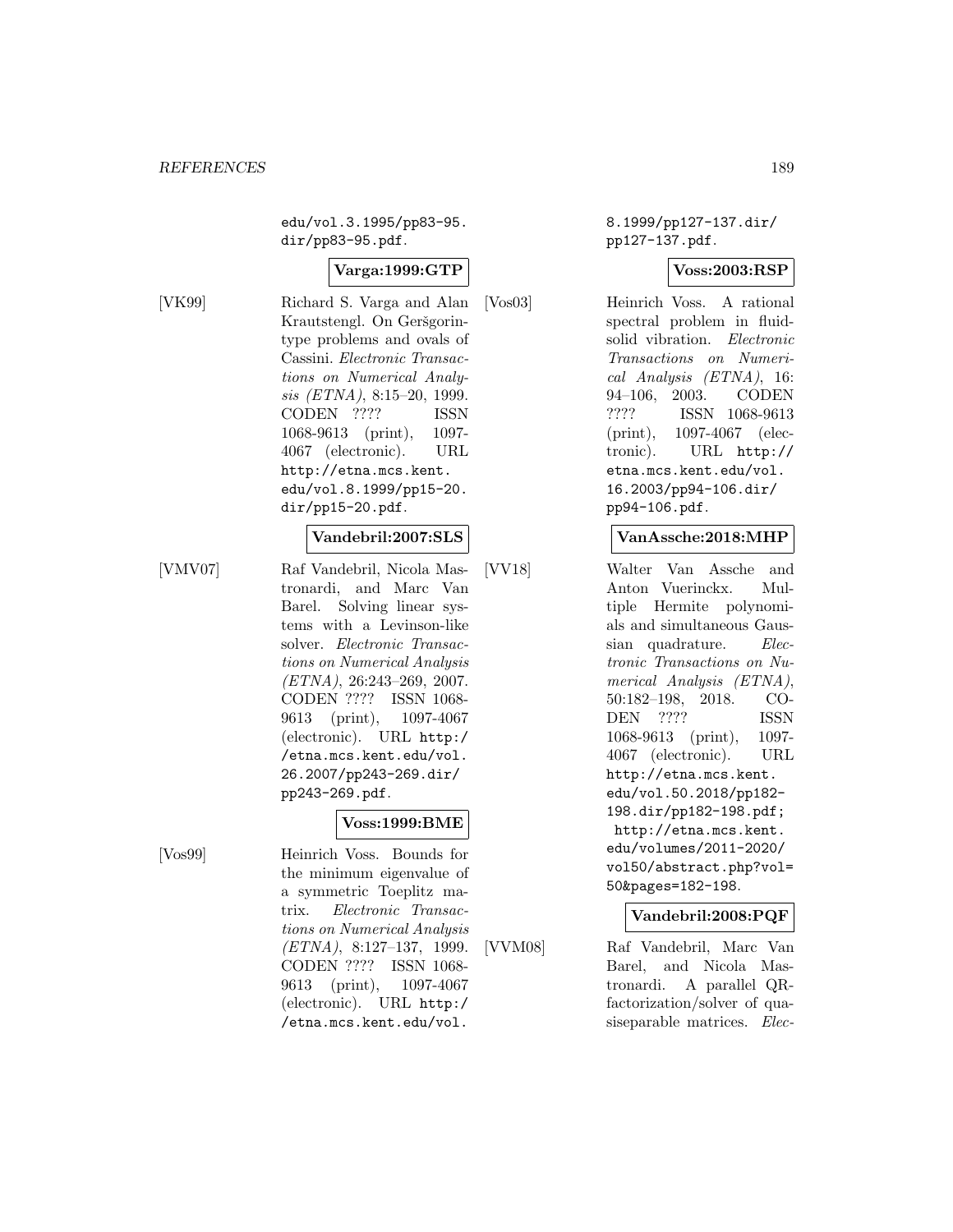tronic Transactions on Numerical Analysis (ETNA), 30:144–167, 2008. CODEN ???? ISSN 1068-9613 (print), 1097-4067 (electronic). URL http:// etna.mcs.kent.edu/vol. 30.2008/pp144-167.dir/ pp144-167.pdf.

## **Vandebril:2008:NIC**

[VVM09] Raf Vandebril, Marc Van Barel, and Nicola Mastronardi. A new iteration for computing the eigenvalues of semiseparable (plus diagonal) matrices. Electronic Transactions on Numerical Analysis (ETNA), 33:126–150, 2008–2009. CODEN ???? ISSN 1068- 9613 (print), 1097-4067 (electronic). URL http:/ /etna.mcs.kent.edu/vol. 33.2008-2009/pp126-150. dir/pp126-150.pdf.

#### **VanBuggenhout:2019:BRK**

[VVV19] Niel Van Buggenhout, Marc Van Barel, and Raf Vandebril. Biorthogonal rational Krylov subspace methods. Electronic Transactions on Numerical Analysis (ETNA), 51:451–468, 2019. CODEN ???? ISSN 1068-9613 (print), 1097- 4067 (electronic). URL http://etna.mcs.kent. edu/vol.51.2019/pp451- 468.dir/pp451-468.pdf; http://etna.mcs.kent. edu/volumes/2011-2020/

vol51/abstract.php?vol= 51&pages=451-468.

#### **Vassilevski:1997:CMM**

[VW97] P. S. Vassilevski and J. G. Wade. A comparison of multilevel methods for total variation regularization. Electronic Transactions on Numerical Analysis  $(ETNA)$ , 6:255-270, 1997. CODEN ???? ISSN 1068- 9613 (print), 1097-4067 (electronic). URL http:/ /etna.mcs.kent.edu/vol. 6.1997/pp255-270.dir/ pp255-270.pdf. Special issue on multilevel methods (Copper Mountain, CO, 1997).

## **Vandebril:2013:EQA**

[VW13] Raf Vandebril and David S. Watkins. An extension of the QZ algorithm beyond the Hessenberg-upper triangular pencil. Electronic Transactions on Numerical Analysis (ETNA), 40:17–35, 2013. CO-DEN ???? ISSN 1068-9613 (print), 1097- 4067 (electronic). URL http://etna.mcs.kent. edu/vol.40.2013/pp17- 35.dir/pp17-35.pdf; http://etna.mcs.kent. edu/volumes/2011-2020/ vol40/abstract.php?vol= 40&pages=17-35.

#### **Winkler:2008:SLR**

[WA08] Joab R. Winkler and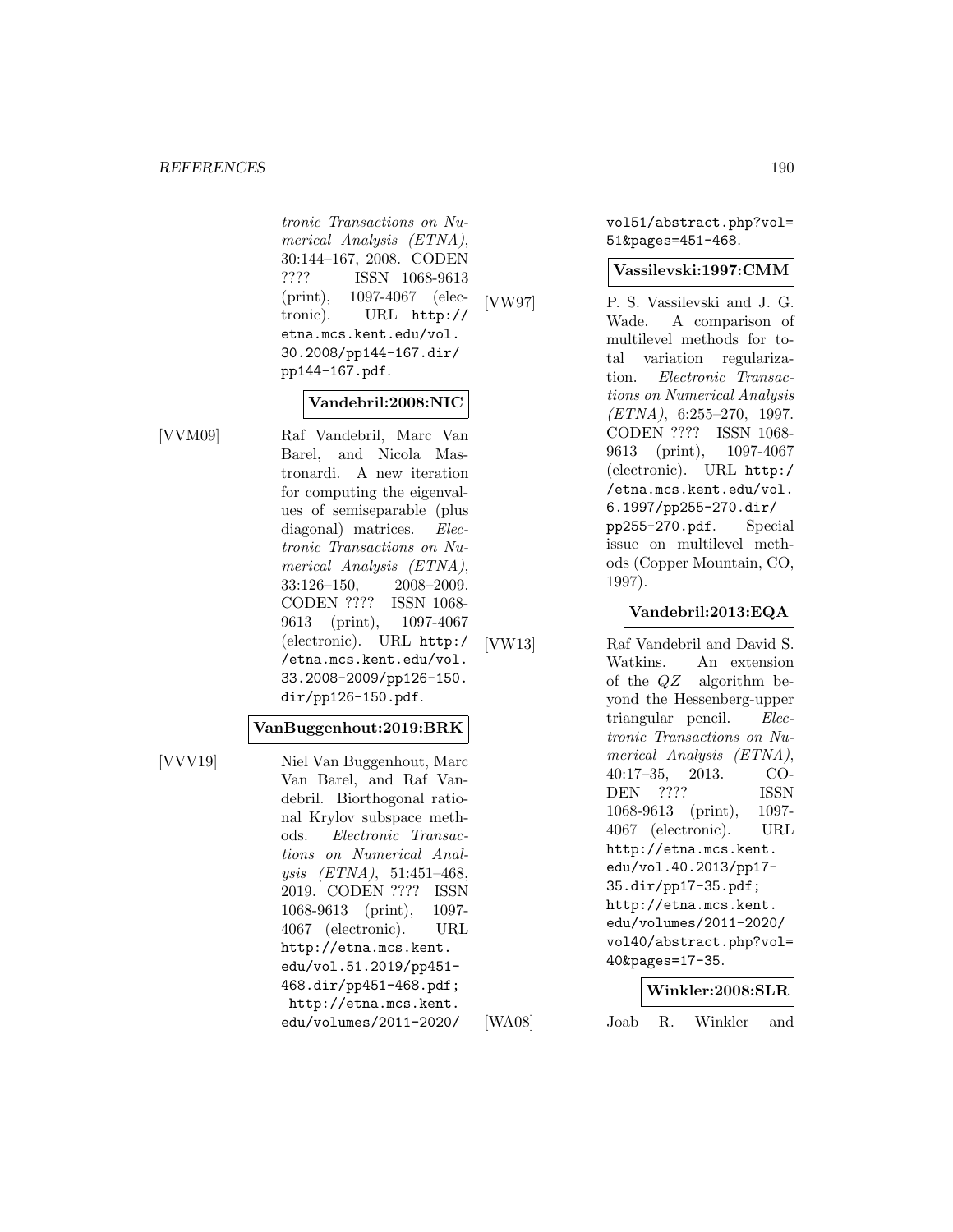John D. Allan. Structured low rank approximations of the Sylvester resultant matrix for approximate GCDs of Bernstein basis polynomials. Electronic Transactions on Numerical Analysis (ETNA), 31:141–155, 2008. CODEN ???? ISSN 1068- 9613 (print), 1097-4067 (electronic). URL http:/ /etna.mcs.kent.edu/vol. 31.2008/pp141-155.dir/ pp141-155.pdf.

#### **Wachsmuth:2013:ARD**

[Wac13] Daniel Wachsmuth. Adaptive regularization and discretization of bangbang optimal control problems. Electronic Transactions on Numerical Analysis (ETNA), 40:249–267, 2013. CODEN ???? ISSN 1068- 9613 (print), 1097-4067 (electronic). URL http:// etna.mcs.kent.edu//vol. 40.2013/pp249-267.dir/ pp249-267.pdf.

# **Watkins:2006:CWB**

[Wat06a] David S. Watkins. A case where balancing is harmful. Electronic Transactions on Numerical Analysis  $(ETNA), 23:1-4, 2006.$  CO-DEN ???? ISSN 1068-9613 (print), 1097-4067 (electronic). URL http:// etna.mcs.kent.edu/vol. 23.2006/pp1-4.dir/pp1- 4.pdf.

[Wat06b] David S. Watkins. On the reduction of a Hamiltonian matrix to Hamiltonian Schur form. Electronic Transactions on Numerical Analysis (ETNA), 23: 141–157, 2006. CODEN ???? ISSN 1068-9613 (print), 1097-4067 (electronic). URL http:// etna.mcs.kent.edu/vol. 23.2006/pp141-157.dir/ pp141-157.pdf.

#### **Wohlmuth:2008:NAS**

[WD08] M. Wohlmuth and M. Dobrowolski. Numerical analysis of Stokes equations with improved LBB dependency. Electronic Transactions on Numerical Analysis (ETNA), 32:173–189, 2008. CODEN ???? ISSN 1068- 9613 (print), 1097-4067 (electronic). URL http:/ /etna.mcs.kent.edu/vol. 32.2008/pp173-189.dir/ pp173-189.pdf.

## **Wakam:2013:PRG**

[WE13] Desire Nuentsa Wakam and Jocelyne Erhel. Parallelism and robustness in GMRES with a Newton basis and deflated restarting. *Elec*tronic Transactions on Numerical Analysis (ETNA), 40:381–406, 2013. CODEN ???? ISSN 1068-9613 (print), 1097-4067 (electronic). URL http:// etna.mcs.kent.edu//vol.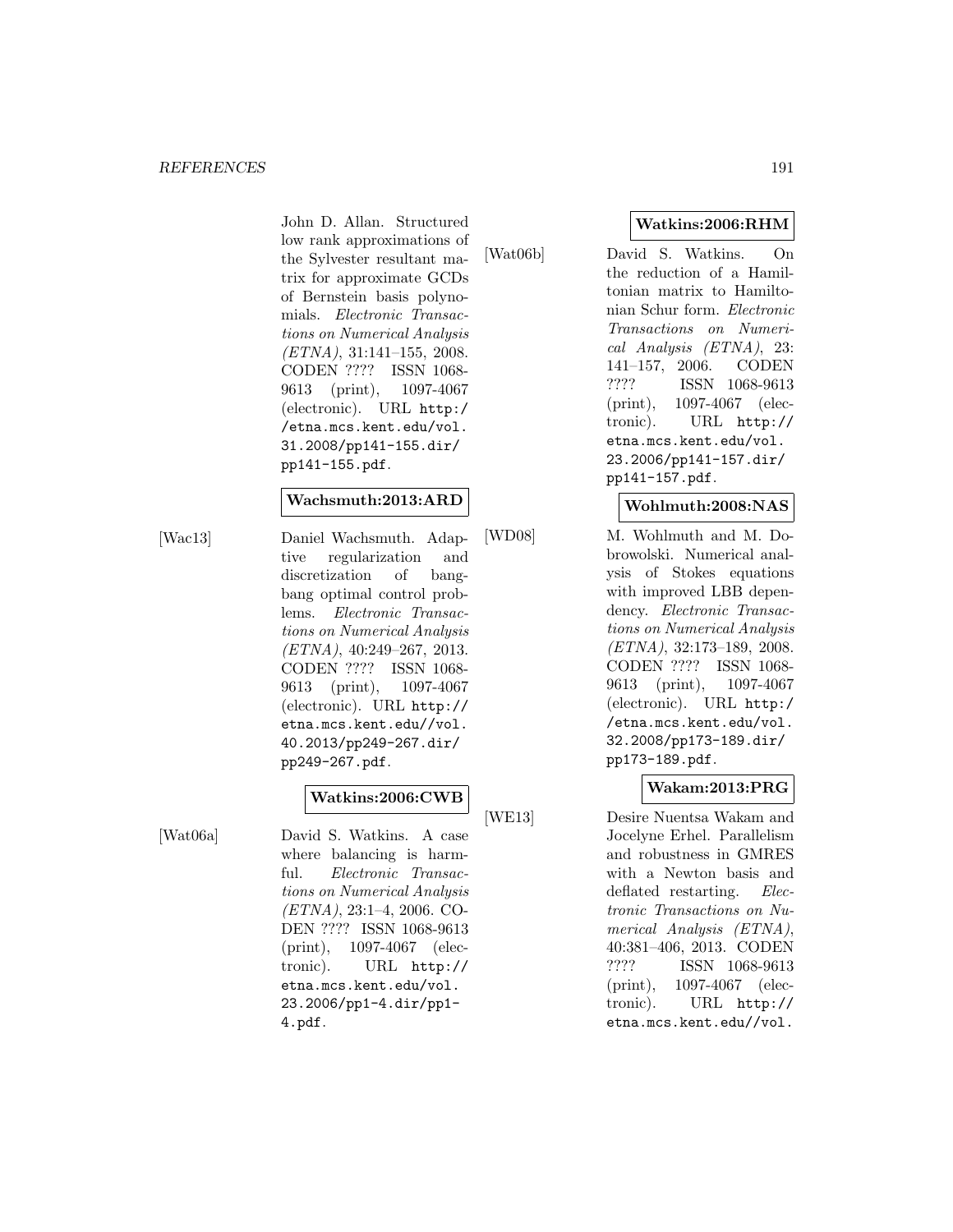40.2013/pp381-406.dir/ pp381-406.pdf.

### **Weiss:1994:MPS**

[Wei94] R¨udiger Weiss. Minimization properties and short recurrences for Krylov subspace methods. Electronic Transactions on Numerical Analysis (ETNA), 2:57–75, 1994. CODEN ???? ISSN 1068-9613 (print), 1097- 4067 (electronic). URL http://etna.mcs.kent. edu/vol.2.1994/pp57-75. dir/pp57-75.pdf.

### **Willems:2011:BFT**

[WL11] Paul R. Willems and Bruno Lang. Block factorizations and qd-type transformations for the  $MR^3$  algorithm. Electronic Transactions on Numerical Analysis  $(ETNA)$ , 38:363-400, 2011. CODEN ???? ISSN 1068- 9613 (print), 1097-4067 (electronic). URL http:/ /etna.mcs.kent.edu/vol. 38.2011/pp363-400.dir/ pp363-400.pdf.

## **Willems:2012:GAB**

[WL12] Paul R. Willems and Bruno Lang. The  $MR^3$ -GK algorithm for the bidiagonal SVD. Electronic Transactions on Numerical Analysis (ETNA), 39:1–21, 2012. CODEN ???? ISSN 1068- 9613 (print), 1097-4067 (electronic). URL http:/ /etna.mcs.kent.edu/vol.

39.2012/pp1-21.dir/pp1- 21.pdf; http://etna. mcs.kent.edu/volumes/ 2011-2020/vol39/abstract. php?vol=39&pages=1-21.

# **Wang:2018:FSQ**

[WLHH18] Hsuan-Hao Wang, Yi-Su Lo, Feng-Tai Hwang, and Feng-Nan Hwang. A full-space quasi-Lagrange– Newton–Krylov algorithm for trajectory optimization problems. Electronic Transactions on Numerical Analysis (ETNA), 49:103–125, 2018. CODEN ???? ISSN 1068-9613 (print), 1097- 4067 (electronic). URL http://etna.mcs.kent. edu/vol.49.2018/pp103- 125.dir/pp103-125.pdf; http://etna.mcs.kent. edu/volumes/2011-2020/ vol49/abstract.php?vol= 49&pages=103-125.

## **Wollstein:2002:UAF**

[WLR02] Dirk Wollstein, Torsten Linss, and Hans-Görg Roos. A uniformly accurate finite volume discretization for a convection-diffusion problem. Electronic Transactions on Numerical Analysis (ETNA), 13:1–11, 2002. CODEN ???? ISSN 1068- 9613 (print), 1097-4067 (electronic). URL http:/ /etna.mcs.kent.edu/vol. 13.2002/pp1-11.dir/pp1- 11.pdf.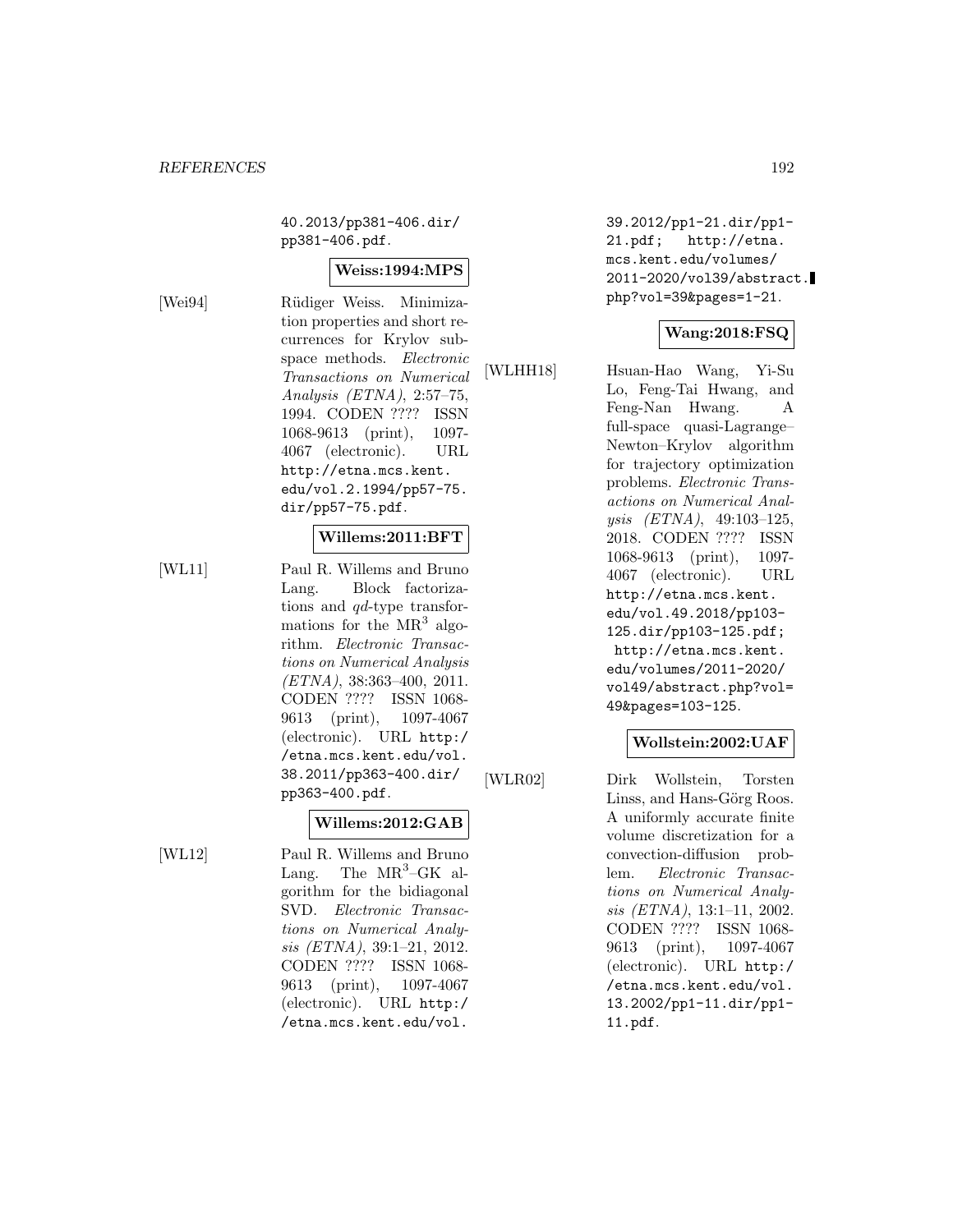**Wang:2018:ARA**

[WNK18] Xiaofei Wang, Carmeliza Navasca, and Stefan Kindermann. On accelerating the regularized alternating least-squares algorithm for tensors. Electronic Transactions on Numerical Analysis (ETNA), 48:1–14, 2018. CODEN ???? ISSN 1068- 9613 (print), 1097-4067 (electronic). URL http:/ /etna.mcs.kent.edu/vol. 48.2018/pp1-14.dir/pp1- 14.pdf; http://etna. mcs.kent.edu/volumes/ 2011-2020/vol48/abstract. php?vol=48&pages=1-14.

#### **Washio:1997:KSA**

[WO97] T. Washio and C. W. Oosterlee. Krylov subspace acceleration for nonlinear multigrid schemes. Electronic Transactions on Numerical Analysis (ETNA), 6:271–290, 1997. CODEN ???? ISSN 1068-9613 (print), 1097-4067 (electronic). URL http:// etna.mcs.kent.edu/vol. 6.1997/pp271-290.dir/ pp271-290.pdf. Special issue on multilevel methods (Copper Mountain, CO, 1997).

#### **Wohlmuth:2000:MMS**

[Woh00] Barbara I. Wohlmuth. A multigrid method for saddle point problems arising from mortar finite element discretizations. Electronic Transactions on Numerical Analysis (ETNA), 11:43–54, 2000. CO-<br>DEN ???? ISSN DEN ???? ISSN 1068-9613 (print), 1097- 4067 (electronic). URL http://etna.mcs.kent. edu/vol.11.2000/pp43- 54.dir/pp43-54.pdf.

#### **Wathen:2008:CSI**

[WR09] Andy Wathen and Tyrone Rees. Chebyshev semiiteration in preconditioning for problems including the mass matrix. Electronic Transactions on Numerical Analysis (ETNA), 34: 125–135, 2008–2009. CO-DEN ???? ISSN 1068-9613 (print), 1097-4067 (electronic). URL http:// etna.mcs.kent.edu/vol. 34.2008-2009/pp125-135. dir/pp125-135.pdf.

# **Wu:1998:INP**

[WSS98] Kesheng Wu, Yousef Saad, and Andreas Stathopoulos. Inexact Newton preconditioning techniques for large symmetric eigenvalue problems. Electronic Transactions on Numerical Analysis (ETNA), 7:202–214, 1998. CODEN ???? ISSN 1068- 9613 (print), 1097-4067 (electronic). URL http:/ /etna.mcs.kent.edu/vol. 7.1998/pp202-214.dir/ pp202-214.pdf. Large scale eigenvalue problems (Argonne, IL, 1997).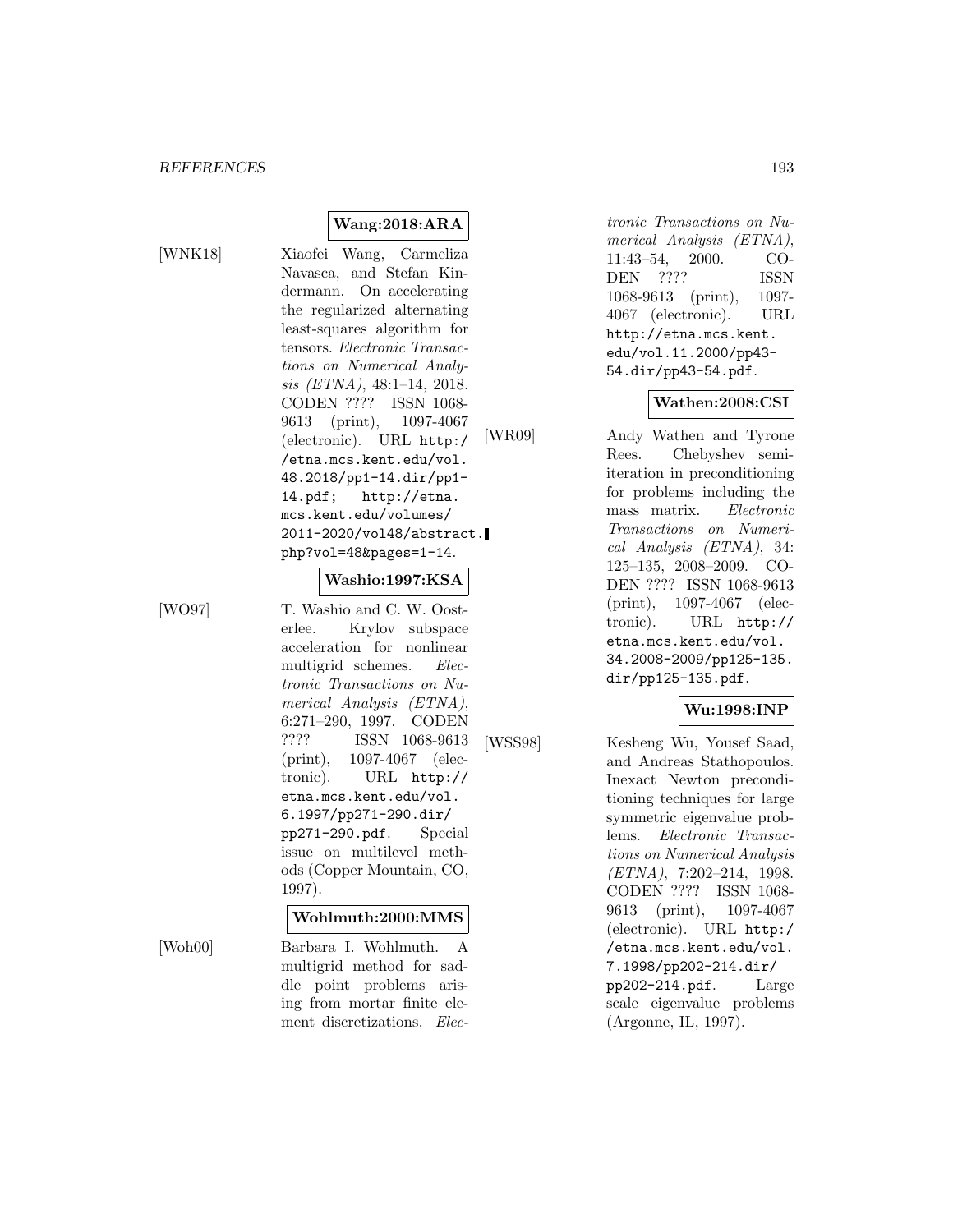**Wu:2003:PCM**

[Wu03] Limin Wu. A parameter choice method for Tikhonov regularization. Electronic Transactions on Numerical Analysis (ETNA), 16: 107–128, 2003. CODEN ???? ISSN 1068-9613 (print), 1097-4067 (electronic). URL http:// etna.mcs.kent.edu/vol. 16.2003/pp107-128.dir/ pp107-128.pdf.

## **Xu:2019:CRN**

[XBC19] Wei-Ru Xu, Natália Bebiano, and Guo-Liang Chen. On the construction of real non-selfadjoint tridiagonal matrices with prescribed three spectra. Electronic Transactions on Numerical Analysis (ETNA), 51:363–386, 2019. CO-DEN ???? ISSN 1068-9613 (print), 1097- 4067 (electronic). URL http://etna.mcs.kent. edu/vol.51.2019/pp363- 386.dir/pp363-386.pdf; http://etna.mcs.kent. edu/volumes/2011-2020/ vol51/abstract.php?vol= 51&pages=363-386.

#### **Xenophontos:2020:IAS**

[XS20] Christos Xenophontos and Irene Sykopetritou. Isogeometric analysis for singularly perturbed problems in 1-D: error estimates. Electronic Transactions on Numerical Analysis (ETNA),

52:1–25, 2020. CODEN ???? ISSN 1068-9613 (print), 1097-4067 (electronic). URL http:// etna.mcs.kent.edu/vol. 52.2020/pp1-25.dir/pp1- 25.pdf; http://etna. mcs.kent.edu/volumes/ 2011-2020/vol52/abstract. php?vol=52&pages=1-25.

## **Xu:2006:AUB**

[Xu06] Yuan Xu. Analysis on the unit ball and on the simplex. Electronic Transactions on Numerical Analysis (ETNA), 25:284–301, 2006. CODEN ???? ISSN 1068- 9613 (print), 1097-4067 (electronic). URL http:/ /etna.mcs.kent.edu/vol. 25.2006/pp284-301.dir/ pp284-301.pdf.

### **Xu:2018:IDT**

[Xu18] Yingxiang Xu. The influence of domain truncation on the performance of optimized Schwarz methods. Electronic Transactions on Numerical Analysis (ETNA), 49:182–209, 2018. CODEN ???? ISSN 1068-9613 (print), 1097- 4067 (electronic). URL http://etna.mcs.kent. edu/vol.49.2018/pp182- 209.dir/pp182-209.pdf; http://etna.mcs.kent. edu/volumes/2011-2020/ vol49/abstract.php?vol= 49&pages=182-209.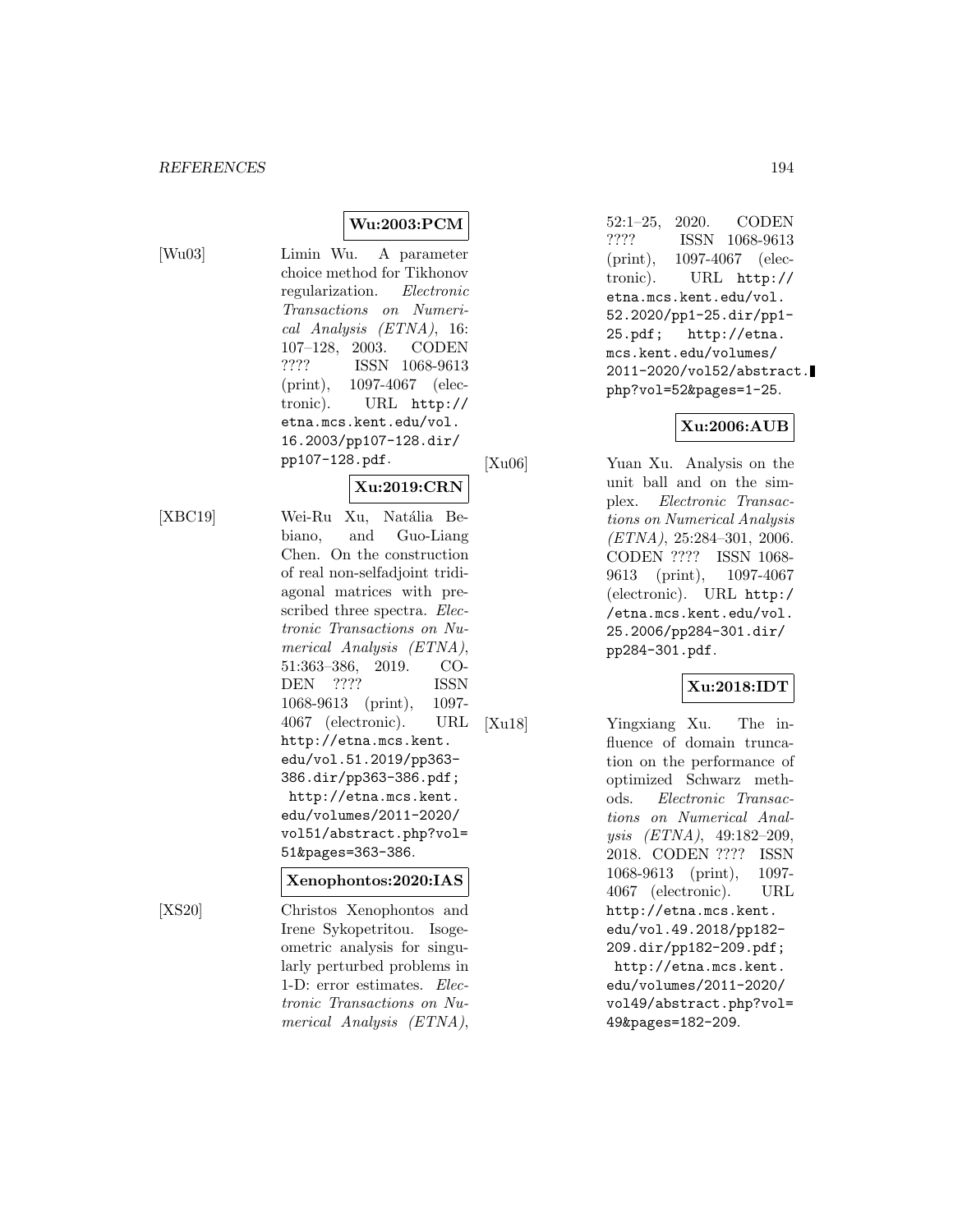#### *REFERENCES* 195

[Yam06a] Toshihiro Yamamoto. Approximation of the Hilbert transform via use of sinc convolution. Electronic Transactions on Numerical Analysis (ETNA), 23: 320–328, 2006. CODEN ???? ISSN 1068-9613 (print), 1097-4067 (electronic). URL http:// etna.mcs.kent.edu/vol. 23.2006/pp320-328.dir/ pp320-328.pdf.

**Yamamoto:2006:AHT**

### **Yamamoto:2006:TSG**

[Yam06b] Toshihiro Yamamoto. Toward the Sinc–Galerkin method for the Poisson problem in one type of curvilinear coordinate domain. Electronic Transactions on Numerical Analysis  $(ETNA)$ , 23:63-75, 2006. CODEN ???? ISSN 1068-9613 (print), 1097- 4067 (electronic). URL http://etna.mcs.kent. edu/vol.23.2006/pp63- 75.dir/pp63-75.pdf.

### **Yang:1998:CAI**

[Yan98] Chao Yang. Convergence analysis of an inexact truncated RQ-iteration. Electronic Transactions on Numerical Analysis (ETNA), 7:40–55, 1998. CO-DEN ???? ISSN 1068-9613 (print), 1097- 4067 (electronic). URL http://etna.mcs.kent. edu/vol.7.1998/pp40-55.

dir/pp40-55.pdf. Large scale eigenvalue problems (Argonne, IL, 1997).

#### **Yattselev:2006:NSR**

[Yat06] M. Yattselev. A note on the sharpness of the Remeztype inequality for homogeneous polynomials on the sphere. Electronic Transactions on Numerical Analysis (ETNA), 25:278–283, 2006. CODEN ???? ISSN 1068- 9613 (print), 1097-4067 (electronic). URL http:/ /etna.mcs.kent.edu/vol. 25.2006/pp278-283.dir/ pp278-283.pdf.

### **Yang:1996:RCR**

[YG96] Y. D. Yang and J. B. Gao. Remarks on the Ciarlet– Raviart mixed finite element. Electronic Transactions on Numerical Analysis (ETNA), 4:158–164, 1996. CODEN ???? ISSN 1068- 9613 (print), 1097-4067 (electronic). URL http:/ /etna.mcs.kent.edu/vol. 4.1996/pp158-164.dir/ pp158-164.pdf.

#### **Yazdi:2008:EES**

[YG08] M. Hadizadeh Yazdi and Gh. Kazemi Gelian. Error estimate in the sinc collocation method for Volterra– Fredholm integral equations based on DE transformation. Electronic Transactions on Numerical Analysis  $/ETNA$ , 30:75–87, 2008.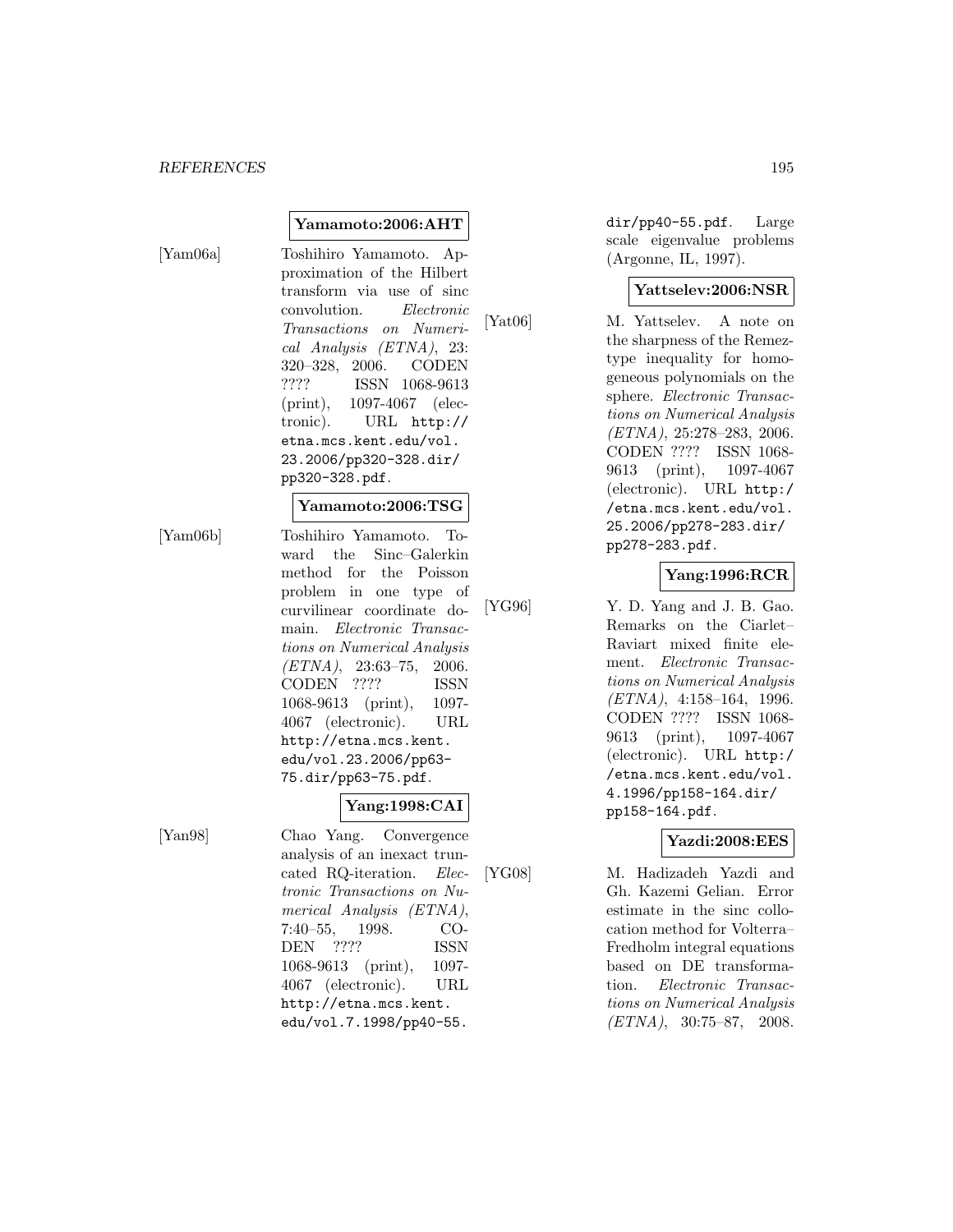#### *REFERENCES* 196

CODEN ???? ISSN 1068-9613 (print), 1097- 4067 (electronic). URL http://etna.mcs.kent. edu/vol.30.2008/pp75- 87.dir/pp75-87.pdf.

## **Yueh:2020:OSP**

[YHL<sup>+</sup>20] Mei-Heng Yueh, Hsiao-Han Huang, Tiexiang Li, Wen-Wei Lin, and Shing-Tung Yau. Optimized surface parameterizations with applications to Chinese virtual broadcasting. Electronic Transactions on Numerical Analysis (ETNA), 53:383–405, 2020. CODEN ???? ISSN 1068-9613 (print), 1097- 4067 (electronic). URL http://etna.mcs.kent. edu/vol.53.2020/pp383- 405.dir/pp383-405.pdf; http://etna.mcs.kent. edu/volumes/2011-2020/ vol53/abstract.php?vol= 53&pages=383-405.

#### **Yamamoto:2015:REA**

[YNYF15] Yusaku Yamamoto, Yuji Nakatsukasa, Yuka Yanagisawa, and Takeshi Fukaya. Roundoff error analysis of the CholeskyQR2 algorithm. Electronic Transactions on Numerical Analysis (ETNA), 44:306–326, 2015. CODEN ???? ISSN 1068-9613 (print), 1097- 4067 (electronic). URL http://etna.mcs.kent. edu/vol.44.2015/pp306326.dir/pp306-326.pdf; http://etna.mcs.kent. edu/volumes/2011-2020/ vol44/abstract.php?vol= 44&pages=306-326.

#### **Zhang:2009:RSI**

[ZB10] Cheng-Yi Zhang and Michele Benzi. P-regular splitting iterative methods for non– Hermitian positive definite linear systems. Electronic Transactions on Numerical Analysis (ETNA), 36: 39–53, 2009–2010. CO-DEN ???? ISSN 1068-9613 (print), 1097-4067 (electronic). URL http:// etna.mcs.kent.edu/vol. 36.2009-2010/pp39-53. dir/pp39-53.pdf; http: //etna.mcs.kent.edu/volumes/ 2001-2010/vol36/abstract. php?vol=36&pages=39-53.

## **Zhong:2019:TRW**

[ZC19] Hong-Xiu Zhong and Guo-Liang Chen. Thick restarting the weighted harmonic Golub–Kahan–Lanczos algorithm for the linear response eigenvalue problem. Electronic Transactions on Numerical Analysis (ETNA), 51:529–546, 2019. CODEN ???? ISSN 1068-9613 (print), 1097- 4067 (electronic). URL http://etna.mcs.kent. edu/vol.51.2019/pp529- 546.dir/pp529-546.pdf; http://etna.mcs.kent. edu/volumes/2011-2020/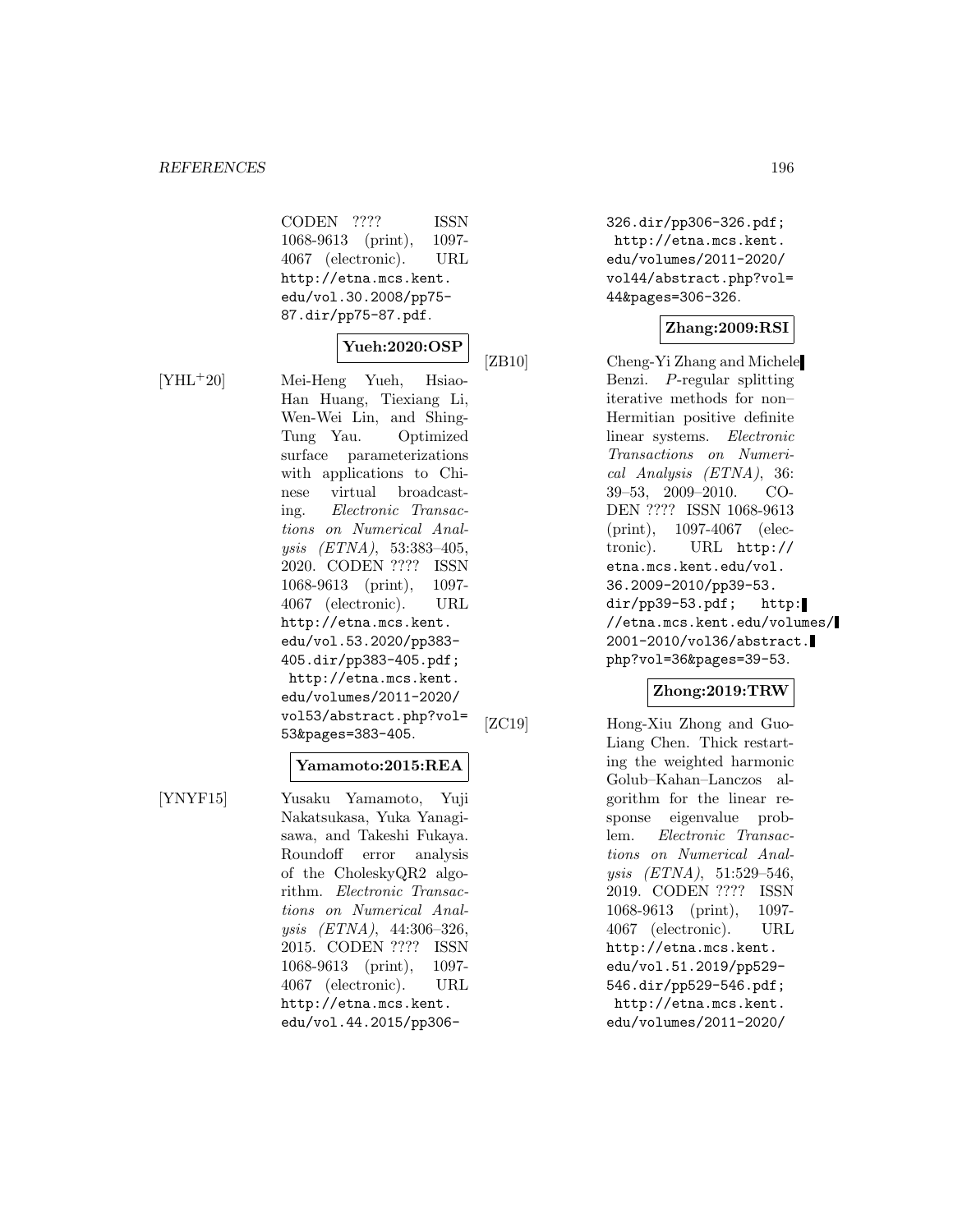vol51/abstract.php?vol= 51&pages=529-546.

#### **Zeilberger:1999:PCC**

[Zei99] Doron Zeilberger. Proof of a conjecture of Chan, Robbins, and Yuen. Electronic Transactions on Numerical Analysis (ETNA), 9:147–148, 1999. CODEN ???? ISSN 1068-9613 (print), 1097-4067 (electronic). URL http:// etna.mcs.kent.edu/vol. 9.1999/pp147-148.dir/ pp147-148.pdf.

### **Zemke:2017:VIP**

[Zem17] Jens-Peter M. Zemke. Variants of IDR with partial orthonormalization. Electronic Transactions on Numerical Analysis (ETNA), 46:245–272, 2017. CO-DEN ???? ISSN 1068-9613 (print), 1097- 4067 (electronic). URL http://etna.mcs.kent. edu/vol.46.2017/pp245- 272.dir/pp245-272.pdf; http://etna.mcs.kent. edu/volumes/2011-2020/ vol46/abstract.php?vol= 46&pages=245-272.

#### **Zhang:2000:PSC**

[Zha00] Jun Zhang. On preconditioning Schur complement and Schur complement preconditioning. Electronic Transactions on Numerical Analysis (ETNA), 10: 115–130, 2000. CODEN

???? ISSN 1068-9613 (print), 1097-4067 (electronic). URL http:// etna.mcs.kent.edu/vol. 10.2000/pp115-130.dir/ pp115-130.pdf. Multilevel methods (Copper Mountain, CO, 1999).

## **Zhang:2001:NCP**

[Zha01] Hong Zhang. Numerical condition of polynomials in different forms. Electronic Transactions on Numerical Analysis (ETNA), 12:66–87, 2001. CO-DEN ???? ISSN 1068-9613 (print), 1097- 4067 (electronic). URL http://etna.mcs.kent. edu/vol.12.2001/pp66- 87.dir/pp66-87.pdf.

## **Zhao:2004:CCC**

[Zha04] Jie Zhao. Convergence of  $V$ -cycle and  $F$ -cycle multigrid methods for the biharmonic problem using the Morley element. Electronic Transactions on Numerical Analysis (ETNA), 17: 112–132, 2004. CODEN ???? ISSN 1068-9613 (print), 1097-4067 (electronic). URL http:// etna.mcs.kent.edu/vol. 17.2004/pp112-132.dir/ pp112-132.pdf.

#### **Zhou:2006:MEG**

[Zho06] Ping Zhou. More examples on general order multivariate Padé approximants for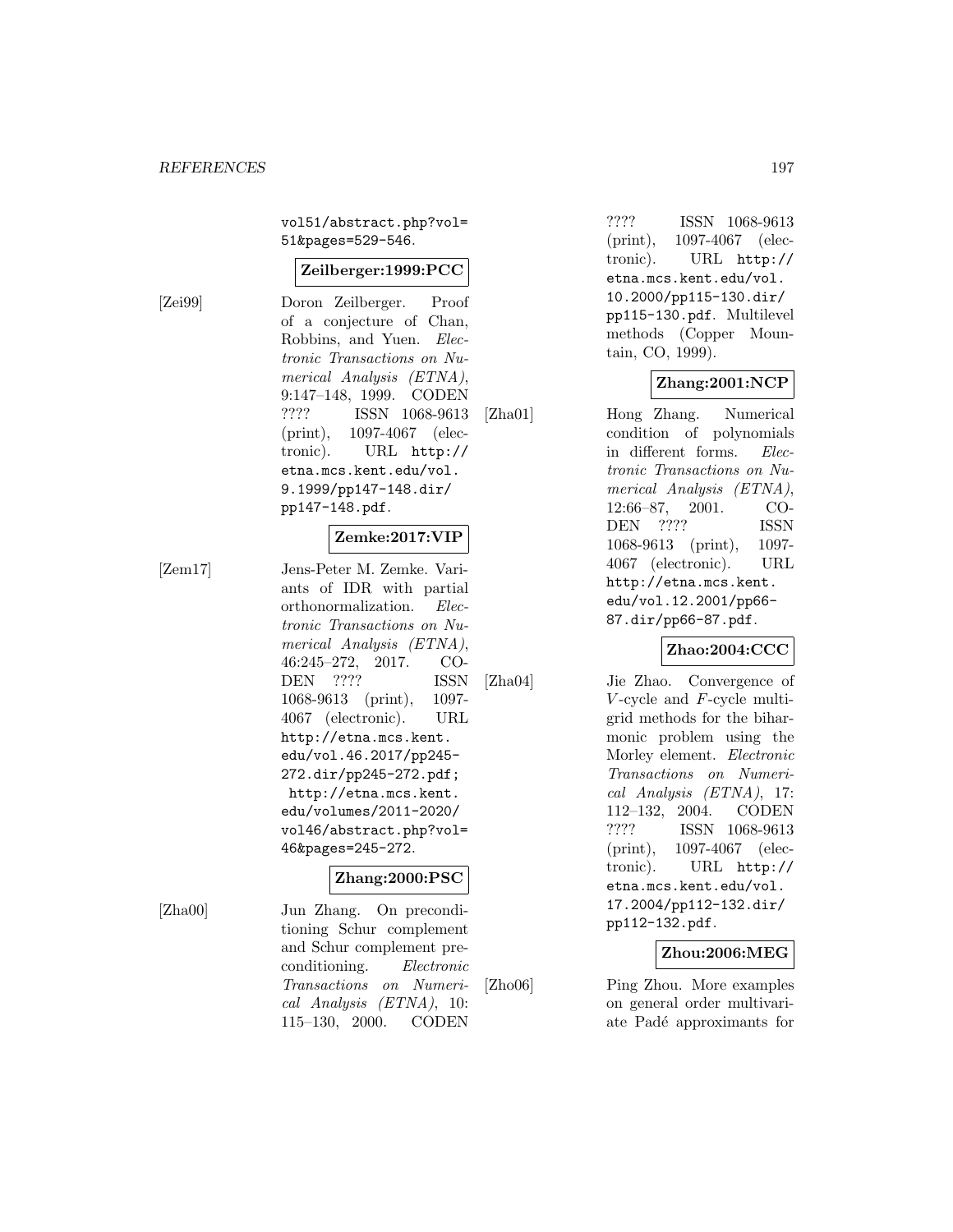pseudo-multivariate functions. Electronic Transactions on Numerical Analysis (ETNA), 25:302–308, 2006. CODEN ???? ISSN 1068- 9613 (print), 1097-4067 (electronic). URL http:/ /etna.mcs.kent.edu/vol. 25.2006/pp302-308.dir/ pp302-308.pdf.

**Zitko:2008:SRR**

[Zít08] Jan Zítko. Some remarks on the restarted and augmented GMRES method. Electronic Transactions on Numerical Analysis (ETNA), 31:221–227, 2008. CODEN ???? ISSN 1068-9613 (print), 1097- 4067 (electronic). URL http://etna.mcs.kent. edu/vol.31.2008/pp221- 227.dir/pp221-227.pdf.

## **Zeybek:2017:ACM**

[ZK17] Halil Zeybek and S. Battal Gazi Karakoç. Application of the collocation method with Bsplines to the GEW equation. Electronic Transactions on Numerical Analysis  $(ETNA)$ , 46:71-88, 2017. CODEN ???? ISSN 1068-9613 (print), 1097- 4067 (electronic). URL http://etna.mcs.kent. edu/vol.46.2017/pp71- 88.dir/pp71-88.pdf; http://etna.mcs.kent. edu/volumes/2011-2020/

vol46/abstract.php?vol= 46&pages=71-88.

# **Zhang:2013:SRL**

[ZM13] Jianjun Zhang and Benedetta Morini. Solving regularized linear least-squares problems by the alternating direction method with applications to image restoration. Electronic Transactions on Numerical Analysis (ETNA), 40:356–372, 2013. CODEN ???? ISSN 1068- 9613 (print), 1097-4067 (electronic). URL http:// etna.mcs.kent.edu//vol. 40.2013/pp356-372.dir/ pp356-372.pdf.

### **Zhou:2017:SRV**

[ZN17] Ming Zhou and Klaus Neymeyr. Sharp Ritz value estimates for restarted Krylov subspace iterations. Electronic Transactions on Numerical Analysis (ETNA), 46:424–446, 2017. CODEN ???? ISSN 1068-9613 (print), 1097- 4067 (electronic). URL http://etna.mcs.kent. edu/vol.46.2017/pp424- 446.dir/pp424-446.pdf; http://etna.mcs.kent. edu/volumes/2011-2020/ vol46/abstract.php?vol= 46&pages=424-446.

## **Zhong:2017:WGK**

[ZX17] Hong-Xiu Zhong and Hongguo Xu. Weighted Golub– Kahan–Lanczos bidiagonal-